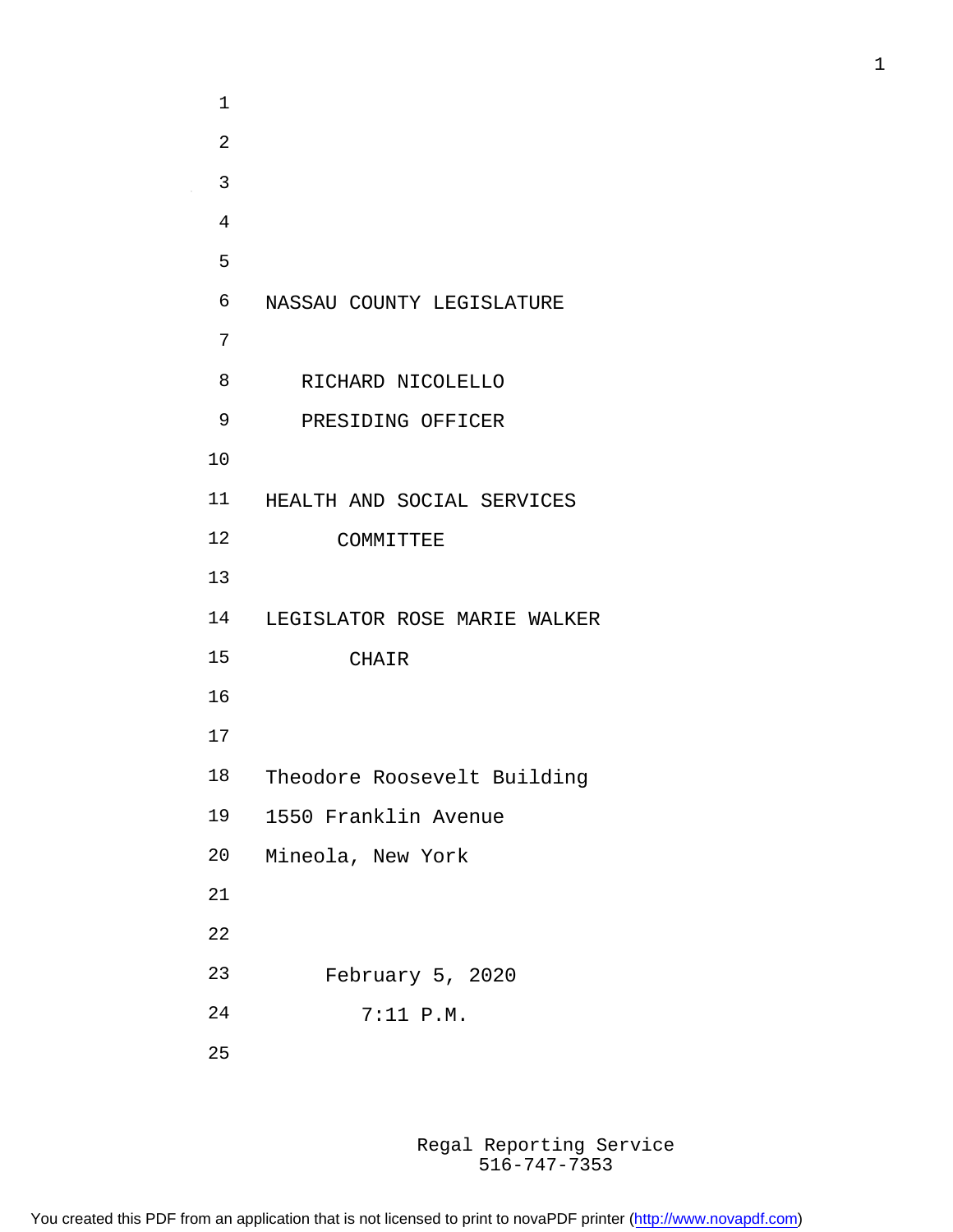A P P E A R A N C E S: LEGISLATOR ROSE MARIE WALKER Chair LEGISLATOR JAMES KENNEDY Vice Chair LEGISLATOR LAURA SCHAEFER LEGISLATOR C. WILLIAM GAYLOR LEGISLATOR SIELA BYNOE LEGISLATOR ARNOLD DRUCKER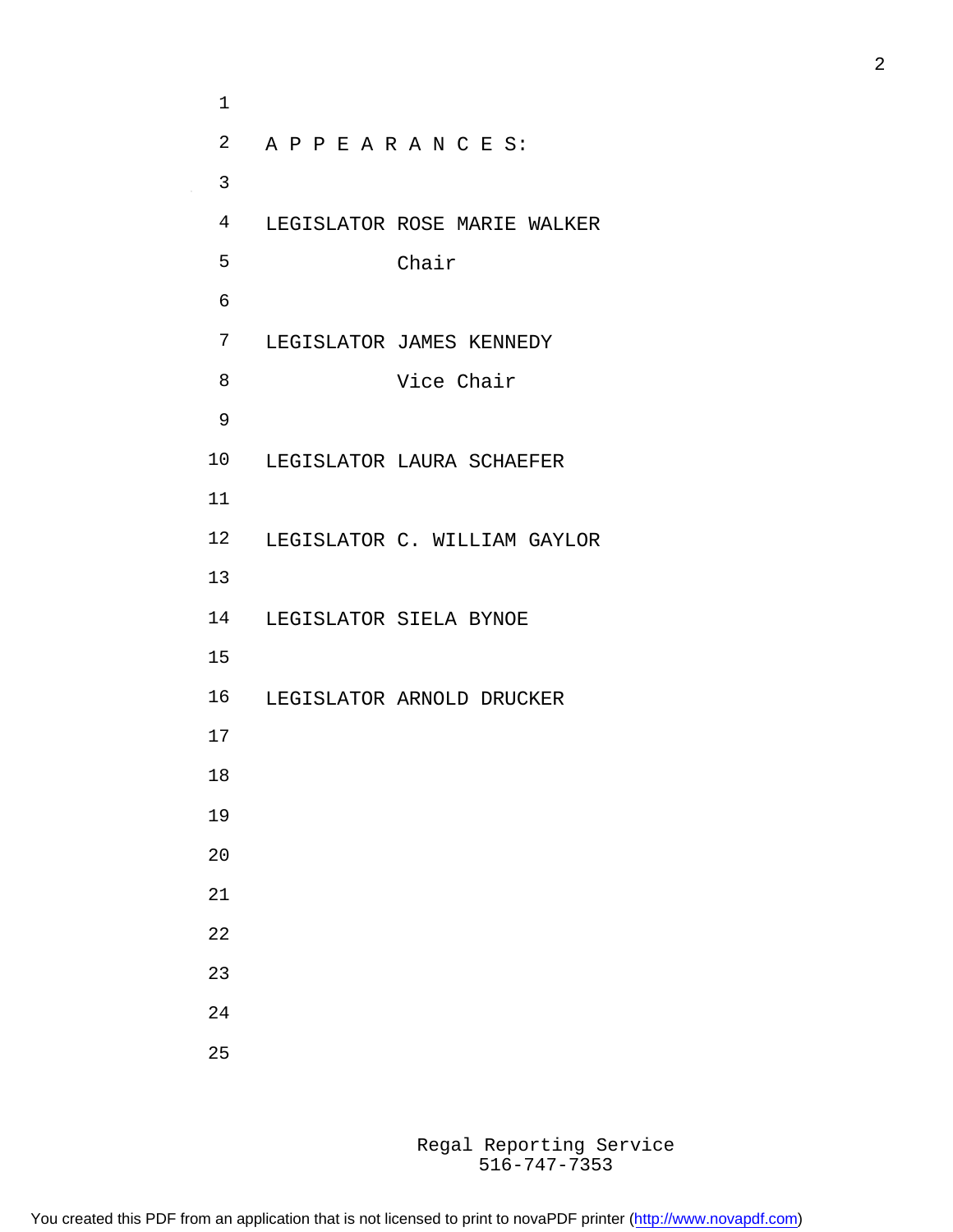Health - 2-5-20 LEGISLATOR WALKER: Before we begin I'm going to ask Legislator Colonel Gaylor to lead us in the pledge. I will ask the clerk if he would please take the roll. MR. PULITZER: Thank you madam. Health and Social Services Committee roll call. Legislator Joshua Lafazan is not present tonight. Legislator Arnold Drucker. 11 LEGISLATOR DRUCKER: Here. MR. PULITZER: Filling in for ranking member Delia DeRiggi-Whitton is Ms. Bynoe. LEGISLATOR BYNOE: Present. MR. PULITZER: Legislator C. William Gaylor III. 18 LEGISLATOR GAYLOR: Present. MR. PULITZER: Legislator Laura Schaefer. 21 LEGISLATOR SCHAEFER: Here. MR. PULITZER: Legislator James Kennedy. 24 LEGISLATOR KENNEDY: Here. MR. PULITZER: Joining us today

> 516-747-7353 Regal Reporting Service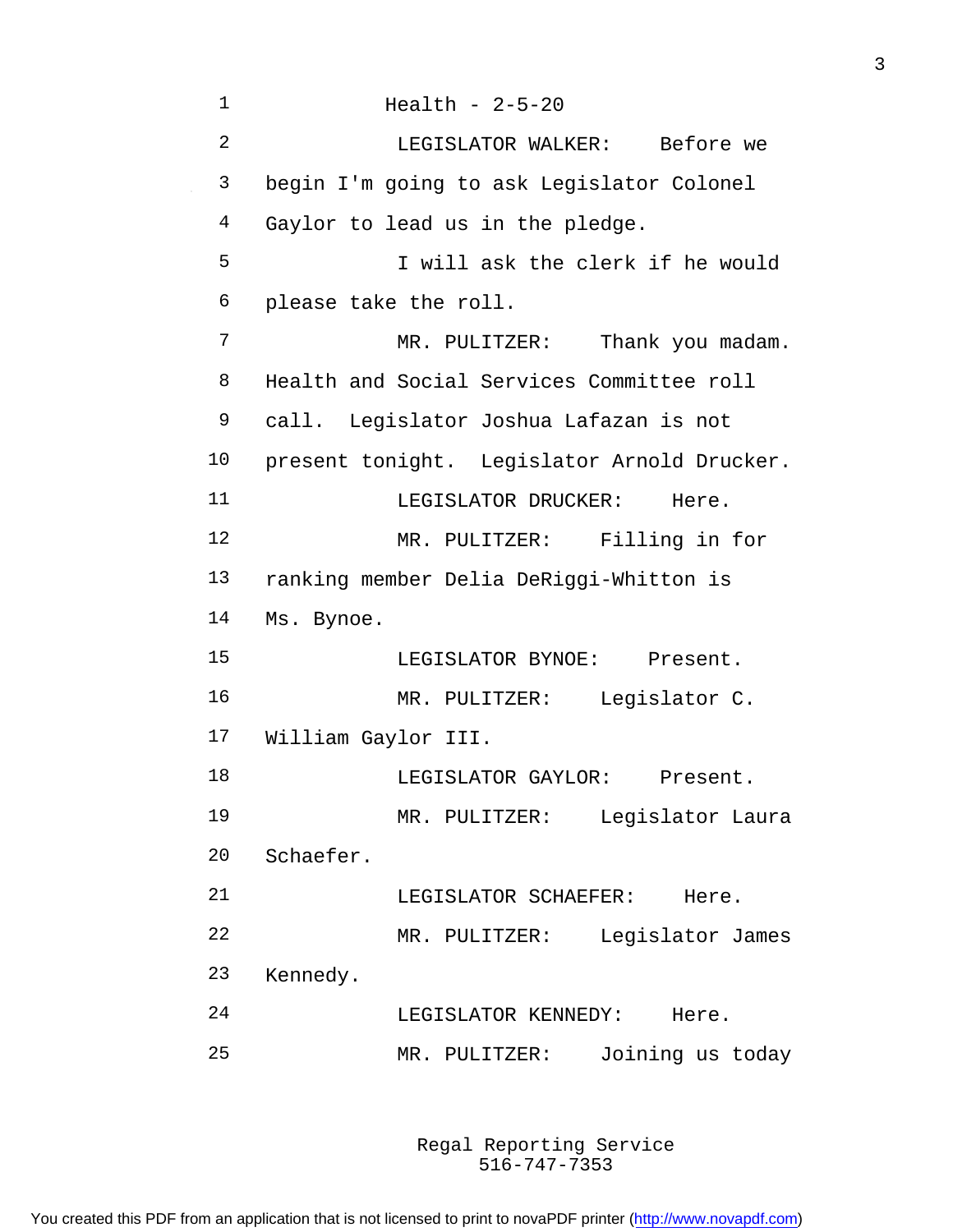Health - 2-5-20 is Legislator Thomas McKevitt. Chairwoman Rose Marie Walker. LEGISLATOR WALKER: Here. MR. PULITZER: We have a quorum ma'am. LEGISLATOR WALKER: Thank you. I would like to first just begin by 9 thanking everyone for being here tonight. Sometimes during the middle of the week and we have a hearing there's very, very few people here but obviously this is very, very important and I'm very happy to see so many people here in attendance. I'd also certainly like to thank our Social Services Department for being here, and I believe we do have 17 representation from the Health Department also. We have read all about the heartbreaking tragedy that occurred in Suffolk County with the death of Thomas Valva. An eight year old child who died of hypothermia after being left overnight in a freezing garage by his father and his father's fiancee. Suffolk County is now undertaking a

> 516-747-7353 Regal Reporting Service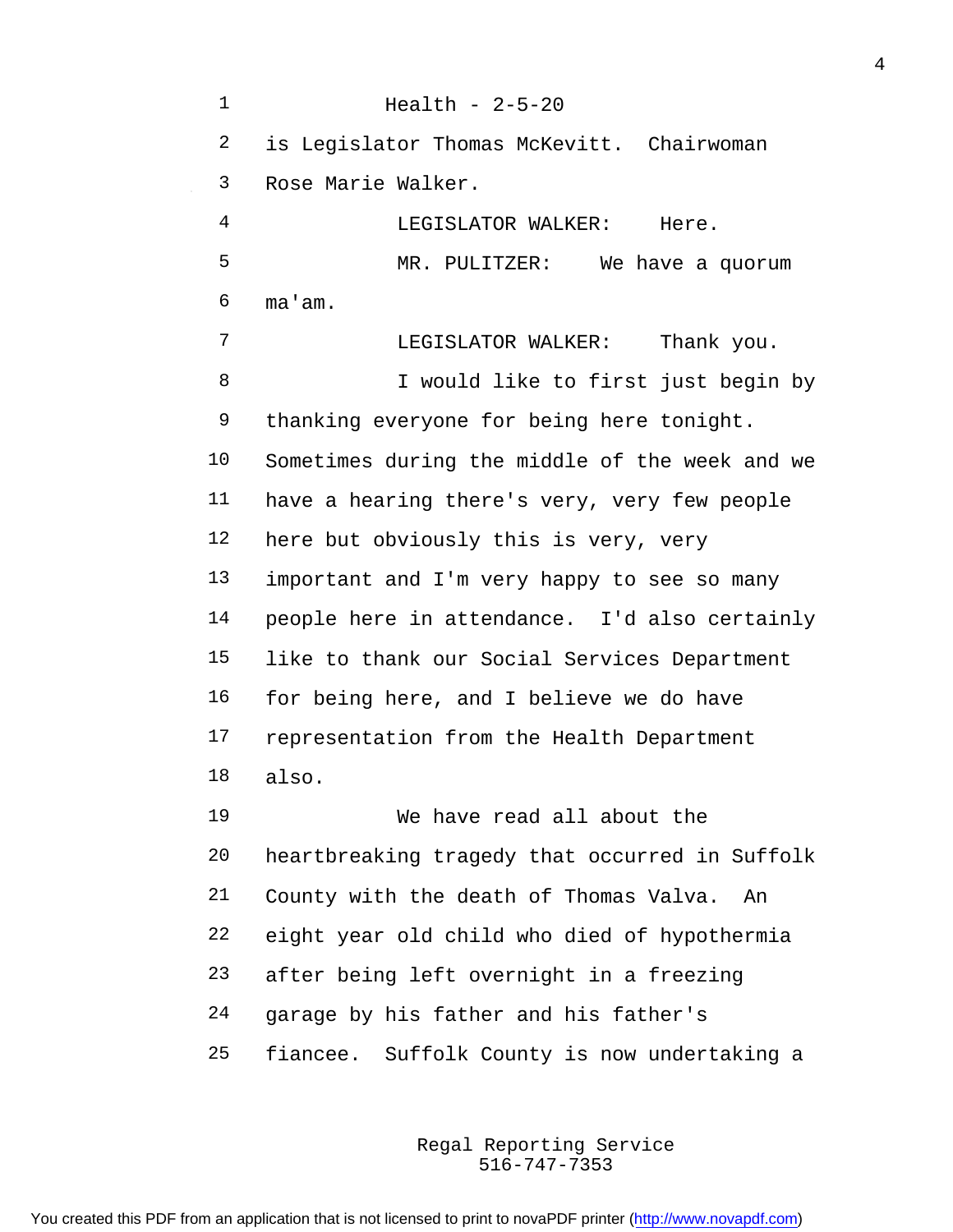Health - 2-5-20 comprehensive review of its Department of Social Services to evaluate the policies, procedures and resources to avoid tragedies like this from happening again. Before we even knew Suffolk was doing that, we met and we said we need to meet here in our legislature. We need to meet with our department and hear what they have to say. Hear that they have everything they need to do the job that they have to do that lies in front of them. So that is really our purpose here tonight. We will meet with our Social Services Department and know that we have the resources and the support they need to protect all of our children. We have our commissioner Nancy Nunziata here and I thank you so much and your workers too. And you will explain your operations of how your department works and then answer any questions that we might have or the public might have. I'm going to ask Legislator Bynoe did you want to say anything quickly? LEGISLATOR BYNOE: I'd like to

> 516-747-7353 Regal Reporting Service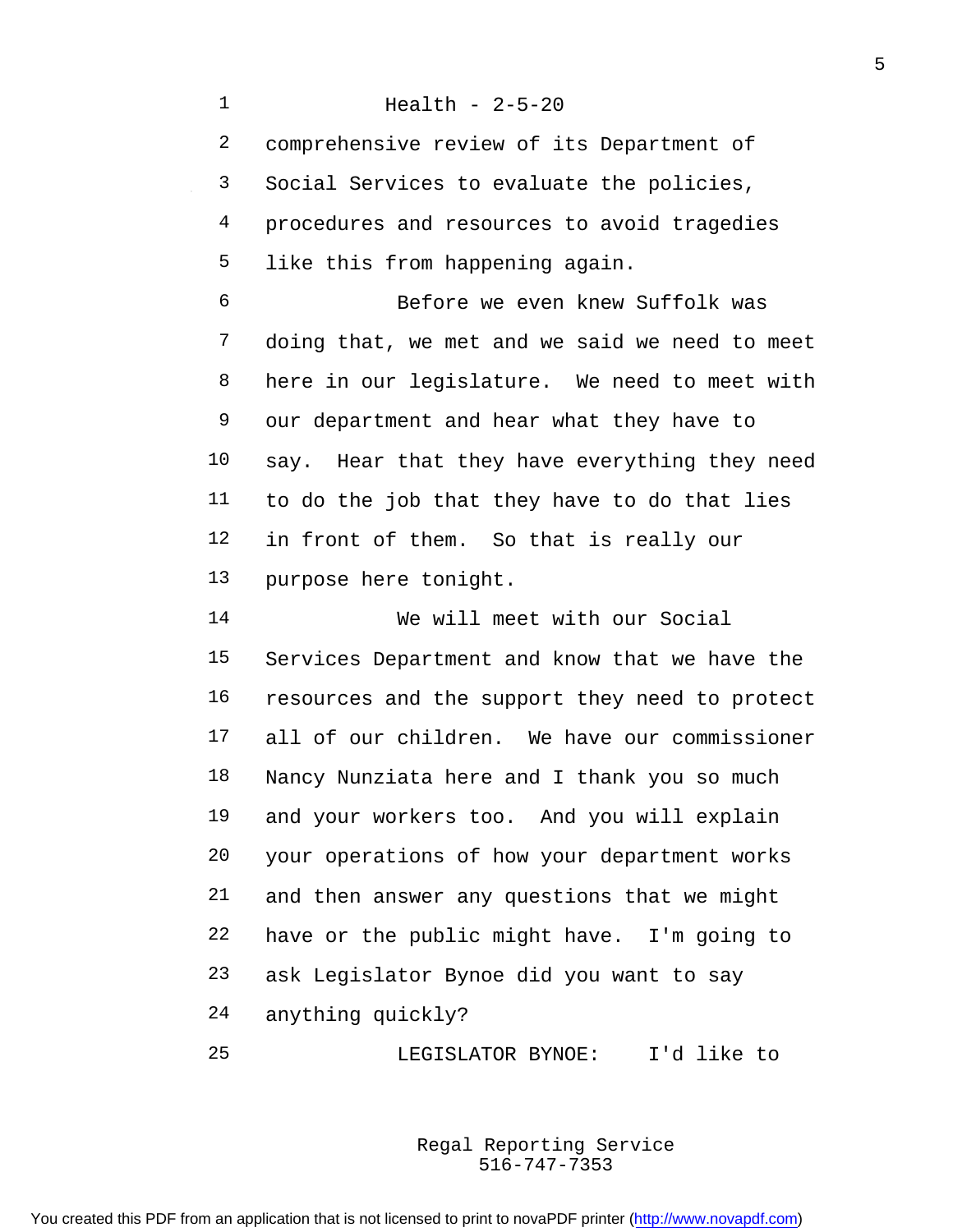Health - 2-5-20 first start out by thanking you Madam Chairwoman for convening this very important special legislative hearing as it relates to the unspeakable tragedy of the death of Thomas Valva. We do think it is important that we are here today to make sure that our Nassau County Department of Social Services and also the Department of Health are resourced properly to carry out the important work of protecting the most vulnerable of our Nassau community residents, the children. Without further ado, I will turn the floor back over to you.

15 LEGISLATOR WALKER: Thank you. Like we said, we are not doing this out of suddenly thinking everything is wrong but we wanted to be proactive rather than reactive here in Nassau County.

 So, we are going to begin. I'm just going to let you know that we do have a three minute limit on our speakers when it gets to public comment time. Not that you're going to be silenced immediately but we will ask you after three minutes to wrap it up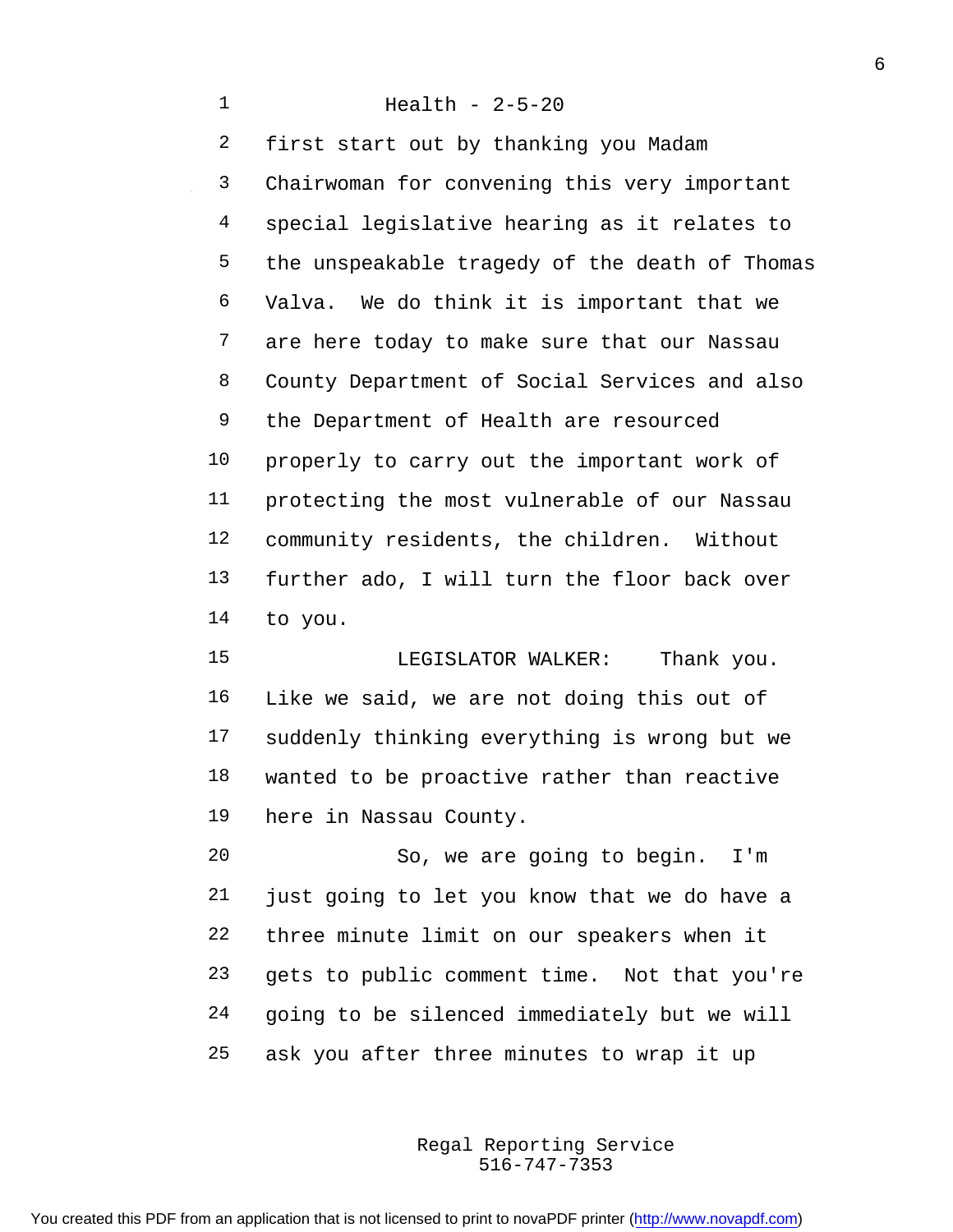Health - 2-5-20 because we do have a large crowd here tonight and we'd like to have as many people be able to speak as they can. Just before the presentation starts by our commissioner, I'm going to ask if the president of our CSEA, Jerry Laricchiuta, would please come up and say a few words. MR. LARICCHIUTA: Good evening Madam Chairwoman and the Health and Services Committee. I have to tell you, this is probably one of the most anxious and nervous committee hearings that this group and my union has ever attended and spoke at. What I'd like to do for a second here is we have to remember that this is revolving around an eight year old boy. An innocent eight year old child. I'd like to ask for a moment of silence just in respect and in prayer to Thomas Valva before we continue if that's all right with the chair.

 LEGISLATOR WALKER: Absolutely. MR. LARICCHIUTA: Thank you. This is such a difficult I don't want to even call it an issue. It's part of life here on

> 516-747-7353 Regal Reporting Service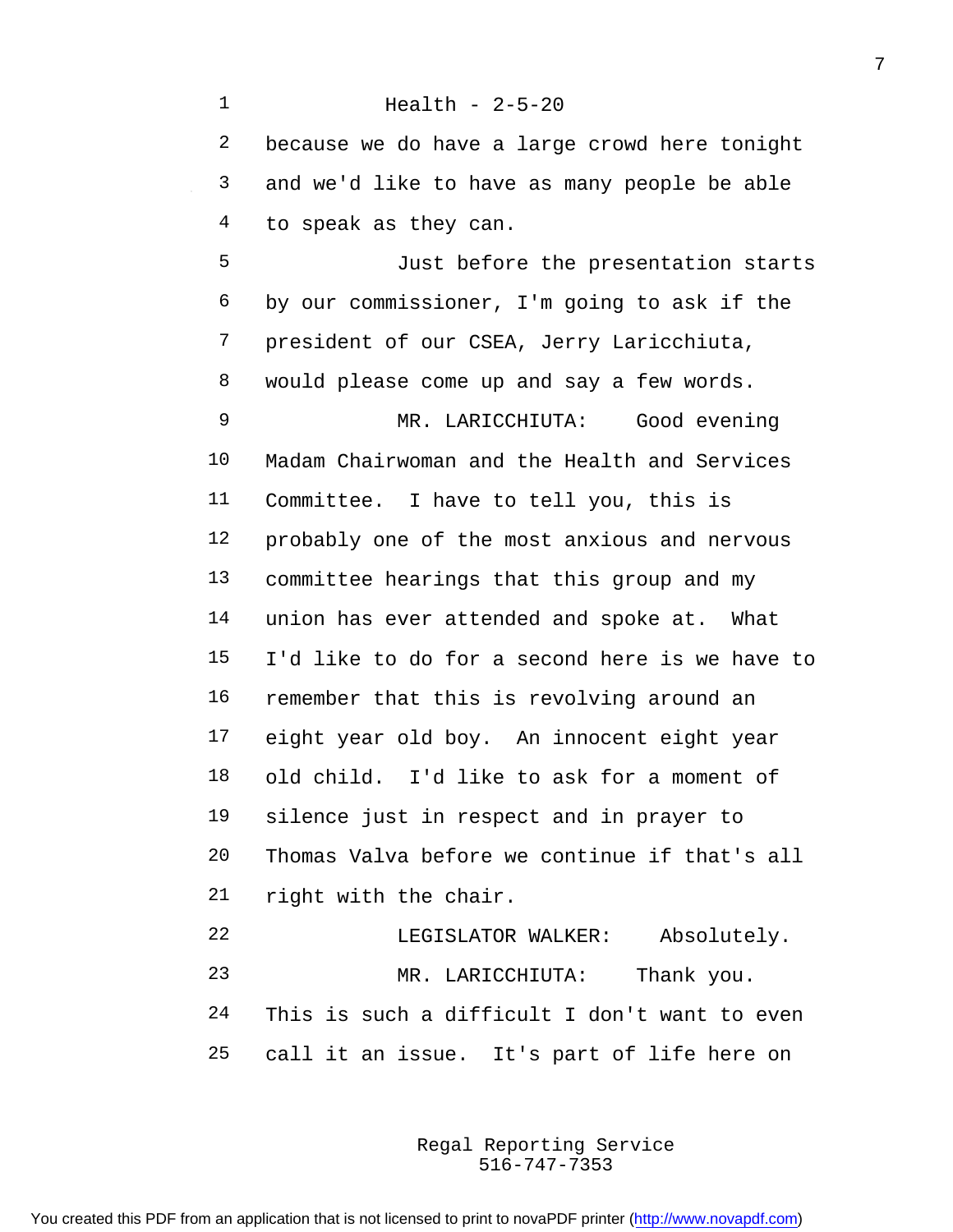Health - 2-5-20 Long Island and this is involving our children. I raised three daughters. I have eight grandchildren right now ages eight months to nine years old. I couldn't imagine going through what this family is going through.

8 What I'm here to speak about though and you see this great group behind me. These are our DSS, Department of Social Services CPS workers. People that put their entire family, their minds, their lives on the line every day and their job is to make sure our children are safe and they really want that done 110 percent right, not halfway done. So this is not about a political move or -- this is about life here and tragedy that happened because something went wrong out in the Suffolk. I don't know what and I'm not going to say what. Let them determine that.

 But what we are trying to say in Nassau County we want to be a little prospective about that. We were here in October. These folks here have case loads that are way above the recommended average.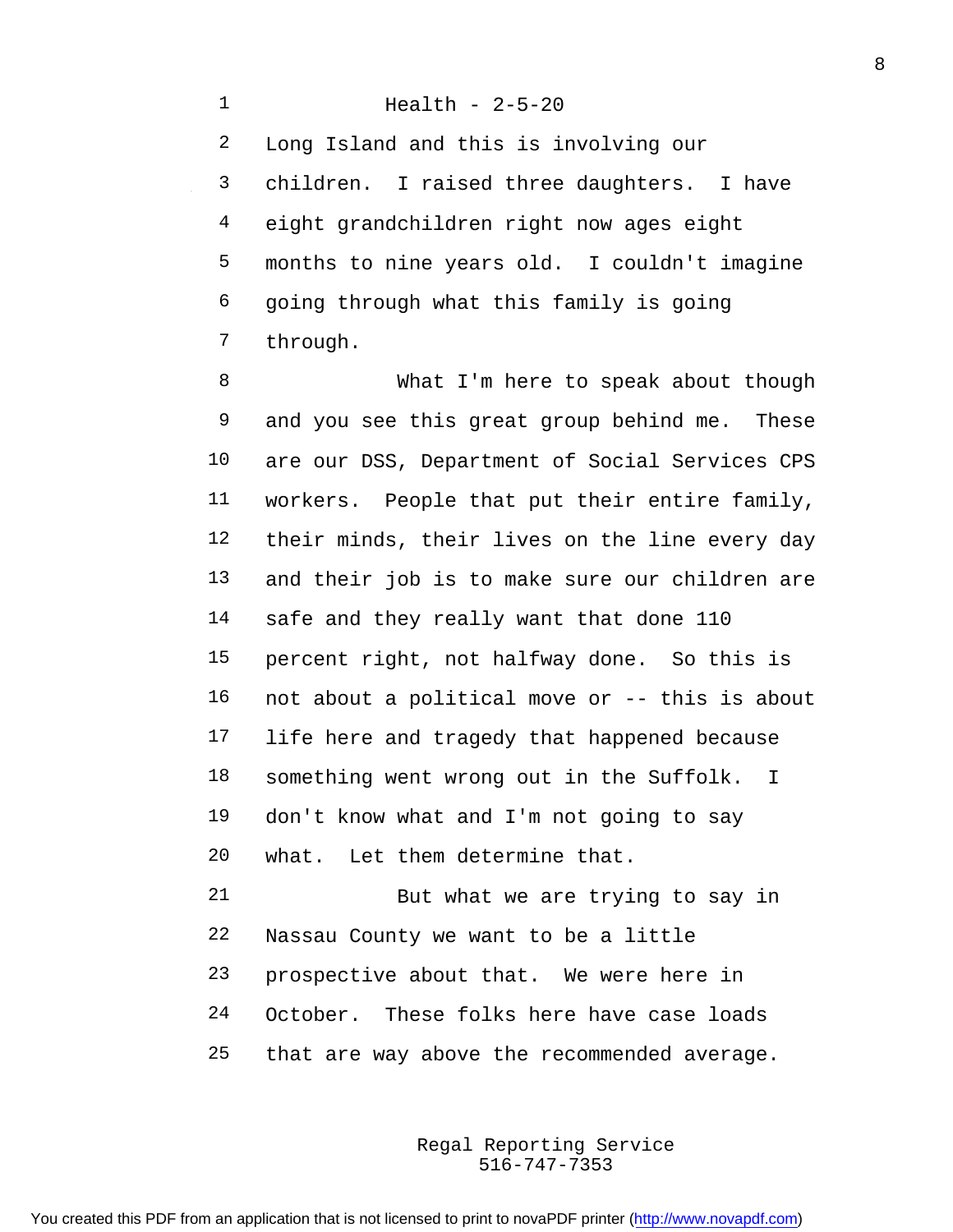Health - 2-5-20 And if you don't think that matters in social services and in CPS you are sincerely wrong. I just had a chat with a few people. They were filling me in and telling me what goes on. Let's say the average is 7 recommended between 12 and 16 cases each. Most of our CPS workers have over 20. 22, 23. We have a few that are over 30. That's absurd and cannot be allowed. Cannot be accepted. Because their jobs are to constantly stay in touch with families and children. When they get contacted by an accusation, someone makes a complaint, they have 24 hours -- LEGISLATOR WALKER: Excuse me. Let's let Jerry speak please. MR. LARICCHIUTA: She's right. We do have unlimited funds, which brings us to the question of why are we having this conversation? LEGISLATOR WALKER: I'd ask everyone you are more than welcome -- excuse me.

MR. LARICCHIUTA: I will wait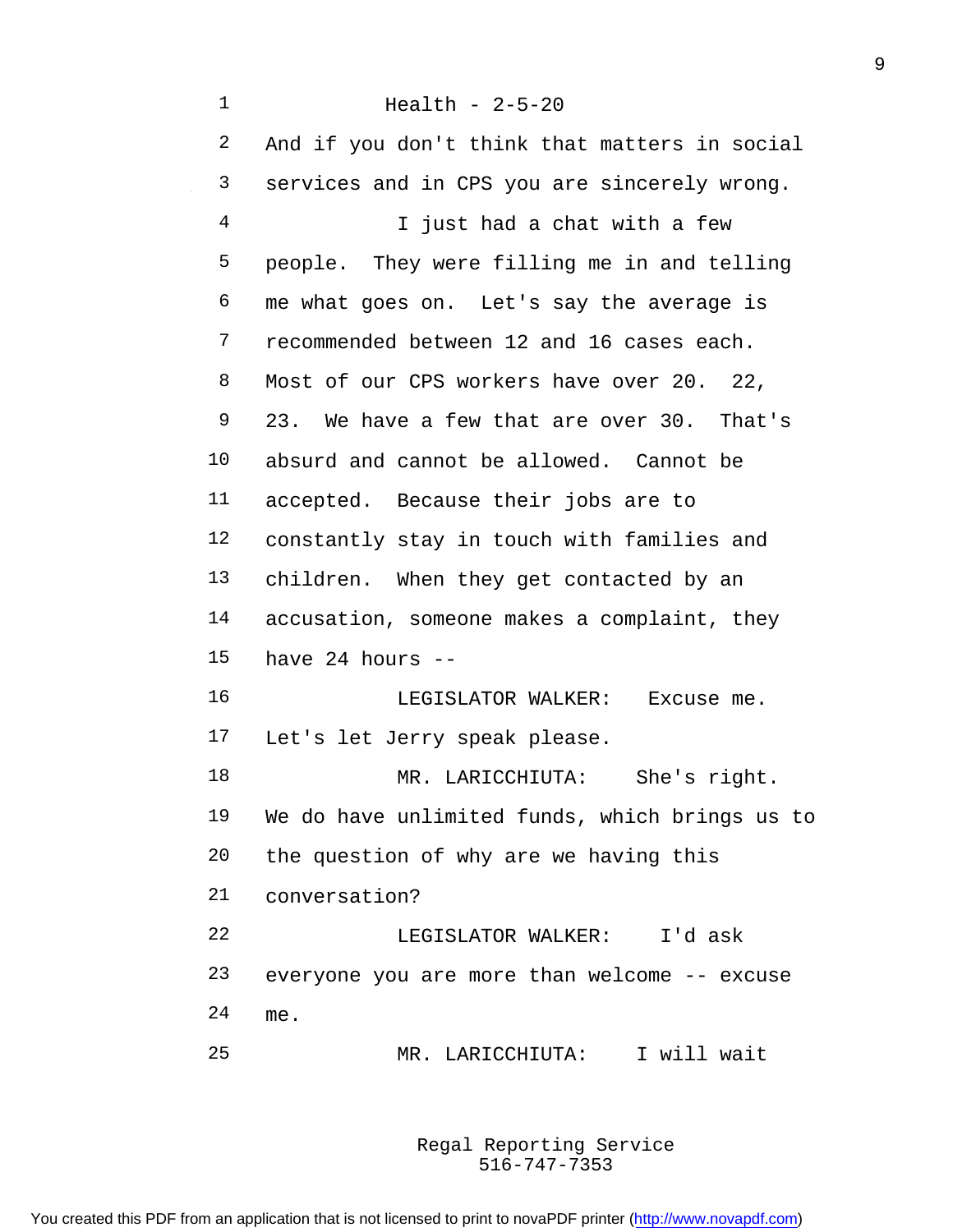Health - 2-5-20 until this is over. LEGISLATOR WALKER: I'd ask everyone to give everybody else the courtesy of speaking.

 MR. LARICCHIUTA: We're not even arguing with them. We're agreeing with them. We are agreeing with them that 75 percent of your salaries are paid for. That's what they're saying. I think. Can I make one more statement? I don't want to increase this anymore but they need to hear this because these people -- you see the vitriol that's in this room.

 LEGISLATOR WALKER: You have to understand that nothing you are shouting out is going on the record. If you would like to speak you are more than welcome to but you fill out a form and you will get to speak. MR. LARICCHIUTA: We're not disagreeing with you. LEGISLATOR WALKER: We would like to hear what you have to say but we're asking you to please follow the protocol of the meeting.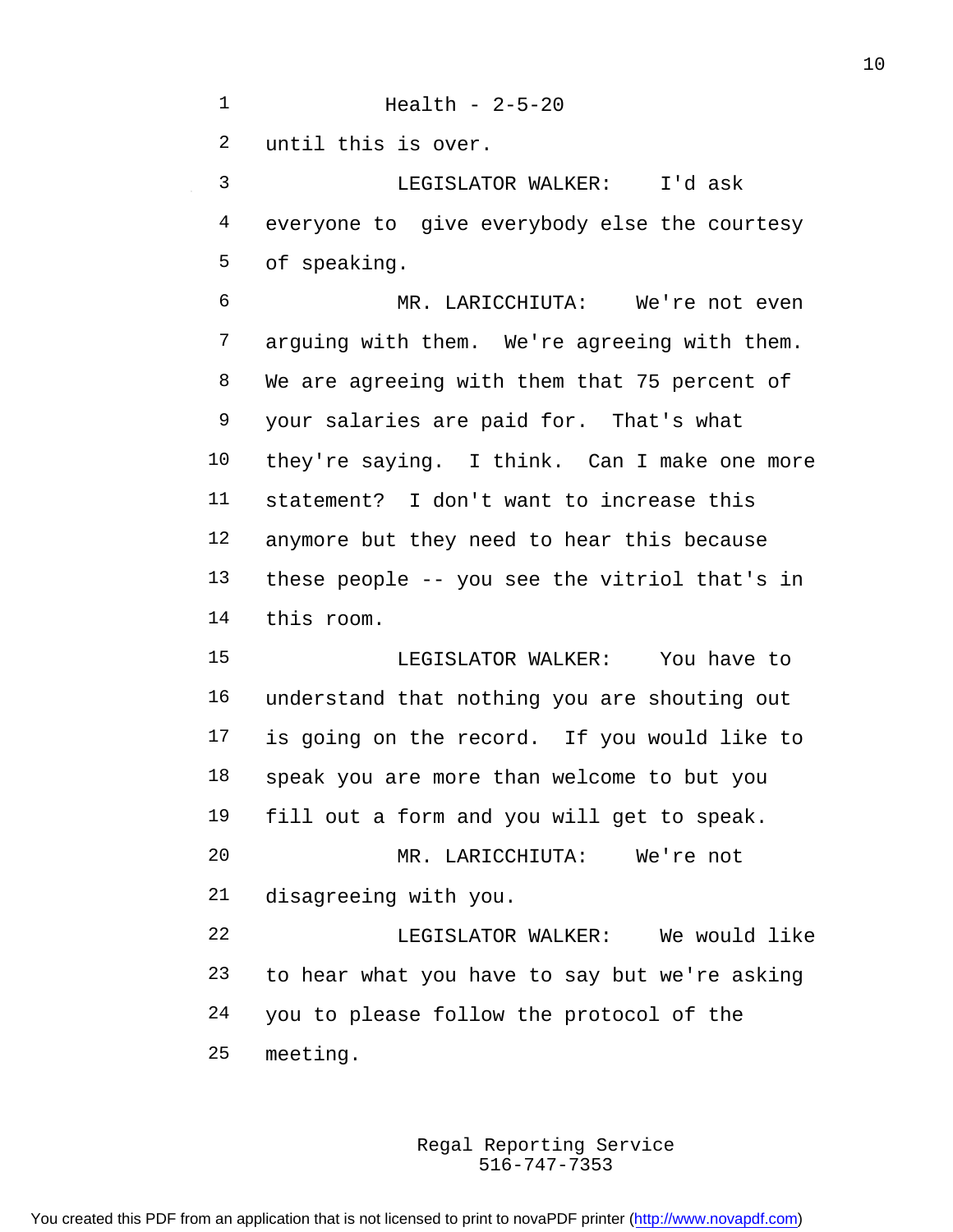Health - 2-5-20 MR. LARICCHIUTA: Madam Chair, here is what we are trying to say. There's no reason to have case loads overloaded with 75 percent of their salaries are subsidized by the federal and state government. Our children are too important to overlook this. Our commissioner, our new commissioner is very, very helpful at this and she cares. 10 I'm only agreeing with the fact that 75 percent of our workers' pay was subsidized. We should have more. A lot more. I'm sorry. We're going to shut it down. They're not going to let anybody speak. That's no way to show respect to the families that have gone through this tragedy either. I don't believe that's respect. We want to respect the children. We want to respect the families. But we represent the people that are doing their best. You cannot do a job if you're 50 percent staffed. The bottom line is, look, help us get the staffing up so we don't have this tragedy in Nassau County. Please, we do not want to ever see any tragedy like this in

> 516-747-7353 Regal Reporting Service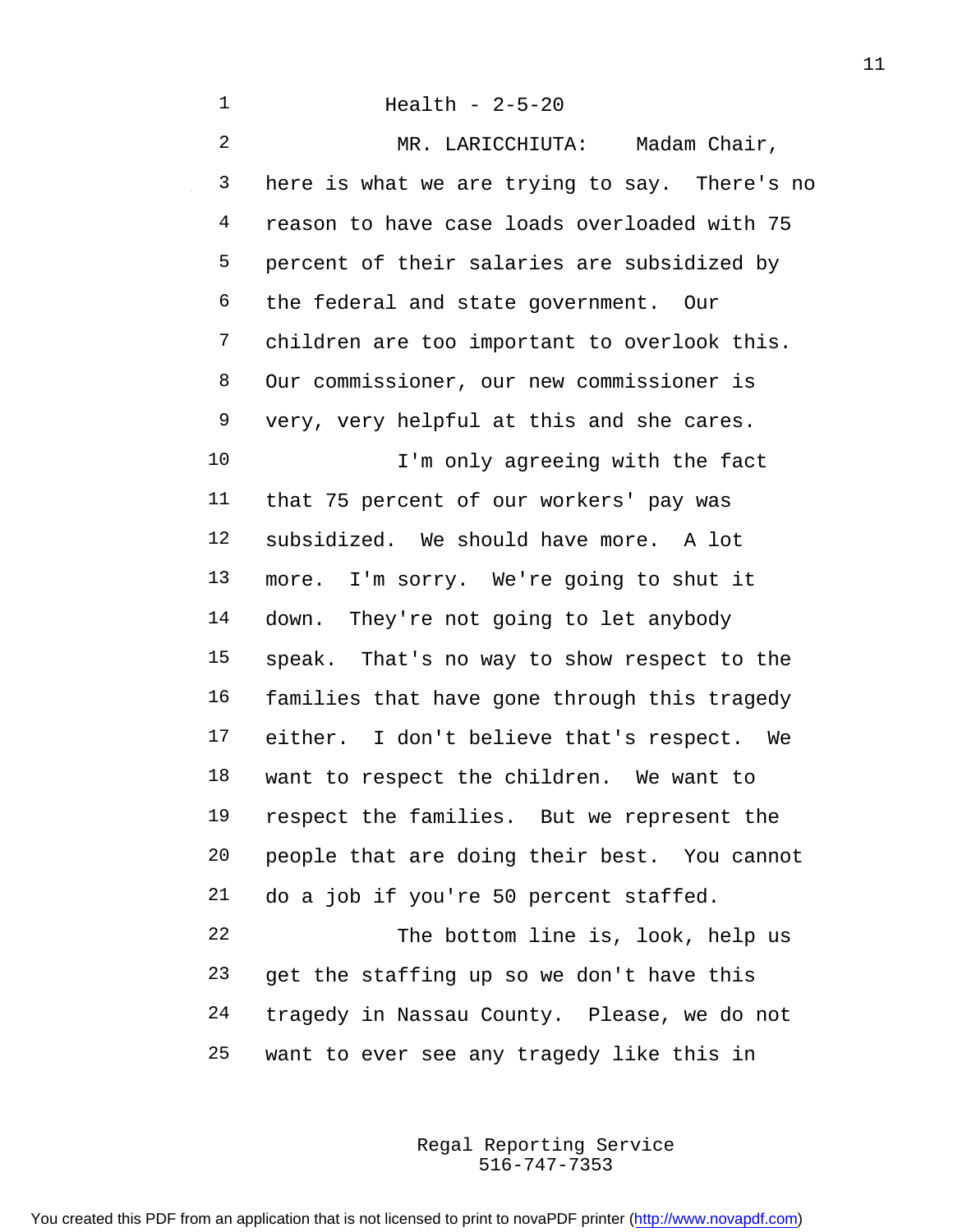$\sim$ 

## Health - 2-5-20

Nassau County.

| 3  | These CPS workers behind us they              |
|----|-----------------------------------------------|
| 4  | work hard. They dedicate their lives to this  |
| 5  | and they're losing sleep and they're having   |
| 6  | therapeutic sessions because of what happened |
| 7  | to little Thomas and they don't want this to  |
| 8  | happen in Nassau. So please give us the       |
| 9  | staffing that we need.                        |
| 10 | And Commissioner Nunziata, thank              |
| 11 | you for everything that you've been doing. I  |
| 12 | thank you Madam Chair.                        |
| 13 | LEGISLATOR WALKER:<br>Excuse me.              |
| 14 | I'm going to ask you one more time to please  |
| 15 | sit. So now we can have the presentation by   |
| 16 | our Department of Social Services. I ask you  |
| 17 | kindly to please not disrupt. There are many  |
| 18 | people in this room that would like to get up |
| 19 | and speak and it's very difficult for us to   |
| 20 | move forward. I don't want to have put this   |
| 21 | in recess because you're shouting over        |
| 22 | everyone. I'm going to ask you kindly to      |
| 23 | please follow the rules that everyone else    |
| 24 | seems to be following.                        |
| 25 | And I'm going to ask now for our              |

516-747-7353 Regal Reporting Service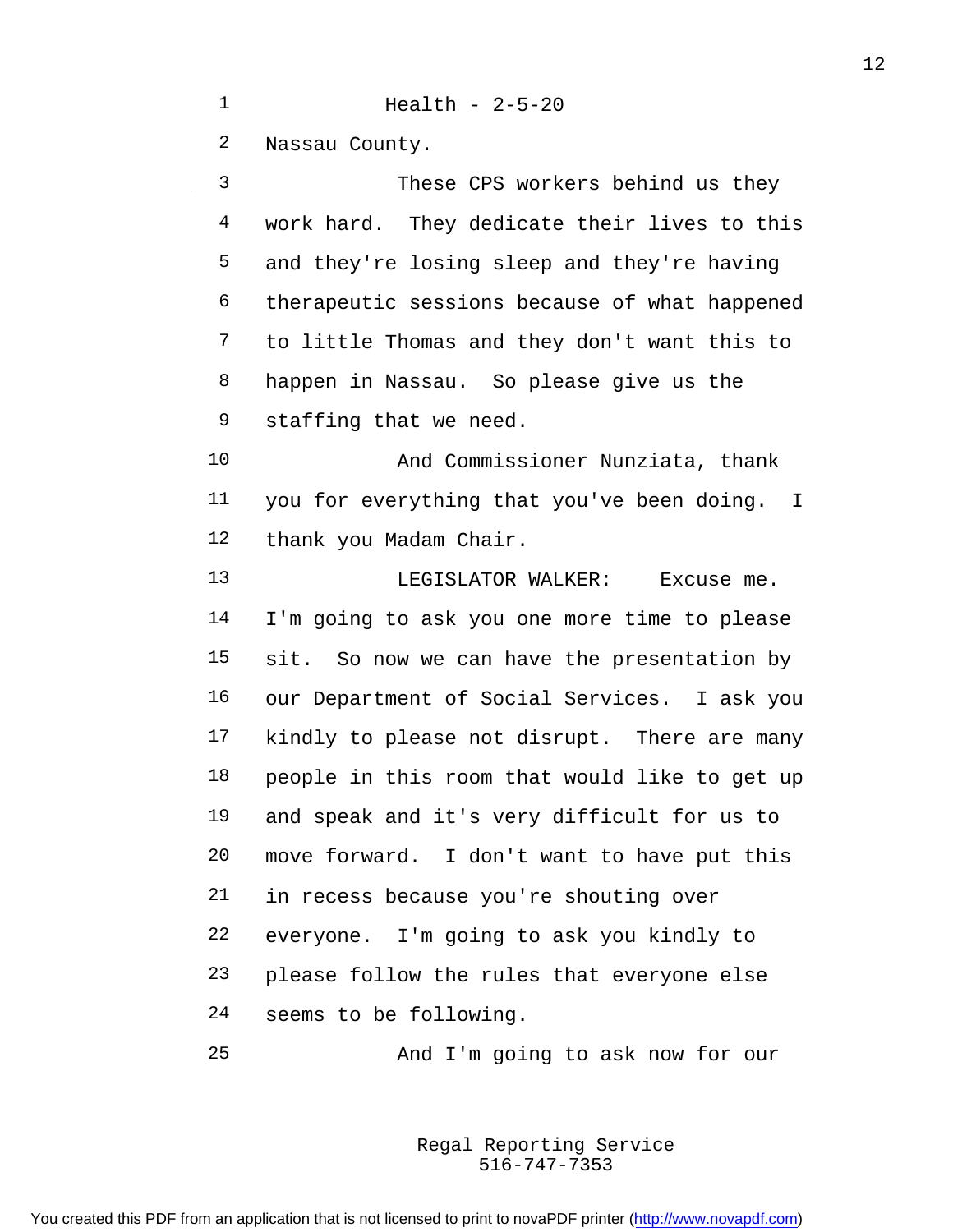Health - 2-5-20 commissioner to please give a presentation. Jerry, thank you and I apologize 4 that you had to be disrupted so many times and I thank you all the members who are here with you. Thank you.

 Good evening Chairwoman Walker, Legislator Kennedy, members of the Health and Social Services Committee as well as Legislator Bynoe. I appreciate you having me here to discuss the child welfare services in Nassau County. It's my hope that at the end of this presentation you will have a clear picture of the scope of the program in Nassau County, the systemic response we have in place to address this very important issue and the ways in which you can assist us moving forward.

 Before I begin my presentation, I'd like to introduce you to three key managers who are responsible for the child welfare services in the county.

 Sitting at the end here is Maria Lauria. Maria was recently promoted to Social Services program coordinator. In this new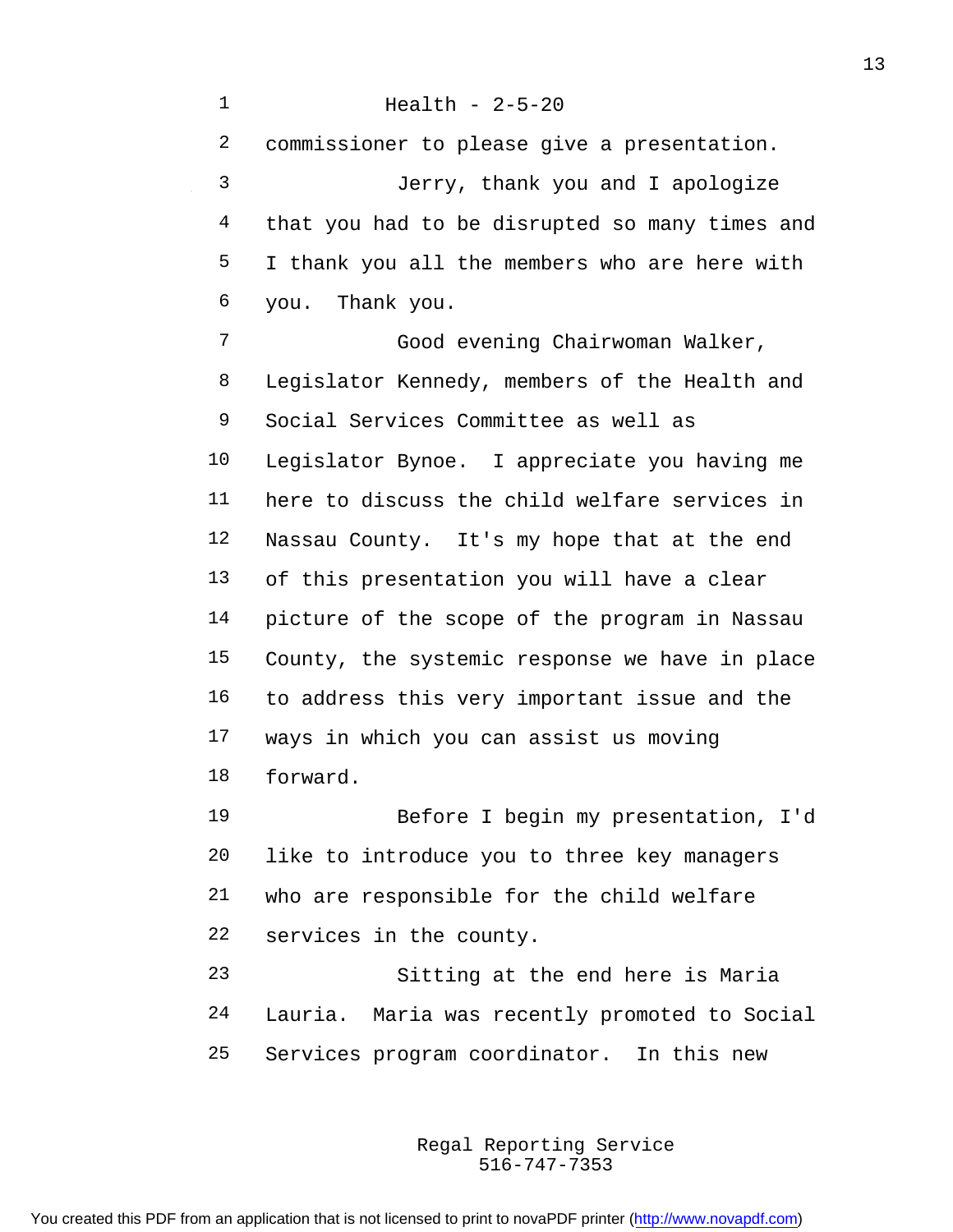Health - 2-5-20 capacity Maria will oversee all child welfare programs, including Child Protective Services, 4 foster care and adoption and preventative services. Maria is also the architect of the blind removal system which has been recognized nationally and has now been adopted statewide. Maria has been with the department over 30 years. Jeannette Feingold to my left, is the director of Child Protective Services and she has been overseeing this department for the past nine years. To my far right at the end is Terry McGuiness. Terry is the director of Preventative Services and CPS Ongoing programs. She has been supervising that unit for four years. 19 To my immediate right is Rudy Carmenati, who is the deputy county attorney for the Department of Social Services. He has been with the department for nine years. All of them will be available to answer questions as they come up today. We come here this evening with a

> 516-747-7353 Regal Reporting Service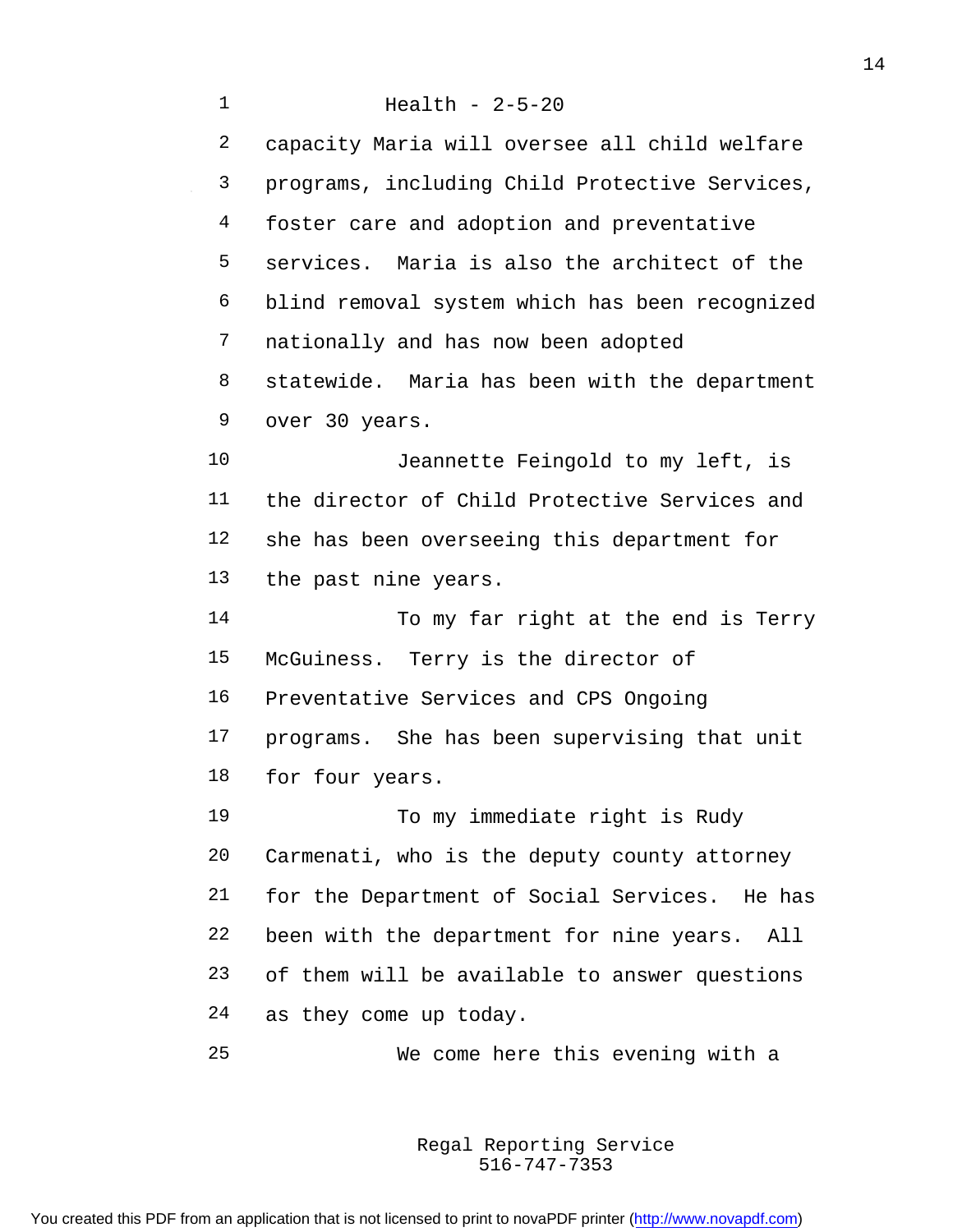Health - 2-5-20 very heavy heart over the events that have unfolded in Suffolk County with the untimely death of eight year Thomas Valva. As you know, the investigation is ongoing and therefore we cannot comment about that case. We are here to answer questions about Nassau County's Child Protective Services. Each day our CPS staff are charged with investigating reports of alleged abuse and neglect in the county. In 2019 we received an average of 680 reports per month of alleged abuse and neglect. The work is fast paced, it's very stressful and the stakes are very high. However, we are very fortunate in that we have a department that is well trained and dedicated and who work tirelessly to ensure that Nassau County's children are protected. With that, what I'd like to do is get into the power point presentation. So, the first slide is to give you some basic demographics. Nationally the picture is not a good one. Throughout the United States during FY 2018 there were 4.3

> 516-747-7353 Regal Reporting Service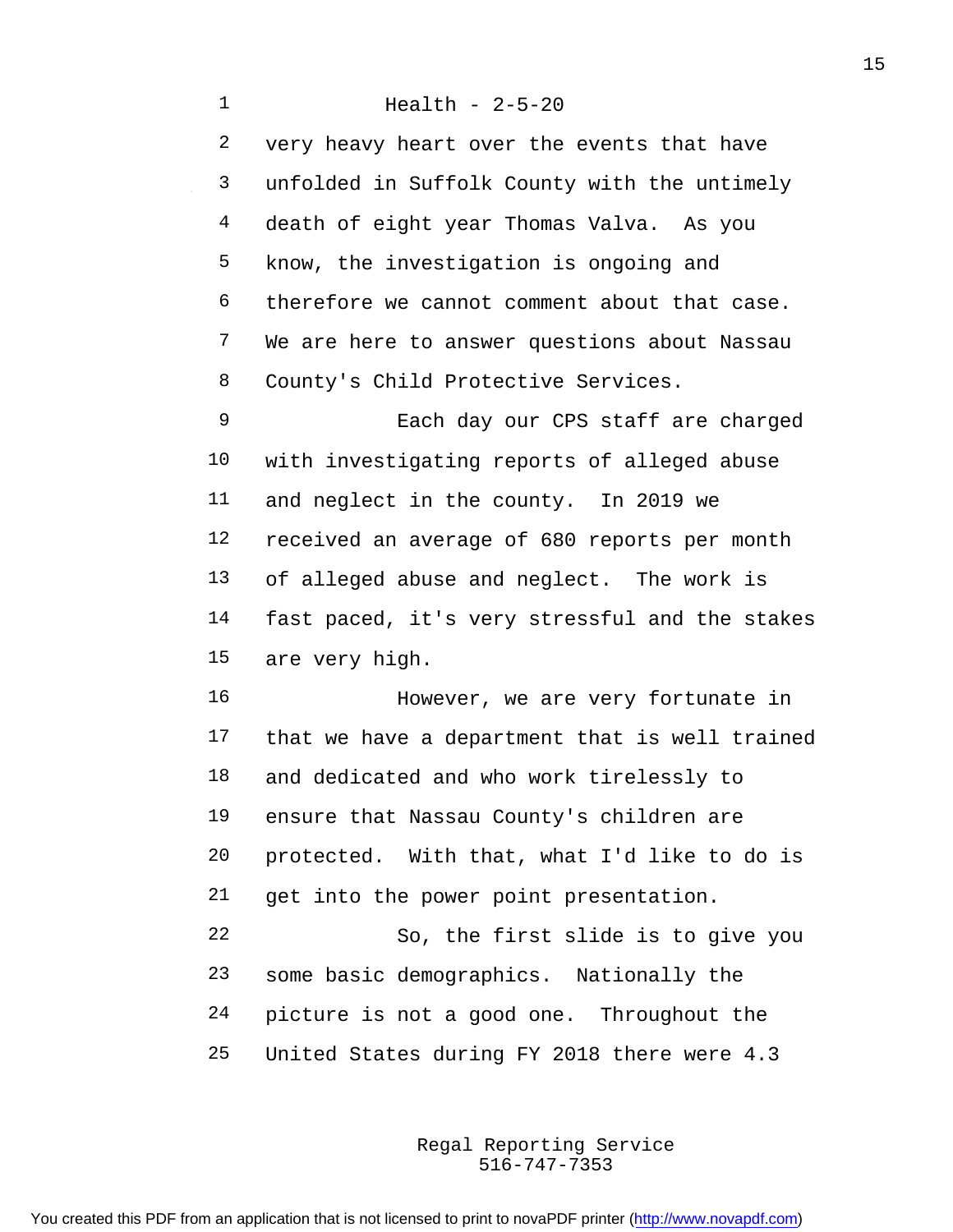Health - 2-5-20 million referrals to child protective service agencies throughout the country. That involved approximately 7.8 million children. In New York State, in 2018, there were 165,943 reports of child abuse and neglect. Which represented 37.5 children out of every thousand children were the subject of a potential abuse and neglect report. Where the cases were indicated, 30.7 per 1,000 children in New York were victims of potential child abuse and neglect. Here in Nassau County we fall below the statewide average. In 2018 we had 6,370 reported allegations of abuse and neglect. Which equates to a rate of 21.1 children for every thousand children in Nassau County. These would be confirmed cases where children were victims of abuse and neglect. What we know just from looking at these numbers is that this issue is clearly a national problem. We know it's a state problem. And what we know is that right now we take some solace, but certainly not much, in knowing that our numbers at least fall well

> 516-747-7353 Regal Reporting Service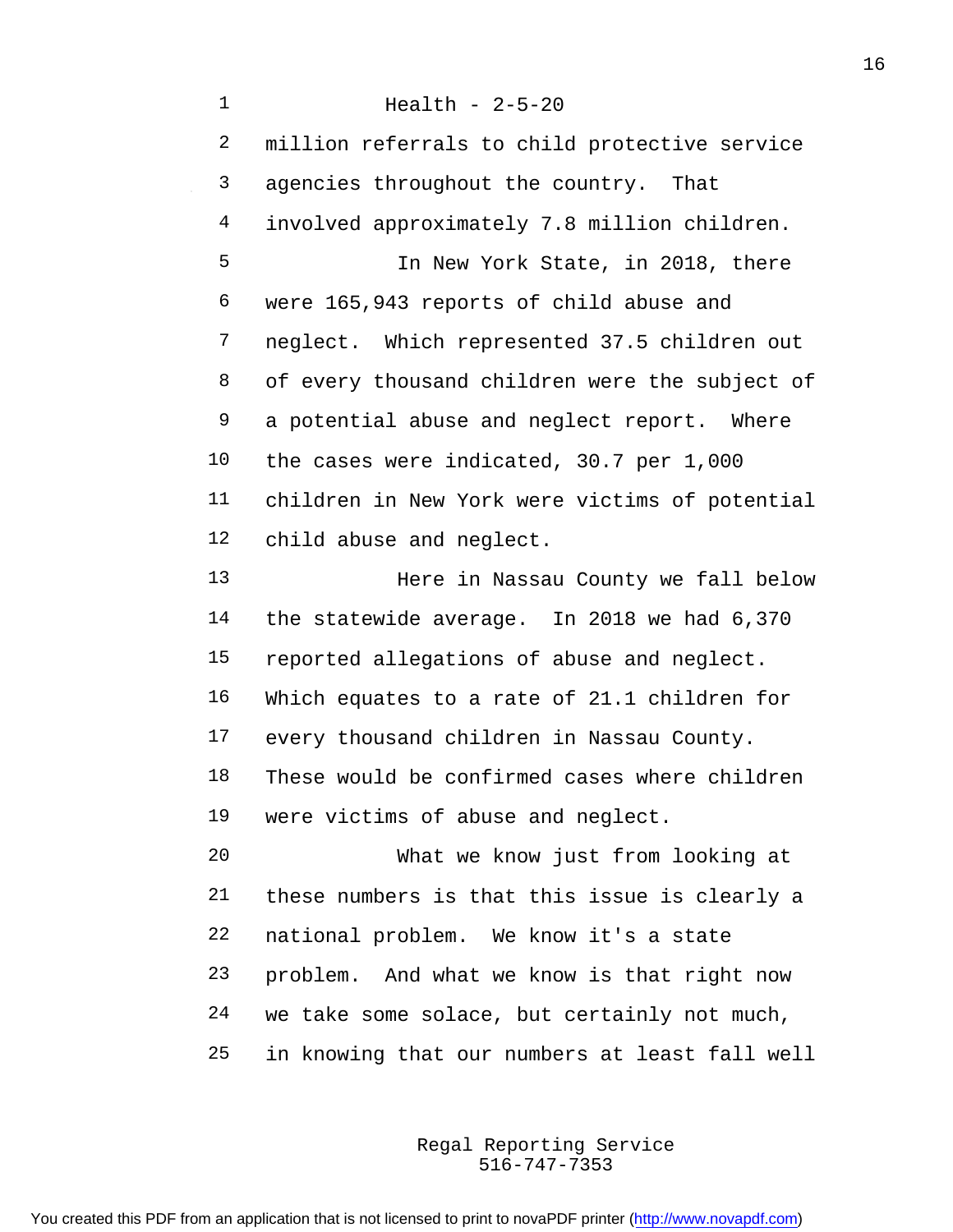Health - 2-5-20 below the statewide averages. I want to talk a little bit about 4 the structure in our CPS department. Currently we have approximately 65 staff and we are bringing on more over the next hopefully couple of weeks if not months. We have four units. Each unit is headed by a -- we actually have more than four units. We have four assistant directors. Those are those case supes three and they oversee a variety of staff in their unit. And what you will see is that the staff are pretty evenly spread out across the department. The division, as I said, is headed by Jeannette Feingold and she'll be speaking in a little while. But that's how we have structured the department.

 We are bringing on 11 additional case workers. So, eventually if I were to do this organizational chart somewhere down the next couple of weeks or month we would probably have six different units. So we are definitely expanding the staff there. I want to talk about the issue and

> 516-747-7353 Regal Reporting Service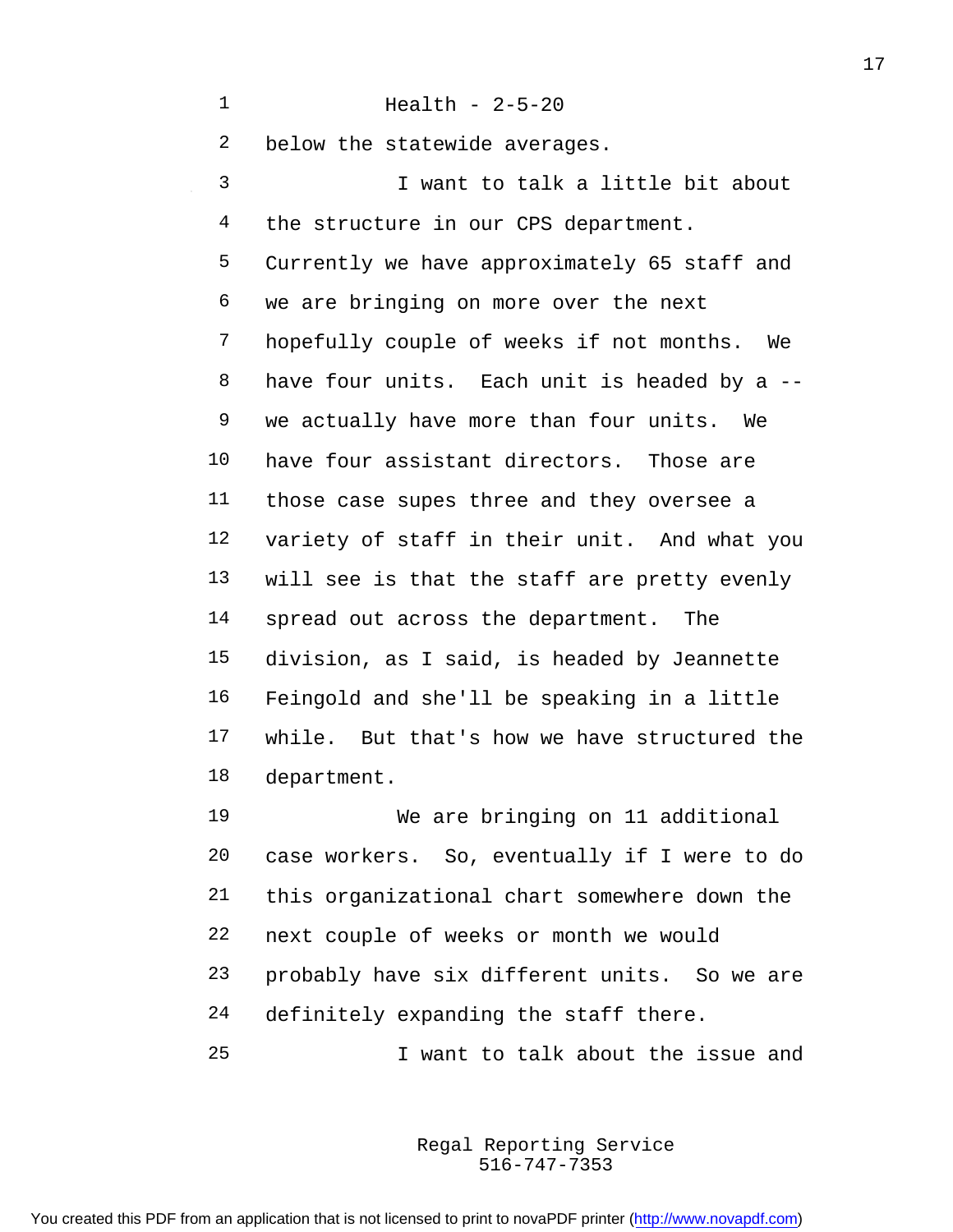what we do but it's really important, you know, Jerry alluded to the staff that work 4 there and I have to tell you it's a very, very special group. Our staff, our child protective staff, is probably one of the most dedicated group of people you will meet. Many of them have been working for the department for many years. They have dedicated themselves in trying to meet the needs of the families and children. They're very thoughtful when it comes to confidentiality, to coming to handling matters that are very, very delicate. And these are very delicate matters that they deal with. They're also very diverse and they're very representative of the communities in Nassau County that we work with. We have a couple of superstars among our staff.

In 2019 --

 LEGISLATOR WALKER: Excuse me. I said it before, you are welcome to speak. You are not to shout out or you're going to have to make us stop this hearing. It's not your turn to speak and you are welcome to speak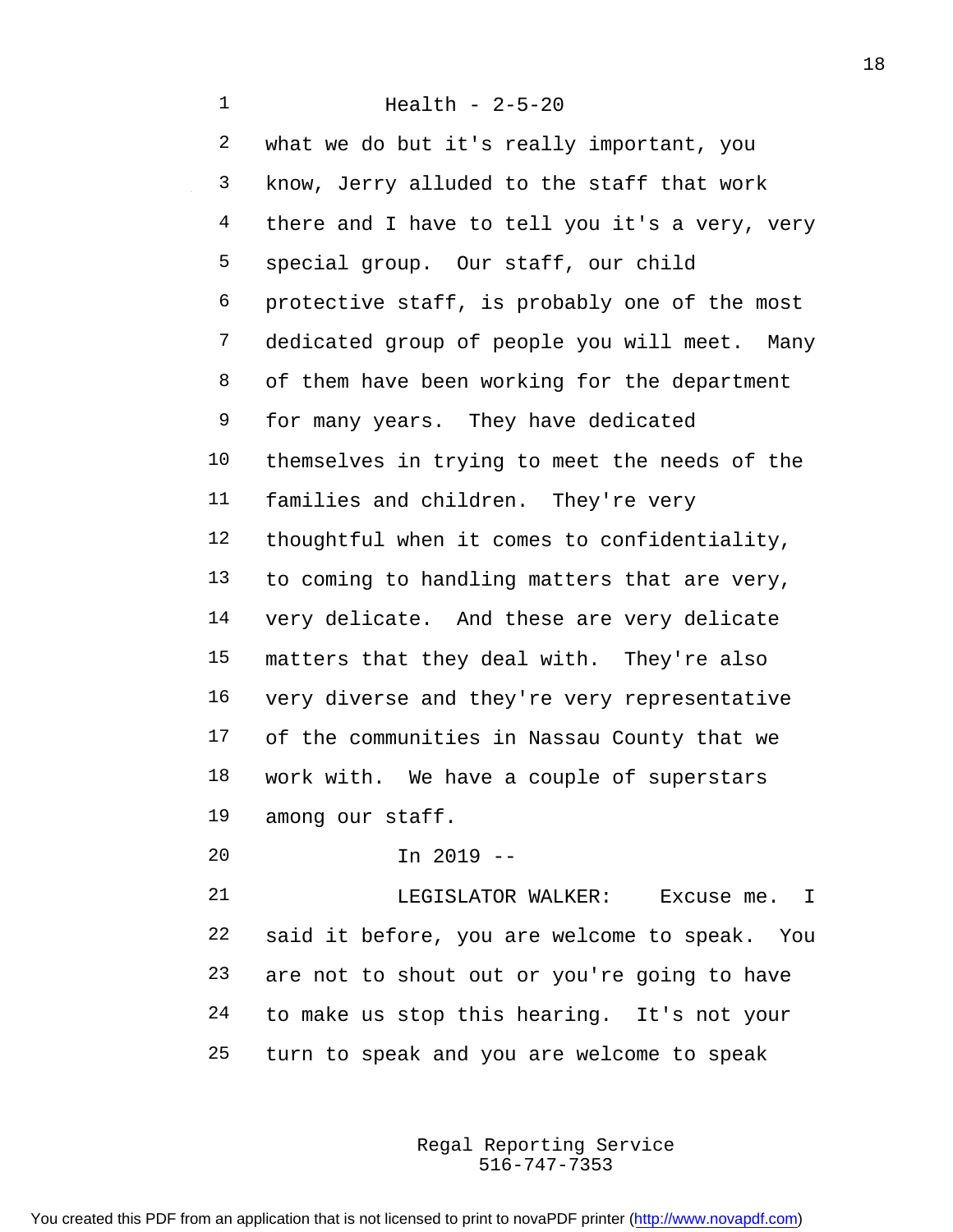Health - 2-5-20 when it's your turn but someone else is speaking. Give them the courtesy of listening. I'm going to ask again. I think you are being very disrespectful to many, many people in this room who want to continue the hearing. That's fine. 8 As I stated before, we will be having public comment after our presentation. But right now it is our commissioner's turn to speak and I would again respectfully ask you to sit down and to stop shouting out and let our commissioner and her staff finish the presentation. 15 MS. NUNZIATA: Thank you. On the next slide what we tried to do is show the types of cases that we've received over the past few years. And if you look at those pie charts, what it shows is that our numbers have remained fairly stable. The largest percentage of reported cases, reported allegations that we get, are in the area of child neglect and child maltreatment. Now, New York State Office of Children and Family Services defines child

> 516-747-7353 Regal Reporting Service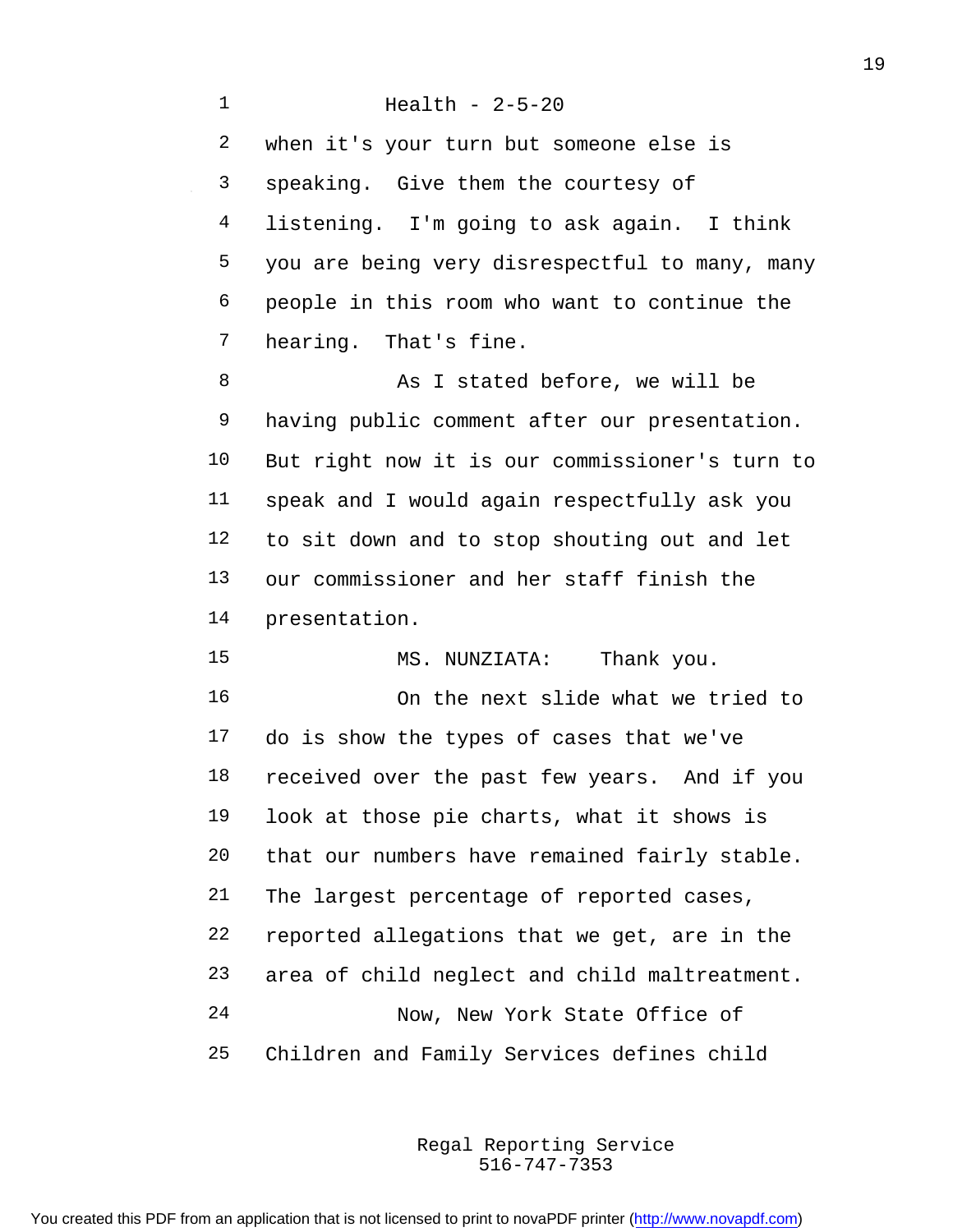maltreatment, child neglect, refers to the quality of care that a child is given from 4 those that are responsible for that child. Things like lack of food, lack of clothing, lack of shelter, lack of medical care would all fall within that category.

8 If you take a look, more than 85 percent of our cases that have come into the county over the past three years have been reports of potential lack of food, clothing, shelter, medical care, educational, neglect, things like that. Our cases of severe physical abuse or sexual abuse, though significant, do not represent the majority of our cases.

 In terms of the next slide, it takes a look at some of the case load ratios. And the first box takes a look at the ratio, case ratios for Child Protective Services workers. Now, the numbers right now, we took a snapshot. Understand that the numbers you're looking at is a snapshot in time. So as of the beginning of this week there were 1,086 active cases. These are cases that are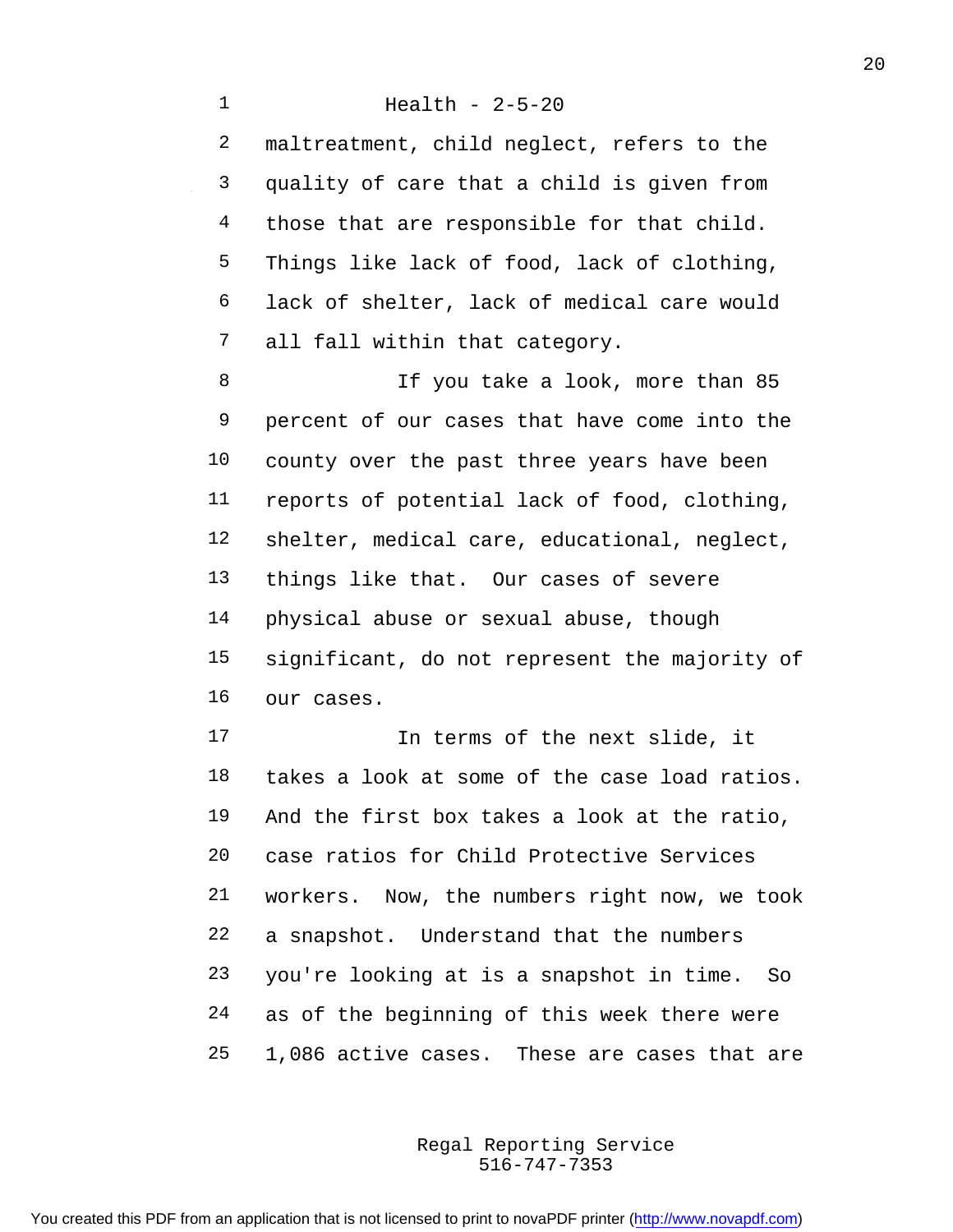Health - 2-5-20 open and that are undergoing investigation. We have currently 65 workers for an average of 16.7 cases. Now we are adding additional workers because we did receive approval for an 11 additional case workers. So, it's my hope that that ratio goes down. Mind you that the number we are presenting takes into account the entire CPS department. It's not just a portion of CPS. It's not just an investigative unit or the investigative units. It's the entire department, including all staff who work in CPS. The second box speaks to the Child Protective Services ongoing. These are cases where there has been an indication of abuse and neglect and these families are working with us to try to -- where we are working with them I should say, to try to strengthen their family. We follow a number of these cases. Currently we have about 173 active cases in that unit. We have 18 case workers and they carry 9.6 cases a piece. Then I thought that I would just

> 516-747-7353 Regal Reporting Service

also show you the foster care number. Foster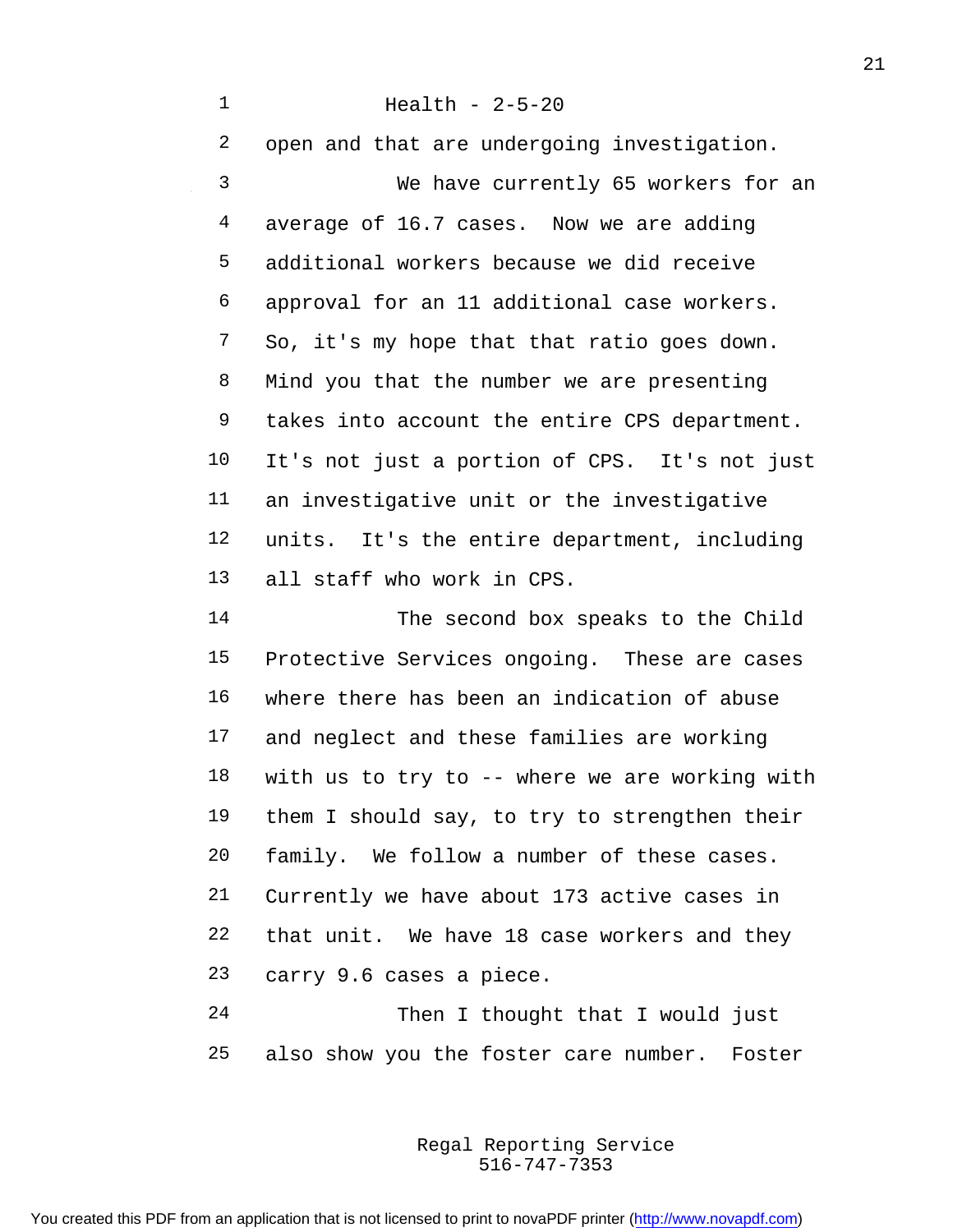care number is not based on cases, it's based on individual children. So currently we have 165 children in our custody, in our foster care system. We have 20 case workers assigned to those children for a ratio of 8.25 cases per worker.

 There is a recommended, and you may have heard this, there is a recommended case load ratio for CPS workers and that's somewhere between 12 and 15 cases. That is a state recommendation. Though you must know it's not a state mandate. So we are in striking distance of that. We are hoping that as we continue to bring on additional staff that we will be able to lower those numbers. 17 The other thing that when you look at the case load ratio numbers we all have to understand is that there's a real ebb and flow to these numbers. Depending upon the month, depended on the week, the case load could be higher or lower depending on the amount of the

 reports that we get in. Also depending on the severity of the case. Sometimes we are

definitely going to have workers that have

516-747-7353 Regal Reporting Service

You created this PDF from an application that is not licensed to print to novaPDF printer ([http://www.novapdf.com\)](http://www.novapdf.com/)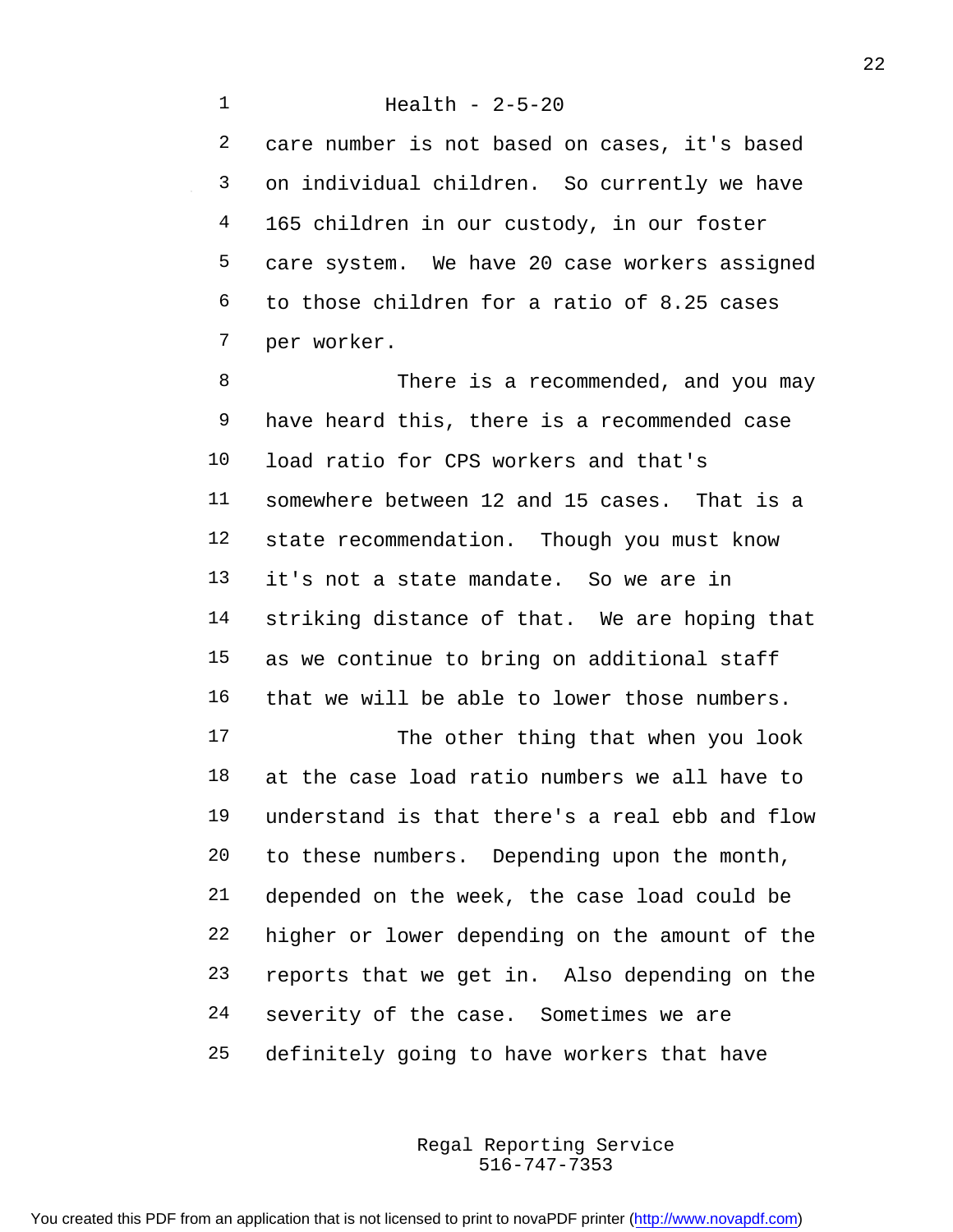Health - 2-5-20 more cases than others. It may be because a particular worker has a certain skill set that we feel is better matched with a case that we have received. So, the numbers, you know, will change and the case ratios will change depending upon the amount of the cases that we are taking in, the amount of calls and the amount of cases that we are actively investigating. The bottom line is we have to investigate every single case that comes through. We get all of our cases through the state registry. Maybe the next slide Jeannette will walk you through the process. 17 But for every case that comes through the state registry to us that case must be investigated. And there are various time lines where we need to complete that investigation. So, since I've been on board, which has been 90 days, I think it was just 90 days, staffing has been one of my priorities. I'm pleased to say that while we have not made all

> 516-747-7353 Regal Reporting Service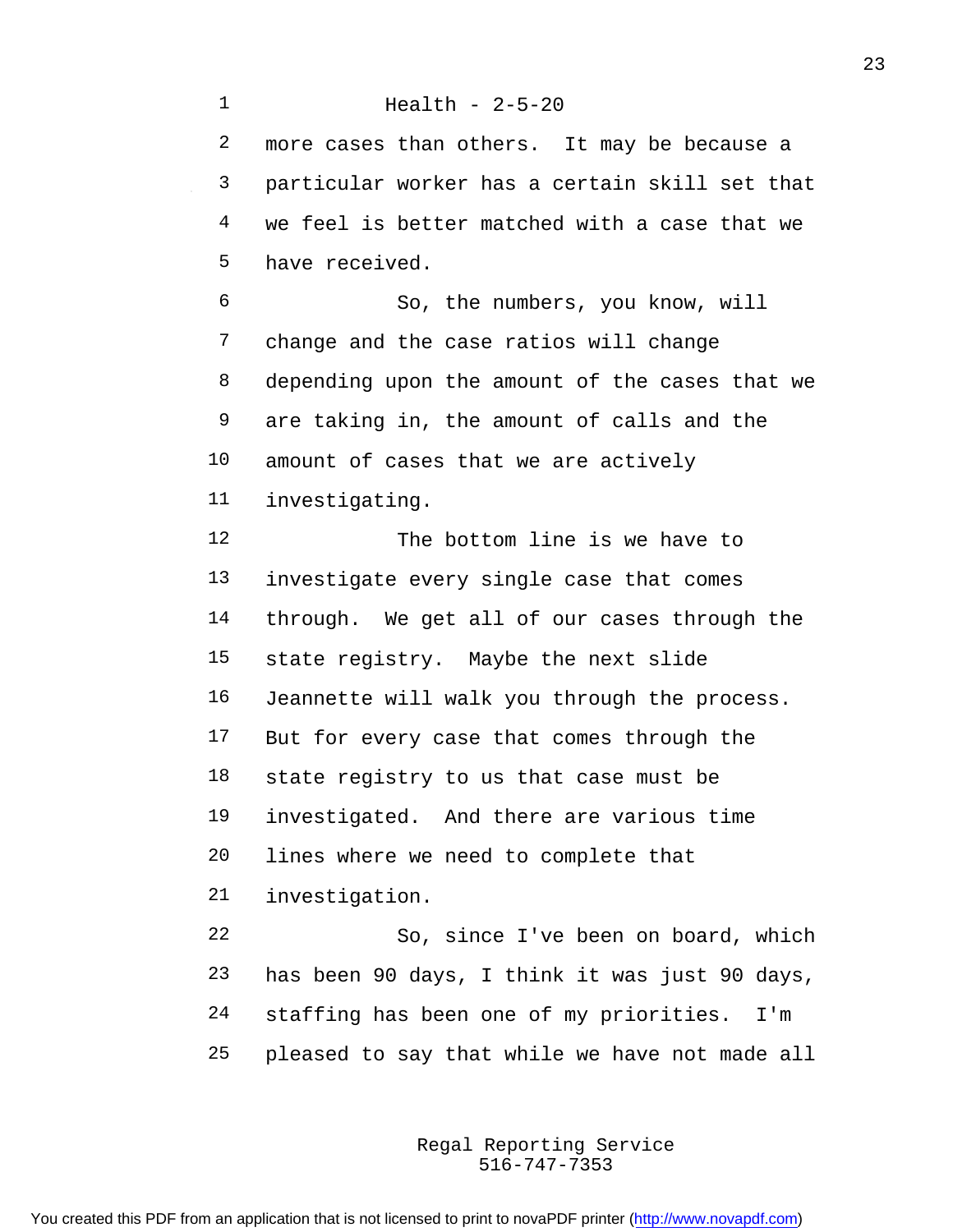Health - 2-5-20 the progress that we want to make we are definitely making progress. I've certainly got commitments from our fiscal folks that as we need additional people they are at the ready to assist us. Let's go to the next one.

 I'm going to turn the mic over to Jeannette right now and Jeannette will walk you through the process and really try to help explain what happens from the time that we get a case through making some kind of a determination.

14 MS. FEINGOLD: Thank you. So, the only way we can start an investigation is when a report comes in through the state central registry. Not a phone call to our local Department of Social Services but through the state central registry. Whereby, a call has to get called in through the 1-800 number through Albany. That can happen either through a mandated reporter or through a person making a report to the state central registry.

So when somebody makes a report, a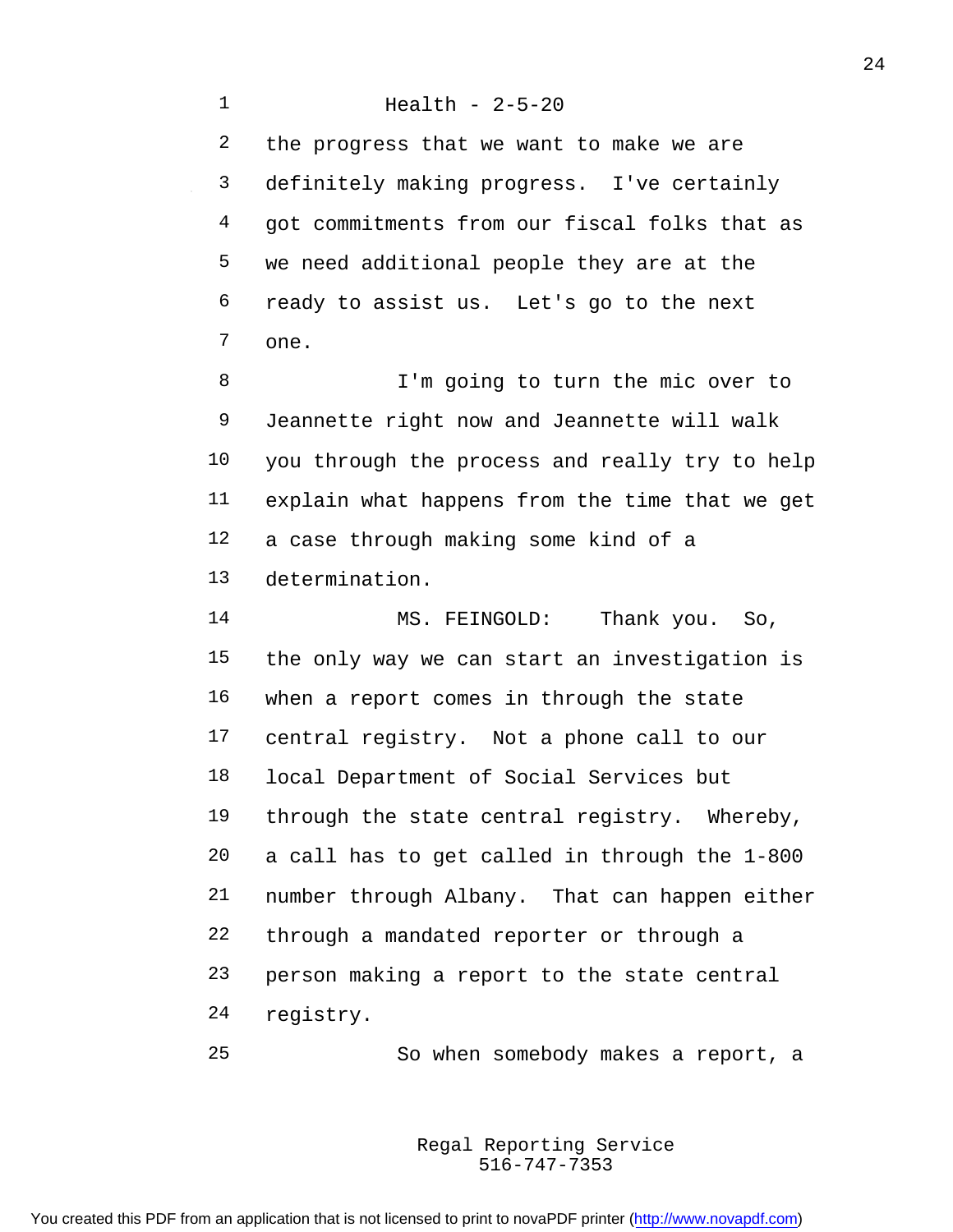Health - 2-5-20

 suspected allegation of neglect or abuse, a reporter at the state takes that report. They take that information, the demographics of the subject, the children involved, their date of birth, the address, the allegations. That information. They take that information and they send it back to Nassau County because we are just talking about Nassau County right now where the children live. Our registry unit in Nassau County takes that information and they verify that the children live in Nassau. And once our registry unit takes that information 14 they send it to one of our investigative units.

16 16 I would like to share that we are open 24 hours a day. So we operate, just like I said, 24 hours a day. We can take our report at three o'clock in the morning. So we are on call just like that. When we take our report our report can be dispatched into one of our different units. I will explain how the process goes.

 It can start off and it can go into one of our straight investigative units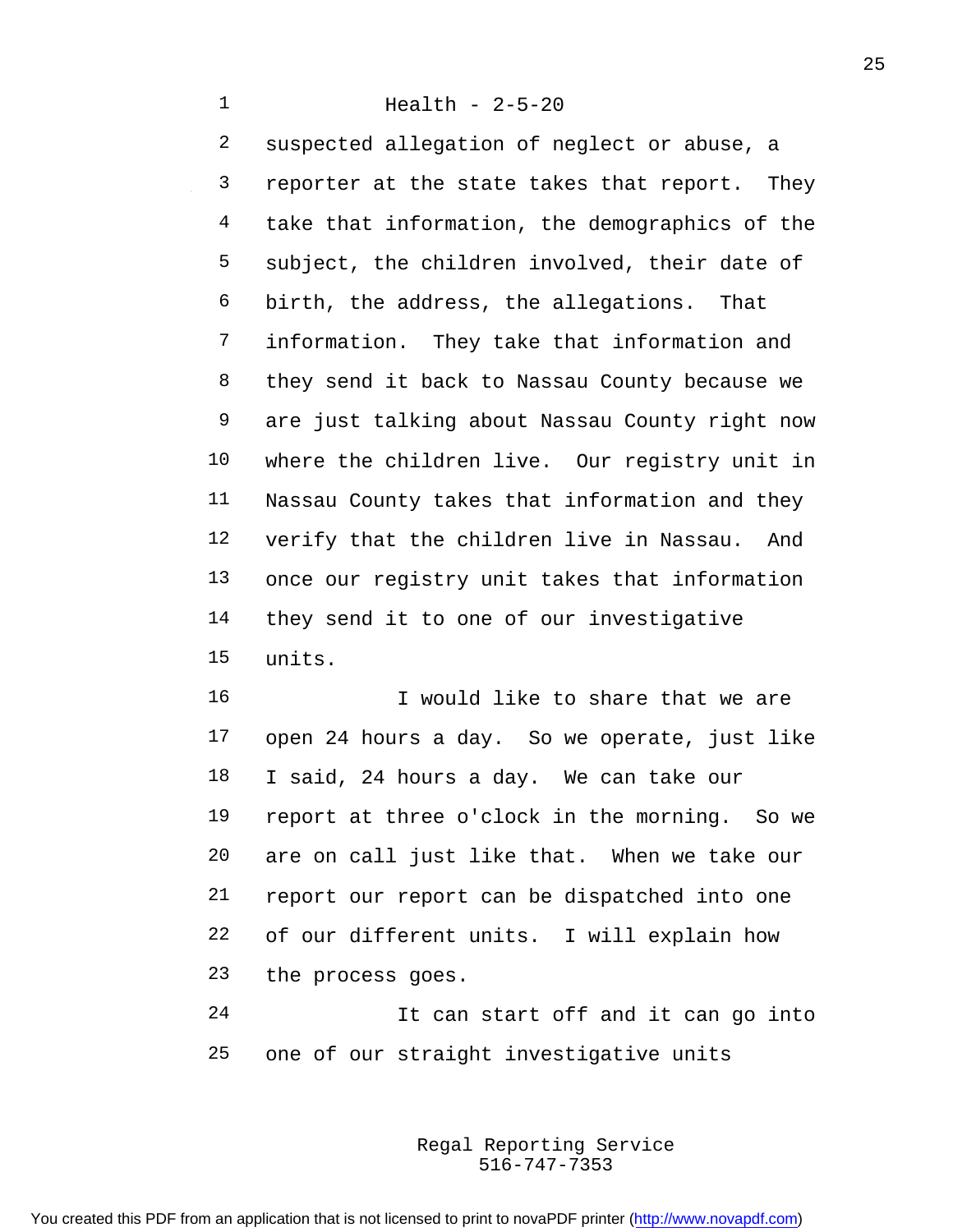Health - 2-5-20 2 depending upon the allegations at hand. If it's one of our specialty units, meaning if it's physical abuse with a child under the age of 13, it be could fractures, burns, a fatality, it will go into our severe physical abuse unit, which is housed out of Bethpage and works with our special victims, the police. That would be one of our units. If it's sexual abuse for an adult, perpetuating sexual abuse with a child, it would still go out of Bethpage with our sexual abuse team also working with the police. If it's a court-ordered investigation where that can only be handled with a sitting family court judge would order a court-ordered investigation that would come to the court, that would go to a special court-ordered unit where they would call in the case and we would do a special court-ordered investigation. Or when a case comes in during the night or a follow-up during the day, our night staff or emergency staff would handle that case. That unit does not carry a case load

> 516-747-7353 Regal Reporting Service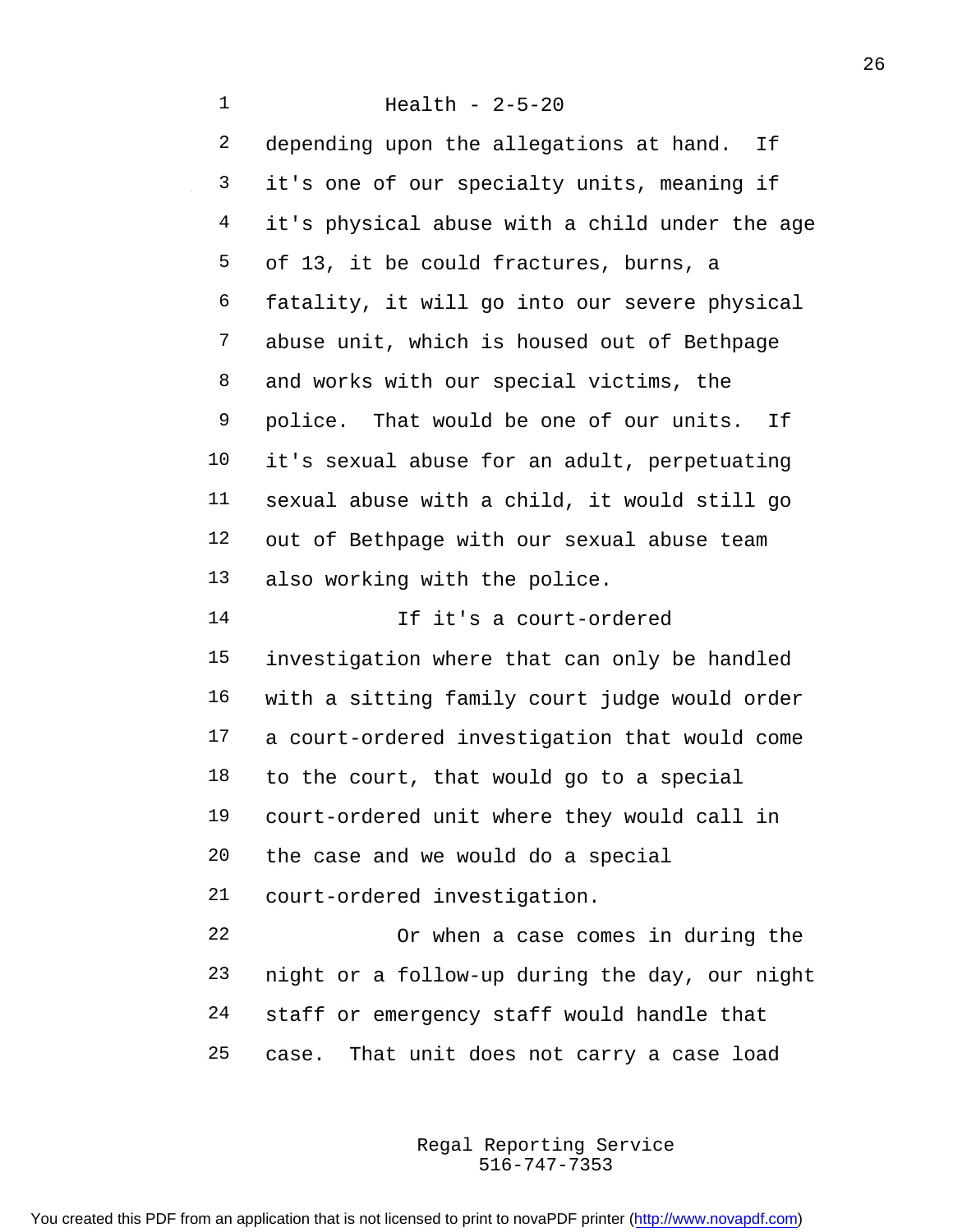Health - 2-5-20 but handles cases for follow-up during the evenings and at night and on the weekends. We also have a family assessment unit. That's a nontraditional approach to investigations and that is where a family assessment response, where it's an engagement approach to investigations. Those are our different approaches to investigations. Our other investigation unit is where it's not a specialty unit but we have eight additional investigation units that handle our investigations that come in. And once we get a report for investigation we have 24 hours to begin our investigation. And our investigation begins with either a source contact or a face-to-face investigation. Once we have that, beginning our 24 hour contact, that's where we have to assess the safety of the child. That's where we begin our investigation. That determines the imminency of the child and the children at home. To assess the safety of the children. To make sure that there's no imminent danger. We go out and assess their safety and make

> 516-747-7353 Regal Reporting Service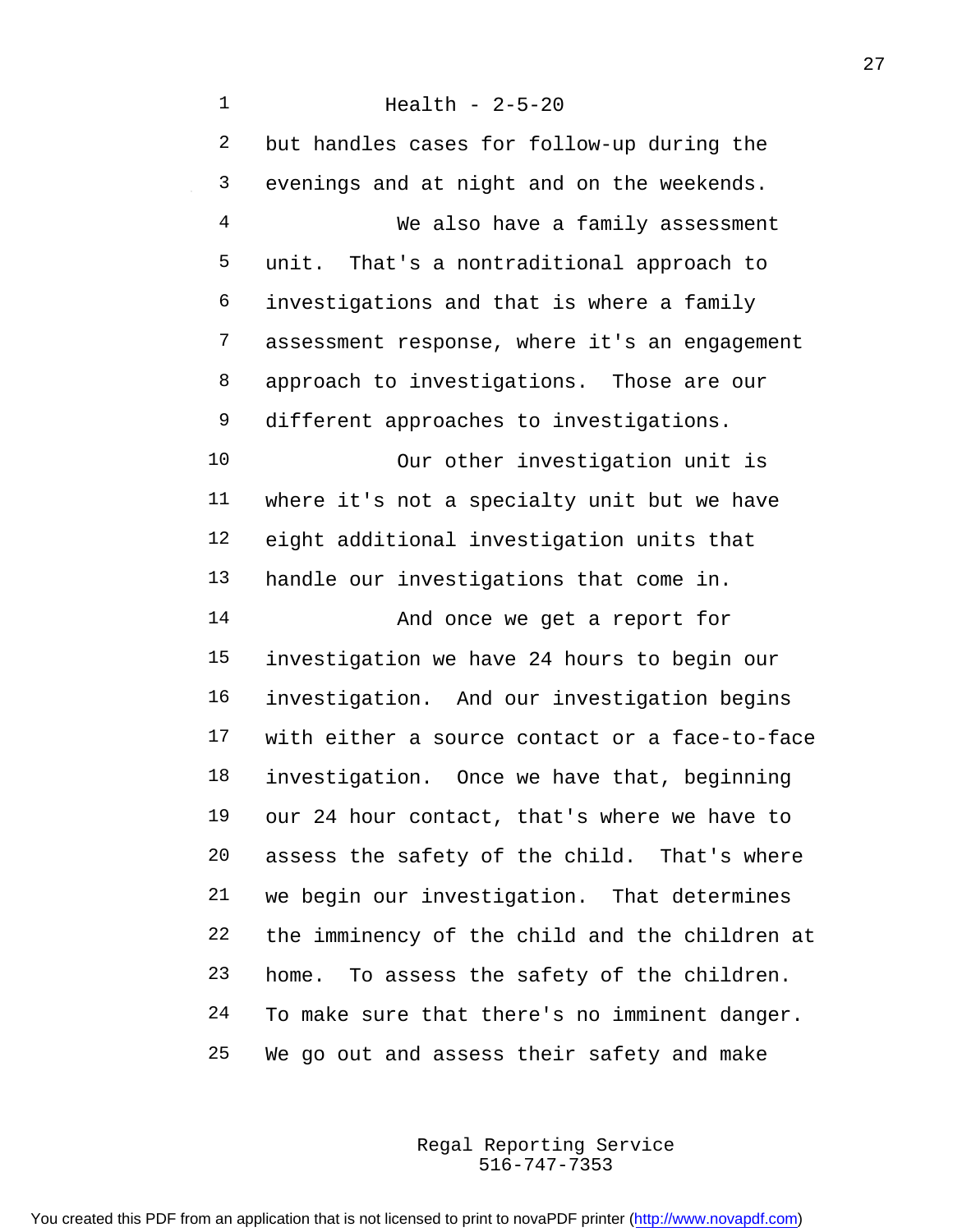Health - 2-5-20 sure that there's no harm to the children. That the children can in fact remain in the home. If need be, if we have to do a safety plan for the children, if we have to provide interventions in the home, if we have to provide some referrals, some resources and we continue to go out to the home continuously to make collateral contacts, to make visits, to interview everybody in the home. To interview school personnel, to interview medical providers, mental health providers. Whoever is involved with the family. To interview neighbors. To interview whoever is involved with the family. Sometimes we need to make referrals and to make other provisions that are needed for the family at large. We need to make a seven-day safety assessment for the family. And in that seven-day safety assessment we need to document what was done and if the family is at any risk. Now, might I add, through the investigation we need to continue to assess

> 516-747-7353 Regal Reporting Service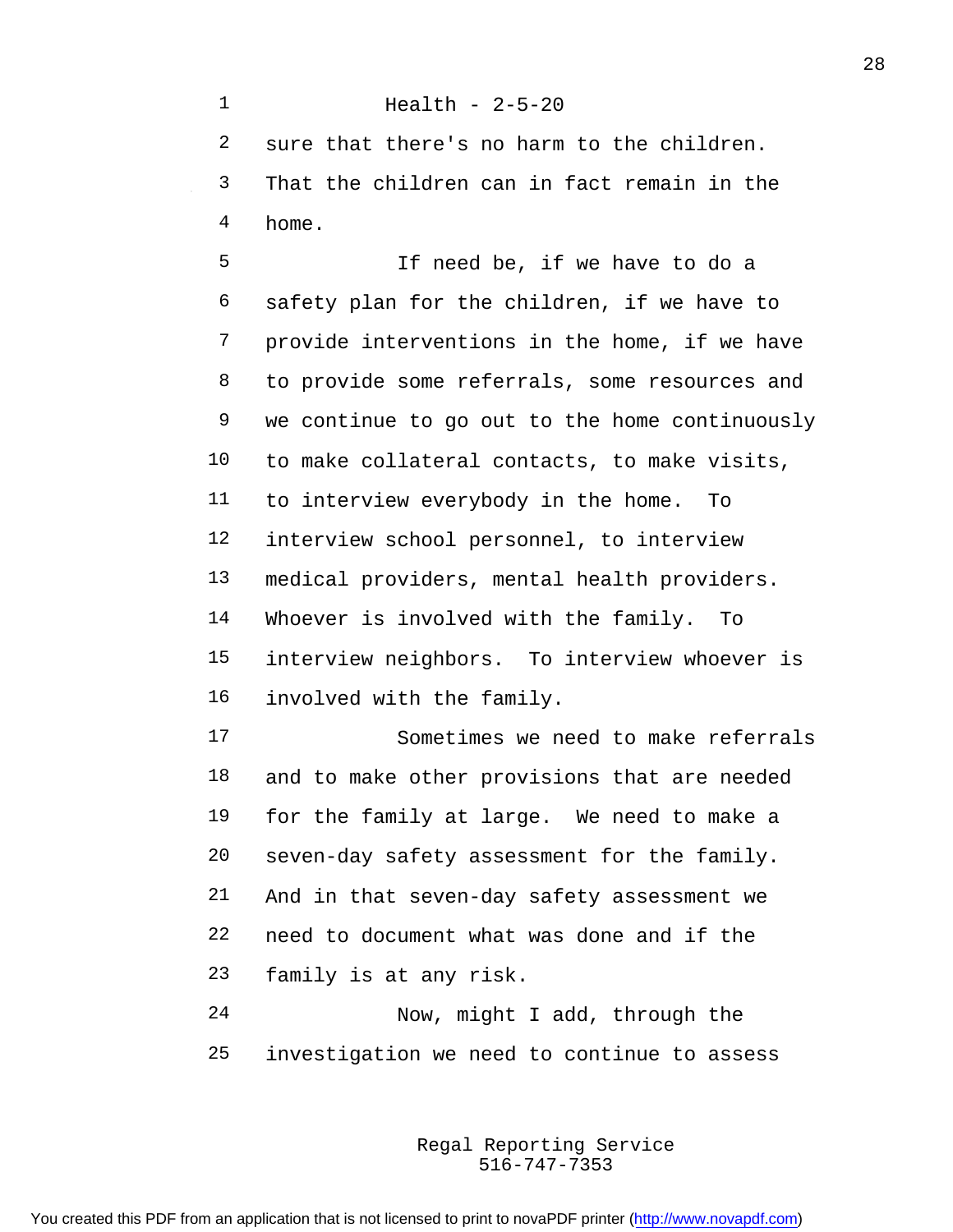the safety of the family and document it. We continue through progress notes and continue. And if at any time we feel there is any risk we need to, if need be, go to court and file petitions. And if we have to, we might have to do a removal. But that is not our goal.

 Our goal is to try at all times to keep the family together and to meet with family and offer any kind of resources. We always believe we look for the strength in the family and to work with the family and to utilize the skills necessary that the family does in fact have. What we do know is that all families do have strengths and skills and we utilize that.

 On the outset we have 60 days to make a determination in any given case. So that's what we go on the outset of. As I stated, we go through, and for our investigation, we have to go through -- we work with the kids. We interview every child. We interview every parent. We interview people that aren't in the home and we continue forth with our investigation.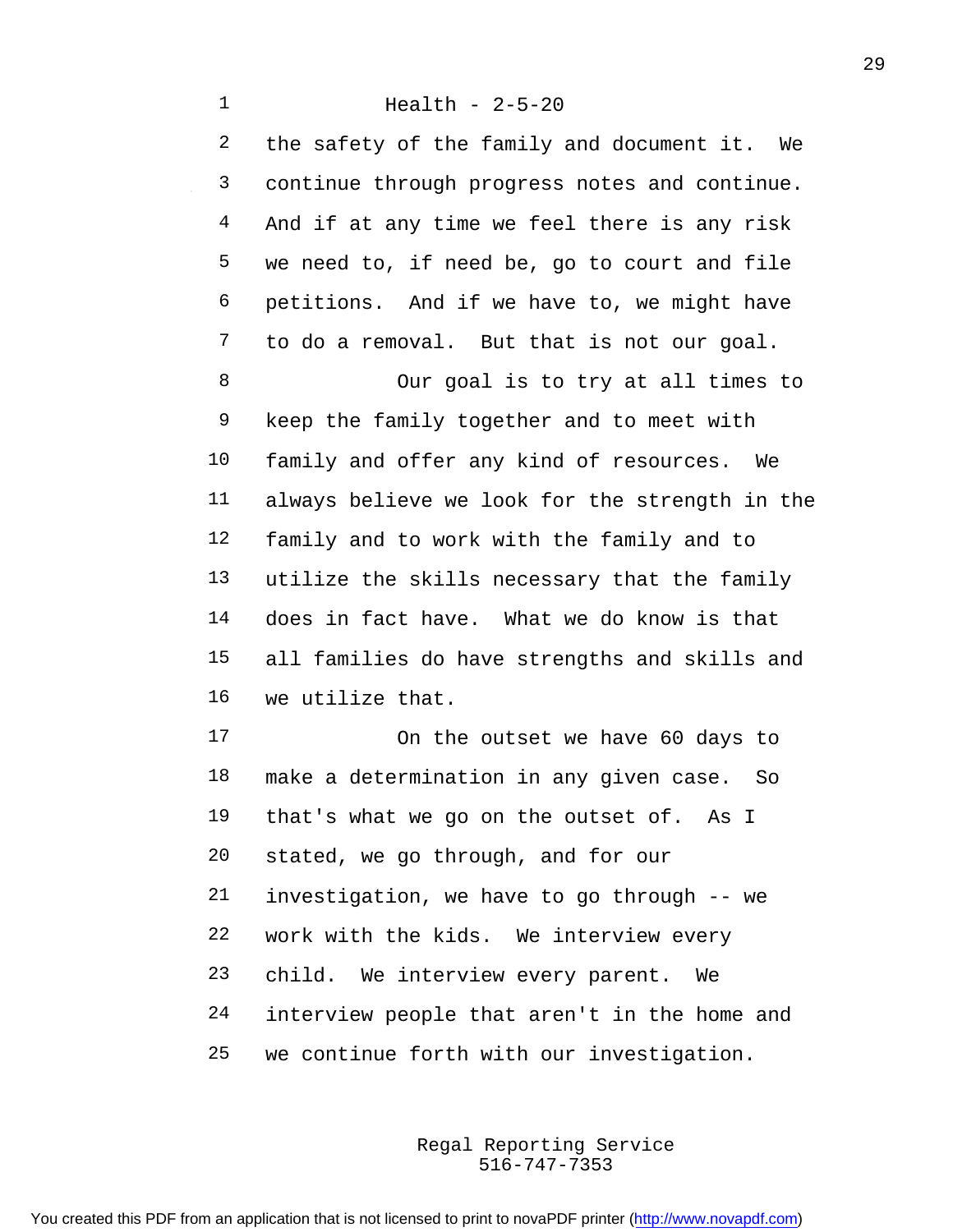2 1f in fact we believe that the workers feel that we do have to have a removal we go forth and we have what's called our blind removal. Because no worker should have to feel that they have to make a decision on their own. We bring forth a team. And in our team it's met with administrators, with the director of children services, preventive services ongoing, our legal team, and we all meet together and discuss the case and offer services that need to be offered. Of if we need to have a removal, we bring forth that information and then we go forth and present that. And we present that to the court because the court is the one that makes the ultimate decision as to whether or not a removal will be upheld. Because it's the judges that make that ultimate final decision. Or in fact we can provide the resources that are necessary to keep that family intact. Within our 60 days we have to make

 a determination for the case and our case can go in a variety of ways. We can make a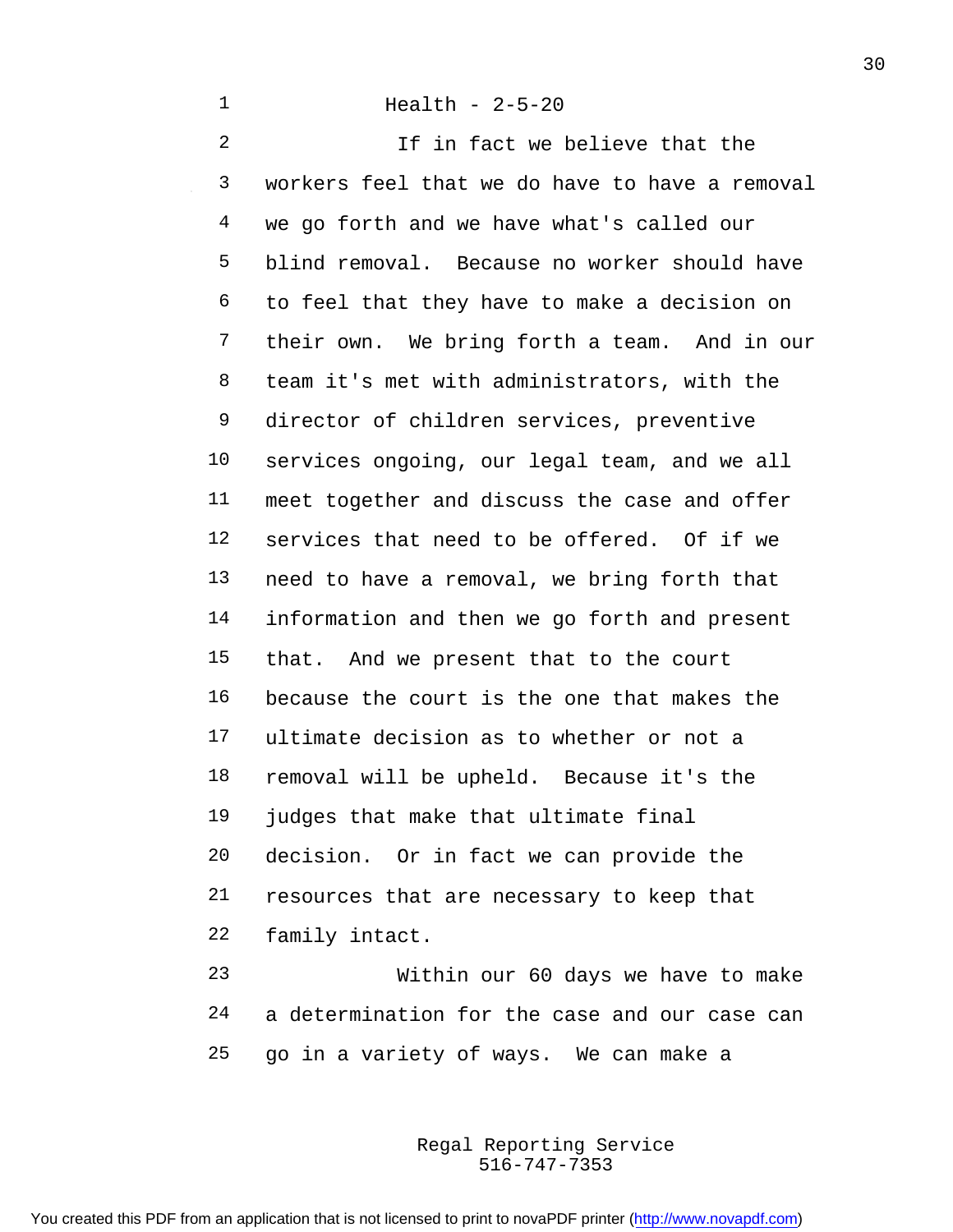Health - 2-5-20 determination where the case would be unfounded. Where that there would be no credible evidence to substantiate the case. Our case could be unindicated and closed. Meaning that there would be some credible evidence to indicate the case but we are closing the case because the family was able to follow through with us and follow our recommendations. So we are able to close the case.

 Our case could be indicated and open and we are opening the case because the family was not able to work with us and we have to go to family court and file a neglect petition. So we have to take that route because we need the arm of the court. Or we have to indicate the case and open it and we're placing the children in foster care. Sometimes we just have to indicate an open and use our resources and refer the children to preventive services. Or we open the case to PINS because the family needs PINS diversion services. I think that might cover our investigation area.

> 516-747-7353 Regal Reporting Service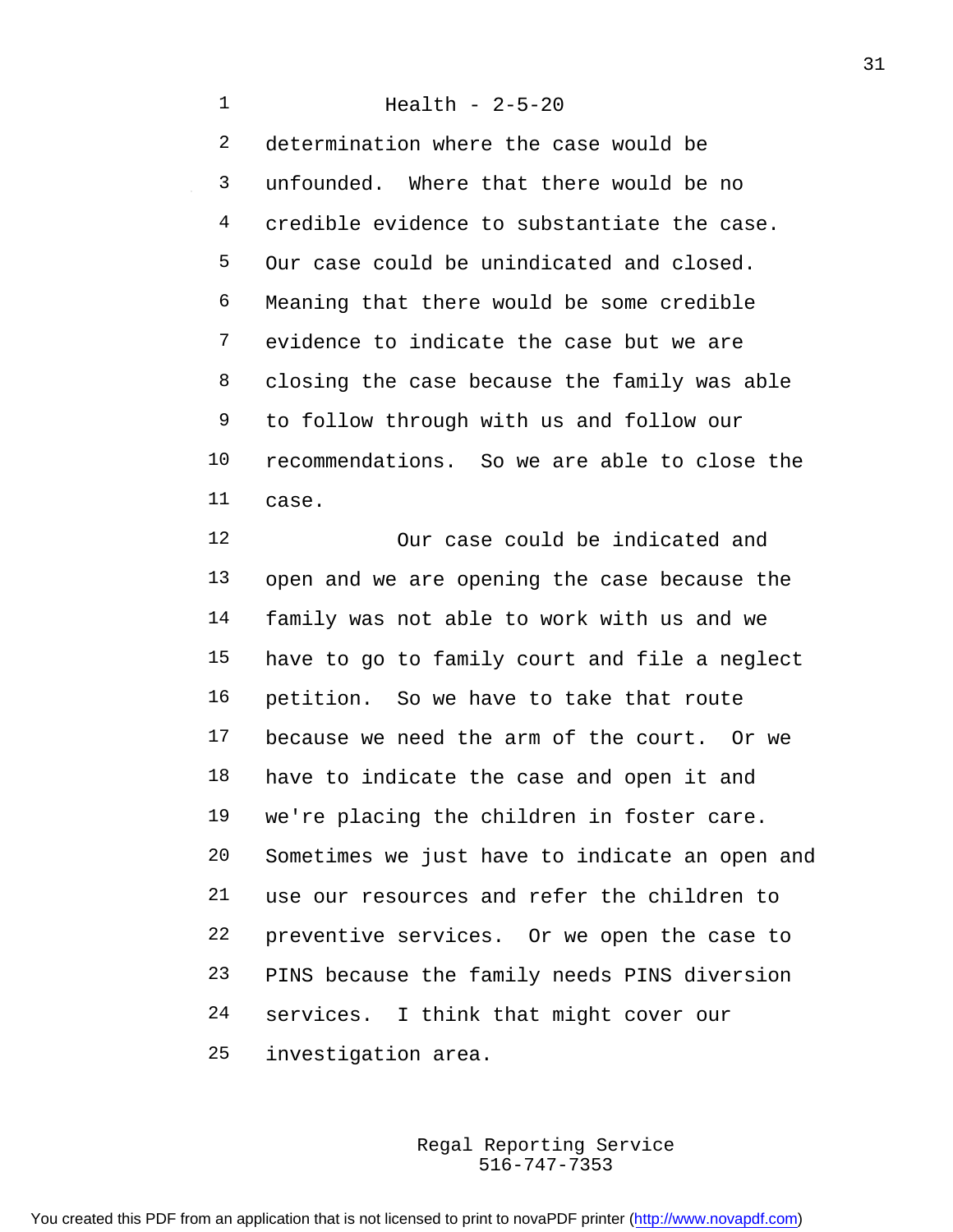Health - 2-5-20 MS. NUNZIATA: I just to want to give you an idea of the budget as it relates to our child welfare services. So, the Department of Social Services, as you will see in this current slide, represents about 22 percent of the general fund budget. The next chart shows you that the services portion of the general fund budget, the personnel costs, are about 48 percent. So again, that includes the Child Protective Services unit. The next slide breaks out the 14 budget, the current operating budget by category. The NIFA-approved budget that we have. I want to point you toward the authorized head count. So, we have an authorized head count for the department of 576 employees. We currently have 545 on board. We are bringing another 18 on board. Of those 18, 11 are case work staff going to CPS. Currently we are 94 percent filled in terms of the authorized positions. 94 percent of those positions are filled and three percent remain vacant and we are actively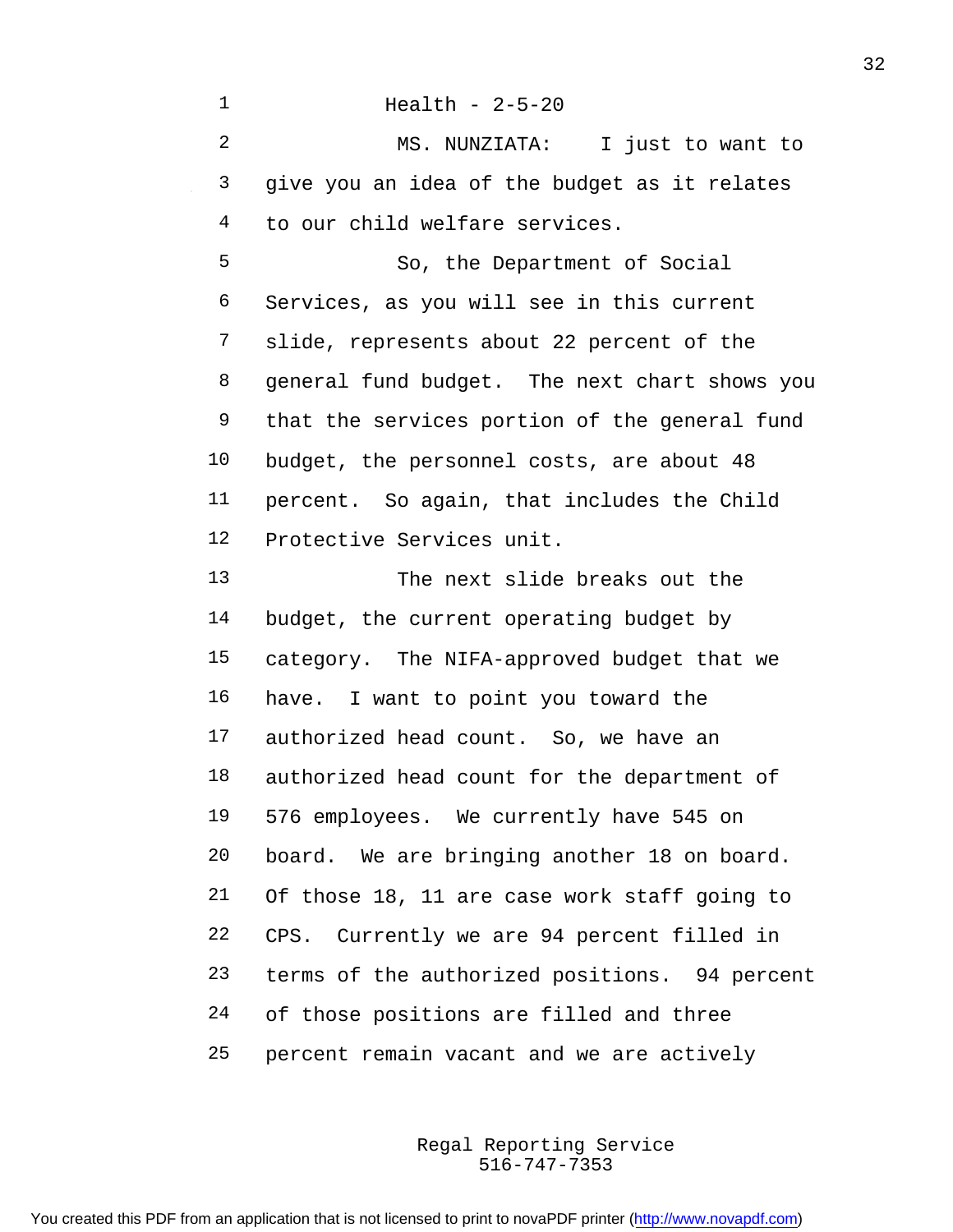Health - 2-5-20 canvassing. We do have a civil service list already for case workers. We are in the process of canvassing that list so we can get these folks on board. It does take a little bit of time because there is extensive training that CPS 8 staff have to go through before they can actually begin working on cases, and I believe that's a seven week process. And it is a state-required training. So on-boarding people does take some time. 13 And we also, in addition to what the state provides, we also do a tremendous amount of supplementary training at the department for folks that are going into this unit. It's a highly specialized unit and we want our best trained folks there. I think that is it for my presentation and certainly if you have questions or want to table them let me know. Thank you. LEGISLATOR WALKER: Thank you Commissioner. I'm just going to start and then we will all be asking questions.

> 516-747-7353 Regal Reporting Service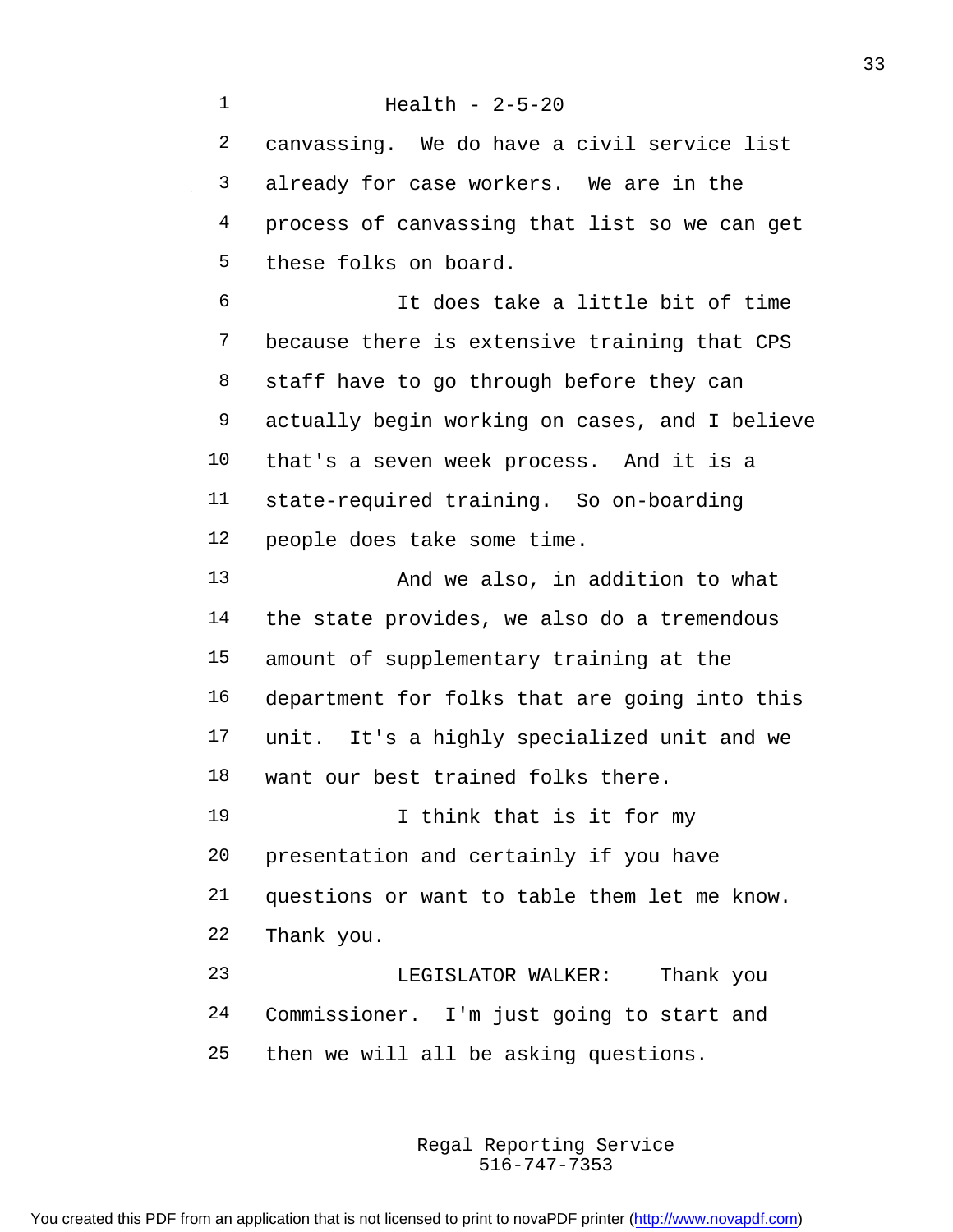Health - 2-5-20 Legislator Muscarella has joined us also. I know you're new to the department 4 and you're new to Nassau County government. Have you had the opportunity to conduct a review of the policies, the procedures and the resources within CPS? MS. NUNZIATA: I can't say that we have done a formal review but certainly I've been looking at every single department and certainly CPS is one on my list. It's at the top of my list. We've definitely been talking about the staffing from the minute I walked in to the position. Jeannette was extremely vocal in letting me know that we needed some additional staff. So, fortunately, I have been lobbying and talking to every single person I can speak to and we did get approval on those 11 staff and I'm hoping to get some additional. That is probably our biggest resource that we have needed is actually the staffing. Like I said, many of our staff that we have on board have been doing this work for a while. So we have a pretty good, skilled

> 516-747-7353 Regal Reporting Service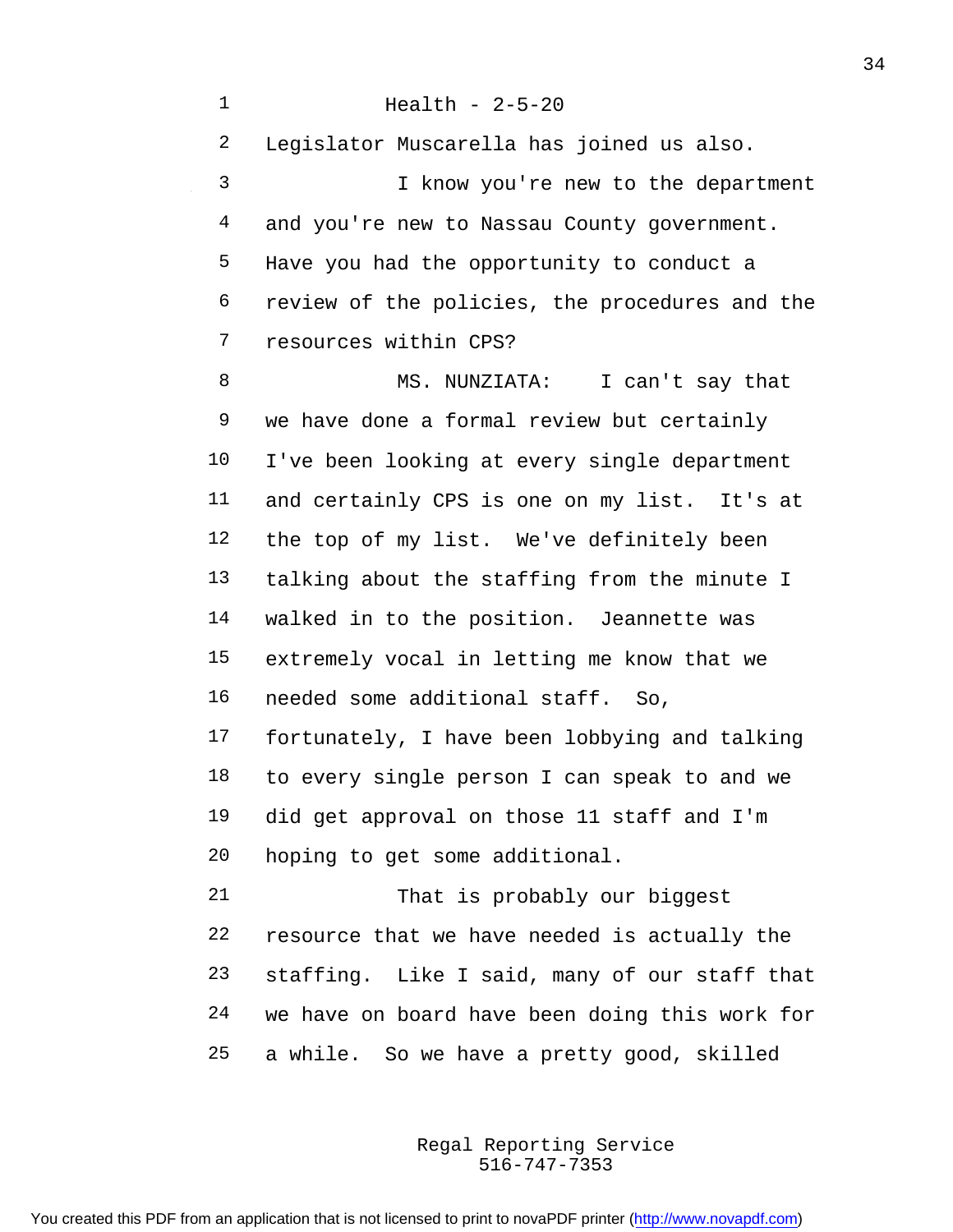Health - 2-5-20 group of workers out there. LEGISLATOR WALKER: I know you 4 said you have staff of 65 case workers, correct? MS. NUNZIATA: 65 workers. CPS workers. Some of them are case workers. Some of them have other titles. LEGISLATOR WALKER: How many of that staff would you say are actually case workers? Case workers that have a case load? MS. NUNZIATA: Every single one of them. Plus we have the assistant directors and we have supervisors. LEGISLATOR WALKER: All 65 of those are case workers? They have a case load  $17 \quad$  of  $-$  MS. NUNZIATA: They're field workers. LEGISLATOR WALKER: What is the difference between a field worker and a case worker? MS. FEINGOLD: Those are field workers. Those are 65 field workers. LEGISLATOR WALKER: Each one of

> 516-747-7353 Regal Reporting Service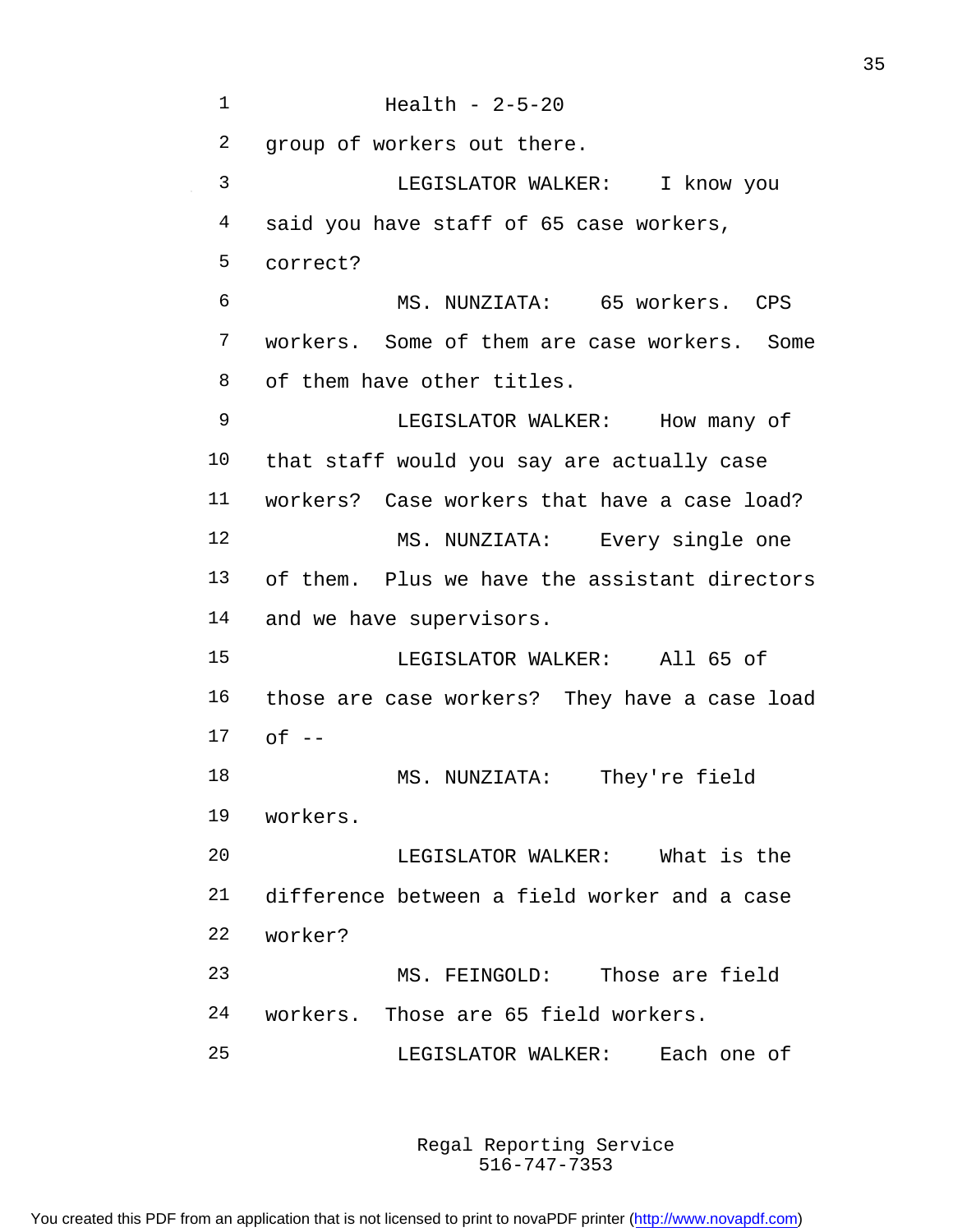Health - 2-5-20 those has a case load? Every one of those 65 workers has a case load? 4 MS. FEINGOLD: Yes. LEGISLATOR WALKER: So that case load of what did we say we had, 1,086, that is divided, well, basically equally. Maybe someone has -- MS. FEINGOLD: That's an average. Those 65 case workers, when you say 16.7, that 1,086 is averaged out over 65 case workers. LEGISLATOR WALKER: So somebody could have 18 and somebody could have whatever? MS. FEINGOLD: Correct. LEGISLATOR WALKER: Do any of our case workers have a larger number? Not even close to 16 or 18? MS. FEINGOLD: Yes. 21 LEGISLATOR WALKER: What might that number be? MS. FEINGOLD: Some might have 30. LEGISLATOR WALKER: Why, if we

> 516-747-7353 Regal Reporting Service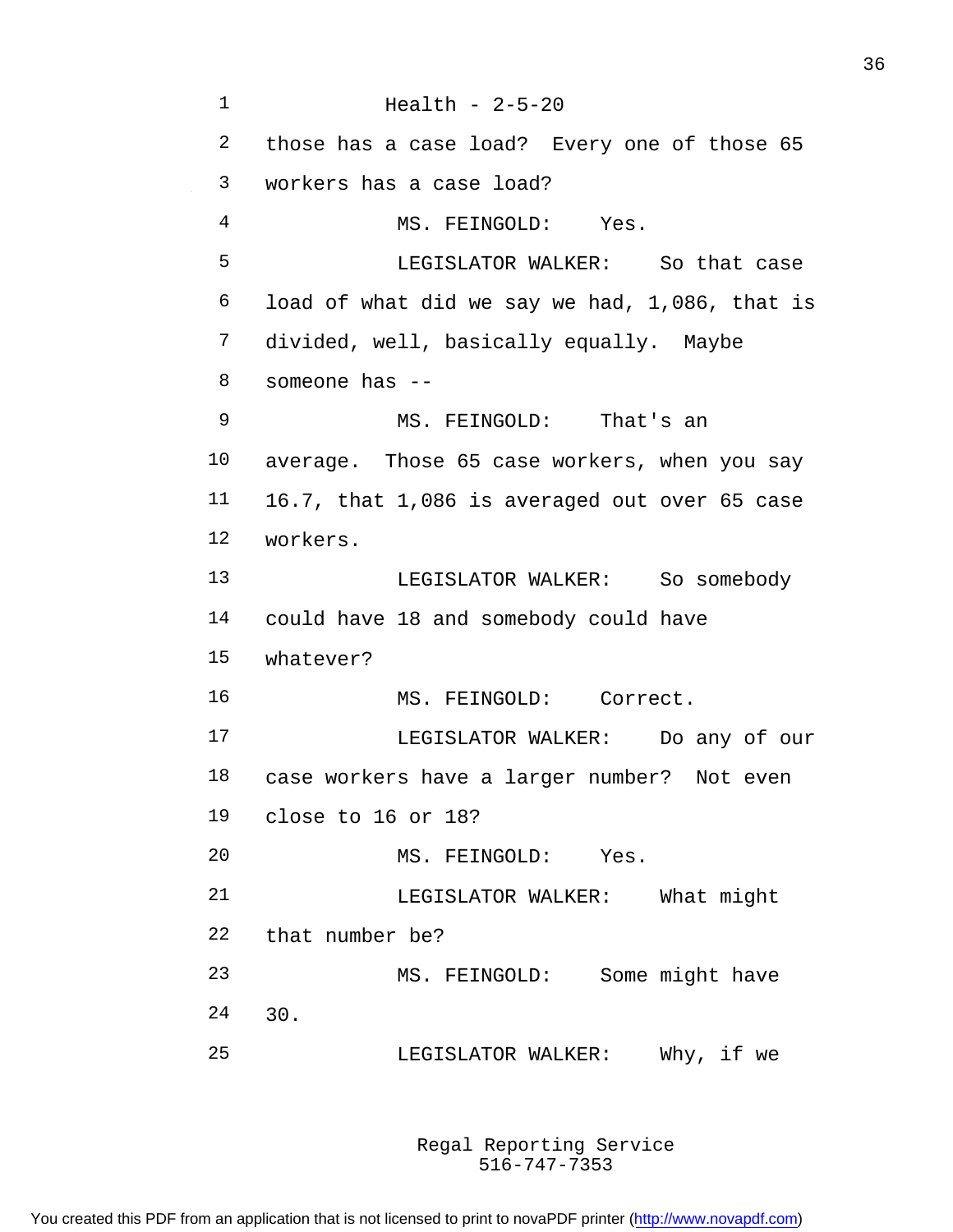Health - 2-5-20 basically try to even it out, why would some have 30? It just concerns me. It's hard enough to have smaller case load and really devote -- and I'm not saying any of them are doing something wrong, but someone that has a case load of 30 is a lot different. That's almost double the amount of what somebody else might have.

 MS. NUNZIATA: Sometimes what has happened -- again, this has been since I have been observing the department. We have lost a number of people and when you lose people it takes a while to bring people on. Those cases have to go somewhere. Often times then those cases go to the folks that are on staff. Again, it may not be the best system but we have to manage the case load. Whether staff are coming or going or retiring we still have to manage the case load.

21 LEGISLATOR WALKER: Right. So then are we really talking about 65 case workers or are there times there's only 40 case workers or 30 something case workers? MS. NUNZIATA: There could be

> 516-747-7353 Regal Reporting Service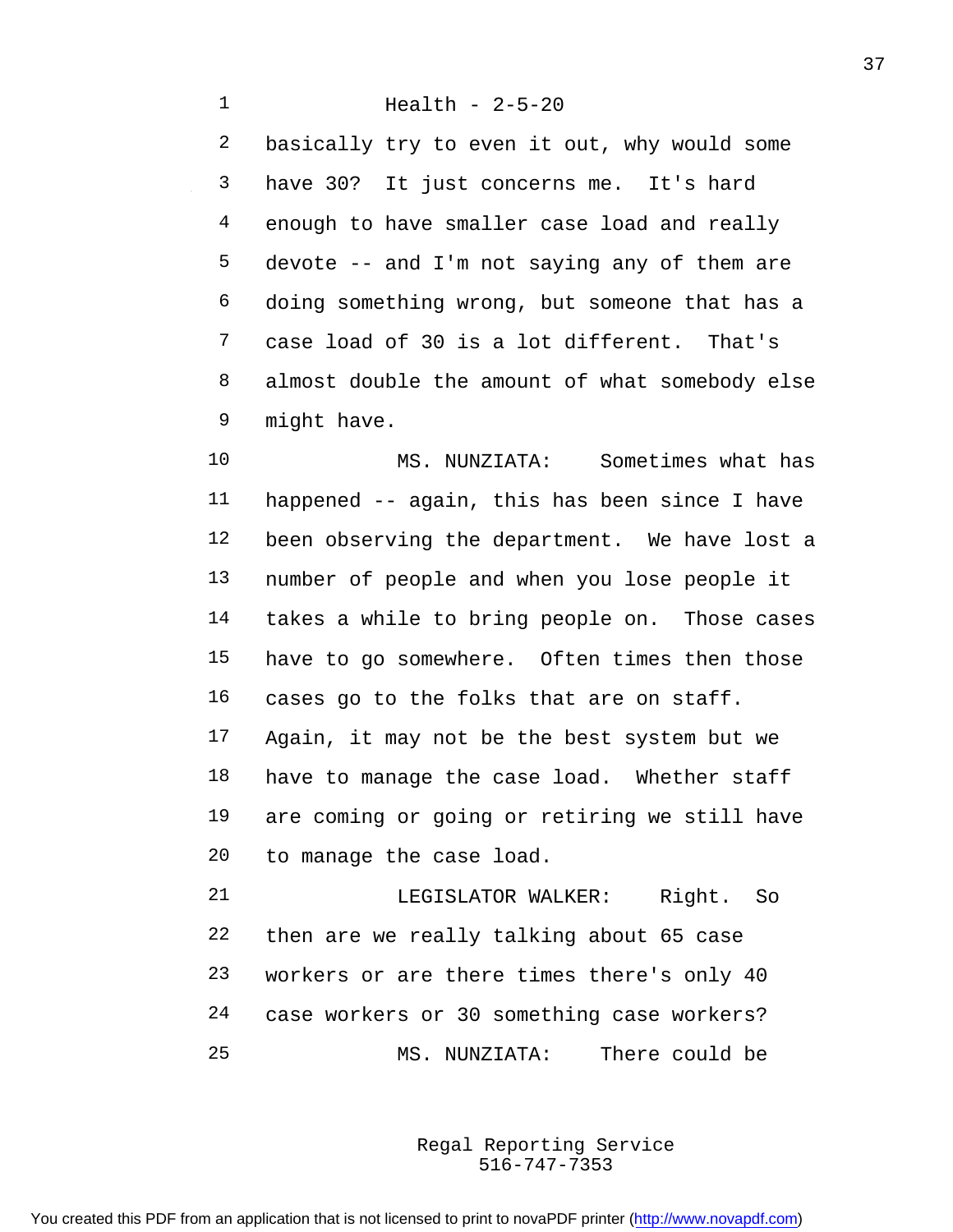Health - 2-5-20 different -- depending on the point in time again the numbers could be different. But our case load is without a doubt some folks have larger case loads than others. What the hope is, is that as we bring additional people on we want to try to get the case load down for everyone to what the recommended standard is. That's what we are working on. LEGISLATOR WALKER: I would hope that we would do that. But I'm not really quite grasping -- we have 65 case workers you're saying. MS. NUNZIATA: Right now, yes, we do. LEGISLATOR WALKER: Yet some have a case load of 30. Some have a lot less and those numbers fluctuate. How do we some days have 65 and other days we have 40? MS. FEINGOLD: You don't have that drastic drop, 65 to 40, number one. You might have 65 to 63. You have a drop because you have people who are out on maternity leave. You have a drop because people who are out on medical leave. That's why you have a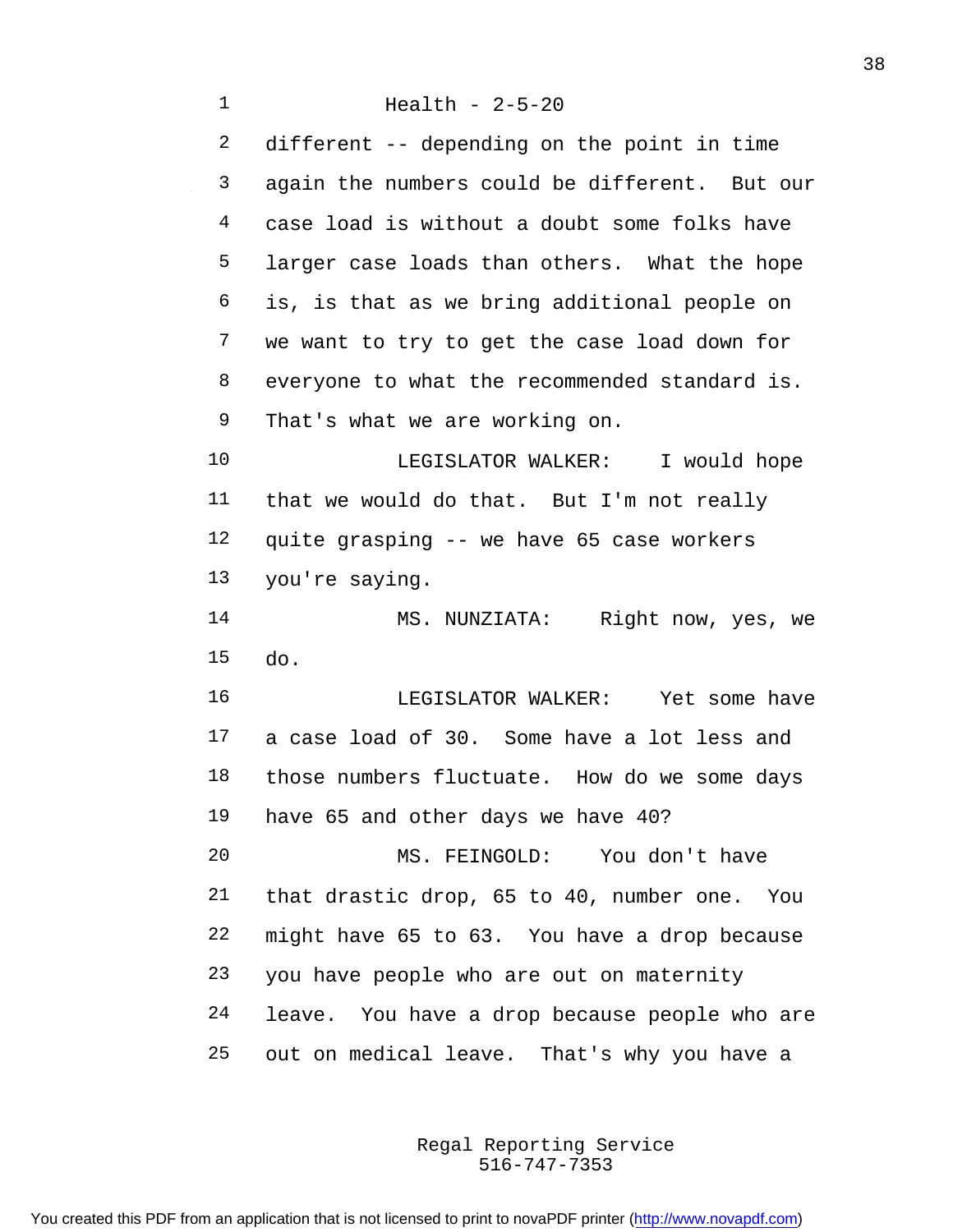drop.

 LEGISLATOR WALKER: Right now do we have that drop? I really want to know how many --

 MS. FEINGOLD: You have a drop between 65 to 62. That's what you have a drop 8 of. When you count. When you count that. You have a drop because you count how many vacant lines you have because lines that can't be filled. That's where you have a count. That's where you have your count. You have a drop when you ask how come a worker has 30 cases and a worker has 15. You have variation in case loads because you have workers that have different skill sets is one reason why there's a variation in case loads. We try to manage out the case loads. Cases are given out on a rotating basis. You have to be fair in how a worker gets a case.

 A worker is given a case. When you get a case, a case is given out on a rotating basis within a unit. So that it's fair for every worker to get a case. That's how a case is given out. So, a supervisor manages a

> 516-747-7353 Regal Reporting Service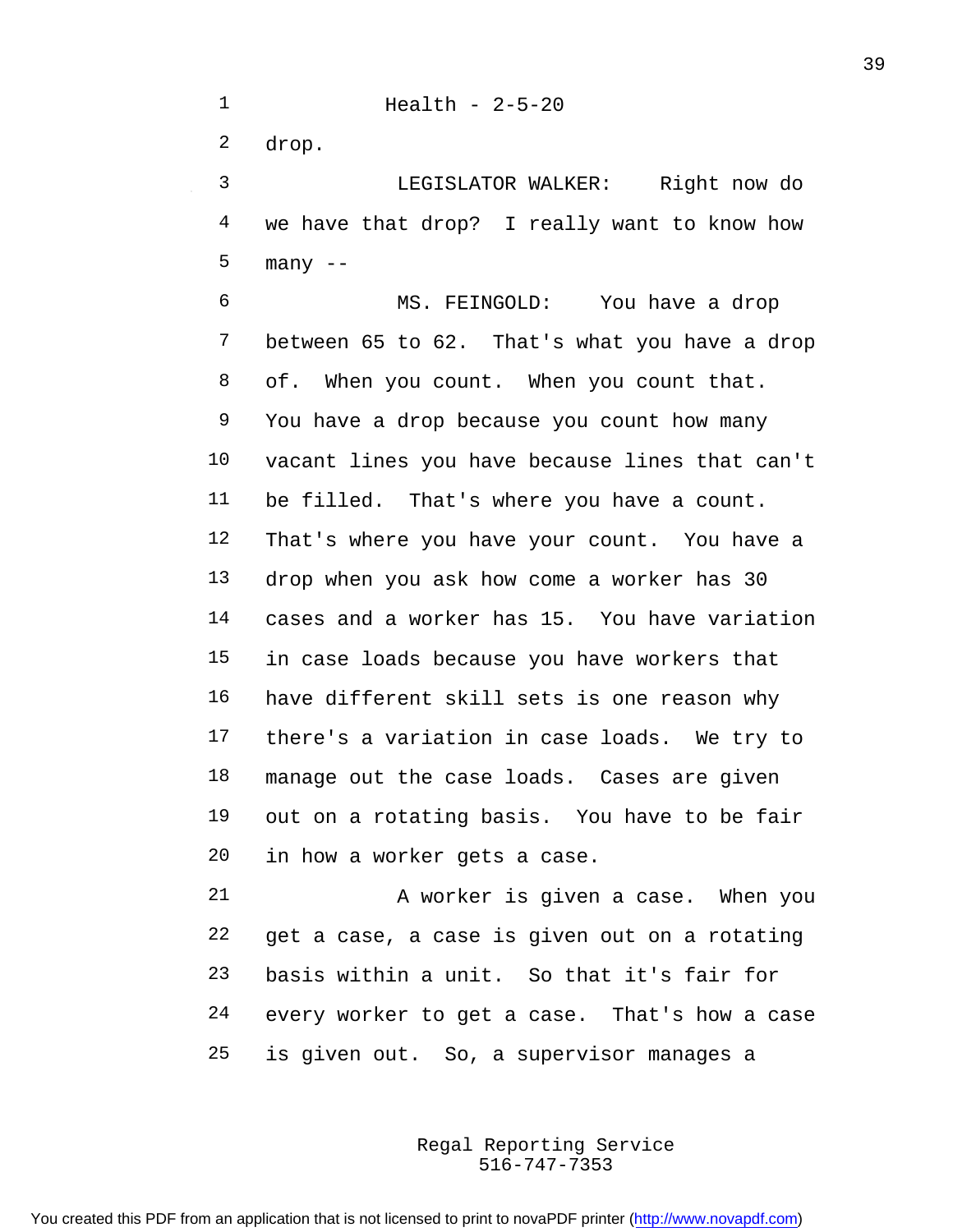Health - 2-5-20 worker and how they do a case. They work with their worker in doing a case. Some workers have a greater skill set and a supervisor works with that worker in handling their case. Some workers are much more proficient and we work with those workers in trying to get down their cases. And that's where we have some problem. We don't have 50 workers that have 30 cases. We don't have that. We have a couple of workers that have high case loads, and we are working with those workers to get those cases down.

 LEGISLATOR WALKER: I hear what you're saying. My major concern is that if we are lacking the number of people that we need, I know you said we are hiring 11 more and it will take time for training and so forth. But if we need to be hiring 30 more or 40 more that's what we need to be looking at. Because when it comes to our children and the safety of our children and the safety of these families, we need to know that we have enough. We need to know that you have enough. Again, this isn't putting you on the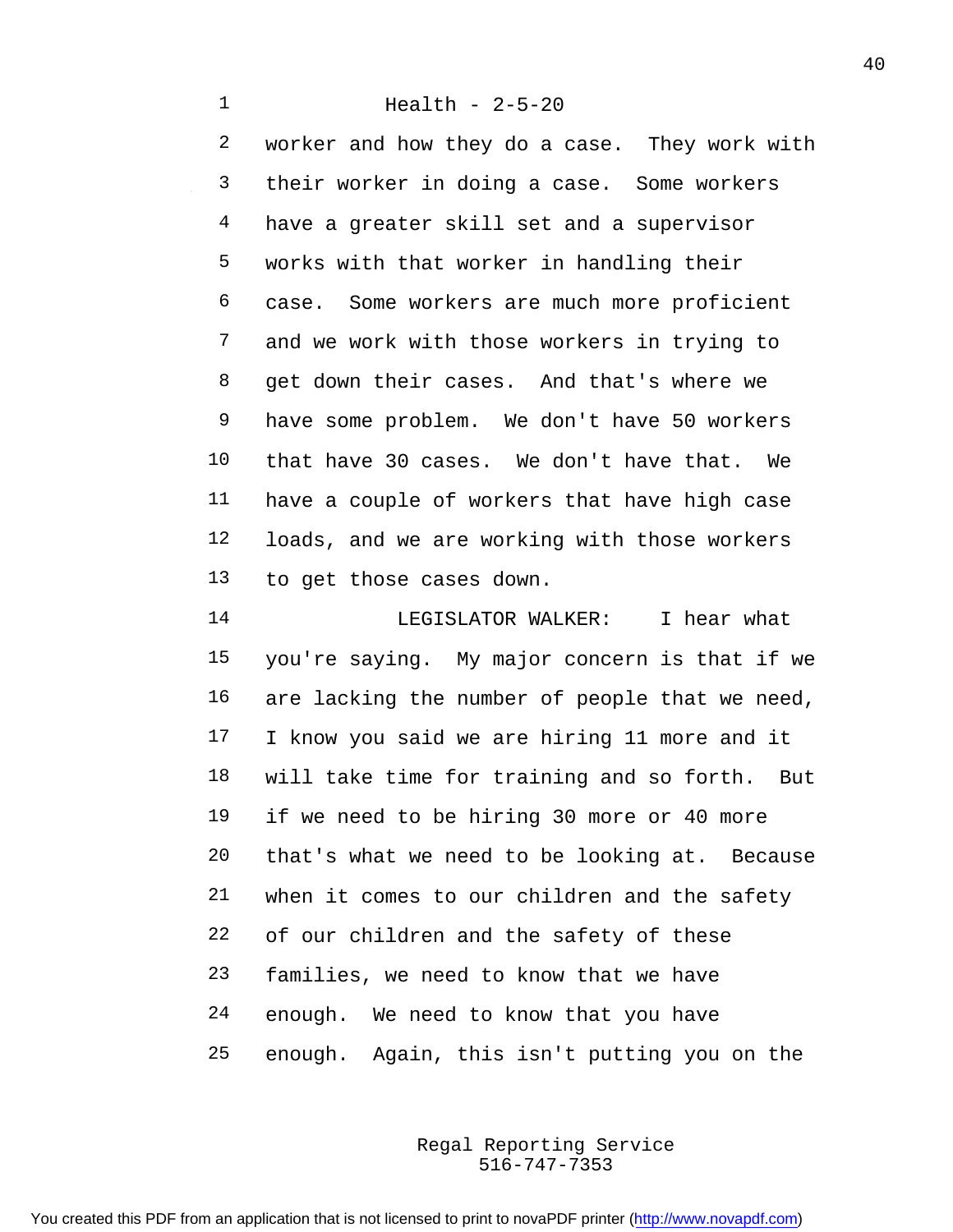Health - 2-5-20 spot. If you need more we need to hear that you need more. MS. NUNZIATA: Let me tell you what we did. We have approval for 11 and just last week or two weeks ago, I can't remember, I put in for another 20. So it is ongoing. We are putting in the request. I have a commitment that as we need the resources we will get them. So we have 11 approved. We have another 20 that just went in. Request for 20. 20 additional. MS. FEINGOLD: This is a continuing process is what we need. We need a continuing training group that goes one after another after another. It's not a process where you hire 30 and then you just stop. 18 LEGISLATOR WALKER: I get that. MS. FEINGOLD: It takes a while to train people. Going up to Rensselaer to train people. And we continue with this process. It takes a good three years to make a case worker. This is a very, very difficult job to be a case worker. There's a lot of emotions involved. What our workers do to go

> 516-747-7353 Regal Reporting Service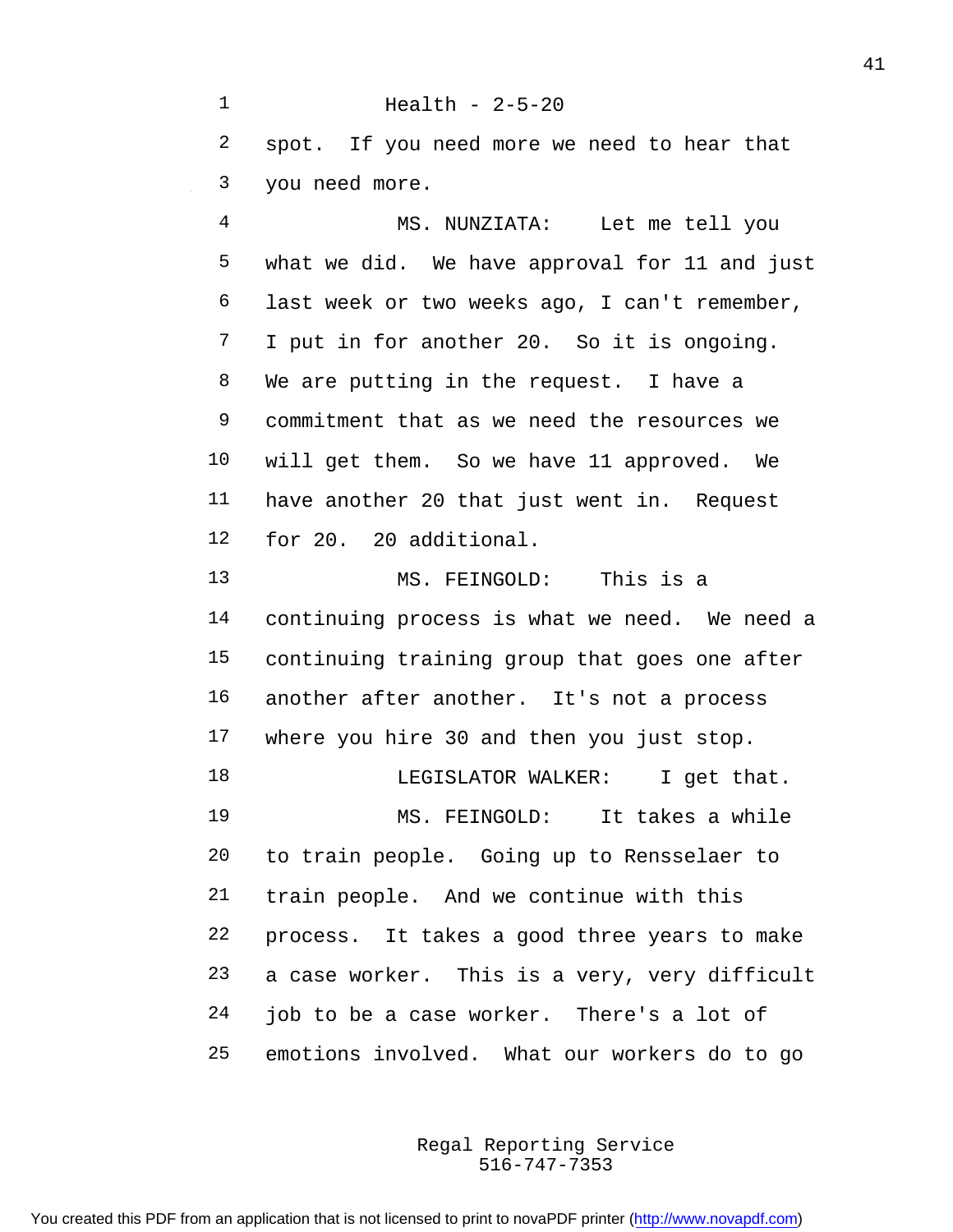Health - 2-5-20 out there, the families that we service, we don't want to take these children. We want to 4 build these families. We want to keep our children together. We're not there to rip families apart. We want to build these families. We want to support them. We want to keep them together. That's our job. We have families too. That's not what we want to do. But we can only do that with the resources that we have. We're people. We're human. But we need resources out there and we need to continue to do that. 14 LEGISLATOR WALKER: Jeannette, I'm not questioning -- I mean you all give 100

 percent and the care and the love that you have you want to do right. As do we. We want to make sure that you have every single thing possible that you need. Again, I don't want you to think we're questioning or we're saying like oh, you're not doing. If you need more to do what you have to do we have to know that. We have to know that to be able to give you more. To do everything we can to ensure the safety of these young children and these

> 516-747-7353 Regal Reporting Service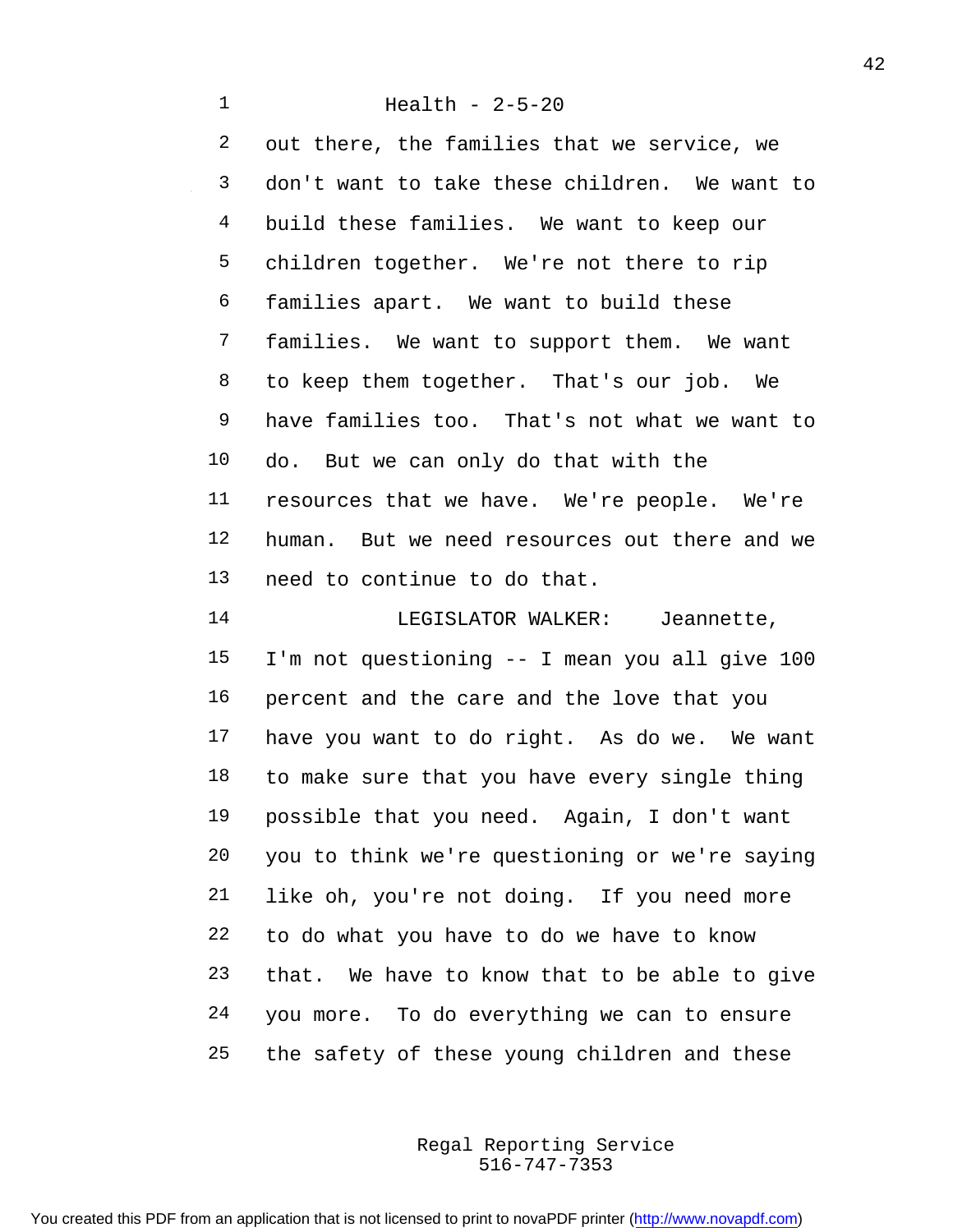Health - 2-5-20 families. So, that's where we are. MS. NUNZIATA: I think I speak for everyone at this table in saying thank you for that support because we need the support. We need the additional staffing. We need all of you to support us in that effort. So thank you. LEGISLATOR WALKER: I do have more but I know there's a lot of us here. I'm going to let others ask some questions. Anybody want to go first? Legislator Schaefer. LEGISLATOR SCHAEFER: In this moment I just have one topic want to cover. So, you mentioned this word I think maybe once. I've certainly read about it quite a bit about it over the last couple of weeks, unfounded. It sounds like a word that's placed on a lot of situations and nothing is then done to help that child. That's what we're reading. That's what we are hearing. That's what we're seeing. I want to know what kind of scenario ends up in an unfounded. To me, I'm wondering that your hands aren't tied by

> 516-747-7353 Regal Reporting Service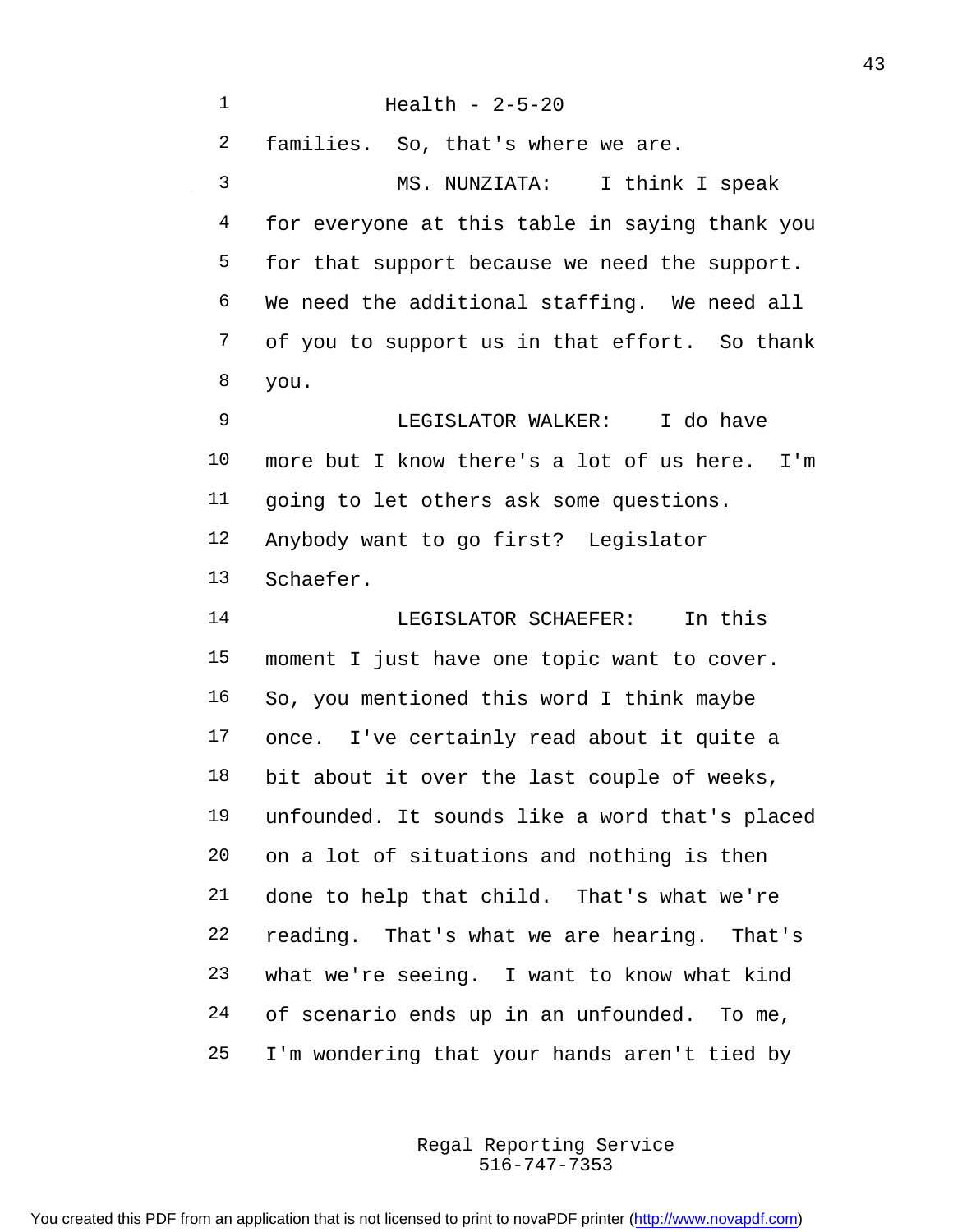Health - 2-5-20 certain laws or things like that that you can't move further within a situation to take another step to help a child. What would be an unfounded scenario situation? When would there be an instance where you weren't be able to move forward because of a law? These are things that we want to change in addition to getting you help. 11 MS. NUNZIATA: Probably Jeannette will be able to give you an example. But what I can tell you is that the difference between an indicated case and an unfounded case is credible evidence. We have to be able to show pictures and documents and all of that to try to get a case indicated. Sometimes we will go out on a case and we may find that -- people call in these cases for many, many different reasons. So sometimes we may get a case that says there is no food in the house. Okay? And that the children come to school hungry. Obviously we have to do an investigation.

 We may go to the house and find that there is food in that refrigerator. But

> 516-747-7353 Regal Reporting Service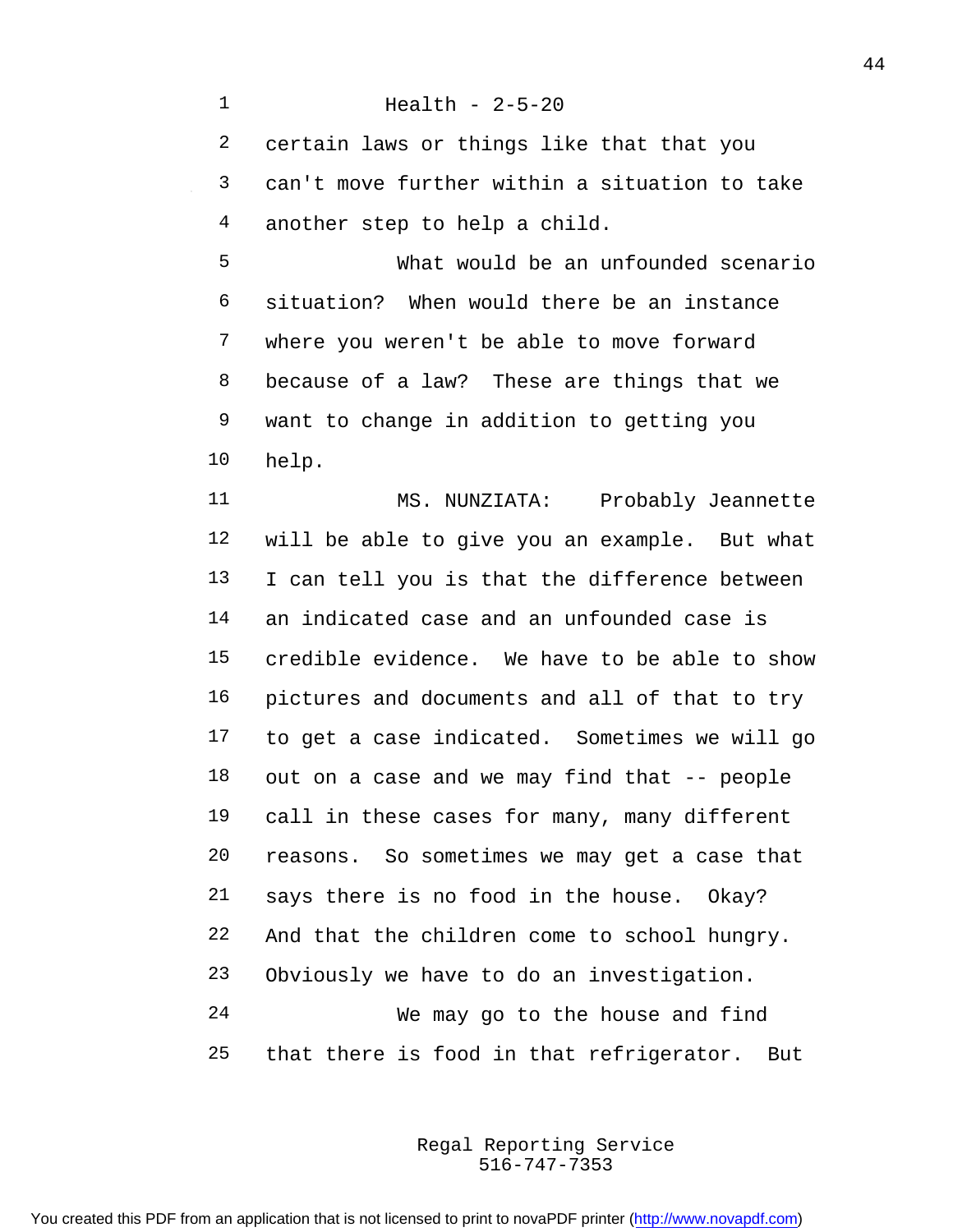Health - 2-5-20 we may go to the school and they may say the kid is always hungry. So then we have to continue to dig a little deeper to find out what is happening there. Then we have to widen the investigation. So, we don't go and make a determination. As Jeannette said, we have 60 days once we have determined that the child is not at imminent risk we have 60 days to decide. But our job is to produce for the courts credible evidence and then they decide what's credible. LEGISLATOR SCHAEFER: After you have a situation like that, after you get say a phone call about something like that example, how long before you're going to the house to check on that? MS. NUNZIATA: We have to go out in 24 hours on every call. LEGISLATOR SCHAEFER: Then I would assume you are interviewing a teacher at school as well to find out where they're coming from because they're making allegations of child abuse to start with?

> 516-747-7353 Regal Reporting Service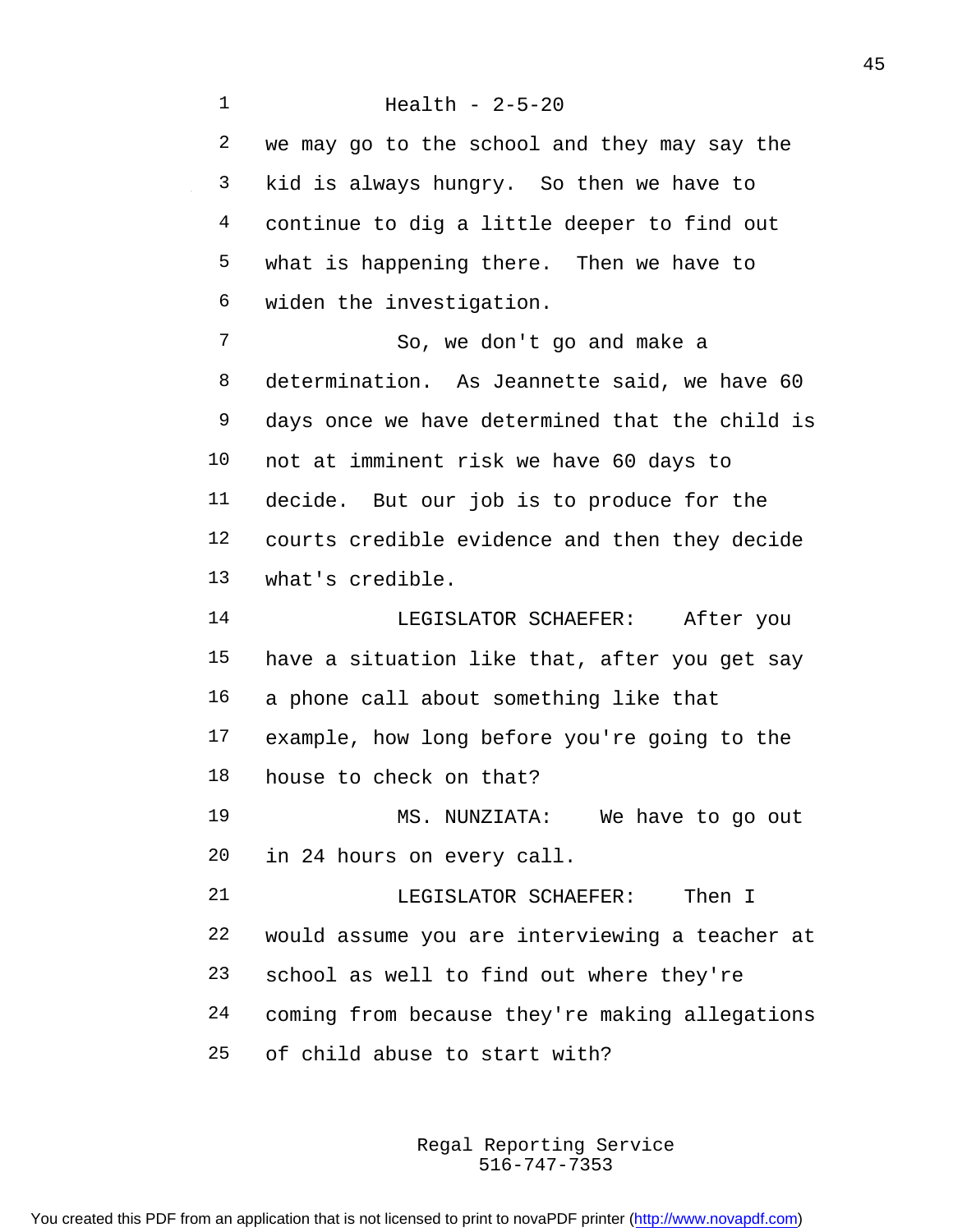| $\mathbf{1}$   | Health - $2-5-20$                              |
|----------------|------------------------------------------------|
| $\overline{a}$ | MS. NUNZIATA: Absolutely. We                   |
| 3              | are interviewing everybody to make a           |
| 4              | determination as to what we're told by perhaps |
| 5              | the parents and what is being told by the      |
| 6              | school or anyone else. We interview            |
| 7              | neighbors. We interview anybody that we need   |
| 8              | to speak to.                                   |
| 9              | LEGISLATOR SCHAEFER: I know this               |
| 10             | is kind of a broad question. Where do you      |
| 11             | think a lot of the disconnect is? Where is     |
| 12             | there a disconnect that is resulting in        |
| 13             | situations like, God help us, this? I'm sure   |
| 14             | this is not the first time something like this |
| 15             | has happened. I know it isn't. This is one     |
| 16             | that's in the news right now and this should   |
| 17             | never happen.                                  |
| 18             | MS. NUNZIATA:<br>It's really hard              |
| 19             | for me to comment on that because every        |
| 20             | situation is very different and it's very      |
| 21             | unique. Even a report of there's no food in    |
| 22             | the home, that kind of a report could look     |
| 23             | different depending upon the family and        |
| 24             | depending upon what is going on. So I can't    |
| 25             | say with 100 percent certainty where the gaps  |

516-747-7353 Regal Reporting Service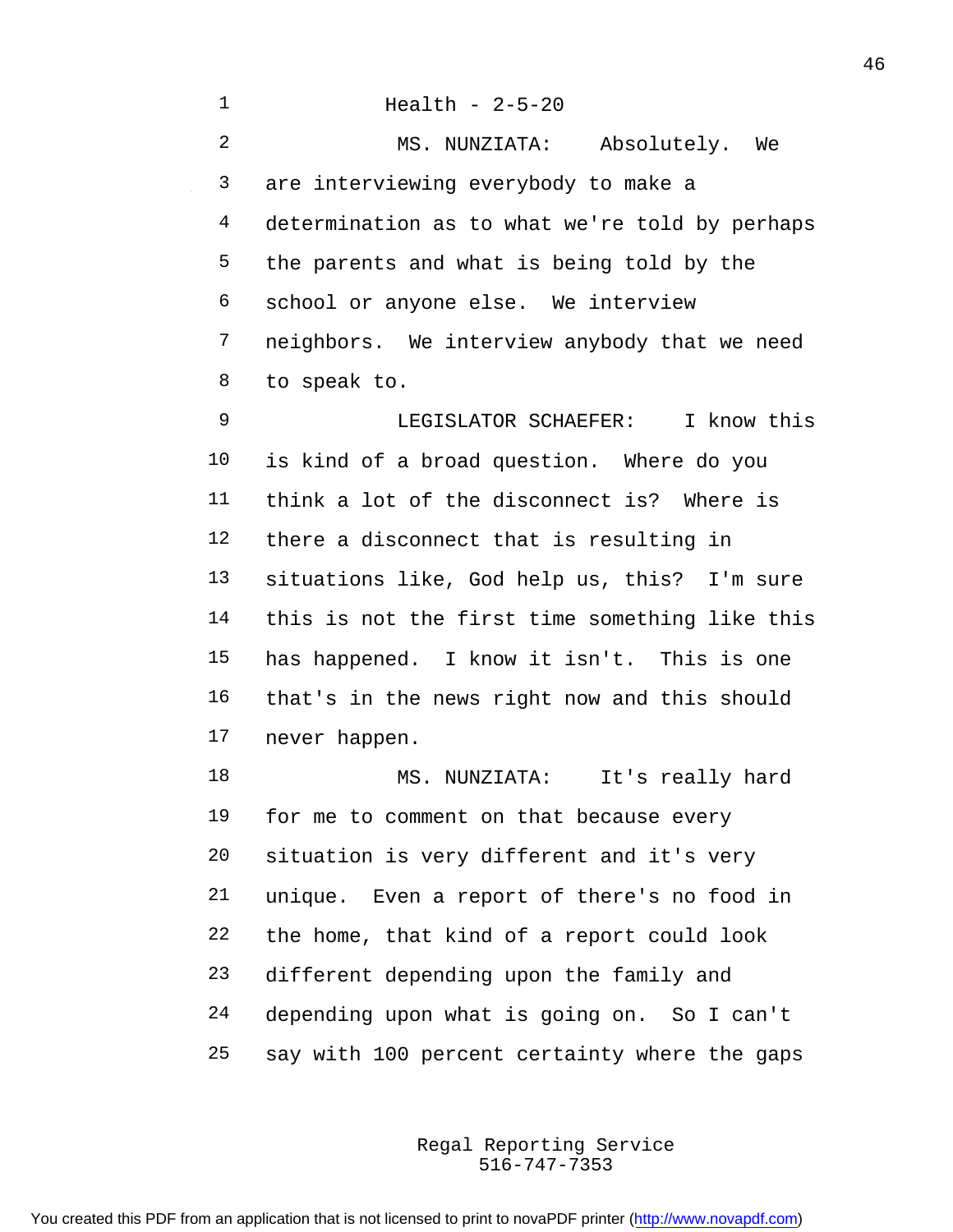Health - 2-5-20 are. What I can say is that what we do is gather the information. If we have to go to court with it we give the court the information. They then make determinations and they make recommendations. 8 LEGISLATOR SCHAEFER: If you go to court with credible evidence how often do you find that the court ends up -- like what do they do? Do they mandate that you remove the child? Does it happen often? Does it not? MS. FEINGOLD: Not always does the court agree with us. LEGISLATOR SCHAEFER: Even with credible evidence? What you're supposed to be producing? MS. FEINGOLD: Absolutely. So when the court doesn't agree with us, they will order us, they will order the child returned to the home or with another party and will order us, the department, to do A, B, C and D and we will have to do that. That's what we have to do. We might not agree with

> 516-747-7353 Regal Reporting Service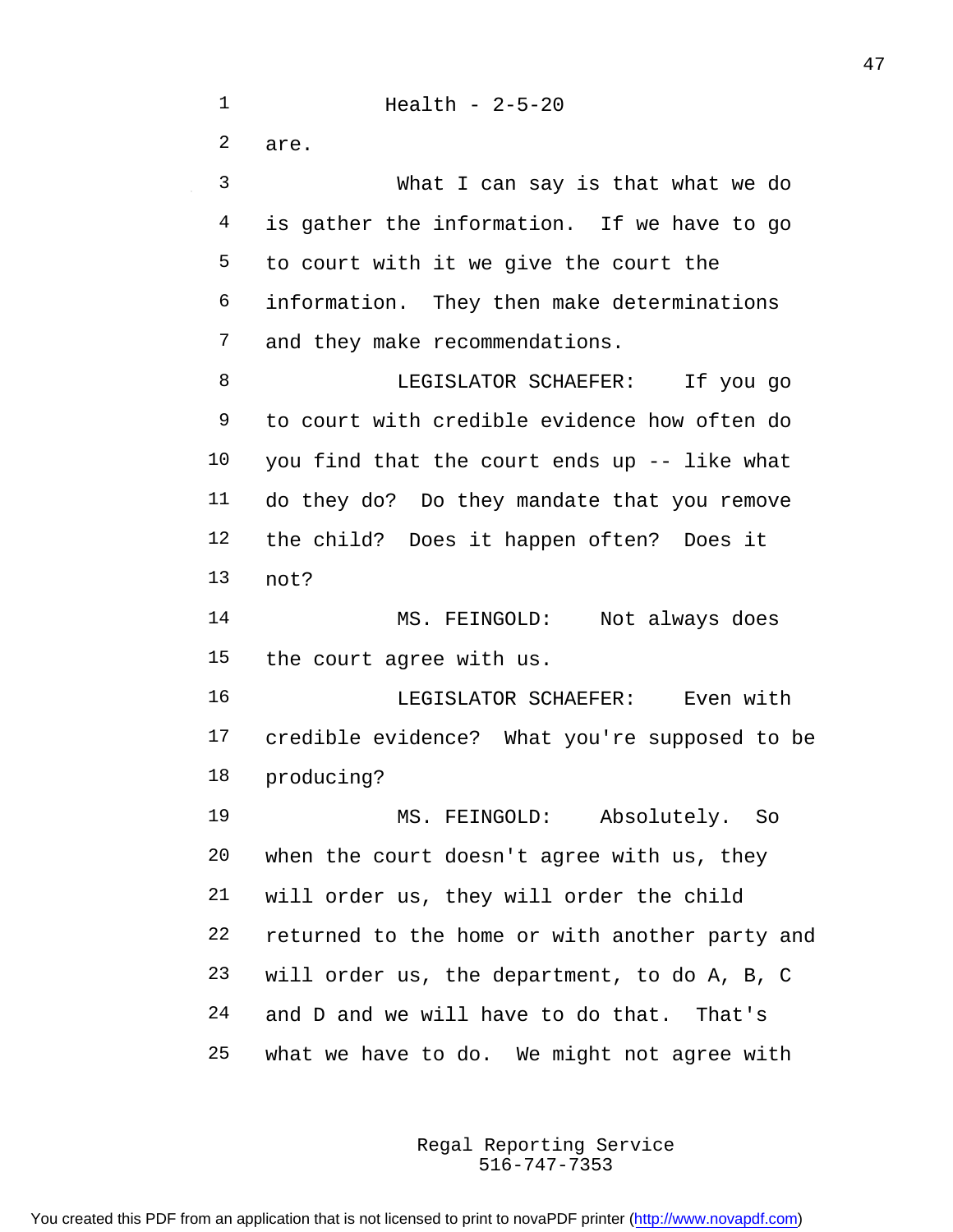Health - 2-5-20 it and we might appeal. Which we have appealed in the past. But we have to follow 4 the court's directive. We have done that in the past.

 What everybody should know is that we also have certain mandates that we have to follow by OCFS because they're our governing body. And what people do not understand is that we cannot make any type of judgments. The law is it's a minimum degree of care of what the parent provides. So we might not like the way a parent parents a child or cares for a child, but it's a minimum degree of care. So as long as they're providing shelter, food, clothing, education and housing then it's okay. As long as they're meeting that minimum degree of care they're meeting the standard.

 MS. NUNZIATA: One of the other things that I want to mention to you is that in light of recent events I have been asked to put together a child welfare panel. What we are doing is, we have a couple of leaders in the child welfare community here in Nassau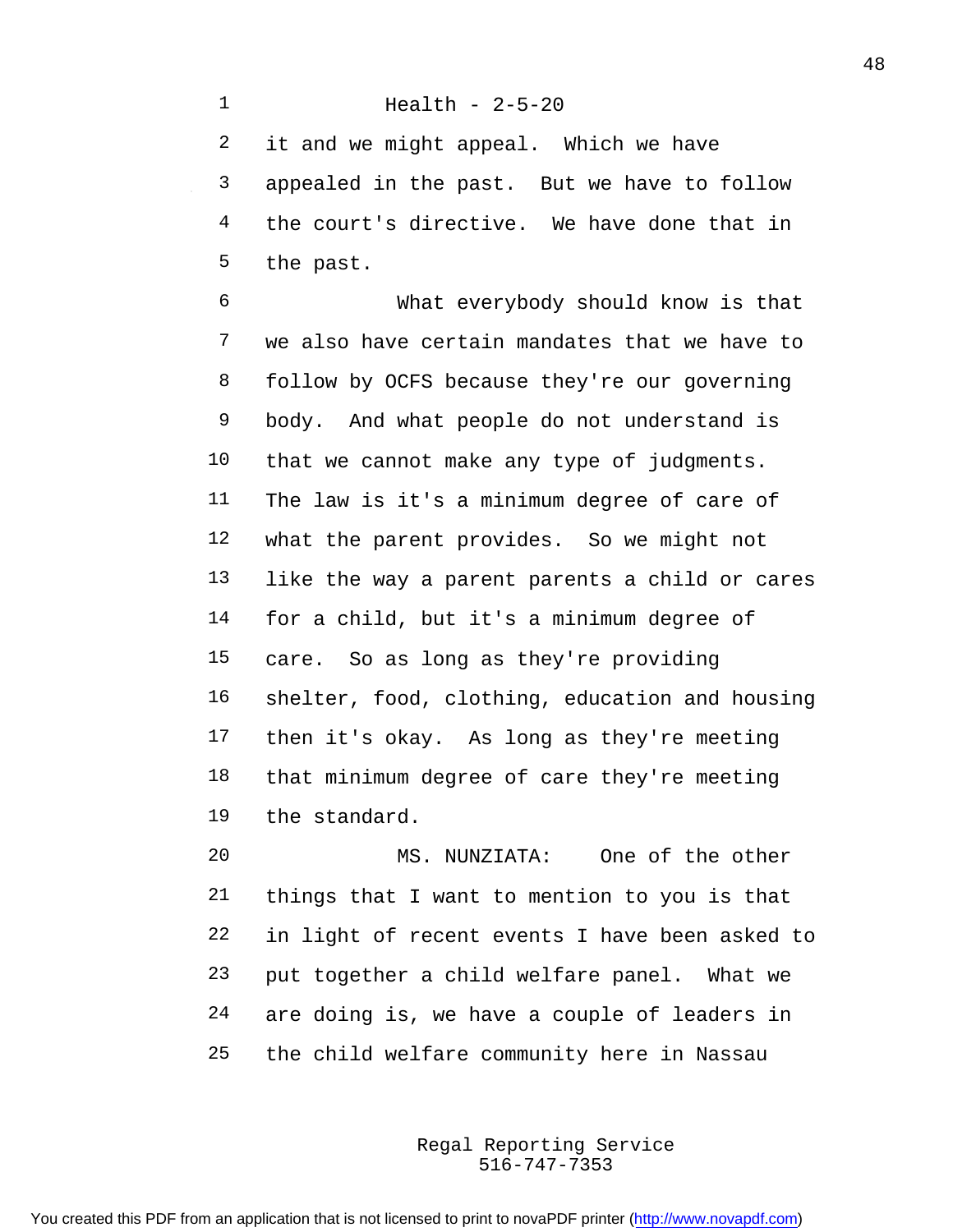Health - 2-5-20 County that will be working with me to take a look at our system. Take a look at the system 4 to see if there are any service gaps. See where we can make changes, make improvements et cetera. I have some of the names. I can't announce them yet but you will be hearing about that shortly. LEGISLATOR SCHAEFER: Whereabouts are the people going to be from? MS. NUNZIATA: Actually they're from the provider community. People that -- other organizations that have been doing this work for quite some time. LEGISLATOR WALKER: Jeannette, could I just ask you to, I know you said like a name is given to the state and then the state sees where the county is then you're notified. Is that the only way? Like if somebody calls the Department of Social Services and says -- if I picked up the phone and said, you know, my neighbor, the situation with my neighbor's house is really bad or whatever. Do you say to me like oh, you have to call this number in the state? Or can you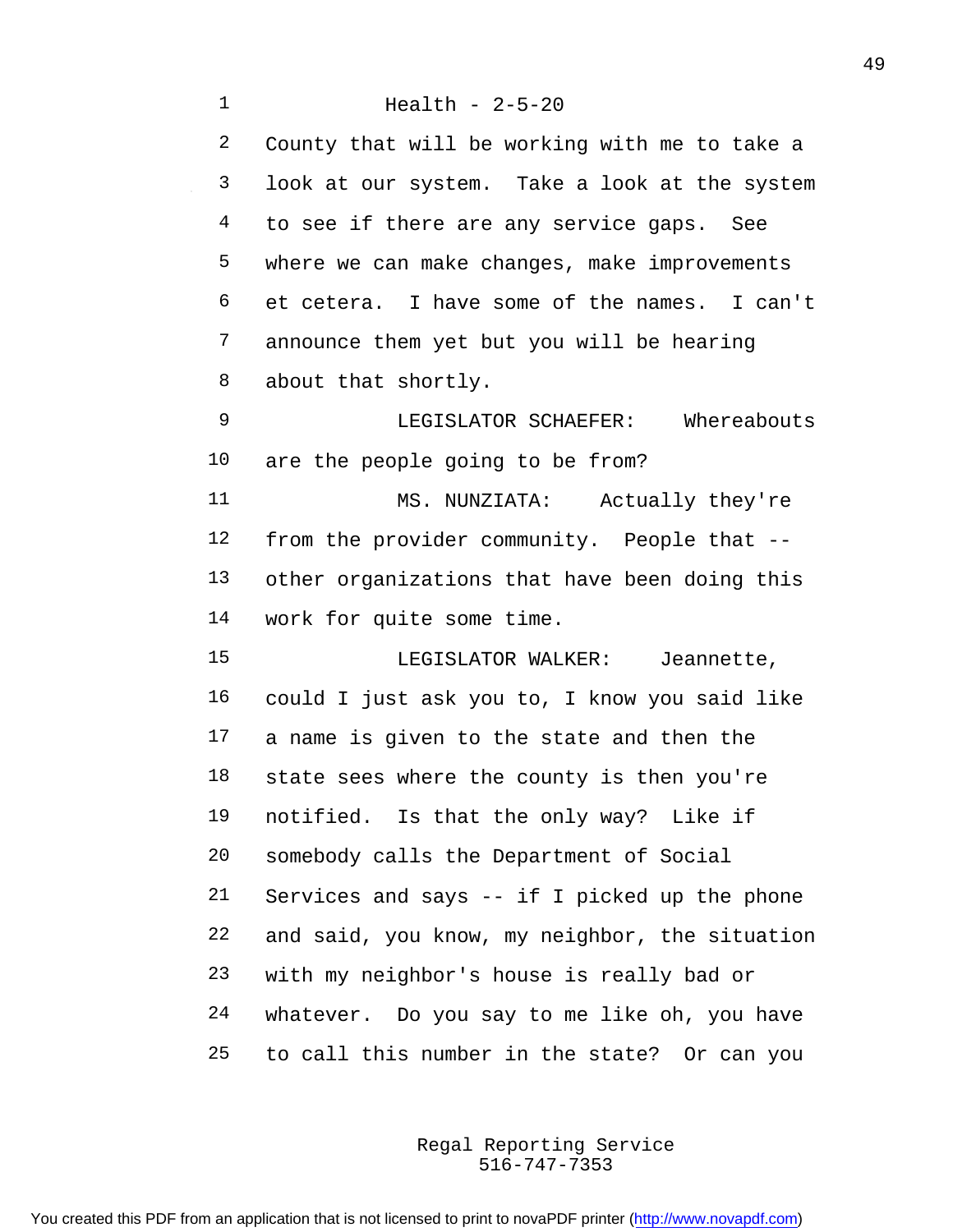Health - 2-5-20 just address it immediately? MS. FEINGOLD: The law is that we cannot go out and do an investigation without a report coming in to the state central registry. So we would discuss it with you. Tell you that a report has to be made to the 8 state central registry. So we would go over that with you. We would give you the number to the state central registry and tell you that a report has to be made. There are times, because we have our registry unit that talks to people, and because we are also an educational unit, our registry unit, so we speak to the public and help them. And also as a social services area, due to the new law, we do, if someone leaves a message on a machine we can't ignore that message, we then take that information and make a report to the state central registry. But we cannot just go out. LEGISLATOR WALKER: You have to go through the state? MS. FEINGOLD: That is the only way that we can go out. A report has to come

> 516-747-7353 Regal Reporting Service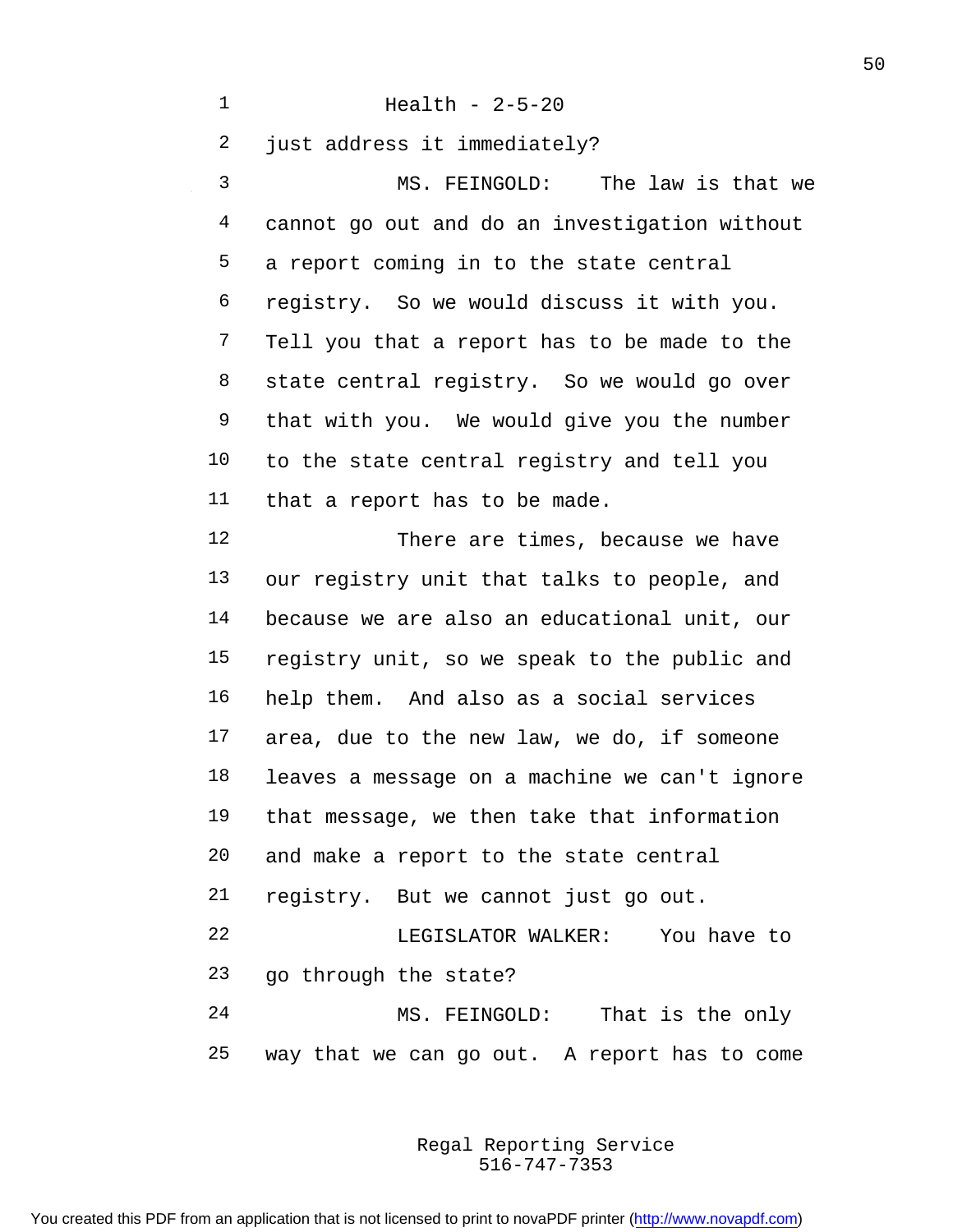through the state central registry. That's the law. Even the police can't call us and say I have this person yada, yada, yada. I tell the police you have to call the state central registry. First of all, the police are a mandated reporter so they should know 8 better. But they have to make the report. MS. NUNZIATA: Just a reminder.

 It's New York State OCFS, Office of Children and Family Services, that really sets all these mandates. We are kind of a branch or them. They monitor everything we do and we are answerable to them. So the process that Jeannette just laid out is their process that we must follow. We are mandated to follow. LEGISLATOR WALKER: Legislator Kennedy.

 LEGISLATOR KENNEDY: Thank you Legislator Walker. Hi. Question just popped into my head based on what was just said. The challenges that you're faced with, do you feel that your mission is hindered by existing law or by policy or are there other things that you see as being getting in the way so to

> 516-747-7353 Regal Reporting Service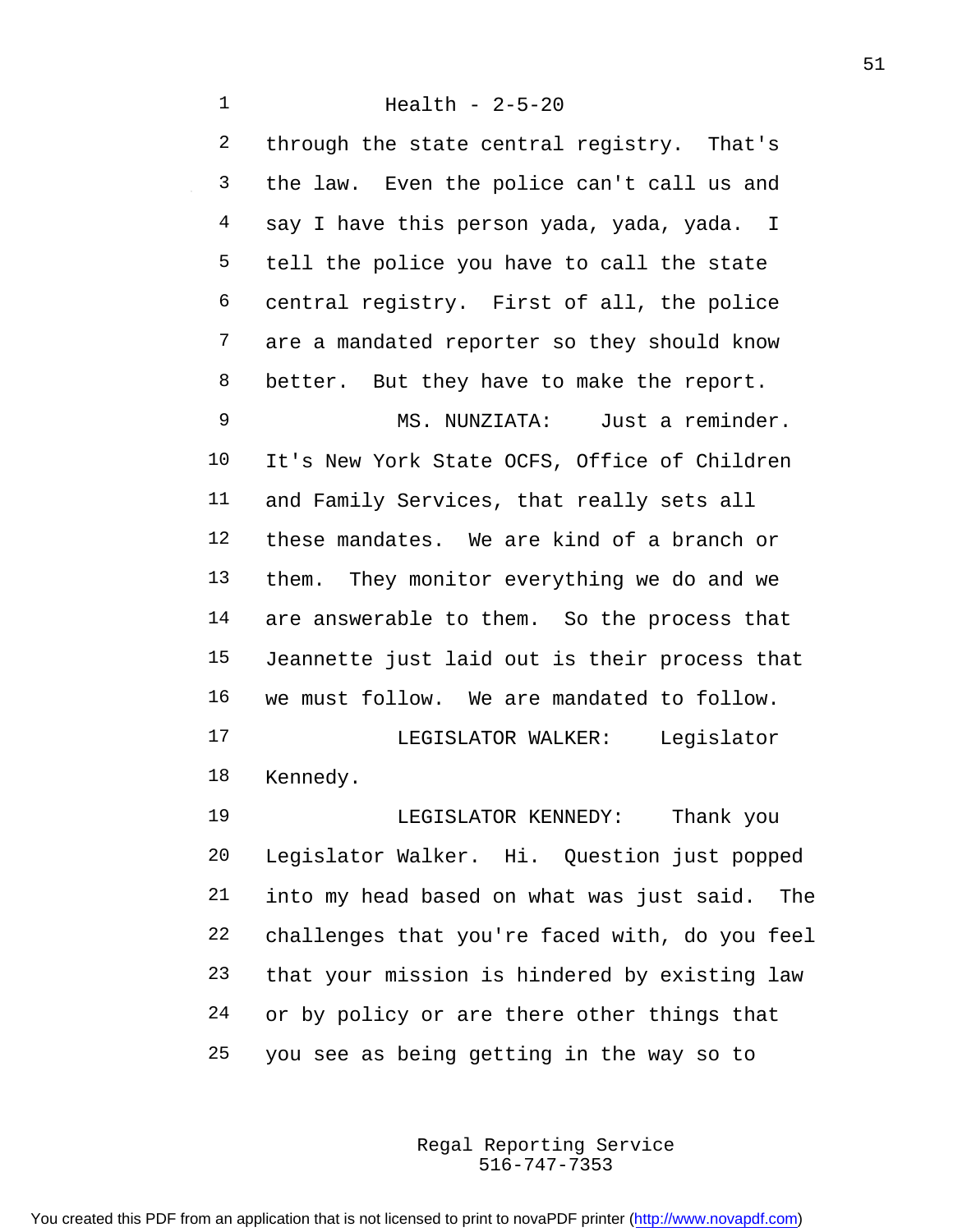Health - 2-5-20 speak? MS. NUNZIATA: No. I don't think there's anything that I've seen on a local level that would get in the way. I think that the state  $-$ - remember, we have to essentially follow what they tell us when it comes to child protective services. So if there are any changes that are made in policy and procedure it's generated from New York State OCFS. That's the way that it works. 12 LEGISLATOR KENNEDY: From the state. Okay. I was also wondering, do we or I should say how many case workers are in the county's employ who are trained to work with children who may not be able to communicate? Such as children with autism and other disabilities. MS. NUNZIATA: I don't know the exact number but I can definitely get back to you and I will get back to you in writing. LEGISLATOR KENNEDY: Thank you. I was wondering what kind of experience do some of the case workers have who -- there was

> 516-747-7353 Regal Reporting Service

mentioned that some case workers have as many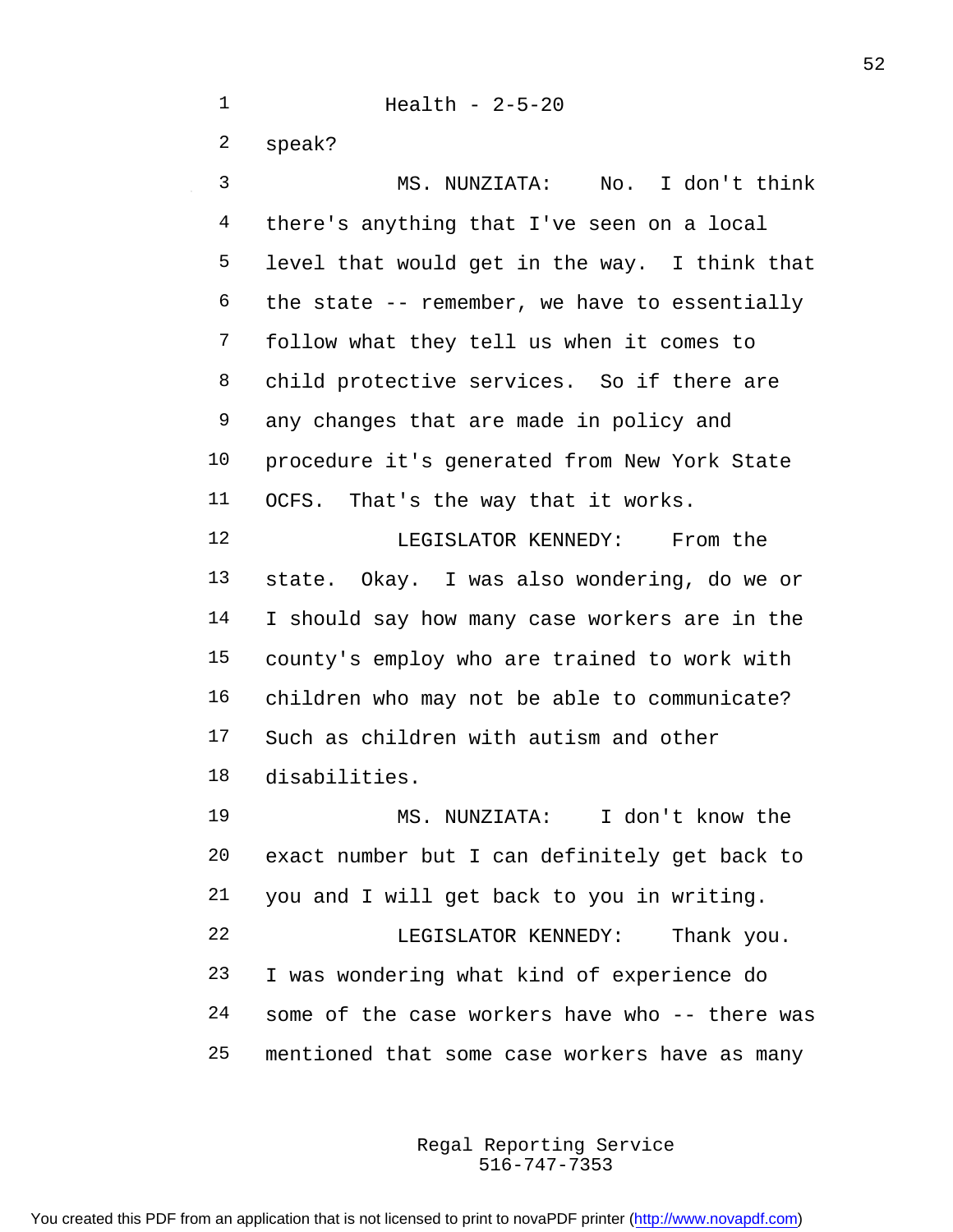Health - 2-5-20 as 30 cases. I'm just curious as to what additional experience do case workers have that would get them to accumulate that many cases? And what is it that maybe some case workers might be missing and might need as far as training is concerned to put them in a position where they could handle more case load?

 MS. NUNZIATA: The staff could vary in terms of, first of all, educational levels and experience levels. And what we do, again, regardless of where they are -- and in any department you're going to have folks that have been with the department for many years and have been doing CPS work for a long time and others that are new to the department. So our job really is to keep training people so that we can make sure that at some point everybody reaches a certain level of competency and comfortability with the work. The work in CPS is probably among one of the most difficult departments to work in. Just like our APS unit. These are folks that could be, you know, that are at high

> 516-747-7353 Regal Reporting Service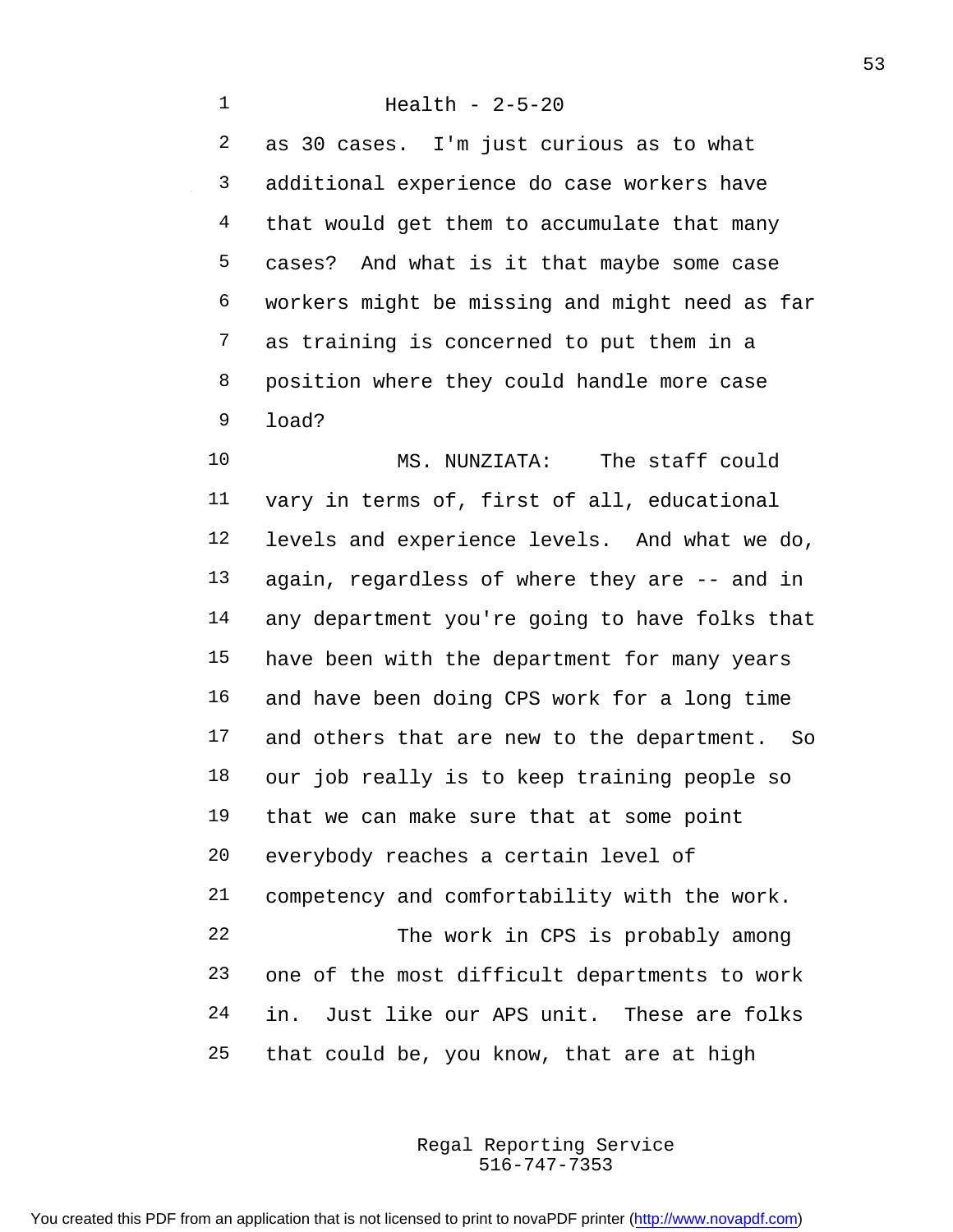Health - 2-5-20 risk, our children and our older adults. So the training becomes very, very important and 4 we have a pretty robust training program. LEGISLATOR KENNEDY: One other question. As far as when case workers visit homes, I was just wondering what is the protocol speaking with the children, speaking with neighbors, teachers? 10 MS. FEINGOLD: First of all, when we get a case our case workers go out unannounced. They have training in interviewing skills to interview with the children. And it depends upon the allegations. Because at times they might interview, depending upon the allegations, to interview the children at school. Because you want to interview the children at a safe setting sometimes away from the parents. Even when they interview the children at home you want to interview them away from the parents so they feel comfortable in speaking with regard to the allegations. They review the allegations with

> 516-747-7353 Regal Reporting Service

the children and the parents separately. They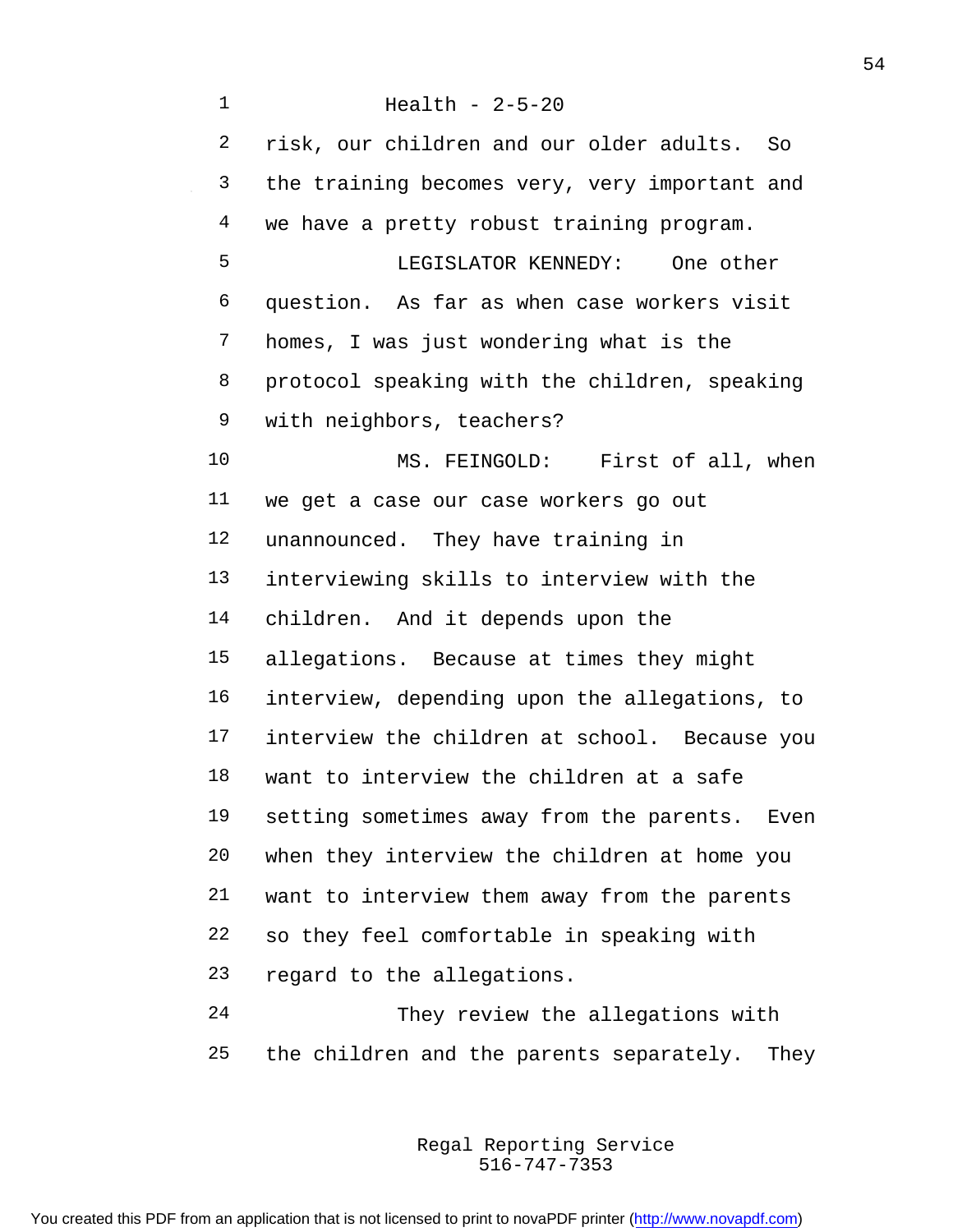Health - 2-5-20 interview them separately. They don't interview them together. And they review the allegations. So they ask them -- they read the allegations to them line by line. They read the allegation and they review it and ask them exactly what happened. Both with parents and with children. That's a traditional investigation for CPS. 10 For FAR, for the Family Assessment Response, because, if you recall, I said there are traditional investigations and FAR. The difference with FAR, because CPS is involuntary and FAR is a voluntary approach, FAR is a family approach and that's an engagement approach where you're not addressing allegations, you're addressing the fact that there is a concern. There is a concern. So how can we identify the concern and help find a resolution to it. So there's two different approaches. And FAR started in 2012. So our FAR approach started in 2012. That's the difference. LEGISLATOR KENNEDY: Thank you. That's all I have right now.

> 516-747-7353 Regal Reporting Service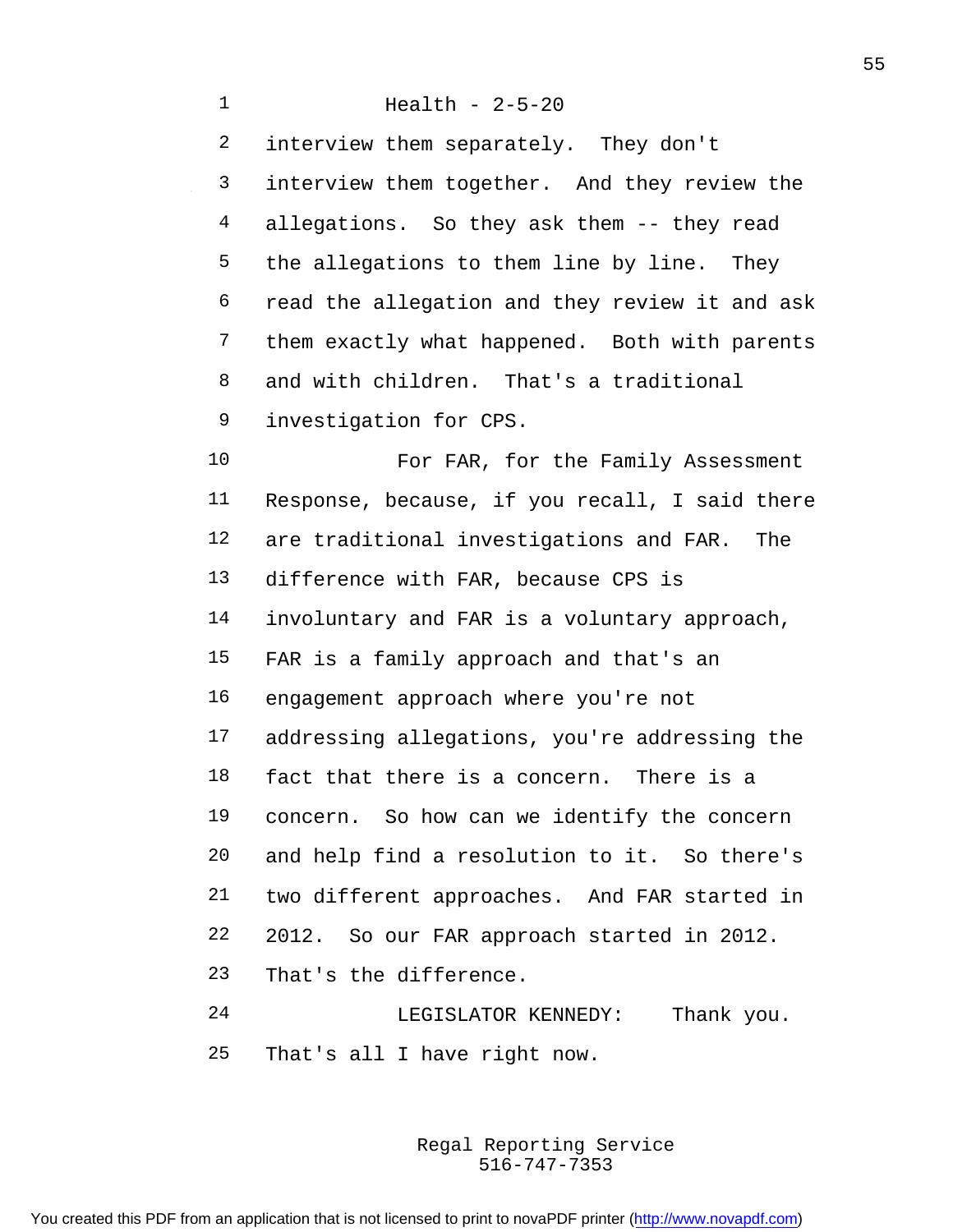Health - 2-5-20 LEGISLATOR WALKER: I know you said there are -- you have scheduled and unscheduled and especially when it comes time for investigation. But on a regular basis do the case workers go out and -- excuse me please -- do the case workers go out announced or unannounced? If I know I'm having company at my house I make sure I clean my house, everything looks nice. You have everything you need. Do you make unscheduled visits? This is when you have a case established. How often do you go? Do you go all different times of the day? Do you go in the evening? Early in the mornings? MS. FEINGOLD: For investigations

 when we get a case it's unannounced and we go at all different times. The reason is you have allegations. So the whole point of the allegations is because you have to see what the allegations are and you want to see if in fact they're true or not true. So, some of the allegations could be that the house is filthy. There's dirty dishes all over the place. The clothes are all out. There's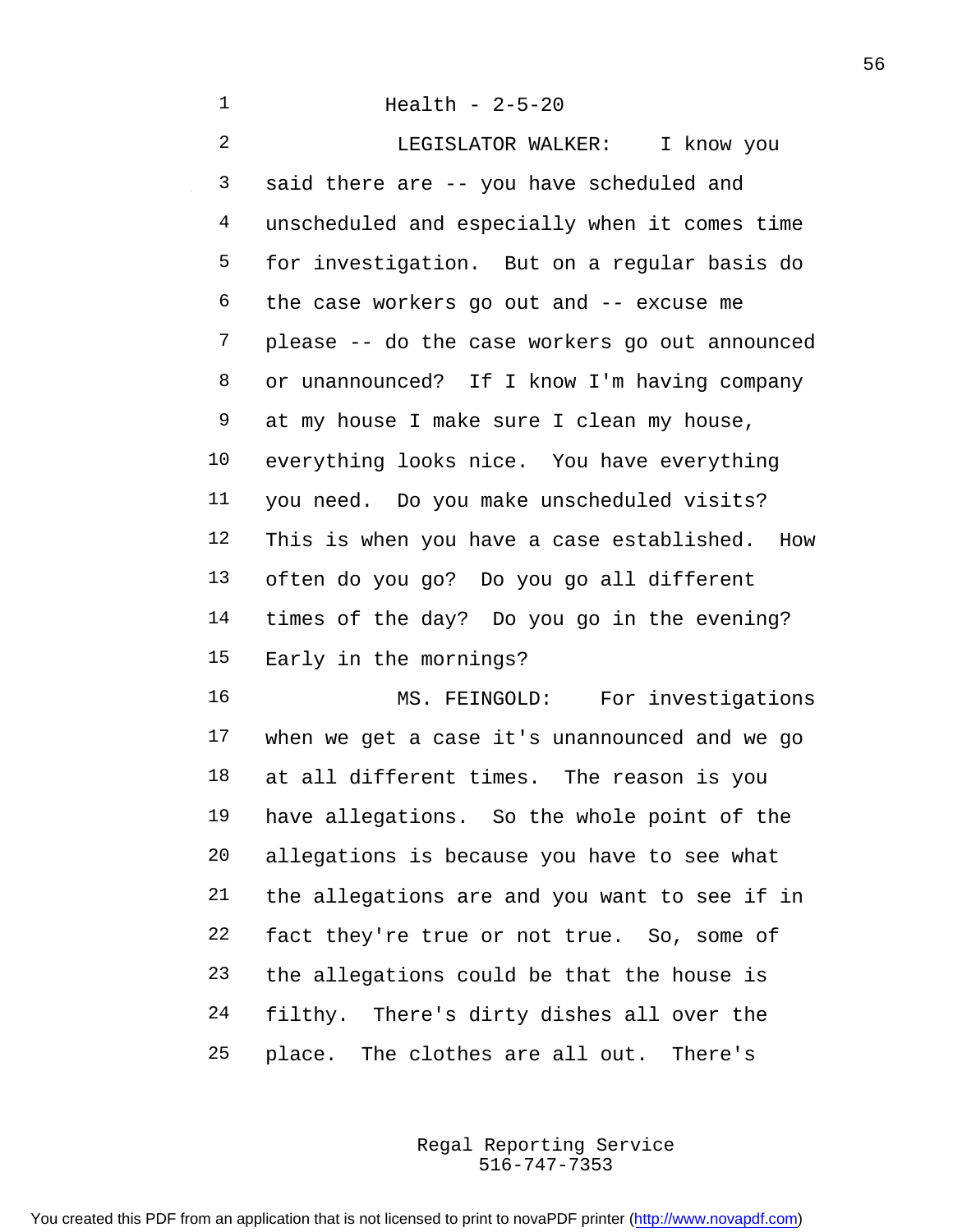Health - 2-5-20

 drugs all over the place. So if you're making an appointment, 4 then the place could be sparkling clean and you're not going to be able to see if any of that is true. So we go unannounced. Further along down the case it could be that we make appointments. But for initial investigations that's how we do it. That's the protocol. LEGISLATOR WALKER: You don't think that would be beneficial to continue to do throughout? If you have a case that you go at all different times unannounced? MS. FEINGOLD: That's what we do, unannounced. It depends on the circumstances. If we can't catch up with somebody eventually we make appointments. But during the night and weekends that's what we do. That's what we have to do. MS. NUNZIATA: If I could just add, in the time that the case is active with us, that first 24 hours, seven days, 60 days, we are constantly monitoring that situation. If there are any changes or anything that we perceive that begins to be problematic, then

> 516-747-7353 Regal Reporting Service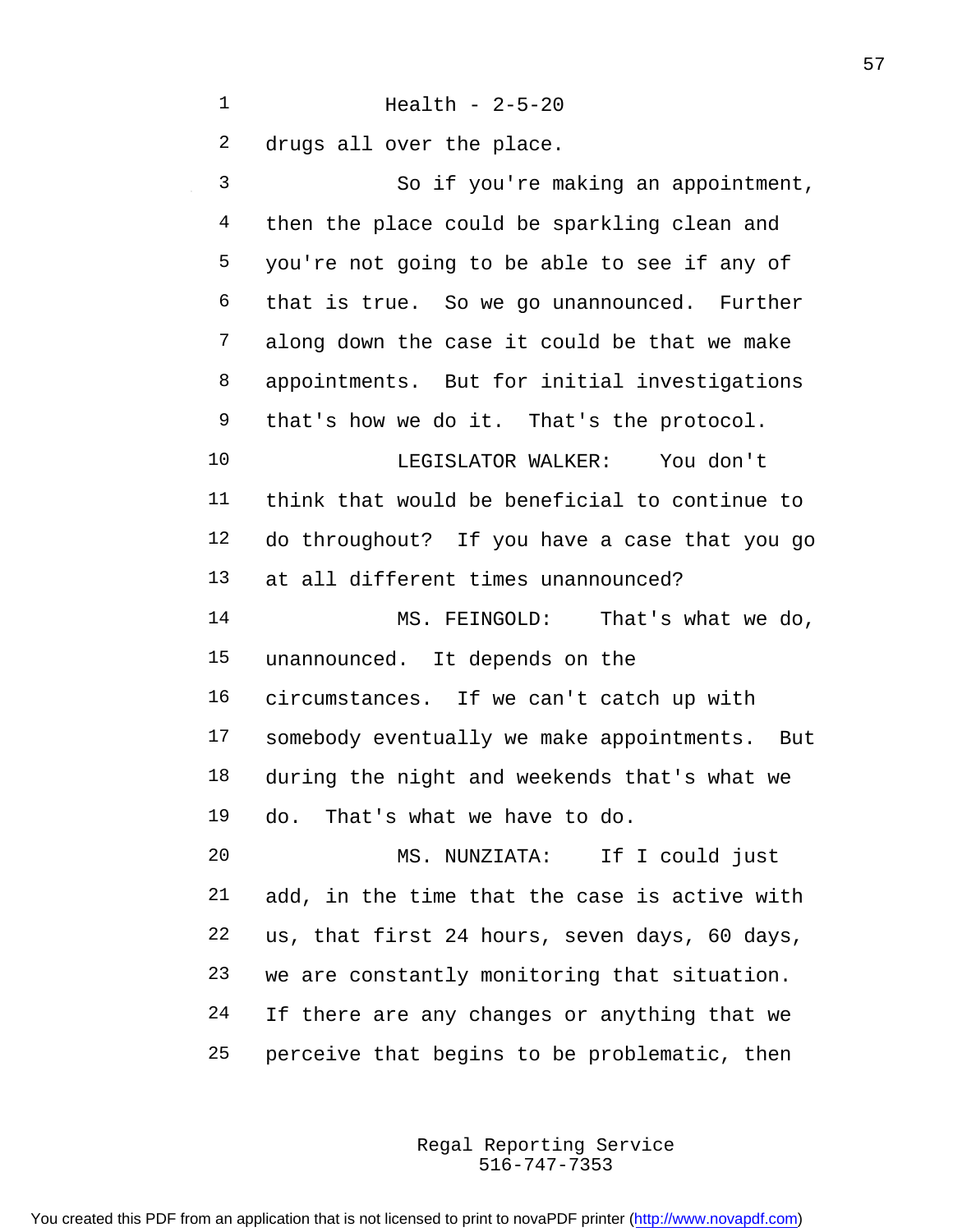Health - 2-5-20 of course we may not keep appointments and we may just show up unannounced. Again, it depends on the circumstances. But know that we are monitoring those case at all times. MS. FEINGOLD: Let me say this is very quick paced investigations. Cases are coming in and in and in. We don't have time to sit there and make appointments. The workers are in the field and they're getting another case. They're running from one case to the next case to the next case. They can't sit there and make appointments. That's what they're doing. On occasion an appointment is made. If there's an appointment at a school,

 something like that. School meeting or a meeting at a counseling agency or something like that. But they're running from one case to the next during investigations. It's different in a preventive program or ongoing where it's established case load where they have something like that. So it's a little different.

LEGISLATOR WALKER: Legislator

516-747-7353 Regal Reporting Service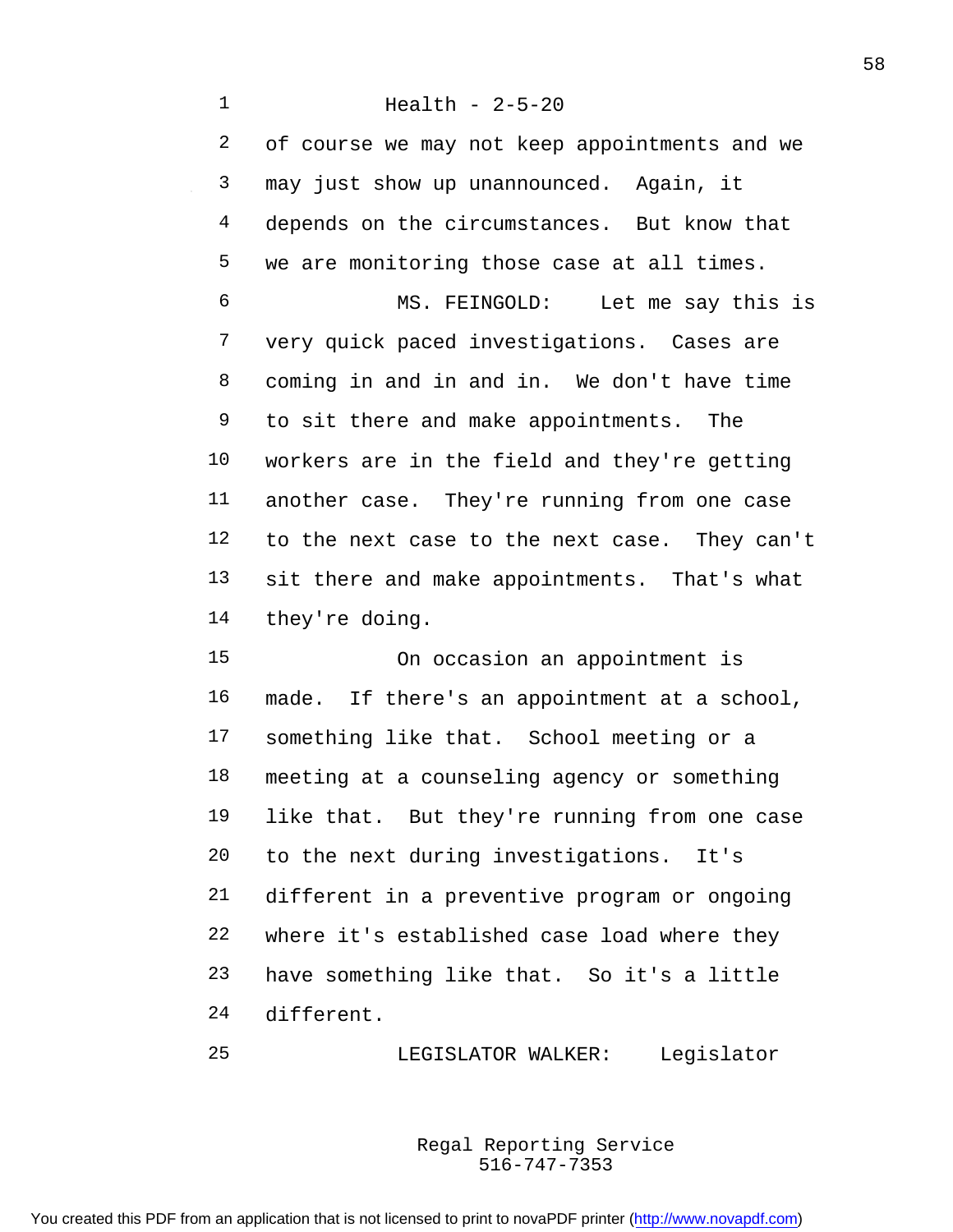Health - 2-5-20 Gaylor. LEGISLATOR GAYLOR: Thank you very much. Couple of quick questions. Welcome to Nassau County by the way Commissioner. You come at a great time because it's a time where a new set of eyes can look at a system that may be overburdened. I don't know. Maybe not. 10 I'm most concerned by what I heard as far as your testimony concerning it's not the best system. What you hope for is to try to get numbers down. But what exactly is your plan? You should have a plan I would think, a very detailed plan, on how to reduce the case work load for somebody who has 30 versus somebody who has ten cases. To me it seems very easy. Just take a case away from somebody and give it to somebody else. You keep doing that until you average it out to what you think is appropriate. 12 to 15. Because somebody with 30 cases, even if they have more experience or more training or more seniority, in my opinion would seem to be overworked, overburdened and

> 516-747-7353 Regal Reporting Service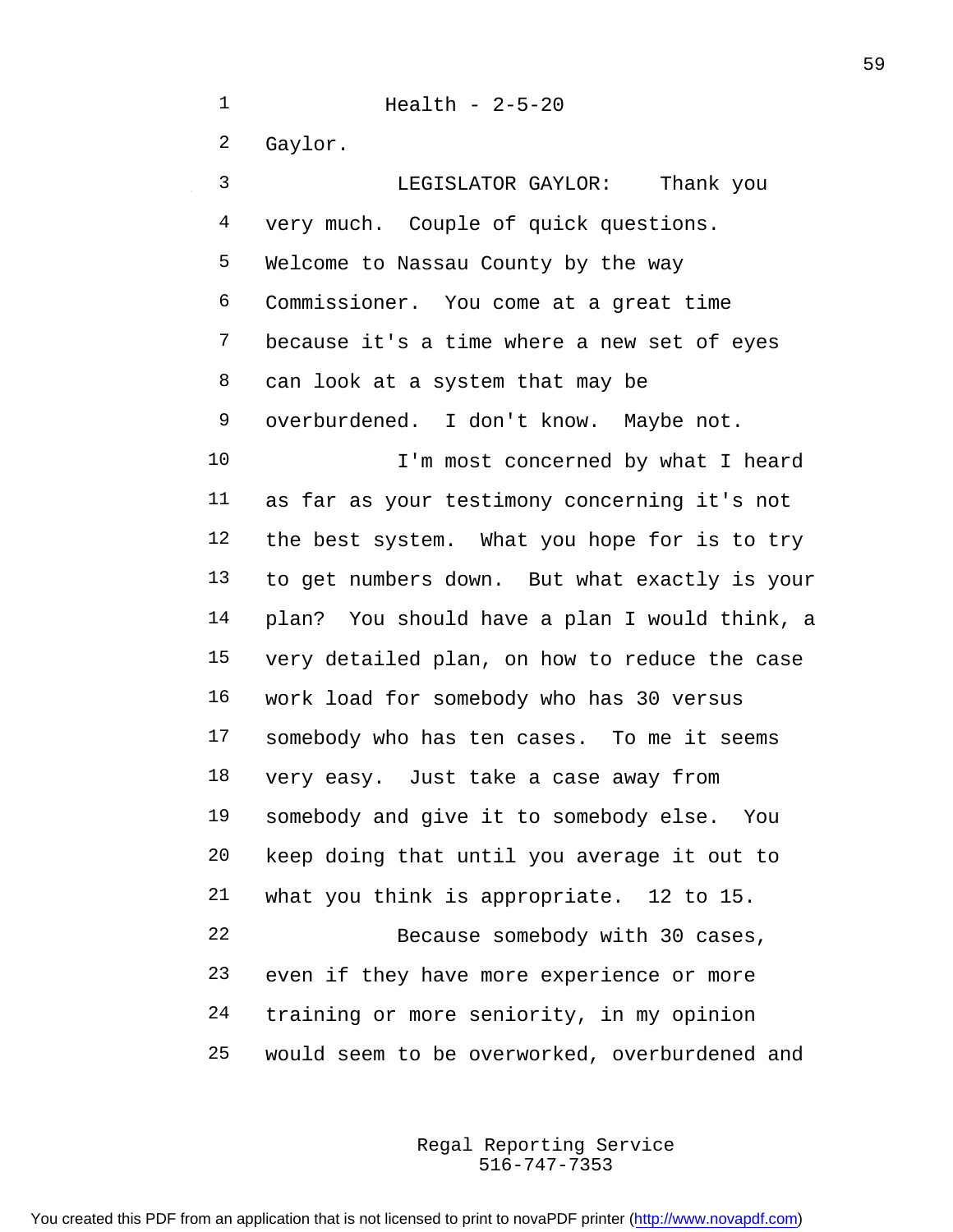Health - 2-5-20 then maybe not able to do a thorough job as they would like to do because they've got to be running from one call to the next when they're getting in the car and moving. There's eight hours in a day. That's where I have some concern. I would like to hear your thoughts on what specifically is the plan to bring that average number down to prevent somebody from having 30. MS. NUNZIATA: Last week I met with all of the CPS staff and one of the things that they brought up was exactly that issue. Which is they need help. They're happy to hear about the 11 staff that have been approved but that they need help. One of the things I'm in the process of doing is taking a look at within the Child Welfare Unit and that unit where we can maybe move some cases. They really need help in the field because there's a lot of time spent when you've got to go out there and make those assessments. So I am actively working on seeing

where we can move some of those cases to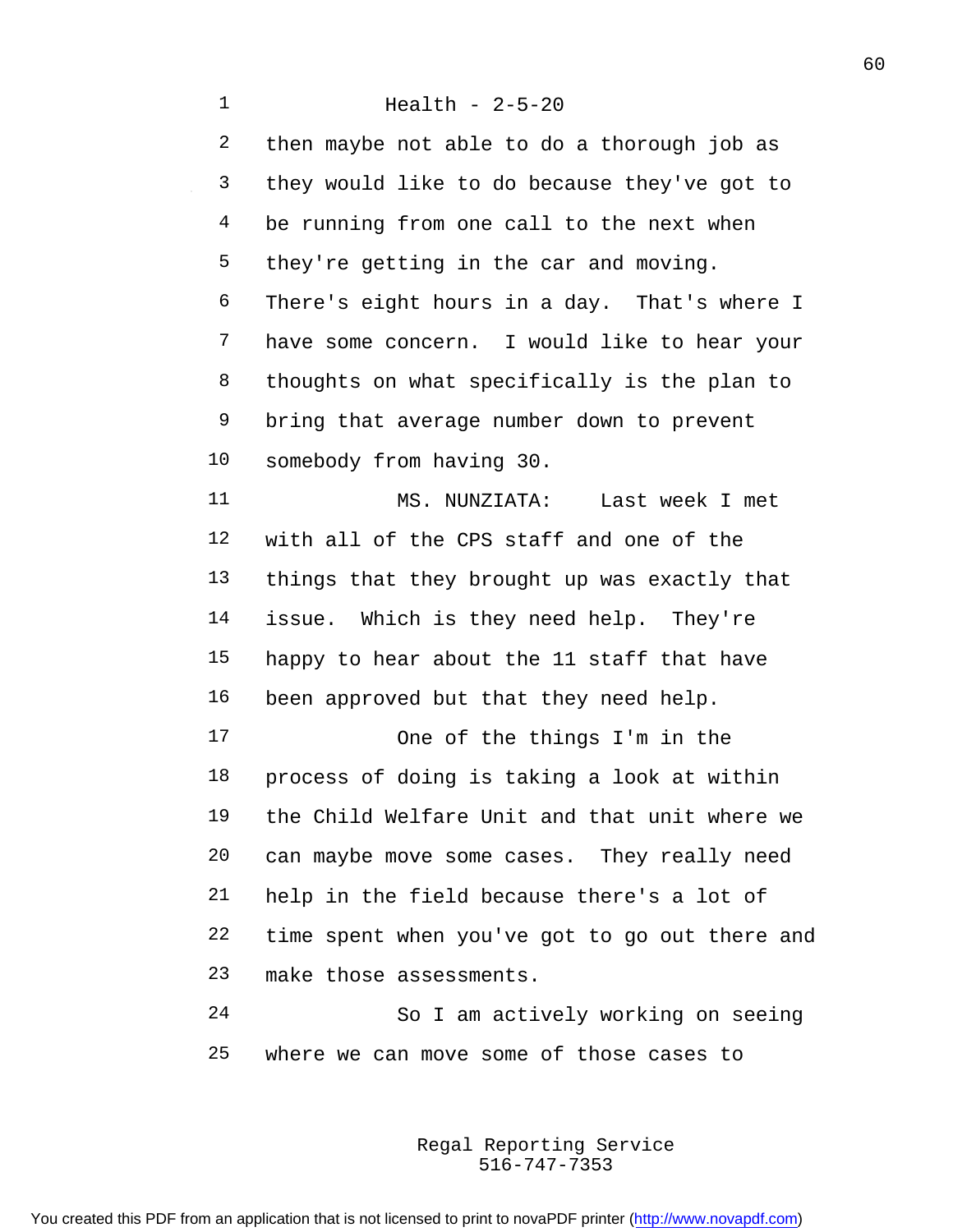Health - 2-5-20 perhaps folks that work in child welfare services but don't have the extensive field work. I'm looking at that right now. The overall plan obviously is to continue to increase the staff and really do a rolling training. 8 As I said to you, I already put in for another 20 positions because we lose people all the time. We lose people because of salaries or we have a fair number of people that retire or somebody gets sick. Those are things that we can't predict but we need to plan for. LEGISLATOR GAYLOR: Approximately, if you know, you may not, how many case workers have 30 or more cases currently? MS. NUNZIATA: I don't know the number offhand but I can get back to you for sure on that. LEGISLATOR GAYLOR: Do you think it's a dozen? MS. NUNZIATA: No. It's a small number.

> 516-747-7353 Regal Reporting Service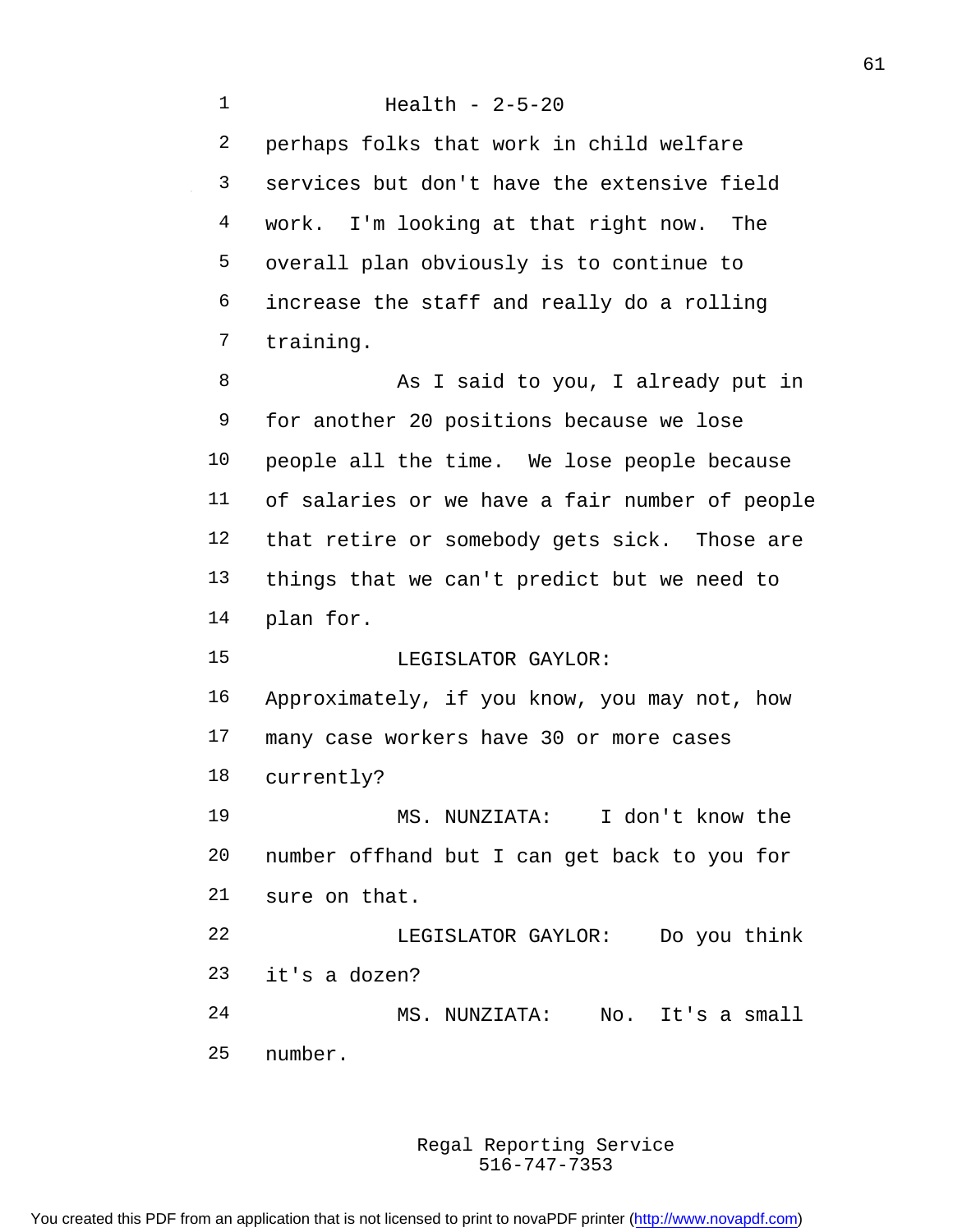Health - 2-5-20 LEGISLATOR GAYLOR: On one hand? MS. NUNZIATA: I think so. LEGISLATOR GAYLOR: Do we provide some supervisory oversight to somebody with 30 cases? MS. FEINGOLD: Yes, we do. LEGISLATOR GAYLOR: And how? In what capacity? MS. FEINGOLD: Let me see. Well, they're monitored quite closely. They're sat with. Their cases are reviewed. They're detailed daily basis on what they should be doing with their cases. On what they should be handing in on a daily basis. What cases they should be going out with. So they're really handled with kid gloves on what they should be doing. LEGISLATOR GAYLOR: As you've indicated you report to the state. Basically OCFS. Do you provide a monthly, a weekly a daily report on the activity? MS. NUNZIATA: No. They actually gather our numbers as we enter into the case record system and all. They collect our data

> 516-747-7353 Regal Reporting Service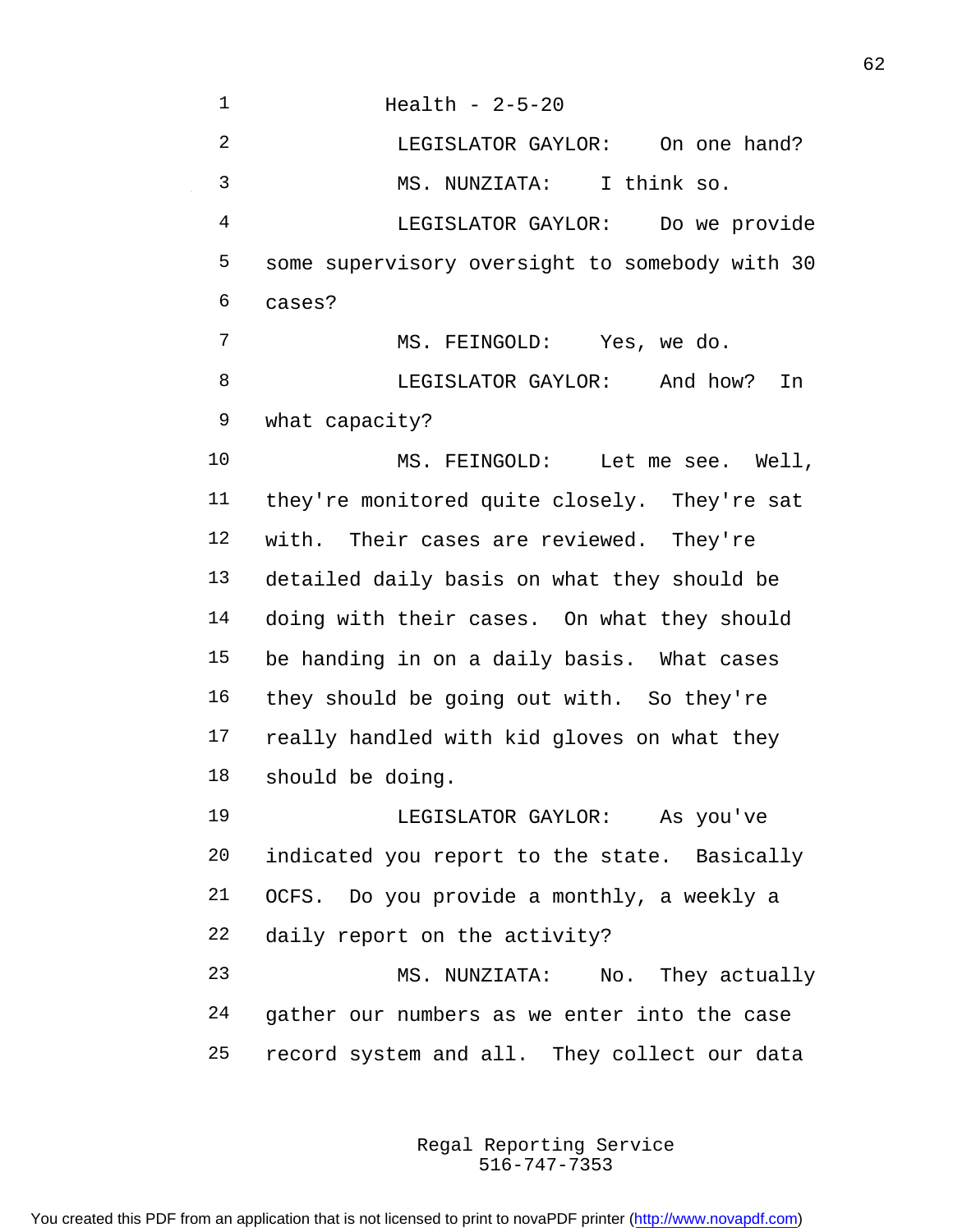Health - 2-5-20 and statistics. They issue reports. LEGISLATOR GAYLOR: You don't produce a report yourself? 5 MS. NUNZIATA: For them? LEGISLATOR GAYLOR: For anybody. MS. NUNZIATA: Not for OCFS to my knowledge. But we receive plenty of reports from them. They collect our numbers because we use their system. Then when we get those numbers, if they give them to us however monthly or quarterly then I would be reviewing them with Jeannette and now Maria. LEGISLATOR GAYLOR: Thank you. LEGISLATOR WALKER: Legislator Bynoe. LEGISLATOR BYNOE: Thank you Chairwoman. Good evening Commissioner and those accompanied. I have a couple of questions in the interest of trying to make sure that the public has an opportunity to ask questions. The more you call out the more time it's going to take me to get through my questions.

> 516-747-7353 Regal Reporting Service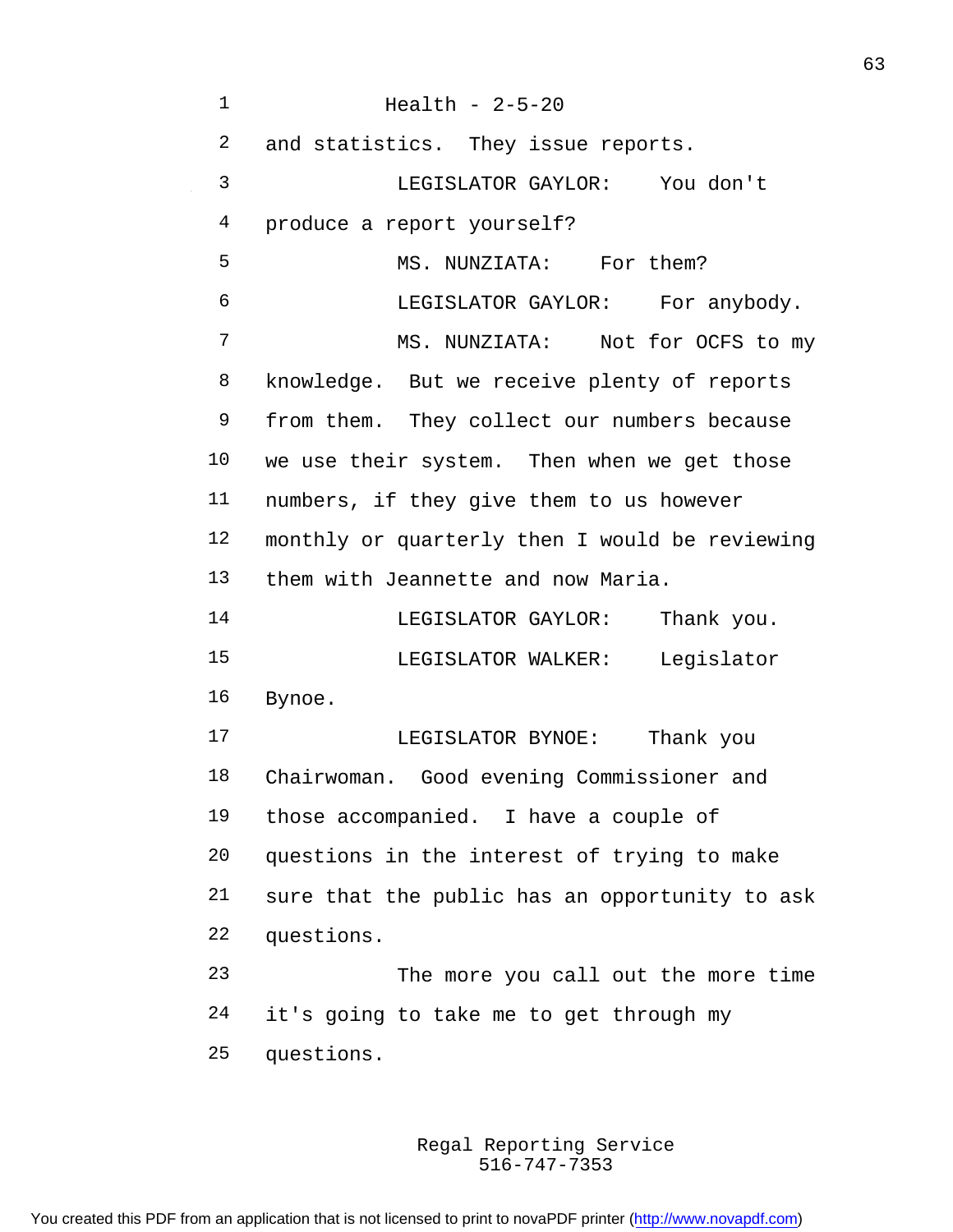| 1              | Health - $2-5-20$                              |
|----------------|------------------------------------------------|
| $\overline{2}$ | I want to talk a little bit about              |
| 3              | the training experience. You have 11           |
| 4              | positions that were previously approved. You   |
| 5              | requested an additional 20; is that correct?   |
| 6              | MS. NUNZIATA: Correct.                         |
| 7              | LEGISLATOR BYNOE: That's 31                    |
| 8              | workers. Explain to me what a training         |
| 9              | process looks like in terms of the time that   |
| 10             | someone is hired to the time in which they     |
| 11             | will actually be able to manage cases. What    |
| 12             | is the training period?                        |
| 13             | MS. NUNZIATA: I'm going to again               |
| 14             | refer to Jeannette because she has these folks |
| 15             | and puts them right through.                   |
| 16             | MS. FEINGOLD: What happens, once               |
| 17             | they start, like we said, it's a seven-week    |
| 18             | core program up in Rensselaer. But when they   |
| 19             | start they first start with us. It's CBT       |
| 20             | training. They start on the computer. So       |
| 21             | they get a little familiarized with that.      |
| 22             | They go up to the Rensselaer. When I say       |
| 23             | seven weeks they go three days here. Then      |
| 24             | they're with us. They take some training in    |
| 25             | our agency. Three days up in Rensselaer.       |

 $\sim 10^{-1}$ 

516-747-7353 Regal Reporting Service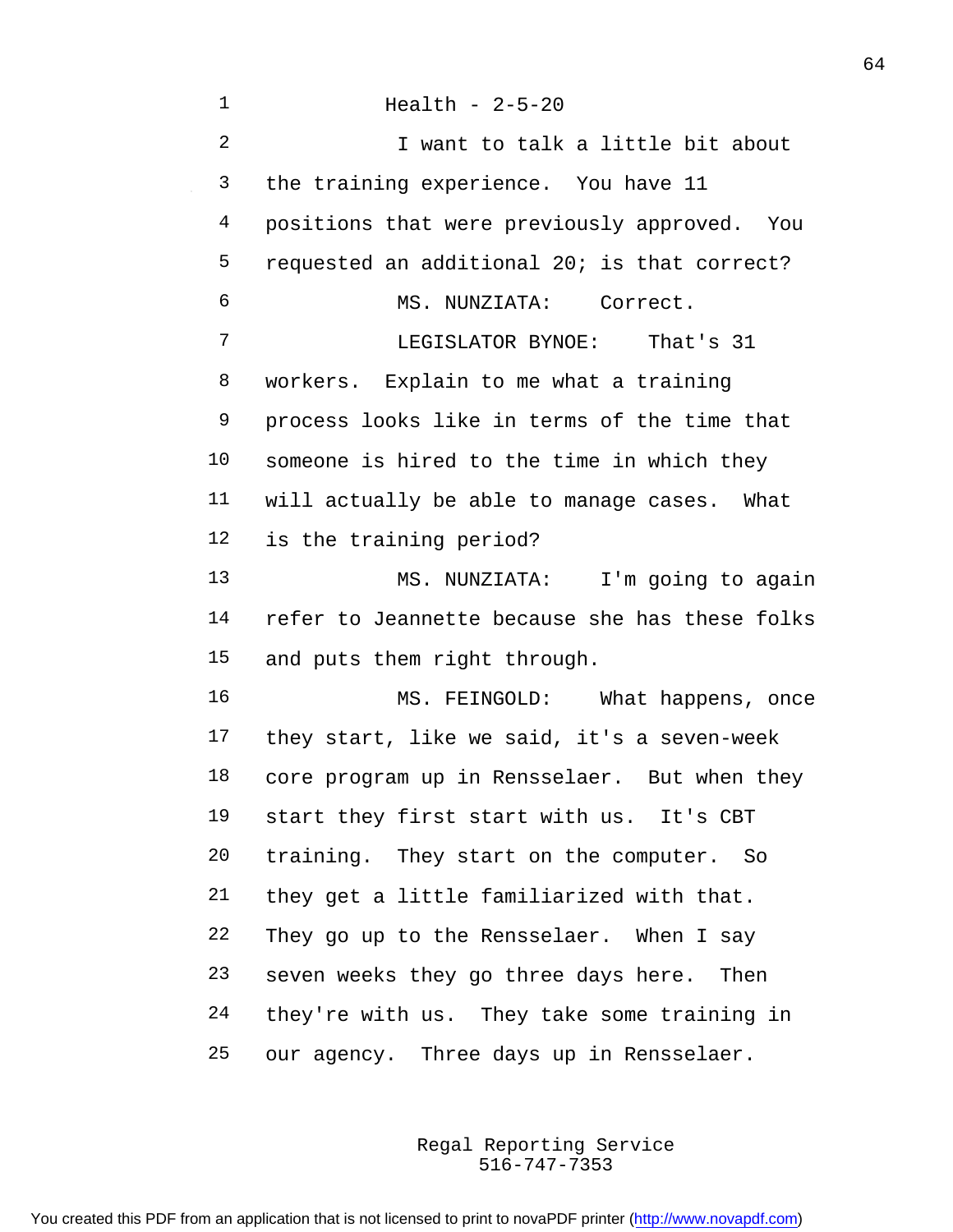Health - 2-5-20 2 Then when they are with our agency they do some in classroom training. They do some on computer training and they shadow some of our workers in the field. And they are sitting with our staff. They're reading case records. They're coming into removal meetings with us. They're sitting in case of the week. So they're following us around. 10 But the mere part is that they are going with out staff shadowing. They're not doing anything but they're shadowing. They're getting the experience trained. Not only with CPS but with foster care and preventive services. They're doing that. They're doing that for the first seven weeks. They're getting the full flavor of that. 18 Then infused with that they get domestic violence training. They get opioid training. They get substance abuse. They go to the safe center. So they also go with sex abuse. They go with physical abuse. I don't know if you can hear me because of that.

But they get all of that training.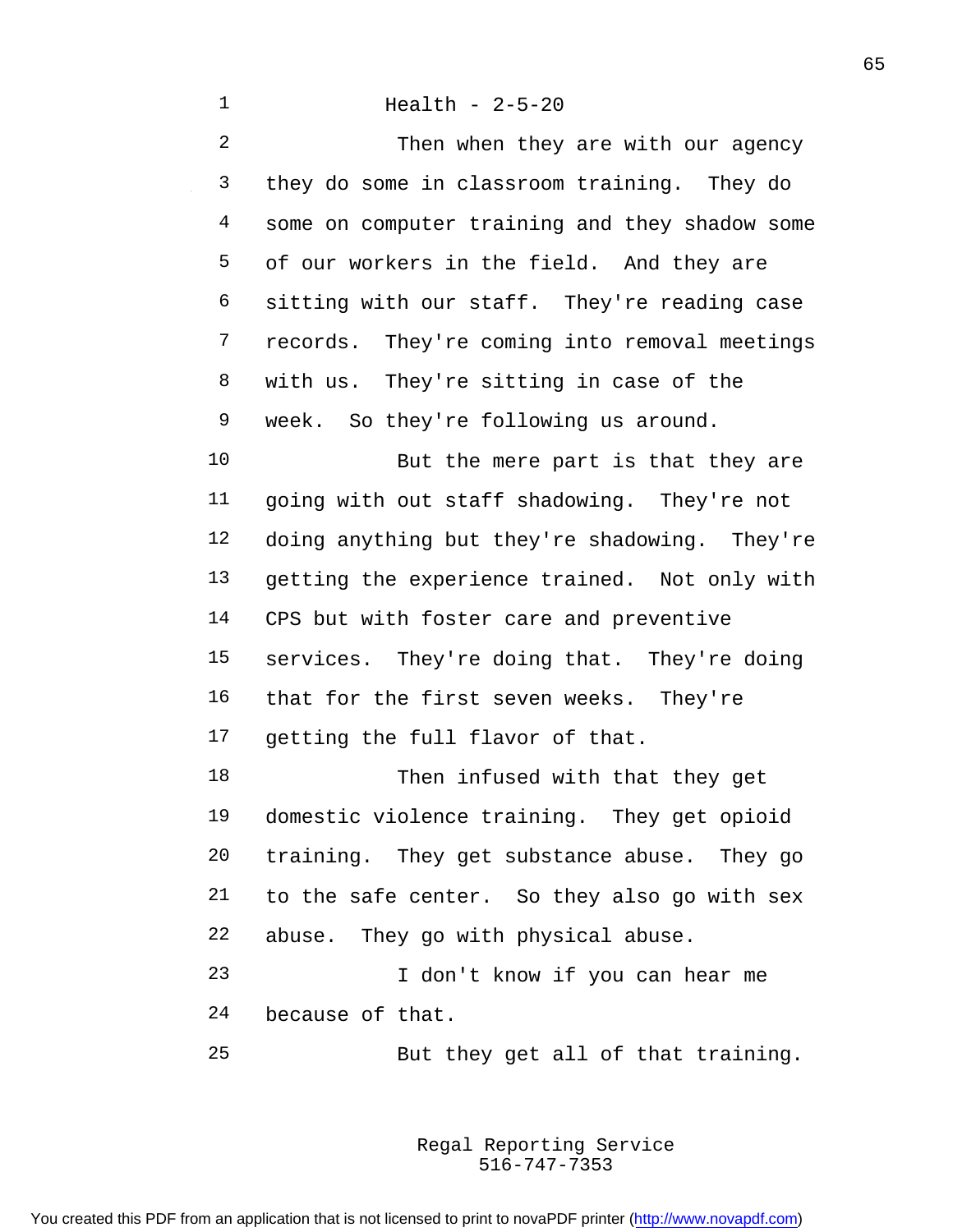Health - 2-5-20

 So they get the full flavor on it. And not until I guess about four months into that then 4 we give them one case. But the one case that they have they work with a case worker. So they go out and they do the interview. So when they do the interview with the case worker they do the interview as well as the case worker does the interview. So they each write up a progress note and they're with the training supervisor. Not only are they with the training supervisor, they're with the supervisor from staff development. So they have a dual person doing it. So they're with a group of people amongst their peers as well. So they do

 that. And although they're done with -- although I say seven weeks it's really 14 weeks because of the three days on and two days off. So they do that. And with us it turns out to be nine months with Nassau for training.

 LEGISLATOR BYNOE: Thank you for that thorough answer. One other question. We know that OCFS would state that you should

> 516-747-7353 Regal Reporting Service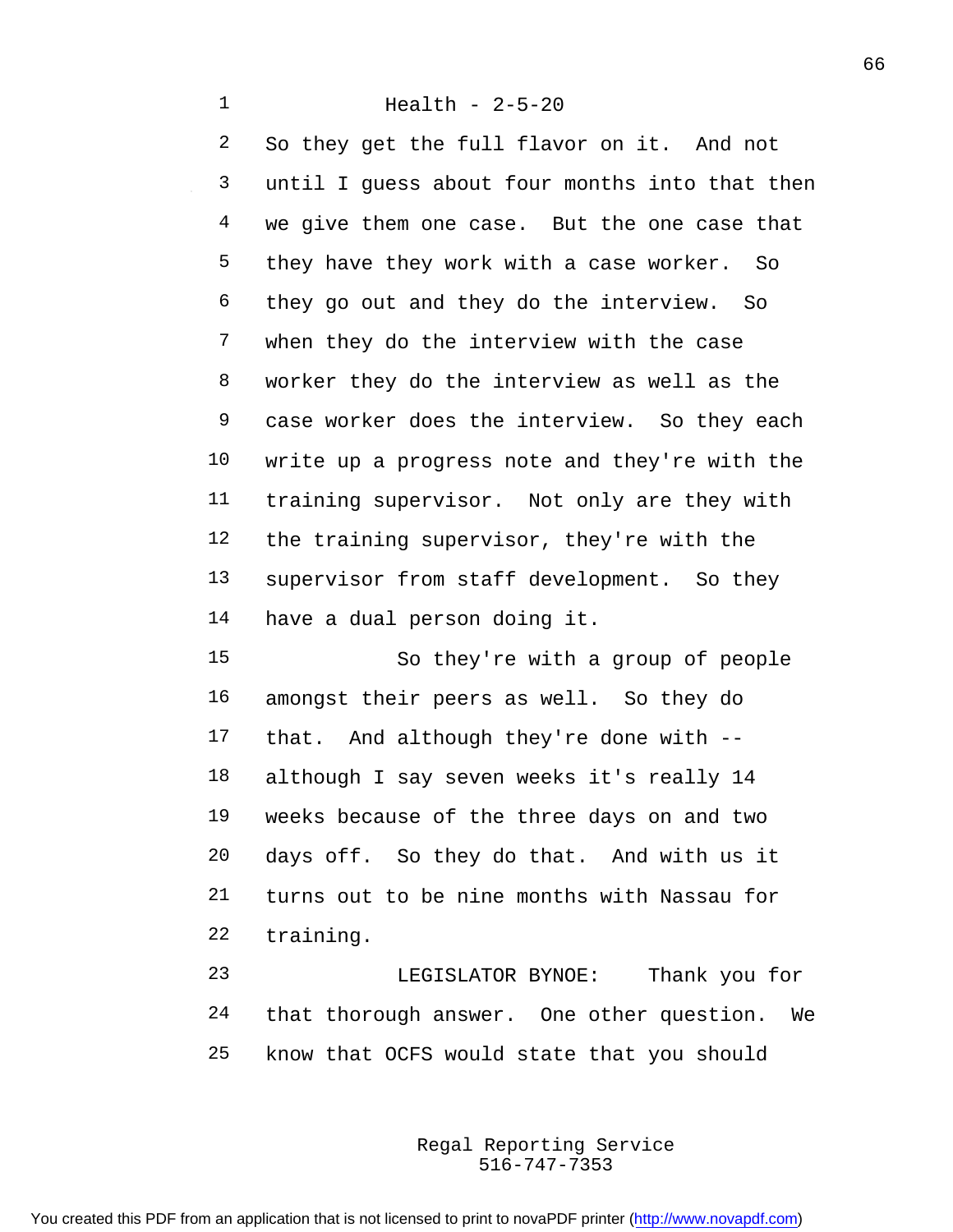Health - 2-5-20 have no more than 12 to 15 cases. Is there a professional standard that might differ from that? MS. NUNZIATA: They recommended 12 to 15 cases. As far as we know, there is no state mandate. All the state regs say is sufficient number of staff. They don't specify any particular mandate. So the recommended case load is 12 so 15. LEGISLATOR BYNOE: Thank you very much. LEGISLATOR WALKER: We have one more legislator to ask questions and then it's public comment. Legislator Drucker. LEGISLATOR DRUCKER: Thank you Chairwoman Walker. I will try to keep it brief. Jeannette, Legislator Gaylor -- I'm sure that each of you when you have an opportunity to speak would like your comments to not be overshadowed by people shouting out. I would hope you would give the same respect. LEGISLATOR WALKER: I told you we

> 516-747-7353 Regal Reporting Service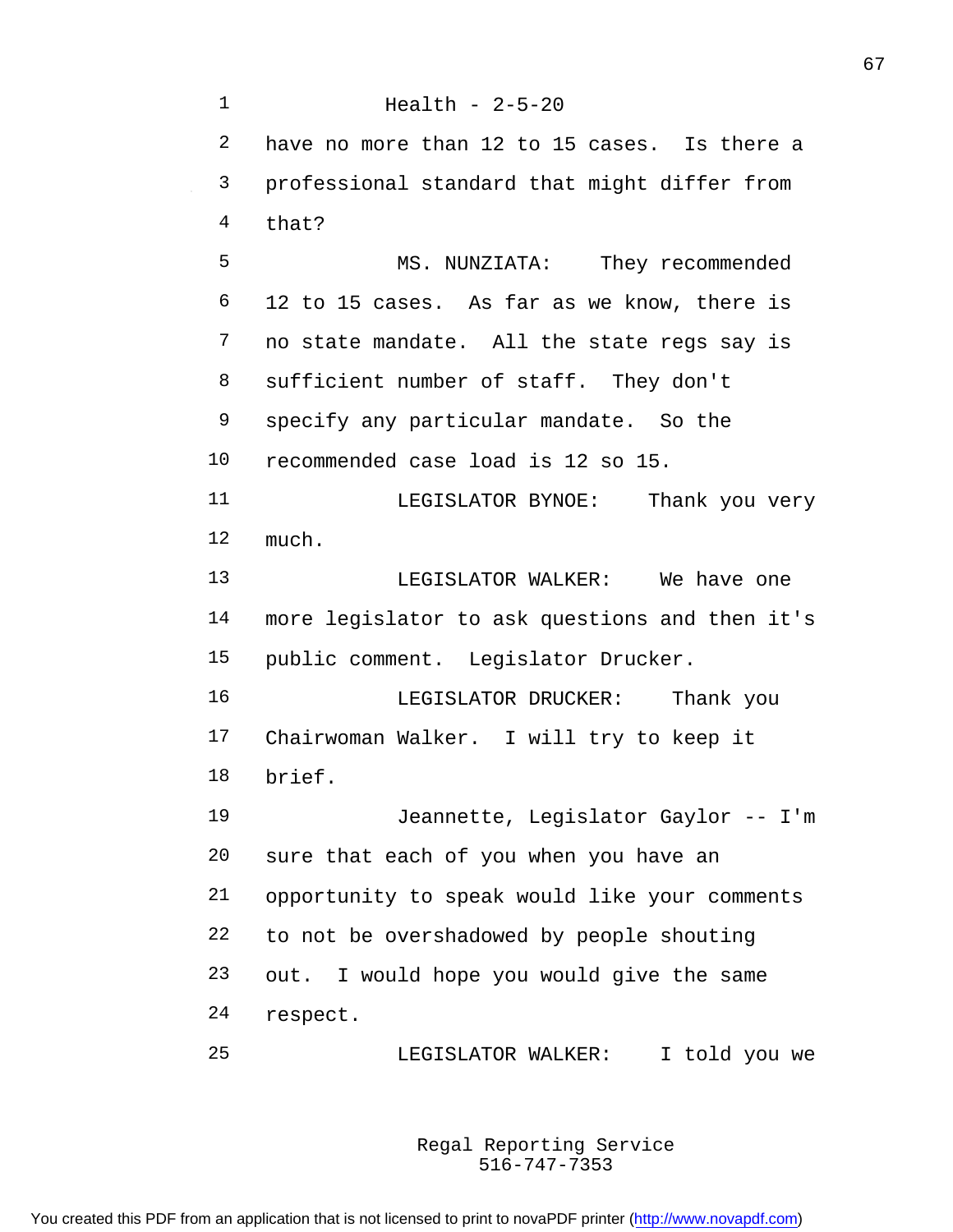Health - 2-5-20 have one more legislator to ask questions. Then the public comment will begin. LEGISLATOR DRUCKER: Let's wait it out. LEGISLATOR WALKER: I don't know what you're talking about 60 percent of the time. If I have to stay here until three o'clock in the morning to hear all of you I will. Legislator Drucker. Give Legislator Drucker the courtesy. Legislator Drucker could have been finished with his questions by now and had the public speaking. 15 LEGISLATOR DRUCKER: Jeannette, you talked about balancing the case load. Can you hear me? Jeannette you talked about balancing the case load. This is a follow-up to Legislator Gaylor asked that question and I appreciate your answer. But you talk about a rotation and how you're assigning the cases. I'm curious how someone does get to 30 if you're doing a rotation. Why can't it be more balanced? Are you doing it per case deciding

> 516-747-7353 Regal Reporting Service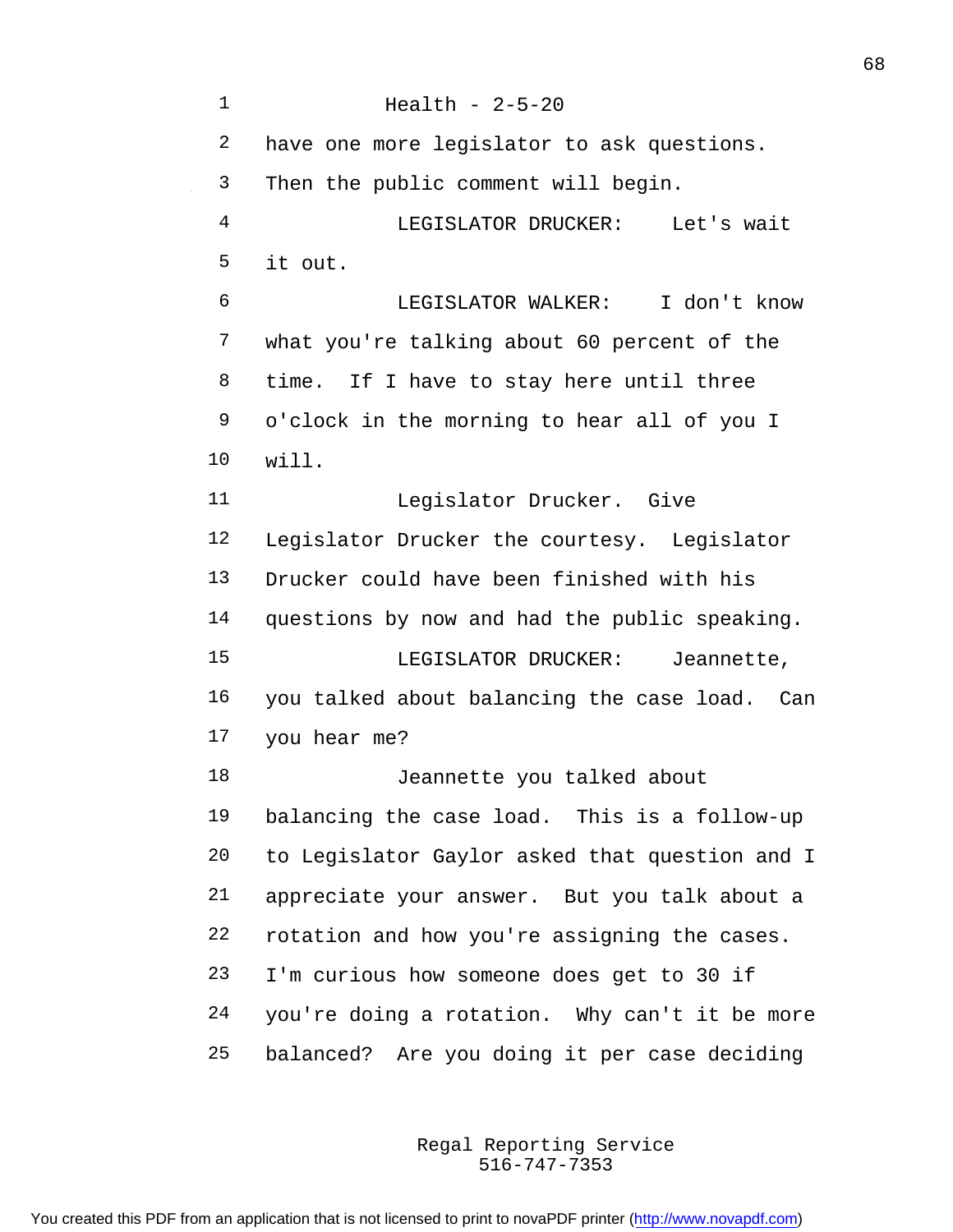Health - 2-5-20 which one a case worker is more qualified to handle or are you trying just to balance it out? I know Nancy you explained there are times when you are down some staffing. But when you're assigning the case load why can't it be more balanced? Why does there have to be such a disparity? Almost two to one. Does it have to do with qualifications or just the way your system -- how are you determining that ratio? 12 MS. FEINGOLD: When we assign cases it goes on a rotation so it's fair and equitable to all the case workers. LEGISLATOR DRUCKER: How is it fair and equitable for someone to have 30 and someone to have 15? 18 MS. FEINGOLD: When there are times we pull a case out of rotation based upon the allegations if it might be more suitable due to the skills of a worker for them to handle a case. If we kept assigning cases to workers based upon their case load it would never be fair and equitable because of the way cases -- because of the way workers

> 516-747-7353 Regal Reporting Service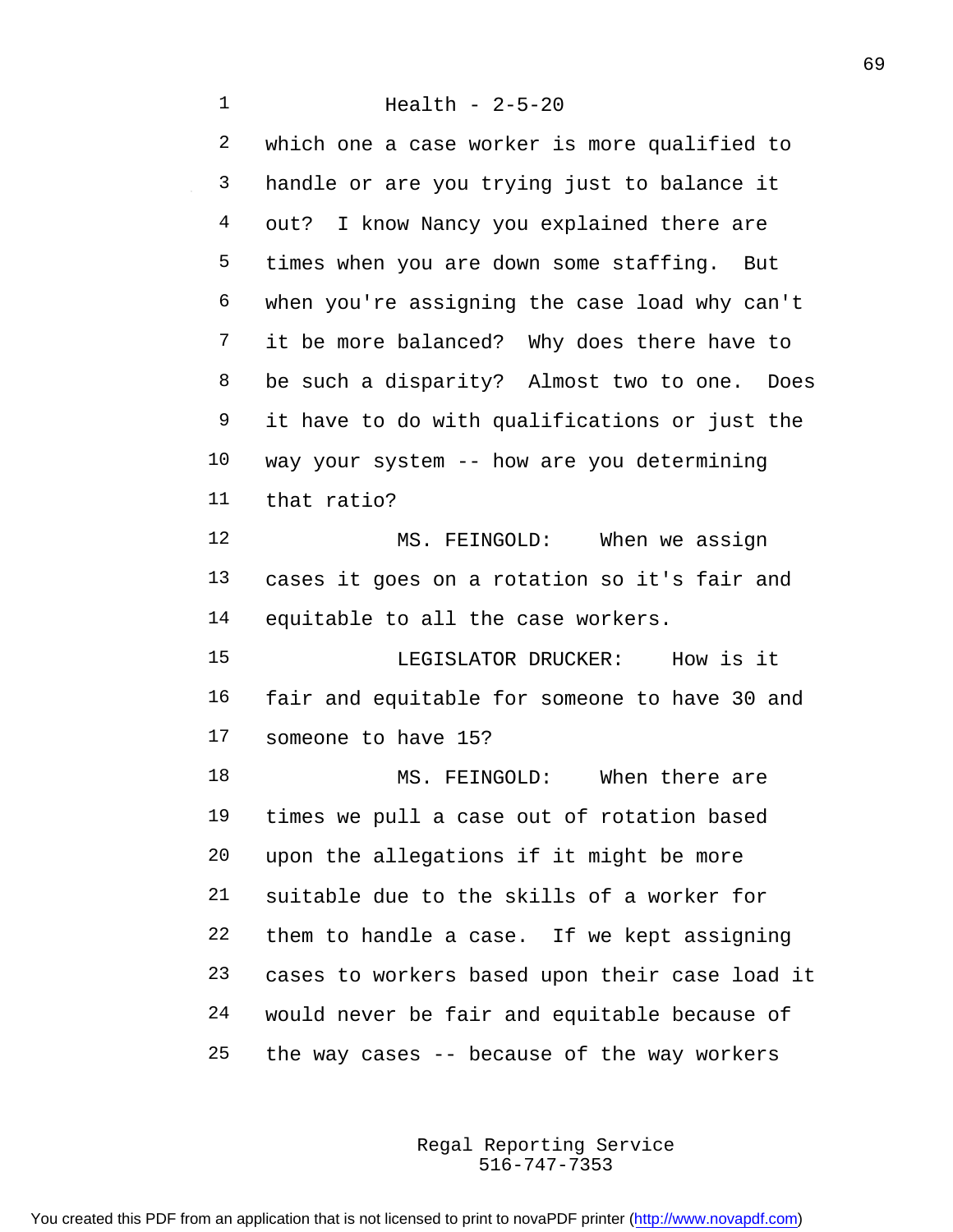Health - 2-5-20 would handle their cases. It would be unfair for workers. Because workers who handle cases quicker -- you just couldn't distribute cases that way because the way a case load works a worker couldn't handle a case load that way. It has to be a fair and equal distribution among cases to go that way. LEGISLATOR DRUCKER: So it's basically a subjective evaluation that you make on each particular case to determine which case worker could handle more cases than someone else? MS. FEINGOLD: No. It's just a fair and equitable distribution. There are times when we pull cases from workers but it has to be an equal rotation just across the floor. Even when we distribute cases across the floor it has to be an equal distribution across the floor. LEGISLATOR DRUCKER: So the disparity then is fair and equitable in your opinion then when someone has 30 and someone has 15?

MS. FEINGOLD: That's the way the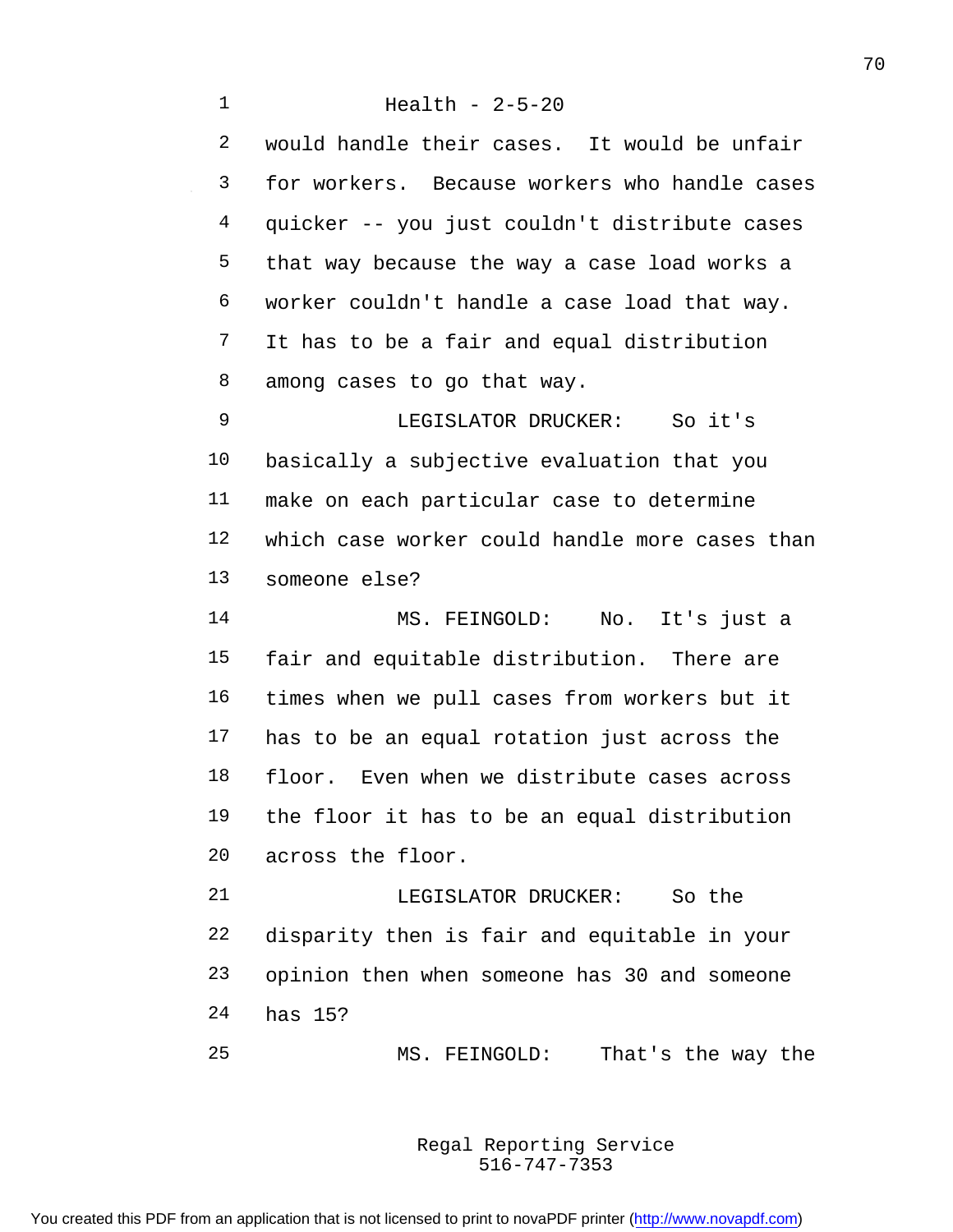Health - 2-5-20 case load is managed. LEGISLATOR DRUCKER: No. It's also the way it's assigned. MS. FEINGOLD: No. Absolutely not. It's assigned fair and equitable. LEGISLATOR DRUCKER: That's what I'm asking you. How is assigned fair and equitable if someone has 30 and someone has 15? MS. FEINGOLD: It depends upon the management of the case. LEGISLATOR DRUCKER: I guess we're going in circles there. Let me go to my next question. Before I get to that question, what has to occur before a report of abuse or neglect is determined to be unfounded? What actually has to happen. MS. NUNZIATA: We have to do a complete investigation. LEGISLATOR DRUCKER: What are the factors that will lead you to make that determination after 60 days? MS. NUNZIATA: It depends on whether we can provide credible evidence or

> 516-747-7353 Regal Reporting Service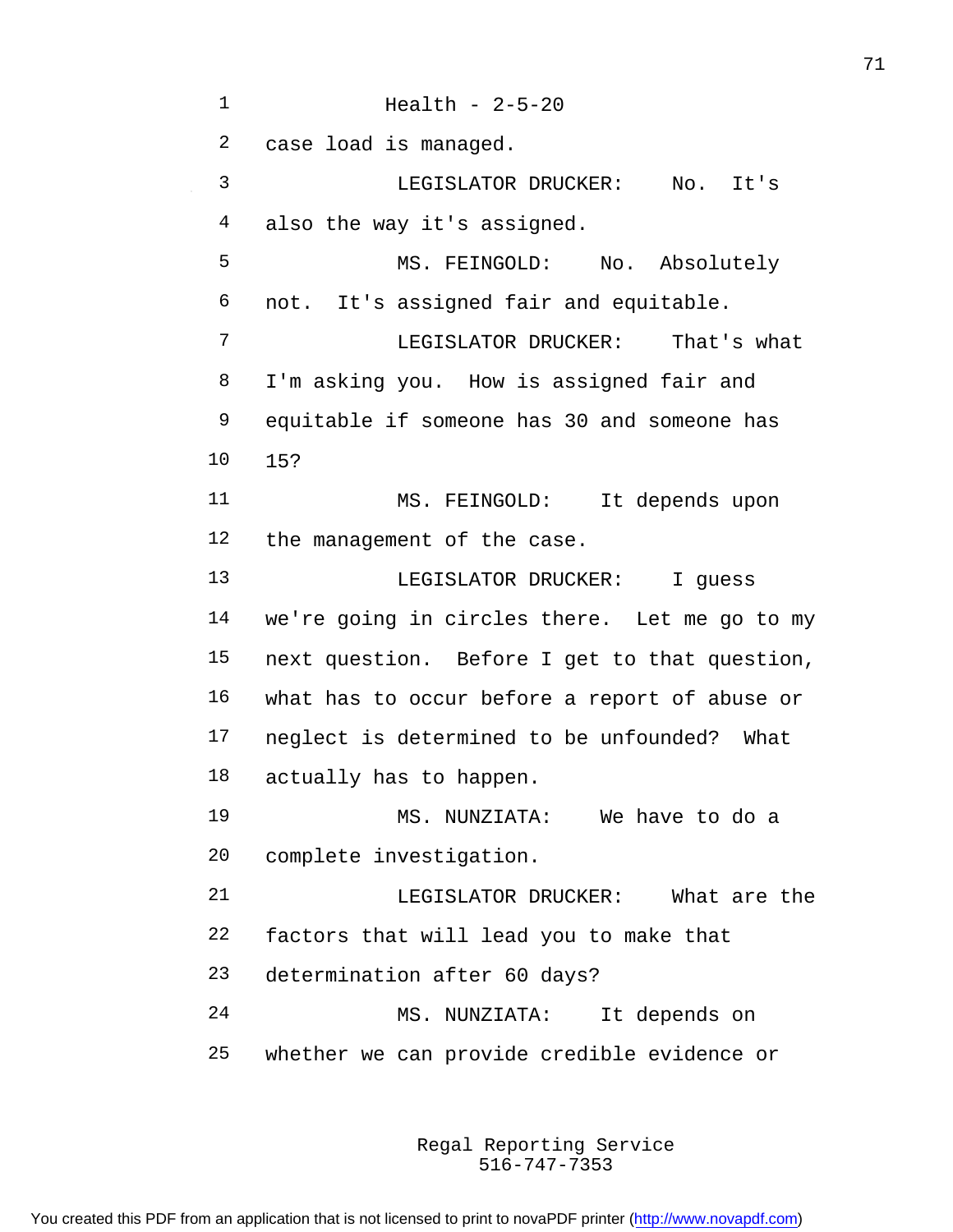Health - 2-5-20 not as outlined by OCFS and the laws that mandate us. LEGISLATOR DRUCKER: You also stated that the reports can look very different depending on the circumstances when you conduct your visits or interview; isn't that correct. 9 MS. NUNZIATA: Sure. Every case is different. 11 LEGISLATOR DRUCKER: Would you agree that our teachers and our educators provide the most accurate, definitive assessment of a particular situation? MS. NUNZIATA: I don't know that I can say that. I really can't comment on that. 18 LEGISLATOR DRUCKER: I understand. I imagine that, in my opinion, teachers and educators who see these kids come to school every single day can have a much better assessment of what's going on and they interview that one or two interviews that occur. I just wanted to know how much weight or reliance are you giving to reports that are

> 516-747-7353 Regal Reporting Service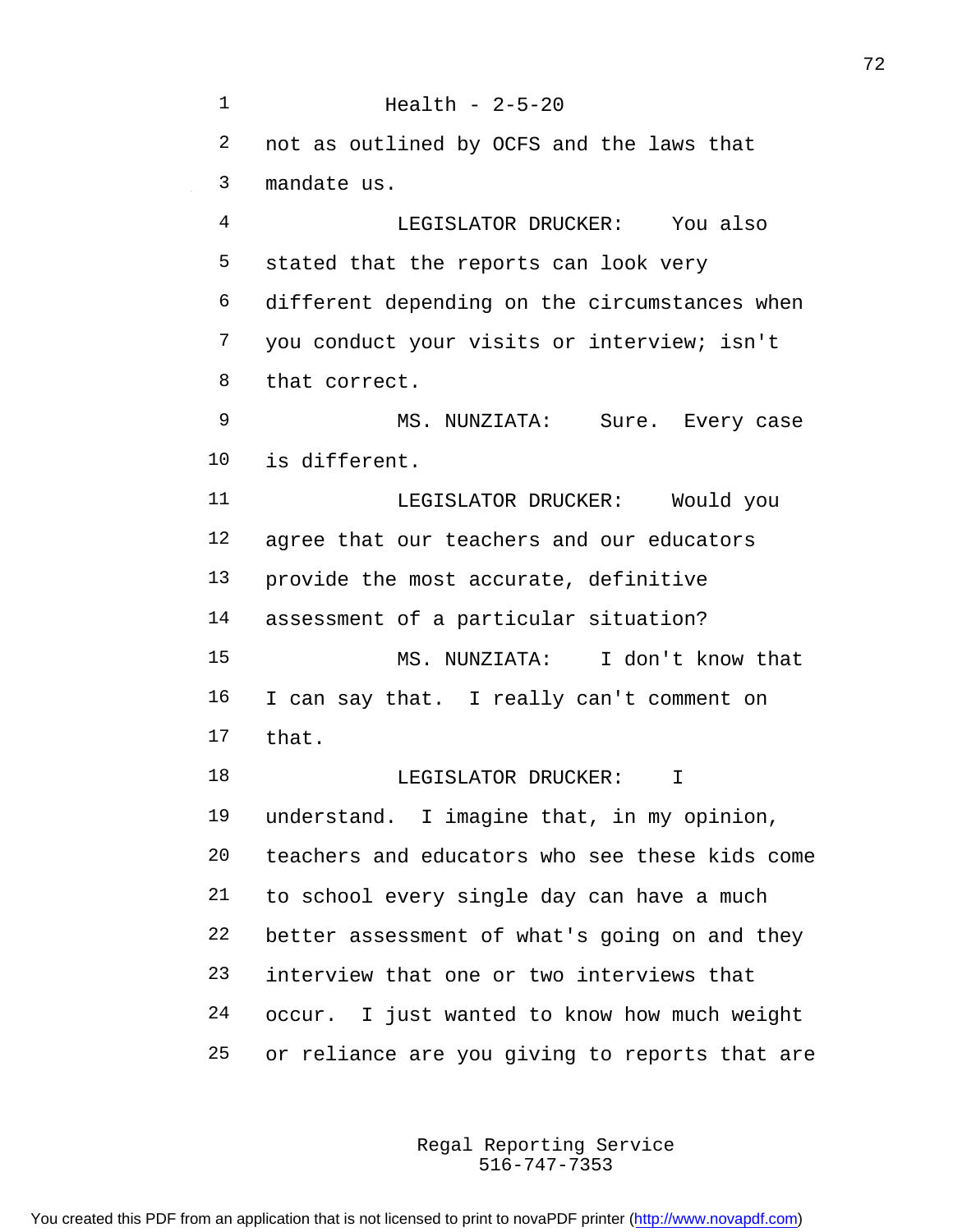Health - 2-5-20 2 made by teachers and educators or that they corroborate a report of neglect or abuse? MS. NUNZIATA: Listen, it depends on the case. One of the reasons why we do an exhaustive investigation that involves provides going to children's school and speaking to school staff is because obviously we want to hear what they say. So it definitely weighs into whether we believe we have the credible evidence. And certainly whether the court does. Because at the end of the day that's where it stops for us, at the court. LEGISLATOR DRUCKER: I appreciate that. The only reason I'm really asking these questions because we can't help but compare about what happened in Suffolk County and that's why I'm asking those questions. In those situations there were a lot of reports. I'm going to defer. Not ask some of the other questions I have. LEGISLATOR WALKER: I'm going to ask our first speaker to come to the microphone and I would ask Justyna Zubko-Valva

> 516-747-7353 Regal Reporting Service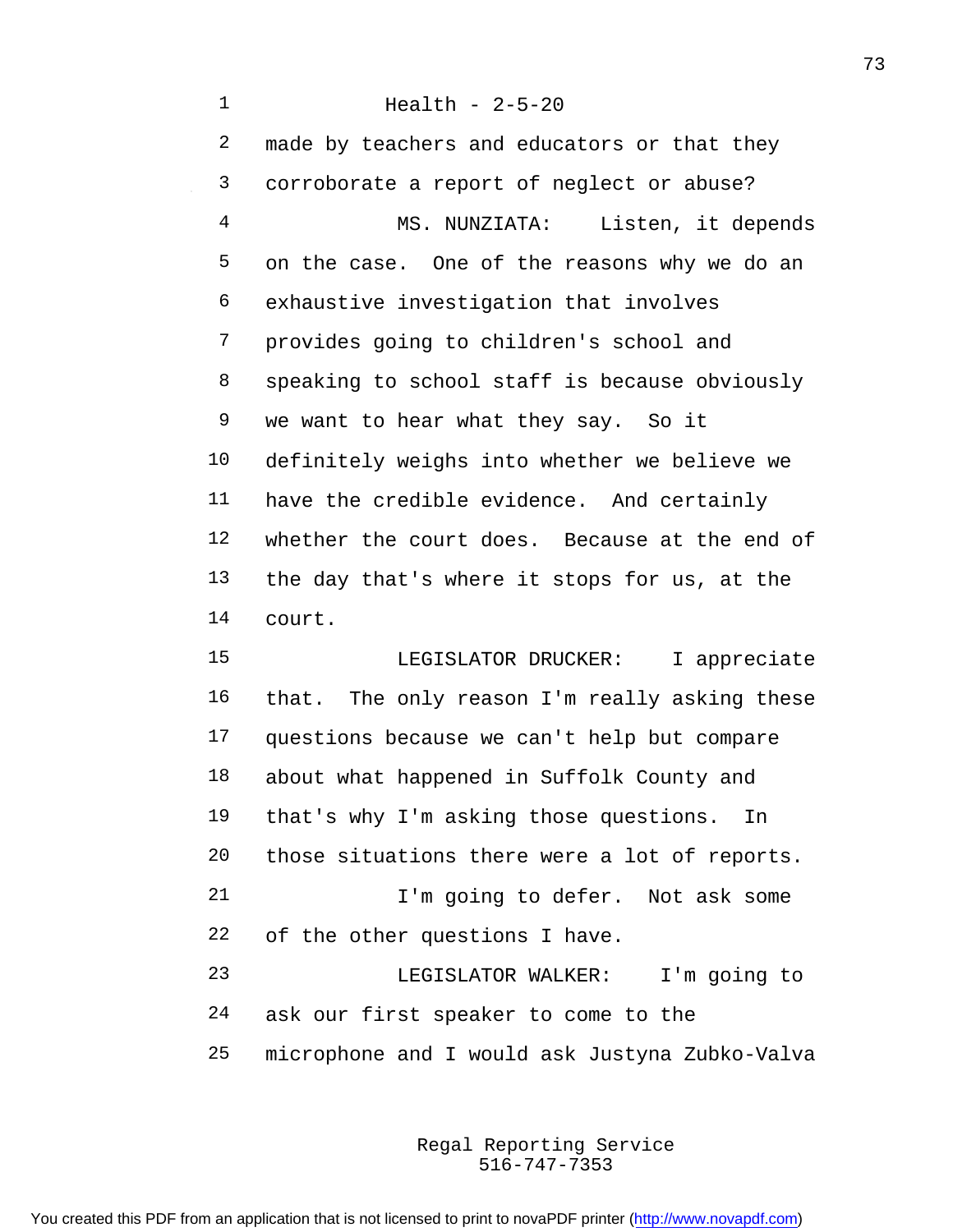to come to the microphone. All I can tell you is that certainly our hearts go out to you and our thoughts and prayers are with you and just know that God bless you. We just want to do whatever we can.

 MS. ZUBKO-VALVA: Thank you so much. I appreciate that. I'm running with a severe cold but I'm here obviously for my son Tommy because what happened to him was preventable. And I'm here on behalf of all other innocent children that are in the same position as Tommy and my two other kids were and obviously three other girls involved in the situation that cannot speak for themselves. They need extreme help because the people, the institutions supposed to protect them. Make sure they safe and actually were protecting the abusers. It's hard to listen to explanations provided by Nassau County CPS in regards to understaffing. It's a problem for this organization. I think the biggest concern that we all should think about is the corruption inside the organization. As you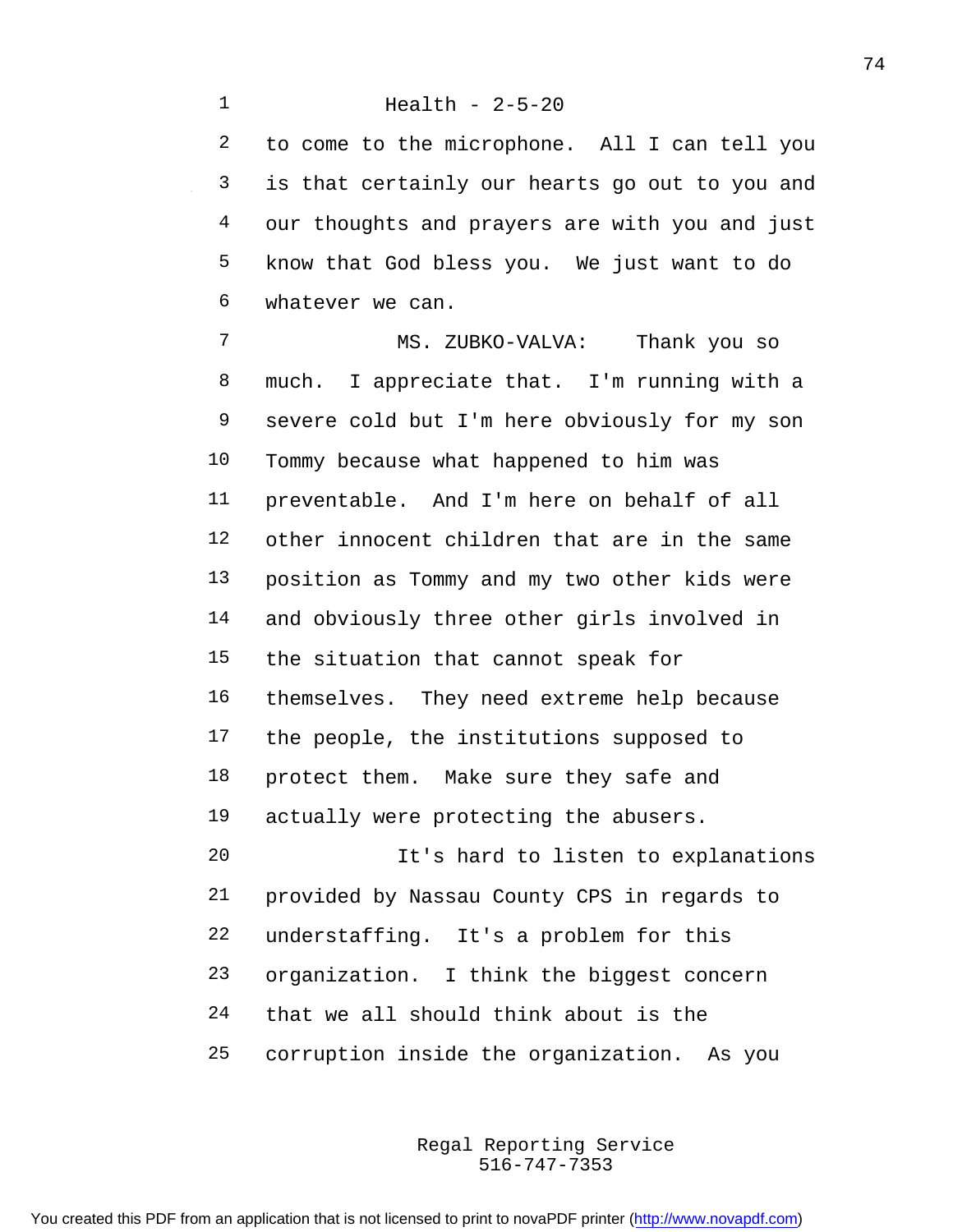Health - 2-5-20 know, when it comes to corruption there is no room for justice. No room for truth. There 4 is no room for unbias. I mean, corruption just destroys everything. No matter what evidence you have in a case, no matter what arguments are you going to provide this based on 100 percent evidence, it's always going to be not enough. 10 And most of the time when it

 happened, my case, my cry for help for my children, was being turned against me. So let me just speak about my story a little bit. What happened to me and my children. Maybe this way you can all understand where I'm coming from. What happened in this case. 17 17 I just want to start from obviously many people have questions how come the children were removed from loving and caring mother who took care of them since they were born and how come this was possible. Well, when the divorce proceeding started obviously the first judge on the case, Judge Ricipiano, he did not even grant to the father overnight visitations based upon the evidence of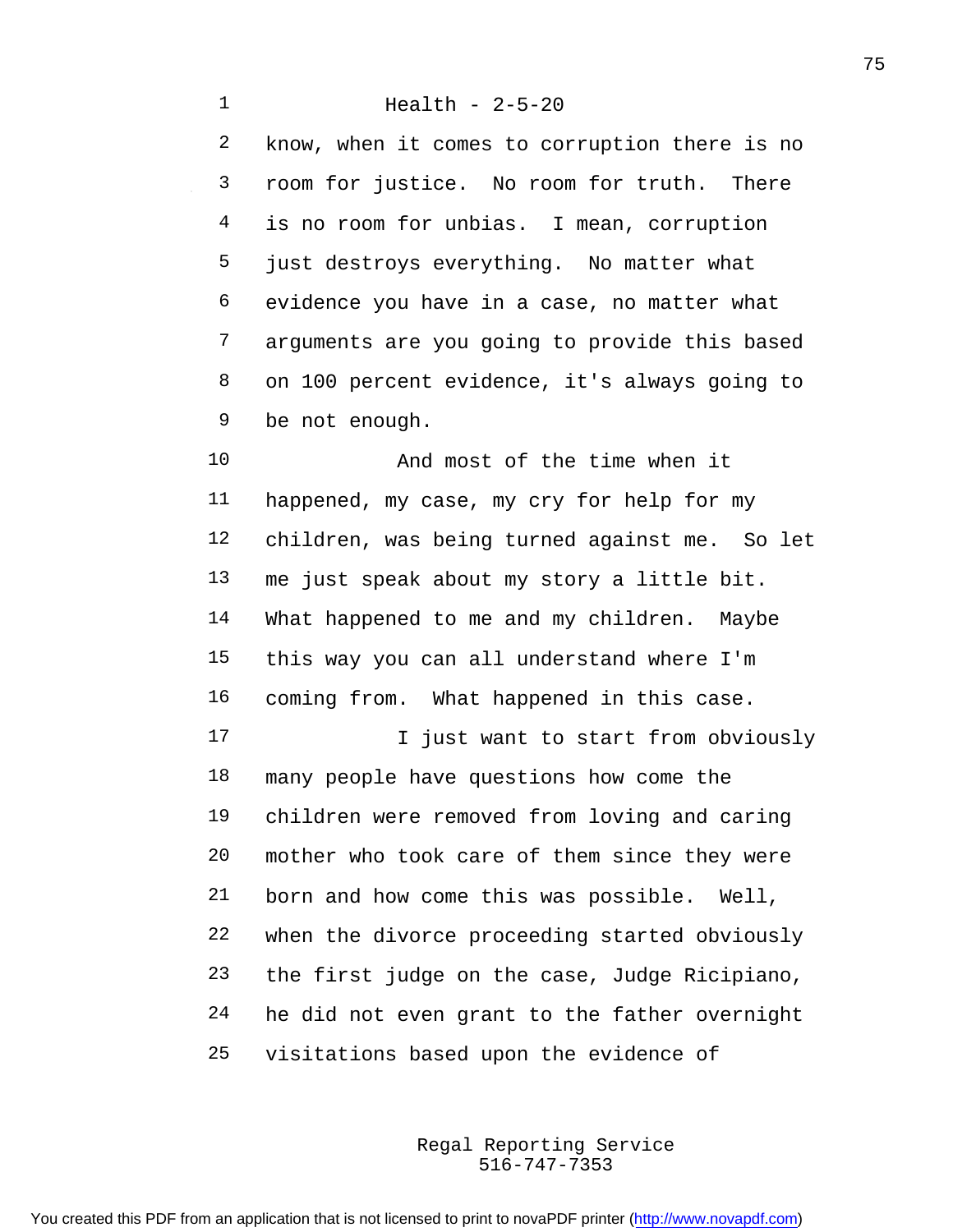Health - 2-5-20 hardcore pornography addiction that I presented to the court. The case went to Judge Zimmerman. Judge Zimmerman issued fictional temporary order of protection against me on September 6, 2017. That fictional document was not in the court minutes, not in the Department of Justice registry. Everything was done so immediately and brutally to remove my children from under my care and place them with the abuser father. Two weeks later, on September 20, 2017, another fictional order of protection was issued against me that allow me to have unsupervised visitation with my children based on the stipulation that was signed by all the parties involving Judge Zimmerman. Now you see the contradiction in those two issued orders. First order completely depriving me from any contact with my children. Ability to even speak with them or contacting their school or place where they were living to the point that I was able to pick them up and actually spend few hours once

> 516-747-7353 Regal Reporting Service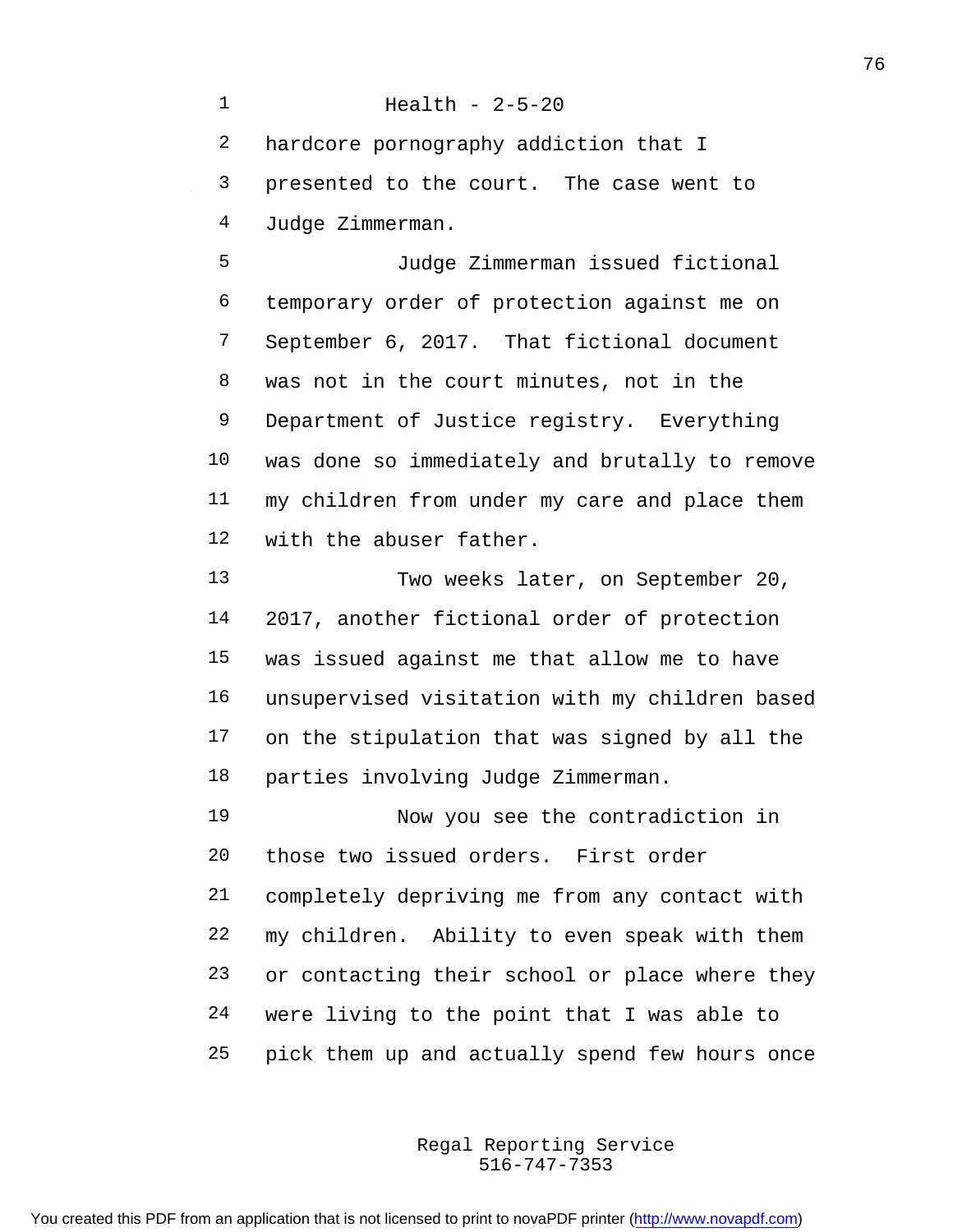a week.

 After Judge Zimmerman removed herself from this case and the case went to Judge Lawrence. Unfortunately that did not stop the corruption. In order to justify the removal of my children, the father filed false allegations against me with Suffolk County 9 CPS. The case was opened. On January 14, 2018 during one of my visitations I discover on Tommy, my angel who is in heaven now, enormous injuries on his body. The area of buttocks. I discover black and -- bruises, coagulated blood spots, injuries, dark red marks. I took a picture of it. I call my friend Kathy, who is my neighbor, to obviously see the signs of injuries.

 After I drop off the kids to their father's home I reported the case to CPS. Unfortunately the CPS case worker, Michelle Clark from Suffolk County CPS, she retaliate against me and three days later she went to the court and file two neglect petitions. One against me and one against the father. The false allegations against me took me almost a

> 516-747-7353 Regal Reporting Service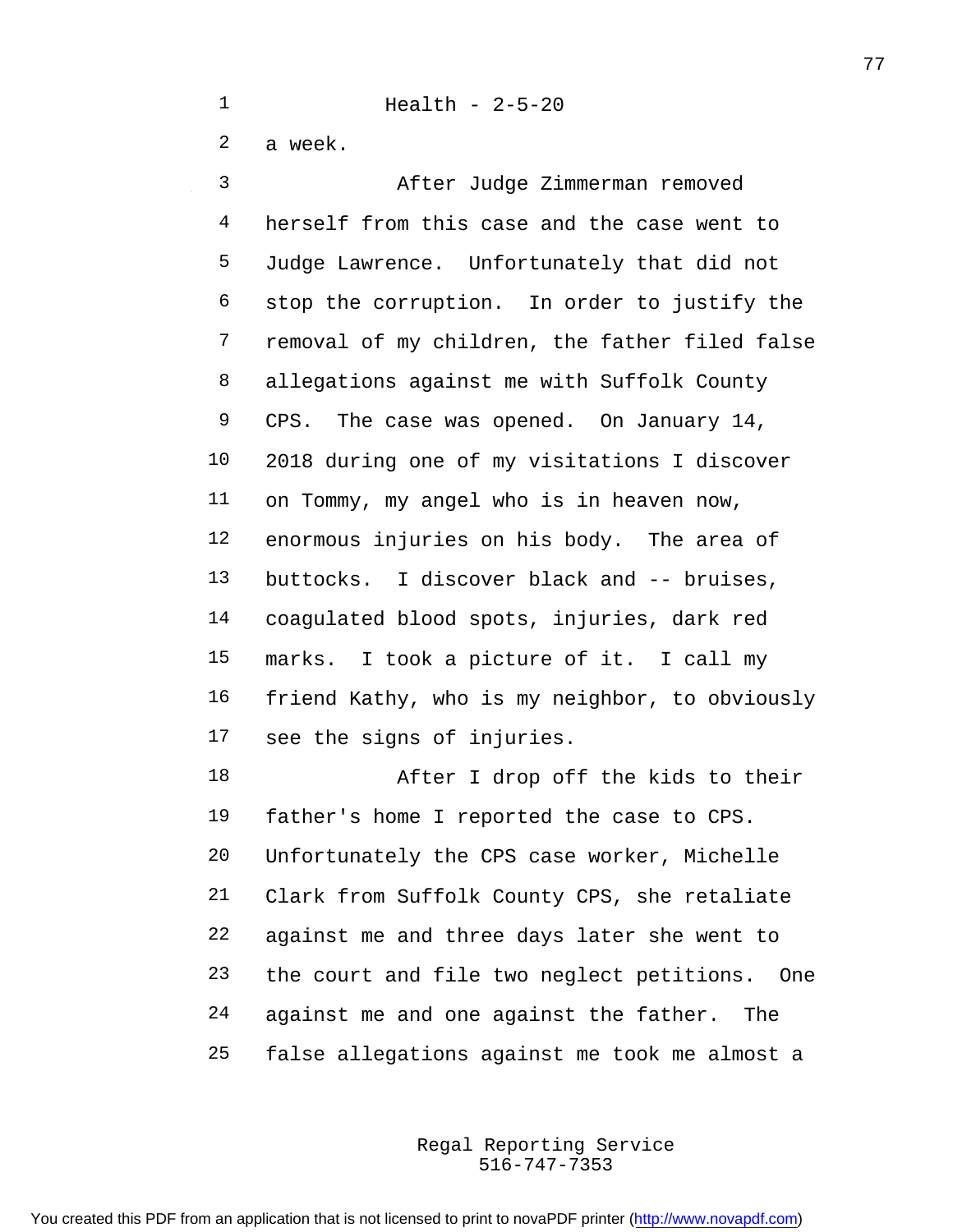year and a half to defend myself in court. When I did not have attorney I presented myself. But I always extended for the truth and always had all the evidence in the case. As a result of it, in April 12, 2019, all the allegations, false allegations were dismissed.

 Now in terms of the father he was never arrested. The children were never removed from under his abusive and sadistic care. As well as he only received regular order of protection and classes from the library. The punishment was a joke. You know, once that happened during the neglect proceeding, actually judge from Suffolk County Family Court he recognized that I was fit mother and he issued on March 6, 2018 he issued order that allow me to have unsupervised visitation with my children. He only told me to go to Nassau County Supreme Court Judge Lawrence and ask for schedule. But Judge Lawrence, being obviously so enormously influenced by already corruption that was taking place in my case, refused to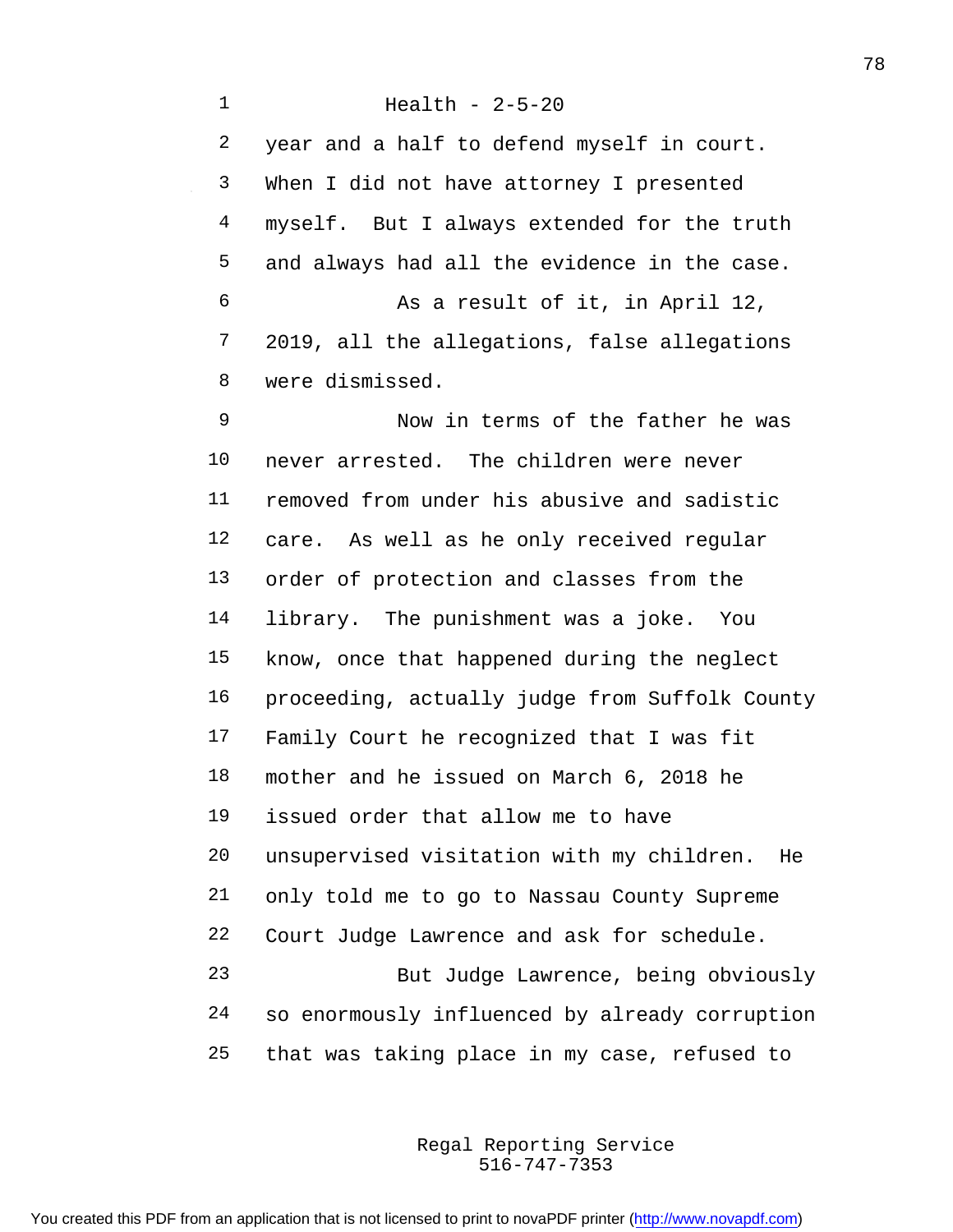## Health - 2-5-20

 obey the higher court order because the neglect case takes a priority over the divorce case. Then he purposely and deliberately did not allow me to see my children for almost two years.

**I** kept addressing on the record, 8 and you can check the court minutes, every single time the severe abuse of my children from the hands of their father. I kept informing him, begging on the court records to immediately remove the children from under abusive, sadistic care of their father because the children are going to die. They're not safe. They come to school looking for food on the classroom floor. In the garbage. They wear diapers even though they were potty trained at two years old. At some point there are medical records that only show less than one percent body mass index which indicates almost starvation to death. Basically, all my cries for help for my children was just being dismissed and was left without any answer. The attorney for the children, Dana McCabe, she always acted like the best friend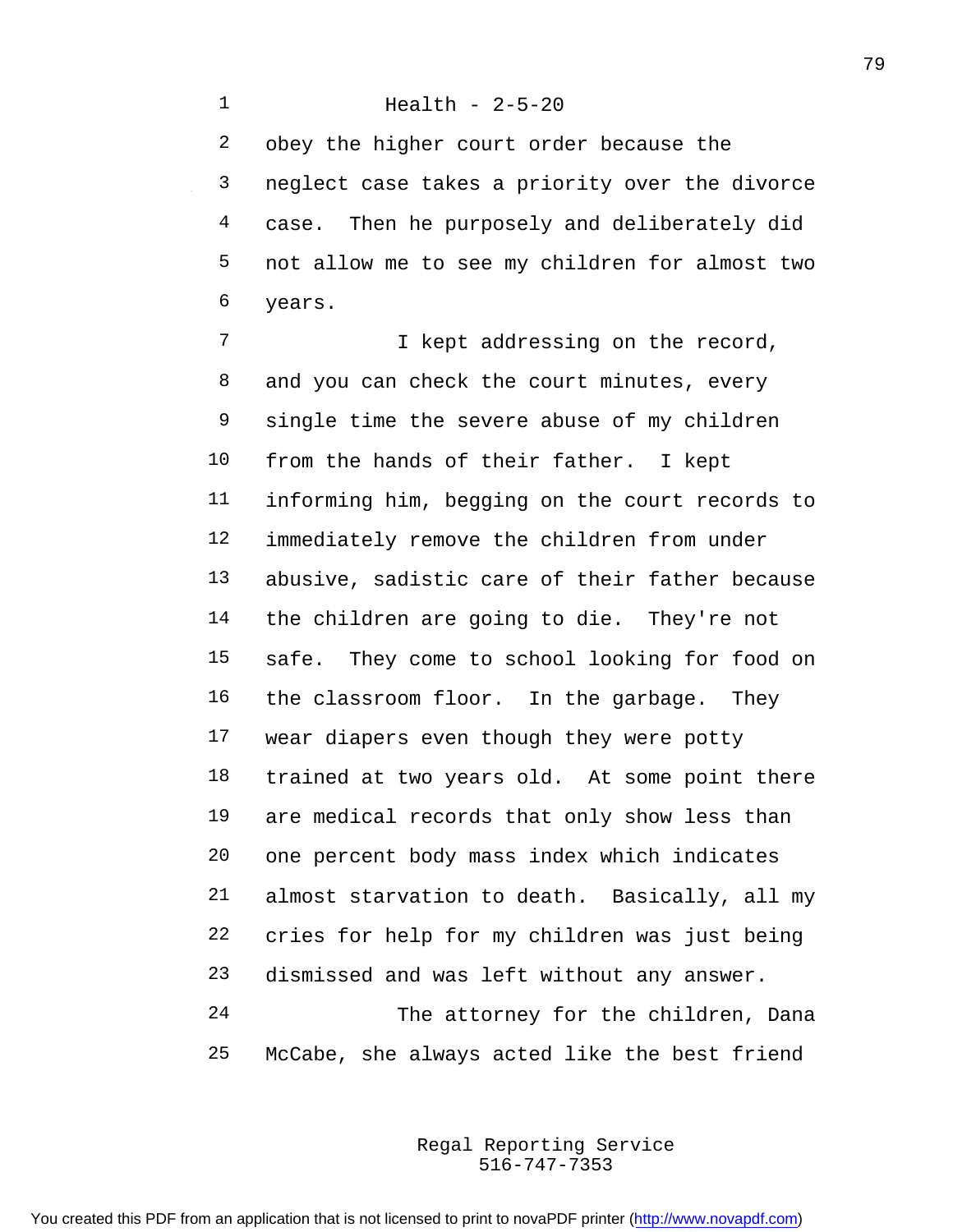Health - 2-5-20 of my husband's attorney. There's no secret she's got very high powered brother who is very high powered person in FBI and all this connections, corruption, influence, caused Tommy to die. I strongly stand by fighting for justice for Tommy. Having all those people who were involved in case involving my family who did absolutely nothing to help my children, who knew about the severe abuse, who completely failed to address my concerns, my enormous pleadings for help for my children, I want them to be held accountable. They should be charged criminally to the highest extent of the law. Just because somebody is a judge or prosecutor or holds this powerful position in the government it doesn't mean that somebody is above the law. Because we have to protect our children who cannot speak for themselves. 21 1f it comes to Nassau County CPS, obviously I was dealing most of the time with Suffolk County CPS, which a lot of information

that's in the media, the reports, the most

severe reports, which I want to read you one,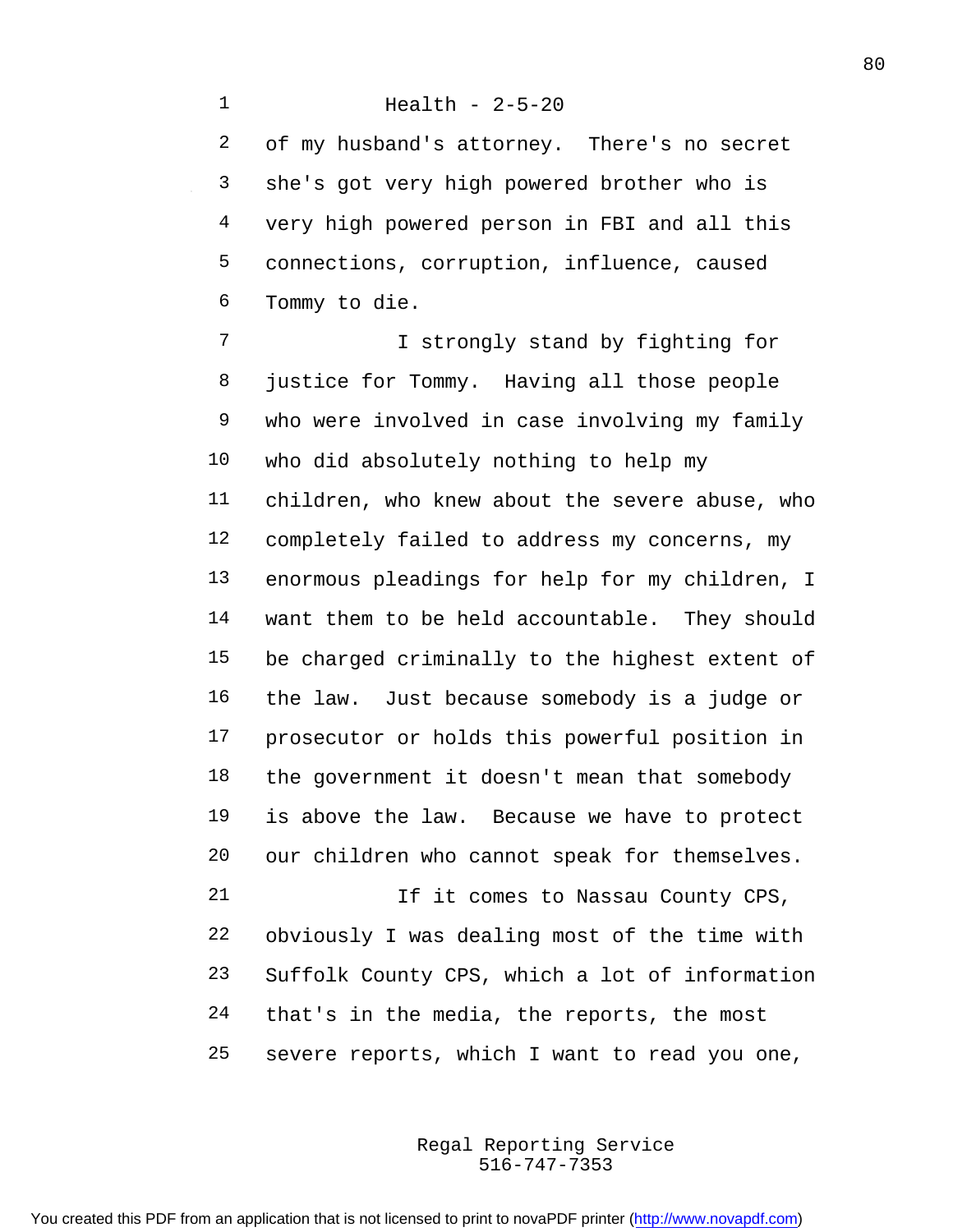Health - 2-5-20 were closed the next day without any investigation. Just as explanation was a duplicate report. That's why all CPS workers were able to go around the system to make sure the investigation is never going to be initiated. Even though they are responsible to conduct 60-day investigation. Interview all the people involved. Interview the person who reported the allegations. The report that was filed on February 27, 2019, which was closed the next day without any investigation, was the report that was still filed when the father of my children had order of protection that was issued by Judge Shank. Unfortunately he was not arrested and the children were never removed from his abusive care. The report reads, For the past week Anthony, nine years old, has been coming to school with his clothes and backpack soaked in urine. Anthony has been staying in the garage and is not allowed in his room due to him urinating in his bed. As a result of the child being soaked in urine, he has a fowl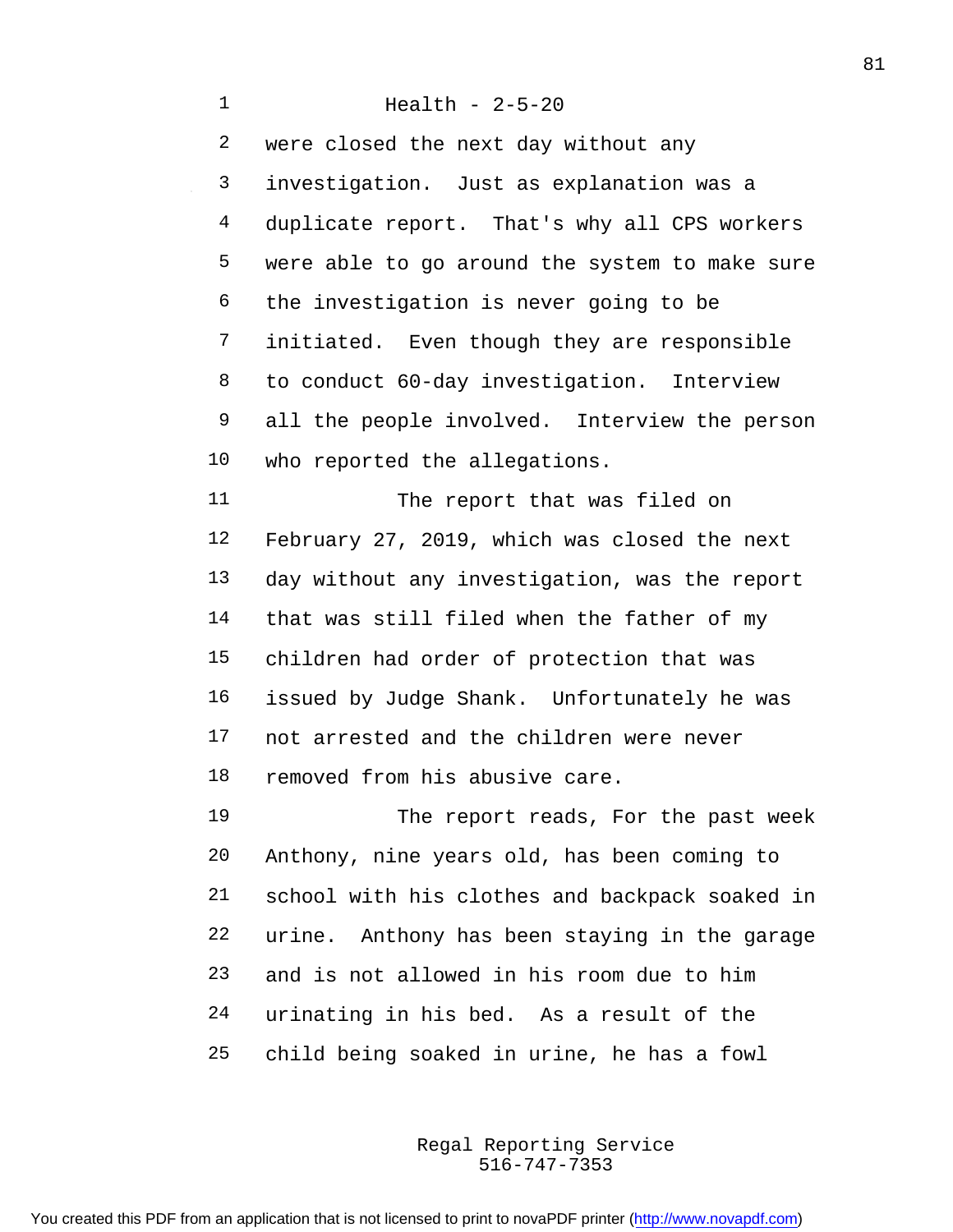Health - 2-5-20 odor and is extremely cold. Stepmother Angela and father Michael are aware that the child is arriving at school soiled and failed to adequately address the concern. The child's feet and hands are bright red, but it's unknown if this is a result of the child being soaked in urine. There are five other children in home, names and ages unknown, that have unknown roles at this time. Obviously the seven day follow-up was never completed. It actually, on this report, which I have a document, it says the termination was suspended and closed as duplicate. That's how those CPS case workers 16 got away with not investigating this extremely severe report of abuse, which, as you know, what caused Tommy's death, hypothermia in the garage. So there were already indicators that the children were kept in the garage, that the CPS knew about it since February. But I believe it was for much longer period of time. The next report filed not even a

> 516-747-7353 Regal Reporting Service

month later also closed without any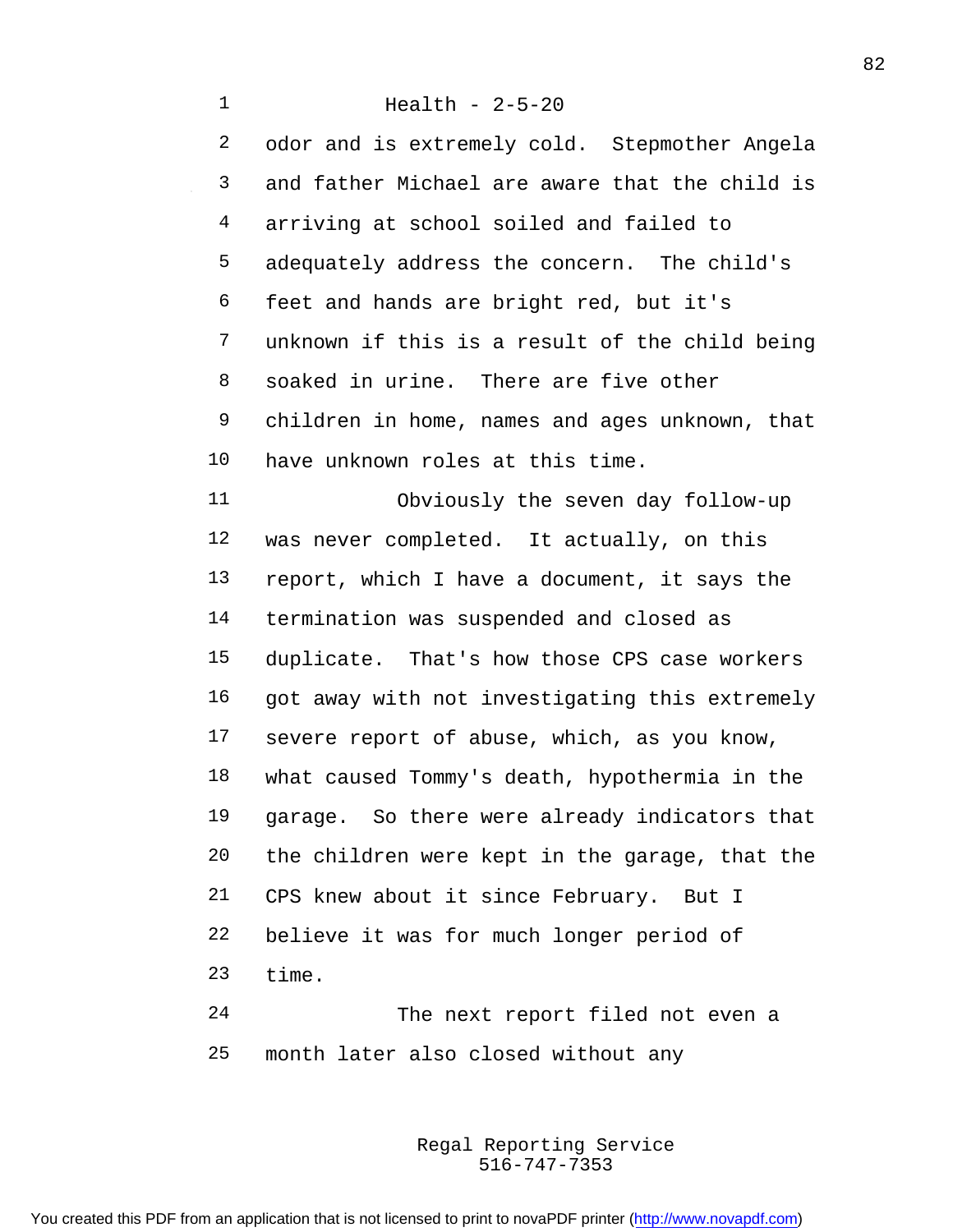Health - 2-5-20 investigation. Also closed as a duplicate and also the termination was listed here as suspended. Anthony, nine, is on the autism spectrum. For the last couple of weeks the

 stepparent Angela and father Michael have encouraged Anthony to scream and keep quiet while getting off the bus. The stepparent and father do not adequately feed Anthony or Thomas, seven years old. As a result, the children have lost weight. The children are frequently hungry, beg for food and eat food out of the garbage.

 As a formal punishment, the stepparent and father forced Anthony to stay 17 in the garage for excessive periods of time. There is no heat in the garage and is cold. On unknown date, Thomas sustained bruise on his left eye. No explanations were provided making the injury suspicious. The stepparent and father will be made alleged subject and mother, obviously me, and listed all other children unknown.

The last report -- obviously those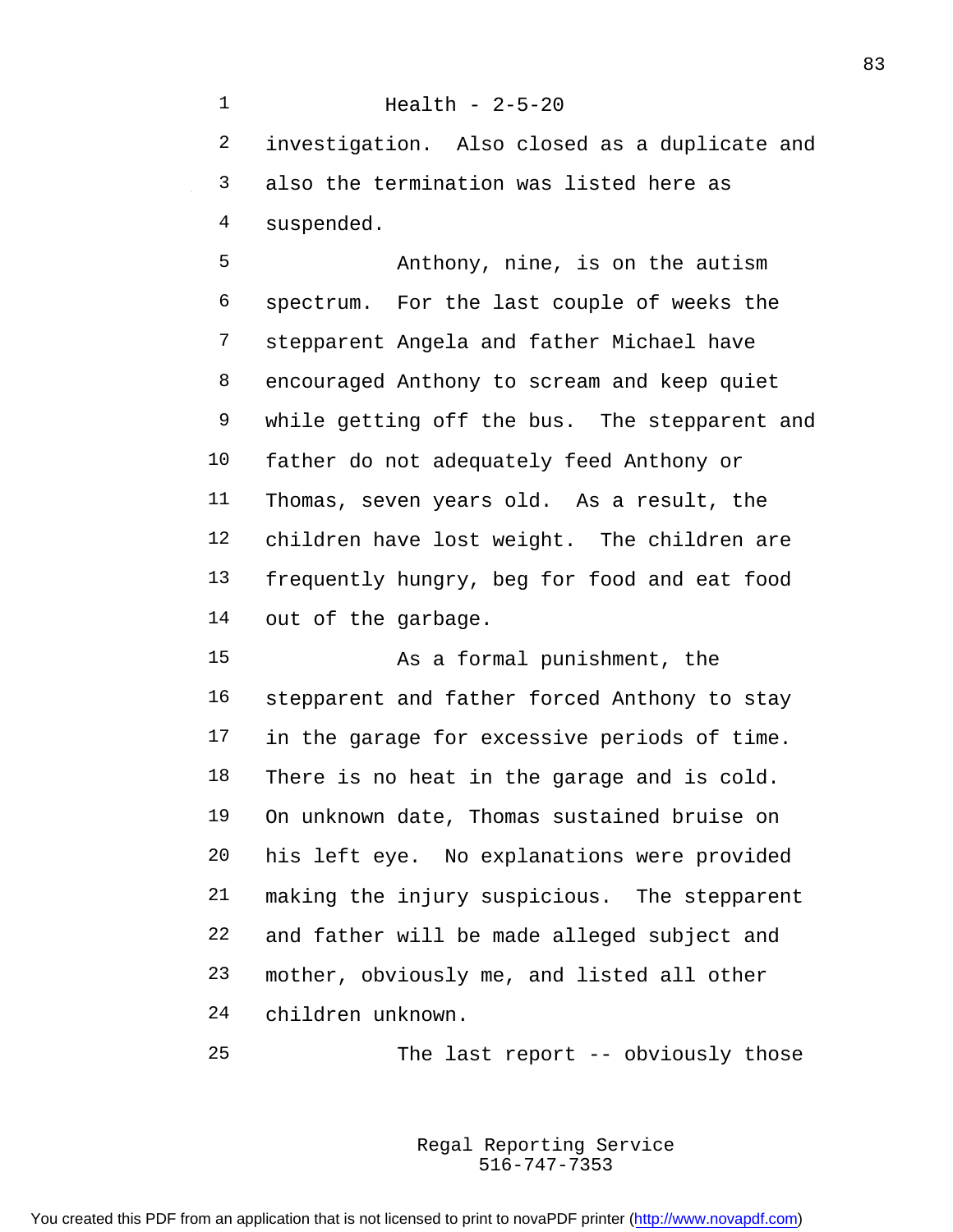Health - 2-5-20 reports to my knowledge are on 20. There are probably more but those are the ones that I 4 requested the records from state central registry. They were provided to me. The last report was filed November 18, 2019. CPS had 60 days to investigate. In this report, I was on the phone with actually the supervisor of the CPS case worker Jen Montal, January 7th. Which was ten days before Tommy's death. And I beg her to not close those reports because there is a history of severe abuse and she has to look back and 14 she has to follow each report that was filed. And if the children are not going to be removed they going to die. They're not safe where they are. She only told me that children have scratches on their faces because they play football. That's what the father claimed. I

you play football you wear helmet on.

said to her that it's impossible because when

Whatever she was trying to through the

- information transparent to me was completely
- different than what the report stated. I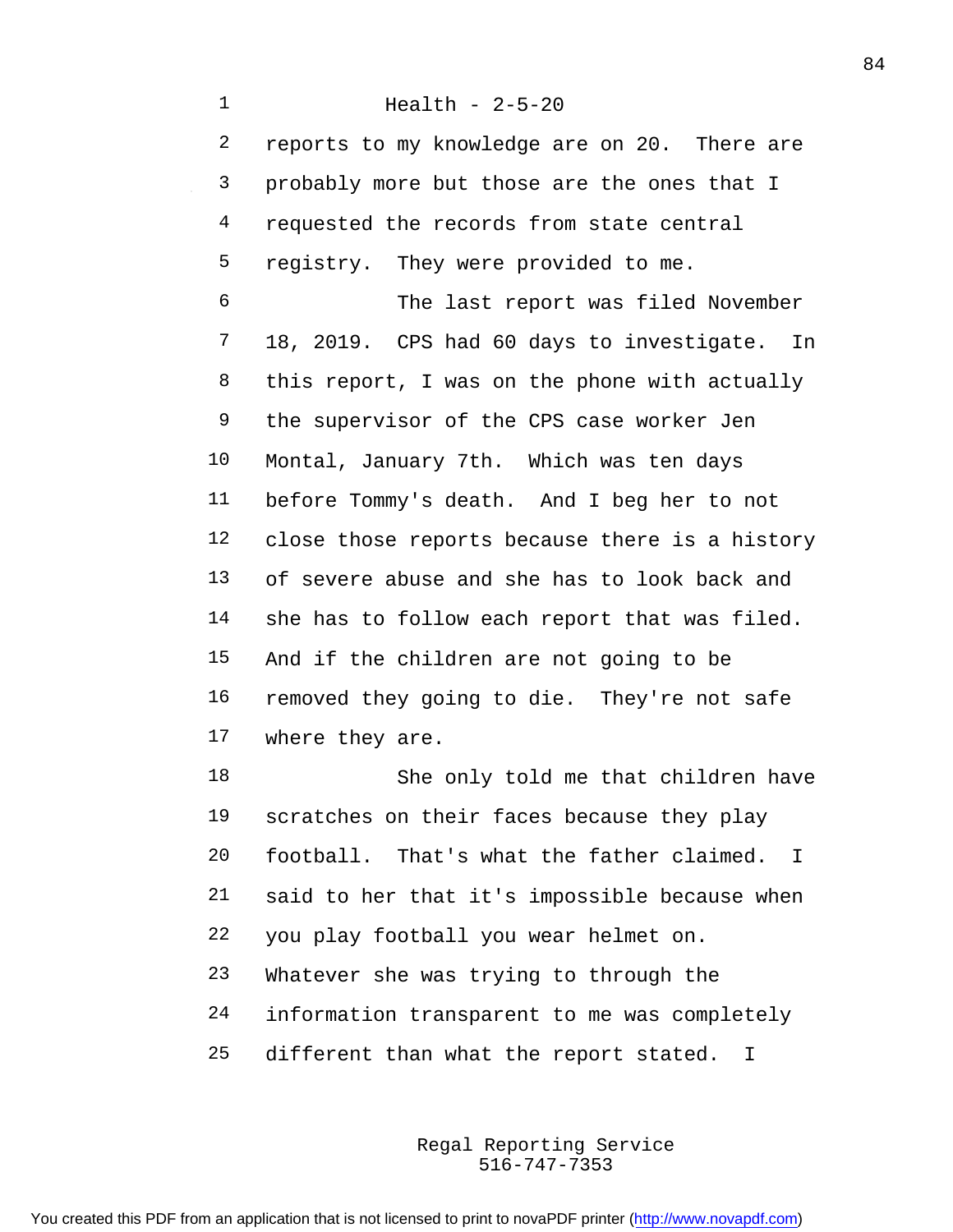Health - 2-5-20 going to read you the report. Thomas, age eight, has bruises and abrasions all over his face. So he wasn't scratched, right? Anthony, age ten, has bruises near his left eye and ear. Explanation for the injuries are suspicious in nature. Therefore Michael father and Angela, mother of those three girls, will be the alleged subjects. Thomas and Anthony are treated differently in the family. The mother and father ration how much food Tommy and Anthony are allowed to eat. As a result, the children are very pale and underweight. The children are always hungry and begging for food. The loss of Angela age six, Gia age seven -- I'm not going to obviously list. And me an unknown. What I can tell you from my personal experience, the only way you can help children is to stop the corruption that does exist inside the CPS. Inside the court system. We're talking about the web of corruption. We're talking about courts, police, DA's office, CPS.

> 516-747-7353 Regal Reporting Service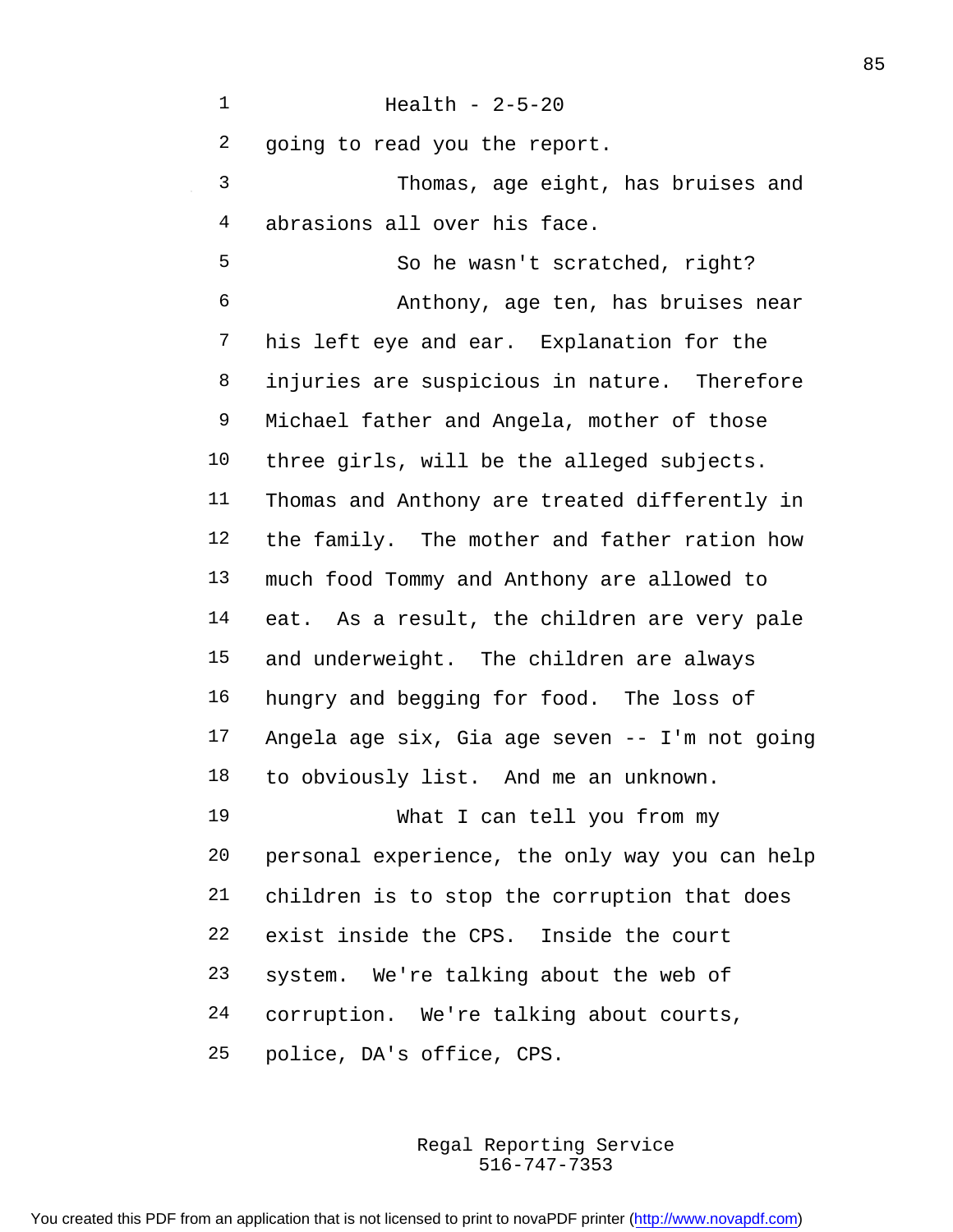I went everywhere begging for help for my children. I file numerous complaints 4 hoping that there is only one person, one institution who's going to fight for my children, who is going to hear my story and they going to interview what is the time to save my kid's life. This was preventable. In 2016 there was severe strong allegations with regard to sexual abuse of my children. I went to Cohen's Children's Hospital where the specimen was taken obviously from three of my children. The doctor who did obviously the kids he told me he has to hold the test results and give it to the detectives to be tested. Those specimens were never tested. The Nassau County detectives never came to pick up to be given to the lab.

 Then you have the reports where my son was coming to school bent in half, with his tushy hurts, with finger marks on his arms. The children were sexually abused and father and Angela receiving enormous amounts of money under accounts ranging from 30,000 to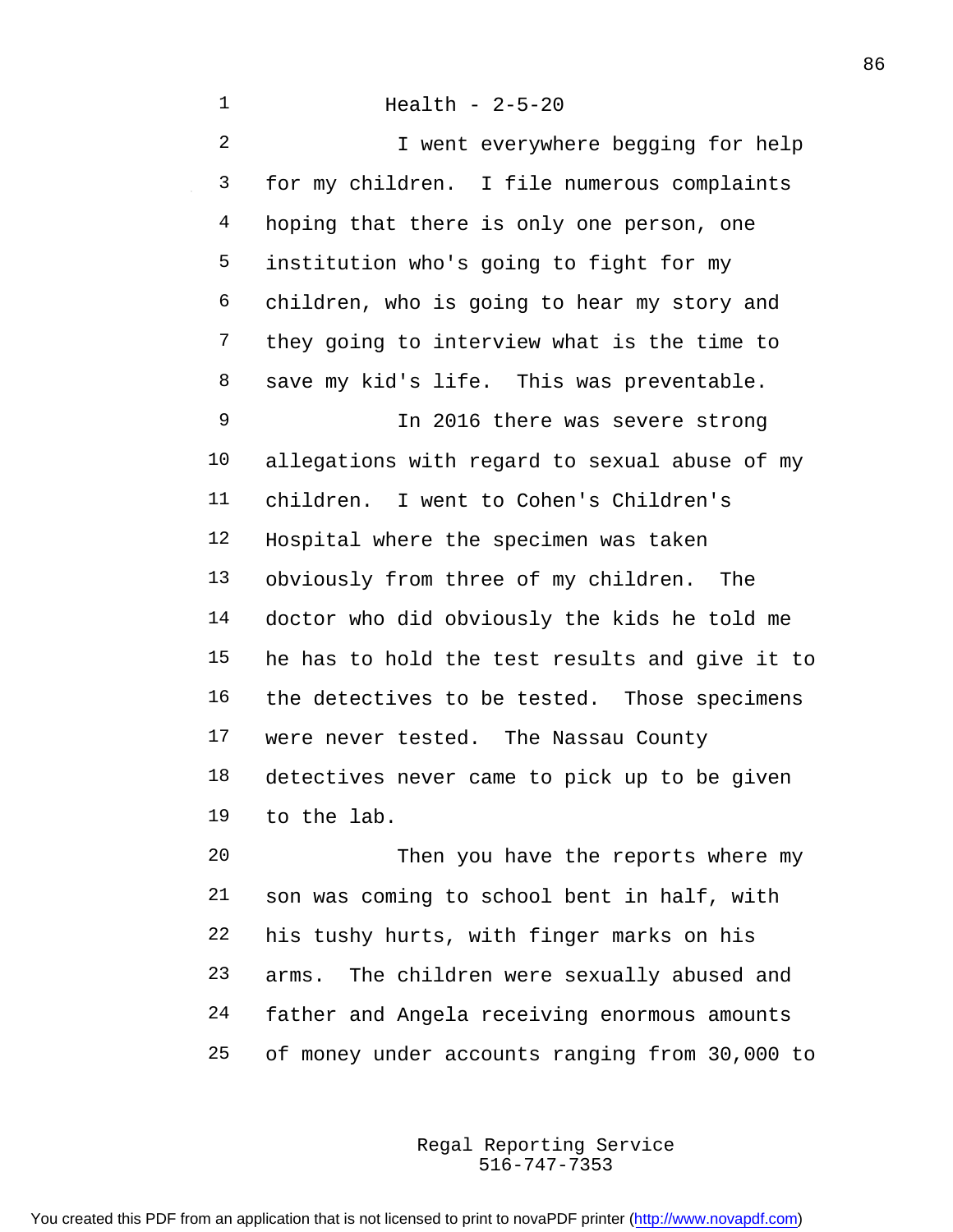Health - 2-5-20

130,000 a month.

 I do hope there's going to be federal investigation in regards to extreme abuse of my kids. Extreme. What those kids went through God only knows. It's going to take such a long time for their healing 8 process to be completed. But there are more children out there that needs to be saved. More loving parents that are the victims of this corrupted system. All the judges in my case have to be held accountable. We still have Donna McCabe on the case, who completely failed to help my children. Who laugh at me when I address the abuse of my kids with the courts.

 We still have Ed Heep in Suffolk County Child Protective Services supervisor is actually overseeing now the case involving the death of Tommy. Why? Why do people who should be in jail are still working? Still have jobs.

 So, just want to at the end thank you everybody for love and support you have been extending to us, me and my family. It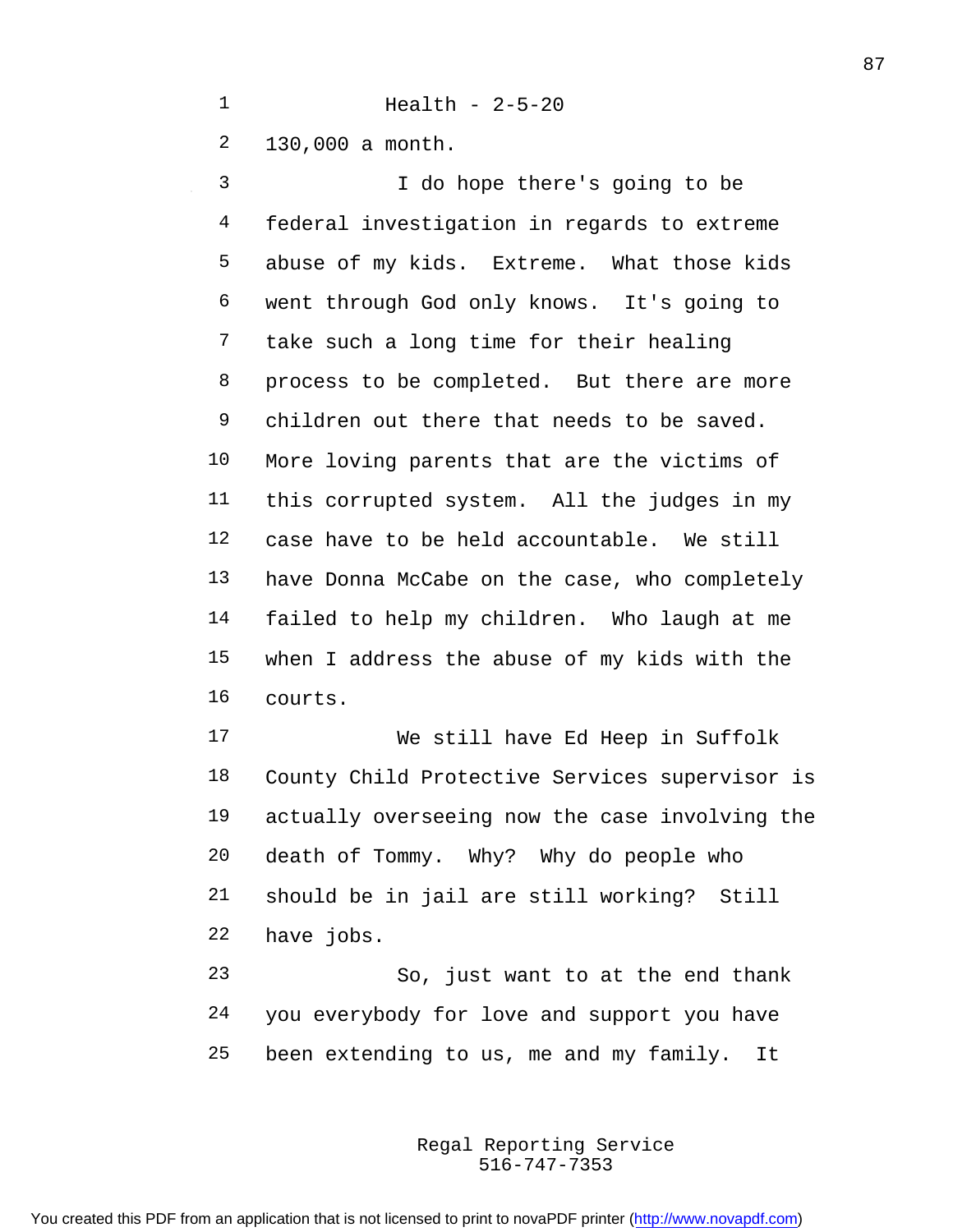Health - 2-5-20 means so much to us. I know Tommy touched so many hearts of so many people who truly care about the children. Truly care about kids being placed in loving and safe environment. And I do hope that this is going to bring changes. So let the change begin. Thank you. LEGISLATOR WALKER: We are going to move along with public comment. Our next speaker is Thomas Liotti. MR. LIOTTI: Thank you very much. I appreciate the fact that the legislature is having this meeting tonight, and I know some of you very well. And I think if this were a courtroom I would probably have a slightly different question that I would pose to CPS and DSS. That question would be, why didn't someone listen to Justyna? And what caused the system to break down? That wasn't answered tonight. We heard a lot of bureaucratic folderol about the process and so forth. But that specific question about what happened here to protect Thomas or not protect Thomas was never answered by CPS or DSS. Not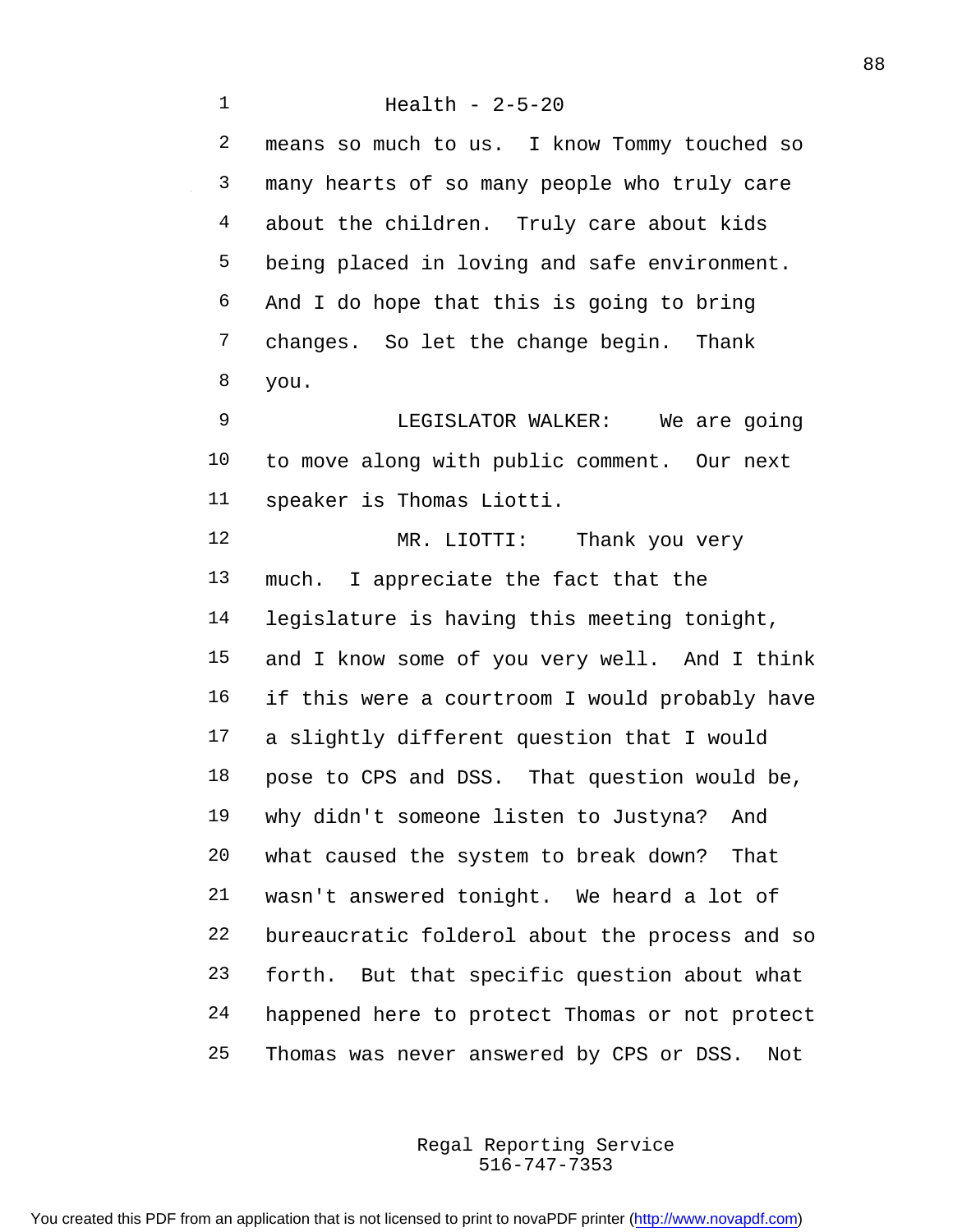Health - 2-5-20 even asked. I'm going to try to answer that question now.

 I'm an attorney. I am Thomas Liotti. A proactive attorney in private practice for more than 42 years throughout the state and nation. Usually representing individuals and causes.

 While the horrors of the Valva case have driven home a point for some of us about alleged neglect and incompetence of CPS and DSS in cases of domestic violence and child abuse, your focus, if honest, should also be on a corrupt system that allows for the nomination of judges who have paid for their judgeships, who are chosen by political bosses and lobbyists like Al D'Amato. Who are in some cases cross-endorsed with no prior judicial experience, like Justice Joseph H. Lorentz who should be immediately removed and suspended without pay from his position as a supreme court justice. The same should happen with respect to Justice Hope Zimmerman, who I understand has retired and basically run for the hills.

> 516-747-7353 Regal Reporting Service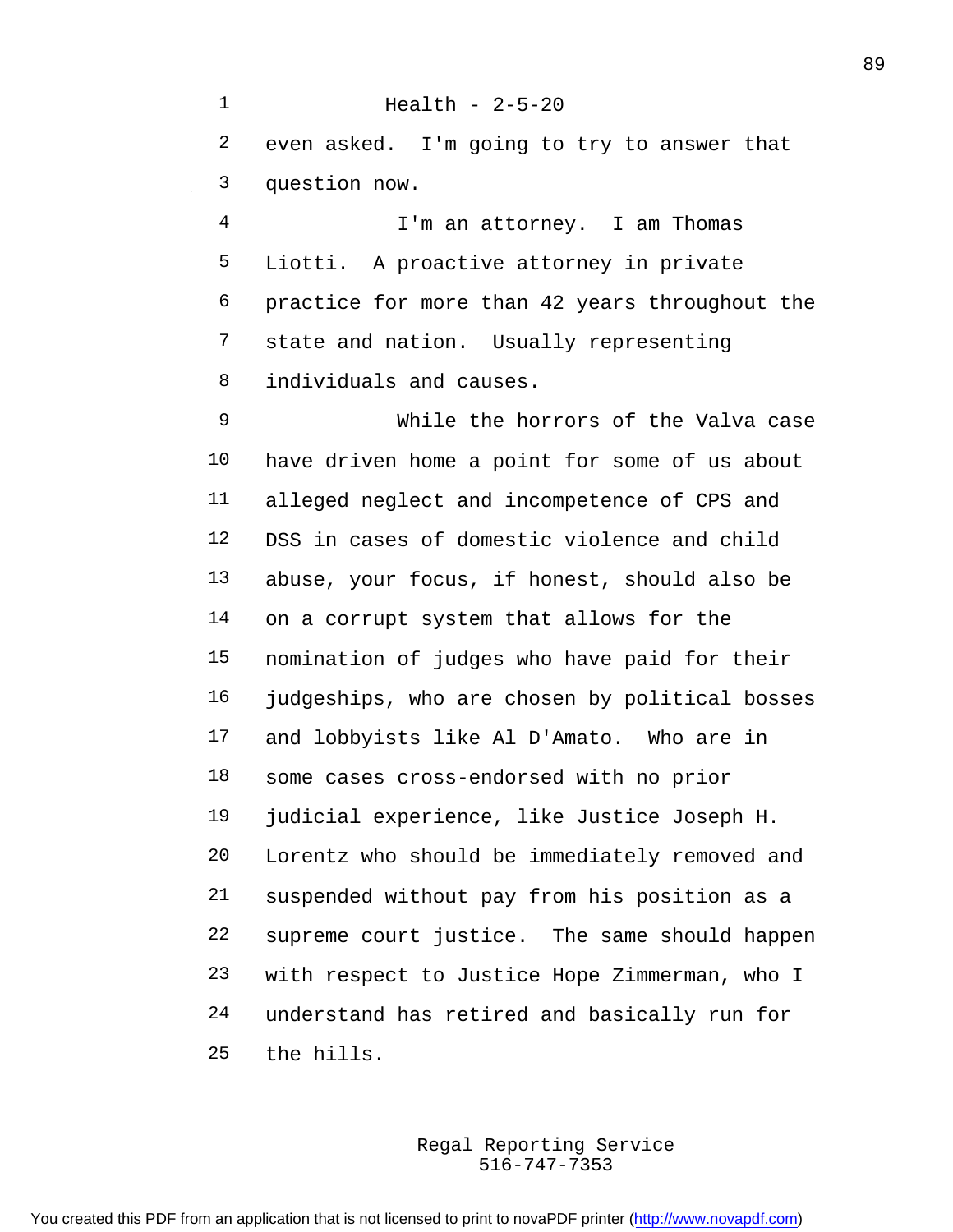Health - 2-5-20 But these are problems within the system. It is a system not based upon merit 4 and independence. It is a system based upon dependence where political parties depend for their existence on campaign contributions and in return dole out judgeships as a reward. It is a corrupt system that allows for campaign contributions to judicial campaigns by lawyers, forensic psychologists and accountants and attorneys for children, lobbyists and litigants who expect and do receive corrupt, favorable rulings and assignments from a corrupt judiciary that knows who has contributed to their campaigns. A judiciary which does not disclose those contributions or recuse themselves when parties or lawyers come before them to collect the favors for the contributions they have made. 21 A part of the corrupt system are

 bar associations and their judiciary committees that go along with these elicit practices. All lawyers, if not railing against these practices, are a part of a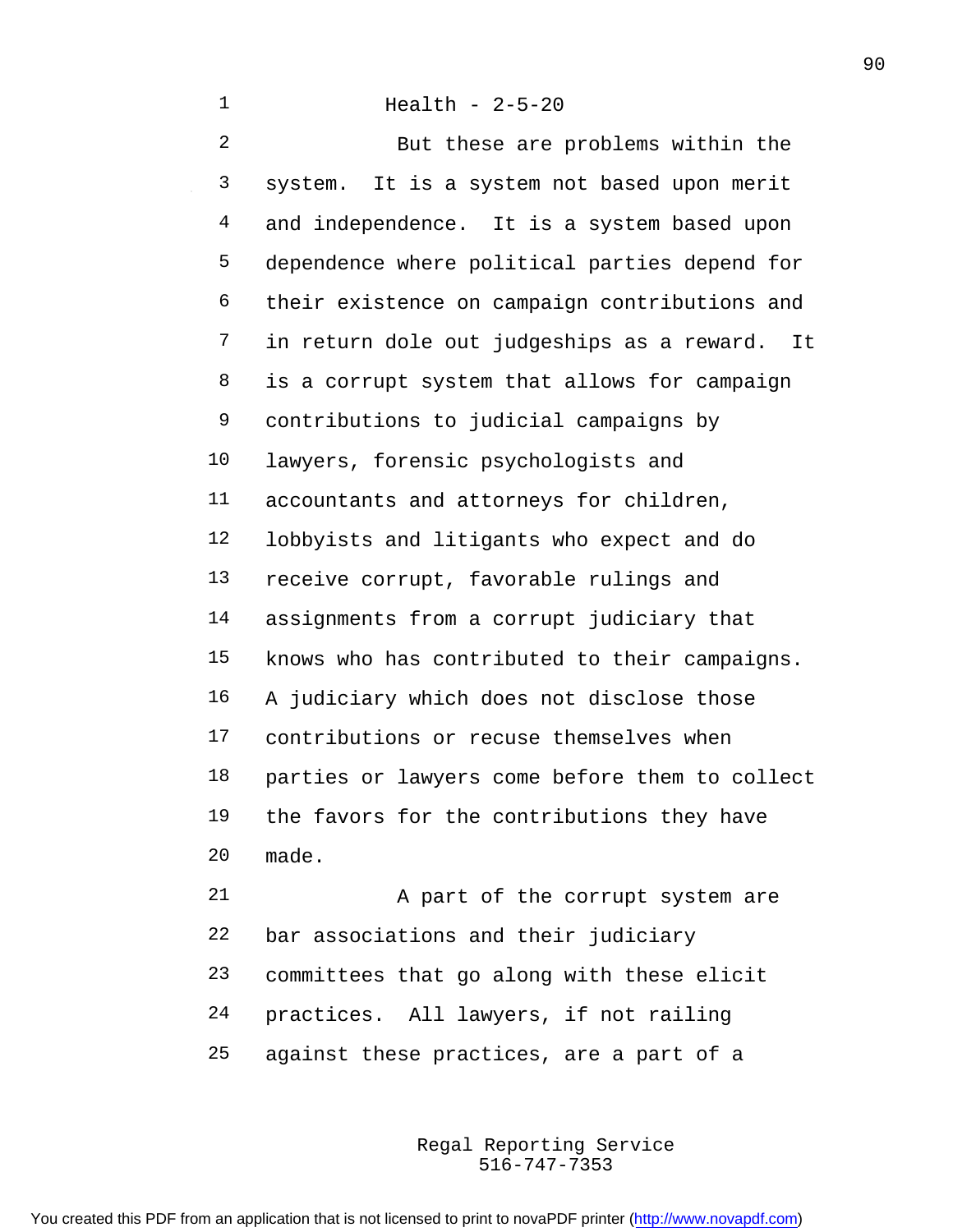Health - 2-5-20 corrupt system and defy their oaths to uphold the Constitution.

 There is no psychological screening of judicial candidates. Judicial candidates are not required to demonstrate their sensitivity to women's and children's issues or even to show a modicum of respect or politeness or the capacity to learn about these issues and humbly admit to what they do not know. Instead, we have too much arrogance in a political and judicial system run by political bosses.

 I have been a village justice for 29 years. I am registered as a blank. When I run for office every four years I do so under my own party. The judicial independence party. I do not solicit or accept campaign contributions. I do not spend my own money. I encourage others to run against me. No one has except for my first campaign. I run on my record, which is what all judicial and other candidates should do. Thank you very much. LEGISLATOR WALKER: Thank you. Jennifer Melnick.

> 516-747-7353 Regal Reporting Service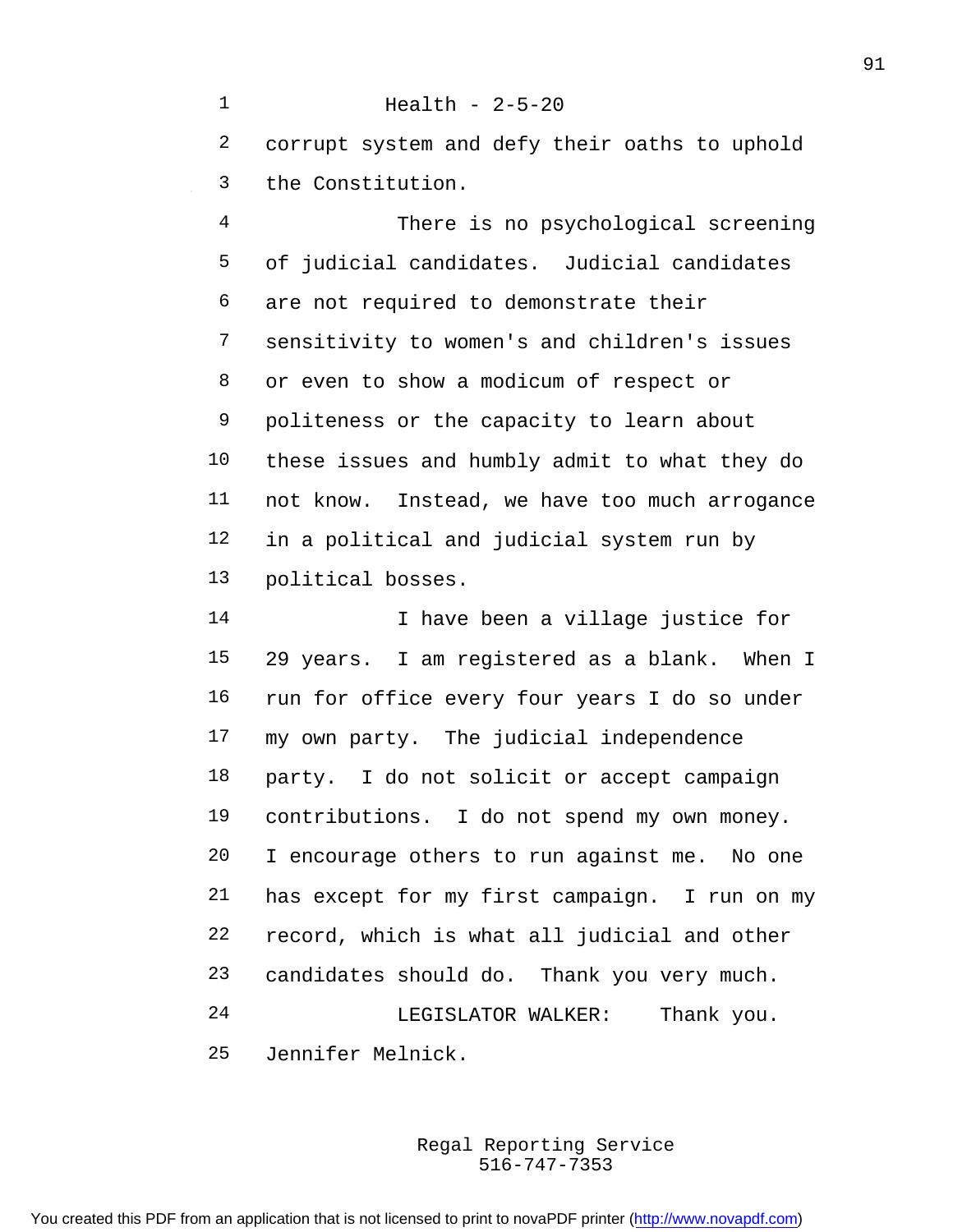Health - 2-5-20 MS. MELNICK: First, I want to offer my condolences to Thomas Valva's mother and brothers. My name is Jennifer Melnick. I'm a psychotherapist in private practice and a forensic social worker. I'm on the assigned counsel for attorneys for children's mental health panel where I'm appointed on cases in family court on Long Island and the city. The majority of cases I work are on abuse, neglect, deliquency and PINS cases and nearly all of them I have been in contact with associated CPS workers. What I have encountered through my contact with Nassau County CPS in my opinion extends beyond an issue of case load and leads in to questions about training, supervision and checks and balances. The cases I'm brought in on are already in family court. I have been involved in cases where there were allegations of significant educational neglect where CPS has been actively involved for an extended period and where the CPS worker had no knowledge that

> 516-747-7353 Regal Reporting Service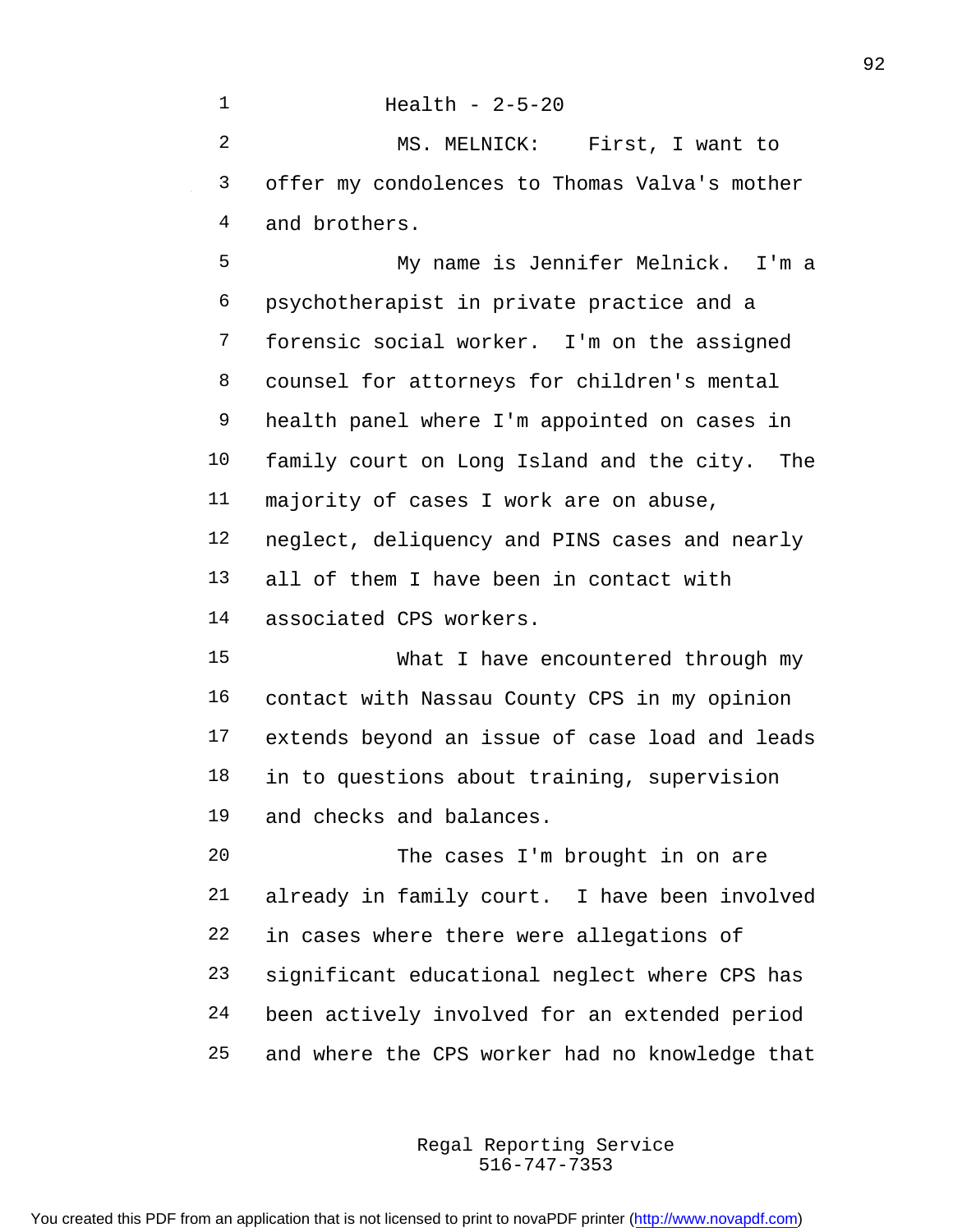the children have educational service needs and that they have extensive IAPs that were not being adhered to.

Health - 2-5-20

 On other cases where housing was the only barrier to reunification, the CPS worker refused to assist the parent in navigating the housing services department within the same centralized building and the child continued to languish in out-of-home care. Basic oversight ensuring adherence to the Family Court Act and OCFS guidelines would have assisted in easily progressing these cases and providing less detrimental outcomes.

 Generally speaking, the family court process is not natural for families. Counties outside of Nassau are by no means problem free. But in other counties there are layers of OCFS services and best practices in place in an effort to insulate families with preventive services. To my knowledge, there are minimum intensive home-based OCFS services and I have no where in many cases to refer clients to unless they can travel.

> 516-747-7353 Regal Reporting Service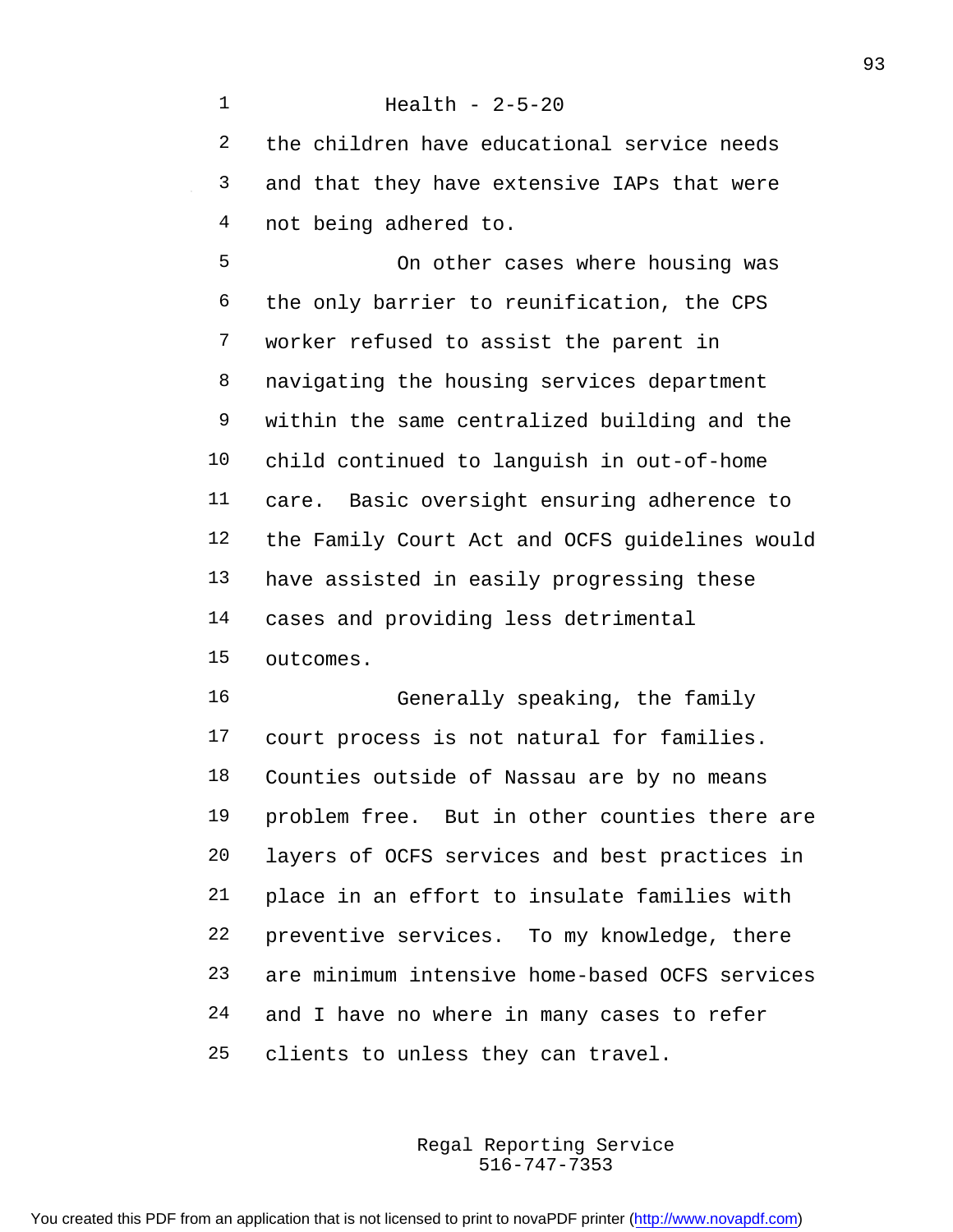| 1              | Health - $2-5-20$                              |
|----------------|------------------------------------------------|
| $\overline{2}$ | It is unrealistic to expect that               |
| 3              | weekly or biweekly home visits or office       |
| 4              | visits in a centralized location as opposed to |
| 5              | scattered site field offices will allow for an |
| 6              | accurate or complete picture of what's going   |
| 7              | on and ensure that kids are safe at home.      |
| 8              | On another note, Suffolk County and            |
| 9              | New York City have interdisciplinary,          |
| 10             | institutionalized legal services representing  |
| 11             | children in court so that there are more eyes  |
| 12             | and ears actively involved behind the scenes   |
| 13             | on cases beyond the scope reported by CPS from |
| 14             | court date to court date.                      |
| 15             | In Nassau County, where independent            |
| 16             | lawyers for children either don't know or      |
| 17             | don't access assigned counsel specialized      |
| 18             | services, there is not a loud enough voice for |
| 19             | children questioning the action or lack of     |
| 20             | action by CPS and this puts kids at risk.      |
| 21             | When there is a devastating injury             |
| 22             | or fatality, full communities go on notice.    |
| 23             | Everything is questioned and there's an        |
| 24             | impetus for change. It should never have to    |
| 25             | come to this.                                  |

 $\sim 10^{-1}$ 

516-747-7353 Regal Reporting Service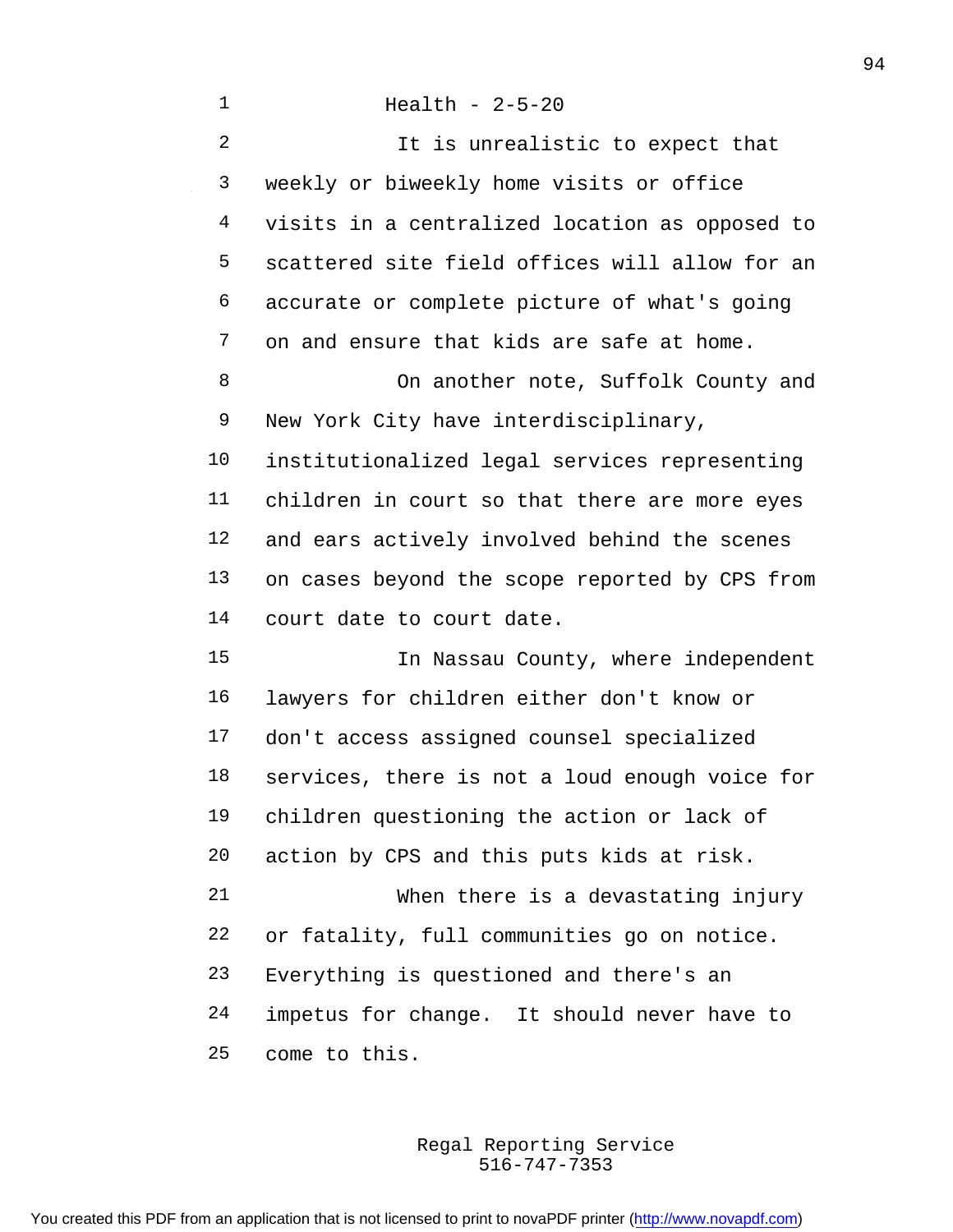| 1              | Health - $2-5-20$                              |
|----------------|------------------------------------------------|
| $\overline{2}$ | As a resident of Nassau County, I              |
| 3              | hope to see a redistribution of resources that |
| 4              | put safety of children and service needs of    |
| 5              | their families, particularly in underserved    |
| 6              | and oppressed communities, ahead of            |
| 7              | centralized models. And in my capacity on the  |
| 8              | mental health panel, I'm committed to          |
| 9              | continually helping to institute the necessary |
| 10             | changes on both micro and macro levels one     |
| 11             | case at a time. Thank you.                     |
| 12             | LEGISLATOR WALKER: Dolores                     |
| 13             | Feliciano.                                     |
| 14             | MS. FELICIANO: Evening. I stand                |
| 15             | before you all tonight as a true witness to    |
| 16             | the corruption of CPS and our family court     |
| 17             | system. January 2020 has marked seven years    |
| 18             | since this team wrongfully and unjustifiably   |
| 19             | took and then placed my daughter into harm's   |
| 20             | way. In brief this is our story.               |
| 21             | I sent this to New York Post, NYAG             |
| 22             | press office, Governor Cuomo, Gloria Alfred,   |
| 23             | News 12, Geraldo, Fios News, Fox News. I was   |
| 24             | invited to be on Dr. Phil's show. Newsday      |
| 25             | reporter who took my story and turned it into  |

 $\sim 10^{-1}$ 

516-747-7353 Regal Reporting Service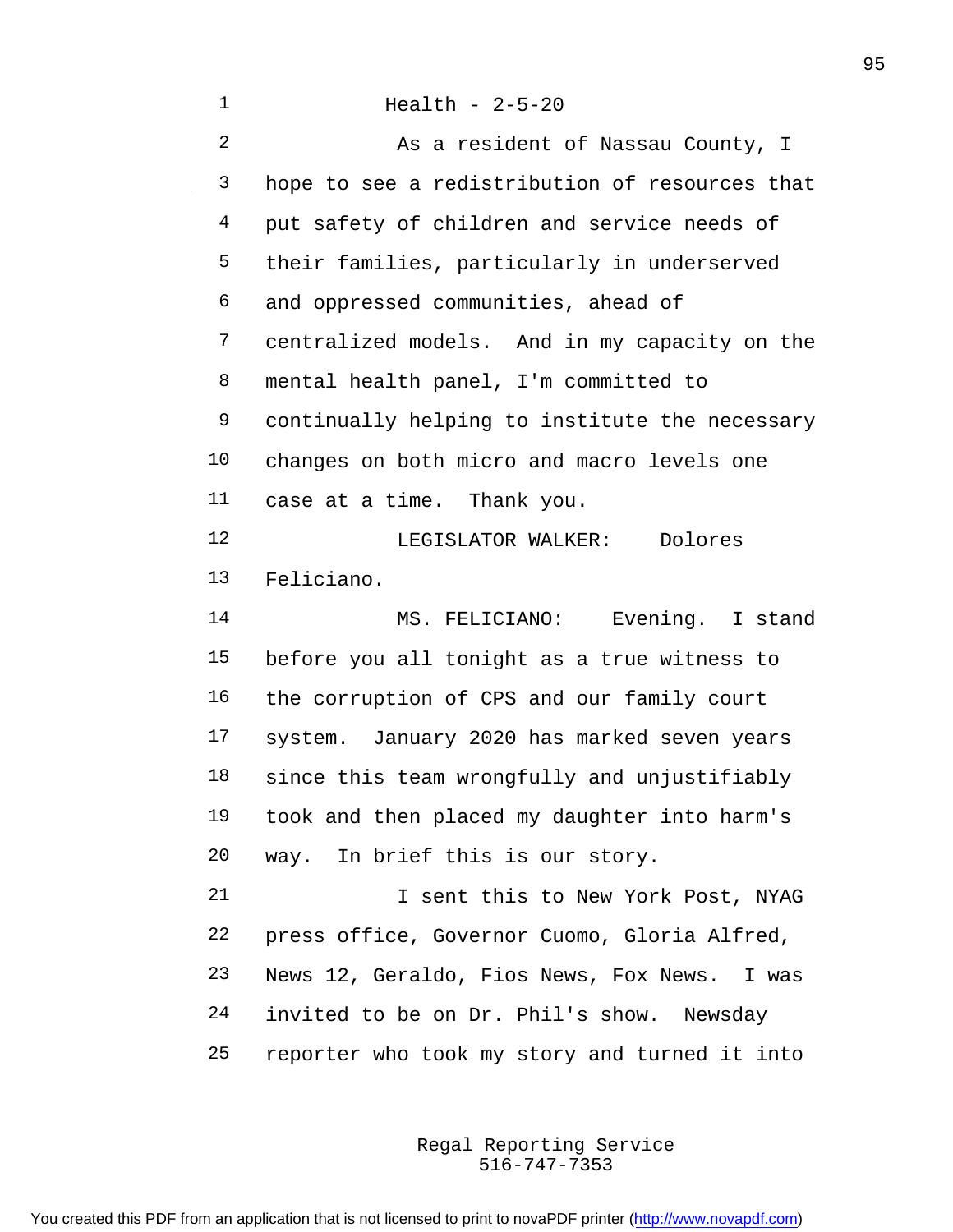Health - 2-5-20 CPS excuses for their wrongdoings. This was written August 10, 2016. After four years of being victimized by their harassment, neglect, lies and horror, I decided to take the Suffolk County CPS to Supreme Court of Appeals. In 2012 the agency had neglected to investigate an open case called in by my daughter's pediatrician regarding having been abused in her father's household. Additionally, the Fifth Precinct child advocate agency felt compelled to call CPS due to my daughter's distressful phone calls. Yet stated that they couldn't open a case because there was no physical evidence. Since I challenged the county on their negligence of that case, they had talked their way into getting an OP, order of protection, granted against me without an investigation. Furthermore, having both my children taken away from me and their home in order to cover up their mistakes. How they did this was another horrific story itself. Yet my oldest was returned home

> 516-747-7353 Regal Reporting Service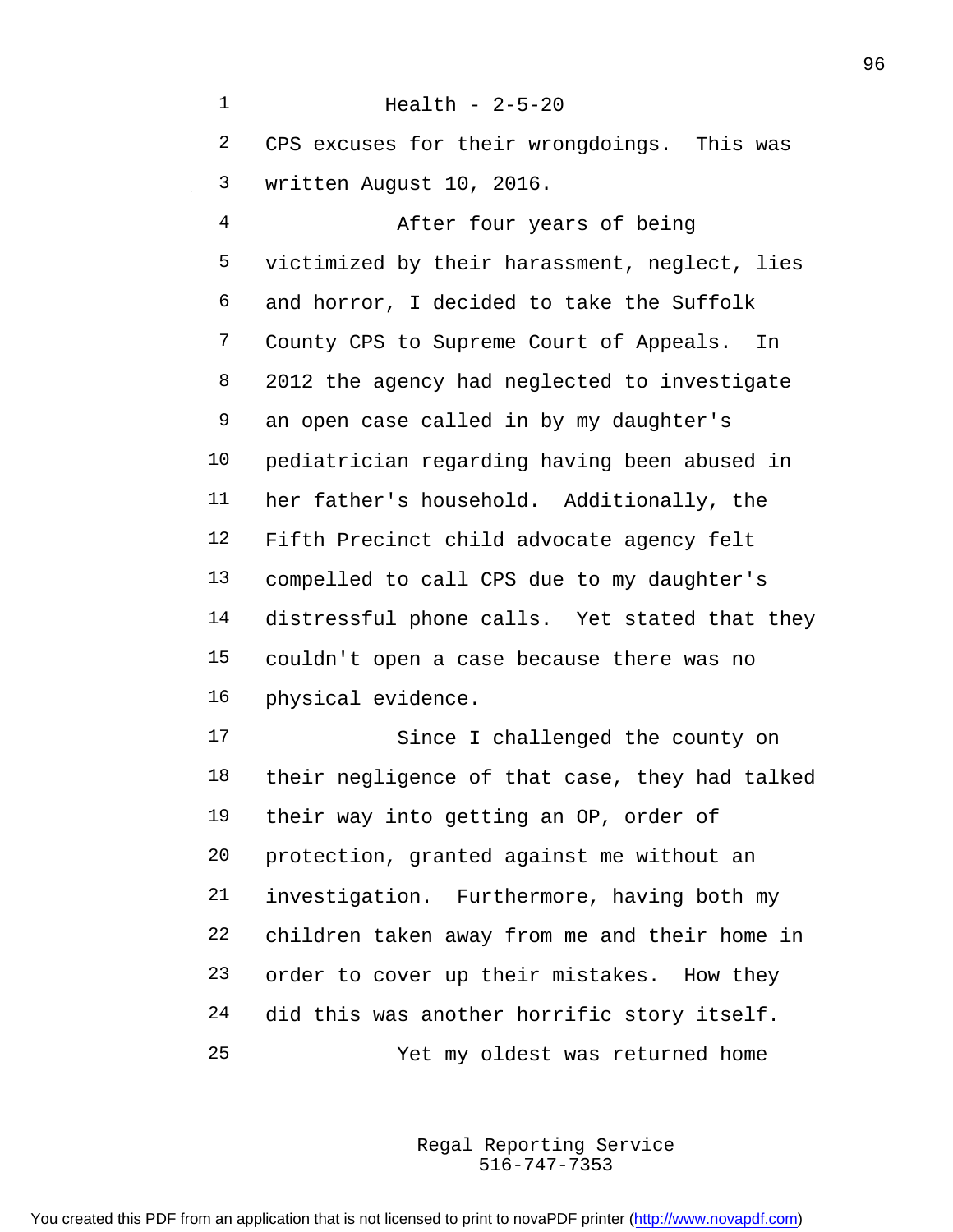soon after trying to get them to prove their accusations when in reality they withdrew from an indication hearing while vacating the OP and supervised sibling visits. How can this be if I was accused of being harmful? The county had gone out of their way to try and have me either go broke, break down or be arrested to have this closed. Not to mention the people they used to help them to cover up. Court attorneys, medical evaluation, forensic evaluation, civilians, politics, media and last but not least, retired law enforcement.

 My trial against them -- please let me finish -- my trial against them was granted. The testimony was poor due to no fact finding and contradicting inaccurate medical evaluation. Yet a trial ceased to commence. Two months later my attorney forfeited to cross-exam the doctor, the county and to further with the trial. Instead conspired with the county to have me coerced to primarily take stipulations in order for them to want to withdraw the case when they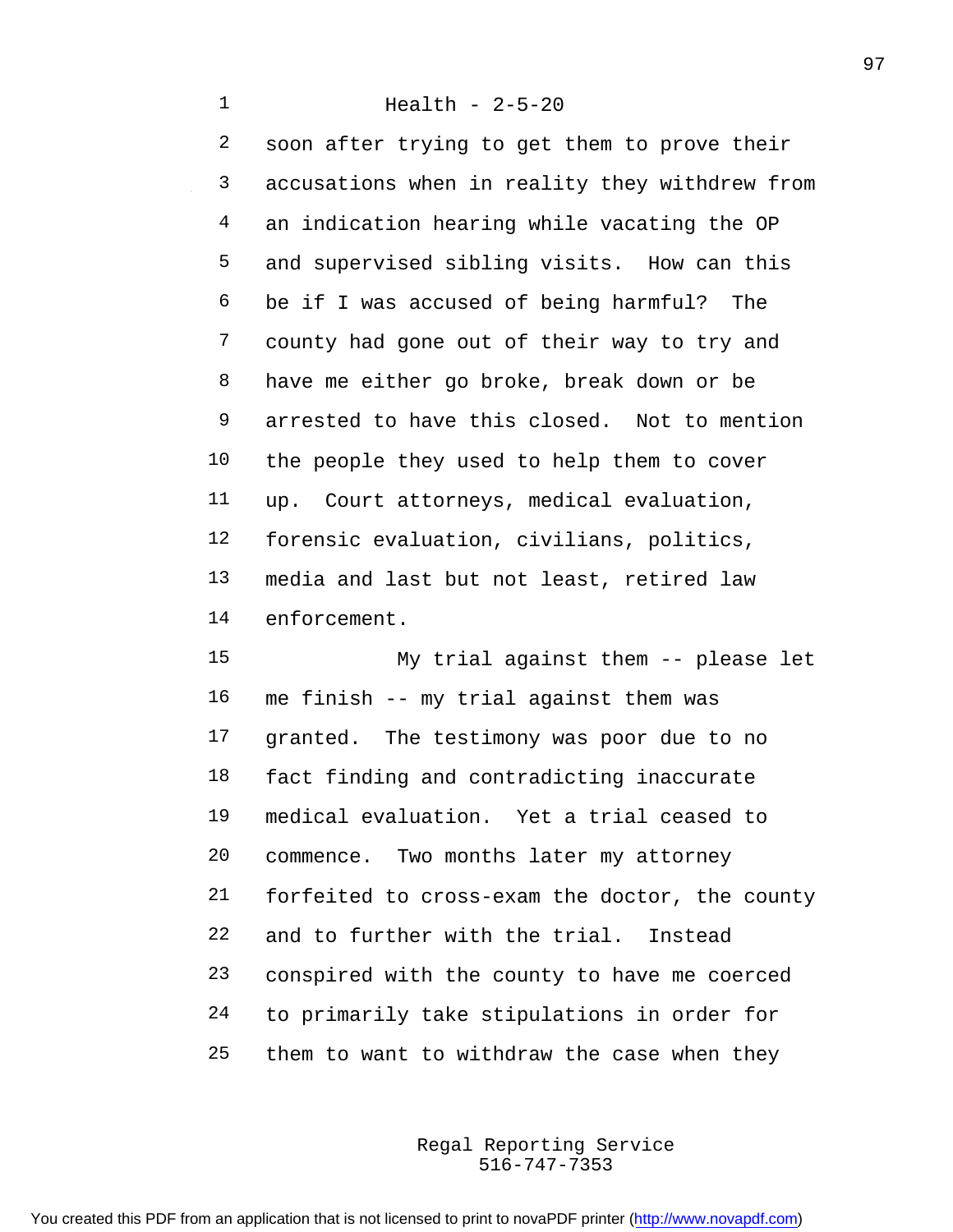Health - 2-5-20 had already withdrew from an indication hearing. After five attorneys and my entire life savings, I realized that I needed to turn to the aid of the Supreme Court of Appeals. How can I, a noncriminal, school official, as well as a security official having had a ten year background in security checks, kept from seeing my child unjustifiably by the courts for three years now. That was back in 2016. 12 The appellate division took my case and granted me a court-appointed attorney. I wrote this myself. I wrote this petition myself. Evidence from A through Z. After the review of all court documents, my attorney submitted a brief stating that the trial court, the county and my trial attorney had errored and that my due process rights were violated due to ineffective assistance of counsel. The case is presently being reviewed by the highest court of appeals in Albany and still at this time my youngest daughter is being wrongfully kept from seeing

> 516-747-7353 Regal Reporting Service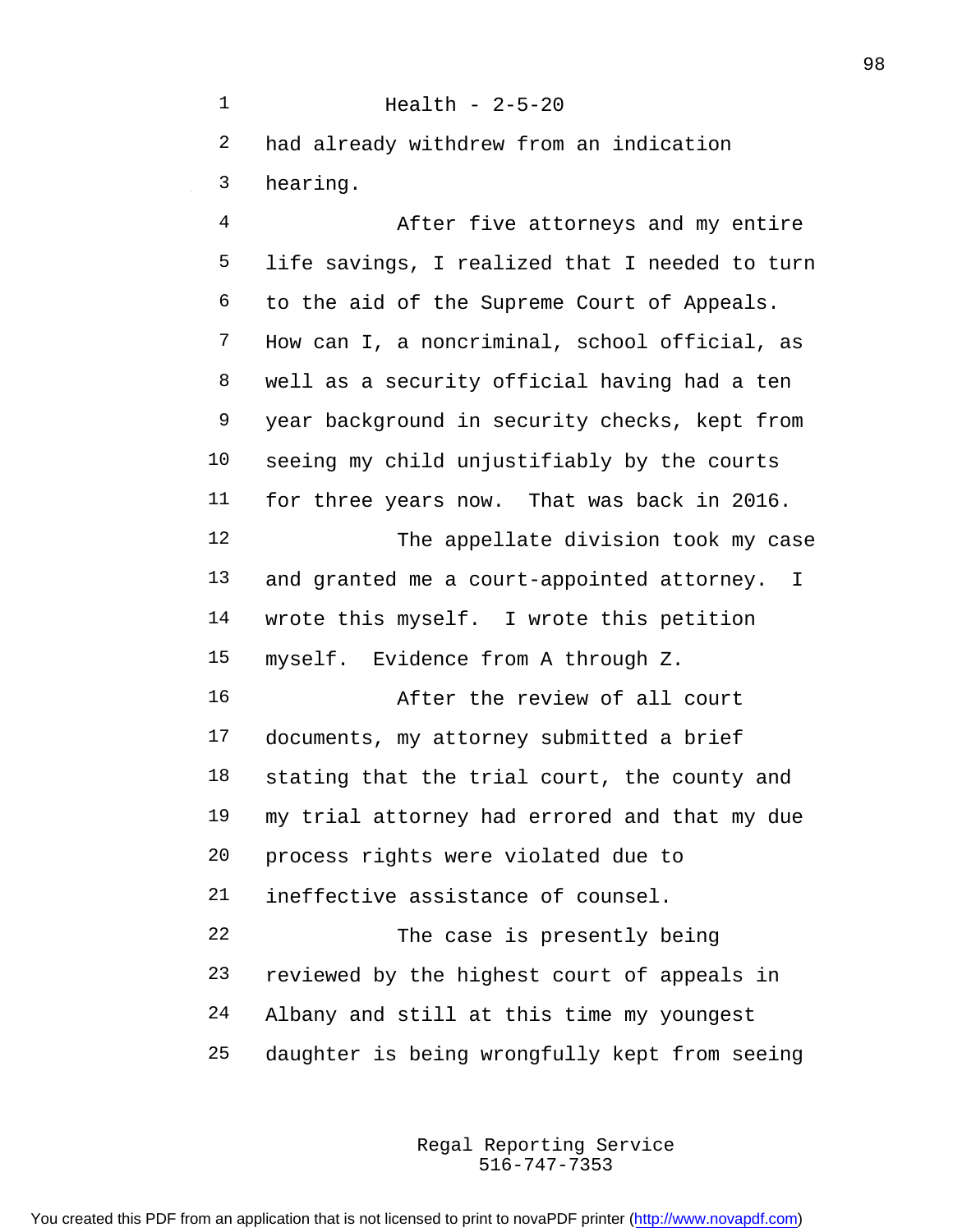me, her mother, and additional family. I don't want my child to be another statistic 4 before anything becomes aware to the public. So if anyone has ever been or is in the similar horrific situation, please speak out and let's try to get something finally 8 done about the corruptive, terrorist, very politically run controlled family courts and county CPS system. By the way, I've already tried contacting our congressman and was told by an intern that he doesn't get involved with the courts. Furthermore, I received a brush off from a legislator back in 2011 when reporting the situation. I'm presently still reaching out to broadcast news and editors to state the problem. Yet still no bite. Instead I'm being told that this is a very common story and that I needed something sexy to catch their ears and eyes of the public. They have managed to manipulate, influence and deceive the corrupted family court system to work along with the perpetrators, a retired NYPD ranking officer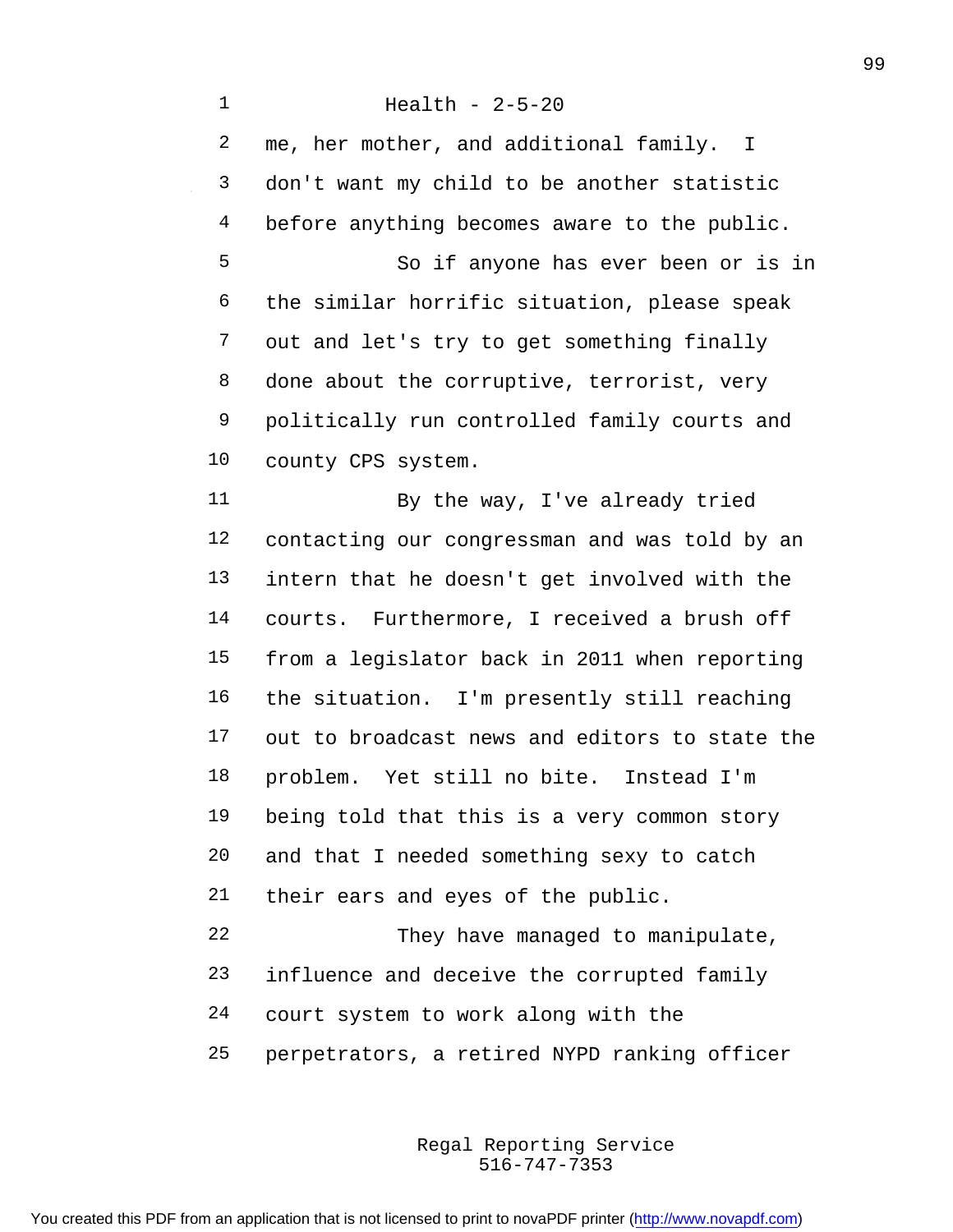Health - 2-5-20 married to the father of my child to hide their abuse upon her. The favoritism of their money and work status has kept my daughter in harm's way for the past five years and continues today. Parental alienation is what's going on right now. And I don't believe that the schools are not involved as well. Teachers are limited to what they are allowed to report. My daughter has also been kept from food deprivation. I will not go into the horrific false allegations that were put upon me about what my daughter had gone through. Her birthday is September 19th. She shares what Tommy went through and more. This is my first time ever being able to speak my story and I've tried since 2010. I became my own paralegal. I've learned about what our system is. And it saddens me to know that these people who are trying to do a good job have so limited vices. Our Congress needs to change this system. They put it there. I was told by a

> 516-747-7353 Regal Reporting Service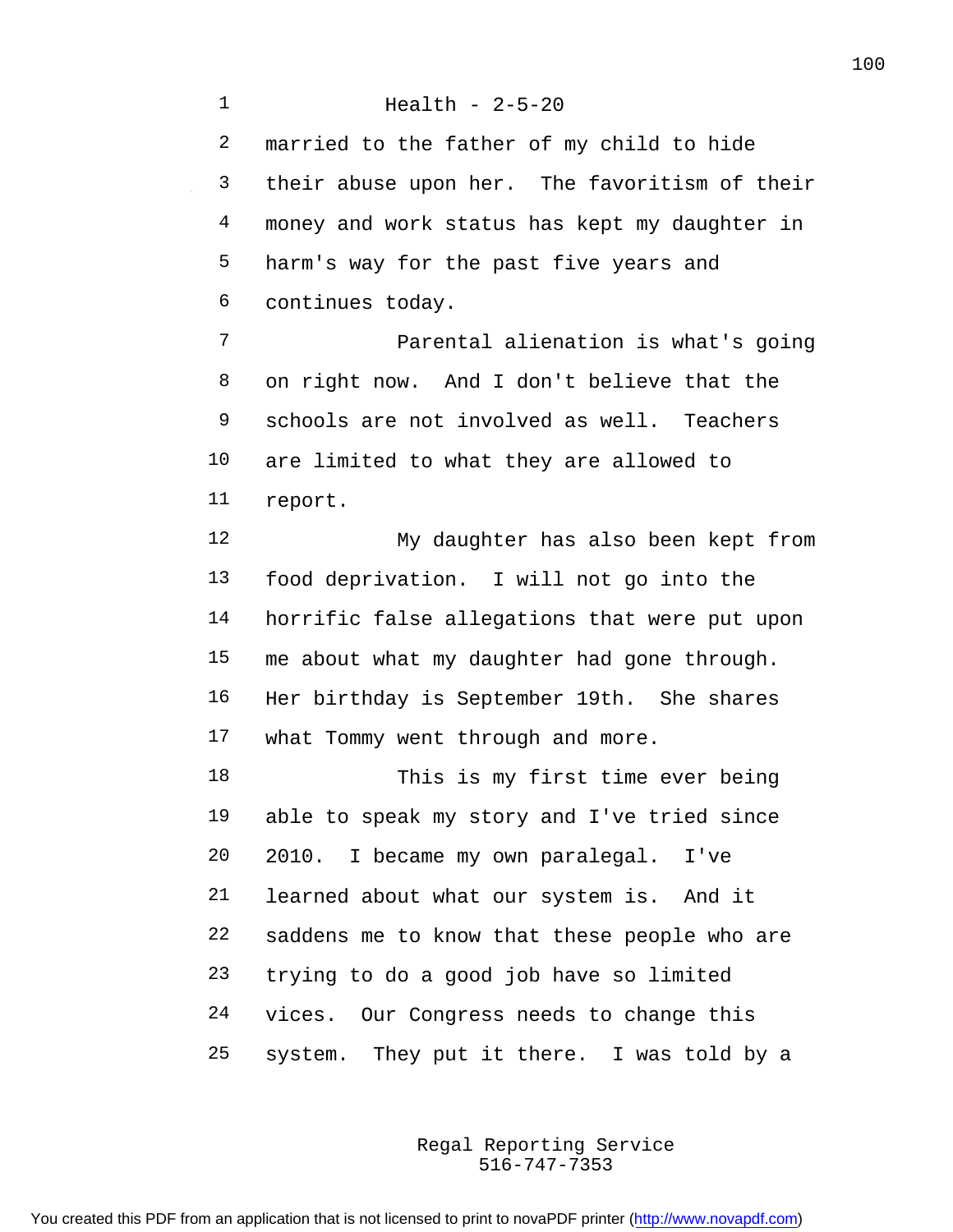CPS supervisor calling one weekend with my daughter's behavioral -- excuse me -- that if I wanted change I would have to talk to Congress.

Health - 2-5-20

 2010 I created two Youtube videos. Please check out family justifiably torn apart. There are many that I found the same title as mine. I made this card. Put it on all cars, train stations, workplaces. I may be risking my job right now but you know what? I don't care. I don't care. My oldest was taken and I will end with just this. I love you sweetheart. She had wanted to speak to the judge which, by the way, was first John Kelly then Bernard Chen. She wrote this when she was 13.

 When I was growing up in middle school I heard a lot about Child protective Services, or CPS, from my peers, though they did not know what CPS truly was, it protects us. They had laughed and made jokes about it though I never knew why. I thought CPS was also a good thing. Helping kids and making things right for families. I was wrong.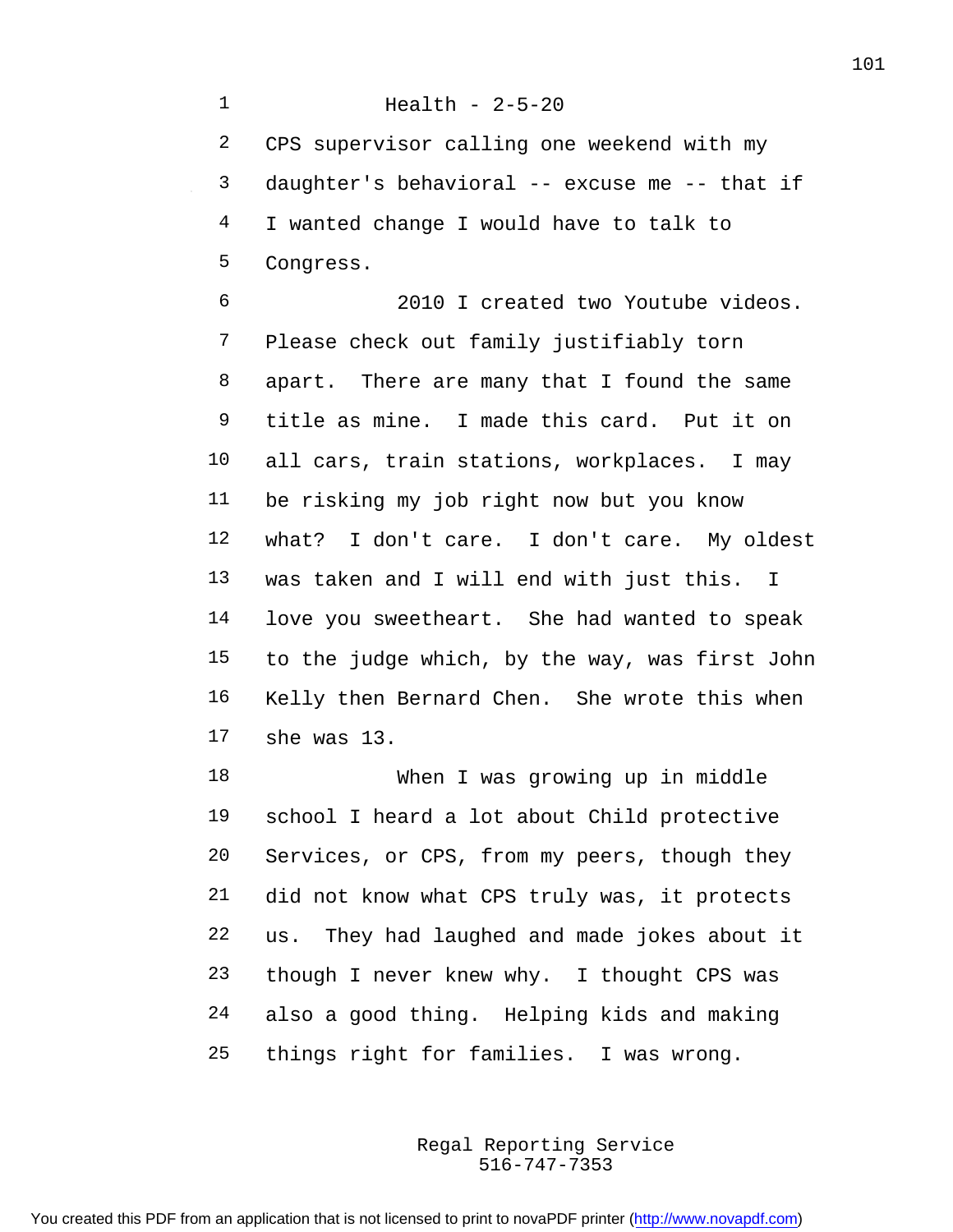| 1              | Health - $2-5-20$                              |
|----------------|------------------------------------------------|
| $\overline{a}$ | One day out of the blue I was                  |
| 3              | called down to the guidance office. Sitting    |
| 4              | in a room with my principal and vice           |
| 5              | principal -- I will not mention names -- and   |
| 6              | the CPS worker. You are going to a group home  |
| 7              | was the first thing he had said to me.         |
| 8              | Although we met one other time before in       |
| 9              | guidance just to discuss some things which was |
| 10             | rudely done while my school was in session.    |
| 11             | I was not expecting this. I was in             |
| 12             | shock. I was scared. Desperately waiting an    |
| 13             | explanation, he had said an order of           |
| 14             | protection was placed against my mom for       |
| 15             | failing to miss a court date. I didn't         |
| 16             | believe him. When he took me to the group      |
| 17             | home I was shy and still in shock. It was      |
| 18             | nice place. Well kept to itself. However, I    |
| 19             | was still terrified and helpless. Every night  |
| 20             | I remember crying in my bed asking why and     |
| 21             | My mom never misses a court date I<br>how.     |
| 22             | thought. What does this have to do with me?    |
| 23             | Did I do something wrong? What's going to      |
| 24             | happen now?                                    |
| 25             | I was so happy when I got the                  |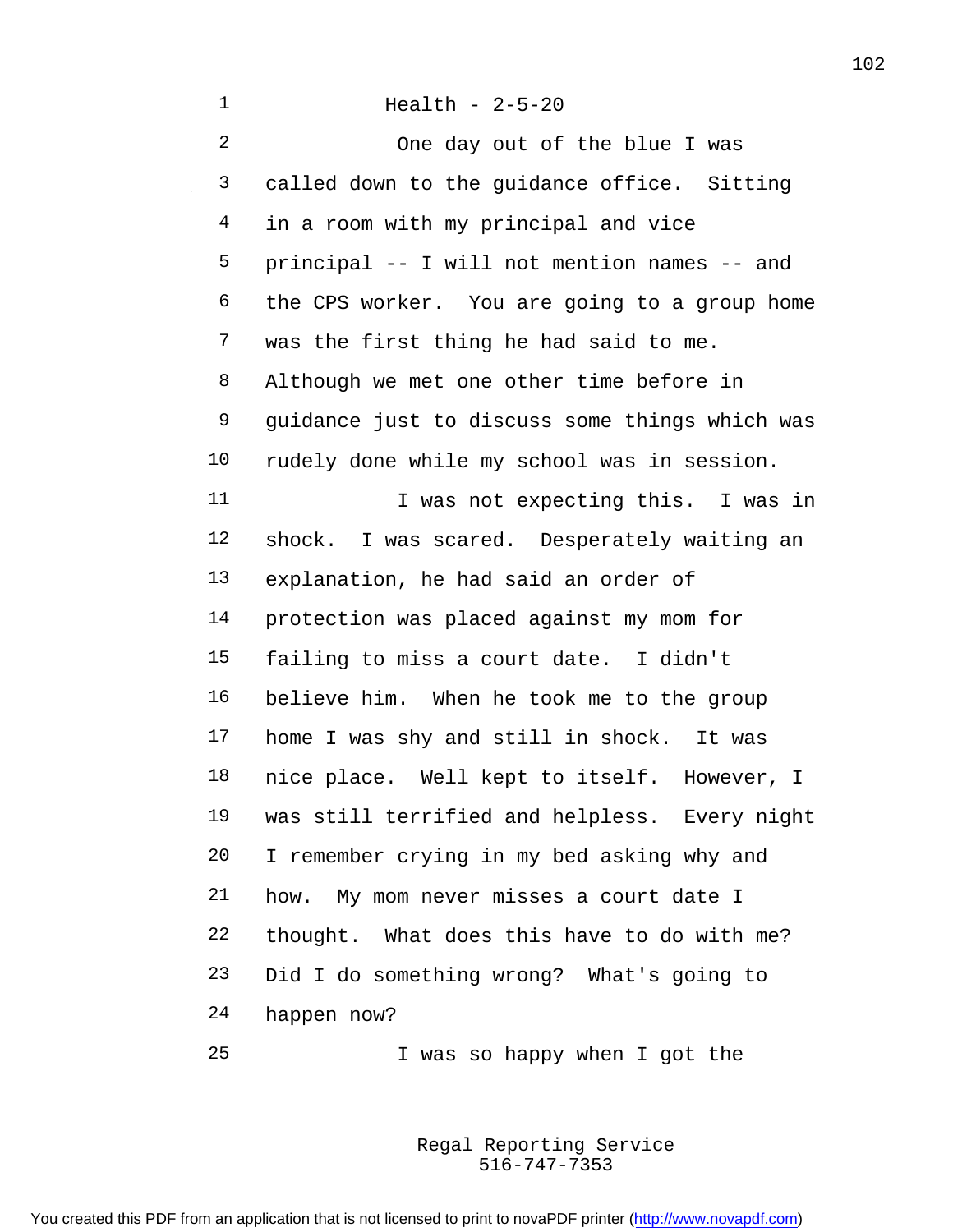Health - 2-5-20 opportunity to visit my sister at the social services building a while later. We had always laughed together there, ignoring most of the intimidated glares from some supervisors and security people. I brought toys to her and gifts on holidays and fun games we could play. I was so overjoyed to see her and so was she when she saw me. However, I heard her frequently ask me when am I going home to mommy? I would reply we are working on things. We'll try to make things better for all of this. Also, when I had given her a snack she would tell the supervisors please don't tell Michelle I'm eating and drinking this. They would ask why not? She would stutter and be nervous to tell them an answer. I can now say as a big sister I've seen Melanie's reflection from the other house and I strive to help my mom in bringing us together again. 22 I now say that CPS stands for changing people's statements instead of Child Protective Services. Being in the past experiences that led me and my mom that we had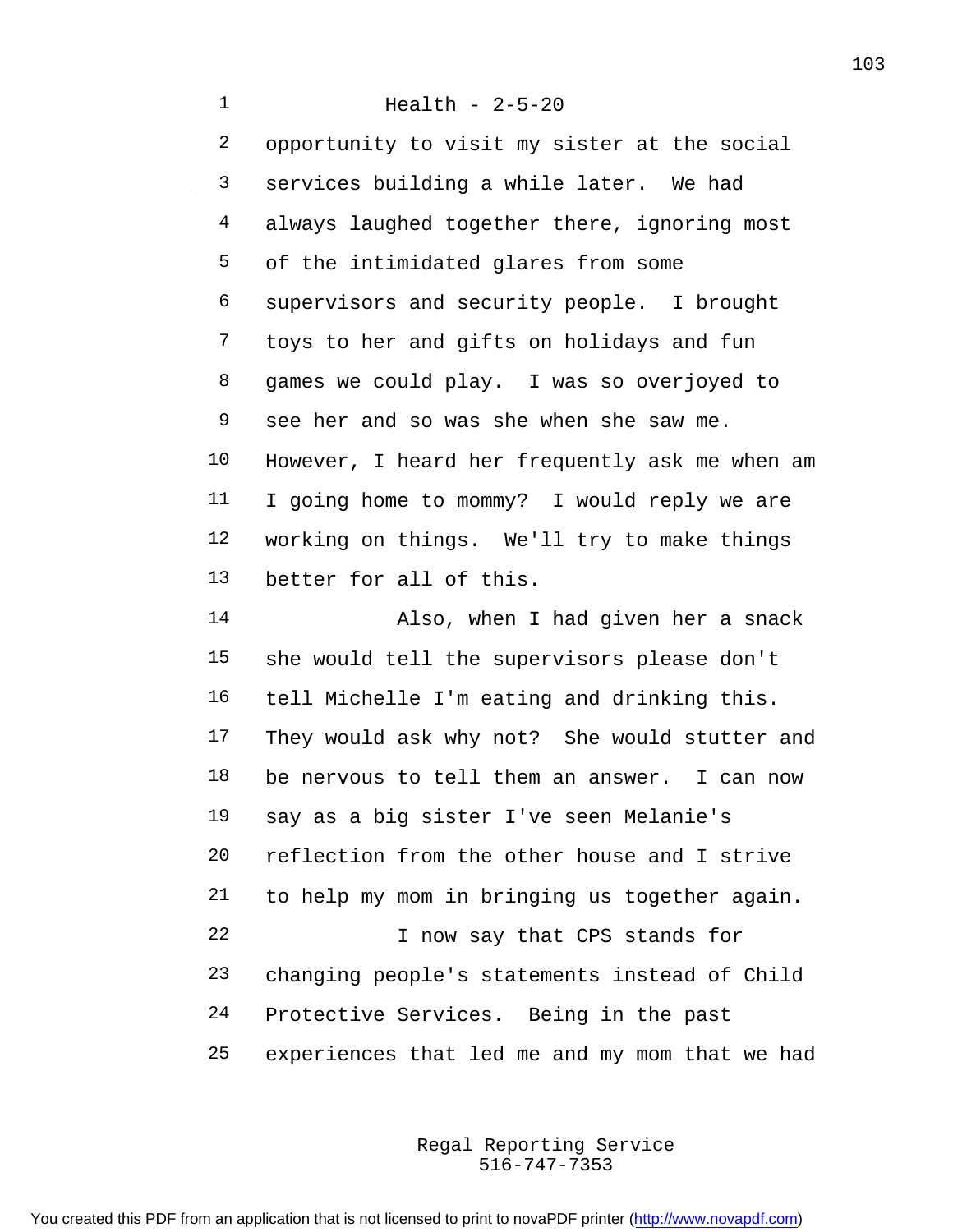to deal with them. I have so badly wanted to talk to the judge about my feelings towards all this. Honestly, I can say I'm fed up. I cannot believe this procrastination in this and I'm growing very impatient. All I want to see is my sister home and happy with us. This 8 has gone on way too long with this. I must state that I am very disappointed in all of this and the people working with this. I am still waiting with my mom to see at least some improvement with this case and we want to see things turned out for the better for us and for Melanie.

15 It's notarized and signed by her. 16 I will end with this and thank you very much for waiting. I have two favorite quotes. In every truth passes three stages before it is recognized. In the first it is ridiculed. In the second it is opposed. In the third it is regarded as self evident. Arthur Shopenhaur. My second. Man who walks with

 integrity walks securely. Man who walks in crooked path will be found out. And that is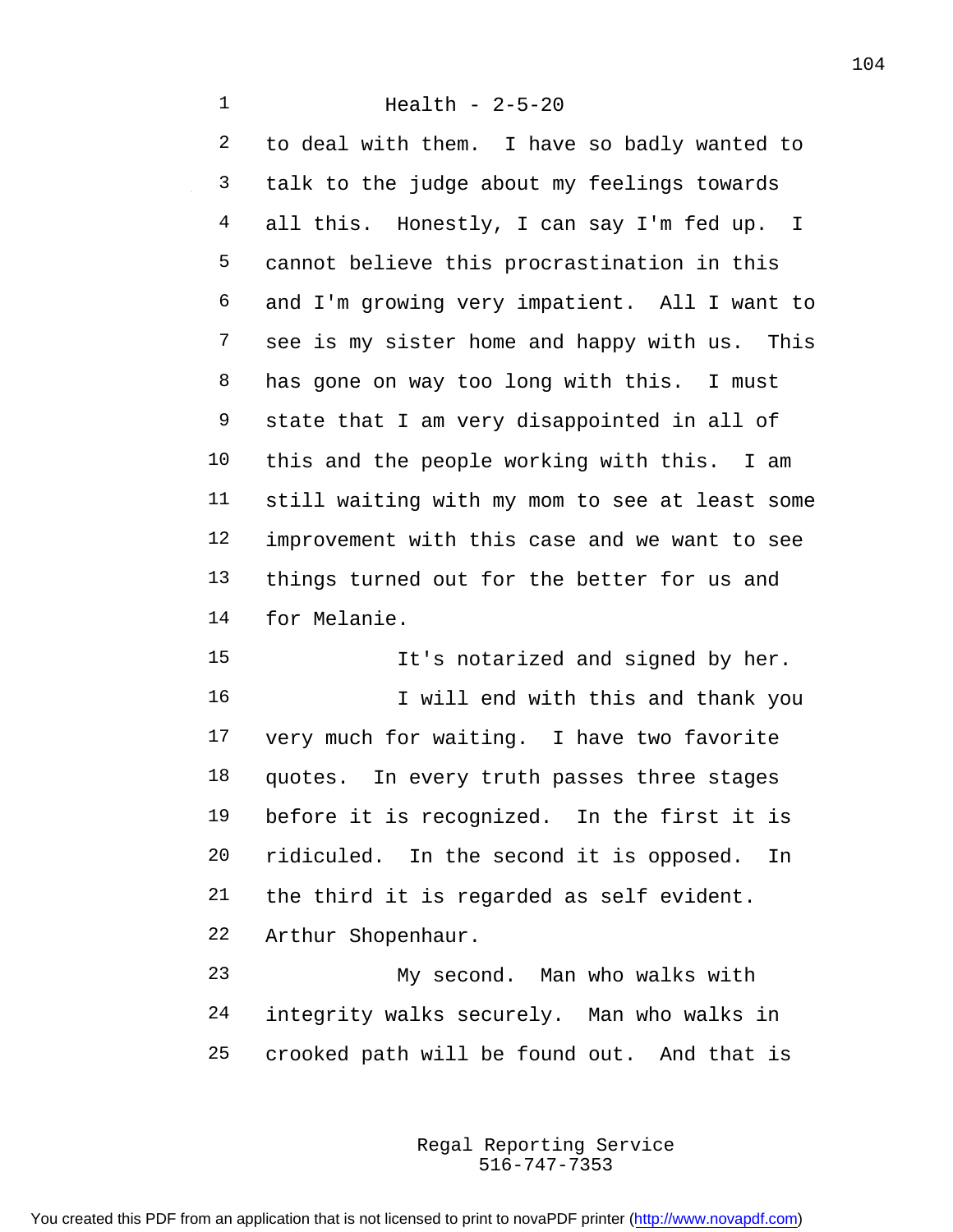Health - 2-5-20 unknown. In God we trust and we are taught to trust the people that we see before us. We need to do something immediately. We need to call Congress. We cannot do this alone. Please. Thank you. LEGISLATOR WALKER: Marie Tooker is it? I apologize if I'm saying any name incorrectly. MS. TOOKER: Good evening everybody. I had a speech but after hearing CPS, which I feel was a violation of our Eighth Amendment, cruel and unusual punishment inflicted upon many of that have PTSD that have experienced our children being stolen or the unthinkable. All that are saying here one thing that I just heard from a CPS worker sitting behind me, she made fun and said three minutes, three minutes. Now I know other people were disrespectful but they're supposed to be above and beyond courteous and respectful. And if she could be that way in the public like that what is she like when

> 516-747-7353 Regal Reporting Service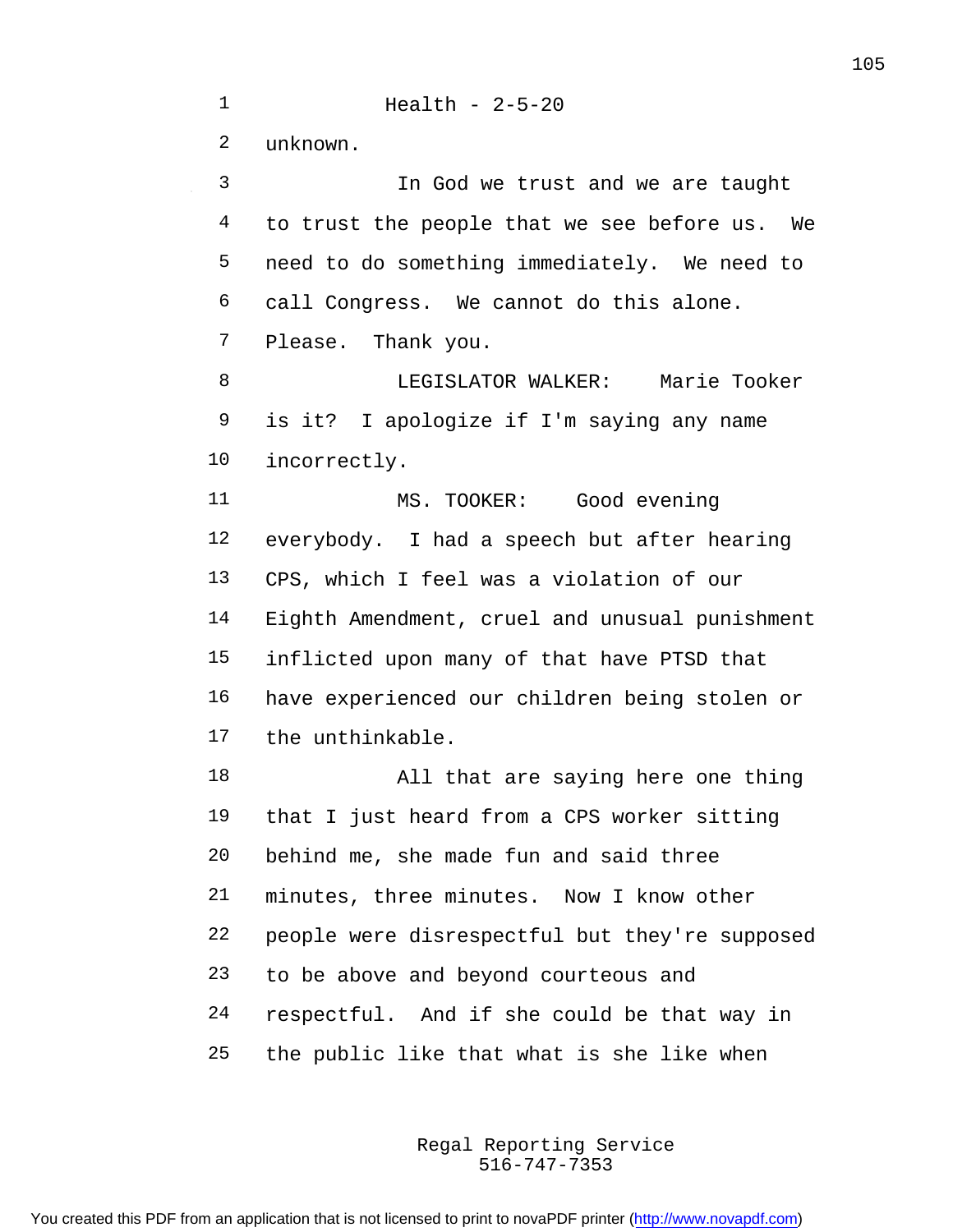Health - 2-5-20

 she's on her job with having no compassion for anybody's feelings. Especially that woman who was just speaking about still not having her child.

 I come from Suffolk County and I went before the legislature yesterday. And I think the most important thing is that no one is recognizing that Judge Tantone he gave full custody to the father of this horrific situation that has happened. But what he erred at, what he made a grave error at, is that he gave temporary custody, emergency temporary custody to Justyna. And I'm going to stand here now and beg all of you, I've already wrote letters, I begged, I pleaded, I beg all of today you want change? You want to see that you have care and you have compassion and you have a moral compass? God, please call, write, go there, get Judge Tantone to change his decision and give full custody to Justyna with prejudice so she never has to go into the corrupt, horrific, sick court ever again. We already know that it's corrupt. It is already known. You already know. Here it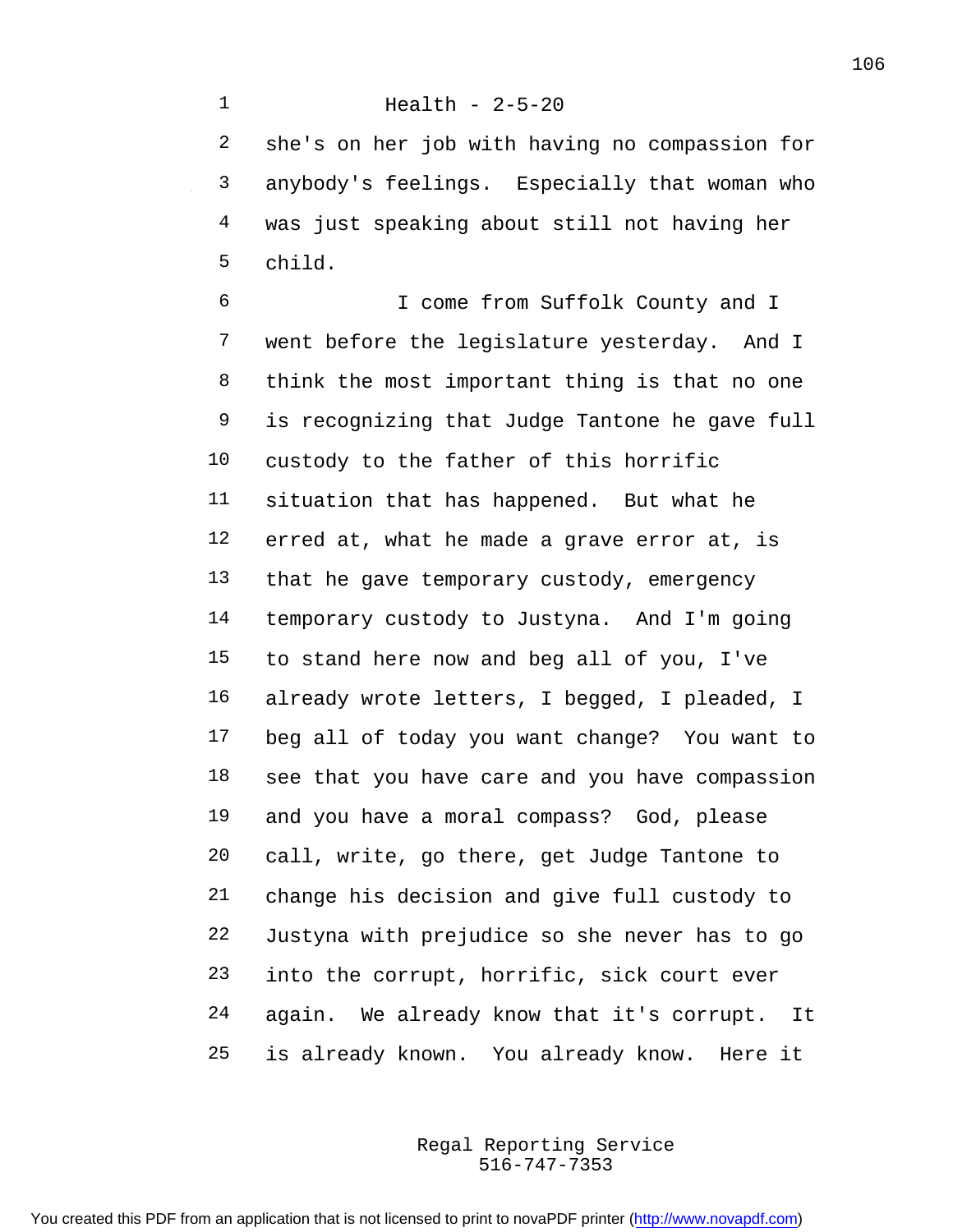Health - 2-5-20 is. Everything that they said is already in every report you possibly can see on the web. This time is for the public. You need to hear what's happening behind the scenes with mommies who are suffering. Who are losing their children. Something that is irreparable. Something that you cannot erase. It's a silent disability that you never get over. God gave you your children. You need to protect them. And when the authorities, the powers that be, are so corrupt they stop you from protecting your children, where is our asylum? Where is the American parents' asylum from our own government? God please, I beg all of you, it's not about us today. It's not about me and my story and what I experienced. I saved my children. I was strong enough. I saved my children. My animals were sacrificed instead. Today it's about Justyna. All I want to know, everybody, how many people want her to have full custody

> 516-747-7353 Regal Reporting Service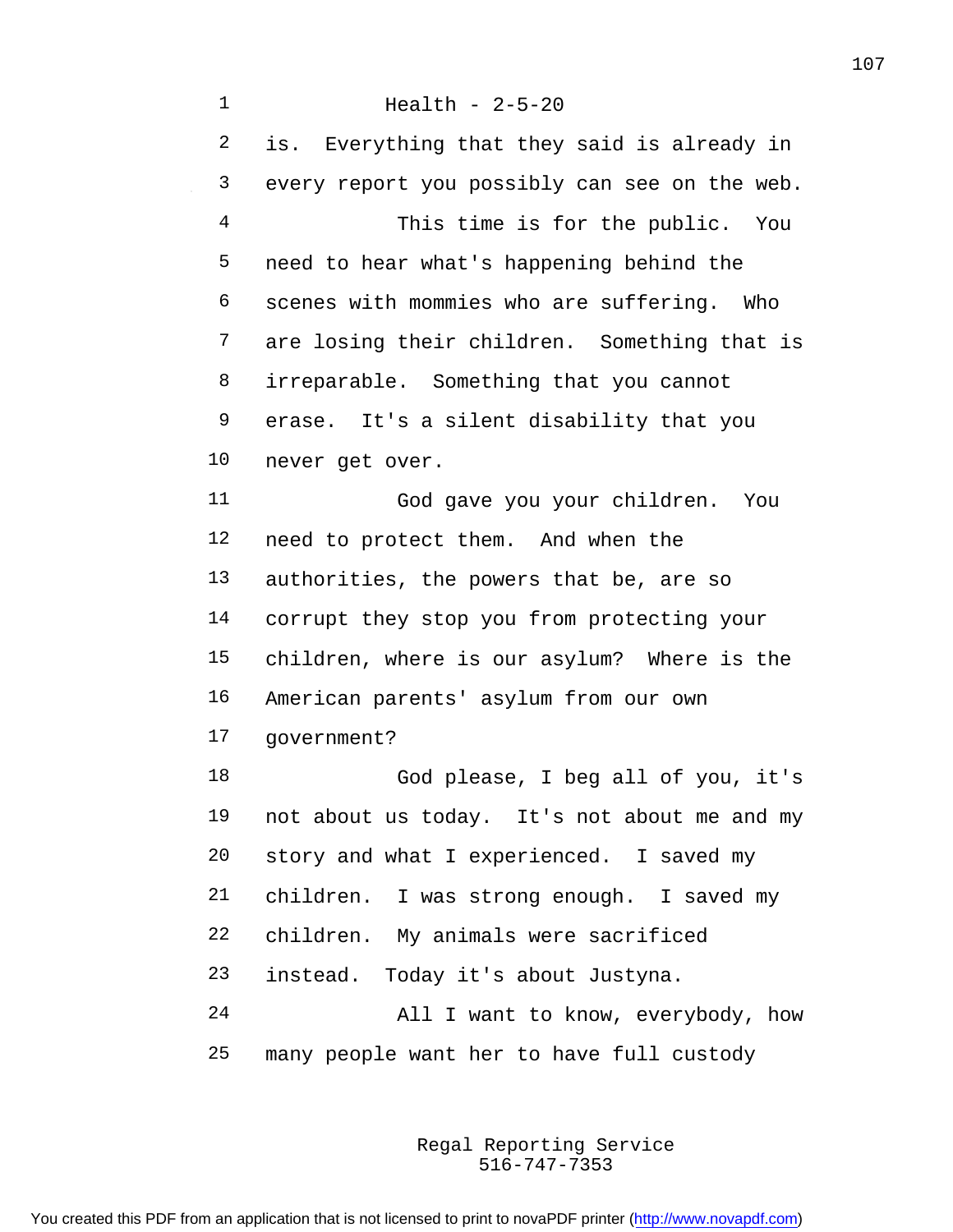now? Full custody. Nothing more. And every judge arrested. There are a full things that 4 need to be done. That's the most important. I'm sorry everybody. Excuse me. I don't want to take your time I just want to say a few more things.

8 Perjury needs to be prosecuted. As soon as there is a false claim and you prove it -- they said they need credible evidence. As soon as it's false go arrest that person for perjury. We demand video recordings and videos in the courtroom. What are you hiding if you don't want it to be video recorded? We need the Bar Association and the corrupt judiciary to be investigated by the Department of Justice. We need to abolish immunity. We need drug and alcohol testing to every powers that be that are in office. They need to be evaluated and they need to be tested for the Constitution.

 And one more thing. Bribery is rampant. It's paid to play all the way. Thank you sir with all my heart. I had met the first gentleman attorney that finally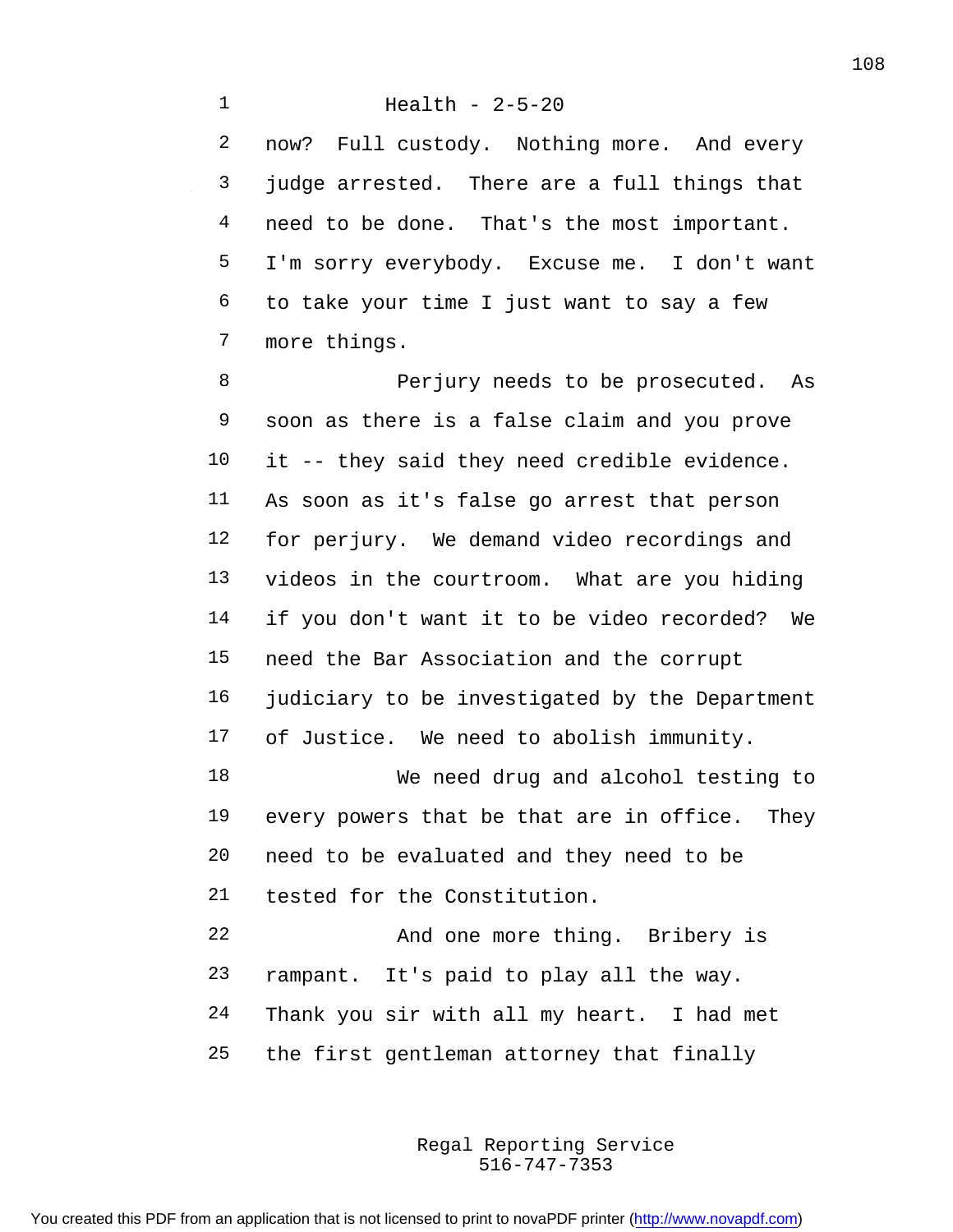Health - 2-5-20 stood up to you bullies. Because a black robe is a bully and he has all this power to take your life away. Please, with all my heart, get her full custody. Do it now. Do it now. Thank you. LEGISLATOR WALKER: Thank you Marie. Dawn Corrigan. MS. CORRIGAN: Hello. My name is Dawn Corrigan and just about eight years ago I found myself at the mercy of the family court system in Suffolk County. Many mothers like myself find themselves at the mercy of this cruel, corrupt and unjust system. Fortunately, I was able to navigate the corruption. I withdrew my petition for full custody of my children. I put an order to show cause because the supervising judge, David Feinlick, called CPS from my petition, which had absolutely no allegation of abuse, neglect or child maltreatment and CPS showed up at my house. I wound up going to the Second Department because Judge David Feinlick refused to hear my order to show cause. He had no legal basis to have CPS come to my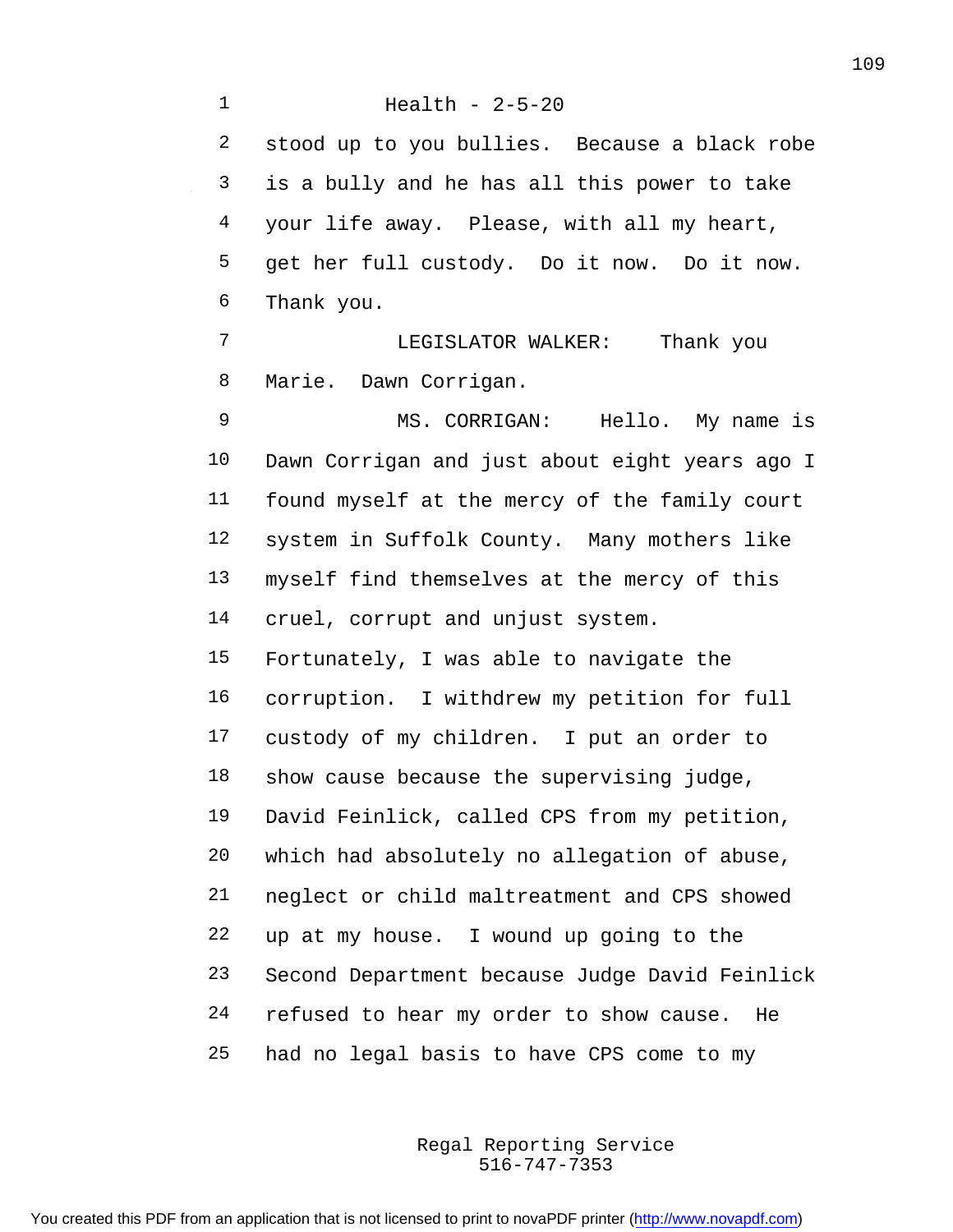Health - 2-5-20 house to begin with. And I won in the Second Department. I won because I fought and because I knew. Had I not done that I could have been any one of these people here. I stayed in a sick situation because my children were at risk because this judge abused his power. You can look it up yourself if you'd like. The family court system, the judges, the law guardians and CPS are unethical in all of their actions. I did my own research after this terrible situation. They're destroying families. No one can get through any of this insanity with CPS. In my recent discoveries I have found that it's become known to me actually that in multiple townships in Suffolk County the town officials are enlisting the Suffolk County Police Department and Child Protective Services to help them steal homes. I know this to be true. The town shows up at a set residence. They have registries now for people that are in foreclosure and for people that are just late with their mortgages. And

> 516-747-7353 Regal Reporting Service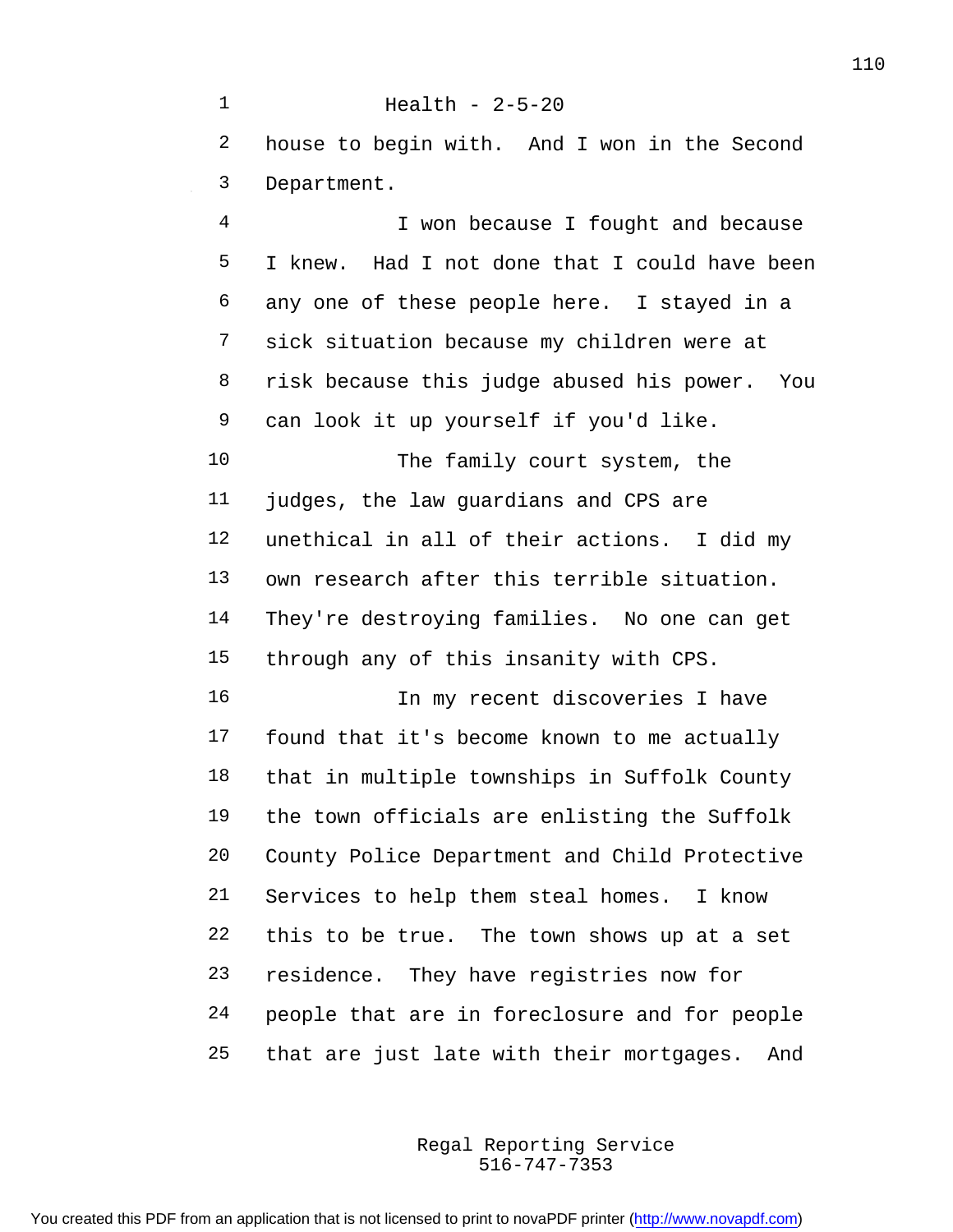Health - 2-5-20 they're targeting minorities, they're targeting women, children. They're targeting people in lower social economic areas. They show up to a house and they have CPS there and they have the ASPCA to steal their animals. They're literally ordering people out of their homes by threatening them and intimidating them and instilling fear and telling parents that if you don't leave within five or ten minutes we are going to steal your children. We are going to take your children. This is happening. Parents don't want to vacant their properties. They threaten them with arrest and they're taking children and stealing people's homes under the guise of zombie home. They have no jurisdiction to do this.

 They have no search warrants and they're illegally searching people's properties and illegally seizing their properties and illegally seizing their homes and their children.

I'm here today to bring awareness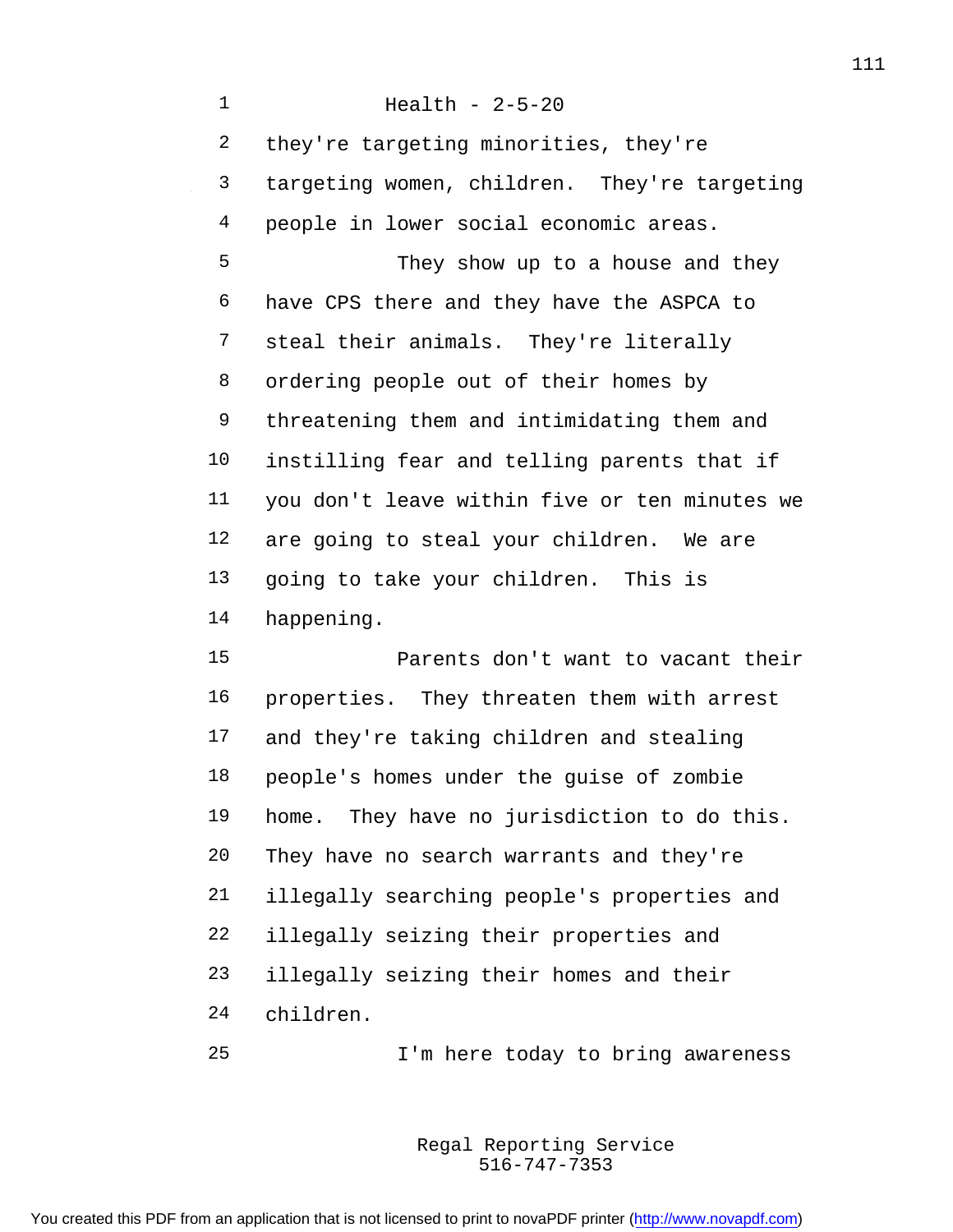of this horrendous crime that's happening in our communities, and I want everybody to know that CPS was sent to my house on a fishing expedition. And had they spent more time investigating real allegations of abuse from some of these parents and stop wasting time coming to my house for false, trumped up charges. Ridiculous. You can look it up. If you want to see the report you can just go. Corrigan versus Suffolk County Child Protective Services and Suffolk County. Go look it up. I one in the Second District. He had no jurisdiction to call CPS to go to my house. You know how many people he does that to? He's retired now. But they're all doing it. It's a racket because they're making money. Every child has about ten or 15 jobs attached to them, between social workers and law guardians and case workers and case managers. It's ridiculous. It's just a way to make money. So anyway, I just wanted to finish

 with this by Robert F. Kennedy. Every time we turn our heads the other way when we see the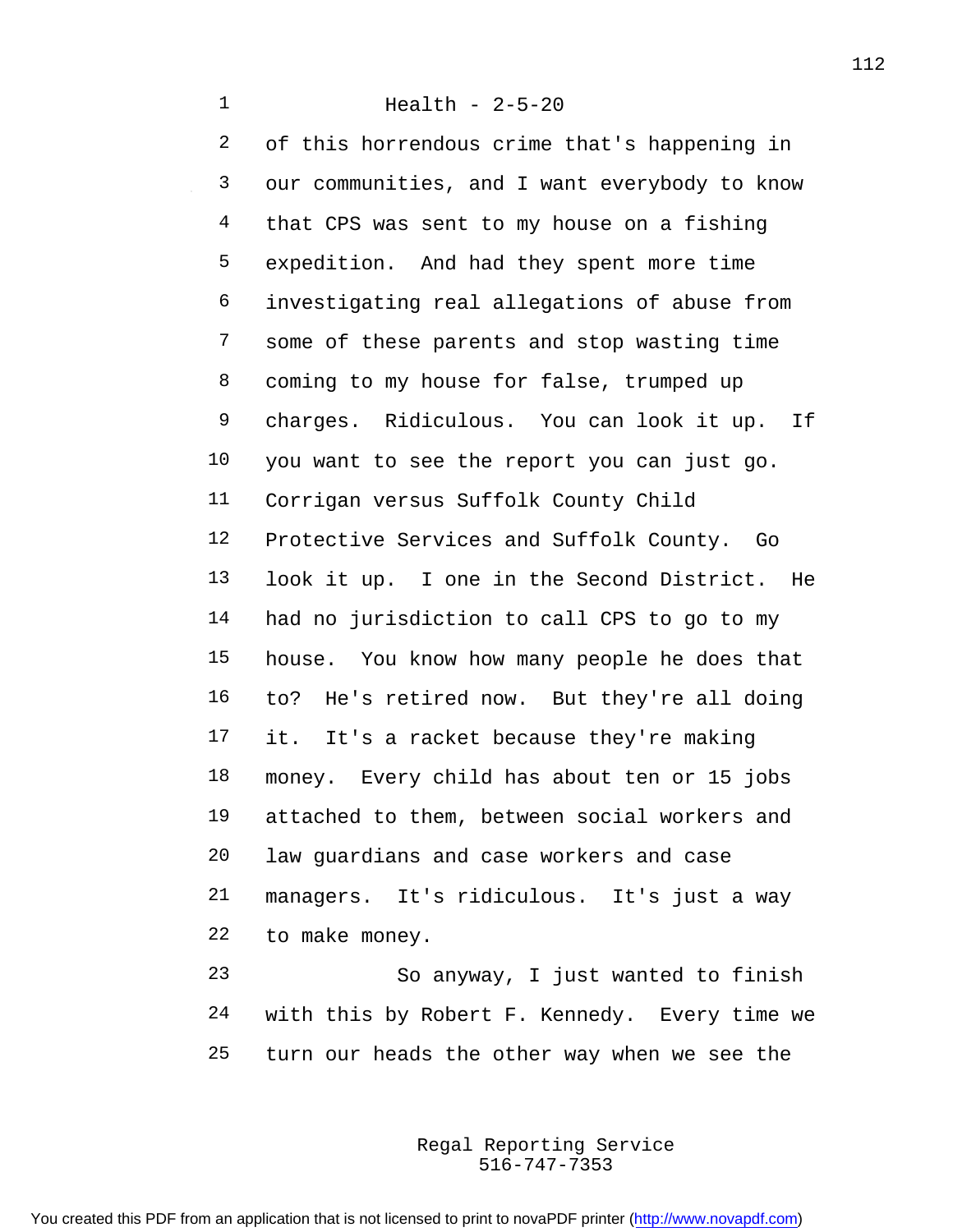Health - 2-5-20 law flouted, when we tolerate what we know to be wrong, when we close our eyes and ears to 4 the corrupt because we are too busy or too frightened, when we fail to speak up and speak out we strike a blow against freedom, decency and justice. Thank you. 8 LEGISLATOR WALKER: Thank you Dawn. Sara Keenan. MS. KEENAN: I am here as another grieving mother. Yet tomorrow my daughter will be dead six years. Lana choked, was resuscitated at home and brought to South Side as a precaution. There began a slew of medical misadventures leading to a slow six week death for my child. A child abuse specialist named Dr. Jamie Hoffman Rosenfeld from Cohen's Hospital reported that I possibly shook my daughter. Child abuse specialists' reports are not verified by CPS. My two sons were immediately removed and I was left a mother spinning, not understanding how my life was being pulled apart in a family court system that left me with less rights than an arrested criminal.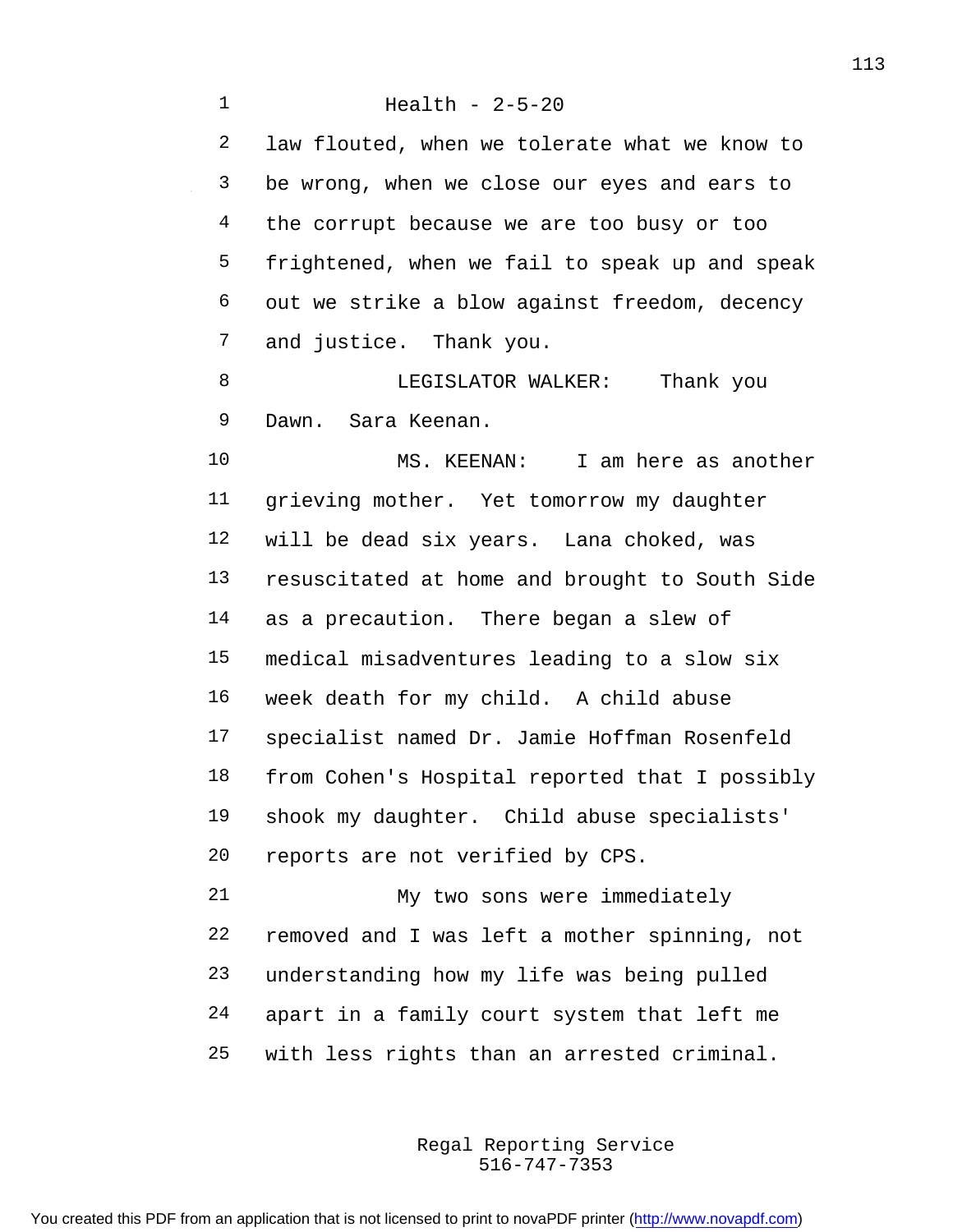| $\mathbf{1}$   | Health - $2-5-20$                              |
|----------------|------------------------------------------------|
| $\overline{2}$ | The medical examiner's report came             |
| 3              | back showing absolutely no signs of injury.    |
| 4              | Yet the county ignored the evidence and put me |
| 5              | to trial in front of Bernie Chang anyway. Let  |
| 6              | me repeat. CPS took it upon themselves to      |
| 7              | ignore the Special Victims Unit, the Suffolk   |
| 8              | County DA's Office, as well as the New York    |
| 9              | City Medical Examiner and put me on trial for  |
| 10             | shaking my daughter to death anyway.           |
| 11             | There are no constraints on family             |
| 12             | court. There is no oversight and they're left  |
| 13             | with far too much power in the hands of        |
| 14             | unqualified people.                            |
| 15             | I'm currently in active litigation             |
| 16             | with both Suffolk County and Northwell in      |
| 17             | federal court. The only reason I could obtain  |
| 18             | standing was because I had the money to fight  |
| 19             | the system and refuse to say I was negligent.  |
| 20             | So many CPS victims are forced to take the     |
| 21             | neglect plea to get their children back from   |
| 22             | foster care leaving them with no civil rights  |
| 23             | recourse.                                      |
|                |                                                |

 $\sim 10^6$ 

 CPS workers need to be given the tools to do their jobs. They are a farce.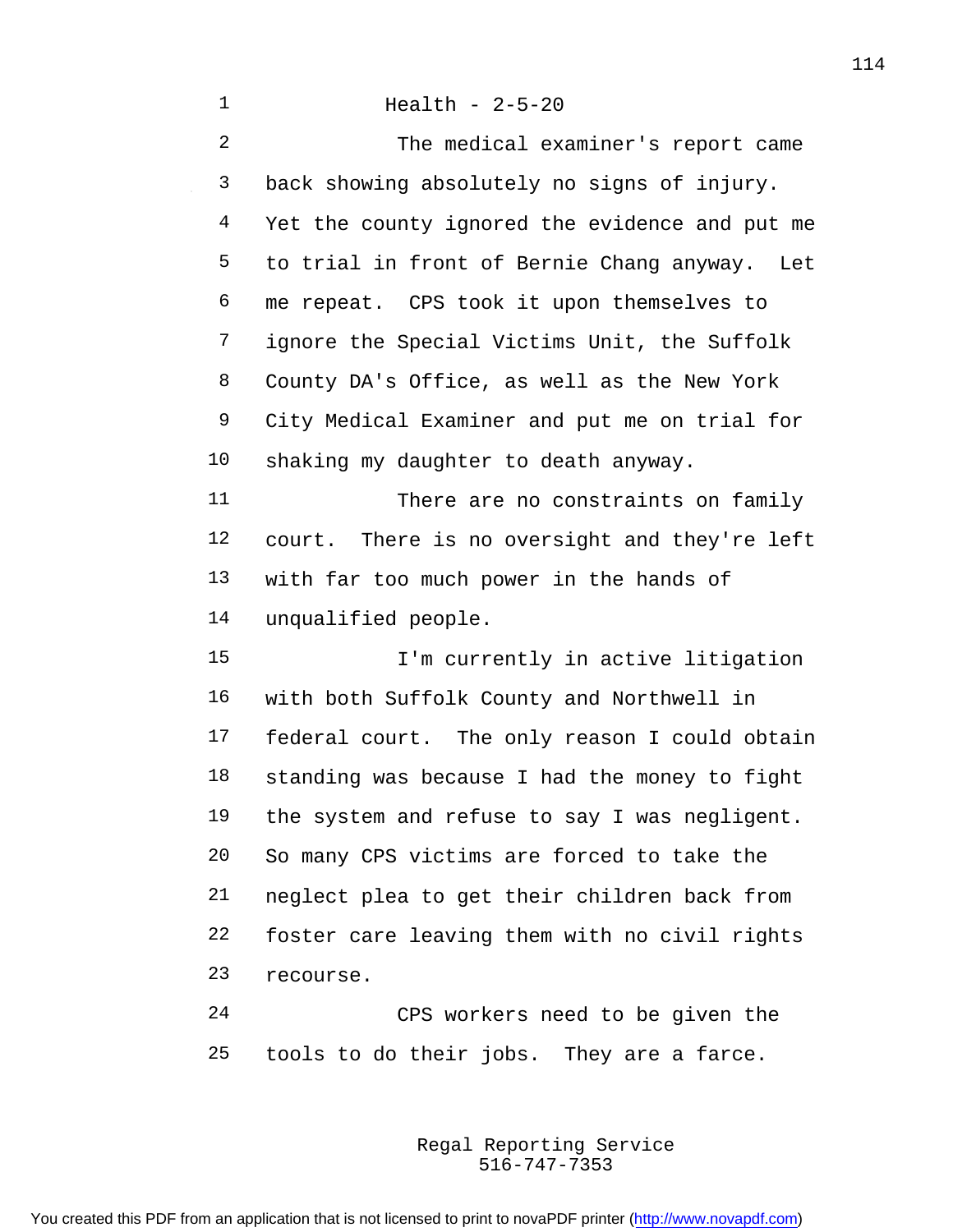Health - 2-5-20 They have absolutely no investigational training but are looked upon by the court for all pertinent case investigation and evidence. This alone is absurdly flawed. The very people sent to investigate use cookie cutter forms for submission to family court suggesting removal with only hearsay as their motivation. Article 10 of the Family Court Act leaves them with a breath of power far beyond their training. And what is left is a system that clamors to cover its constant errors and interference in the lives of innocent families with only the children as victims. Thank you. LEGISLATOR WALKER: Thank you Sara. Kathy Cole. MS. COLE: Hi. I just wanted to before, I was going to say before you hit my timer can I say something quick? I was at the legislative meeting yesterday and I've worked personally with a few of the legislators regarding this issue and I really wish that the meeting was done flipped. Yesterday at the meeting the public was allowed to speak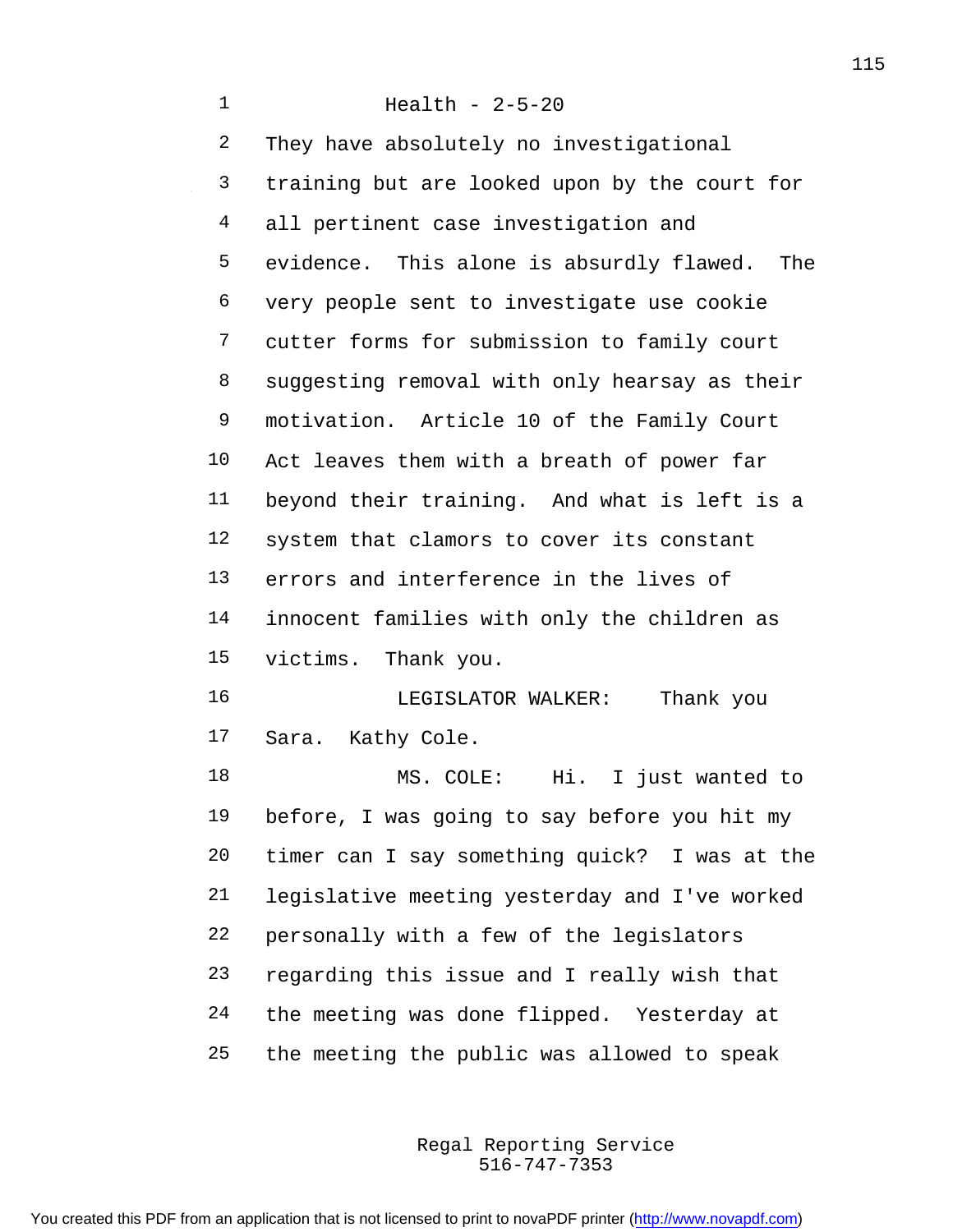Health - 2-5-20 first. The CPS workers, the commissioner heard what everyone had to say and then that generated the questions. You need to hear from the victims to know where the problems are. So, I'm here to give Thomas a voice. I started this Facebook group. I met with Justyna. I've been with her to court. I never met her before. So, we're here to give Thomas a voice. 12 My name is Kathy Cole, and I have been a contractor for schools in New York State and New York City and many other states across the nation specific to school gym safety issues. I became a whistleblower after reporting noncompliance and safety violations mandated by law in New York State to protect the kids. Laws that were enacted because two children were crushed and killed in their school gym electric divider. One here on Long Island. She was nine years old. Her name was Deanna Moon. The safety violations and dangerous

issues, much like this case, are not limited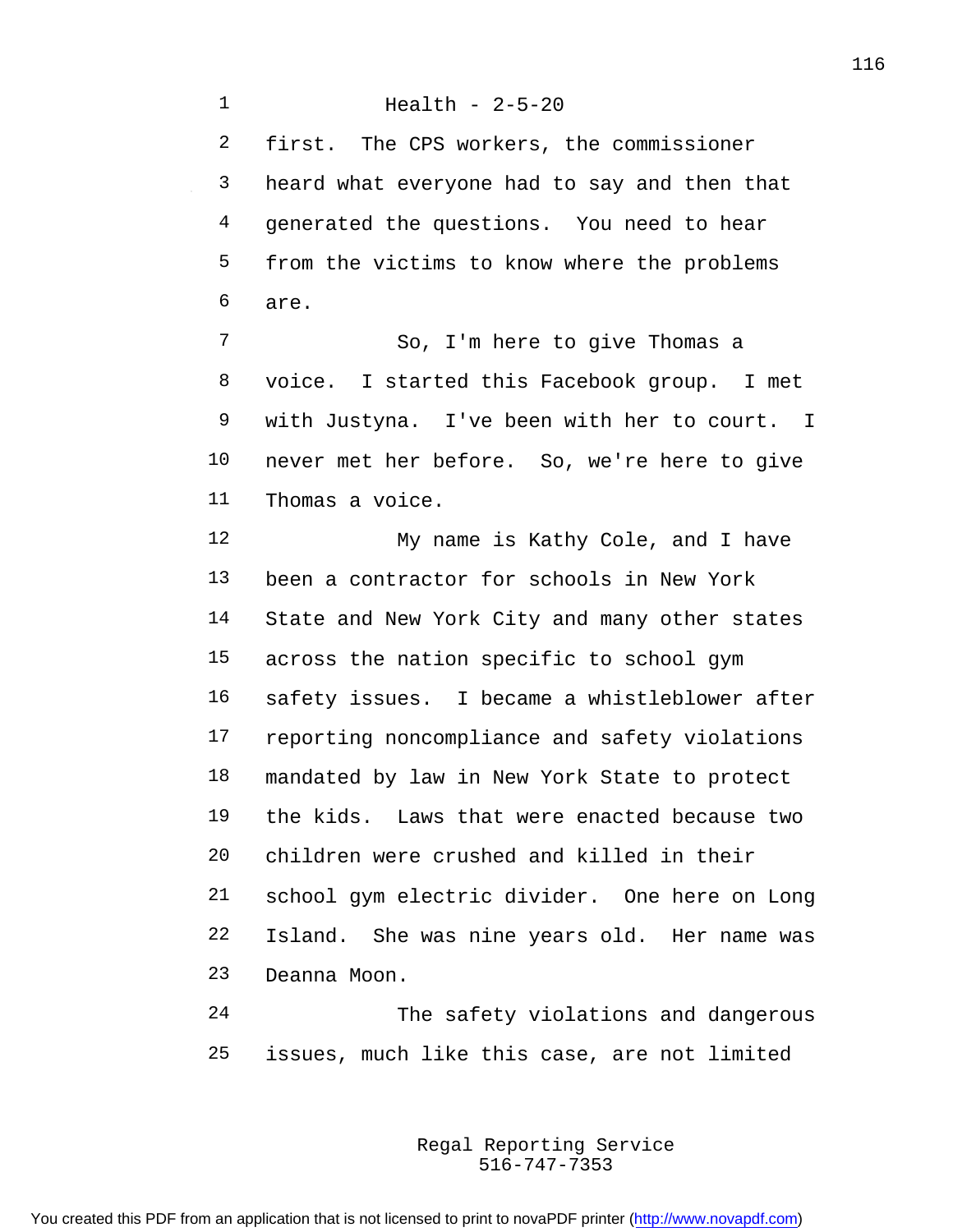Health - 2-5-20 to Nassau or Suffolk County. They are systemic throughout the nation. It took several deaths and horrific accidents to get a national attention for the June safety issue. Specifically the last step of a child in Virginia, Wesley Lapicki, only nine years old, was crushed and killed in a school gym divider on May 18, 2018. Wesley's death was the spark that lit national reform on this gym safety issue. **I** pray and we promise, Justyna, that Thomas' death will be, which was preventable and tragic, will be the spark that will bring systemic changes to the agencies that are entrusted with our most beloved children. 18 I am now working with the national agency in DC to set a minimum safety standard for the safety issue in the school gyms. Over 20 years of working to expose and rectify the issues, it is time for change in that arena and it is time for change in CPS and family court. In 2014, I started a radio show,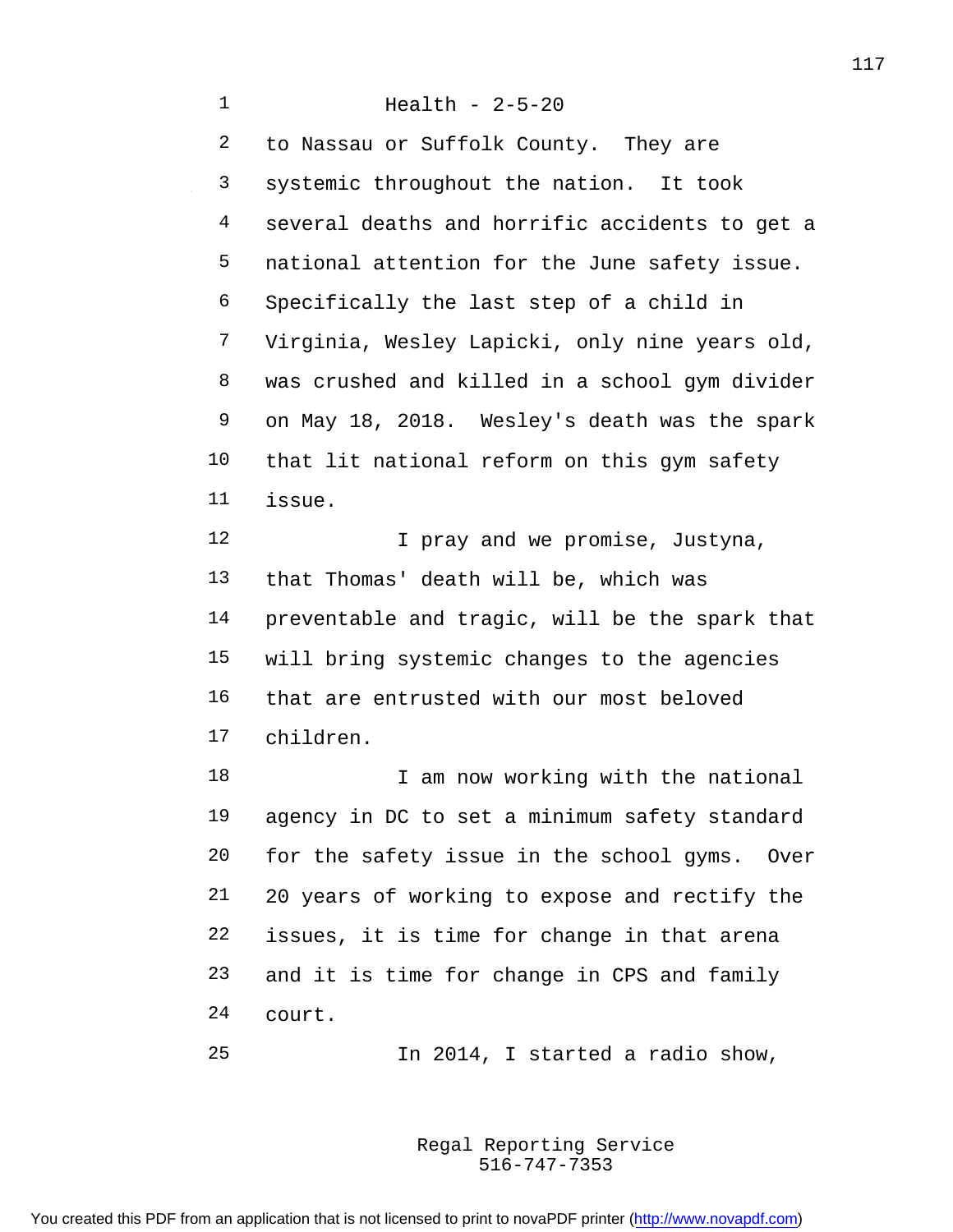Health - 2-5-20 All Facted Up. There is no pun in that name. I had all the facts and they fell on deaf ears. Just like this case, there was government abuse, cover-ups and just massive dysfunction at the highest levels of New York State and New York City departments of education. Money won't solve this issue. You need to account for every dollar that is spent before you throw money at an already dysfunctional system. After my first radio show I was inundated with frantic calls from both moms and dads begging me to help expose the corruption, abuse and cover-ups in CPS and family court systems here on Long Island. I literally stopped my radio show in good faith so that I could focus on my gym safety issue. I knew I could make change there. I didn't know how to make change here, then, in 2014. While I watched News 12 and other channels and I witnessed the horror of Tommy's death, the image of those parents calling me and begging me to help them with the

> 516-747-7353 Regal Reporting Service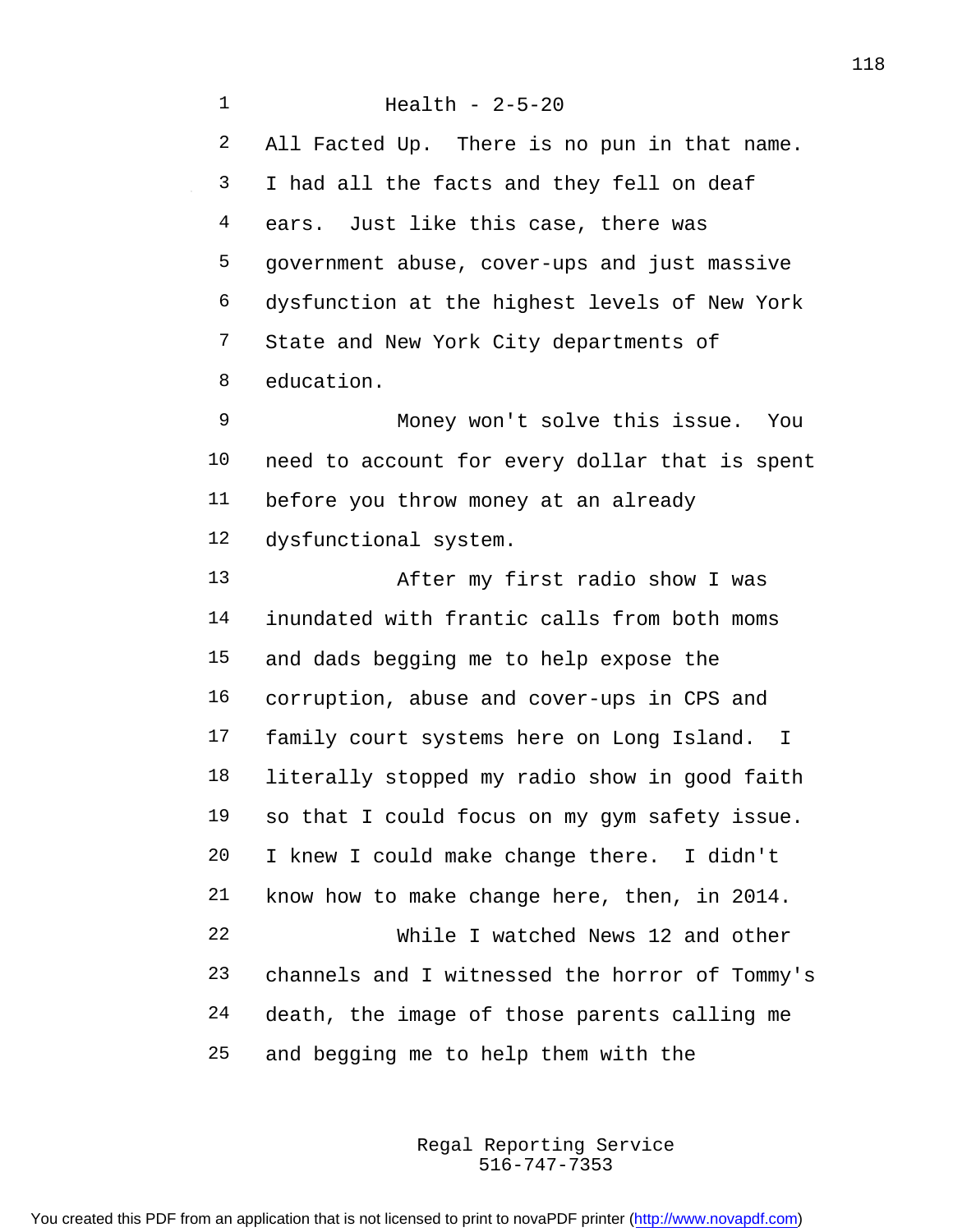Health - 2-5-20 corruption and the abusive power in CPS and the court system came back to haunt me. I immediately had a call to action meeting at my home with the hopes of springing something into action. Very shortly after I was contacted and asked to come to court last Monday for the temporary hearing for Justyna, Geno and Mike regarding their children, the parents in that house of horrors. 11 I'm documenting dozens of victims that are reaching out again. Stories in both Nassau and Suffolk County. I have literally spent over 100 hours the past probably week listening to tortured parents fearing for their children's safety. **I** went to and spoke at the Suffolk County Legislature yesterday and I truly hope that you're going to have a joint task force and Long Island will be the spark for national reform. And we all beg you to please demand an external investigation into the agencies that failed Thomas. I'm just going to end with this.

> 516-747-7353 Regal Reporting Service

One of the most powerful scenes in a movie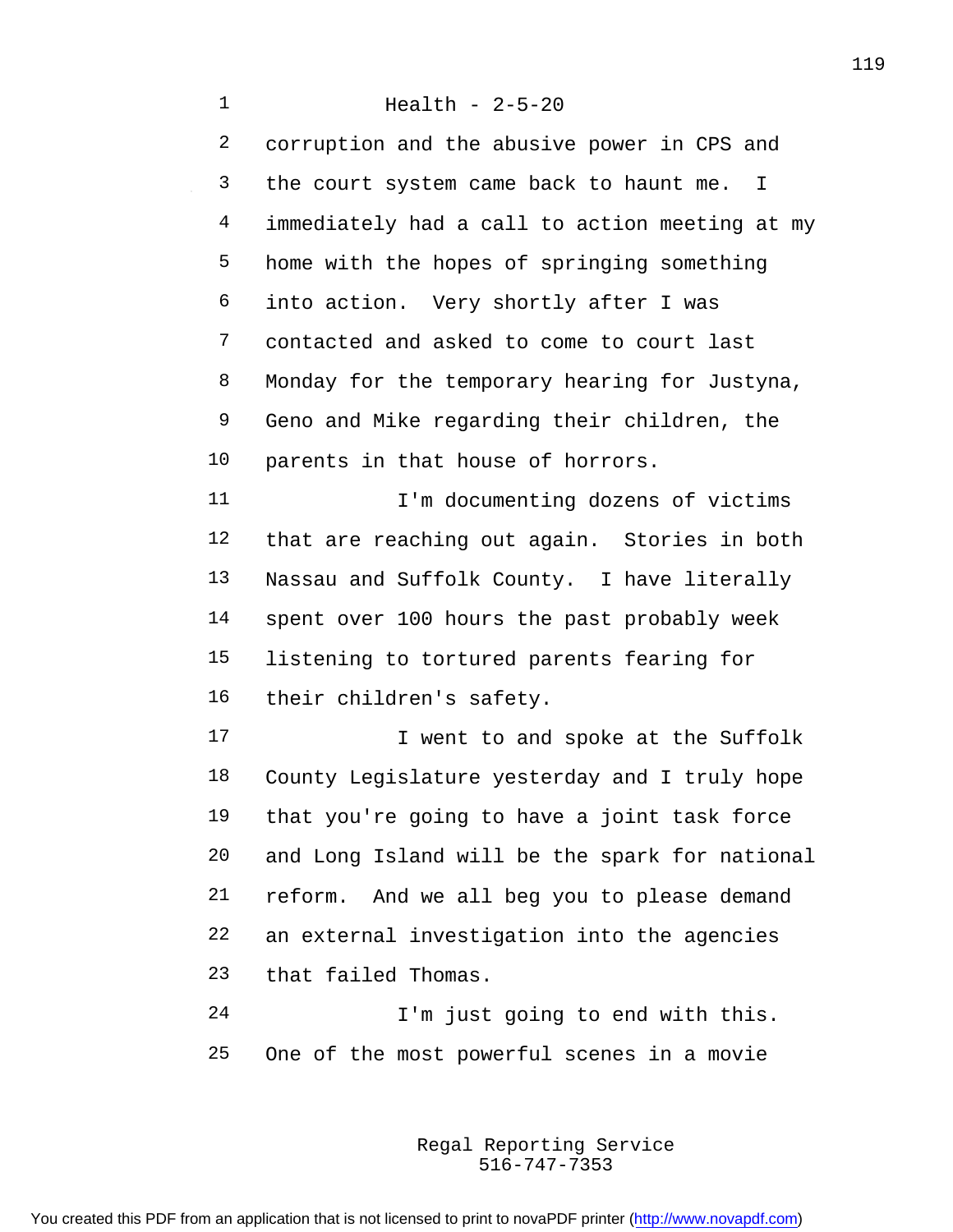Health - 2-5-20 that I believe changed me forever was in the movie A Time to Kill. A young black girl in 4 the deep south many years ago was abducted by white men. She was raped and brutalized and left for dead. Her father wound up killing the rapists. His lawyer, during his trial, asked the jury to please close their eyes. To imagine this child being brutally raped, almost killed, tortured and left for dead. Now imagine she was white. And the jury set the dad free. 13 I ask you now to close your eyes. To think about what Tommy went through and now imagine he was your son. We don't have a choice but to act. Let Thomas's death be the spark that lights national reform. Justyna did give me some ideas when I met her in the court. The first thing I said was how could Thomas be alive today? And without hesitation it was videotaped investigation for the parents and the children. Because there are false -- and I'm not blaming anybody, no one wanted Thomas to

die. But if you're tired, if you're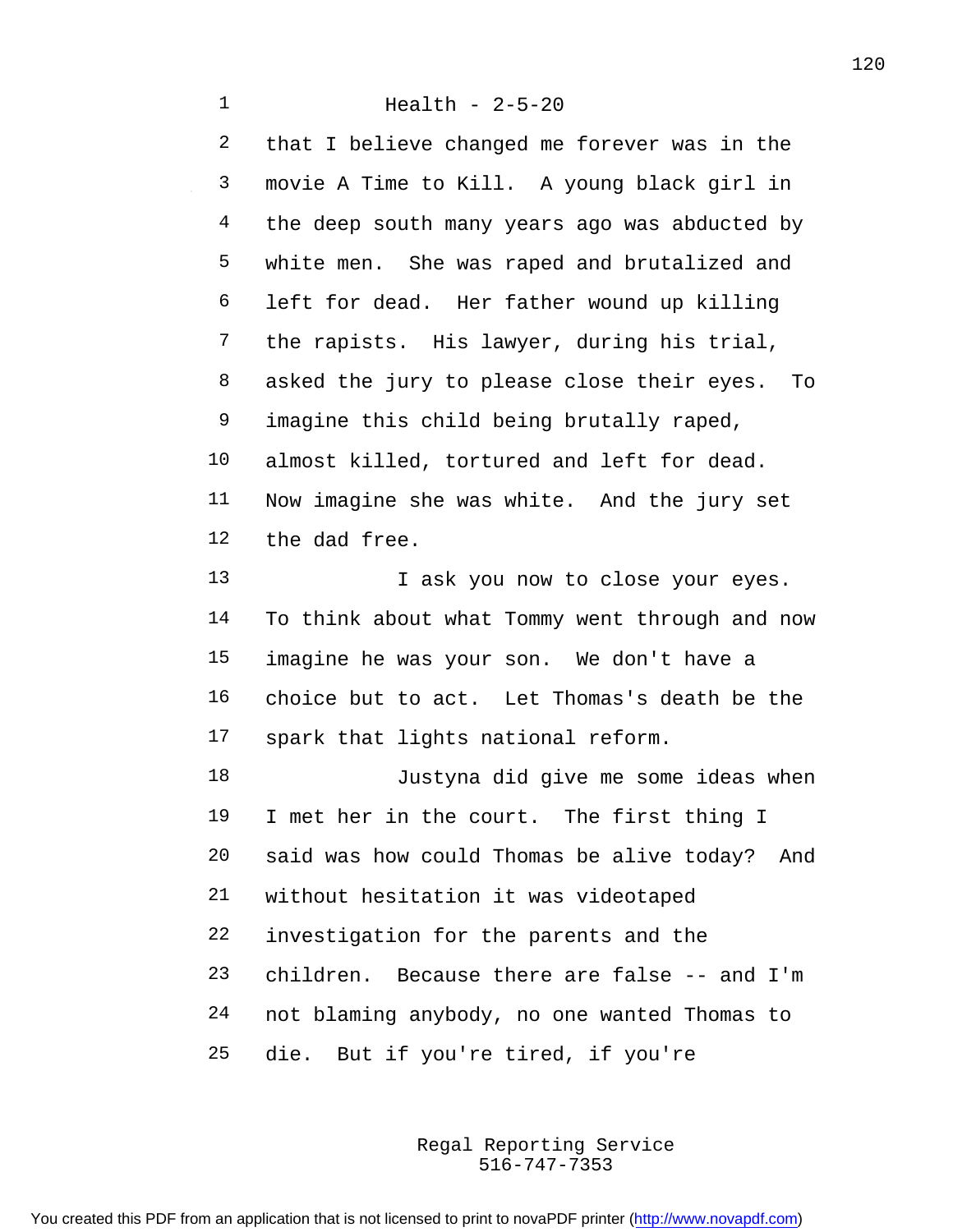Health - 2-5-20 overworked, if you don't have the skills and you're writing reports that children's lives depend on, they need to be videotaped so that if there is a he said she said it's there. I'm happy to tell you that the Suffolk County Legislature is already looking into appropriating funds for the proper video equipment. That's what we were told yesterday. Another thing that I think you touched on -- I'm sorry, I don't know your name -- about unfounded. So, unfounded could be that they go to the door after this 24-hour period that they have and no one is home. That's unfounded. It could be that they knock on the door and the parents say you can't come in. That's unfounded. Seventeen calls begging for Thomas's life was unfounded. We have a huge, huge problem. Thank you very much. LEGISLATOR WALKER: Thank you Kathy. Debbie Lyons. MS. LYONS: Good evening. My name is Debbie Lyons. I'm the director of the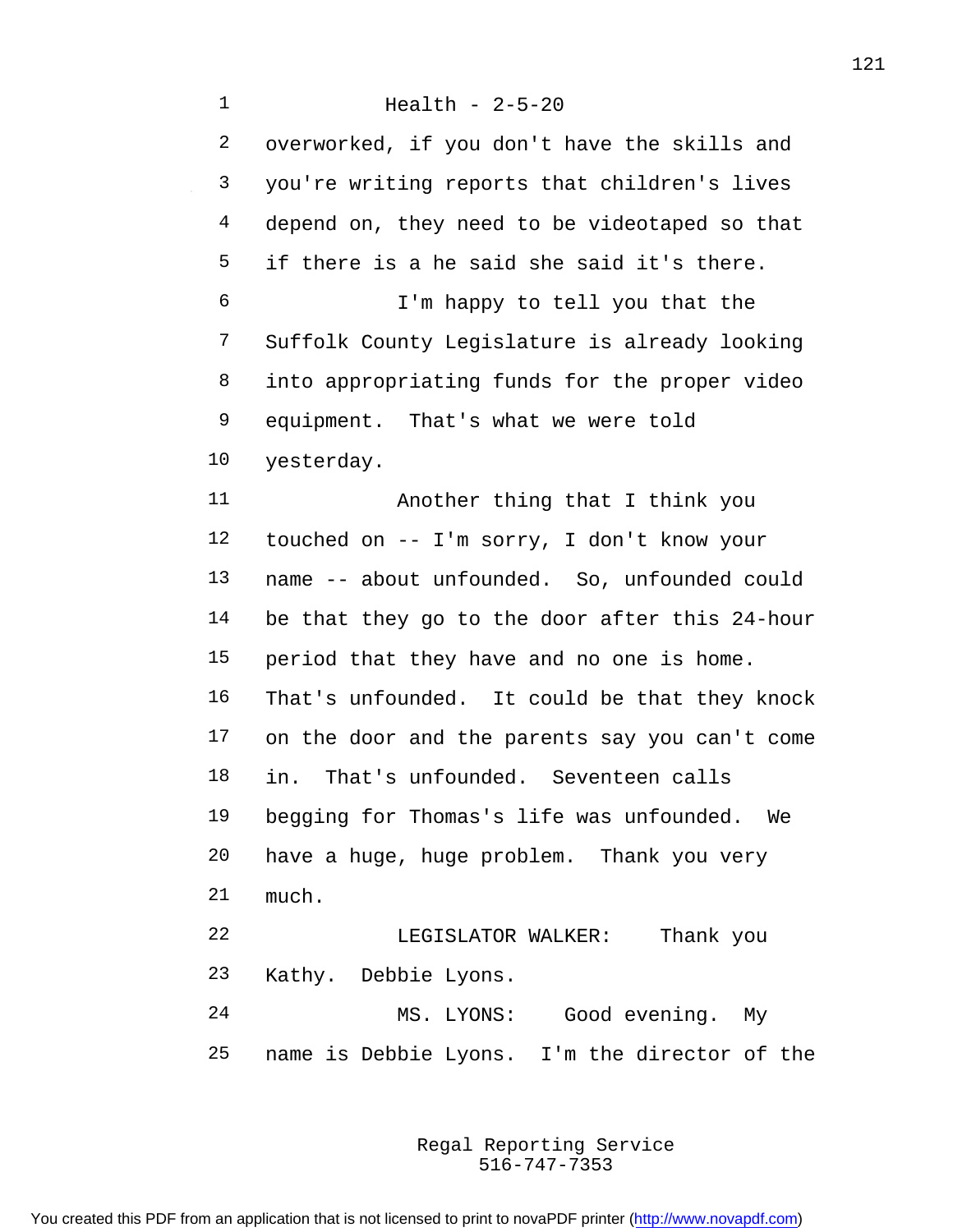Health - 2-5-20 Child Advocacy Center at the Safe Center. We are grateful to be here this evening to share our experience working closely with the Nassau County Department of Social Services and particularly Child Protective Services. At the Safe Center, we serve victims of child abuse, domestic violence, sexual assault and human trafficking. DSS is an essential partner in this work and without their support we could not provide vital services such as our child advocacy center, safe housing for domestic violence victims, the county's victim hotline and services for victims of child sex trafficking.

 Unlike many counties around the state, Nassau County DSS has committed two specialized investigative units that are collocated at our Bethpage facility. These case workers have completed hours of additional training on developmentally appropriate and trauma-informed approaches to working with children and families impacted by abuse. They're tasked with responding to some of the most complicated abuse reports and work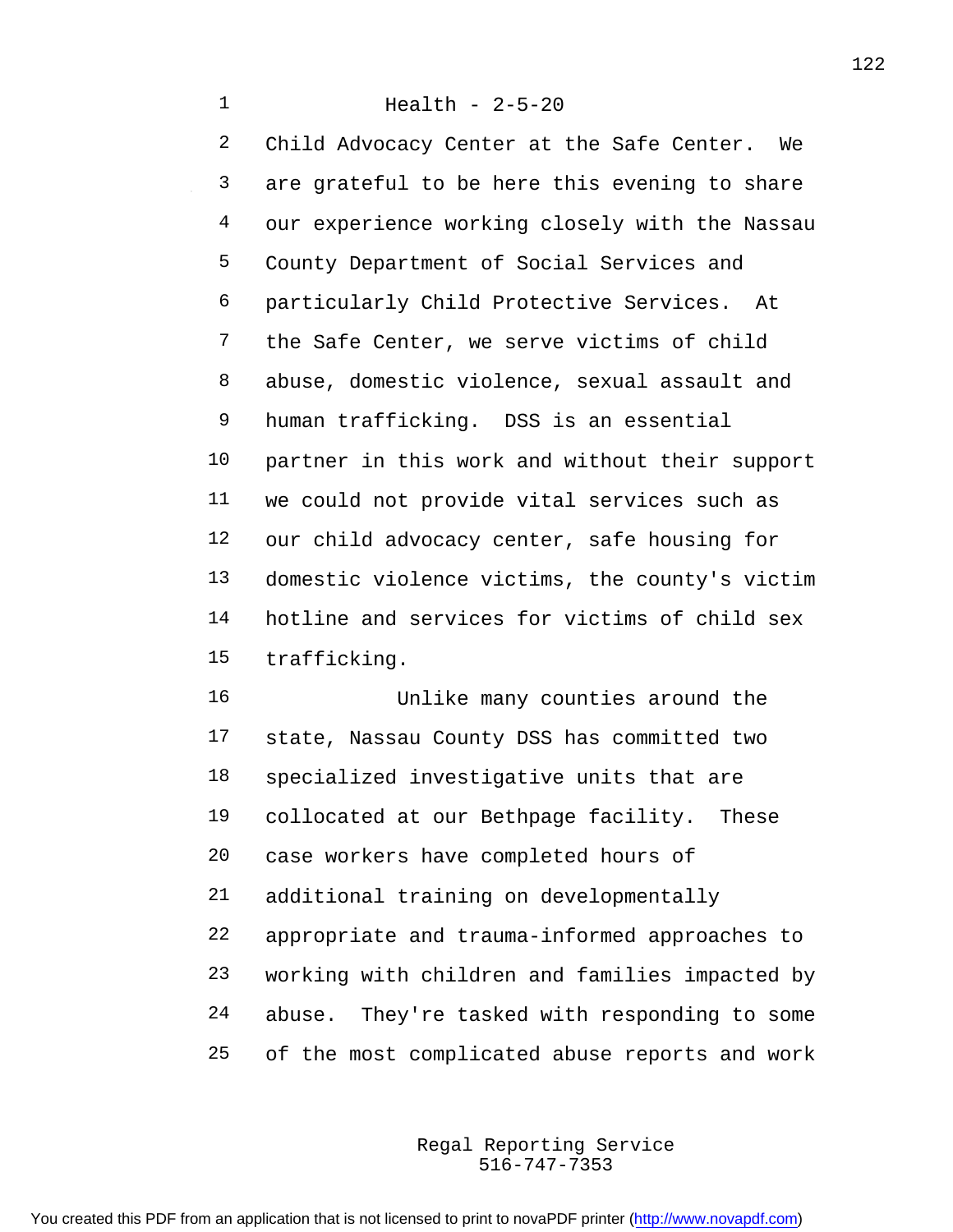side by side with a team of criminal justice professionals to investigate allegations of 4 child sexual and severe physical abuse. In 2019 alone we jointly responded to nearly 1,000 allegations of abuse at the child advocacy center.

8 We are here tonight because of a tragic child fatality. If we truly wish to understand what happened it is important to put CPS into context. Child Protective Services does not operate in a vacuum. They rely on the community to identify and report signs of abuse. On departmental policy to dictate what workers are allowed to do. And on judges for final approval of CPS intervention.

**In addition, state level guidance**  regarding child protective interventions have a significant impact on the degree to which workers are empowered to intervene. Collectively, we can do more to educate our community on responding to concerns and to advocate for more effective child protective

policy at the local, state and federal level.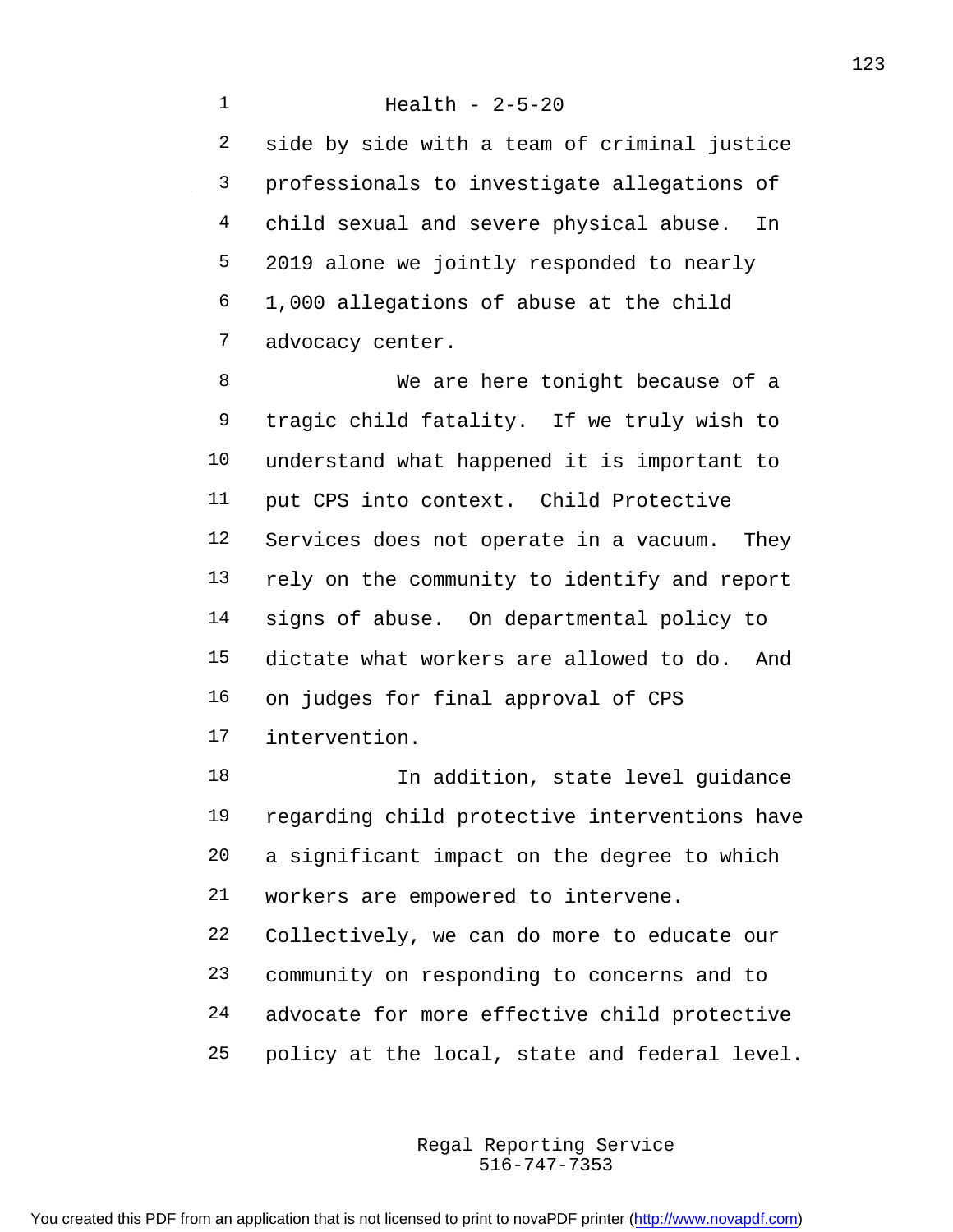Health - 2-5-20 2 There is no greater tragedy for our child protective system and no outcome which they work harder to avoid then the death of a child. It sends a ripple of emotion through the community which can make us want to find an immediate solution and place blame. It is 8 important that we are not reactionary, but rather thoughtful and deliberate in order to create lasting change that keeps children safe. This would be a true testament to Thomas Valva's memory. Thank you. LEGISLATOR WALKER: Thank you Debbie. Regan Murphy. MS. DILIBERTO: I have been working in tandem here to represent Jacqueline Francetti and her daughter. My name is Dee Jae Diliberto. Thank you for allowing us to have this opportunity tonight. I graduated from law school recently and I filed for divorce after my first semester of law school, which was over nine years ago. My custody case is ongoing. I served a New York State Supreme Court internship. I worked in health law policy

> 516-747-7353 Regal Reporting Service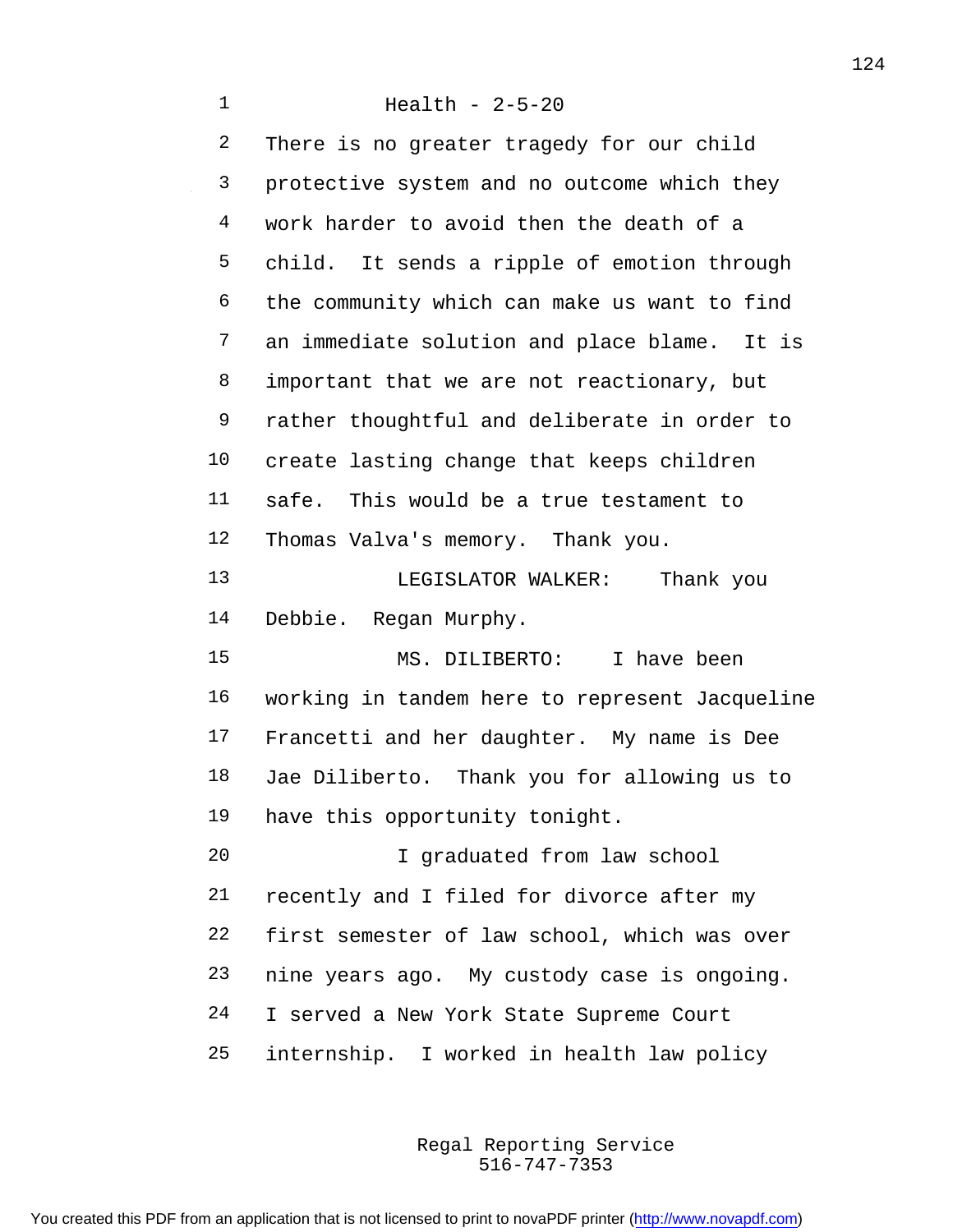Health - 2-5-20 clinic. I served a postgraduate fellowship at Lawyers for Children. I'm working with the New York State Assembly on promoting judicial and legislative reform. And I started a foundation while I was in law school called Raising the Bar for Families where I advocate pro bono for people who are going through divorce, custody and domestic violence. 10 I can't discuss the details of my ongoing nine-year custody battle but I can tell you a summary of my divorce proceedings. Through my divorce I learned that the system is not applying the laws and the standards and procedures equally. I was comforted by my law school dean, my professors, attorneys and other people who would say that the system was so greatly broken. The state has spent tens of millions of dollars on a commission under former Chief Justice Judith Kaye called the Miller Commission which defines specifically ways that we can improve the system. But they haven't implemented those ways and children are still being harmed and killed.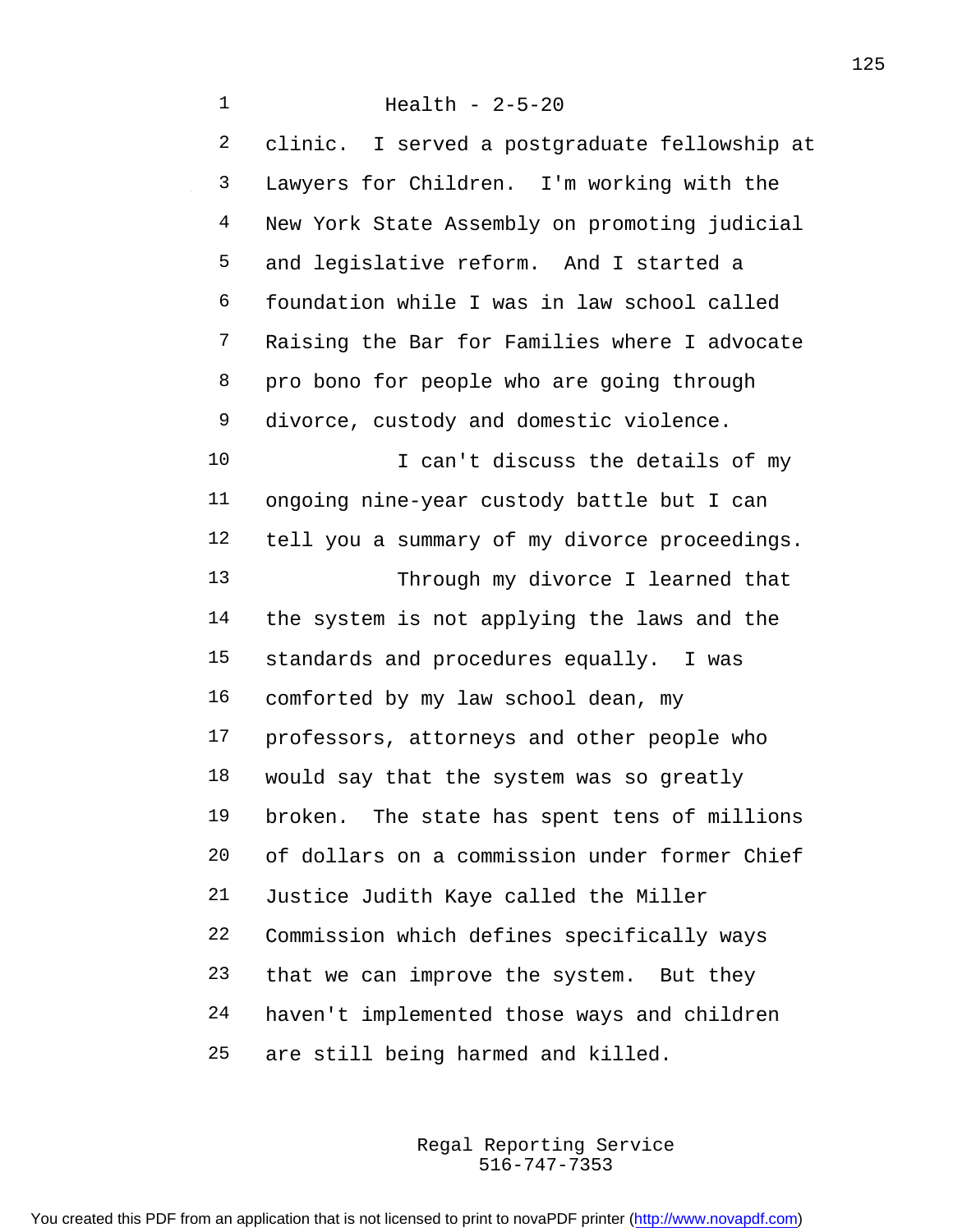In my case, my husband made over \$20 million during our marriage. I ran out of money to pay my legal fees after I had spent over \$350,000. Despite the fact that I had a prenup and post-nup that was depositive of 95 percent of the equitable distribution. But 8 the courts deprived me and my children of orders of child support, spousal support and attorney fees for almost eight years. After I ran out of money, my husband was only paying us a voluntary amount of child support that was \$2,642 a month. While he was paying about \$55,000 a month on his own expenses. I was a full-time mom going to law school, a pro se litigant and the subject of multiple CPS investigations. I've always had full custody of my children but I don't know how long that's going to last. Fortunately, I graduated, I passed the bar and my children are alive. It's not

 Regan Murphy and I are here to tell you her story.

the same for my friend Jacqueline Francetti.

MS. MURPHY: Good evening. My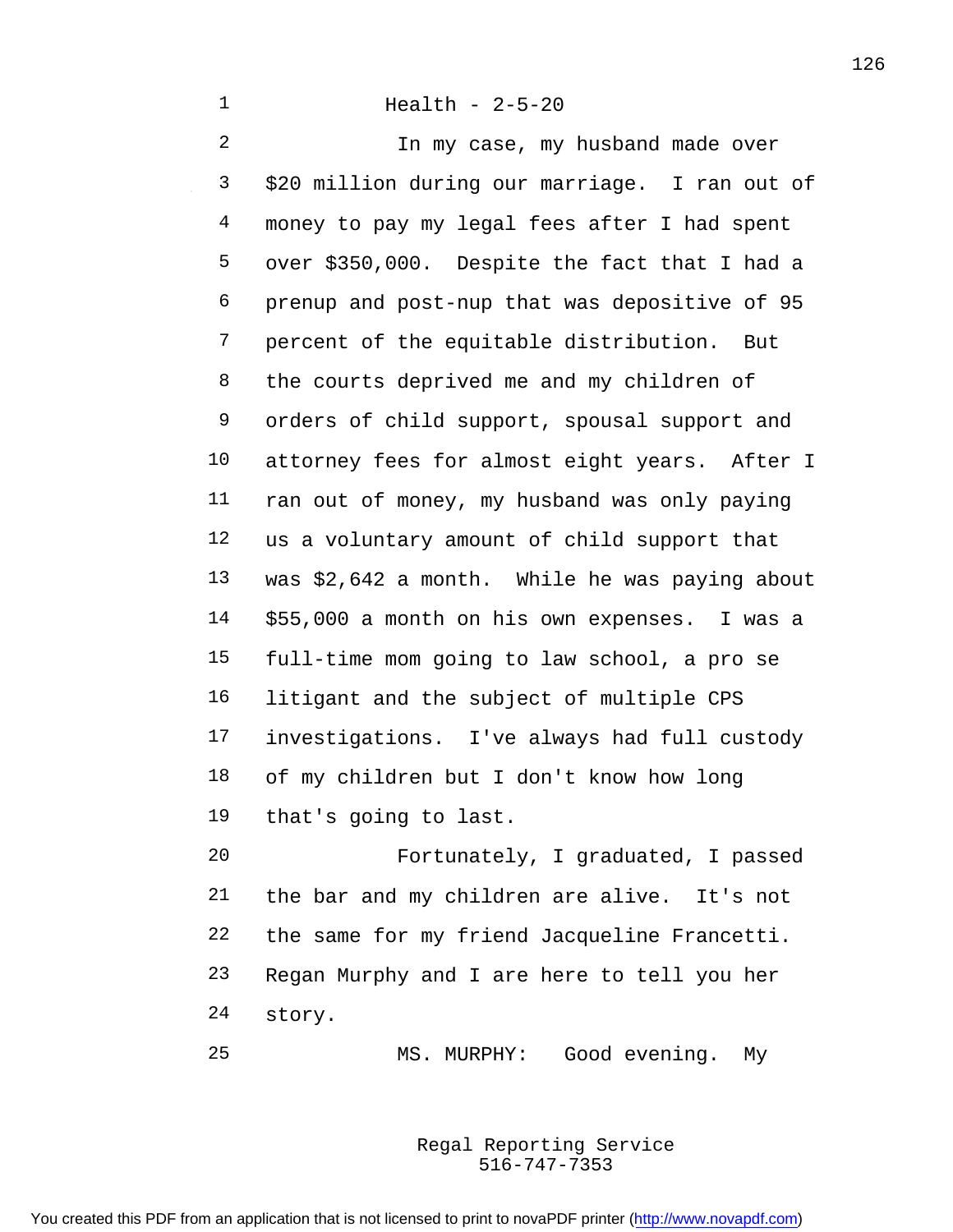Health - 2-5-20 name is Regan Murphy. I'm a close family friend of Jacqueline for over 30 years. She's unable to attend this hearing this evening but her voice is critical when talking about child protection from abusive and murderous parents in Nassau County and New York State. I'm going to read her statement to you. I'm Jacqueline Francetti. I am Kiera's mom. This is Kiera. Three years ago my beautiful, fiercely independent 28 month old daughter Kiera, who loved Elmo and Mickey Mouse, was murdered. She was the subject of a custody case in Nassau County Family Court. Kiera was shot twice in the back while she slept by her father. He then set fire to his home and he committed on suicide. Kiera's murder was 100 percent preventable. Many were involved in Kiera's case. If anyone had proper training, had knowledge of family violence or frankly even cared about her, Kiera who would be alive today. When I walked into Nassau County

Family Court for the first time I thought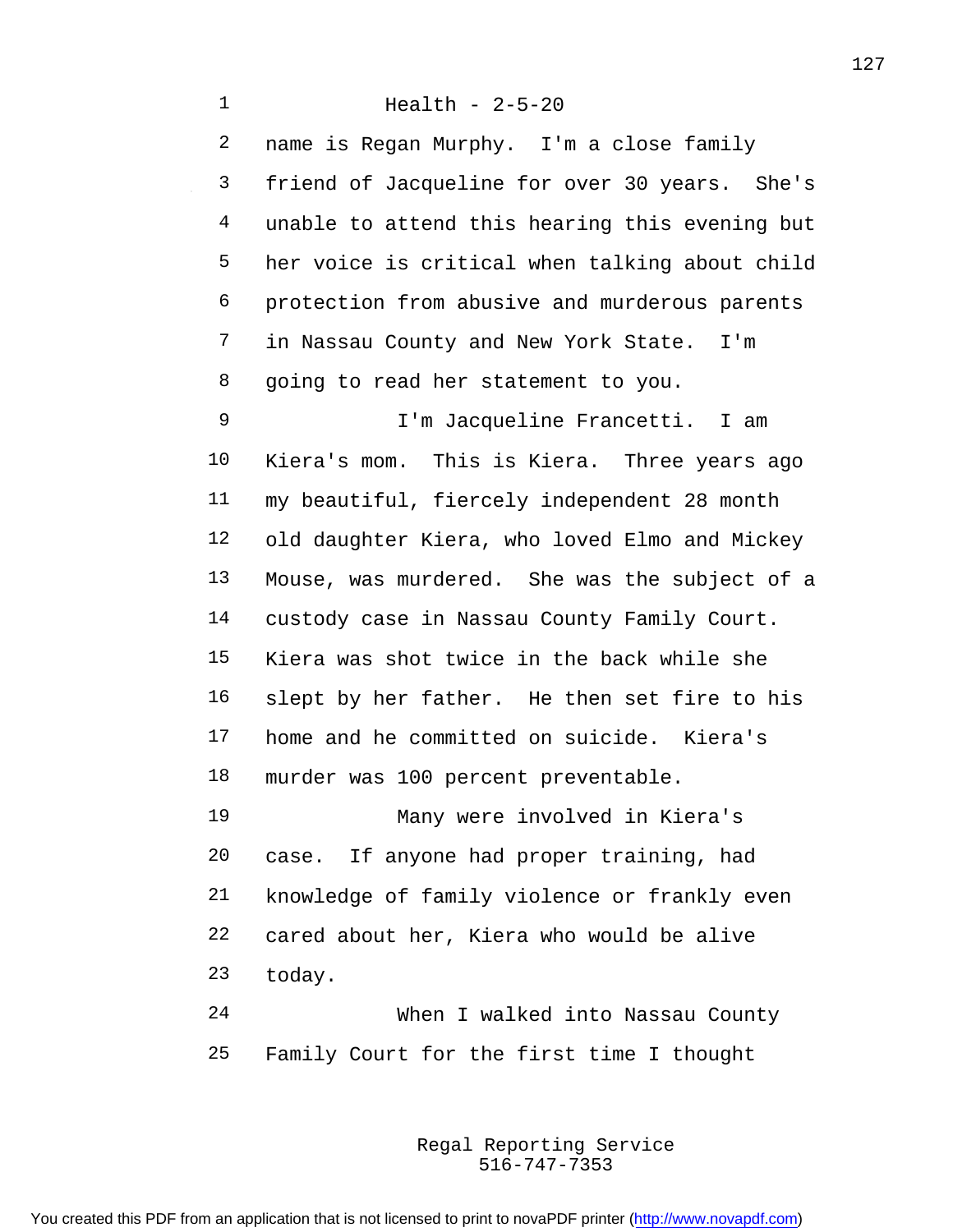Health - 2-5-20 Kiera would be protected. That the health and safety of our children would be top priority. 4 I was wrong and now Kiera is gone forever. MS. DILIBERTO: Let me tell you Kiera's story through the words of Jacquelyn Francetti. When I notified the Nassau County Family Court that I was being stalked, repeatedly harassed, threatened, verbally and emotionally abused, the family court judge, Daniel Peterson, yelled at me to grow up. Despite my fears and clear evidence of domestic violence, coercive control abuse, rage issues and her father being suicidal, Dr. Larry Cohen, the forensic evaluator, dismissed that her father was suicidal and recommended joint custody because he believed a father should always play a role in the child's life. Or death. And her father did play that role. He shot Kiera twice in the back while she slept. Nassau County Protective Services,

 we laugh when we say protective services, noted that he had overly aggressive play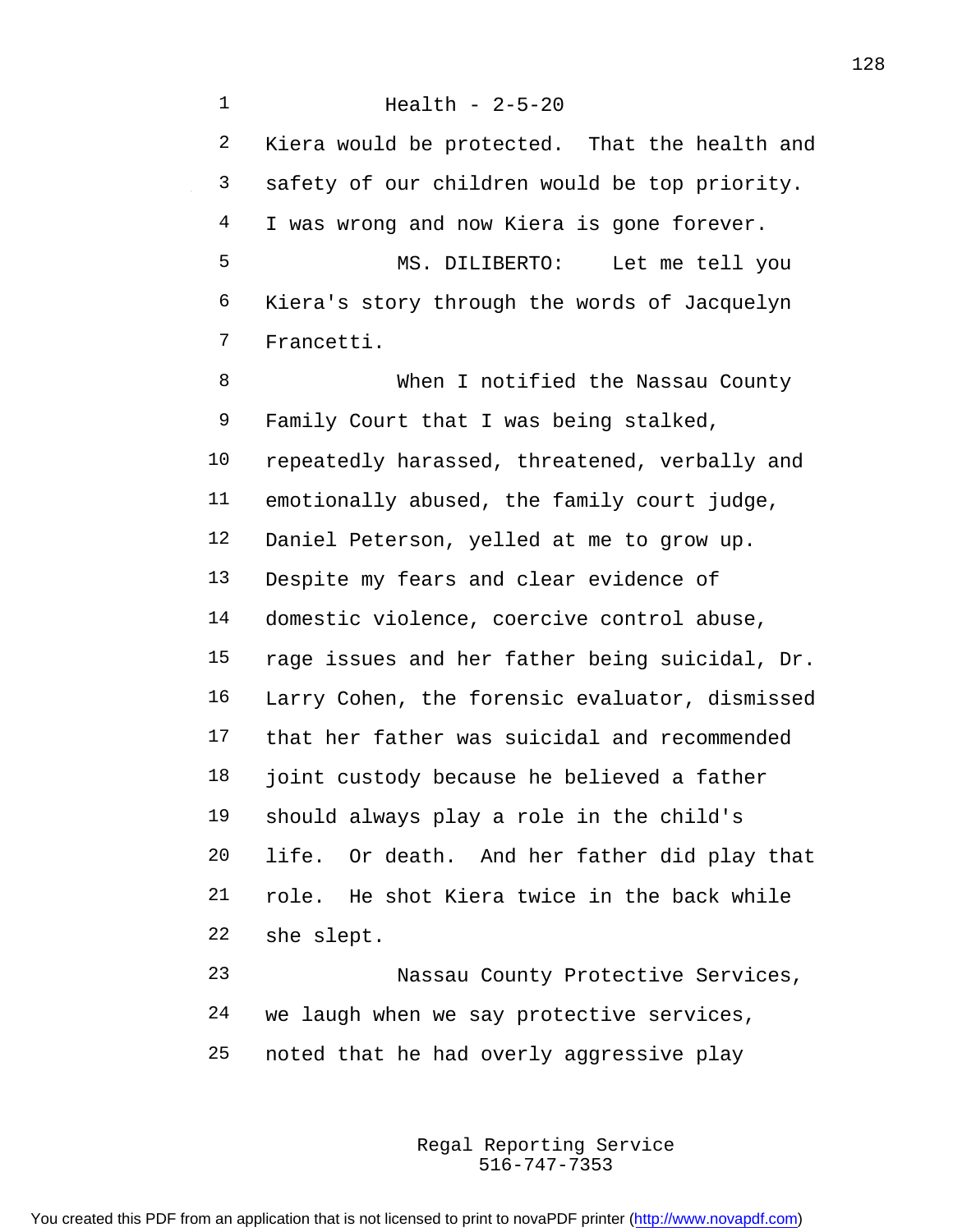Health - 2-5-20 style, anger and rage issues, cursed and threatened Jacqueline in front of the baby and was suicidal. But nonetheless, they concluded that there was no domestic violence and they claimed the case was low risk. I want to know what CPS deems high risk. Jacqueline notified Kiera's attorney, the attorney for the child, Glynn Cocaleo, many times. She told him that things were wrong. The father of the baby was not following court orders or medical directives, which is physical abuse. She told them that there was emotional distress when Kiera would return to the mother and the father was becoming more and more unhinged. 17 At their last hearing for Kiera, Judge Daniel Peterson actually said this is not a life or death situation. Judge Peterson you were wrong. Every person involved in

 Kiera's case is still practicing. Not one person has been reprimanded, sanctioned or moved from practice. So it's safe to say that the body count of children being murdered will increase.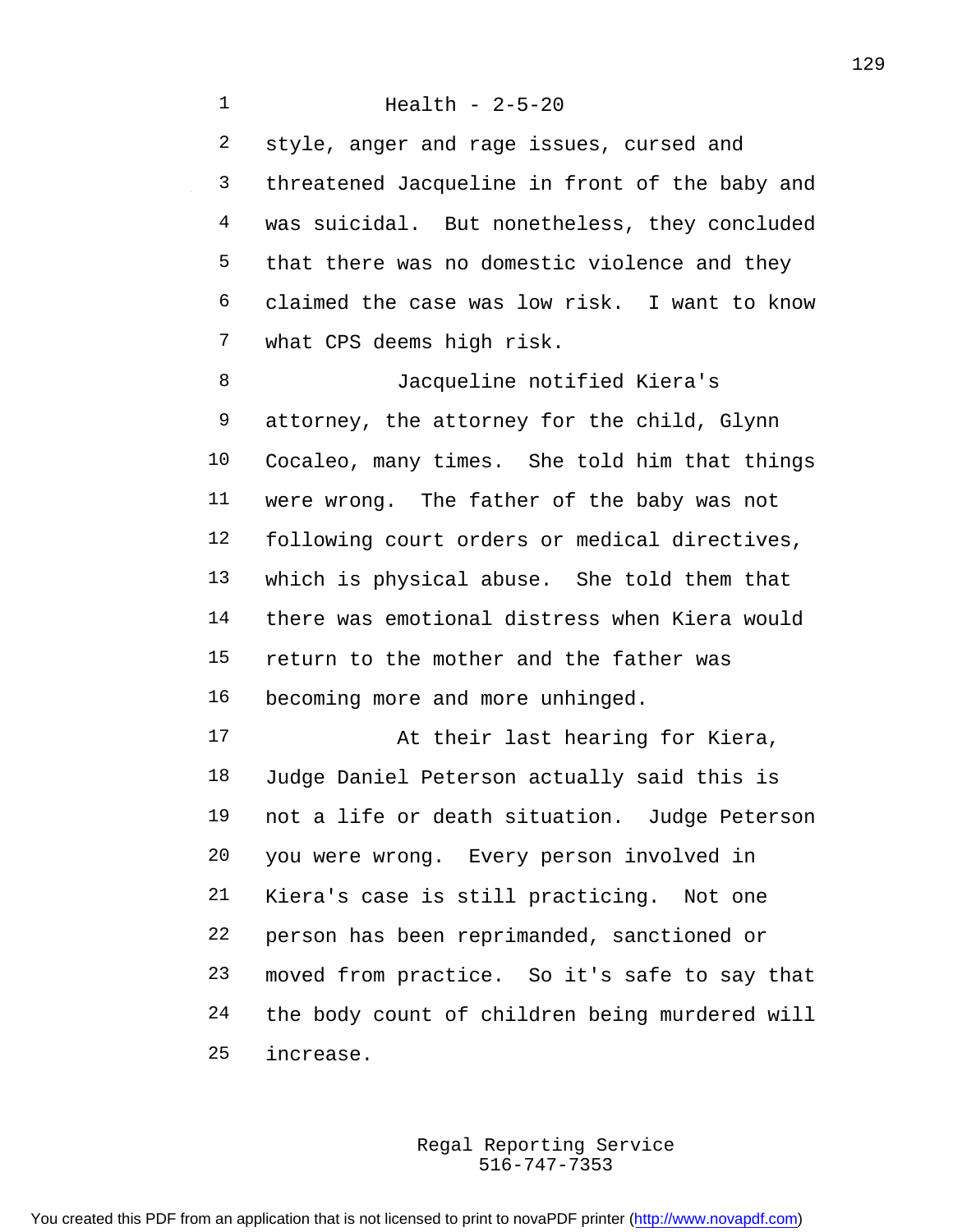Health - 2-5-20

 Kiera's case was a textbook. Too many children are being murdered by a mother or father due to the failings of the New York State Family Court system. Transparency and accountability are desperately needed. The Office of Court Administration hopes that you will write Jacqueline off. They hope that you will write off all the other murdered children as isolated incidents. Had the Office of Court Administration taken action years ago, Kiera and many other children would be alive and playing today. Sadly, 81 percent of abusers are

 getting custody or unsupervised visitation. 81 percent. The Nassau County and New York State Family Court systems are failing. Jacqueline is begging you to step up, step in and make change. We need to turn around what is now being called the New York State fatal court system instead of the family court system. Child safety is not complicated. Jacqueline and everyone here today wants to work with you to usher in the changes right away. Jacqueline just returned from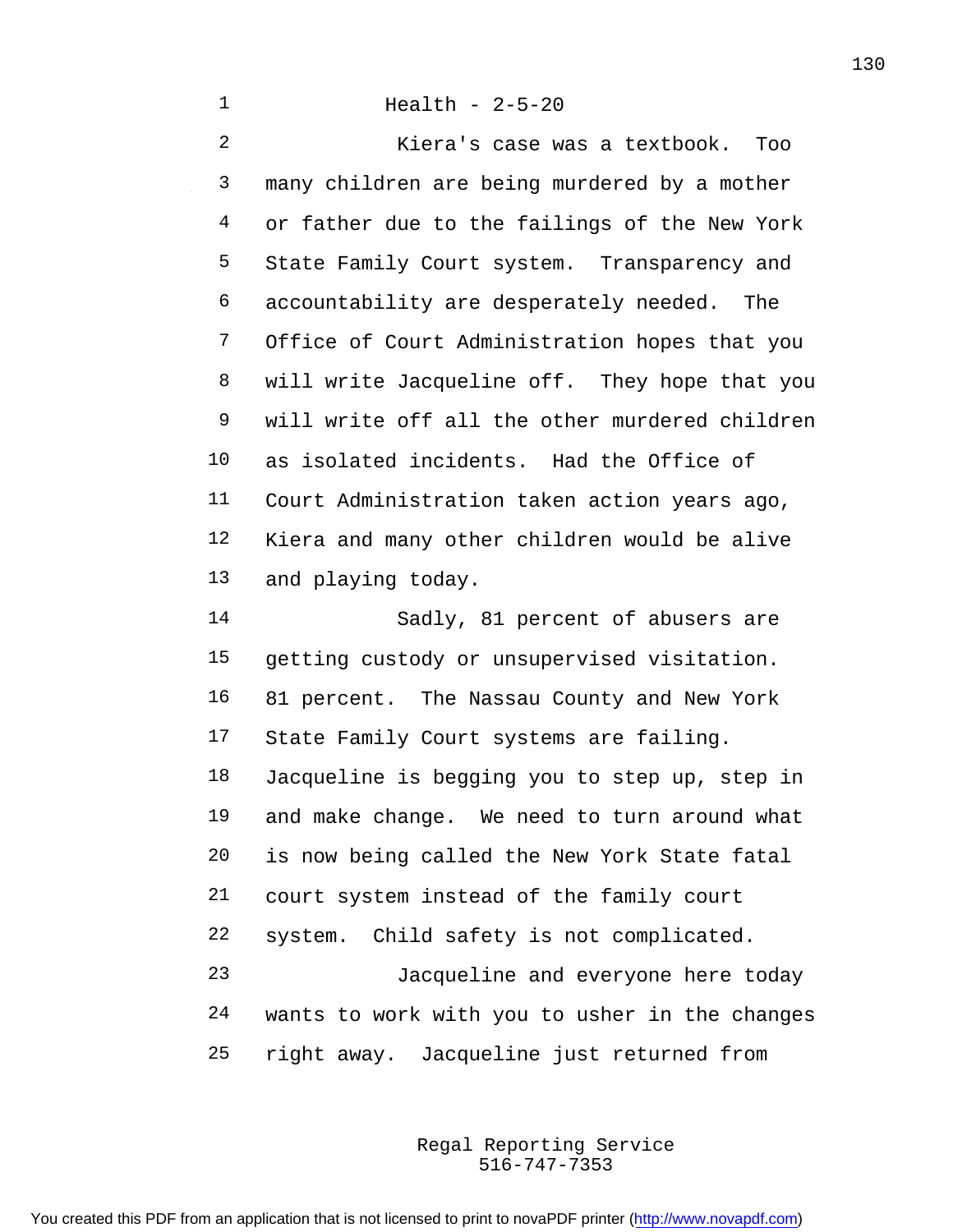Health - 2-5-20 Albany where she spent four days working with the New York State Assembly. Based on Kiera's story alone, five bills will be introduced this session. Here in Nassau County what can you do to move this forward? What are the next steps? Let us honor Kiera and all of the children who have been needlessly murdered. Their little voices cannot be silenced. Their stories must be heard. We will not go away quietly. It's time for a change. Thank you very much for your time and attention to this. LEGISLATOR WALKER: Thank you Regan and Dee Jae. Andrea Bergin. MS. BERGIN: Hi. Thank you for having us. I'm hear to speak on behalf of myself as well as the FCLU. I just want to thank Justyna and all the other parents and everybody that have told their story. I think it's so important and it needs to be heard. I can't say how incredibly disappointed I am that DSS was allowed to leave. It's fine. If you aren't going to let

> 516-747-7353 Regal Reporting Service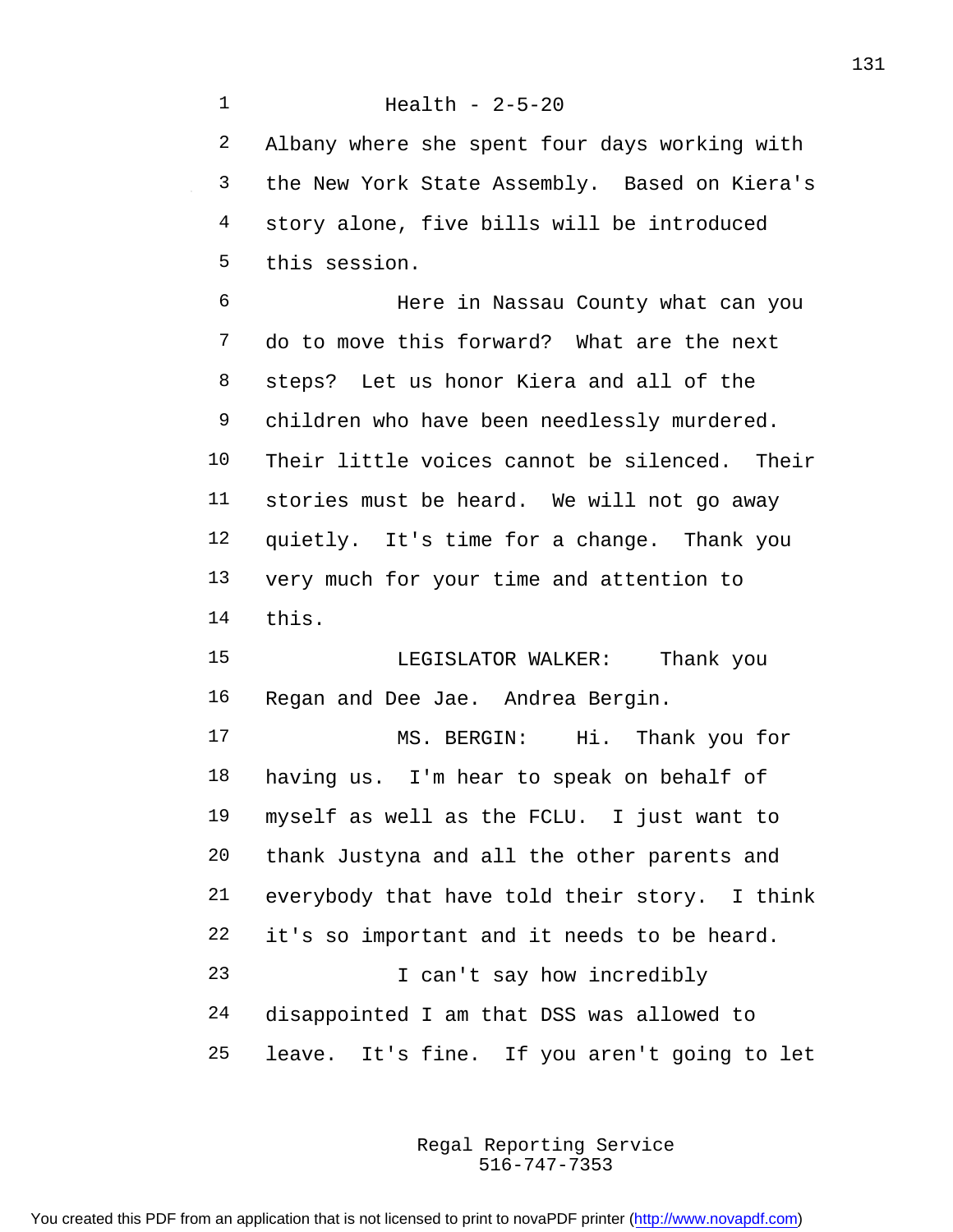Health - 2-5-20 the people speak first then it should have been known that they had to wait because 4 otherwise this is a farce. If they do not hear what the concerns are, we were just supposed to listen to them and the excuses they have of why everything is okay. But they can't listen to us about what the problems are. That bothers me very much. And it seems like this is kind of just a meeting just to pacify angry people, not to actually cause any change and that's very disappointing because I had a lot of hope for this. Another thing that makes me think

 this is that there was an email, there was a newsletter email sent out the other day from, I'm sorry, Ms. Schaefer. It announced this public hearing following the tragic death of Thomas Valva and the details for this meeting. At the end it actually read, after the announcement Legislator Schaefer said this hearing will serve as a checkup on an already phenomenal Health and Social Services department. We need to make sure they have the proper resources and staffing that they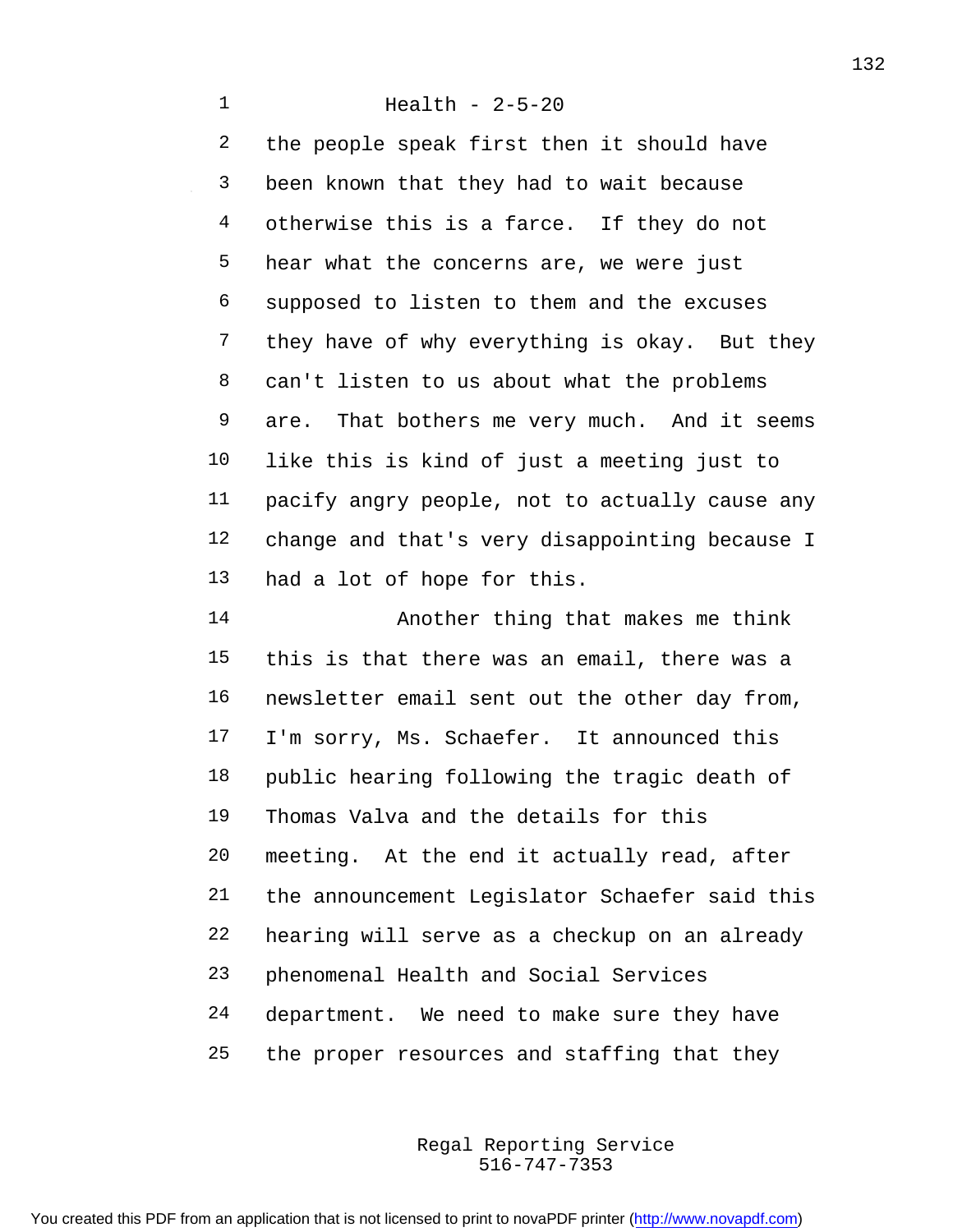need to be successful.

Health - 2-5-20

 Now, very quickly, an email was sent out to recall that previous email. Which is understandable because you have the death of a child in the same paragraph as phenomenal. That seemed to be a little bit of a juxtaposition there. Again, that, combined with DSS leaving and not having to hear anything, just shows that I have very little faith that anything is going to change here. It has to go through to these people. They have to understand. You have to hear this. This is dangerous.

 What happened to Justyna and her son is a nightmare. It is the worst possible outcome of what can happen in a custody case. But it's not an anomaly. And there are a lot of other kids out there that are being abused and neglected and ignored and it feels like they still are.

 I know this is in the news. I know you wanted to hold a meeting. But is anything going to get done or is it just for show? I understand that CPS has their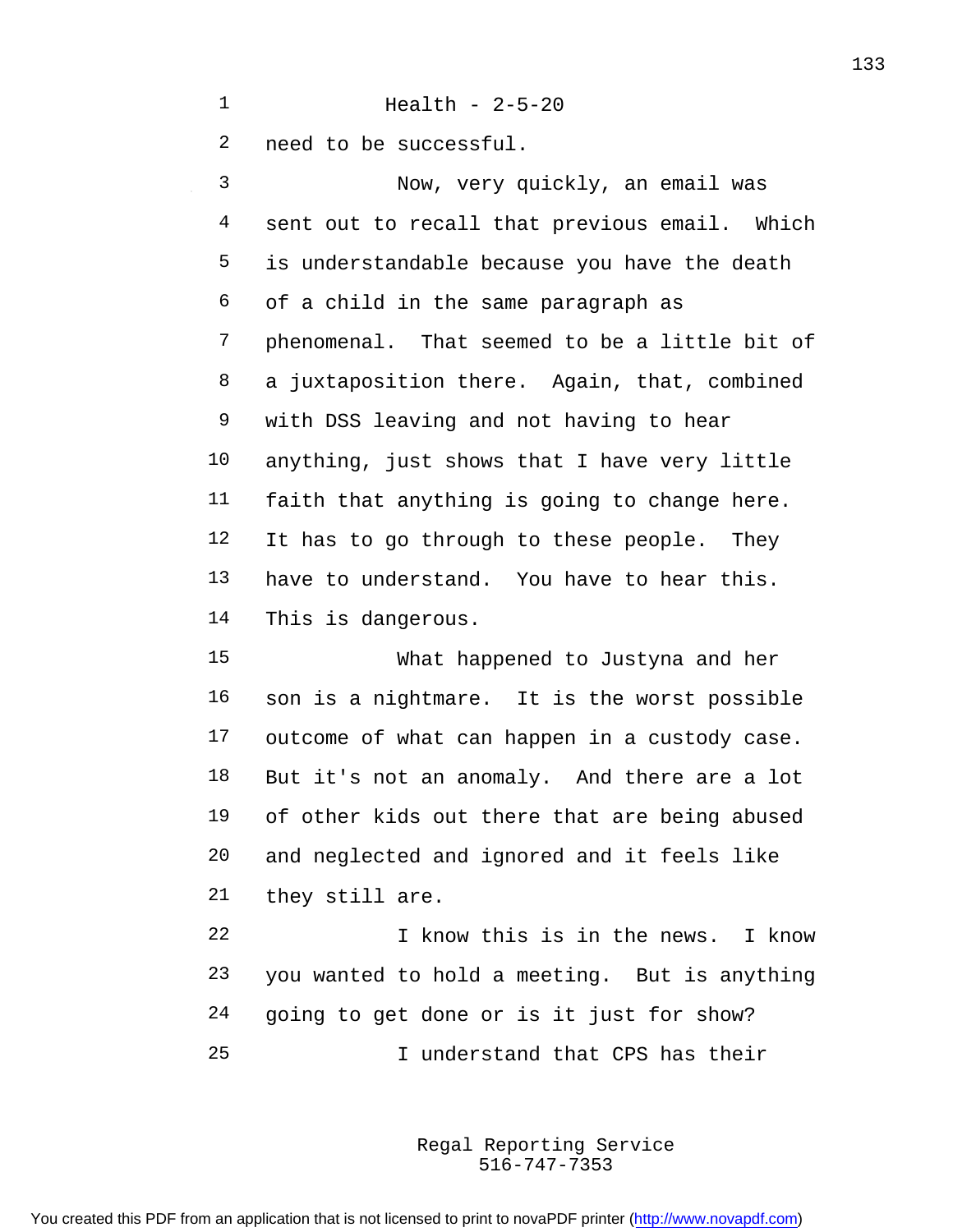Health - 2-5-20 2 hands tied to a certain extent. I'm sorry that they're understaffed, overworked, underpaid. But parents shouldn't have to pay for these bureaucratic issues with a child's life. That is not acceptable. I know there are plenty of wonderful CPS workers out there. But you know what? You heard yourself tonight. Some of them have 30 children, 30 families. That is insurmountable and impossible to monitor properly. It can't be done. It needs to change. There were a lot of different institutions and people who were neglectful and horrific in this case. Judge Zimmerman Lorentz, Chang, Donna McCabe. And out of CPS, June Johnson, Michelle Clark. There are a number of other people who were responsible. I know CPS was saying this happened in Suffolk County, it was mostly Suffolk County, but it started here and it doesn't matter. The problem, the corruption it runs all through. It doesn't matter what county we're in or honestly what town, what state. It's here. It's destroyed. It's broken.

> 516-747-7353 Regal Reporting Service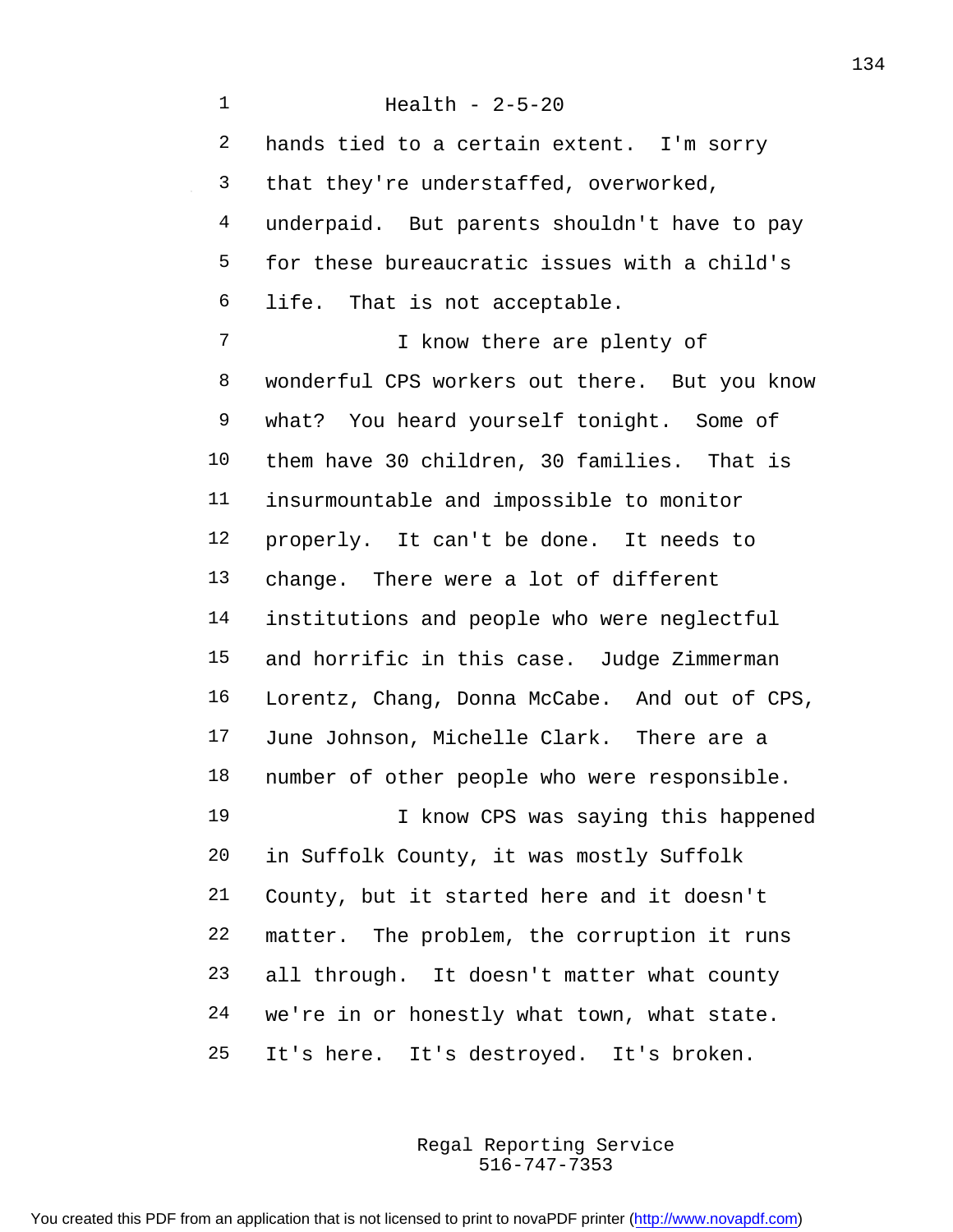Health - 2-5-20 2 It's corrupt. And it needs to be fixed. I really am praying to God that something gets done. And again, I'm so disappointed that all of the CPS and all of DSS left before anyone spoke. Honestly, you should be ashamed that you let that happen. Thank you. LEGISLATOR WALKER: Thank you Andrea. Eva George. MS. GEORGE: Good evening. First of all, I want to say my condolences to Justyna. And I just want to say the whole town and many of the country is grieving with you. We are so sorry for your loss. 16 16 I also have ongoing custody battle, so I am unable to really talk too much about that. But I also went through a divorce here at the supreme court from March 2015 with Judge Zimmerman. I fled abuse in June 2015 with my three children. Which were also abused by their father. Including myself. And I trusted my faith basically in the hands of the family court to protect my children. And little did I know that when that journey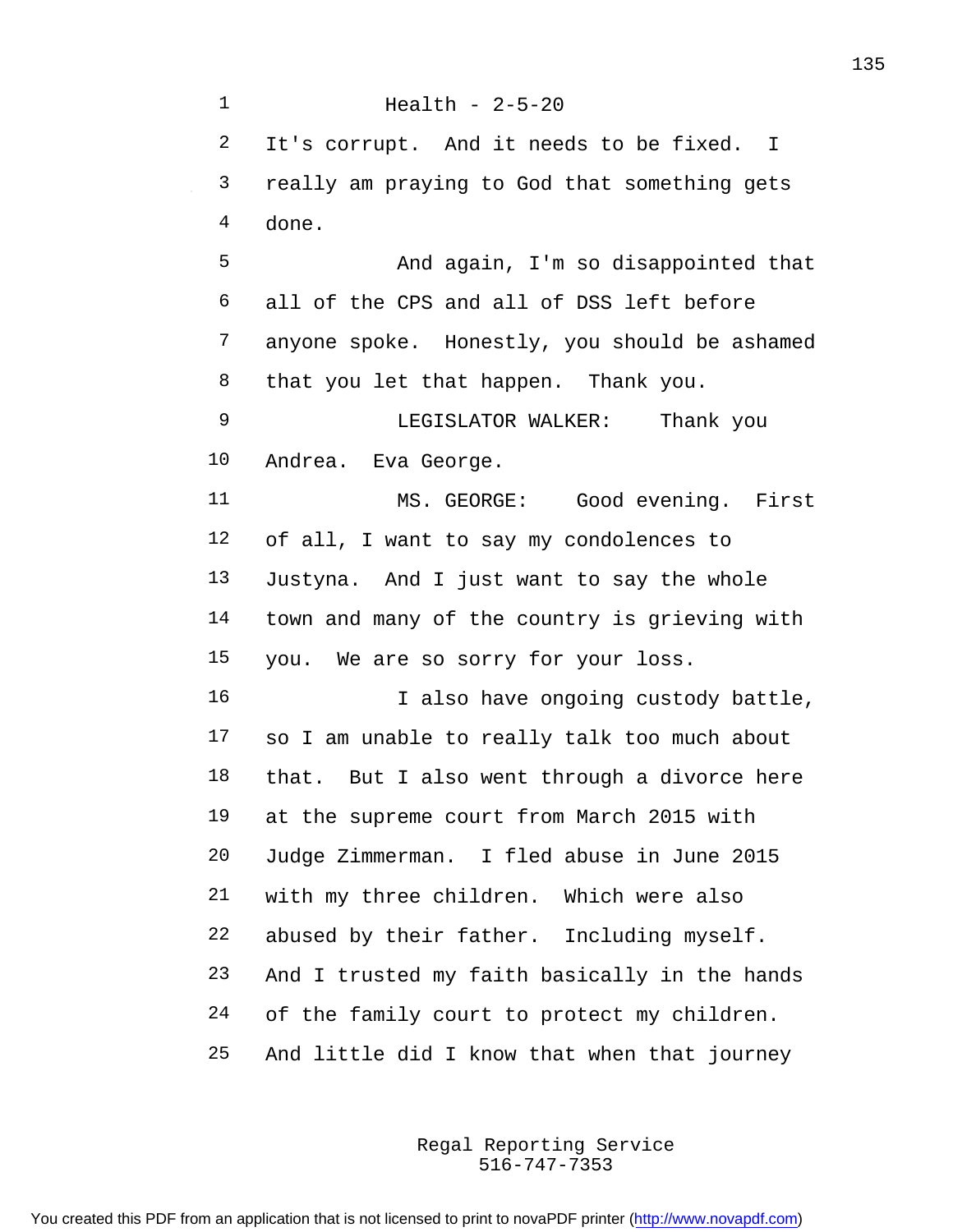Health - 2-5-20 started, which he already stated before it started that nobody is going to believe you. No judge is going to believe you. I'm going to take everything from you. And so many times these abusers and these domestic violence cases or sometimes women are allowed to manipulate the system constantly over and over again. 10 As a mother, the more I spoke my children are in danger the more I started losing my children and the more I was silenced in the court system. I was forced to give them first supervised visits. Which they did not even want. My son, who was beaten by his father, was forced to have a supervised visit, even that he did not want and he probably had said that to his law guardian. He wanted a supervised meeting. He actually attacked. He was hitting his father because he was so angry. 22 I had my daughter, who was then nine years old, after every supervised visit

phone calls every other day that I was not

or a forced phone calls, there were forced

516-747-7353 Regal Reporting Service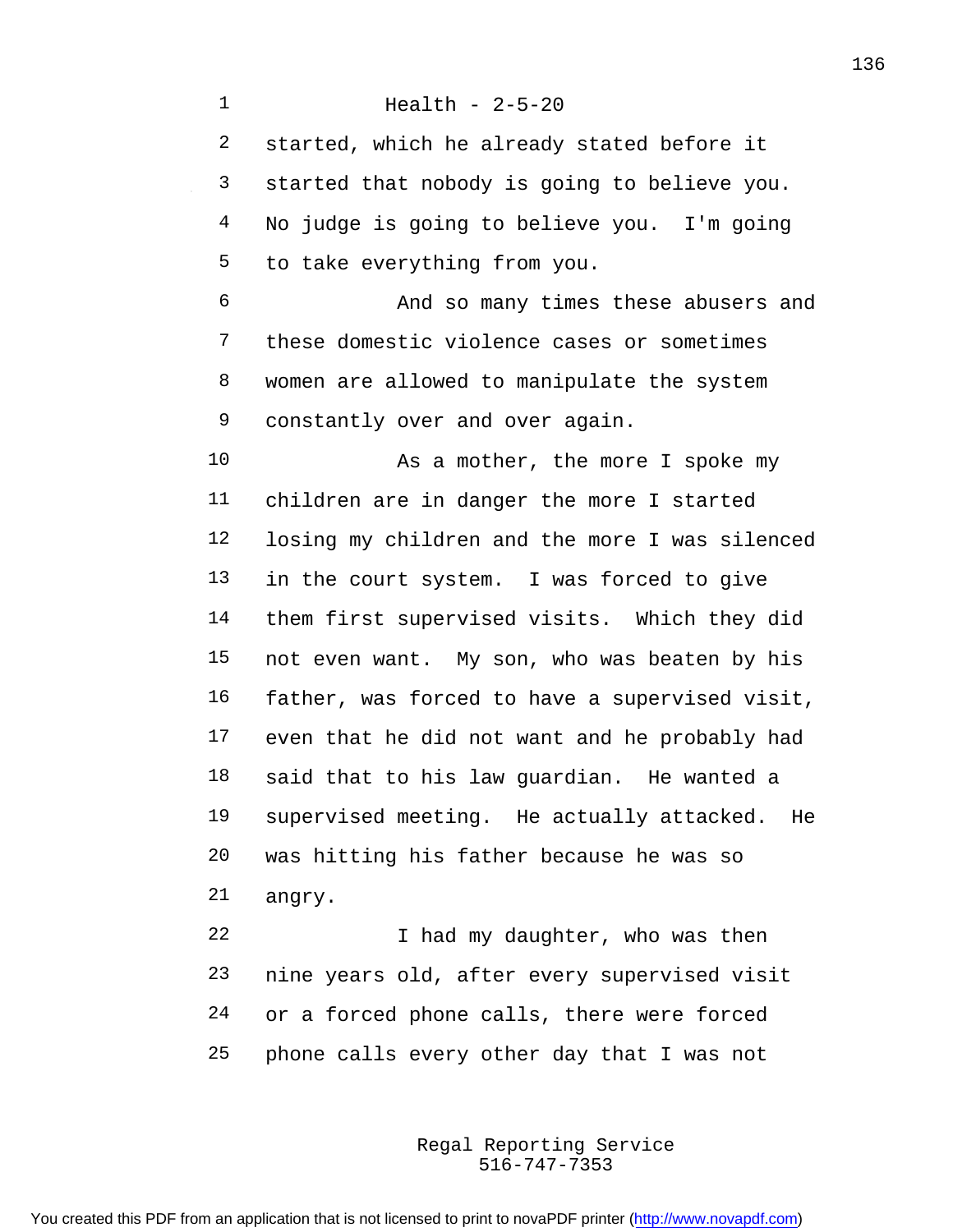Health - 2-5-20 allowed to be in a room because they were thinking I'm interfering with the phone calls. My daughter would start beating herself repeatedly. Throwing things. And this is a typical girl who was joyful, played gymnastics and there was not much anything I was able to do to protect her. The more I 9 started to protect them the more he cried parental alienation. Parental alienation is one of the number one things that abusers are allowed to use in the court system to silence the victims and silence the mothers or sometimes the fathers who are trying to protect their own children. I had no voice. In order to protect -- instead of me for the courts to protect my children from them, I had to prove in court that I'm not alienating my children

 from their abuser. That's awful. That's very sick. Instead of them concentrating on my

 husband abusing the children or being a danger to me, all I was forced to do time and time again in a hearing and the stipulation is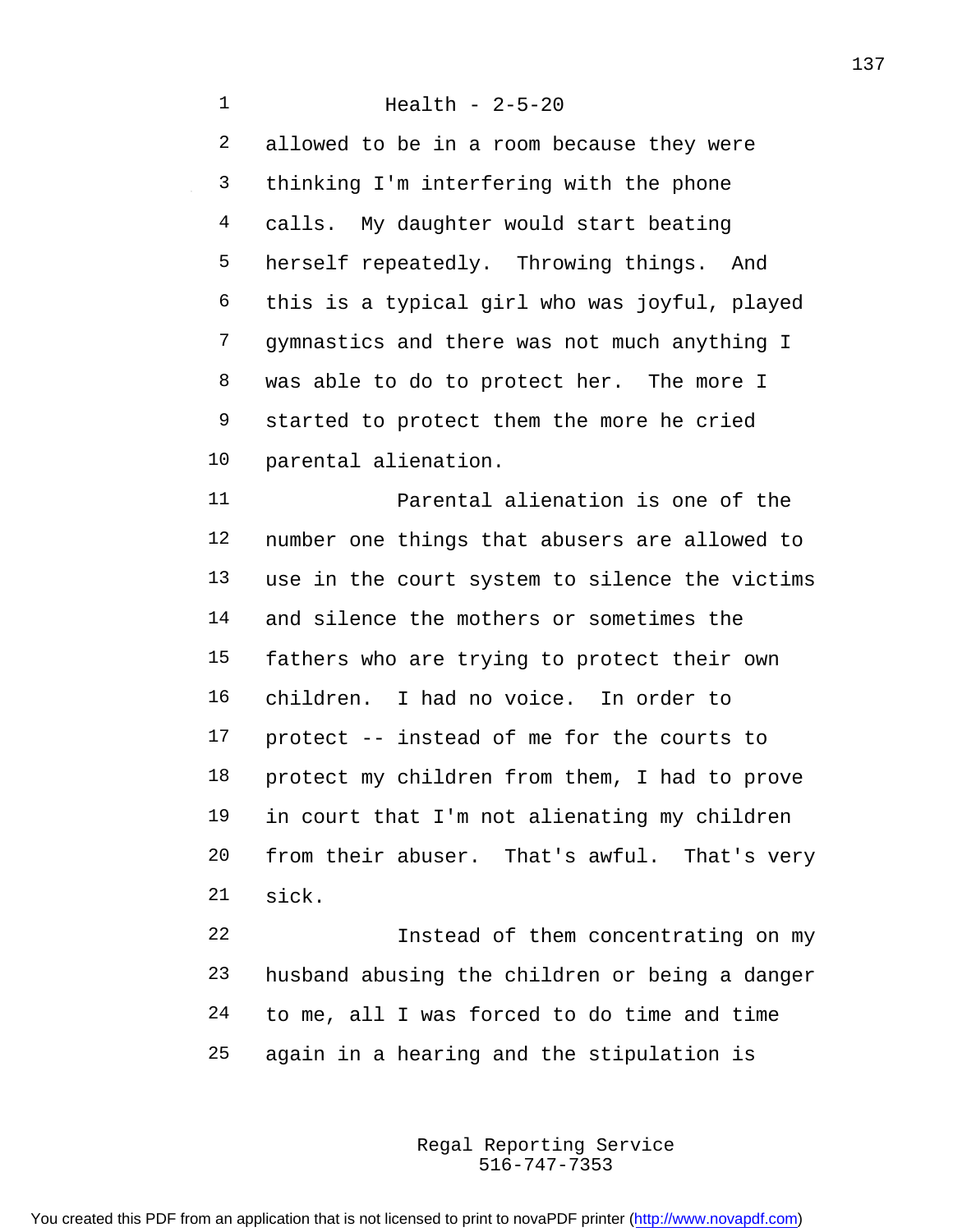Health - 2-5-20 showing that I am taking them, I'm forcing them, even though my son used to hide in the trunk of the car sometimes refusing to come out of the car to go to supervised meetings. But if I didn't do that, I would have been held in contempt of the court and I would have more endangered my children. So if I protected my children I would have harmed my children more by protecting them. How confusing. Now, eventually, after they stopped supervised visits with my children after my son attacked his father in a supervised visit and I'm shopping for Christmas gifts in Target. The supervisor called that he is about to call the police. That my son is not calming down. I couldn't even go pick him up. I can hear him in the background screaming pick me up, I don't want to be here. I couldn't even go pick him up because the supervisor wasn't even done. But that prevented in some of those things eventually stopped the supervised with the two older

ones.

516-747-7353 Regal Reporting Service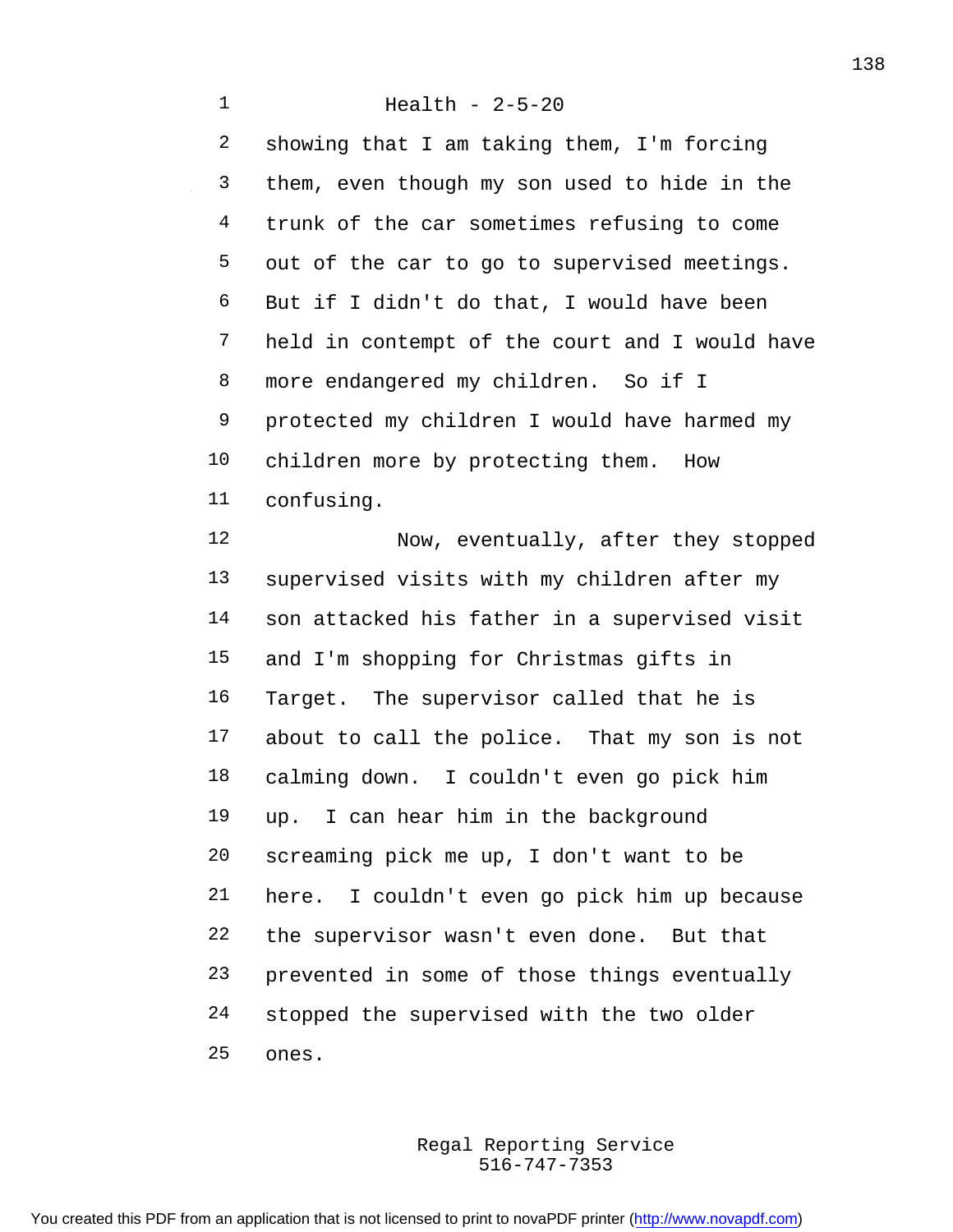But then I had a six year old who was unable to speak for himself and didn't 4 understand or did not communicate. They protected the two older ones but they did not protect my little one, which continued supervised visits. And eventually, after three months, started getting unsupervised visits with his father. Now you have two older siblings who are terrified seeing their younger brother me dropping him to unsupervised visits. How traumatizing is that for older siblings to see that? That they know what this man has done to them and there is nothing that I could have done because then I would have been alienating my child from his father. That's bigger crime than abuse in this day.

19 But basically it took one of those unsupervised visits. My son came home alleging a situation that his dad did. I took him to the law guardian. I took him to the psychologist. Because we're in a court proceeding. I'm taking him to all these places that I need to do just to protect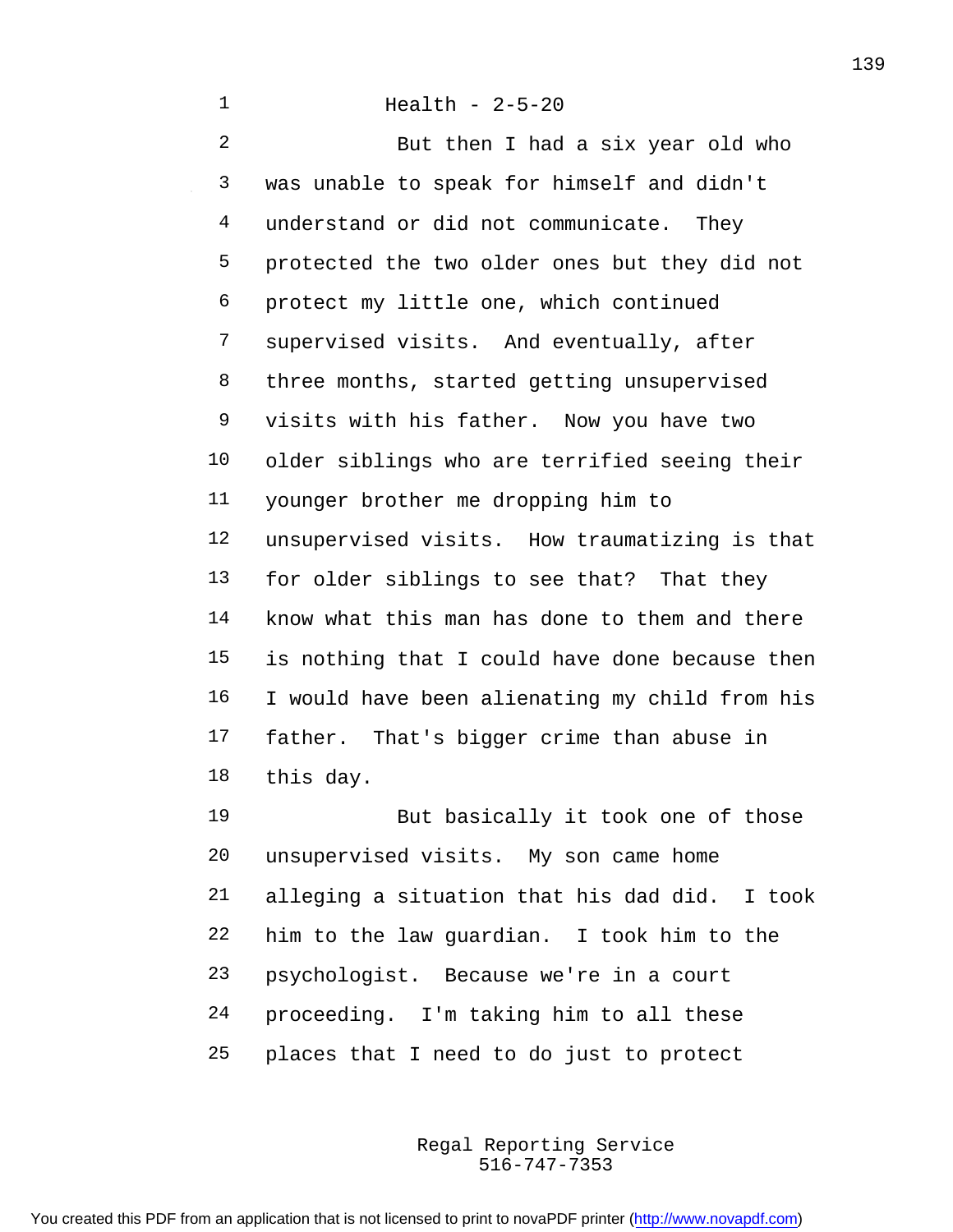Health - 2-5-20 them. And he told his story basically what was happening. And I believe one of those things sparked a CPS investigation with my son.

 Even after the fact that CPS investigation started, they still forced me to make my son go to unsupervised visits with his dad. And when the day came my son was so scared but there was nothing I could do. He screamed, he cried, he pulled my hair. He's five, six years old begging me mom, don't make me go. I'm trying to plead with the father he doesn't want to come. He said bring him. This is exactly how the other two were going to come. Kicking and screaming. They don't care.

 Eventually I started taping this situation that was happening and it was basically enough. And at the end of the screaming with my son my son said I told the law guardian and I told the psychologist I don't want to go. Which were the same people that said a couple of days before that my son wants to go. I was screaming with my lawyer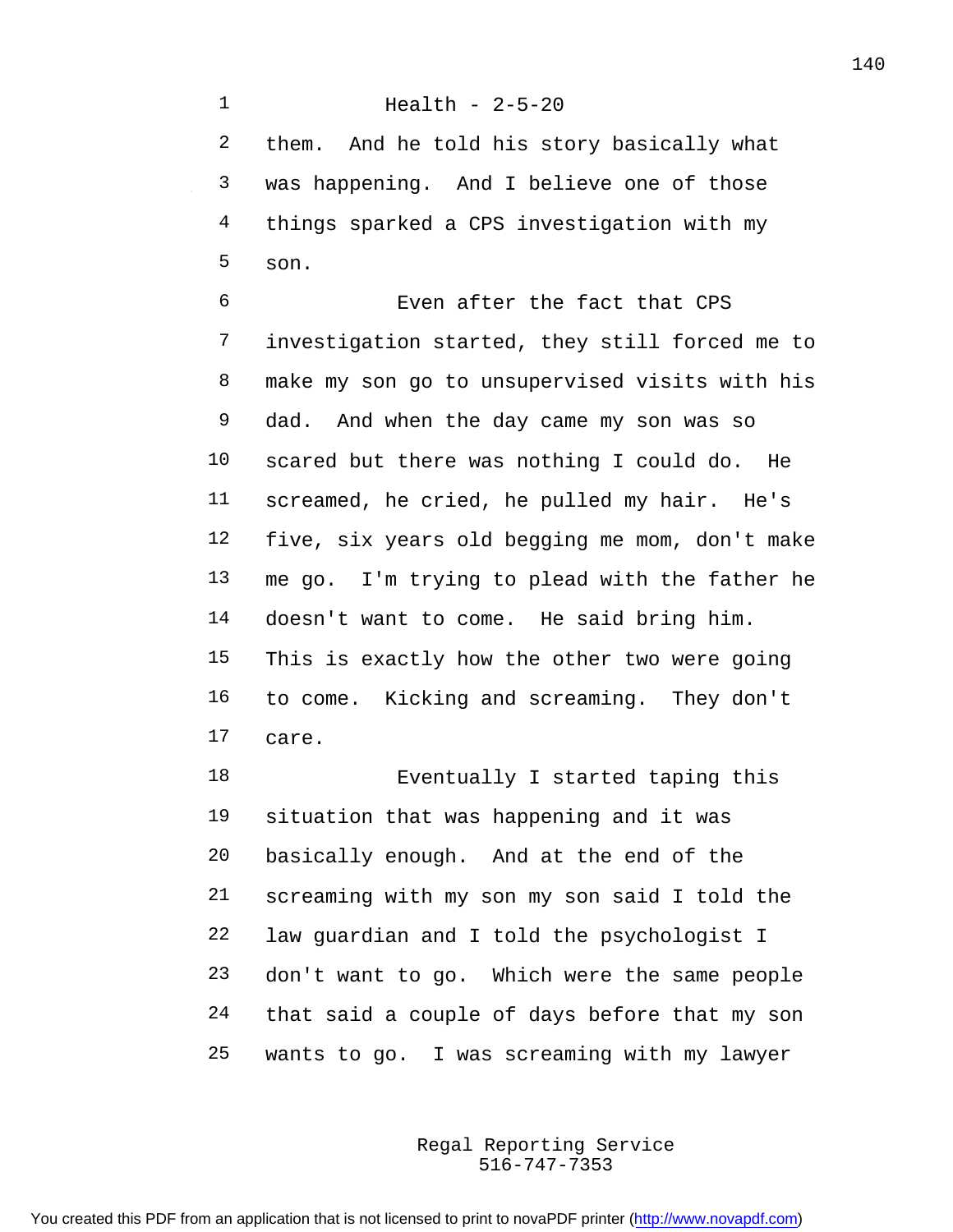Health - 2-5-20 two days before there's no way my son wants to go. He's lying. No. You have to make him  $4 \qquad q_0$ . I took that recording and I emailed it to the law guardian, to my lawyer and to the psychologist and that was the last time my son had an unsupervised visit with his dad. Due to a very good lawyer fighting for me and I think eventually who realized my situation was very dire for my children. I got full custody of my children in 2017. But I'm in my third round of custody battle with the same, and I have to live through this nightmare time and time again and it never probably ends. Something needs to be done. We need to believe the mothers and sometimes the fathers who say that there's abuse. Their victims need to be protected and the children need to be protected. Children need a voice. Thank you for your time. LEGISLATOR WALKER: Thank you Eva. Annetta Korszum. MS. KORSZUM: I am a survivor of

> 516-747-7353 Regal Reporting Service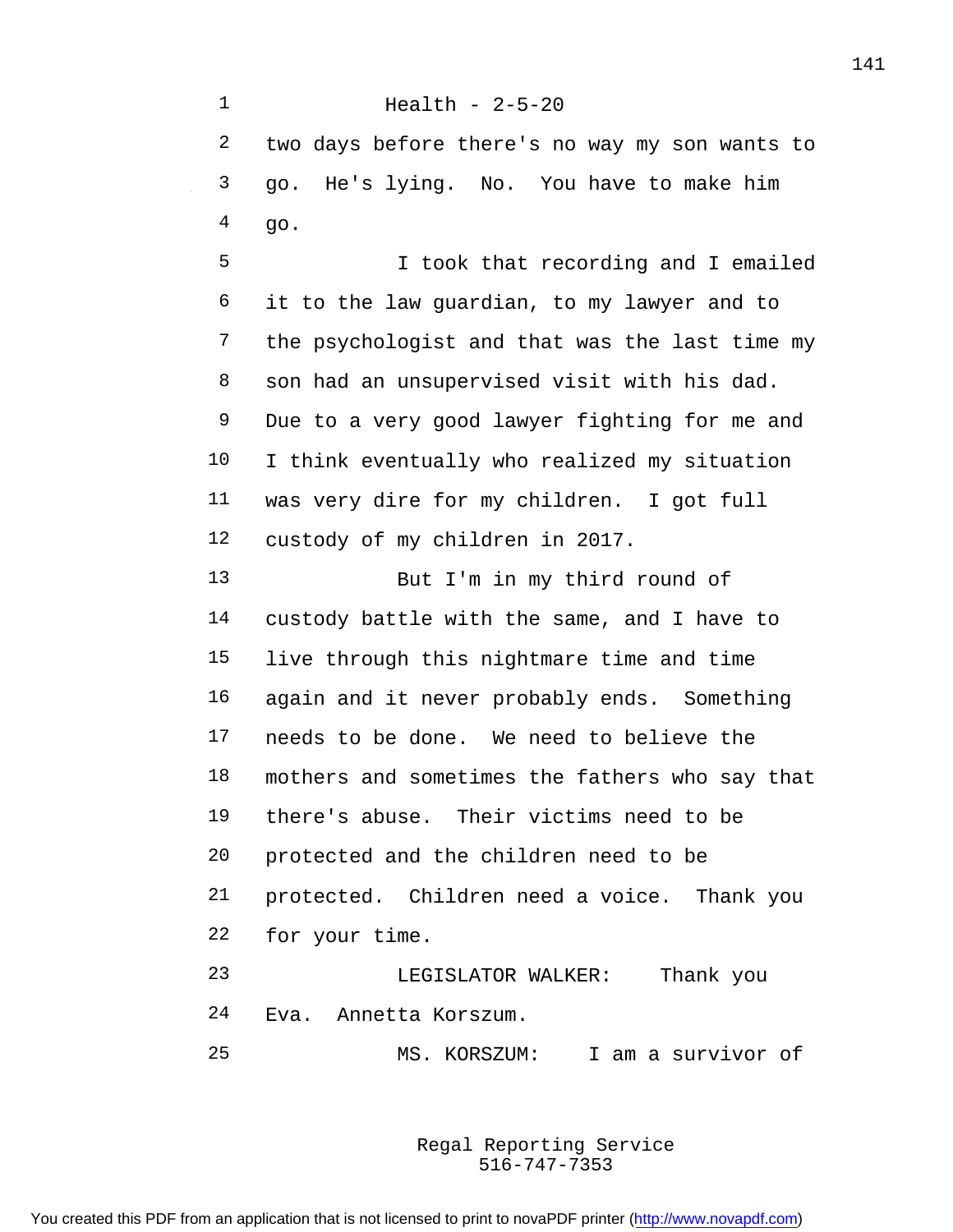Health - 2-5-20 Child Protective Services in Nassau County. Forty years ago I was five years old. Taken away from my immigrant parents that didn't know how to speak English. I stand here before you to say that I made it. I am a survivor. That I will not go into detail as to what I had to go through in order to survive. One thing I learned when I trained as an emergency medical technician, a nurse, as well as having a master's in business administration and finance, the most valuable lesson I learned whenever you want the answers you always have to follow the money. Many years ago, Ms. Walker, I sent you letters on how more services were needed for this disabled concerning violence. You did nothing. As far as I'm concerned, the blood of Thomas Valva is on your hands. One of those people was my father. Today is my father's birthday. I visit him at Holy Root Cemetery at St. Bridget's in Westbury. He would have been 84 years old. He was yet another victim of how great a job

> 516-747-7353 Regal Reporting Service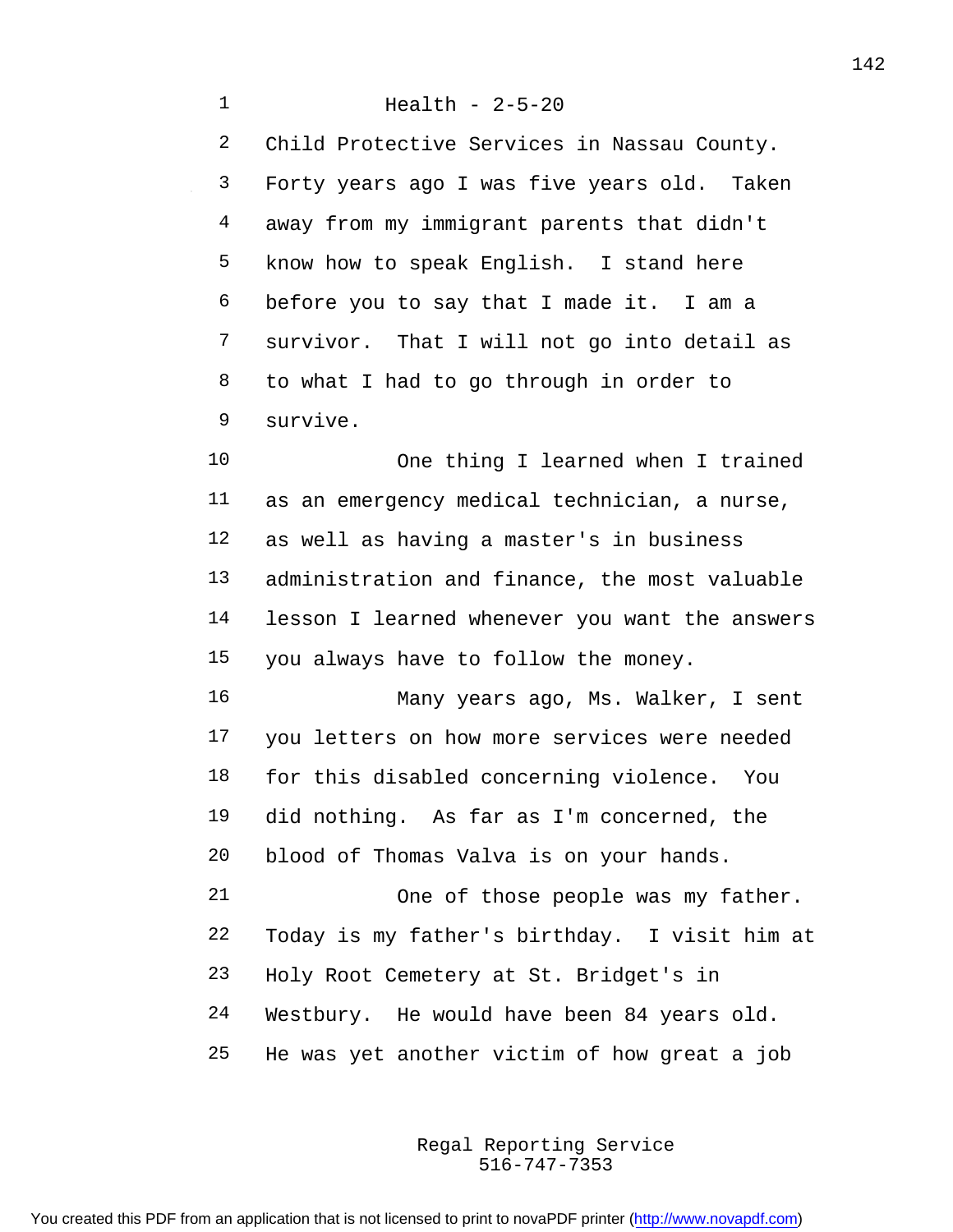Health - 2-5-20

Nassau County is doing.

 Today I am here as a voice for Thomas Valva. An eight year old autistic boy who now speaks for the children, the disabled and those that have suffered and lost their lives before it was their time in Nassau County at the hands of a generation and a group of people that were empowered to serve the people of this county. In fact, have done quite the opposite. Instead financially benefitted themselves in their positions of power and titles.

 To paraphrase the words of a 16 year old activist known as Greta Thunberg, who spoke and addressed the United Nations. You have stolen my dreams in childhood with your empty words. How dare you. You have failed us. But the young people are starting to understand your betrayal. The eyes of all future generations are upon you right here right now. If you choose to continue to fail us, I say we will never forgive you for what you have done. We will not let you get away with this. Right now is where we draw the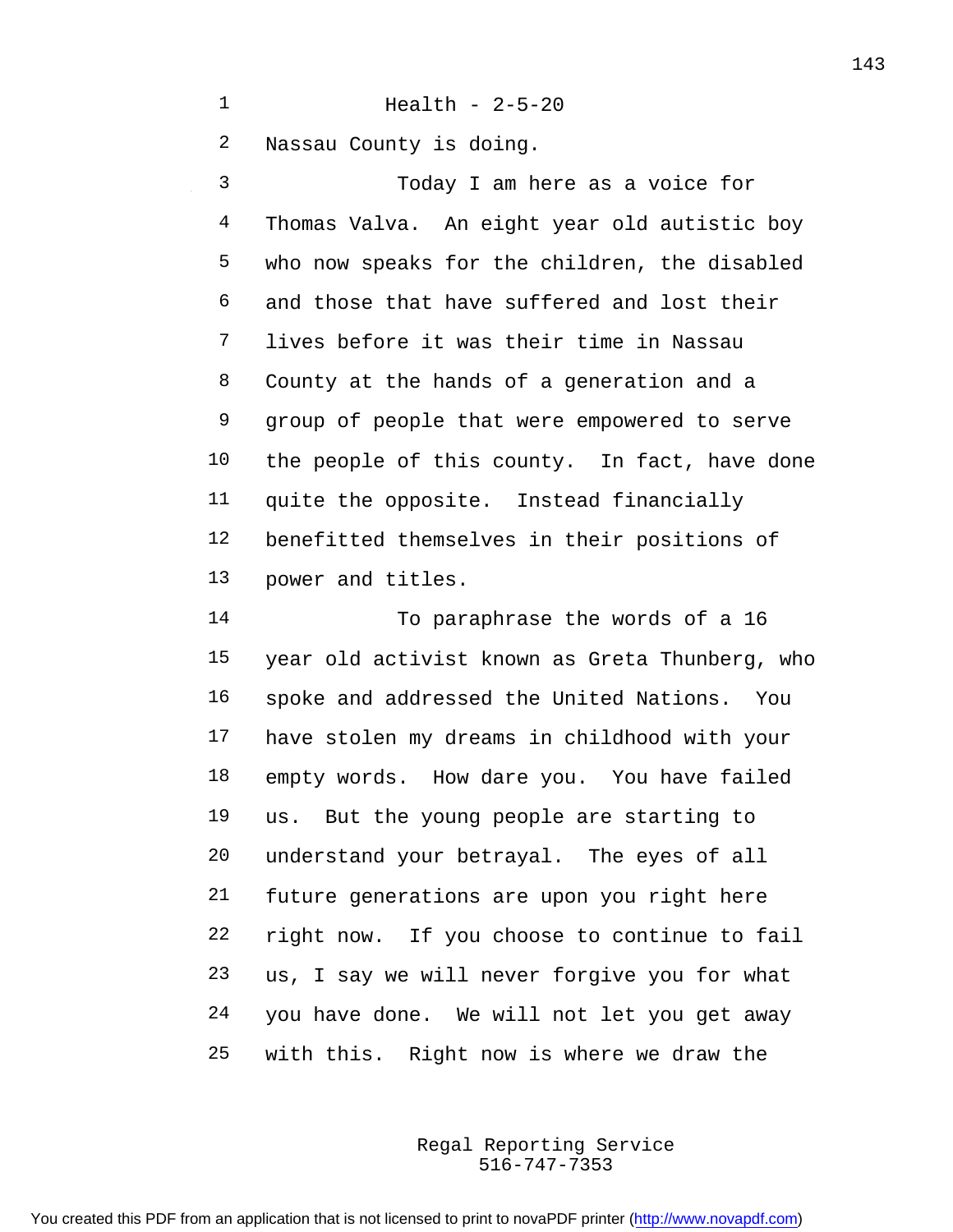Health - 2-5-20 line. The world is waking up to these abuses. Change is coming whether you like it or not. LEGISLATOR WALKER: Thank you Annetta. Marilyn Paulis-Kneski. MS. PAULIS-KNESKI: Good evening. I come to you as a recently retired 9 detective from the NYPD. I spent the last 12 plus years of my 20 year career investigating child abuse cases in the county of Queens. By all means, there are deficiencies at every level and every agency. Right now we have this one to highlight maybe some of the deficiencies that we have in our system right now. I'm sad that DSS did not stay to hear what I have to say or even explain a couple of things. They threw up a couple of figures on the board saying 87 percent of their cases in 2019 were maltreatment and neglect and only ten percent were physical, two percent sexual. A lot of cases come in as maltreatment and neglect. That's just like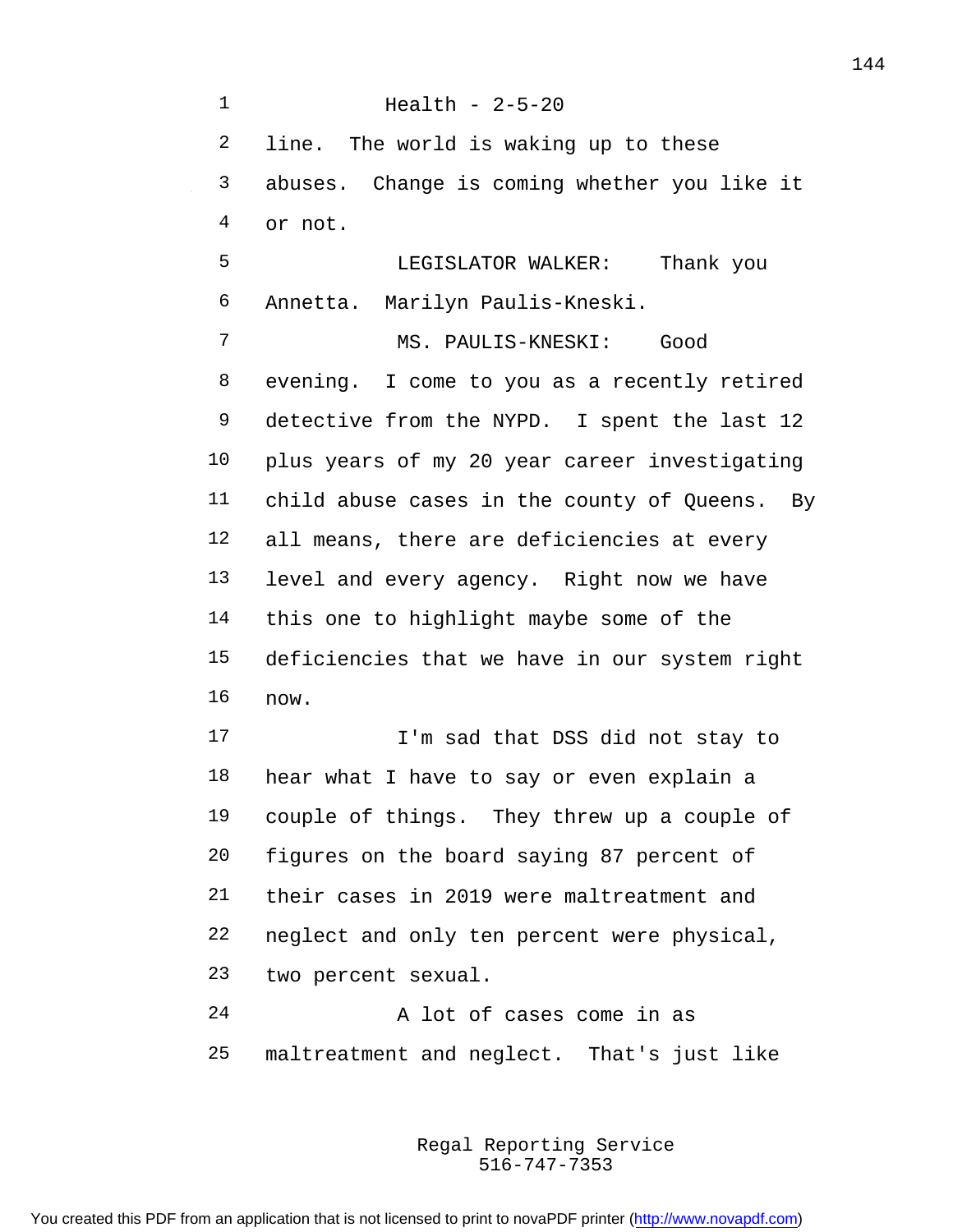Health - 2-5-20 scraping the surface. There's a whole iceberg underneath. When you do a forensic interview with a child they're going to reveal more information as you go forward. How many of those 87 percent numbers have been changed to the side of physical or sexual abuse? I don't think they answered that question. It was never posed.

 There are cases when they go out -- I know CPS has a hard job being overworked. I myself have done over maybe 1500 cases in my 12 year career that were specifically assigned to me in addition to me helping other team members. It's hard when you have multiple families and you're inundated and the cases don't stop coming in and maybe you're the only person working that night. Which has happened on occasion.

 These children, are they being interviewed in a special location? You had the director of the CAC before, the Child Advocacy Center, and they do a multidisciplinary process where you come in and you have a neutral person interview the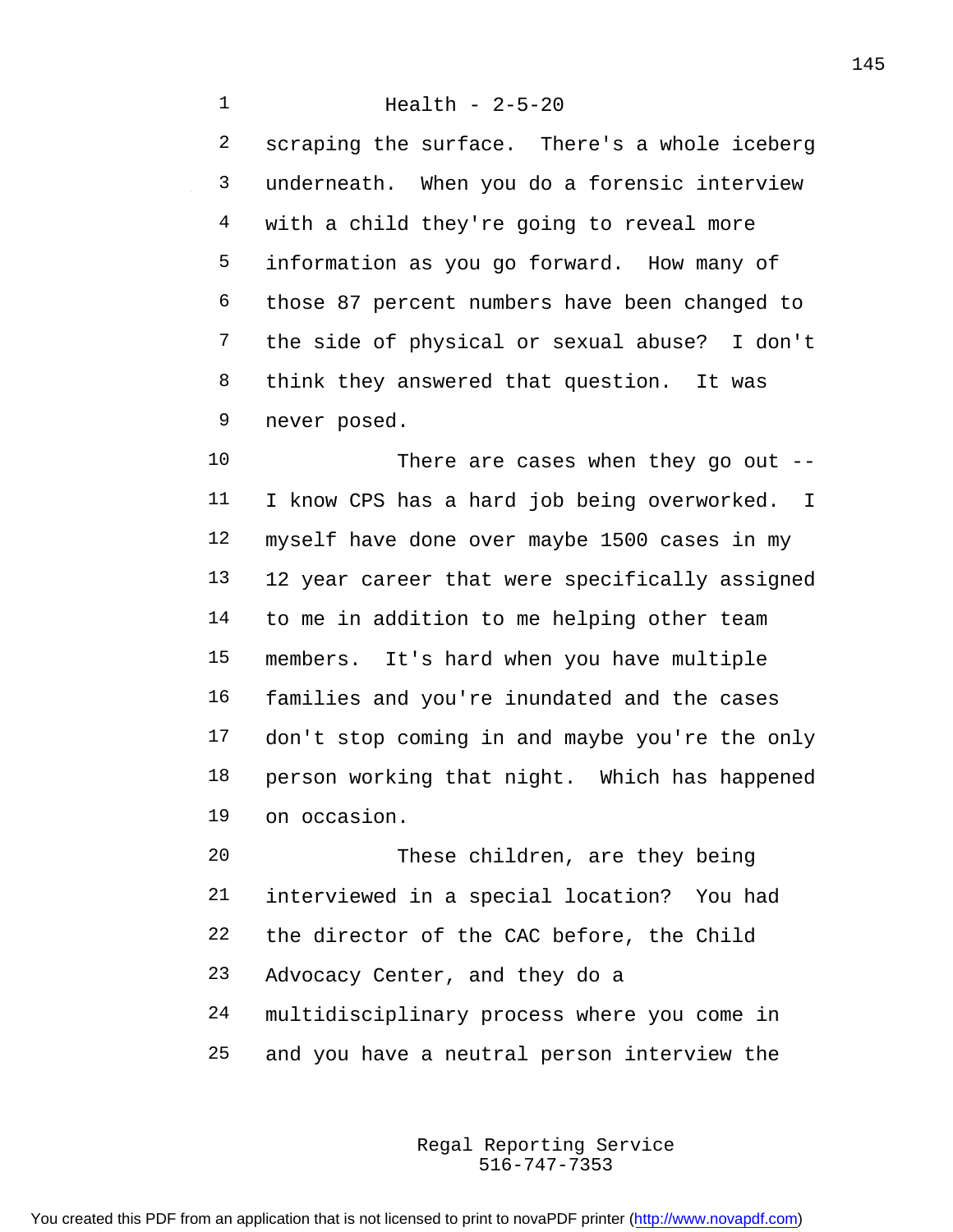Health - 2-5-20 child in a child-friendly neutral environment. We're not going into the house and interviewing when the offender is in the other room. We're not going into the school where there's rules and regulations and you're already told if you talk about that bruise you're going to be taken away. There's a problem right there with the way we are doing interviews I believe. 11 11 If you can, when you do have your overview with them again, ask them about implementing an instant response team. New York City does it. I don't believe Nassau County does. So instant response is when you do get this call from the state central registry and it funnels down and you have a case where there's an allegation of physical abuse and there is a visible injury, your child should have been brought to the CAC and interviewed by a forensic interviewer. It should not have been marked as duplicate. That child was failed on that part. That's the deficiency. Any type of sexual abuse or any

> 516-747-7353 Regal Reporting Service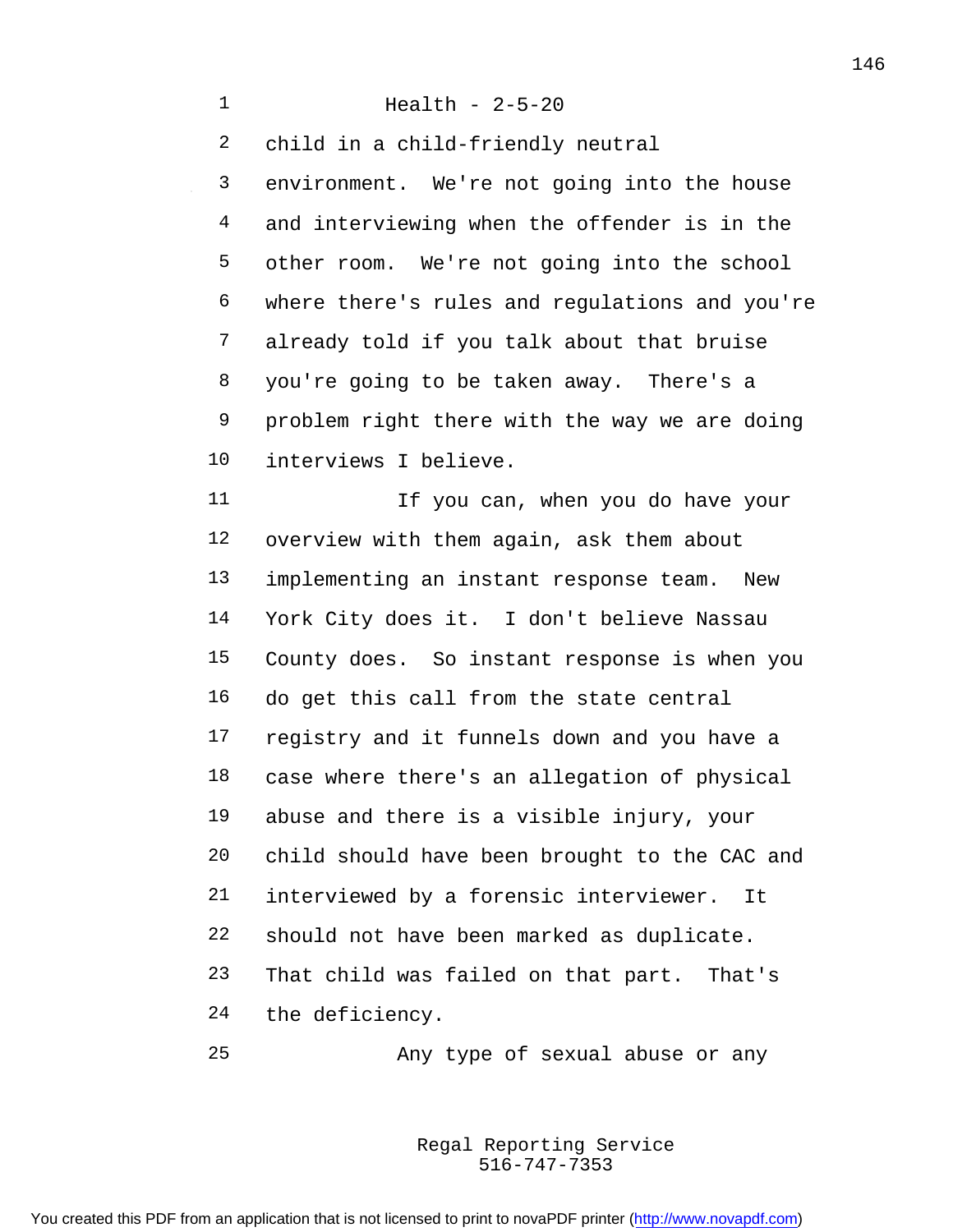Health - 2-5-20 innuendo of sexual abuse the child should be interviewed in the CAC. Where there is someone who know how to do a forensic interview of a child and is not asking where the offender might still be present. I think it was you, Legislator Gaylor, that asked if you can move 30 cases and distribute it out. That's very hard. The CPS worker has a rapport with the family and you pass the buck on to somebody else that new case worker has to start new with that family and it becomes difficult for that family. So it's not like a file you pick up here. You have to start all over and get a rapport with that family and that child. The children are paramount here. We have to focus on what's best for them. The Child Advocacy Center prevents multiple interviews by multiple agencies. You have everybody come together and get to observe what one forensic interviewer does an interview with a child and it prevents the trauma from happening over again. But it also

helps everyone gain information at the same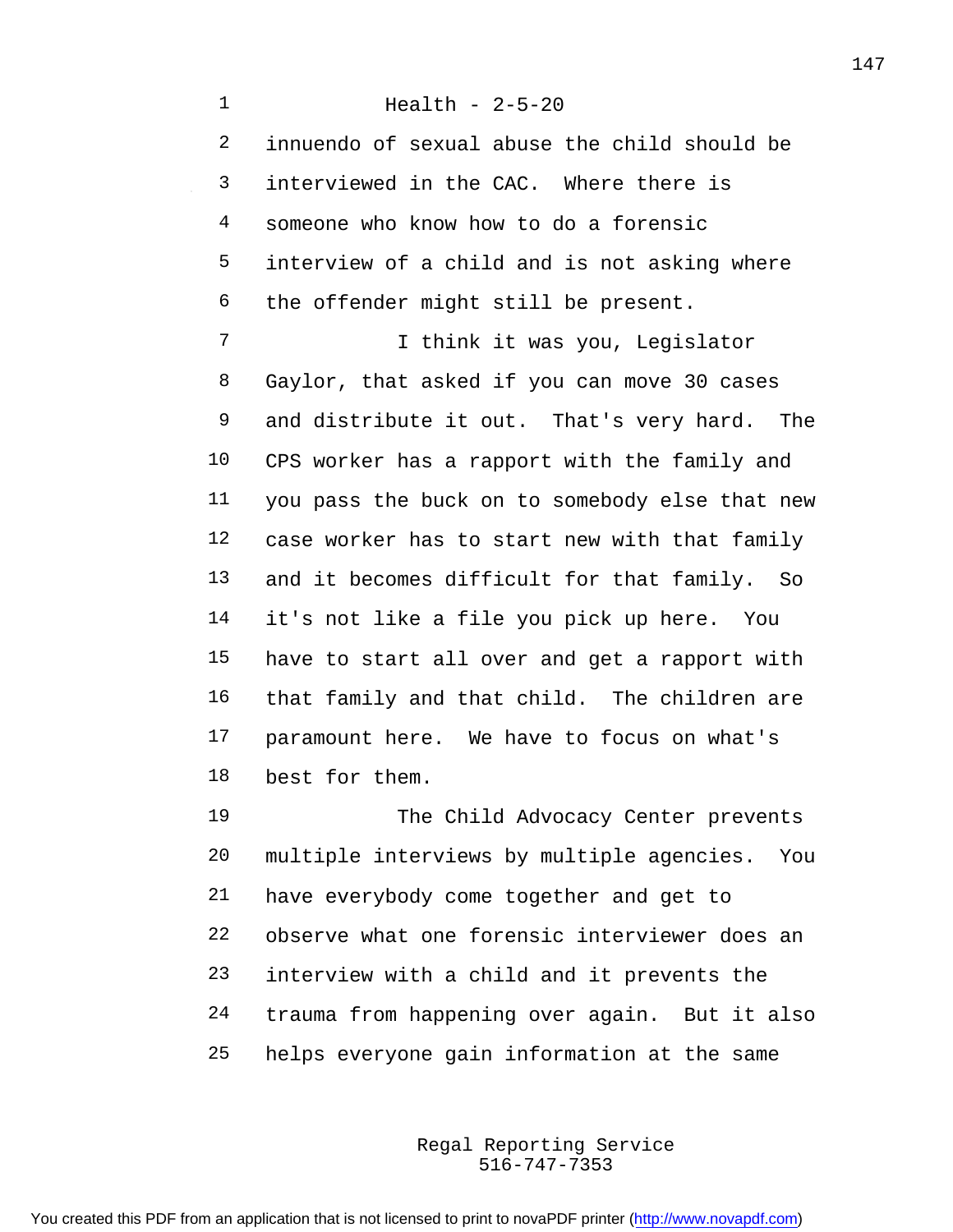| $\mathbf 1$ | Health - $2-5-20$                              |
|-------------|------------------------------------------------|
| 2           | time. I thank you very much for my time.       |
| 3           | LEGISLATOR WALKER:<br>Thank you so             |
| 4           | much Marilyn. Francesca Amato.                 |
| 5           | MS. AMATO: Hi. My name is                      |
| 6           | Francesca Amato of Punish 4 Protecting         |
| 7           | Incorporated. I'm not only here today to       |
| 8           | grieve and stand with the mother and siblings  |
| 9           | of Thomas Valva, but before I even say that I  |
| 10          | also want to say to you the only good that can |
| 11          | come out of this is that your son is the voice |
| 12          | for countless millions and millions of         |
| 13          | children. That's the only good. For that I     |
| 14          | don't even have words for you mom.             |
| 15          | I'm here to inform all of you that             |
| 16          | this horrendous tragedy could have been        |
| 17          | avoided if there was any accountability in the |
| 18          | system. I want to let everybody to know right  |
| 19          | now I don't negotiate with terrorists.         |
| 20          | For 12 and a half years I have                 |
| 21          | worked as a family rights advocate across the  |
| 22          | nation and have kept a data base of the        |
| 23          | countless families that have suffered from the |
| 24          | most egregious decisions made by judges which  |
| 25          | have resulted in making matters a thousand     |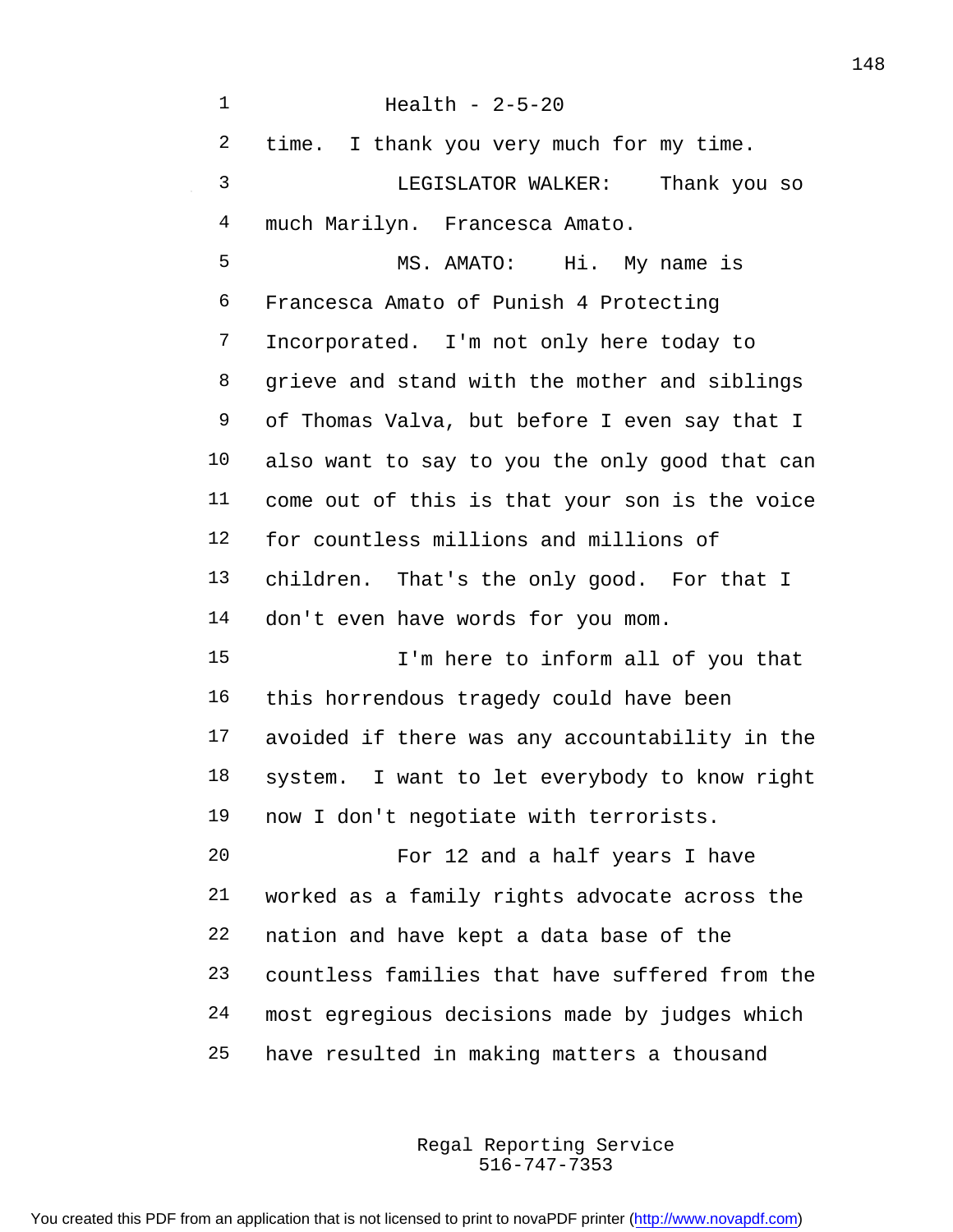Health - 2-5-20 times worse if there was even any real issue at all to begin with. During and after separation and at a time when emotions may peak these bad actors intentionally exasperate conflict by placing their pecuniary interests before our children. Family courts and the Title Four judges target everyone and do not discriminate. It doesn't matter if you are black, white, yellow, blue, rich or poor. All are subjected to this unless we effectively 14 stop it now. I have witnessed many times where the courts have granted unfettered access to actual known abusers which have resulted in the perpetual harming of children, and never once ever proceeding to the side of caution. I court watch judges all over the state and country and I'm appalled every day. I watch CPS workers falsify records and lie in every single courtroom I've ever sat in for 12 and a half years. So I really would have the real

nitty-gritty statistics because I see it with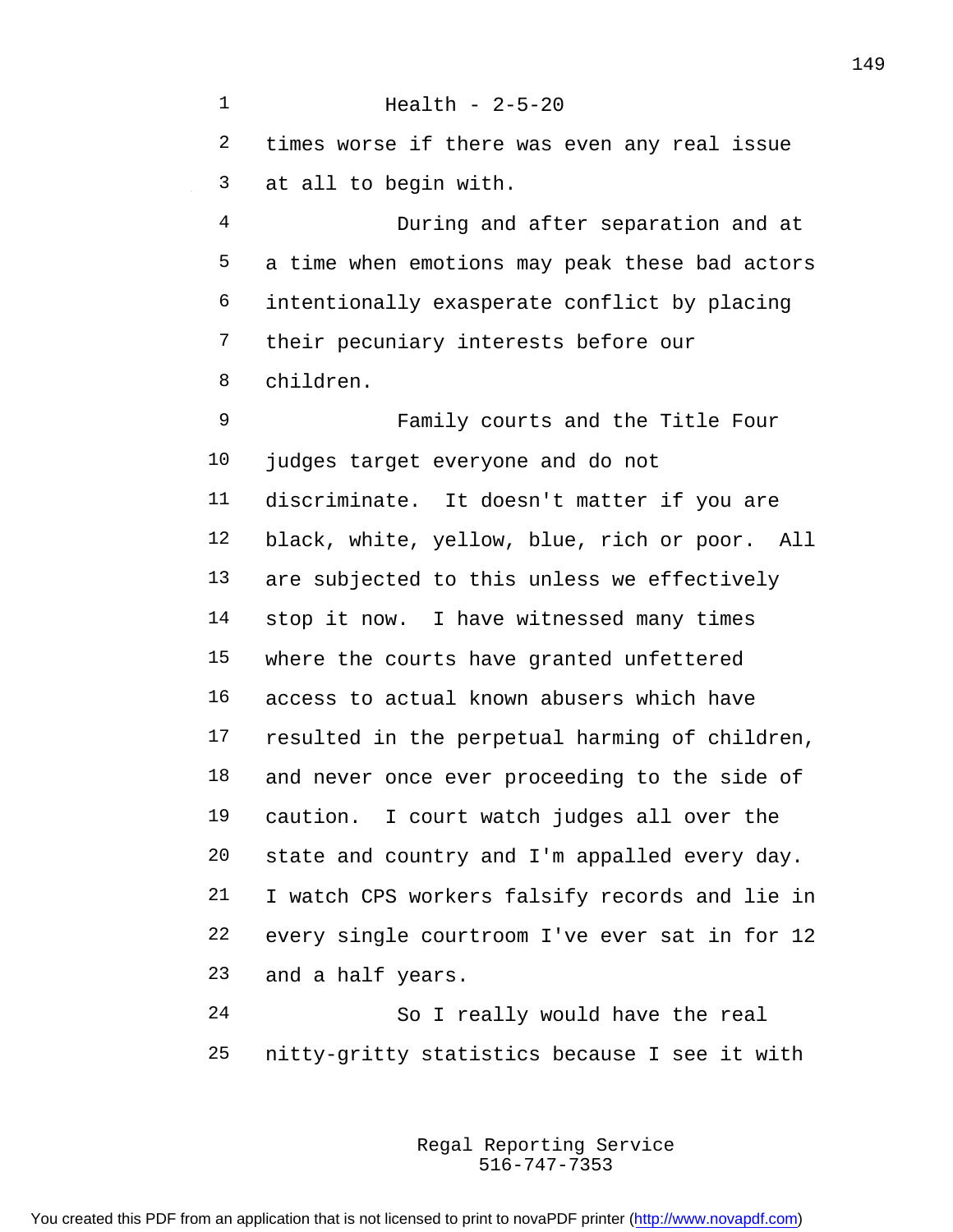## Health - 2-5-20

 my eyes for 12 and a half years. I work with the families. And you want to talk about case overload? Talk to me about case overload. I work without pay. I do this for the families and beg and plead for judges and CPS and whomever to save and protect these families. 8 I have been to the Department of Justice, the FBI. You name it. I spoke before Congress. I spoke before the New York State Attorney General's Office. I served Letitia James on the 21st 28 pages of federal crimes against all our families.

 Tonight you didn't see anybody foaming from the mouth. You didn't see any mothers with needles hanging out of their mouths. You've see articulate mothers who have clean, safe backgrounds restrained from protecting their children. This is disgusting and appalling and it's been going on for six decades. There is no reform for this system. The only thing that needs to be done is abolish and arrest and prosecute every single judge, CPS worker and anybody else that's complicit to these crimes.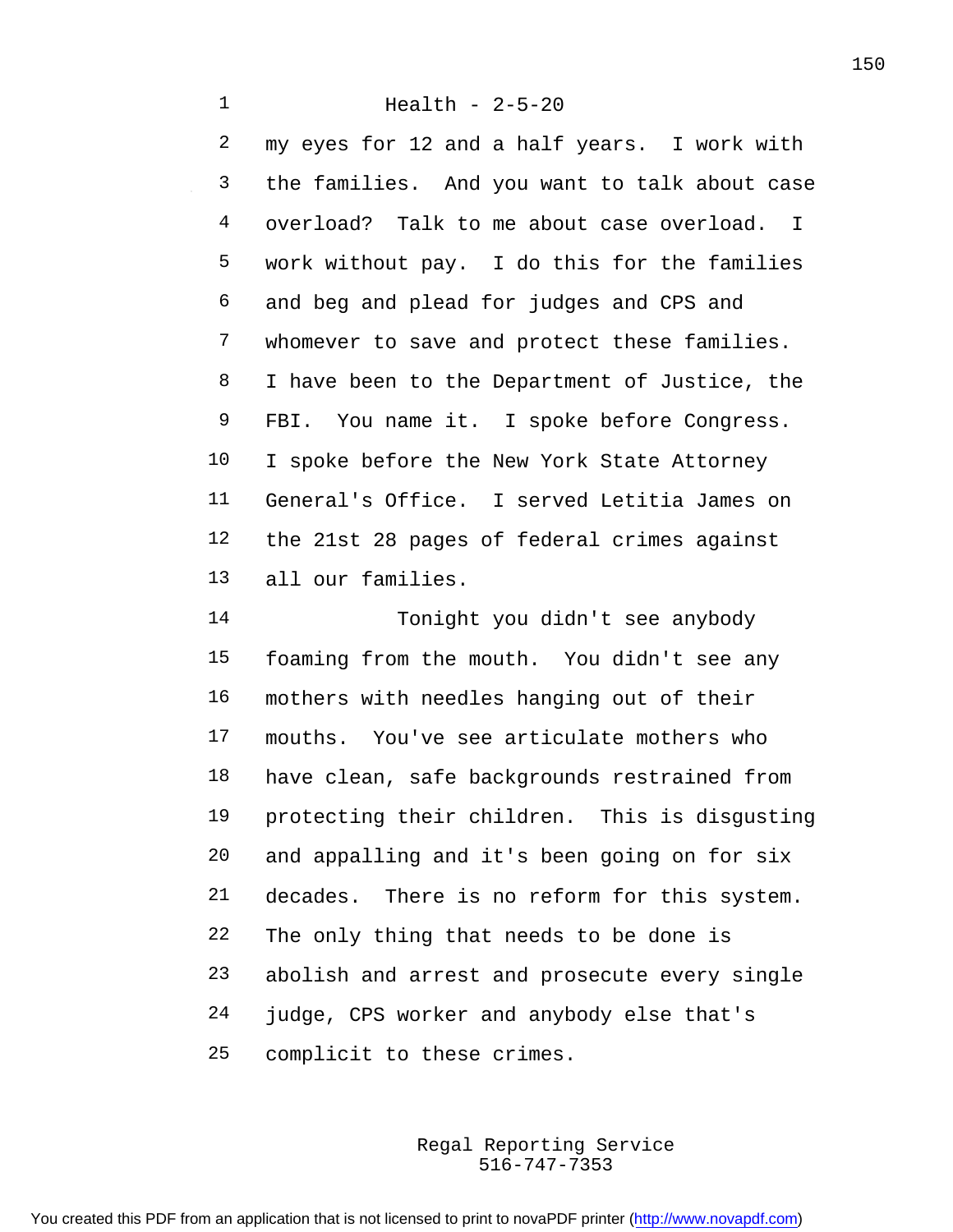Health - 2-5-20

 When the American people didn't vote this in 1962 that means this is treason and it's never going to work. You can't have a justice system, a fake jury, no jury rather, no evidence-based practices, a judge that makes all the decisions and you can't have that when the people never voted it in. That is a disgrace. That's actually completely federal crimes on American soil. Therefore, you can't fix it. You can't reform it. The trillions and trillions of dollars that you put into it it's all nonsense and we don't want to hear it anymore. We're disgusted with all of this.

 I've witnessed the unfettered access given to abusers and mothers and fathers that are protective are the ones that are restrained from their children. So don't tell me, don't ever tell me that they proceed to the side of caution because they do not ever.

 The truth is that these Title Four courts prey on the families that they claim to protect while receiving funding under the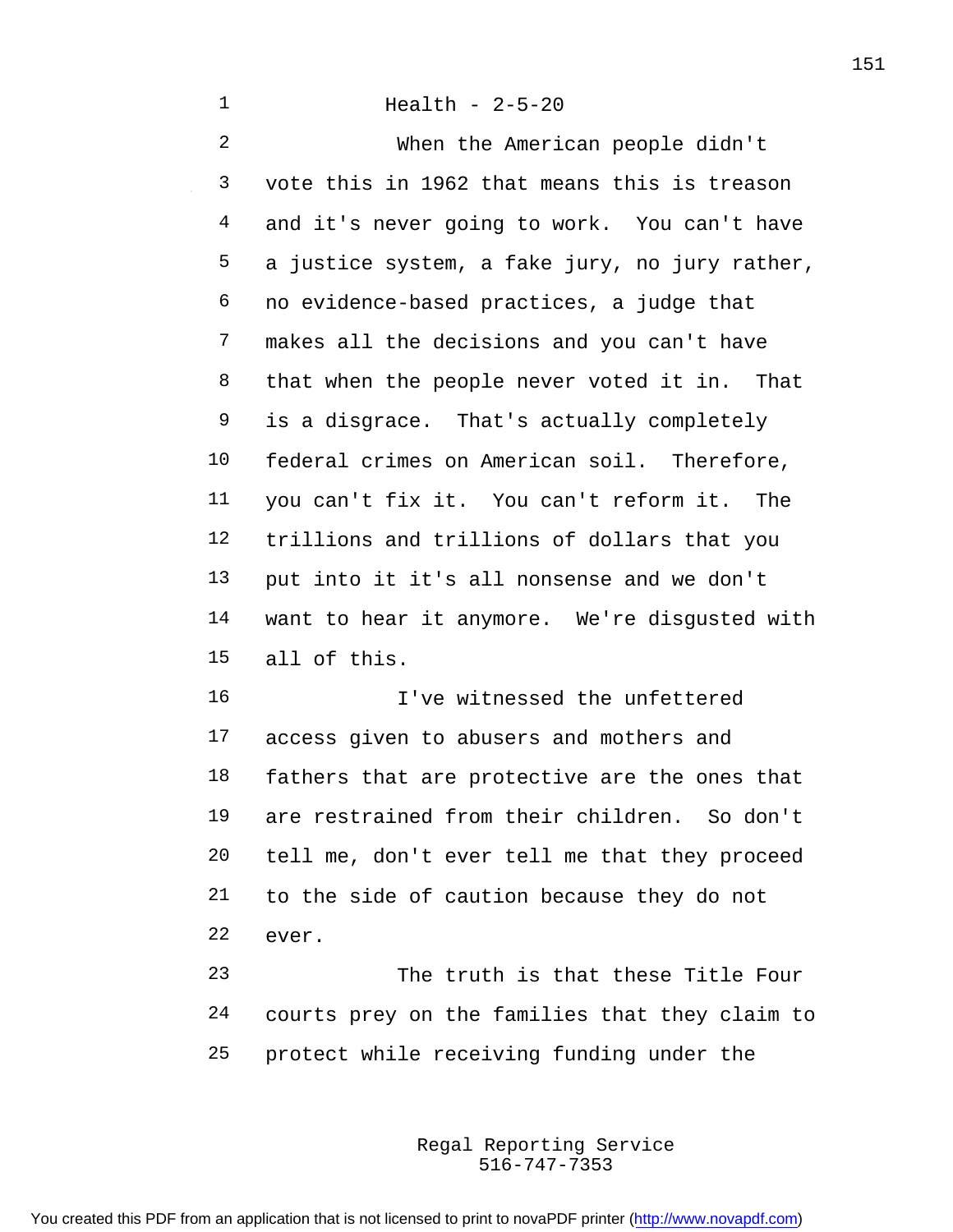Health - 2-5-20 administration of Children and Families. Their own admittance, 88 percent of sex traffic children come from your organizations and you're all one body. Family court, CPS, ACS, I don't care what name you give it. Foster care. Forced adoption. The black market of the adoption industry. You are all one body. You all work together. That's what you do and we've had it. These judges have all violated their oaths of office and are continually depriving people of their constitutionally protected rights. In the family court, which was never, again, voted in by the people, family show up to have their rights violated daily. For years we always have heard from all of the authorities and people in office that they do not have jurisdiction. Or that you need to find an attorney. No offense to you because we love you by the way. If we had people like you we wouldn't have these problems. And that they do not have jurisdiction or that you need to find an attorney for the crimes committed against you

> 516-747-7353 Regal Reporting Service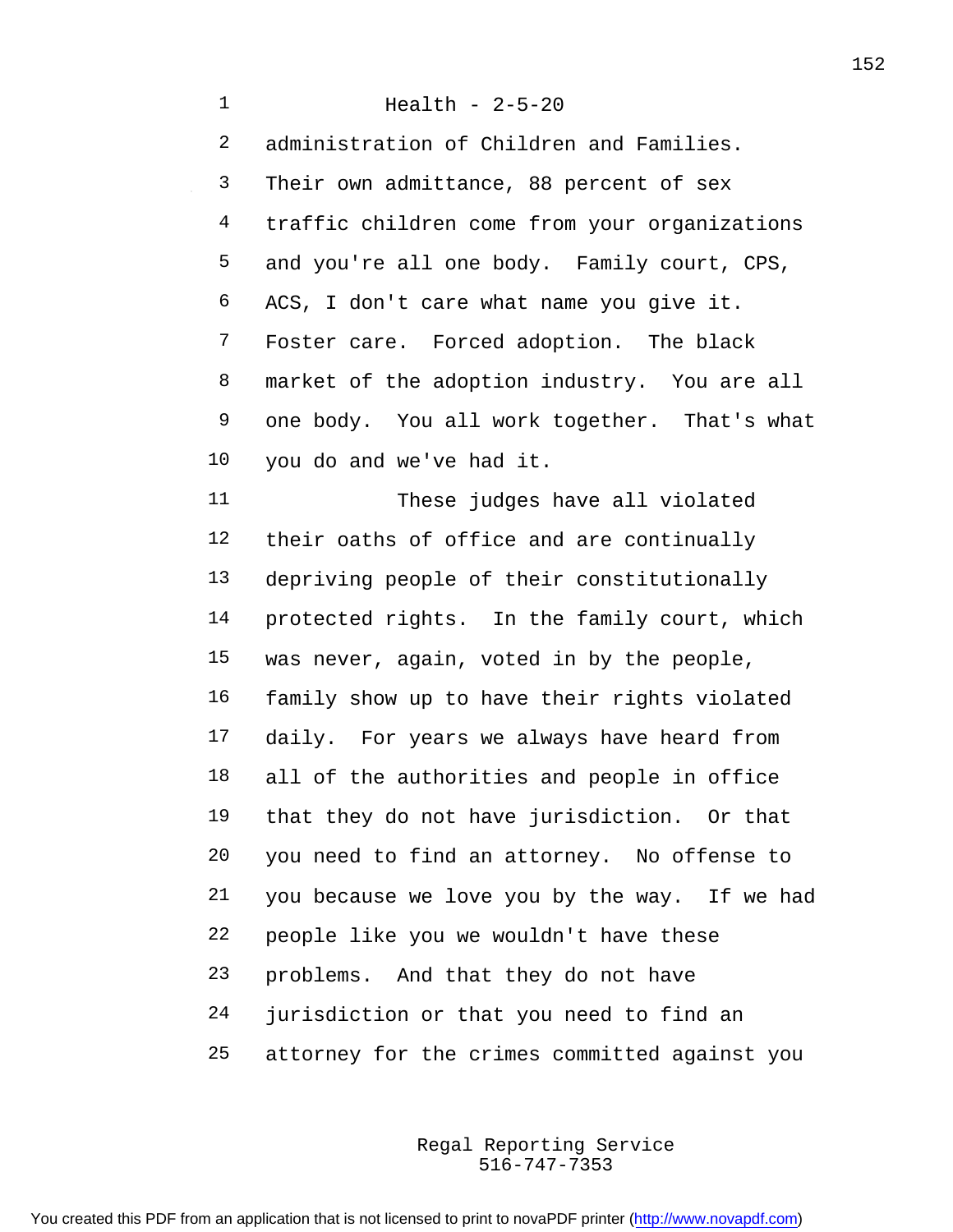Health - 2-5-20 that are being rendered as a civil matter by them.

 Under the ASFA Act of 1997, the removal of children was incentivized. This system of zero percent, yes zero percent, accountability has ripped families apart and has more blood on its hands than our worst terror attacks combined due to your greed. 10 I am here today to say that we the people of the state of New York are sick of this tyranny. Countless people have contacted the State Attorney General Letitia James in the past to no avail. I'm sure all my families back here can agree to that, right? We recently put her on notice on the 8th and on the 21st, 2020 with a sworn affidavit. Due to these courts being devoid of the Constitution, they currently are the cause of severe human rights abuses and continually torture families through the falsehoods and manufactured conflicts. Parents are punished for protecting their own old flesh and blood while officers of the court, who swore to protect and serve

> 516-747-7353 Regal Reporting Service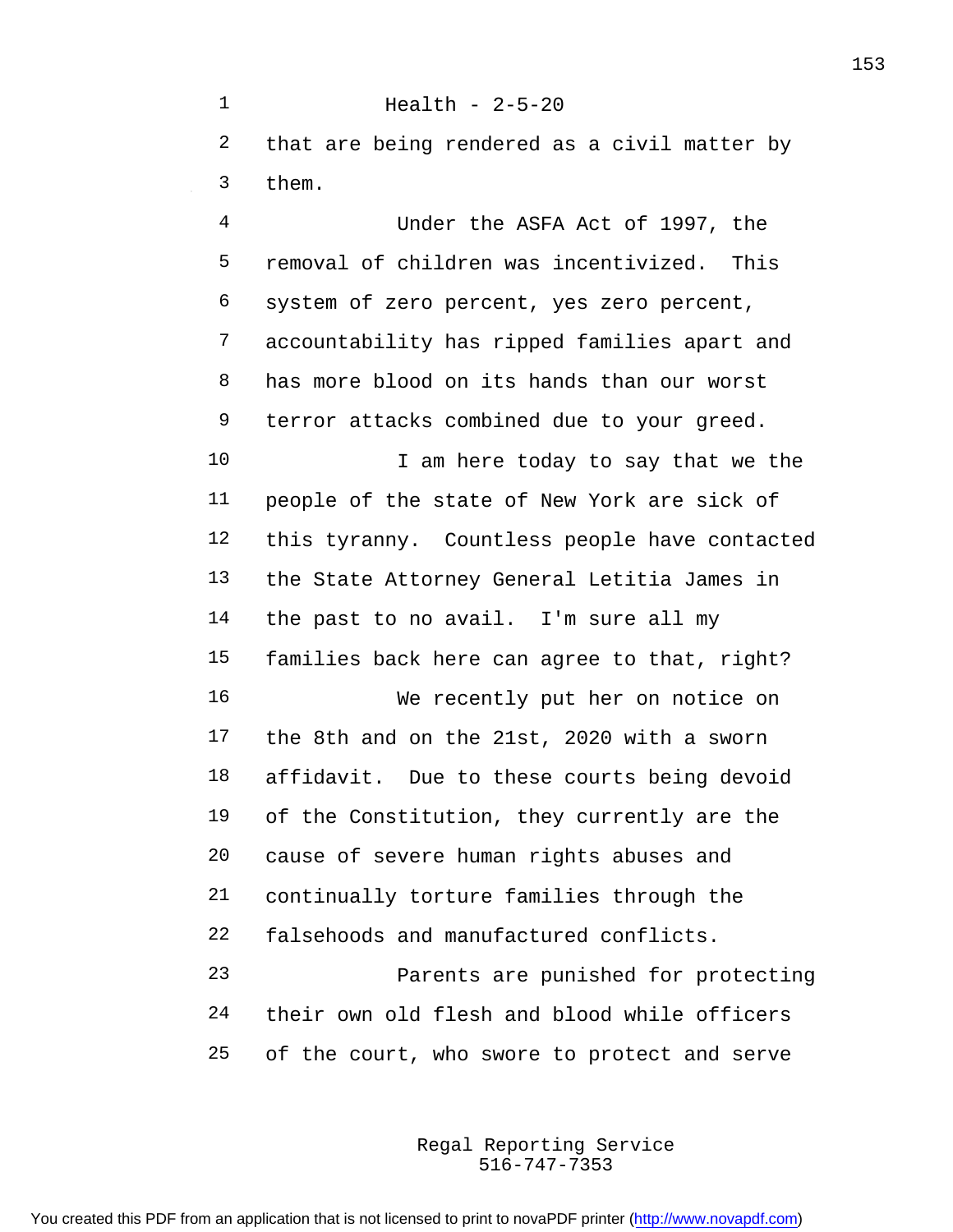Health - 2-5-20 us, are intentionally depriving parents of their rights day in and day out. Being a parent is a constitutional protected right. Any judge knowingly depriving a person of their rights while acting under color of law is committing treason. I work as a national advocate and can tell you that some of these judges are involved in more than just their misconduct in the courtroom. These are judges that are involved in covering up the deaths of children in other states. 14 I stand with thousands and thousands and thousands of families after both my son and I were targeted and continue to be targeted by Anthony McGinnity and have come to realize that this is the gateway to child and human trafficking. This is the door to child trafficking. Period. New York ranks fifth in the nation for human trafficking. The Hudson Valley is number one. Family courts empower narcissists and the judges in this venue do whatever they wish under the guise of the children's best

> 516-747-7353 Regal Reporting Service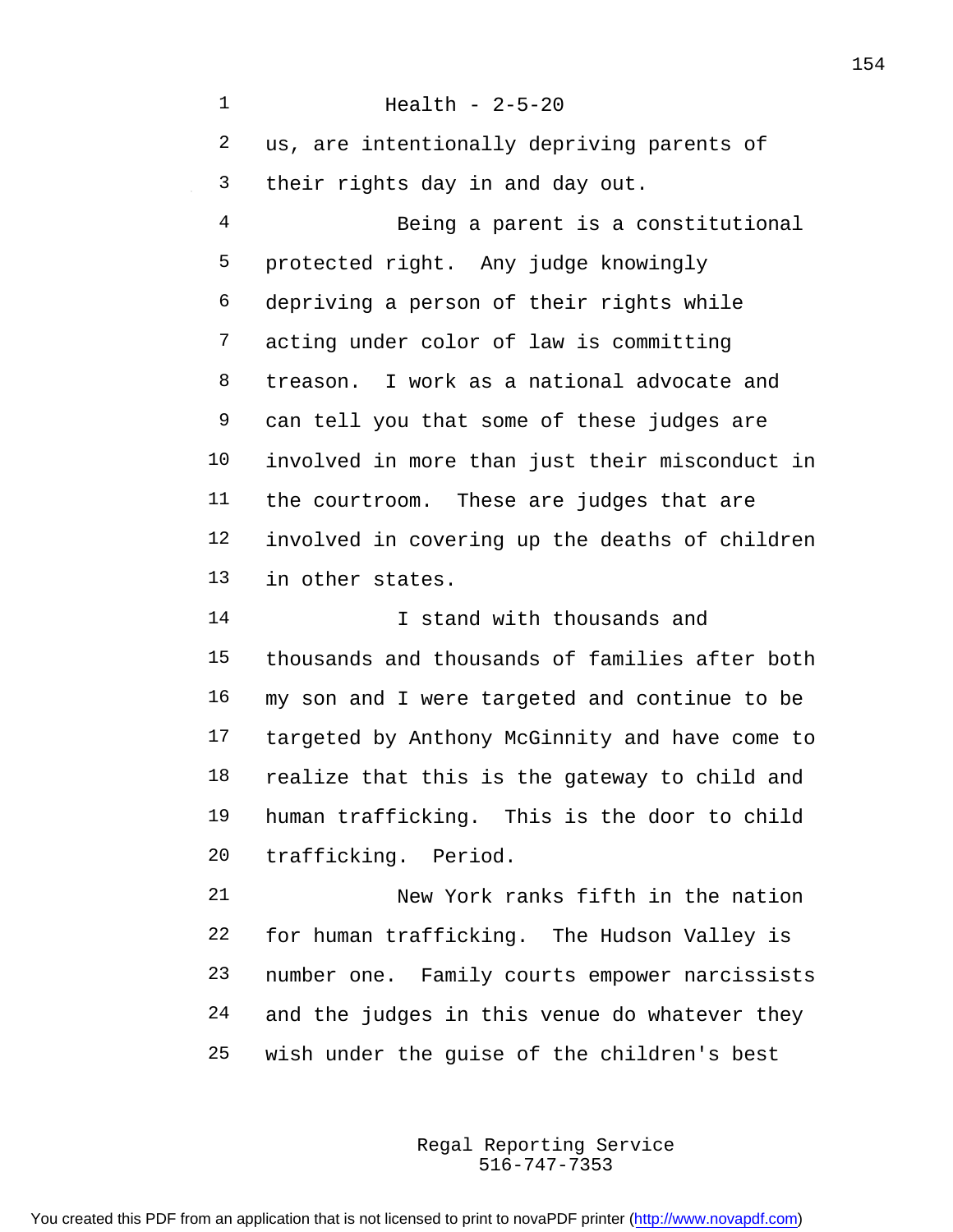Health - 2-5-20 interest standard. Narcissists are empowered and perjury is highly encouraged in family court. Why would we want to give these people anymore chances? The only answer to this is abolish and arrest. The issue is that the people don't truly know about family court, CPS, ACS or whatever, ASS, name you want to give them, until it's too late. Once CPS gets involved, anything is possible. Once family court gets involved anything is possible. They intentionally tear apart families and get rewarded for it. I consider them to be child predator services. This system that is based off greed has totally been exposed now. 17 17 I have dedicated my life to stopping this system after having understood that it preyed on those it claims to protect. My biggest fear is that there may be people here asking for reform of these courts, which we saw tonight, but make no mistake, this is not a father or mother issue. It is not an isolated issue at all. These courts are not

broken. They are designed this way to ensure

516-747-7353 Regal Reporting Service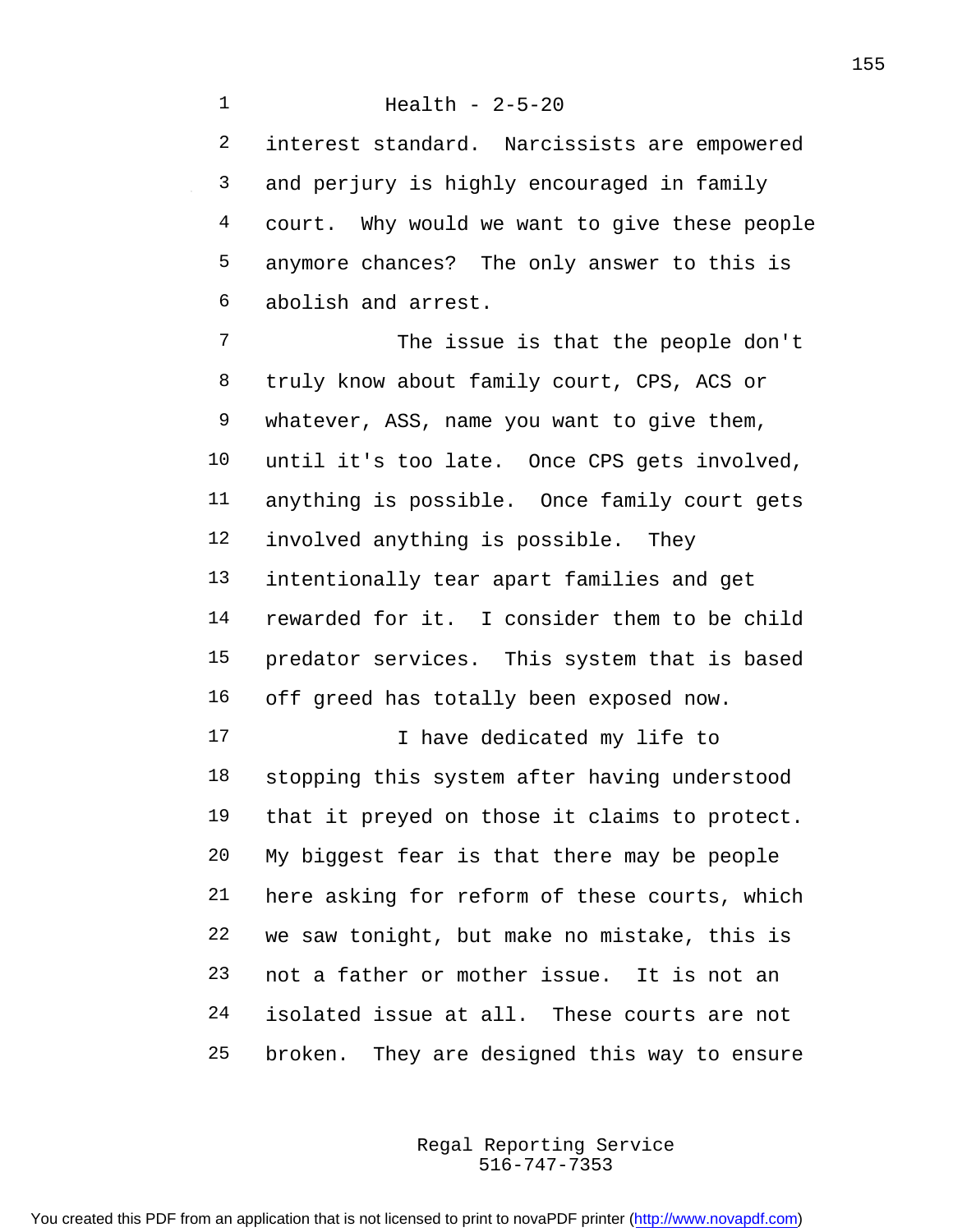Health - 2-5-20 that the state is receiving unlimited access to federal grant money. They do not need 4 anymore funding. They need to be cut off. This system can no longer continue. CPS, ACS, family court workers are so quick to remove children and often falsely claim that a parent abused or neglected their children but they're abused in the system and they're abused by being ripped from their families. That's abuse under Ace research, a first childhood experiences. Then go on to place children in foster care where they go on to be physically, emotionally, mentally and sexually abused. Parents are affected daily by this injustice system of family court. I am the author of a two-time best selling book called Punished for Protecting, The Injustice System of Family Court. This is a system based off fraud and decent and more than often children are placed in harm's way. We all must have a

nightmare. I strongly advocate for the repeal

moral compass and obligation to end this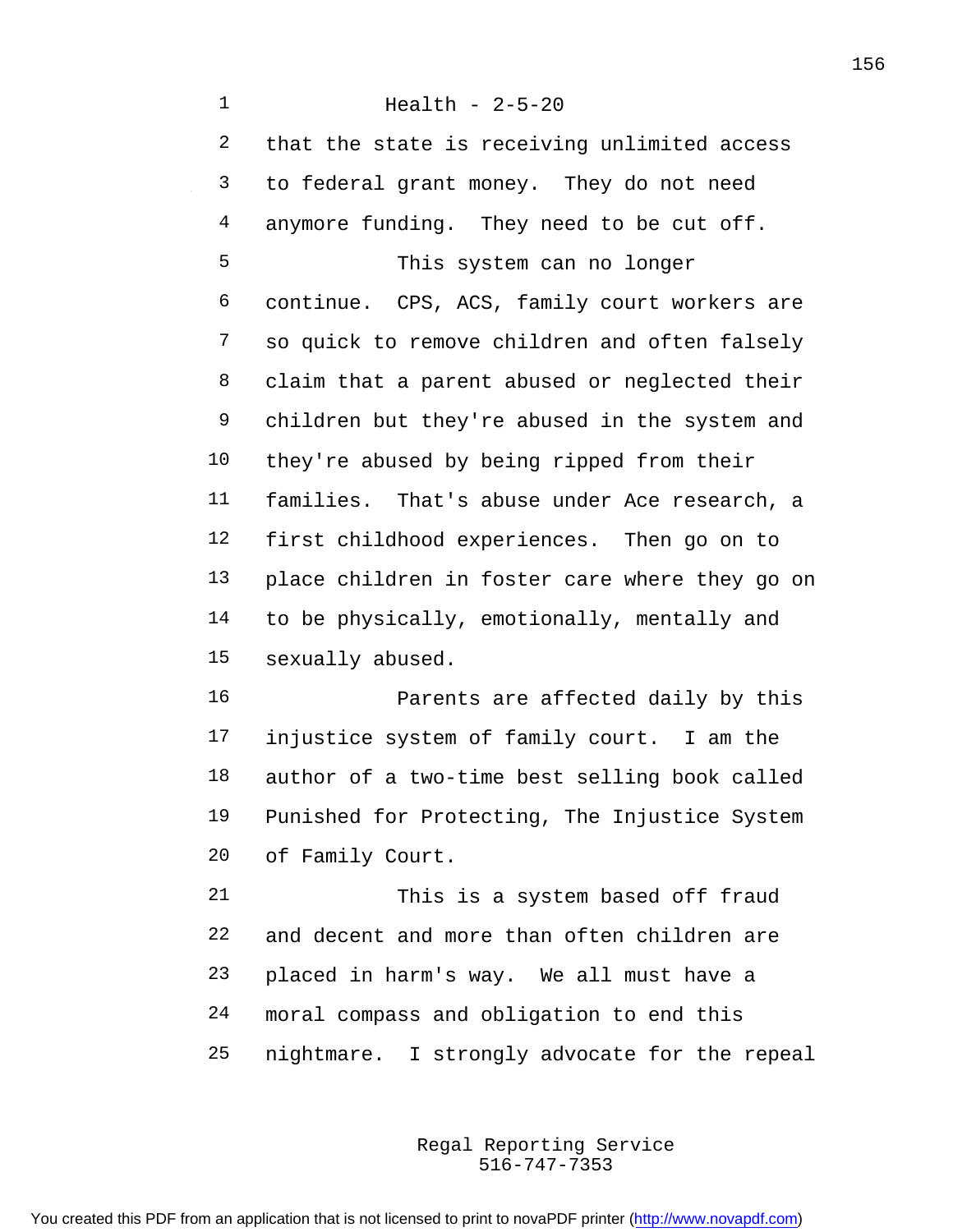Health - 2-5-20 of the Family Court Act, abolishment of the family courts and arrest every single last judge, every single last person that's involved. These are crimes. They have victimized our families. Ignorance of the law excuses no one. You can find me on Punish 4 Protecting, Punish for Being a Parent dot com or on Facebook at Francesca Amato. And I just want to read off some judges besides Judge Zimmerman and all the other judges involved that have been a part of the death of this child and this poor mother what she had to deal with. And I'm so proud of your

strength. I know you have faith in God.

Anthony McGinnity of Ulster

 County. Maryanne Meisel Ulster County. Terry Savona, Ulster County. Joan Picarillo, Queens

County. Lauri Currier-Woods, Orange County.

Joan Posner, Dutchess County. Michael

McGuire, Sullivan County. Tracy McKenzie,

Dutchess County. Sharon Lavallo, Erie

County. Mary Tarantelli, Chemung County.

Spiro Pines, Broome County. Michael Sullivan,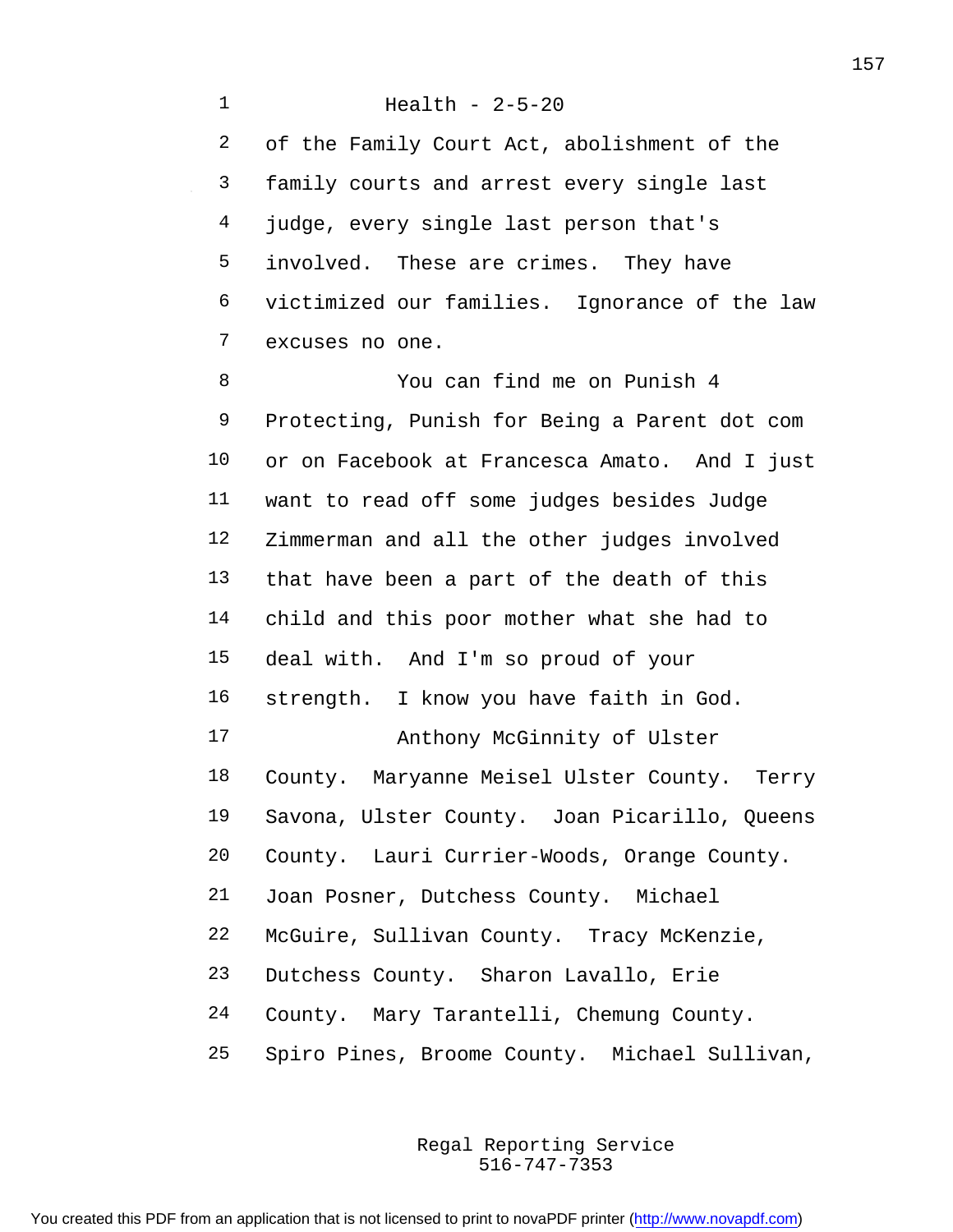Health - 2-5-20 Chautauqua County. Alana Grubell, Kings County. Peter Delizzo, who wants to give a child to a man who is a pedophile and he's actually wanted on the Interpol. He wants to give full custody of this child who is being protected in Russia.

 John Starry, Staten Island. John Brennan, Herkimer County. Leonard Steinman, Nassau County. Matthew Cooper, Jennifer Sketcher, Amy Ingram. These are some of the child attorneys that lie constantly. Referee Marilyn Sugarman. Janet Defiori, Chief Judge of New York State. Who's been told by all of my victims for years and years and years what's going on. They know what's going on. Lawrence Marks, Peter Matrone, Debra Caplan. Patrick O'Sullivan. Sorry. I'm Italian. And I tried to do it within three minutes but I know didn't make that. But that's the list. That's some of the worst of the worst. But they're all worst. Judge Morganthal. Also part of my team is here today. I have licensed social workers,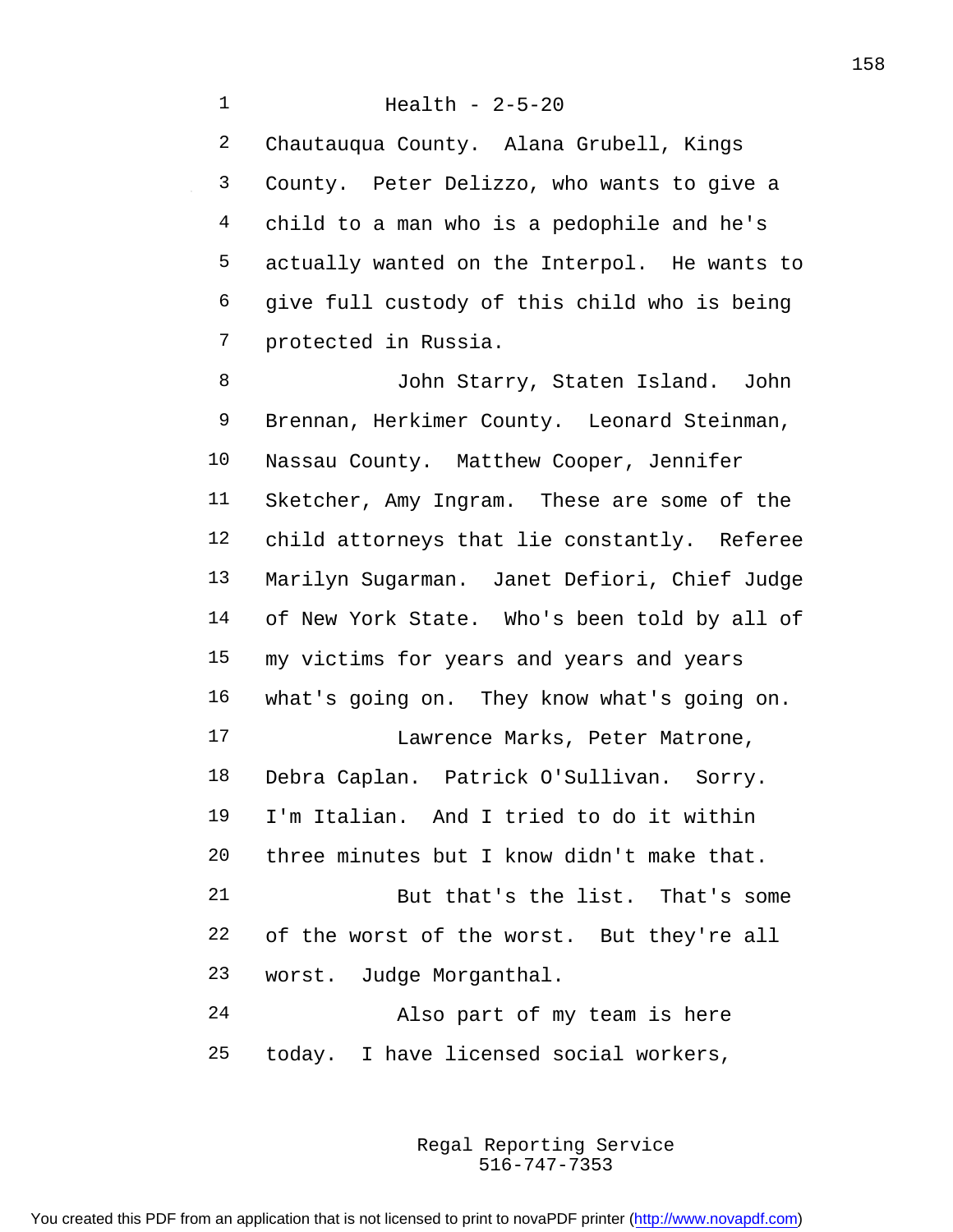Health - 2-5-20 retired New York State Police, Constitutional experts, doctors. You name it. Families that are ripped apart. Dorothy's been put through hell through this county. She's been literally put through hell. ACS is torturing her. It's disgusting what's going on and we've had enough of it. We want to see them shut down and held accountable. These are good, good families. They're not on drugs. They're not abusers. They're good families. All we want to do is protect our children and you all lie to us and tell us that you're protect them by stealing them and endangering them. It makes no sense. Abolish. Arrest. LEGISLATOR WALKER: Thank you Francesca. Elizabeth Petrakis. MS. PETRAKIS: Good evening legislative panel. Thank you for having us. I would like to send my sincere condolences to Justyna. I'm heartfelt. Just horrible. I'm a mother of three. My name is Elizabeth Petrakis. Mother of three. Resident of Old Brookville, Nassau County. I'm here to just inform you guys about a few things.

> 516-747-7353 Regal Reporting Service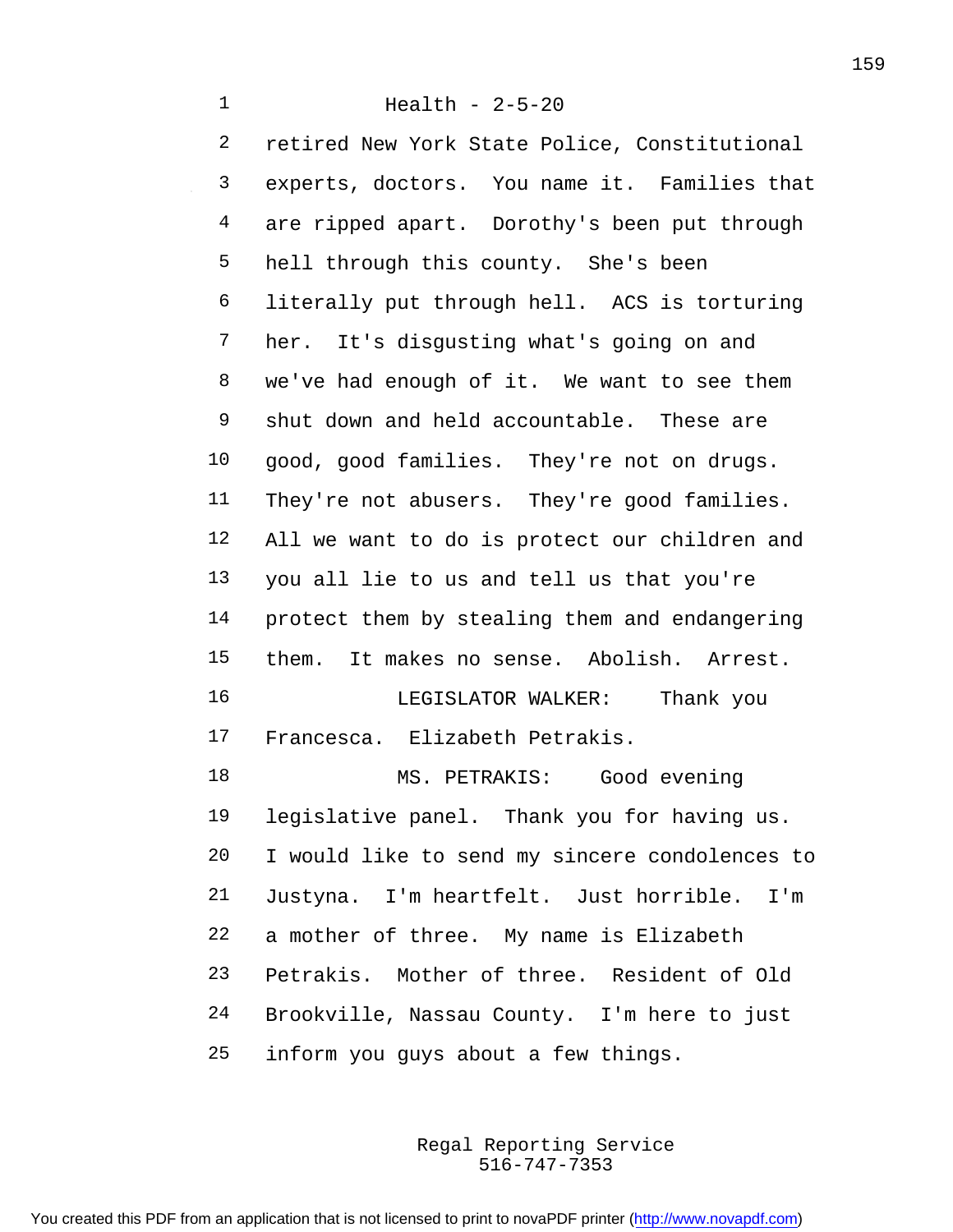Health - 2-5-20 Fact. There's one divorce to every 2.4 marriages in the United States. The fear of the unknown during divorce continues to affect millions who face divorce each year feeling lost, confused and alone due to the lack of resources. Divorce has been linked to emotional and financial destruction. Drugs and alcohol abuse, domestic violence, child abuse, suicide and even the murder of a spouse or a child. There are over one million children affected by divorce each year. Fact. When there are no real resources people feel overwhelmed, lost and alone. It is at those darkest hours that terrible things can happen, including suicide, homicide of a spouse or child or even a family member. Divorce is not only financially, emotionally and physically devastating but also divorce kills.

21 I'm not a lawyer but I have had firsthand experience representing myself just as Justyna and other women here, and men I'm sure, in my own divorce case that lasted approximately ten years in Nassau County. It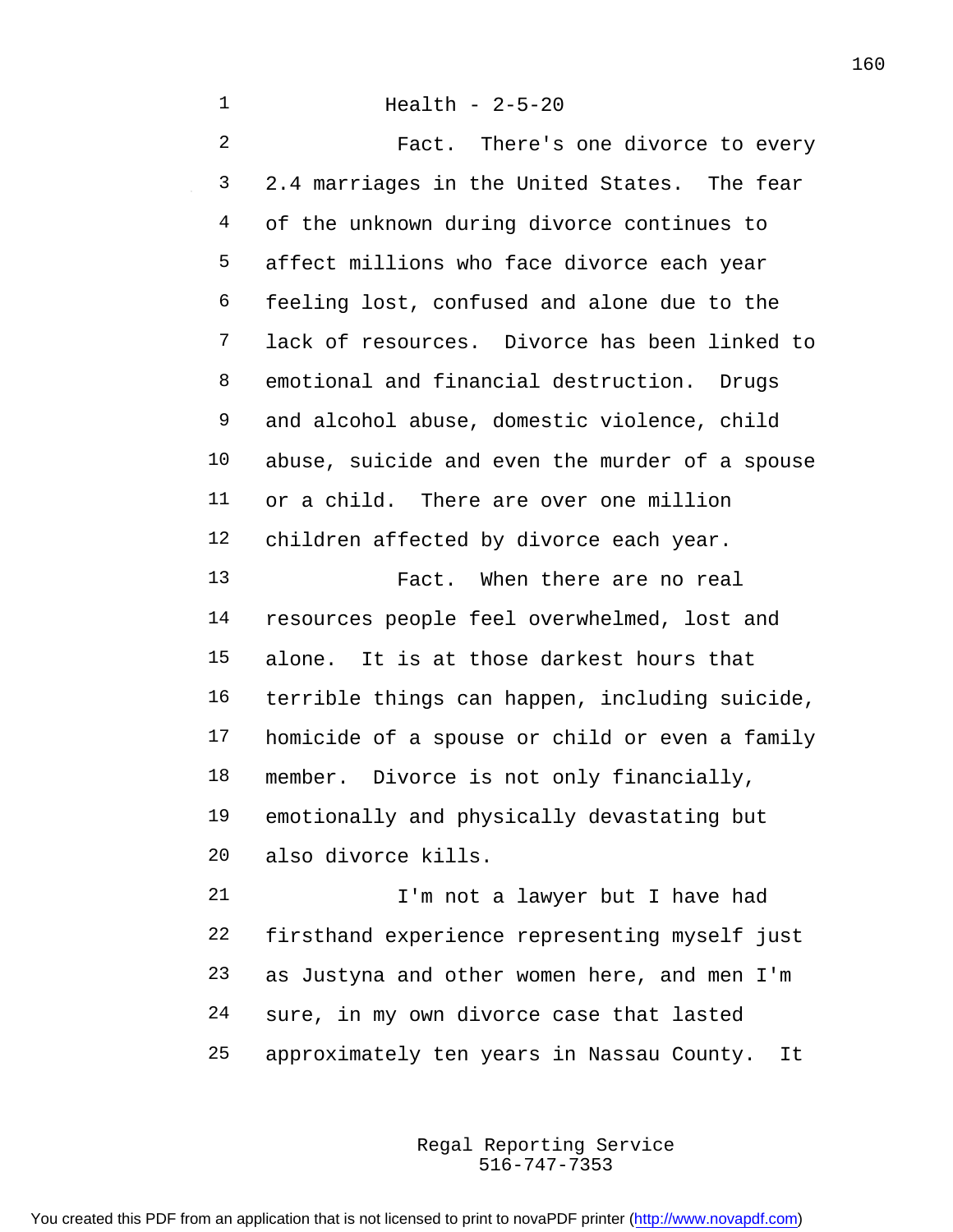Health - 2-5-20 was before Honorable Judge Anthony Falaga as well as before Honorable Judge Stacy Bennett. My case dragged out over many years and cost over \$700,000 in legal fees. Due to in part the frivolous motion practice by both parties' counsel and adjournments by the court 8 month after month, year after year. I realized soon that I was not only fighting my spouse, I was fighting my lawyers. I was then fighting the judges. Judges who didn't have all the facts. Yet wrote decisions based on misrepresentations by law guardians regarding my children.

 It was finally after almost ten years, after severe physical, emotional and financial devastation that our case was appointed a referee by the judge. It was miraculous. The referee was given an outline of issues to address with counsel and the parties by the judge. Both parties' counsel were forced to sit and present all of the real issues that were outstanding to the referee and they were given a prompt deadline to comply with options for solutions. My husband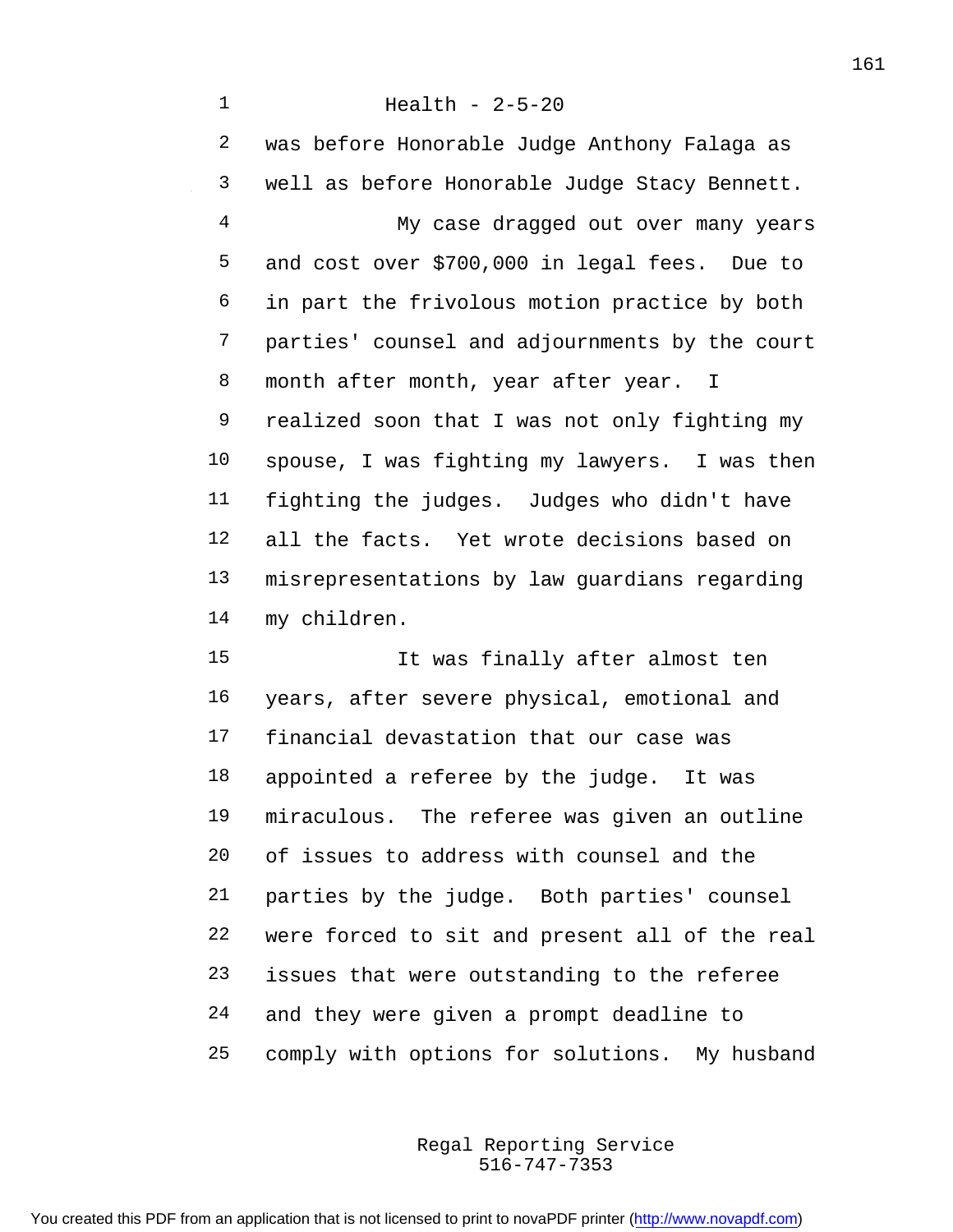Health - 2-5-20 and I had no choice but to sit down and discuss the problems. Financial problems and dealing with children issues and we had to come up with solutions. The referee would also assist to resolve issues and a settlement would be reached. Before an unbiased referee was appointed to our case help and resources were scarce to none. I too was lost and alone. I soon realized that so many people were in my shoes and I knew something had to be done. 13 In 2013 I created a company called Divorce Prep School. What Divorce Prep School is it provides a three-hour educational seminar to empower and protect men, women and children through the knowledge of certified professional panelists. Just like you guys are sitting there on a panel. The panel included four judges, lawyers, financial planners, child psychologists, mediators, life coach, family therapist, forensic accountant and more as people would navigate through the arduous process of divorce. They could find resources and guidance from these certified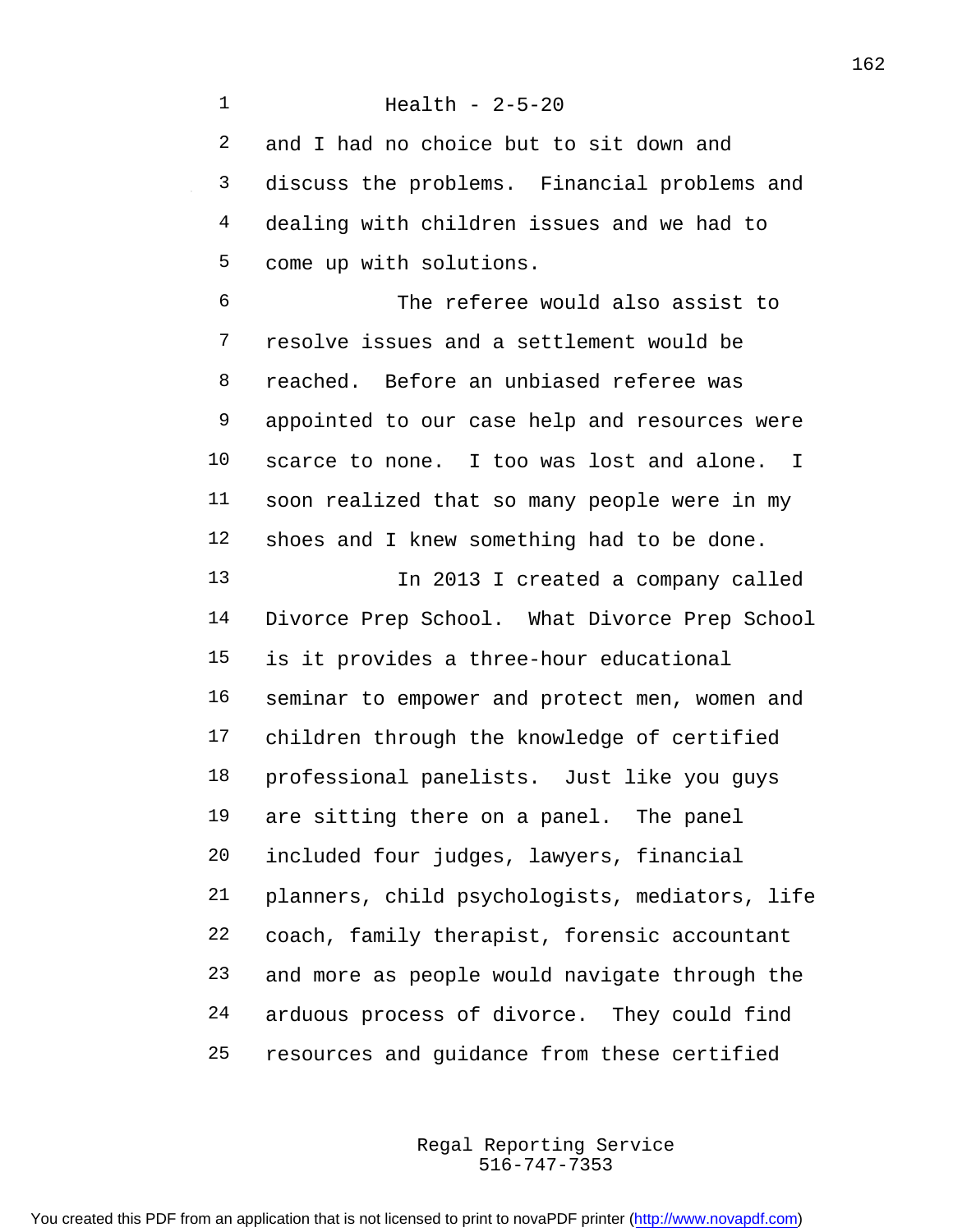Health - 2-5-20 experts so that they could stay in control of their lives and not feel alone nor overwhelmed 4 before, during or after divorce. The problem. In Nassau County alone there are approximately 5,000 divorces filed each year. That means there are 10,000 individuals who are in need of guidance and resources. Prolonged divorced cases cause emotional, physical prolong and financial devastation, and even death to litigants, their children and their families. 13 I know firsthand that the courts haven't done anything to fix this problem. The courts are also overwhelmed. They're backlogged and they need help. While many people are pointing the fingers at the courts for what happened in this terrible case, and I know it's easy to point fingers, I have to say that there's a problem that needs a solution. The truth is that it's not only the judges' faults entirely. The fact is that the judges and courts need more resources of their own and they are in need of an innovative solution that can help to ensure that something like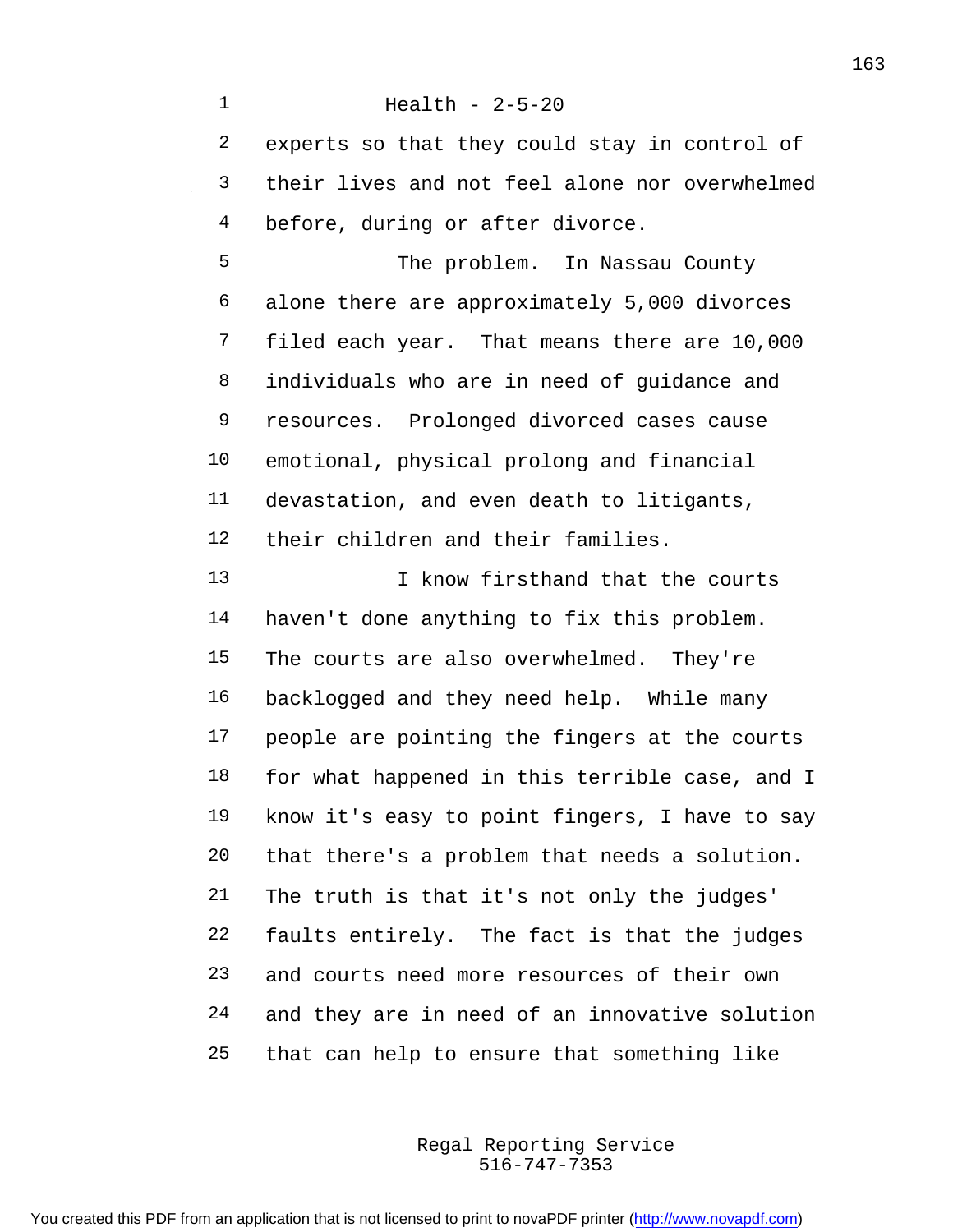| 2            | this that never happens again.                 |
|--------------|------------------------------------------------|
| $\mathsf{3}$ | What happened to me after ten years            |
| 4            | of litigating when the judge finally appointed |
| 5            | a mediator, not a mediator a referee, for us   |
| 6            | to deal with issues, that was the only time    |
| 7            | something got done on our case. That was the   |
| 8            | only time we were able to resolve issues.      |
| 9            | I am proposing and I would like to             |
| 10           | formally and respectfully request that you,    |
| 11           | the legislative panel of representatives,      |
| 12           | collectively sign to sponsor an emergency bill |
| 13           | to Congress that will empower and protect the  |
| 14           | lives of divorcing individuals and their       |
| 15           | families through the knowledge of experts by   |
| 16           | mandating the attendance of every divorcing    |
| 17           | litigant to a three-hour informational         |
| 18           | seminar. By implementing mandatory attendance  |
| 19           | of litigants litigants would be able to find   |
| 20           | resources from experts. The solution is that   |
| 21           | litigants attendance would also provide        |
| 22           | substantial funding to the courts. If the      |
| 23           | issue is that there is no money for the courts |
| 24           | to hire mediators or referees -- I'm talking   |
| 25           | hiring appointed referees to each case of a    |

516-747-7353 Regal Reporting Service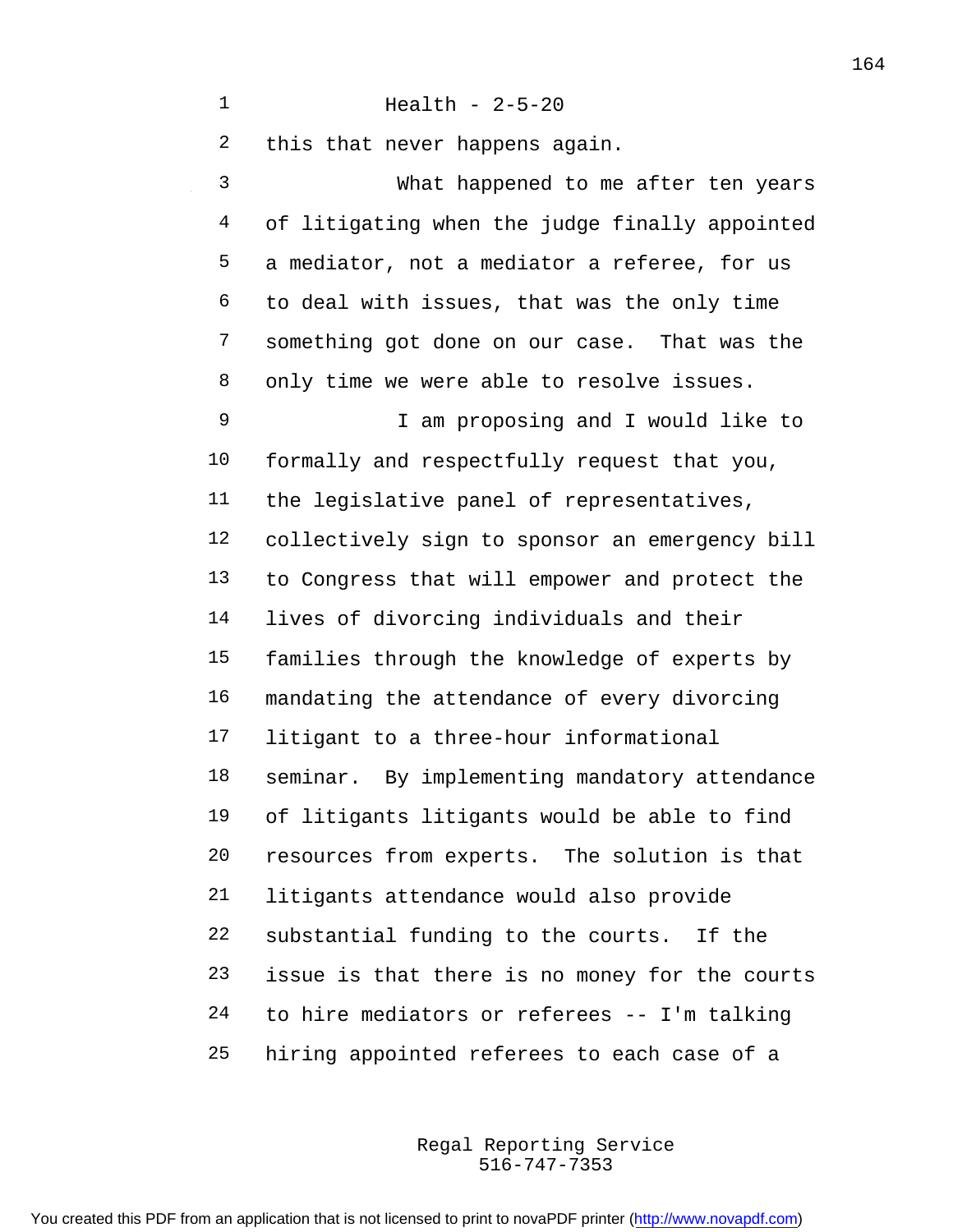litigated case. Anyone who files for divorce has to not only attend a divorce prep program or something of that nature, but also needs to be appointed by the judge a referee and/or a mediator.

 My proposal would also raise over \$1 million each year for each court that this program is in and that money could be allocated to hire mediators and referees. 11 11 If the question is what is the problem? Is there a solution? Do any of you up there, we're hearing all night that there are problems. Do any of you on the legislative panel have a solution in mind? I think that we don't have a solution but I have found a solution. I have worked tirelessly on this. I have a passion. I have a fire inside of me to help save lives and I have been working on this since 2013. I know deep down in my soul that a program that would be mandated by Congress, signed by the President of the United States mandating every litigant to attend a three-hour educational program and also be assigned referees and mediators for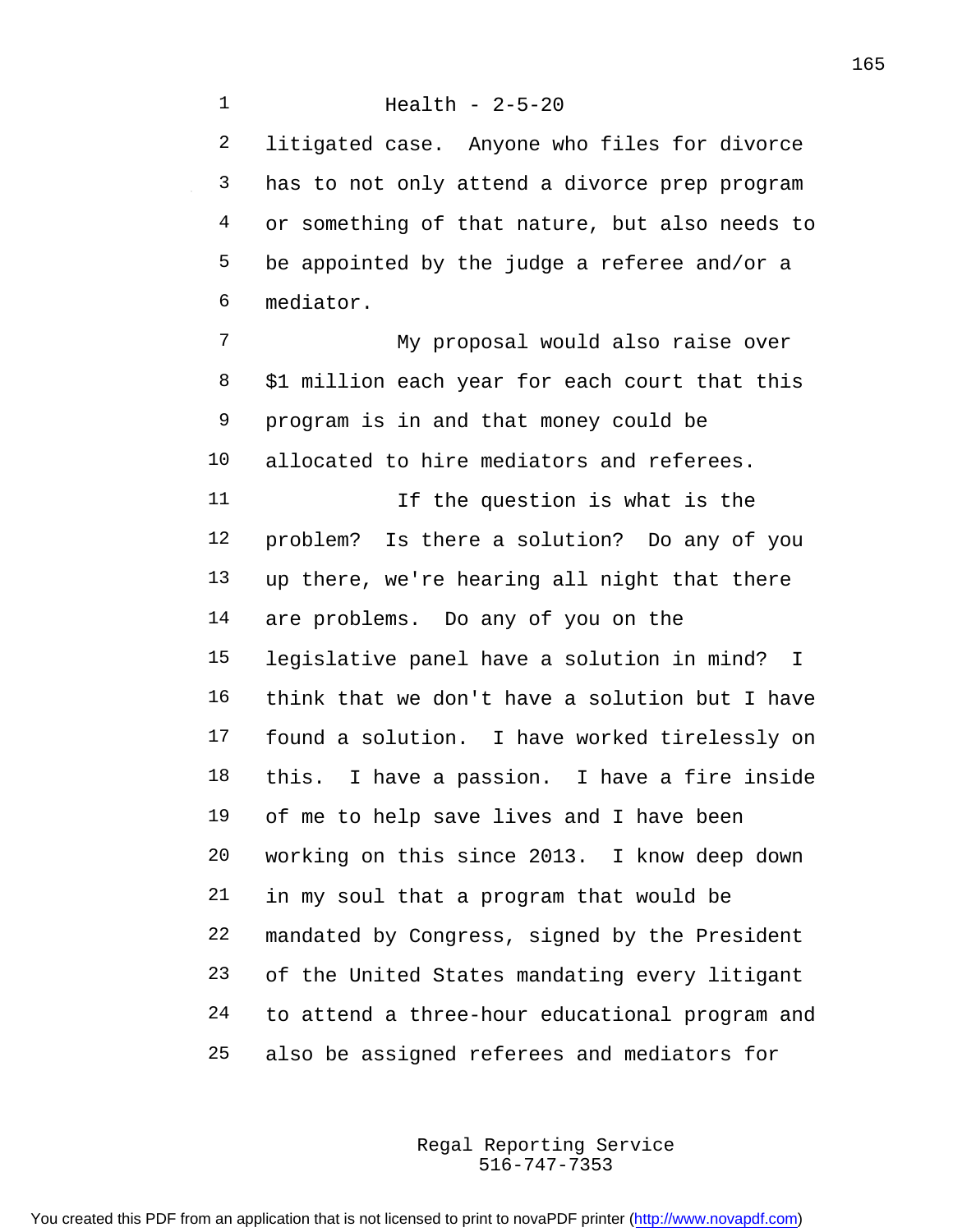Health - 2-5-20 their divorce cases things would be moved along very quickly. And additionally, a specialized task force dedicated to assisting and overseeing the hiring and progress of mediators and referees as well as making sure 8 that cases are getting the attention they deserve are moving ahead. Here's the question. What is the solution? It's not abolish and arrest because everybody up there on the panel they're not going to abolish and arrest judges. We need solutions. People need -- LEGISLATOR WALKER: Can we give everyone the courtesy. MS. PETRAKIS: I also have to let you know that it's true that judges don't allow litigants to speak and lawyers often times do not represent the real issues that need to be addressed. And cases get adjourned and adjourned month after month, year after year and that's why families fall apart. Law guardians that can be biased are appointed to cases and it's terrible what can happen to

> 516-747-7353 Regal Reporting Service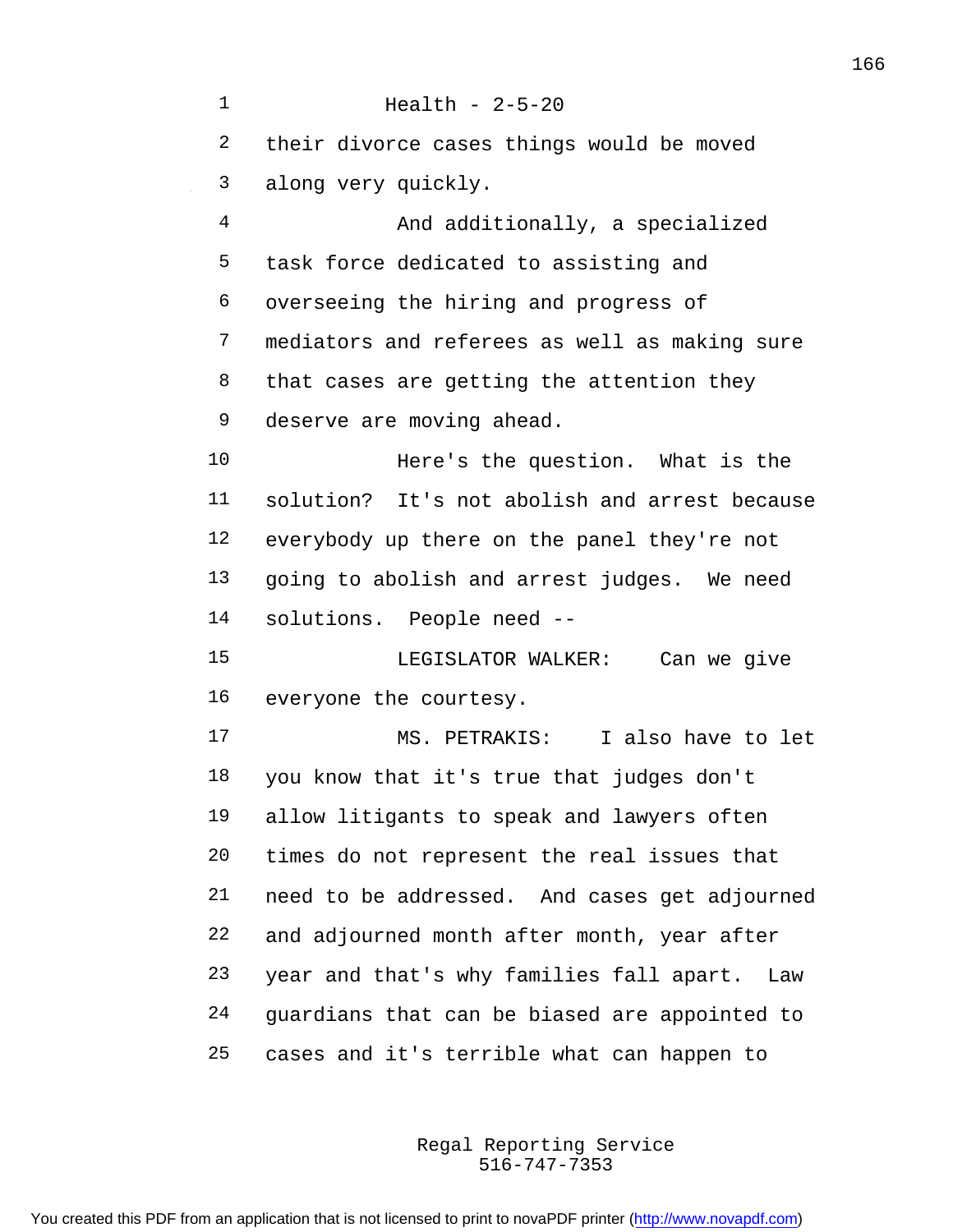Health - 2-5-20 families. It's terrible that people are dying. Spouses are killing spouses. Fathers are killing their children. Vice versa. It's terrible. When cases become acrimonious this is what happens. I would like to just let you know that I have requested that this bill be sponsored by other legislators. And I had sent out many letters to and including Nassau County Executive Laura Curran, Chief Administrative Judge Lawrence Marks, Chief Honorable Judge Janet Fiori, Chief Administrative Judge Vito Caruso, Peter King and others. Now, I received a response just the other day from Vito Caruso's chambers stating. LEGISLATOR WALKER: If you could just kind of wrap it up. MS. PETRAKIS: I just want to say thank you. That they said thank you Mrs. Petrakis. Thank you for your email. However, Judge Caruso would like to decline to hear anything further of how you would like to implement something into the courts to help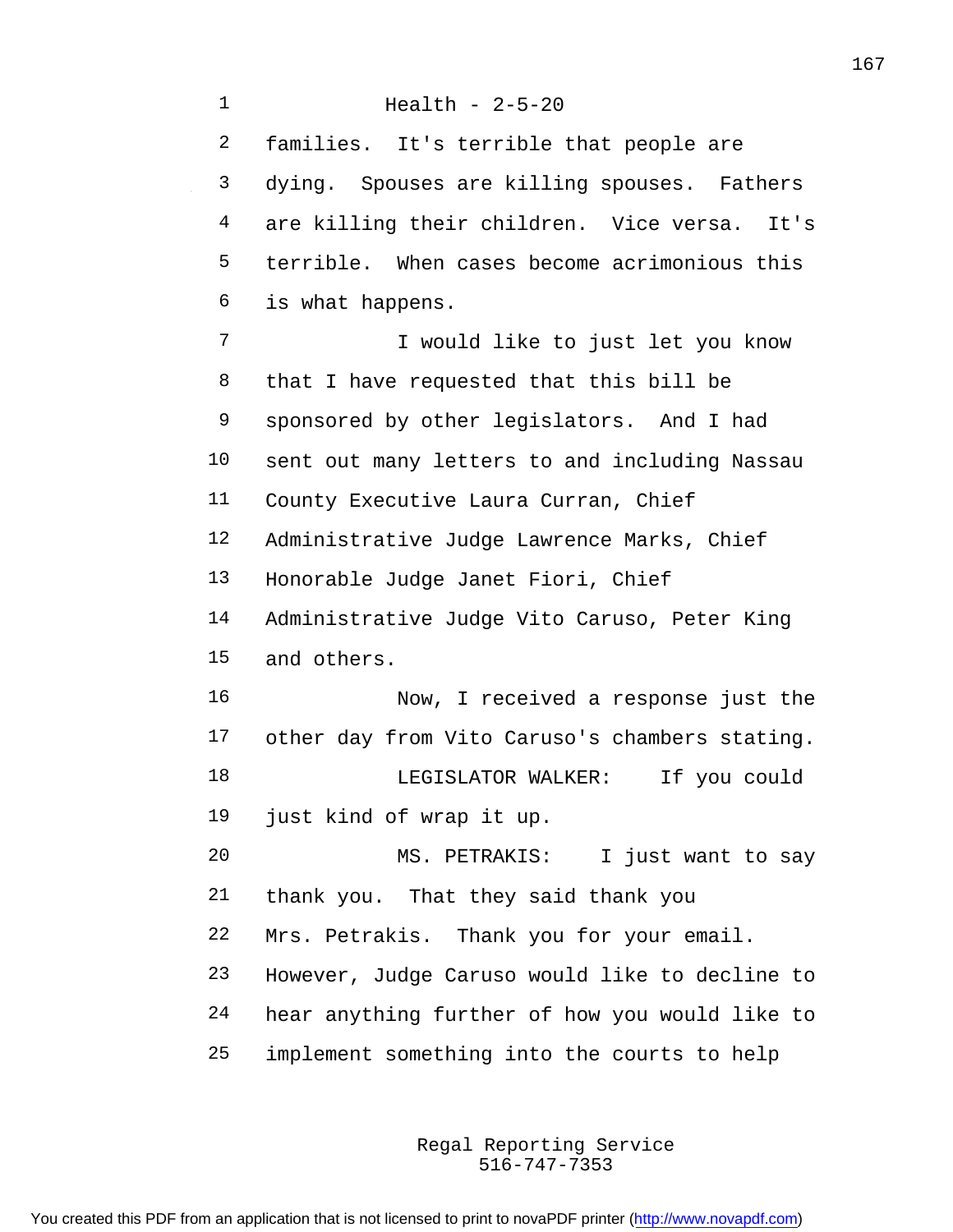Health - 2-5-20 save lives. That to me is very disturbing, and I would like to ask again, respectfully request, that you all as a panel collectively sign to sponsor an emergency bill that would empower and protect the lives of divorcing litigants. And I would like for everyone here in the public to sign a petition. Thank you. 10 LEGISLATOR WALKER: Thank you. Evette Stark. MS. STARK: I don't have anything officially prepared. But it's ironic that I'm following the last speaker. I just want to

 say that the family and the divorce courts involving CPS and every other known entity they operate with judges in these so-called family courts. They're really admiralty courts and these are administrative. They're not even judges with jurisdiction. They violate the rights of the children in the courts and myself as an adult just coming out of a ten-year divorce. However, I was sued for \$9 million last week for slandering my lawyer ex-spouse. Part of the inside crowd.

> 516-747-7353 Regal Reporting Service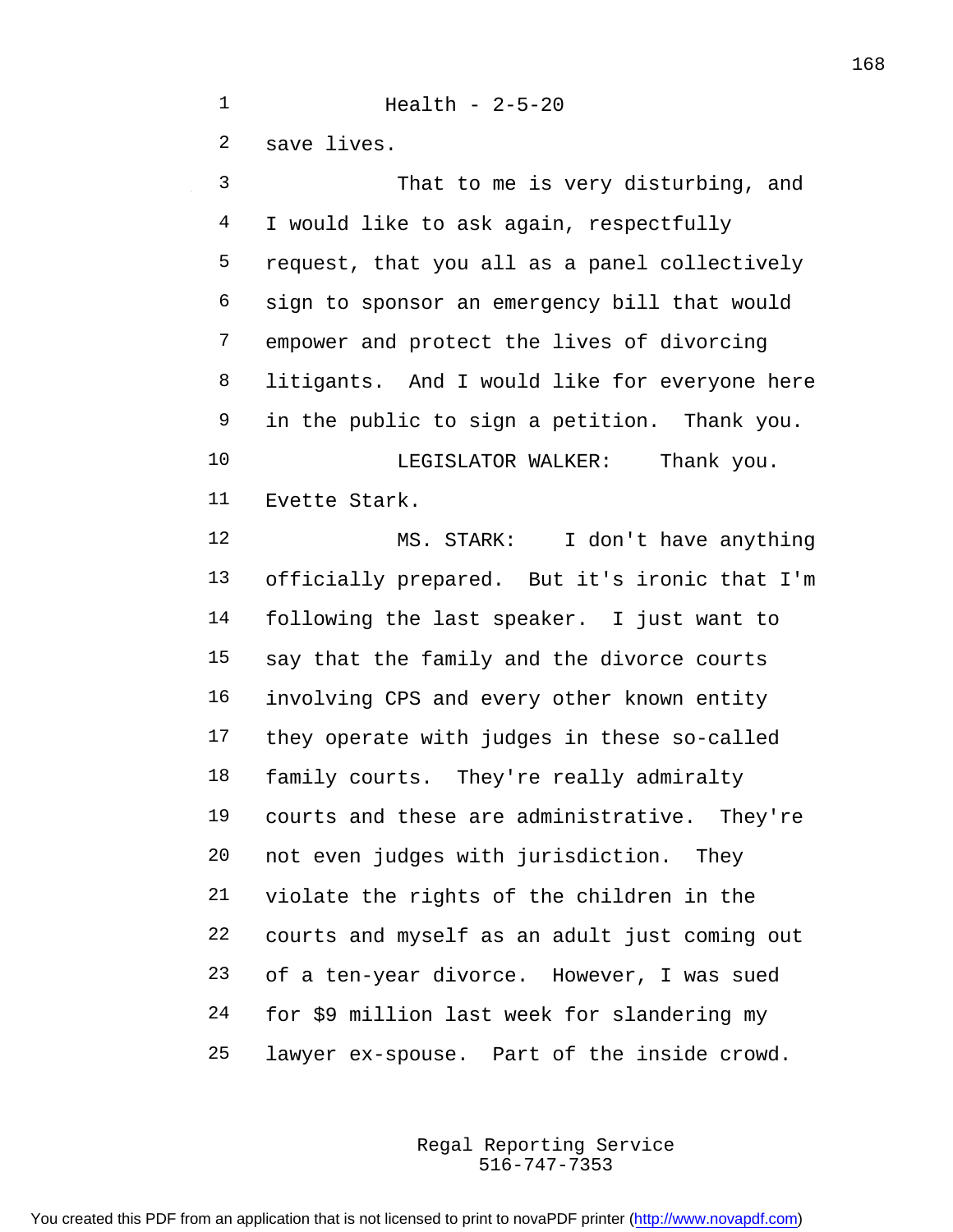| $\mathbf 1$    | Health - $2-5-20$                              |
|----------------|------------------------------------------------|
| $\overline{2}$ | So, in reference to anything                   |
| 3              | involving family court and divorce court, I    |
| $\overline{4}$ | think both of these courts need to be killed   |
| 5              | and all of the people working for them need to |
| 6              | go to jail. Because, and I will tell you why,  |
| 7              | because these are incentivized courts to       |
| 8              | weaponize children with parents. That's        |
| 9              | number one.                                    |
| 10             | I just want to say I'm in                      |
| 11             | solidarity with many people who are here.      |
| 12             | Because I have also gone to the congressional  |
| 13             | hearing and I have also marched with many      |
| 14             | different groups in Washington DC. The         |
| 15             | Million Parent March, the Punishment 4         |
| 16             | Protection Group that's here and also For The  |
| 17             | Children people, as well as the American       |
| 18             | Families and the American Parents March.       |
| 19             | I have been to Charles Schumer's               |
| 20             | office with ten people and met with his        |
| 21             | assistants and talked about child protective   |
| 22             | services and divorce court. You know what?     |
| 23             | They are two sides of the same coin. And the   |
| 24             | same abuses and the same deprivation of rights |
| 25             | and the same twisting intrinsically of the     |

516-747-7353 Regal Reporting Service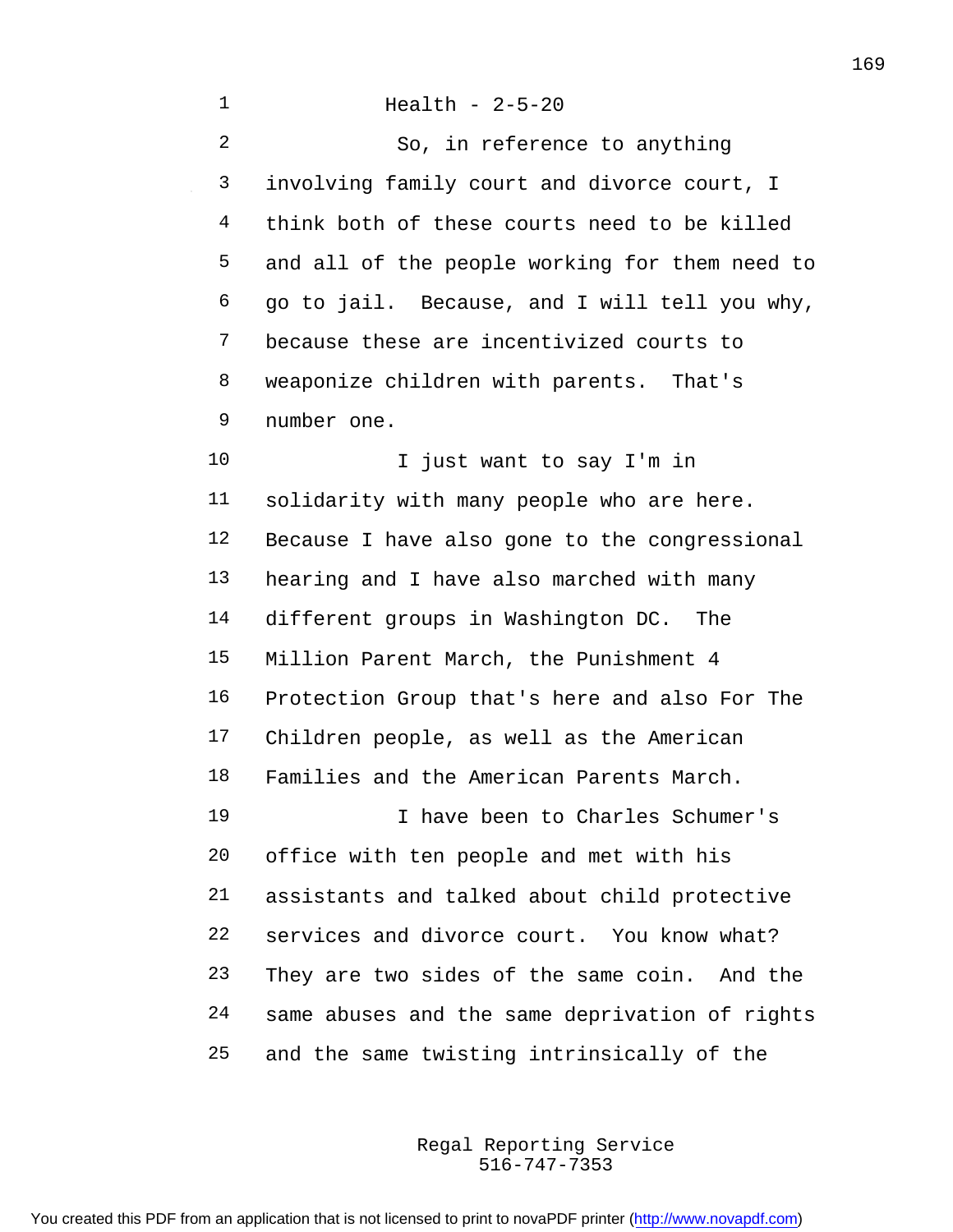Health - 2-5-20 facts that happen. Extrinsically and intrinsically. Intrinsically everything is twisted so the facts are wrong. Then the court uses these facts extrinsically to give you no money or to force the sale of your home or to take your children away from you and put them with abusive parents who are like psychotic and are not being evaluated properly by Child Protective Services. 11 I was forced to go to a referee trial and I have a traumatic brain injury and I have many physical problems. I walk with a walker and I'm scheduled to hopefully have surgery in a week on my back and even my shoulder. But I have a lawyer spouse who's threatening to through me out of my house because my judge, Matthew Cooper in New York City, along with Janet DiFiori who knows me very well because I wrote to her for many years, is threatening to throw me out of my house. Before I go I just want to say two things and I want to read some judges' and

lawyers' names.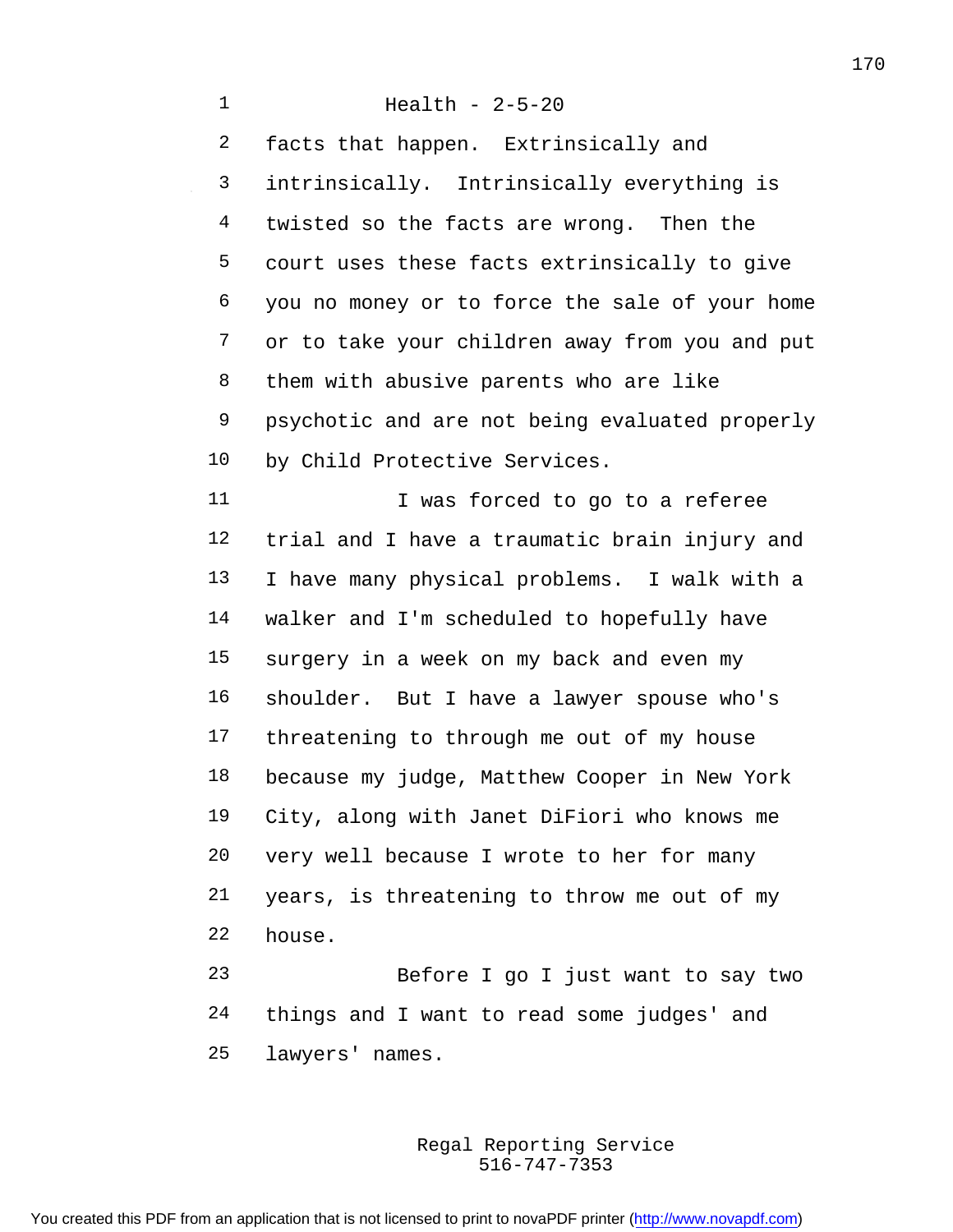Health - 2-5-20 First of all, the federal law, the US code titled 18 Section 242 very clearly states that any public official who violates anyone's rights is committing a felony and should go to prison for up to a life term or 7 receive the death penalty depending on the circumstances. And then, I don't know if there's a record here or not but I definitely want these names put on the record. 11 11 In 2016 I wrote a letters about Child Protective Services and divorce court. I wrote letter to Loretta Lynch, who was the attorney general of the United States at that time. Preet Bahara, who is now teaching at NYU, the US Attorney's Office from the Southern District of New York. The Honorable Andrew Cuomo, governor of New York State, who needs to be removed. James Como, director of the FBI headquarters, who's involved in some of this impeachment stuff with Trump. Eric T. Schneiderman Esquire, who was the New York State Attorney General and seemed to be abusing women or had some issues with some violence towards women.

> 516-747-7353 Regal Reporting Service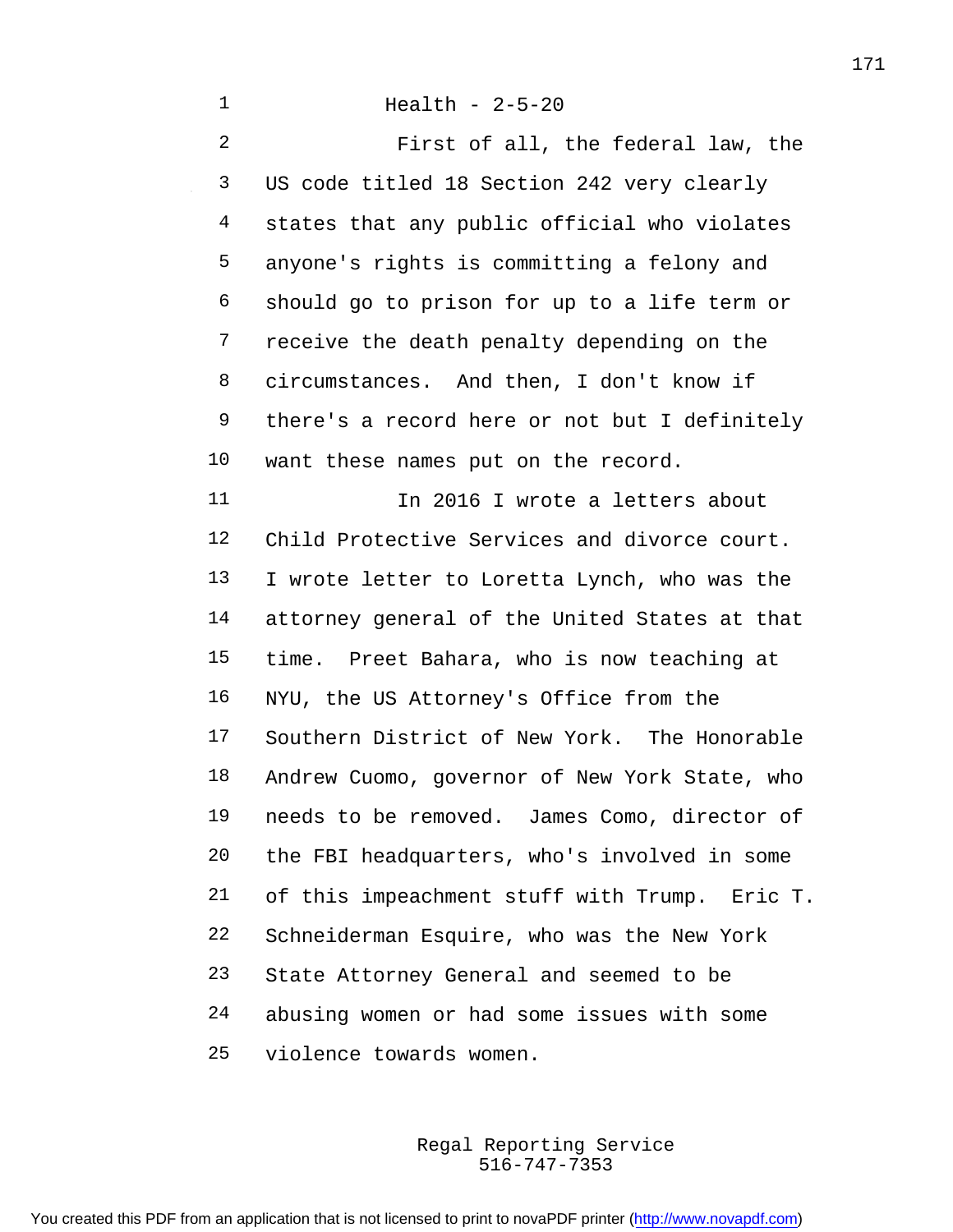| 1  | Health - $2-5-20$                              |
|----|------------------------------------------------|
| 2  | Cyrus R. Vance, who is a New York              |
| 3  | County District Attorney's Office. David       |
| 4  | Crowley, who is the assistant district         |
| 5  | attorney. Senator Brad Hoilman, who is from    |
| 6  | district in Greenwich Village in New York      |
| 7  | City. Liz Krueger. Lamonte Montgomery. And     |
| 8  | Letitia James, who I'm going to serve on       |
| 9  | Friday in support of the Punished 4            |
| 10 | Protecting. She was the city public advocate   |
| 11 | then. Now she's the attorney general. Wait     |
| 12 | until I serve these papers on Friday.          |
| 13 | Congressman Jerrold Nadler. And I              |
| 14 | had a cc go to counsel member Corey Johnson in |
| 15 | District Three who is in Chelsea, just next to |
| 16 | Greenwich, who I know personally. I know many  |
| 17 | of these people personally because I don't     |
| 18 | just live in my area. I protest. I show up     |
| 19 | at town meetings. I'm very involved with       |
| 20 | seniors in my community. I'm just appalled by  |
| 21 | the continuation of the abuse and the          |
| 22 | corruption and the violence of the child       |
| 23 | protective services system, the family courts  |
| 24 | and divorce courts. And I just want to         |
| 25 | read -- I'm almost done -- I just need to read |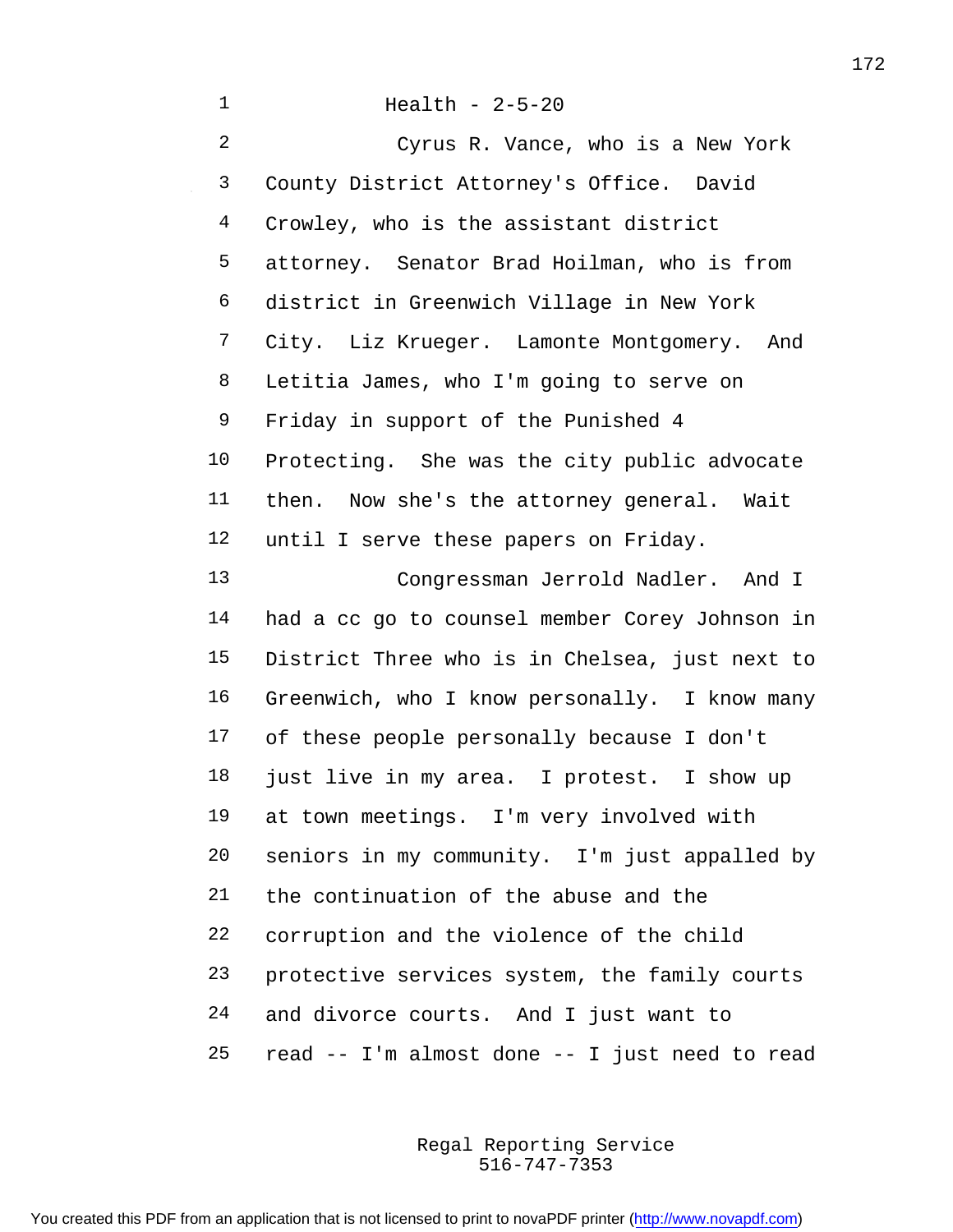Health - 2-5-20 a few more people's names on the record. Matthew Cooper. Actually I don't 4 qive these people any honorable names okay. It's Matthew Cooper. He's an administrative judge in an admiralty court. Jennifer Schecter. Who just got like a promotion to the supreme court who held a \$6 million slander suit against me from my husband, a lawyer. It was dismissed. But she held it for a year and a half. So the referee judge could use that against me. Against all my Facebook information. Going to court with many of the people that are here. And I told the truth. She dismissed it because the corruption is the truth. Whatever this panel is presenting is mumbo-jumbo. Half of you probably need to go to jail. I don't know how many people on this panel are pedophiles. A lot of this, a lot of the information here and the underlying system of business is about pedophilia and it

 is about trafficking children and it is about human abuse. Not just for children but for

the adults.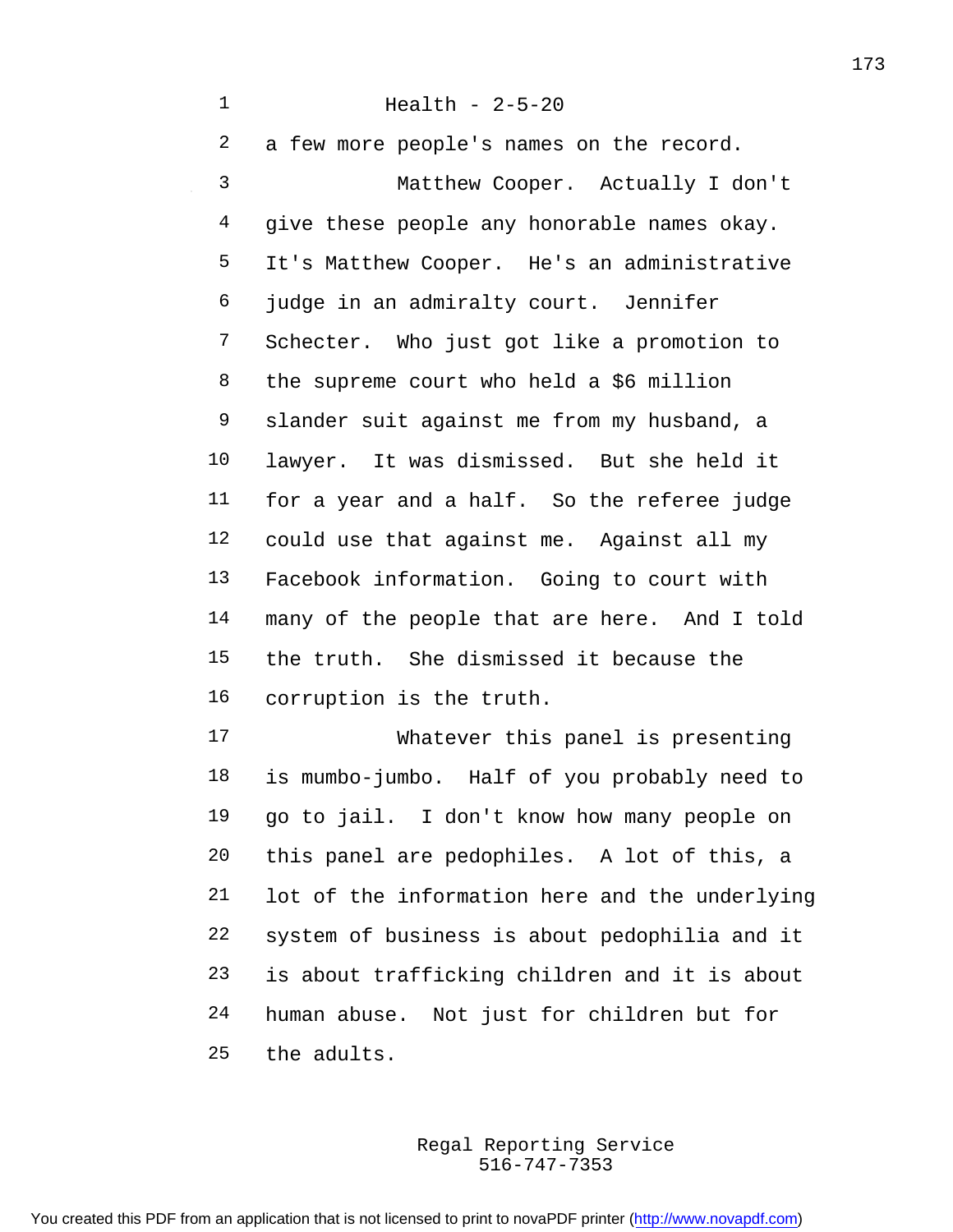| $\mathbf 1$    | Health - $2-5-20$                             |
|----------------|-----------------------------------------------|
| $\overline{2}$ | LEGISLATOR WALKER: Okay. You                  |
| 3              | have to wrap it up.                           |
| $\overline{4}$ | MS. STARK: No. I want to read.                |
| 5              | You will let read these names because these   |
| 6              | are your judges that run your courts.         |
| 7              | Debra Caplan, who oversee the clerk           |
| 8              | of the court and ignored all my letters for   |
| 9              | all the attorneys and judges oaths of office  |
| 10             | and their bonds. Peter Multon. Lawrence       |
| 11             | Marks. Referee Marilyn Sugarman. She should   |
| 12             | be shot. Janet DiFiori ignored me for so many |
| 13             | years. Matthew Cooper again.                  |
| 14             | I want to say that my husband,                |
| 15             | Richard Katz, needs to be added here. Jeffrey |
| 16             | R. Schissel, his accountant. I have not       |
| 17             | included bankers by the way. These are just   |
| 18             | lawyers. Jonathan Andrew Rappaport. Preston   |
| 19             | Anvrams Leshings. Bill Vasaledes. He's out    |
| 20             | of Astoria. Michael P. Joseph, who is my      |
| 21             | husband's ex-lawyer. Richard Katz again, my   |
| 22             | husband. Tim Corbo, the clerk of Matthew      |
| 23             | Cooper. All the clerks need to be evaluated.  |
| 24             | They're all trading bonds without our         |
| 25             | permission. All of our cases are being traded |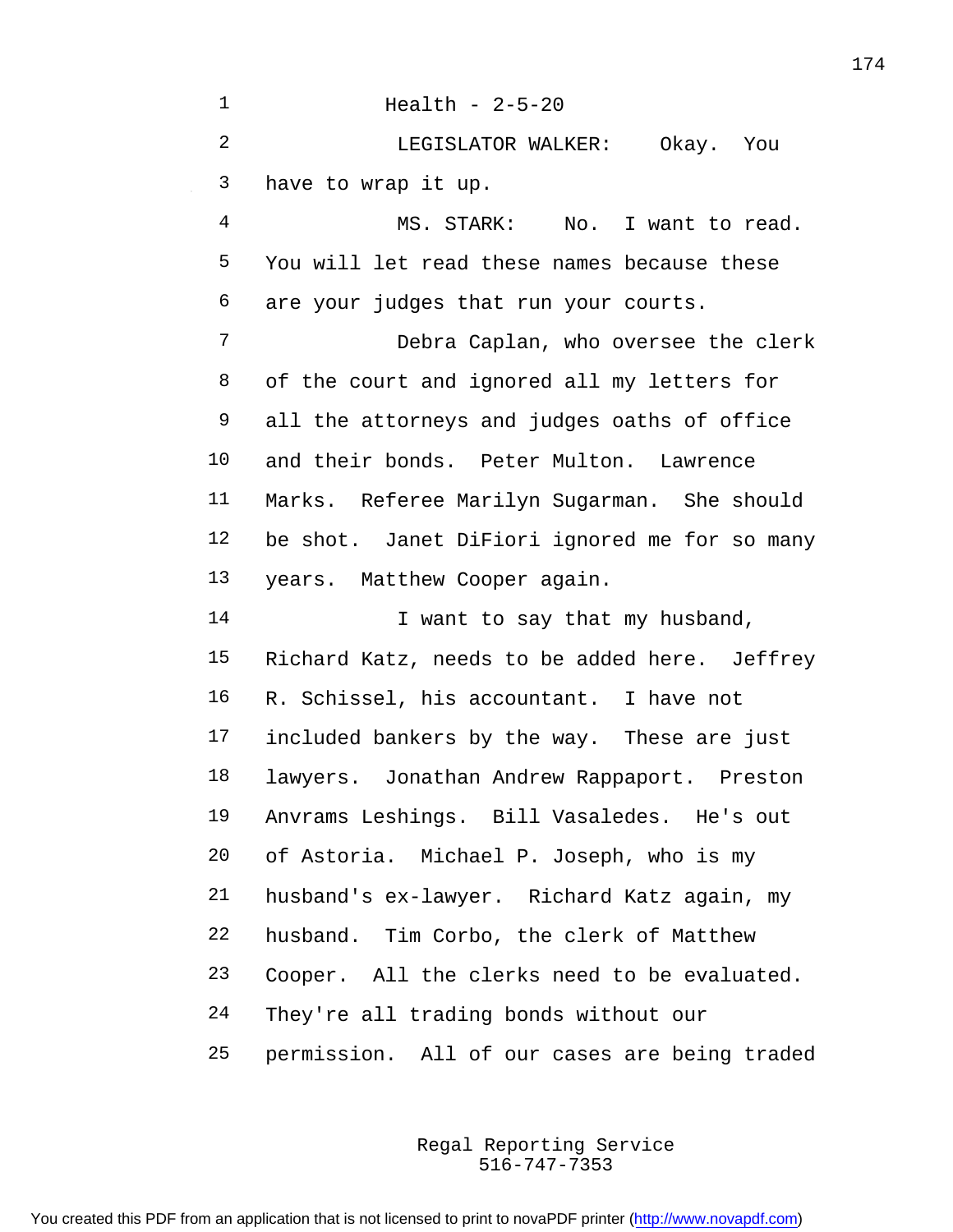Health - 2-5-20 in the court room for CRIS. For the judges. LEGISLATOR WALKER: Okay. MS. STARK: Uh-uh. C-R-I-S. Their private retirement systems. That's why we're held hostage for ten years because 7 they're trading, they're bonding our cases. 8 They're bonding our slavery and our labor. LEGISLATOR WALKER: Okay Evette. 10 MS. STARKS: So they make money. I'm not done. Judges -- 12 LEGISLATOR WALKER: Excuse me. MS. STARK: Judges retire with \$7 million, \$5 million. Nobody knows about it. They're not taxed by the IRS. Are you any of those judges? I'm wondering. That's all I have to say. 18 LEGISLATOR WALKER: Sara Dipper. MS. STARK: Enforce the law. Prosecute crooked judges. They are the heads. LEGISLATOR WALKER: Sara Dipper. MS. DIPPER: My name is Sara Dipper. I am here on behalf of Punish 4 Protecting with Francesca Amato. I am one of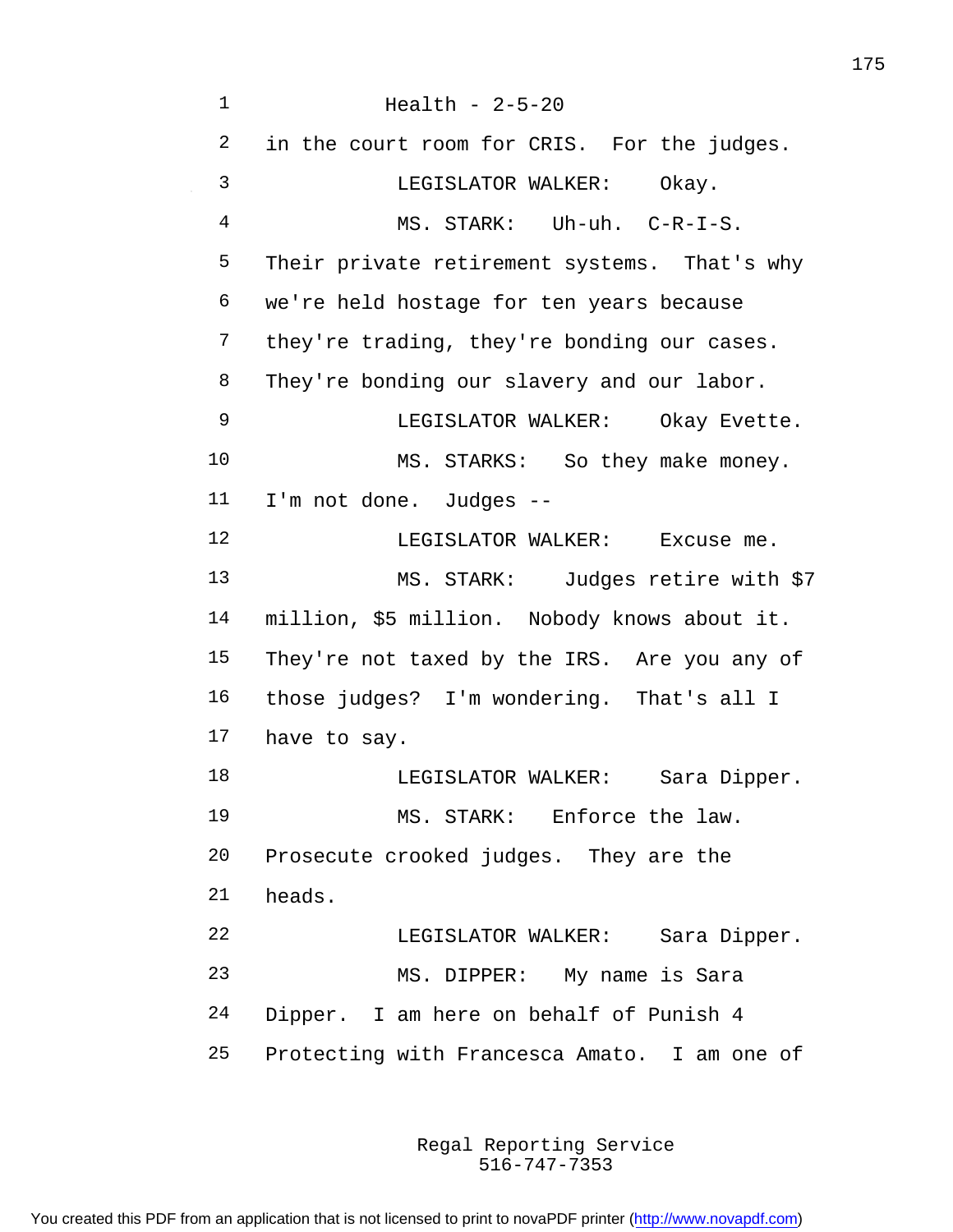Health - 2-5-20 her many assistants, and I have worked very, very vigorously for her for the past two years advocating for other families as well as myself.

 I hold in my hand a copy of the children's bill of rights and I have never ever seen this upheld held in family court not once. Do you understand? Not even once. I have seen -- I will list the attorneys that have completely ignored and judges that have completed ignored these things. Ann Weaver. Kelly Brady, who is the AFC for my children, who if she is zealously representing my children she doesn't even speak to them. CPS workers Lea Sackett, who gave testimony in court to the fact that my child had his head put through the wall by his father but yet that case was unfounded. No credible evidence of child abuse. He has a scar on the back of his head from that. Laurie Miller who gave a false

 report in court. False testimony on record. As well as Clea French, who indicated me in a case on absolutely no fact whatsoever. I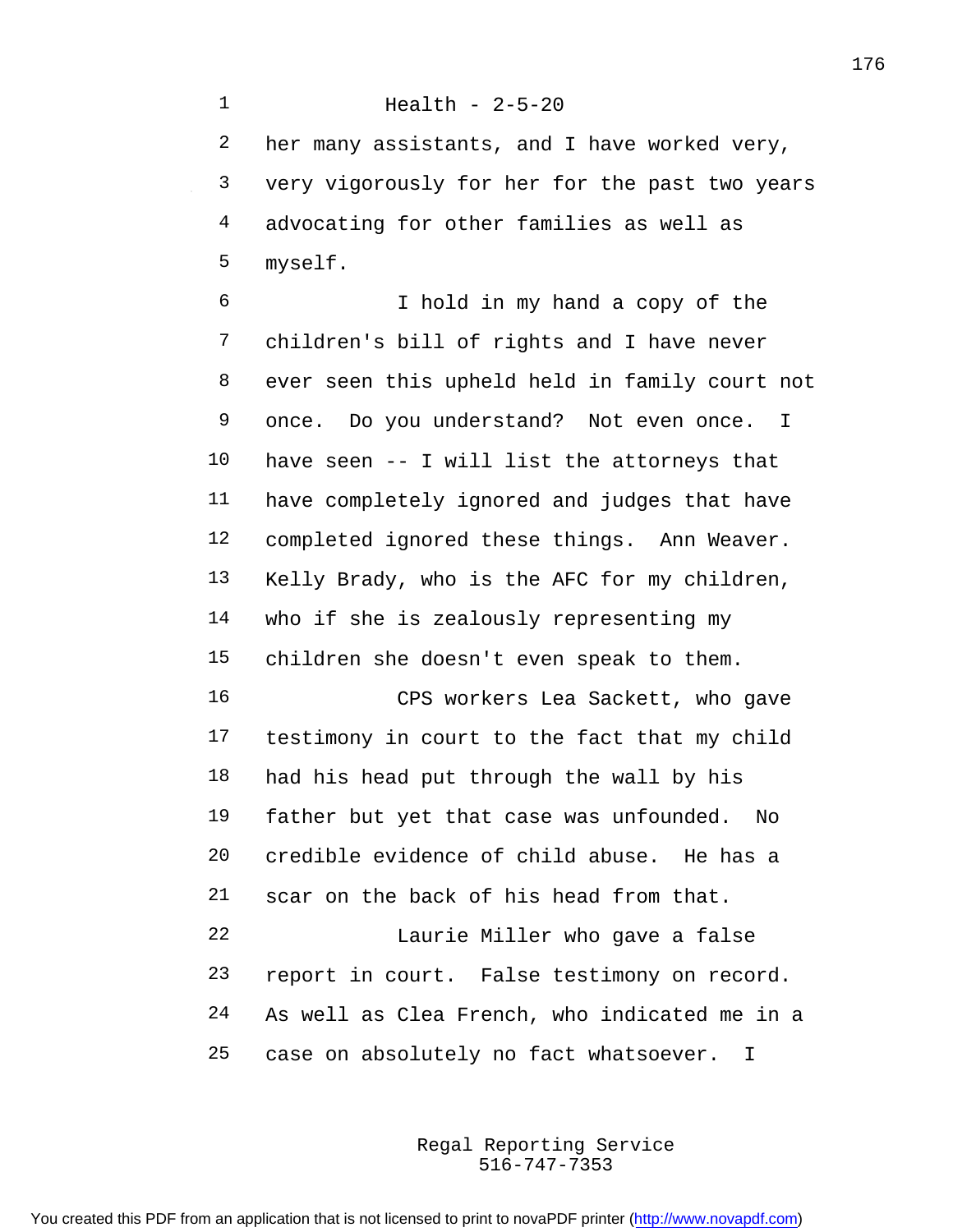Health - 2-5-20 appealed it and it was overturned. As well as Jillian Hill and she was presented with pictures of my son's face with a handprint across it where he was hit by his father. And there was no credible evidence of child abuse in that case either. I am so sick and tired of missing my children. I guarantee every one of you up there have a child or grandchild or niece or nephew that you all will love very much and you would go to the ends of the earth to protect all of them. Am I correct? Of course you would. So, I would lay down in fire before I would ever let somebody harm my

 protect them because I have one hour a week under paid supervised visitation.

children. But I don't have the opportunity to

19 19 I am so tired of the fake family court system. Yes, I said fake family court because it is not in fact a court system. It's a for-profit business. The judges are administrators in that business. Yet they sign orders every single day destroying children's lives, destroying parents' lives.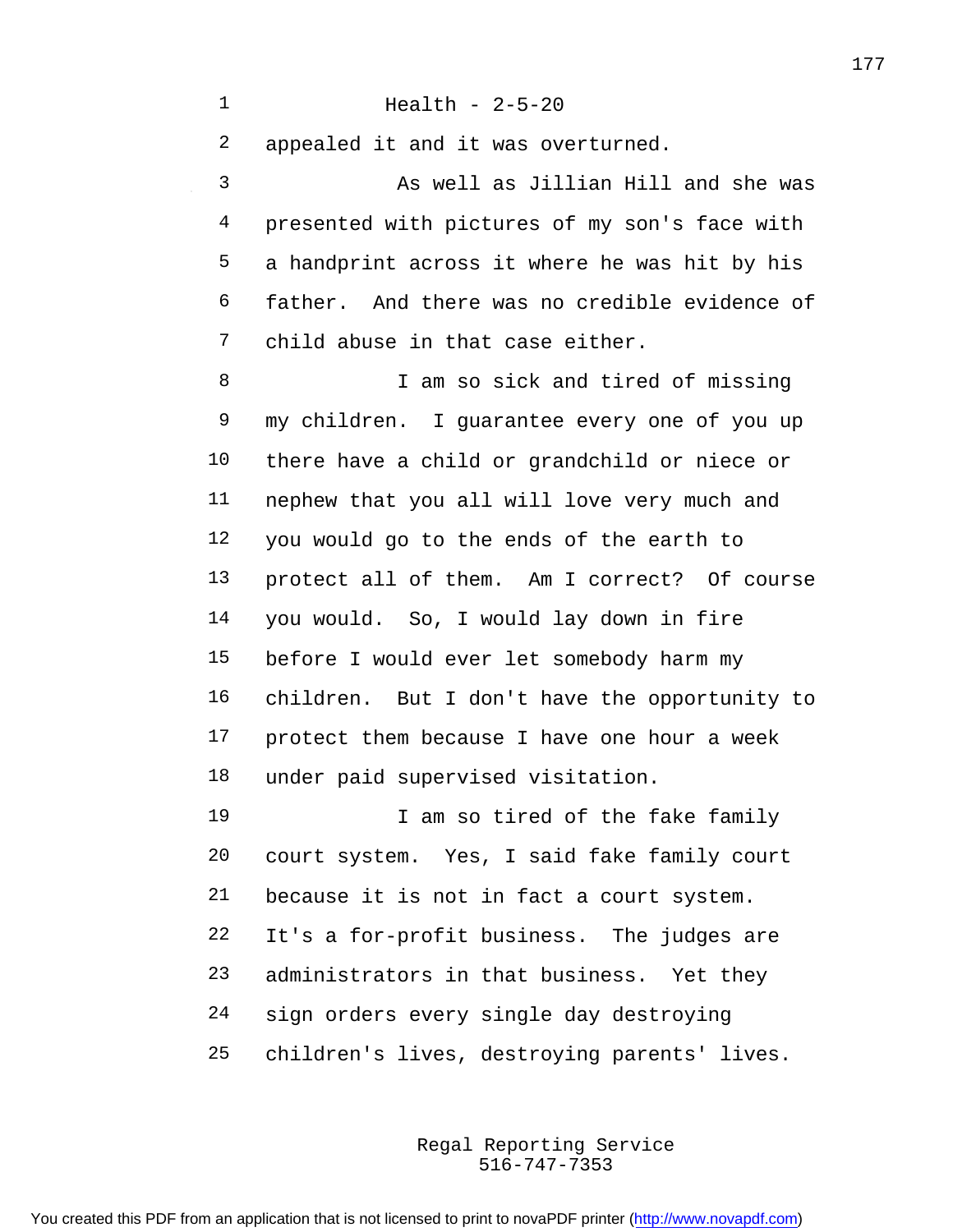Health - 2-5-20 Keeping the protective parent who is trying to keep their child safe away from them. Why? 4 Why is the court system doing that? Explain that. I would love an answer for that please. 7 Thank you very much Francesca. It's all about money. It's all about the fraud. 10 10 If the CPS worker who was up here earlier stated how they lose sleep over their stressful jobs and whatnot, it holds no comparison to the amount of nights that I have laid awake in my bed worrying about the safety of my children and every other child and family that I advocate for. I do this every day, 25 hours a day, eight days a week, and I do it because I want to change the system. This system needs to be abolished. These judges need to be arrested and put in prison. 21 1 Vill name the judges at this point that I am absolutely going to see behind bars. I will not rest until that happens. Do you all understand that? Joan Posner, who destroyed my life,

> 516-747-7353 Regal Reporting Service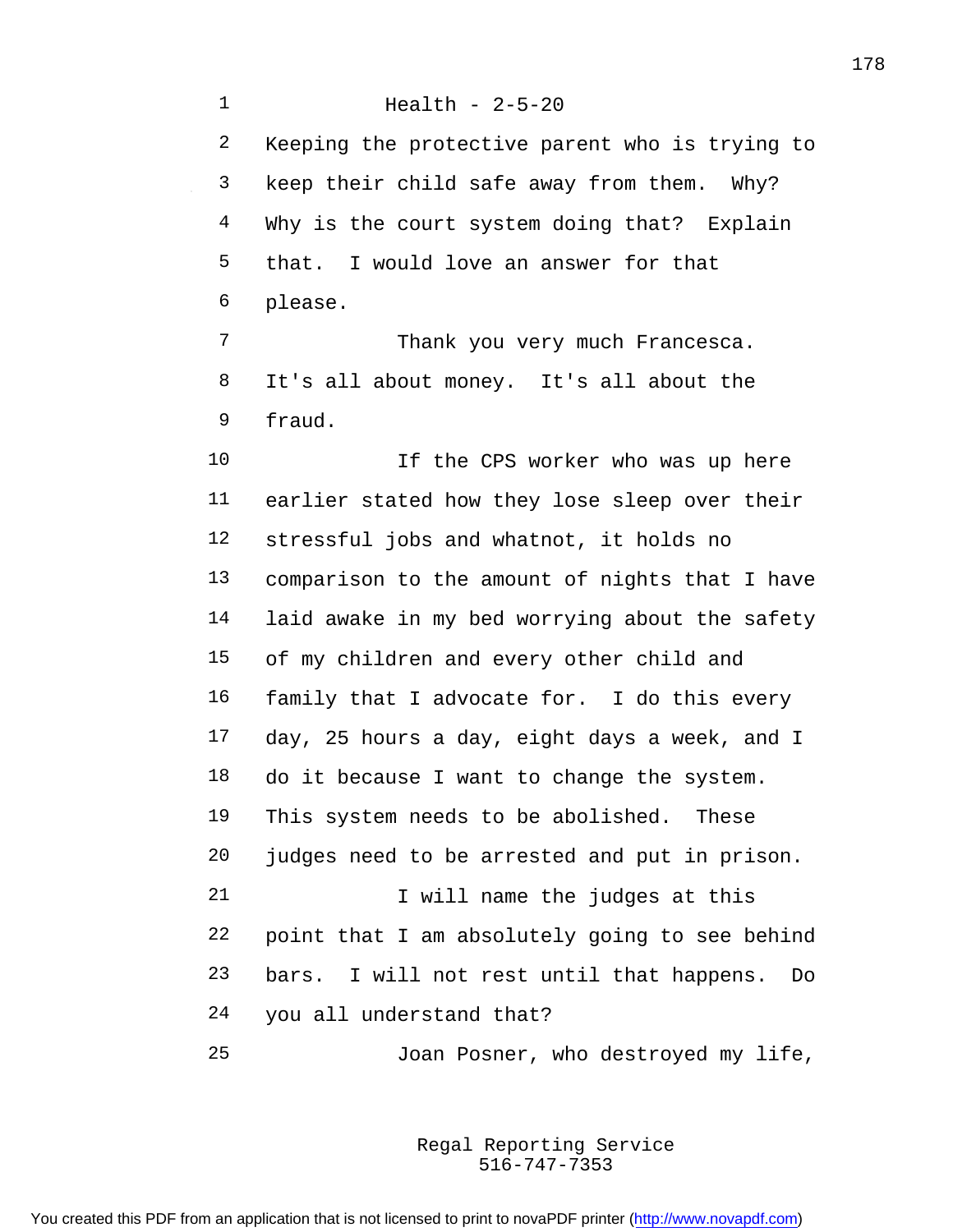Health - 2-5-20 out of Dutchess County. Took my children from me. Kept me from my children for an entire year. I couldn't even speak to my children. I understand that there are other mothers and fathers that have gone through that longer, but every single minute you are not able to have your child know that they are safe it is absolute torture no matter how long it goes on.

11 Joan Posner. Tracy McKenzie. Who signed an order stating that I am not allowed to speak to Francesca. Last time I checked I 14 had the freedom of speech. I have every single right to uphold my First Amendment freedom of speech. Joan Posner signed a gag order saying I am not allowed to post things on Facebook. Guess what? World, listen to me on Facebook. I don't care. Any social media. I am not afraid of these people. I am not afraid of what they are trying to do to me any longer because they backed me into a corner and I will not back down any longer. I got up off my knees because I am sick and tired of this.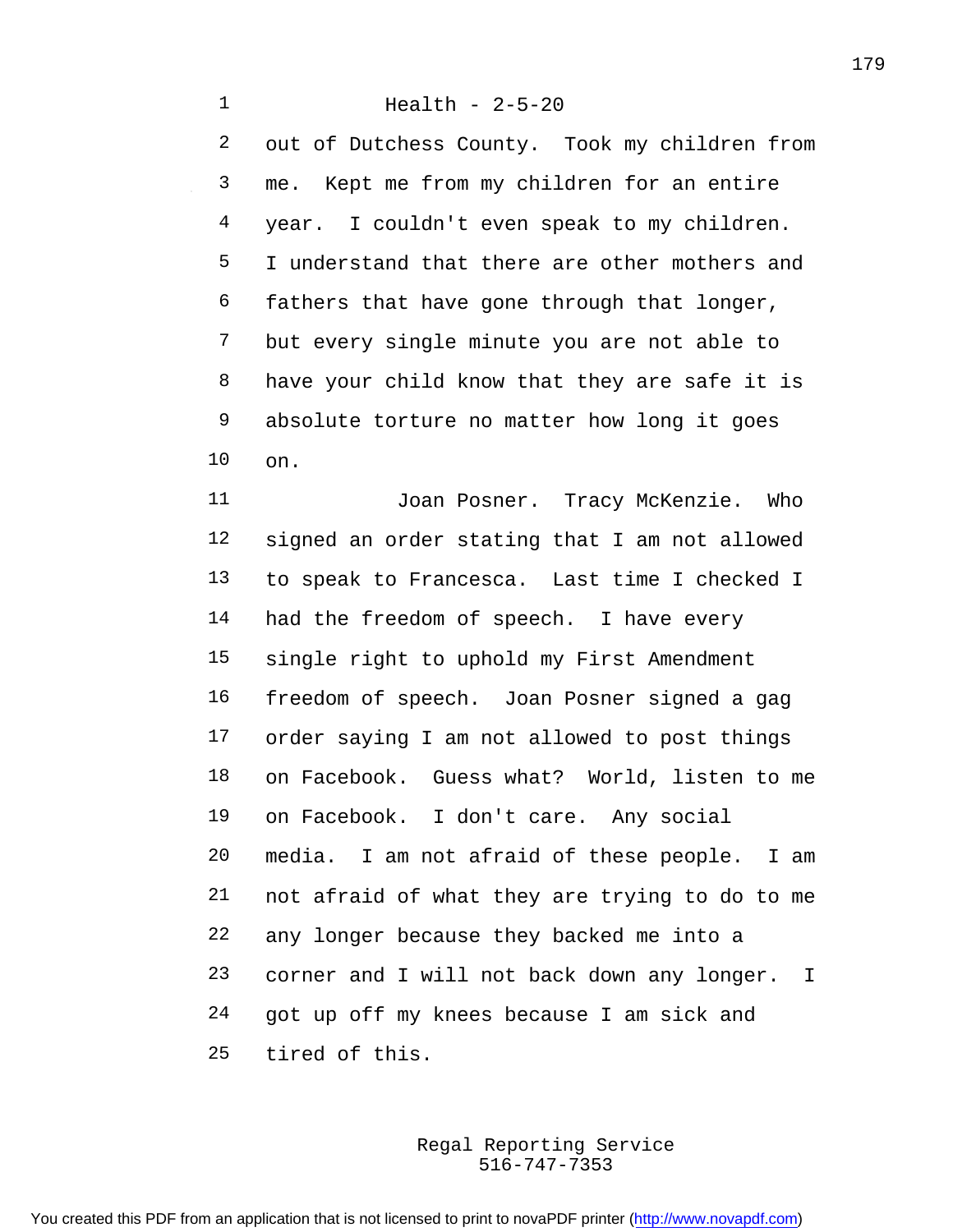The last judge I will name is also Joseph Agito, who is the supervising judge over in the Ninth Judicial District. He took my children from me again. After Posner already had done that. He took my children from me after my life was threatened by my 8 children's father. I apparently coached my children in that situation. That is absolutely ridiculous. As far as I am concerned, I have never ever seen any attorney for the children zealously represent their clients. If you are representing a client how you do represent them if you don't even speak to them? Please tell me that. Because as far as I'm concerned, Kelly Brady, who my is children's AFS, has only talked to children maybe a handful of times. She does not know my children. She does not know me. I'm so tired of hearing well, you have to do this, you have to do that. I've done everything that the court has asked me to do. Everything. And I still don't have my children back. Why?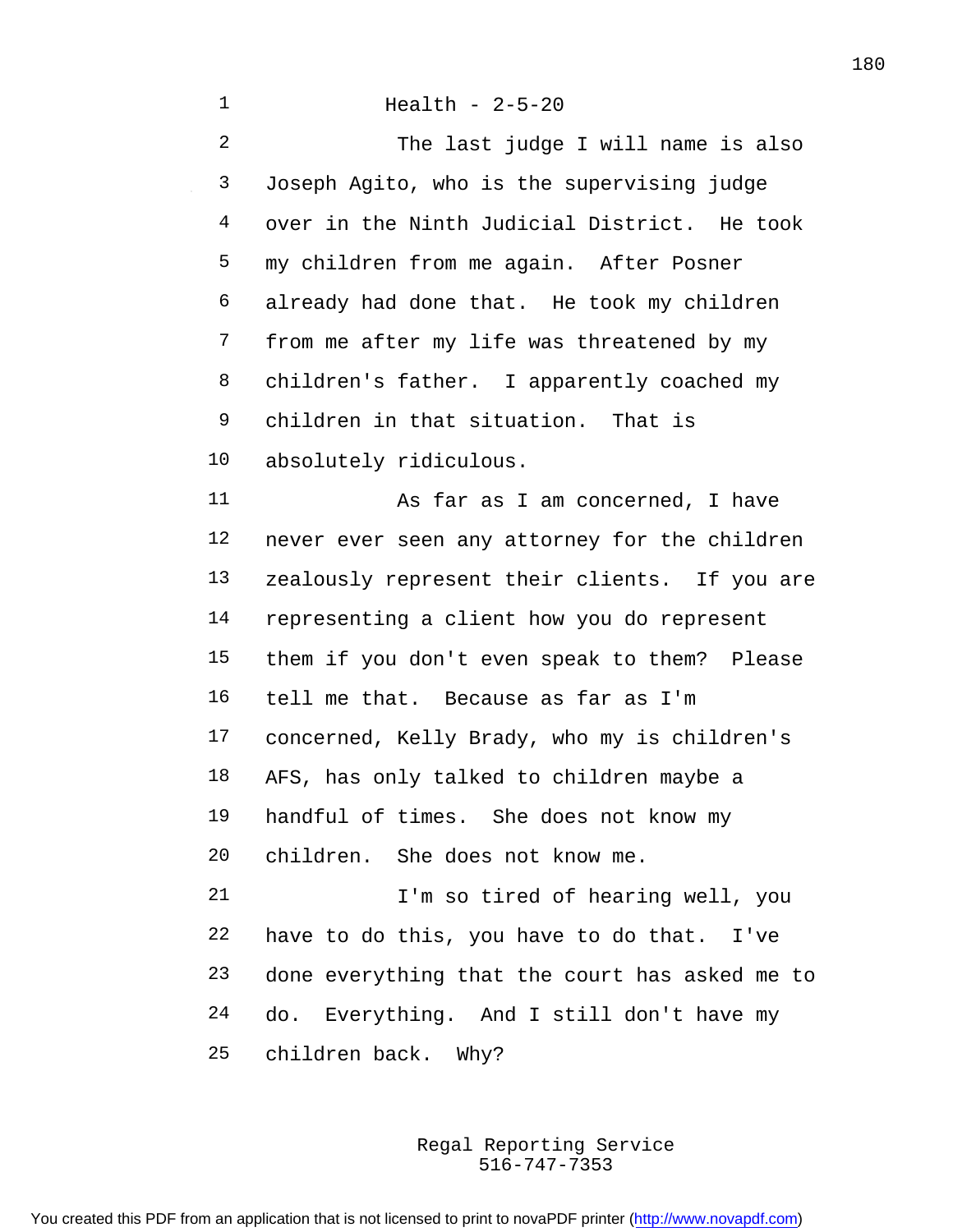They allow children to be, as well as on top of keeping them from their parents, loving parents, they overmedicate children to chemically restrain them so they don't have to deal with all the emotion and the trauma that these children experience.

 So, as far as I am concerned, the pediatricians who prescribe that medication, the judges who allow that, the attorney for the children who allow these atrocious, disgusting drugs to be prescribed -- my son is on Risperdal. There is a lawsuit that was won because men can grow breasts on that medication. I begged to have my son taken off of that medication and it has not happened. He is ten years old, my little boy, and he should not be on that medication because the reason he is on it is to keep him calm and keep him quiet because nobody wants to deal with his emotions. As far as I am concerned, Letitia

 James, our attorney general, we served her January 21st and she had 48 hours to shut down the family court system and it's still running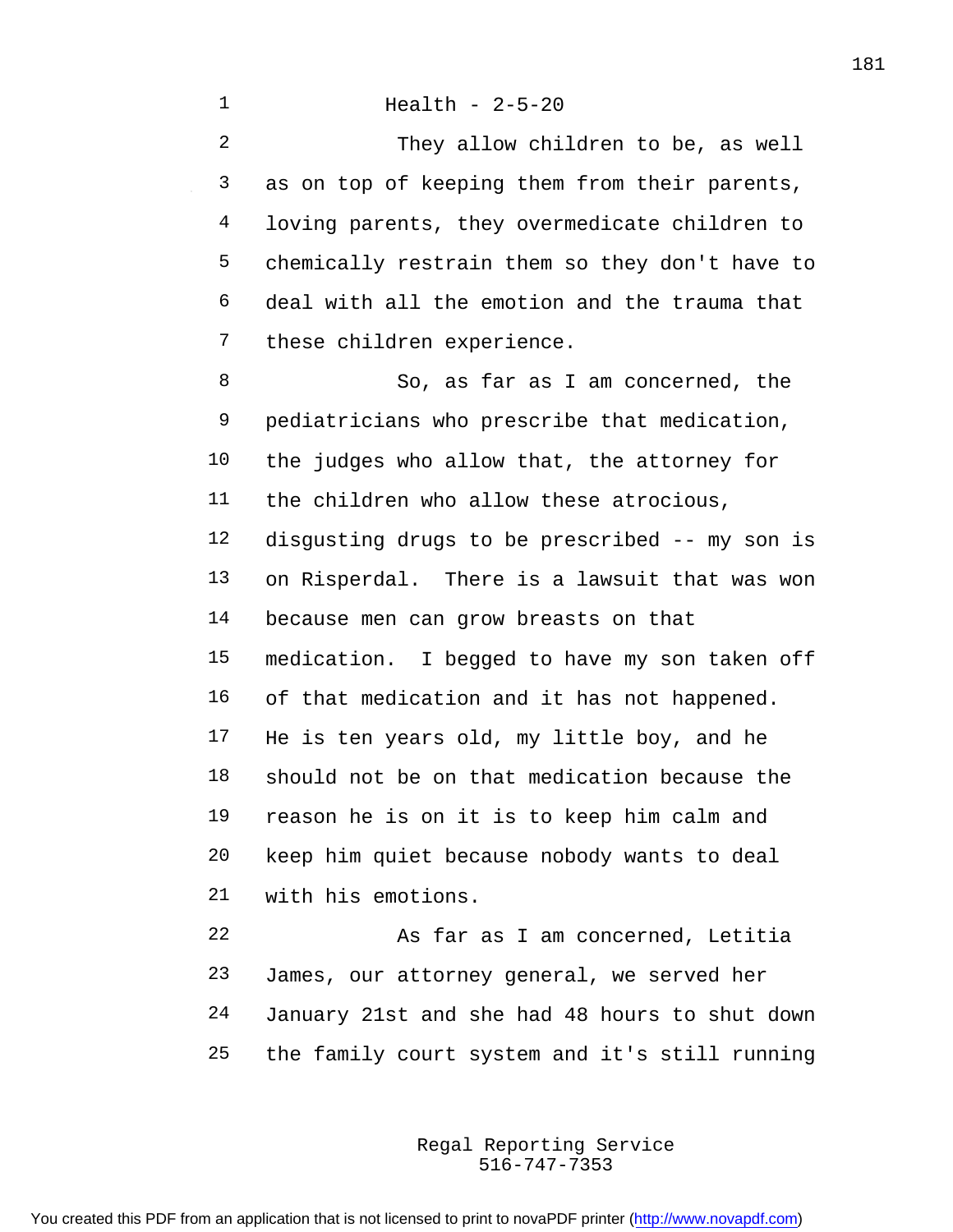Health - 2-5-20 right now. Why? She needs to be held accountable. She's the one who is supposed to 4 be the one who is watching these judges. There's no checks and balances in family court. None whatsoever. If that is her job as the attorney general then she needs to do it.

 As everybody that is in this room and all the CPS workers that were in this room earlier, quite honestly, I've only met maybe three or four good CPS workers and all the rest of them they're corrupt. In Dutchess County the corruption is basically in the water. I'm telling you. I have seen it firsthand time and time again. Not only in my case but in all the cases I advocate for. 18 I am tired of hearing moms cry to me, fathers cry to me, I miss my children. I need to be with my children. I need to know they're safe. I am tired of laying awake and crying and missing my children, holding their stuffed animals, hugging their blankets and crying. There are certain days that I cannot even bring myself to get out of bed because of

> 516-747-7353 Regal Reporting Service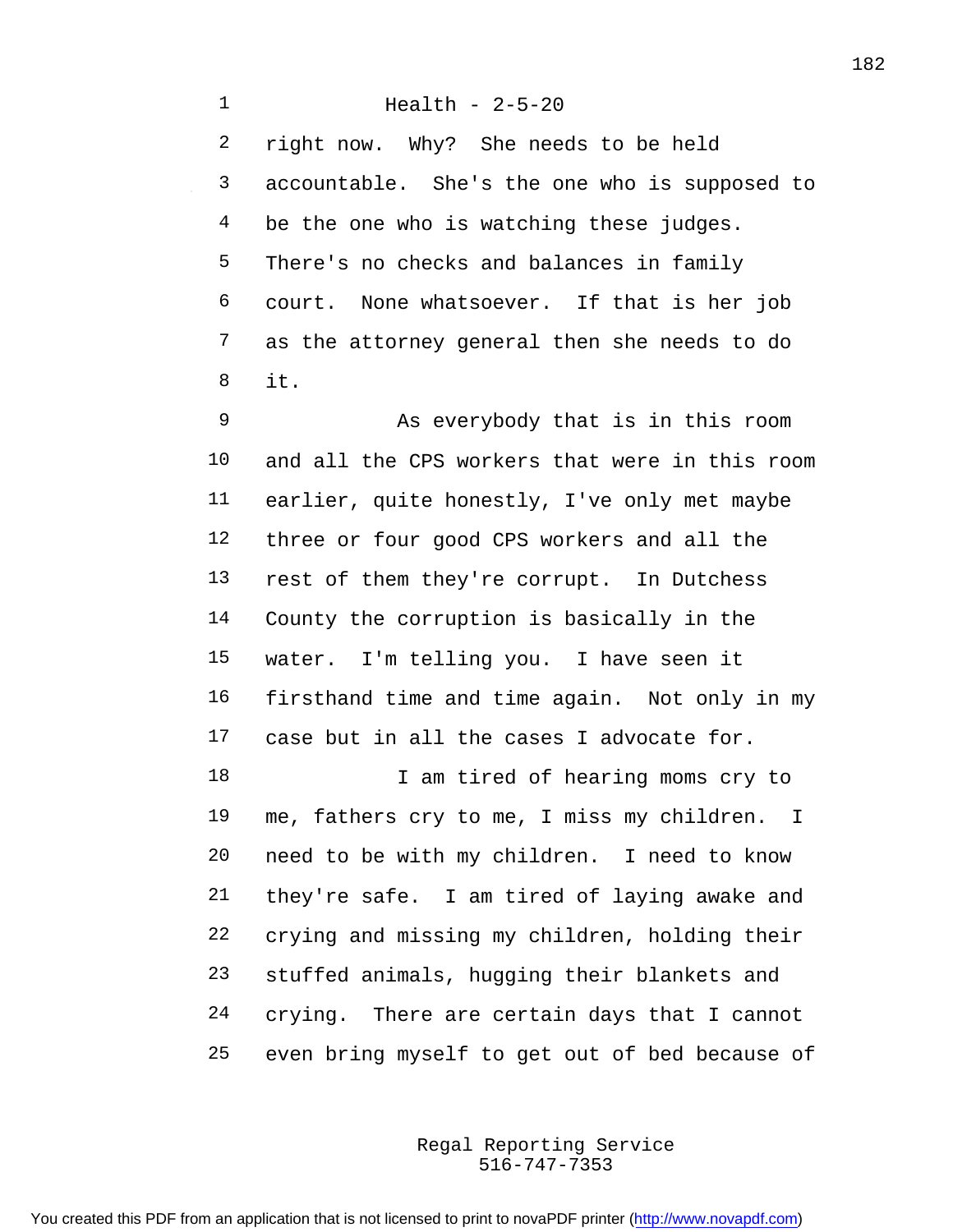the PTSD and the depression that I suffer from because of this system.

Health - 2-5-20

 We need to abolish the system and arrest these judges and arrest these people that have abused us. The social workers. The people that have abused us should not be able to walk around freely. They should be behind bars.

 As far as I'm concerned, Joan Posner retired in 2018 and when I put her behind bars that's where she will stay for the rest of her retirement. Mark my words. I will not rest until I know children are safe and until I know that this actually changed something and this is over because there is no reason that any parent or child should ever have to suffer through this again.

 If any CPS worker or anybody involved in this, a judge, attorney, whoever they may be, can take your child from you that day and go home and sit across from the dinner table and look at their child and tuck them into bed and get them up in the morning and be able to hug them and kiss them any time they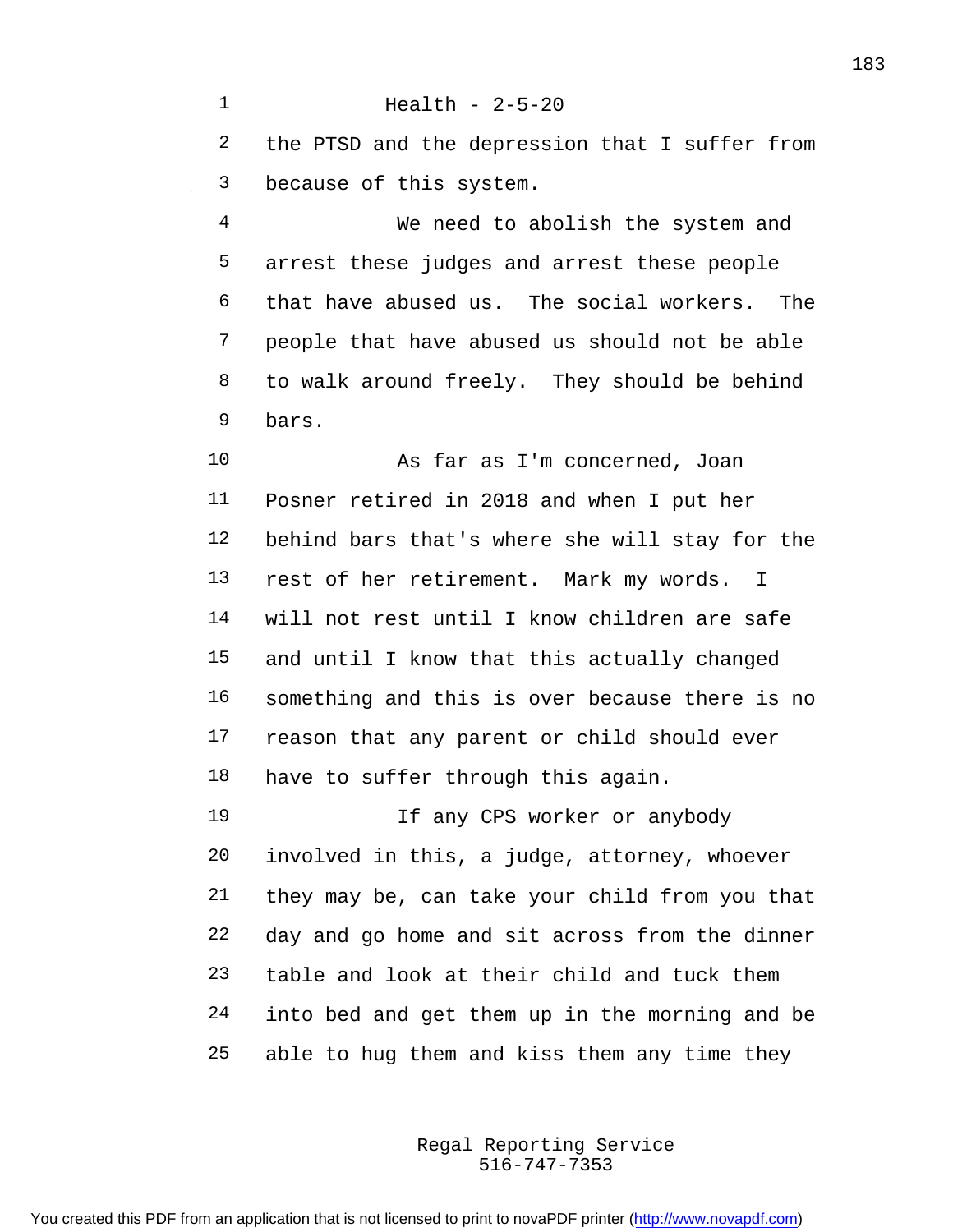Health - 2-5-20 want to, why am I deprived that right? Why is everybody else deprived that right? There is 4 no reason for that whatsoever. God gave me the ability to bear my children. I was blessed by the Lord to have my children. So how dare any man step on that. Thank you very much. LEGISLATOR WALKER: Mark Ronald Simon. 11 MR. SIMON: Good evening everyone. Condolences to the families, Justyna. I'm here as a father, a grief father, a minister and concerned neighbor. There are two sides to the story. I know this may not fit the agenda of this committee right now but you need to hear from families like myself and the people that have spoken recently. I'm speaking from my own experiences with the family court, with CPS. We were victims of CPS in Nassau County on and around 2015 by unverified complaints by Dr. Bronz Coxio and Lisa Marti from Long Beach School District. In summary, my family and I were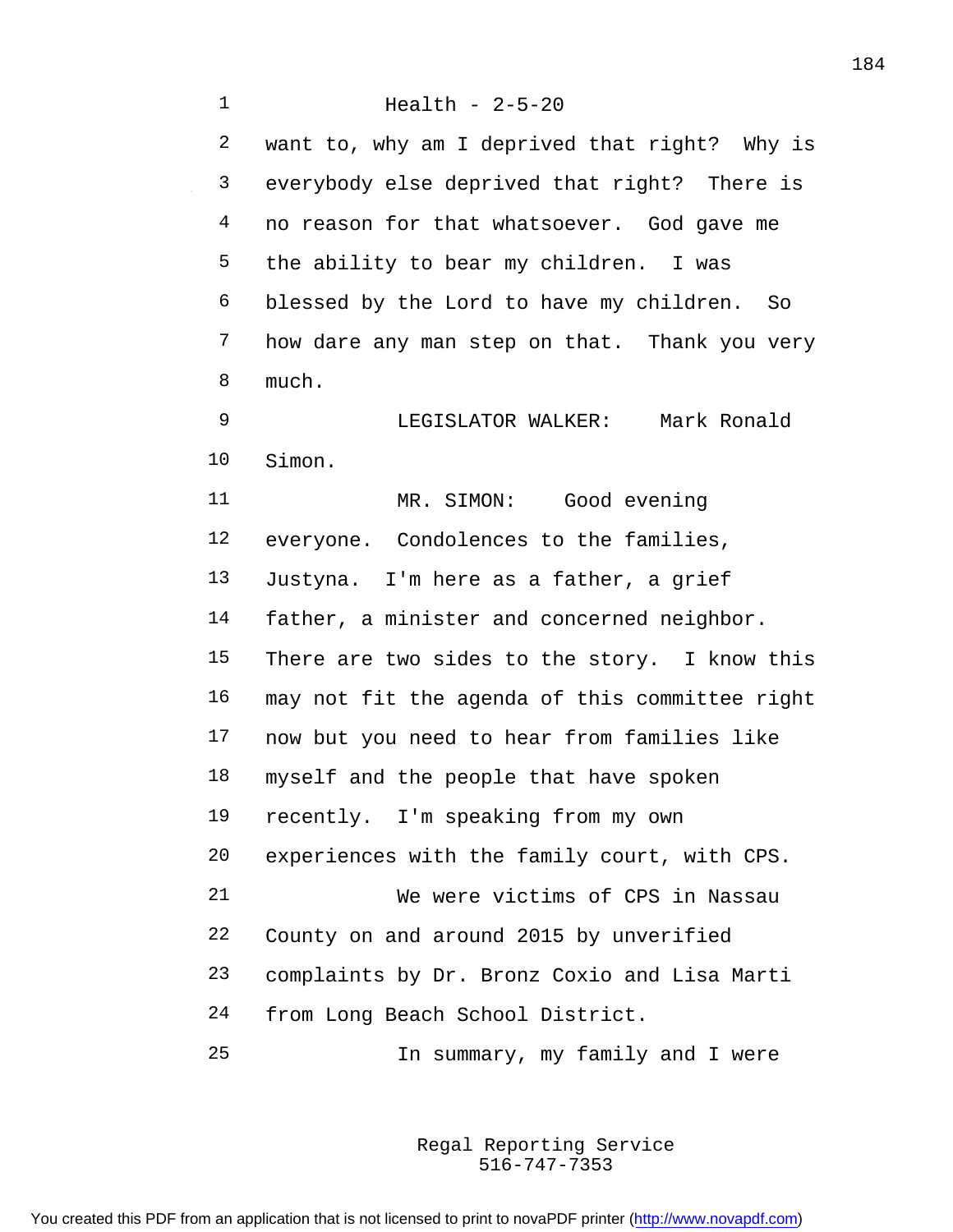Health - 2-5-20 victims of Hurricane Sandy and we were rebuilding our home and there was a false allegation of neglect. Long story short, with the assistance of our public advocates, one of them in the room, Dr. Marcus from Brooklyn, and also concerned neighbors, the claims were dismissed and they filed the case as unfounded. My question to this committee is, why aren't the wrong doers that made these unverified complaints and frivolous reports not punished? Currently, I'm a victim of constructive fraud, malicious prosecution and identity theft. Magistrates at Kings Family Court are Nicholas J. Pollos, Elizabeth Shannis and supervising Judge Amanda White are all guilty of misrepresentations, conspiracy against me at the Kings Family Court. It has been over a decade, a decade of me making complaints to state assemblymen, attorney general, the president, Congress. A decade, I want to emphasize that, against these wrongdoers. Of recent, this is new

> 516-747-7353 Regal Reporting Service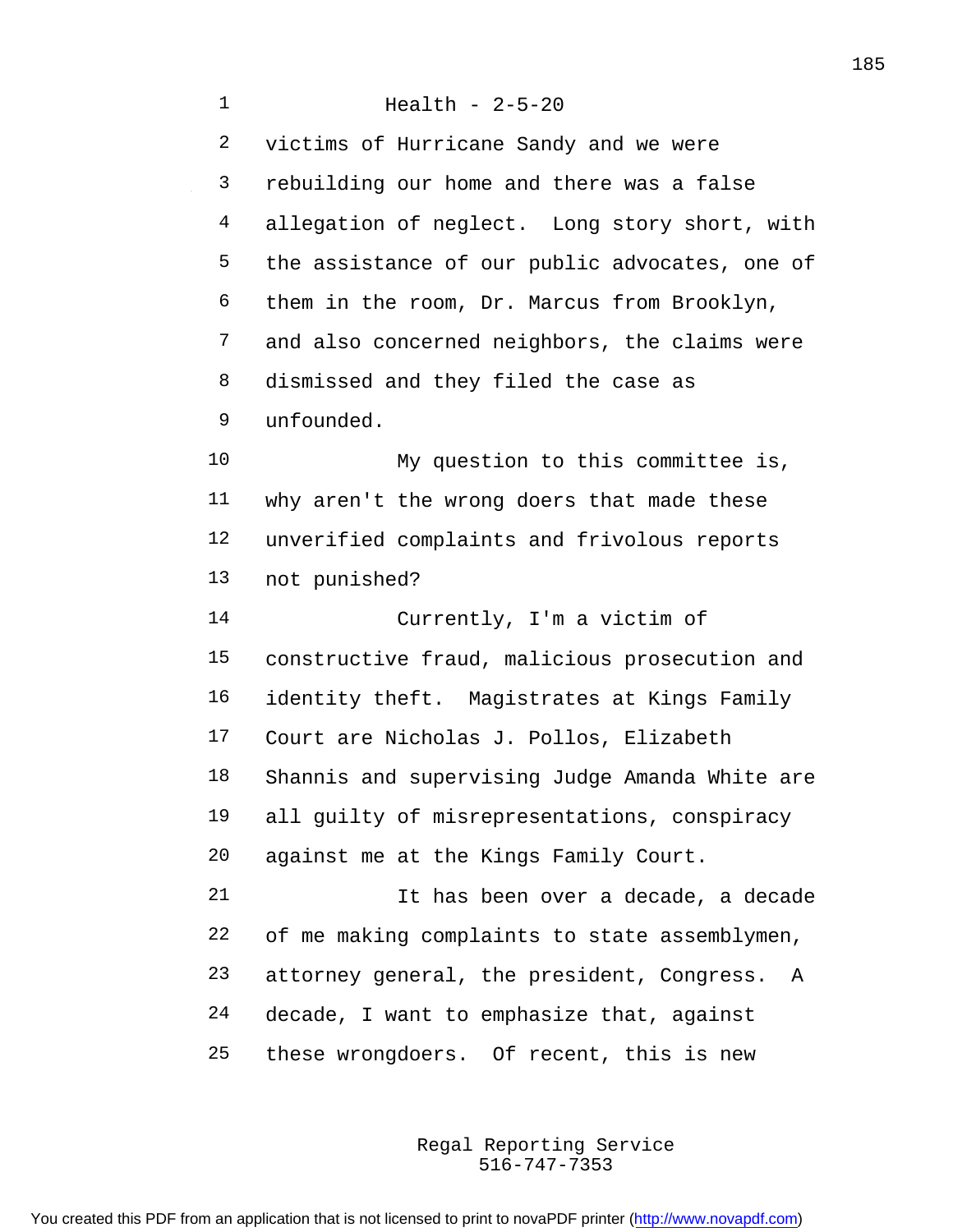Health - 2-5-20 2 discovery now, of recent, after reviewing the court filing with Dr. Marcus from Brooklyn, usually when I went on my own to review the court file at Kings Family Court they would say there's certain paperwork in there that's -- what's the word they used? That 8 it's proprietary or you can't view certain paperwork in the file. It's not confidentiality. Restrictive or something. Now, just side bar, I've been in other venues dealing with foreclosure because of what family court has done to me and my family. I was able to view files in supreme court and federal court. Why is it in this venue, family court, I'm not able to view the whole file? That's another question I have before this venue here. 19 Due to new discovery, they mistakenly left an application that was filled out by my now 18 year old daughter's mother

 and it alleges that I was married to her and divorced. This is a lie. I was never married to my children's mother. We were young. Over a decade ago. But I've just found out that I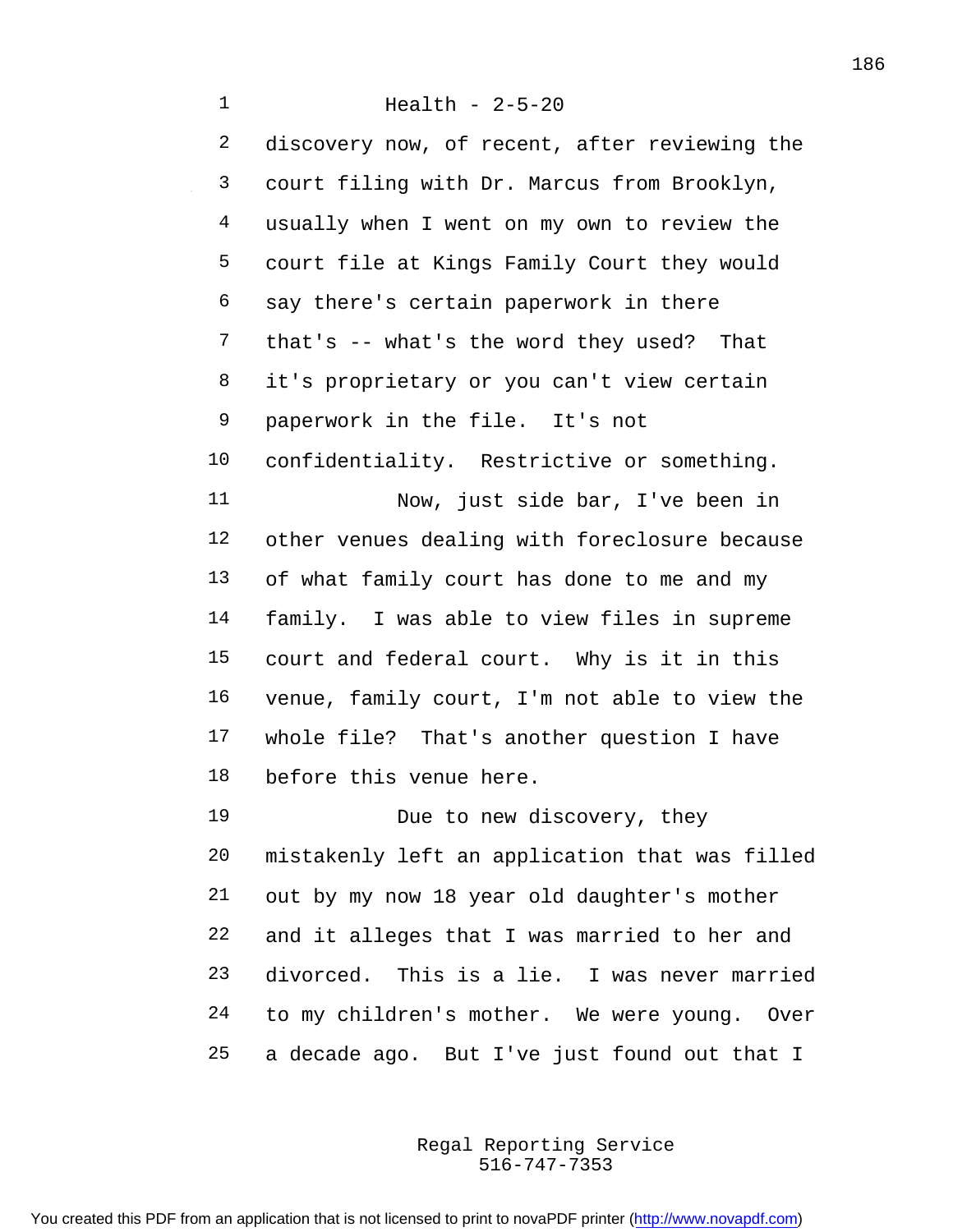Health - 2-5-20 have been maliciously prosecuted against under false allegations. They had it in their file that we were married. I'm in the process of giving notice to this fraudulent court. I've tried over the decade to redress this issue. I've never been served properly. There's no proof of service on the record. There's no proof of jurisdiction. I have hired attorneys. I did it on my own. It's just a mess. They keep adjourning, adjourning and no redress. Prior to this I filed a petition for visitation with my daughter in 2003. Long story short, within that decade all my visitation was violated by the mother. When the Judge Amanda in Queens Family Court, this is where the mother alleged she lived, she ordered more visitation for me. The mother maliciously used the court system as a sword against me. Maliciously filed two police reports during the era of President Obama's era of reformation with domestic violence and stuff like that. Filed malicious, frivolous police

> 516-747-7353 Regal Reporting Service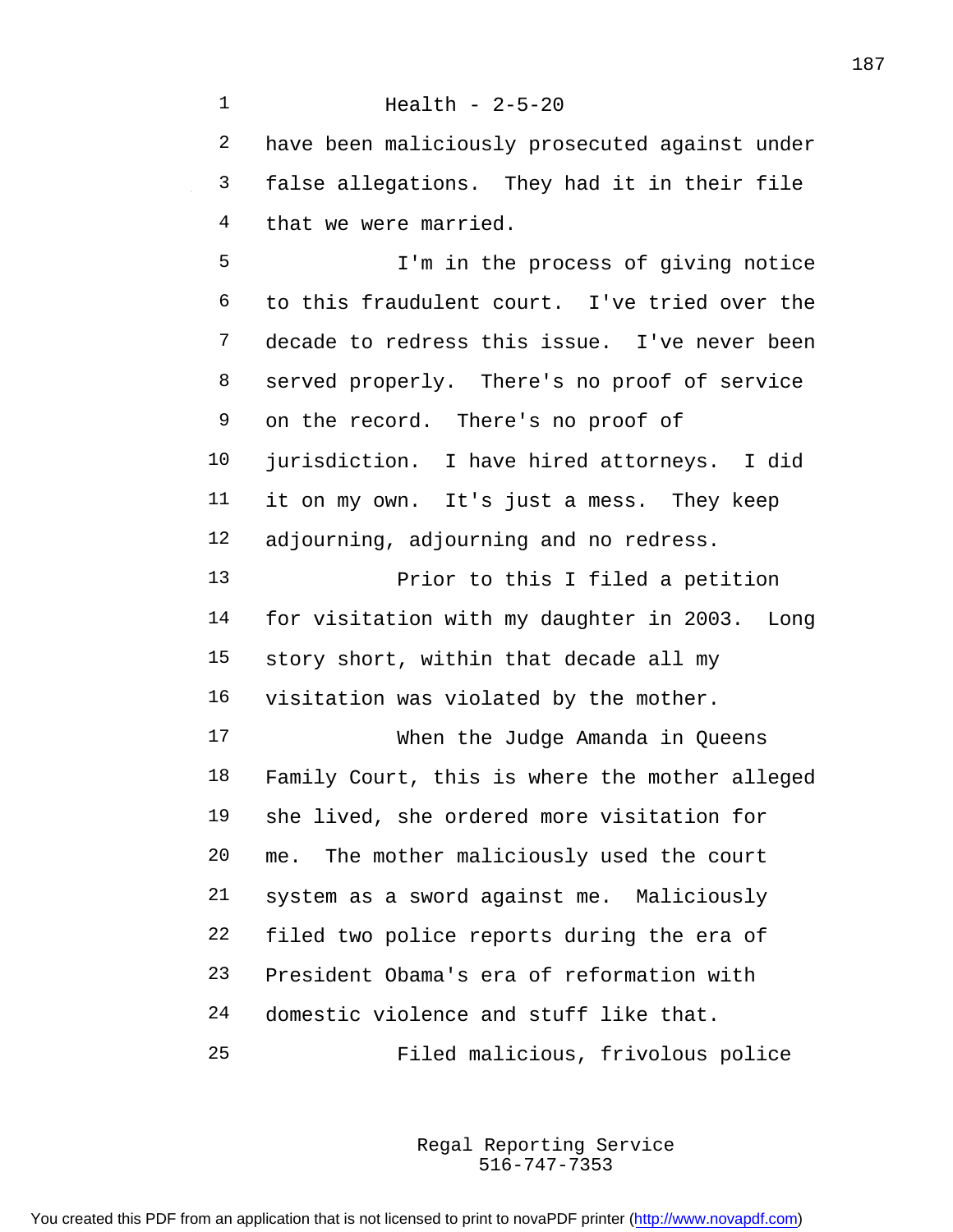Health - 2-5-20 reports against me leading to my 11 year tenure at New York City Transit as a bus operator termination. Mind you, this time I'm married with four sons with my wife, and I can't tell you the amount of stress it's put on my marriage and my relationship with my daughter. Not even seeing my daughter, who is now 18 years old, that hates me because she says I gave up on her. 11 I painfully decided to not fight and withdrew my petition for my first born daughter. And the family court has failed my daughter. The family court is not a venue of adjudication. Nor just -- it's not just nor or fear. It must be abolished. I stand with Francesca Amato and the abolishment of the family court and the child support agency. 19 19 In closing, there is emoluments violations going on with these state actors. Myself and others give verbal notice, verbal notice that investigations be ordered by remonstrance directly with the legislature will be filed to revoke business licenses and persecute bad state actors. Thank you for

> 516-747-7353 Regal Reporting Service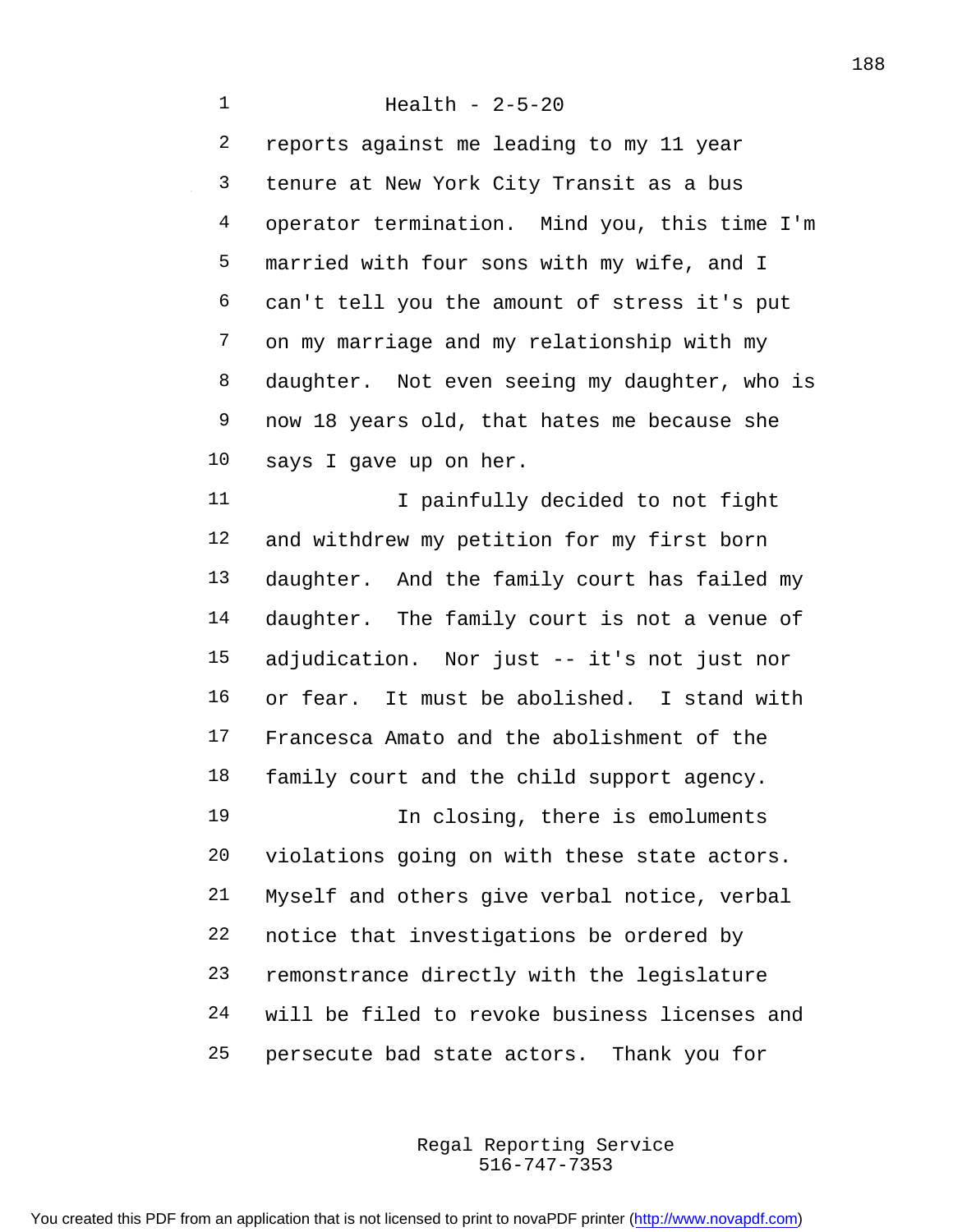Health - 2-5-20 your time. LEGISLATOR WALKER: Thank you. Anthony Cibell. MR. CIBELL: Thank you for having me. I'm going to go a little bit over three minutes. First, I'd like to give notice to the American flags there with their gold fringe. We know what that means. I'm going to say what I said yesterday in front of our legislature. From what I have witnessed thus far in the year and change that I've had to deal with the family courts and Child Protective Services, I can tell you that these individuals are not in fact government and are not de jour through their private corporate statuses. These courts are being run as banks and involved in daily systemic fraud whilst tearing families apart through methods of coercion, intimidation and the fact that there is no one that has accountability over their nefarious acts while acting under color of law. The reason why I believe that it is

> 516-747-7353 Regal Reporting Service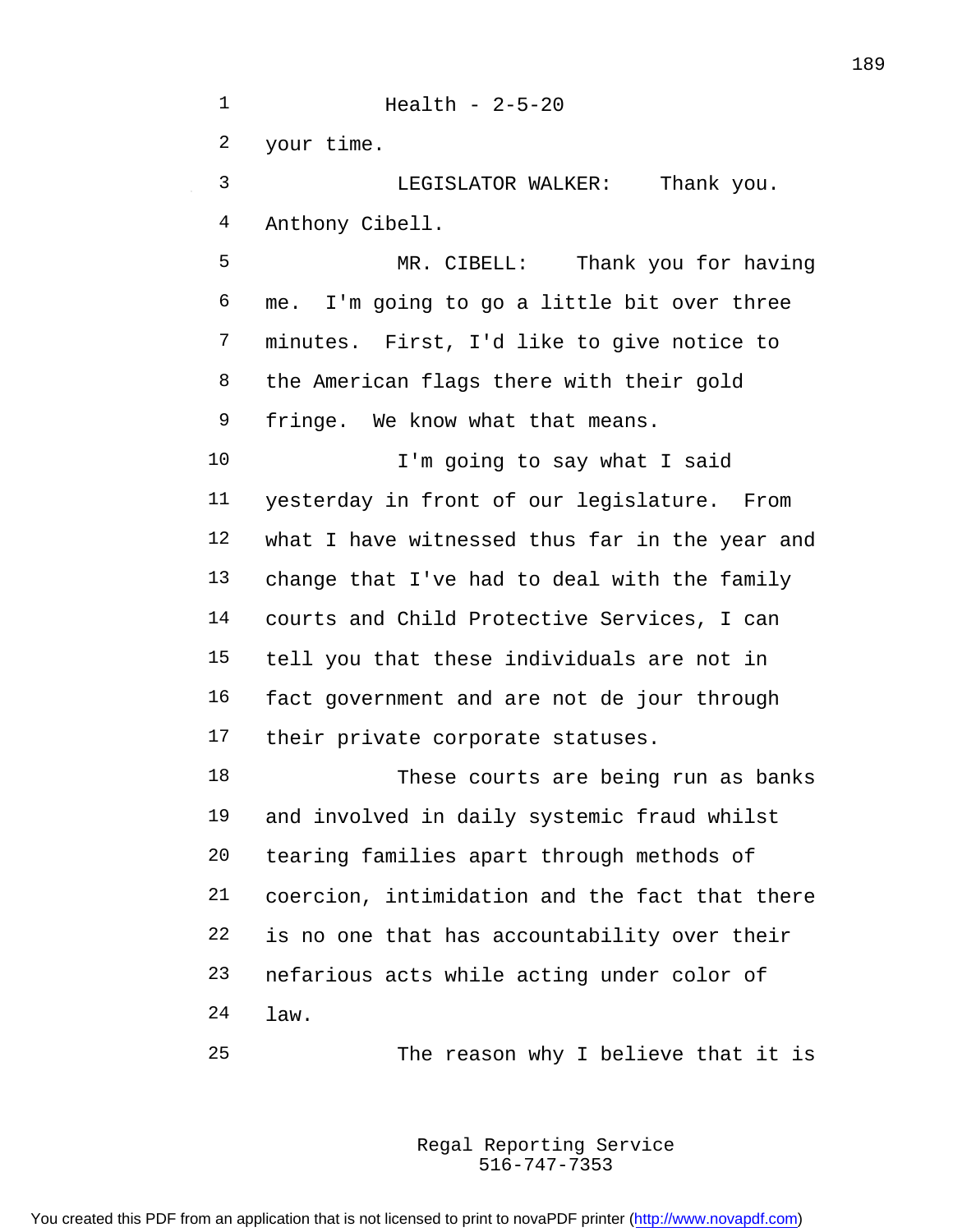all too common to hear that these people that we go to for help don't have the jurisdiction or tell us that it's a civil matter is because they do not wish to impede on the state's ability to generate this blood money of Title Four funding from social security. While no one may be perfect no one deserves to deal with these tyrants as they are far worst than the enemy combatants that I once faced called the Majilis over in Iraq. **I** took an oath years ago to protect the Constitution of the United States against all enemies both foreign and domestic. These judges have also taken a very similar oath under the Constitution and have once sworn to 17 act under it and uphold it. Yet they are not. That is treason. While today I am glad to say that I have identified the domestic threat, family courts don't offer any constitutional protection as they are private and not in fact courts of record. Make no mistake, when I might be mentioning family court let's not forget the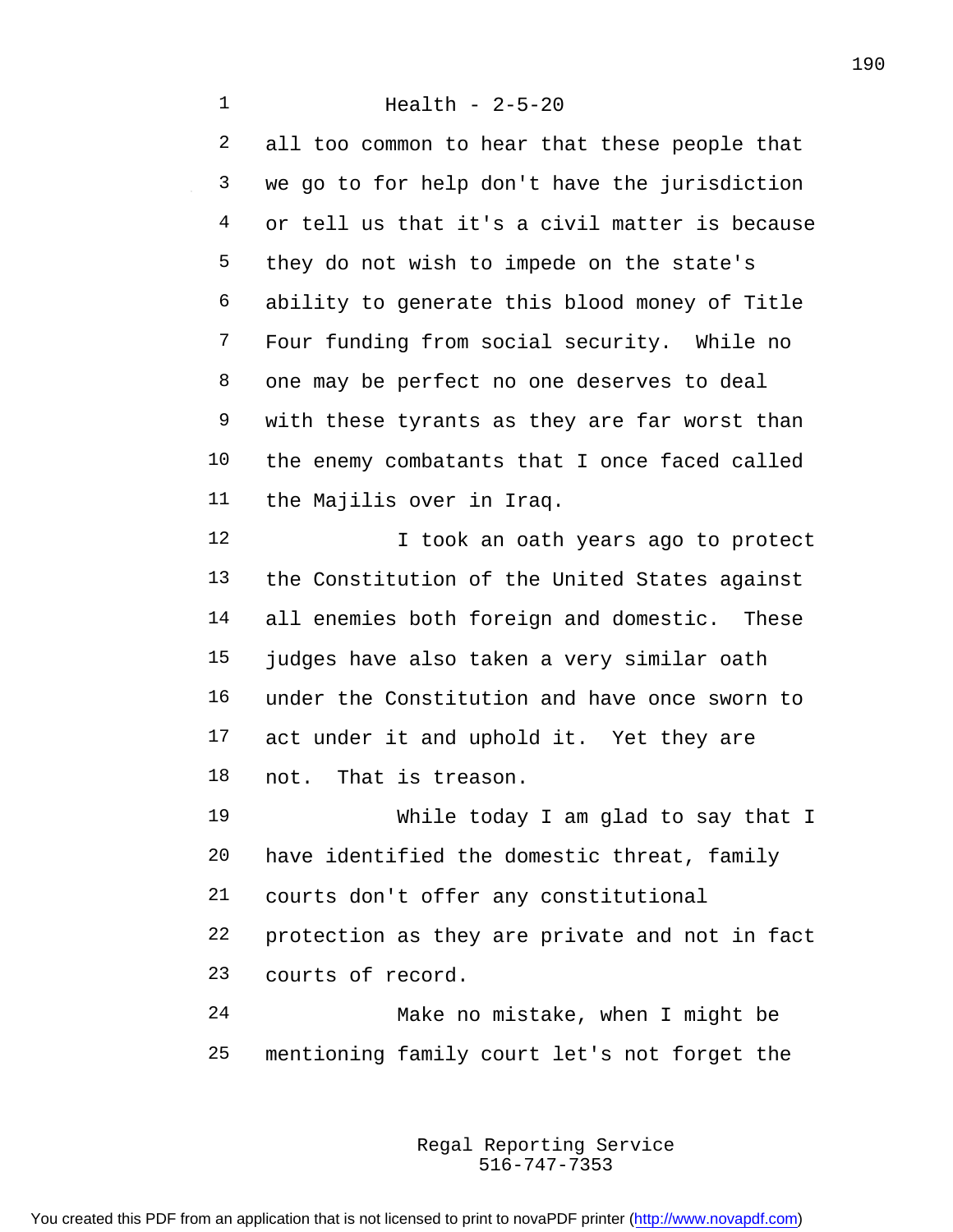Health - 2-5-20 other courts that handle matrimonial matters which are under Title Four programs. The judges in both venues are not acting in the capacity of judges. They're paid administrators under contract with Title Four agencies. That means that their judicial performance is tainted due to their emoluments rendering them in no way impartial. You heard it. These courts are not only defrauding health and human services and the United States government but they're operating as banks through their grants and bonds that they create off of each case. These courts are not upholding the United States Constitution as well as the New York State Constitution. Yet the judges are New York State judges. The Constitution of the United States has a 13th Amendment that no longer appears on current copies of the Constitution. The intent of this missing 13th Amendment was to prohibit lawyers from serving in government. I am sure that all of you in this crowd here tonight have heard the term a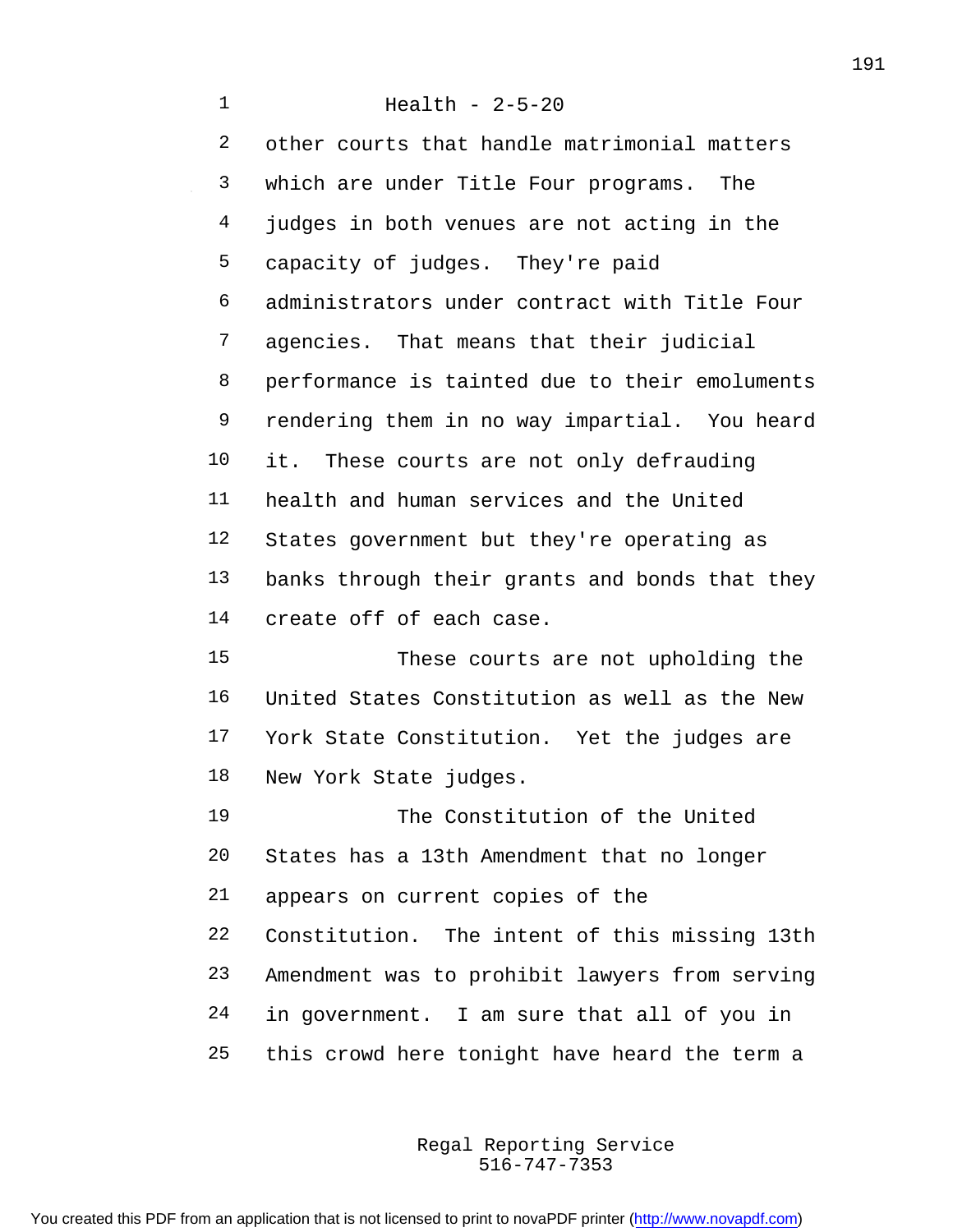Health - 2-5-20 licensed attorney. Get ready for this in case you guys don't know. There is no such thing as an attorney license to practice law. The United States Supreme Court held a long time ago that the practice of law cannot be licensed by any state. This was so stated in a case named Schwarick versus Board of Examiners 352 US 232 1957. The issue today is that too many people trust the concept of having an attorney. Having an attorney makes you a ward of the court. According Legal US dot com, a ward is defined as a person, usually a minor or incompetent who has a guardian appointed by them to care for and take responsibility for that person. As officers of the court, these lawyers are bar British accredited registry members are loyal to no other than that of their Titled Four D and E gods and the British crown, which they have sold their souls to. Most of their day includes lying to clients to entice them, deceiving parents and leading them into more conflict and conspiring with Child Protective Services to manufacture

> 516-747-7353 Regal Reporting Service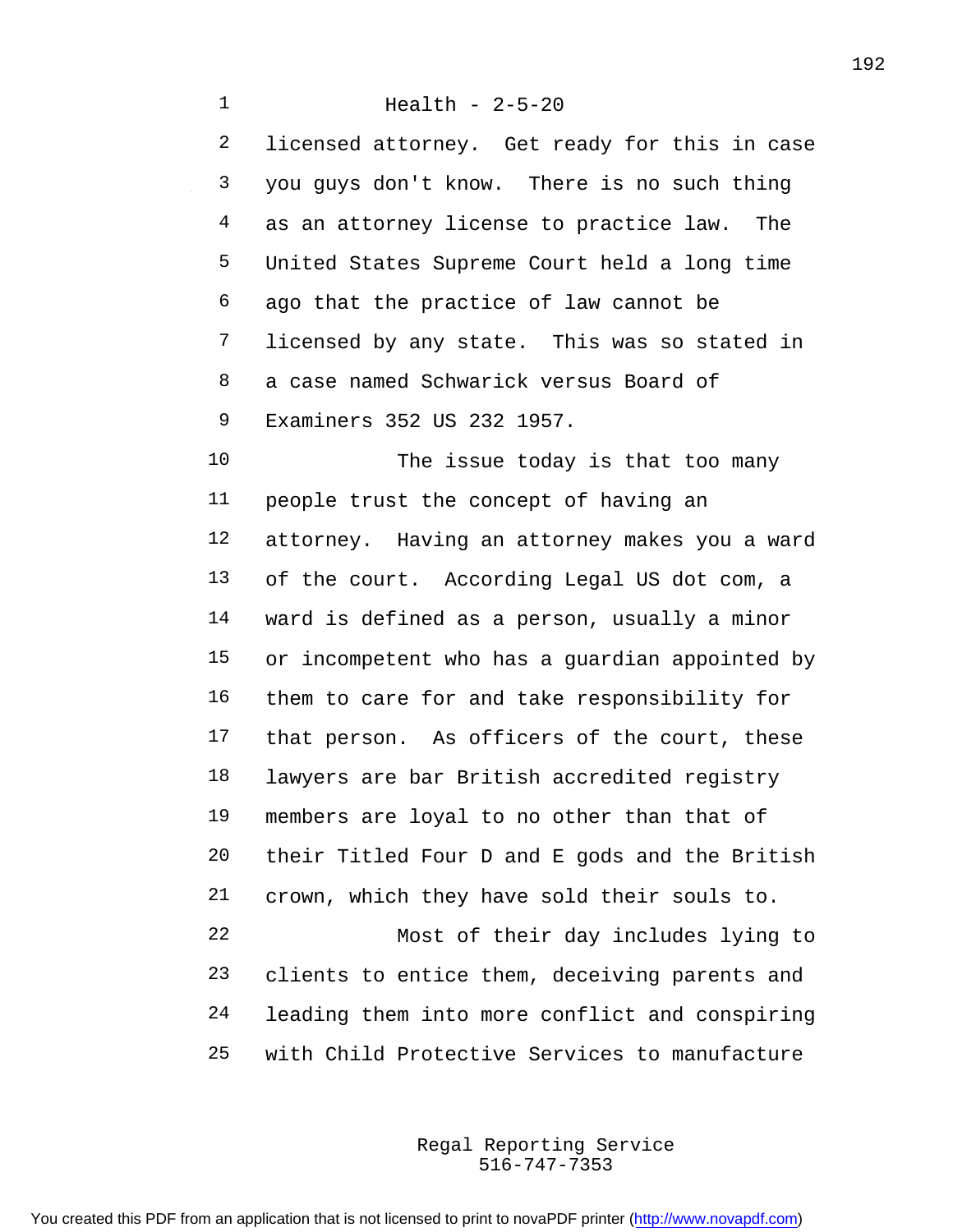Health - 2-5-20 lies. By applying the Corrupt Motive Doctrine or Powell Doctrine to this current CPS Title Four equitable fake court child trafficking crisis, we can all prove, and I say we can all prove here, the families that have been victimized by this system. That any evidence of a corrupt motive, any perjured testimony and acts done in bad faith demonstrate illegitimate and fraudulent acts, thus rendering everything done to us as fruit of the poisonous tree and that they were done knowingly seeking a preordained result most of the time done in ex-parte fashion. These courts prey on families and rake in massive federal funding. This is a human rights crisis and consists of many federal crimes. Our state attorney, Letitia James, was put on verbal notice on January 8 of 2020 about these criminal enterprises which are masquerading as serving in the children's best interests. The attorney general was also

 served notice by affidavit on January 21, 2020 in which we broadcasted live on Francesca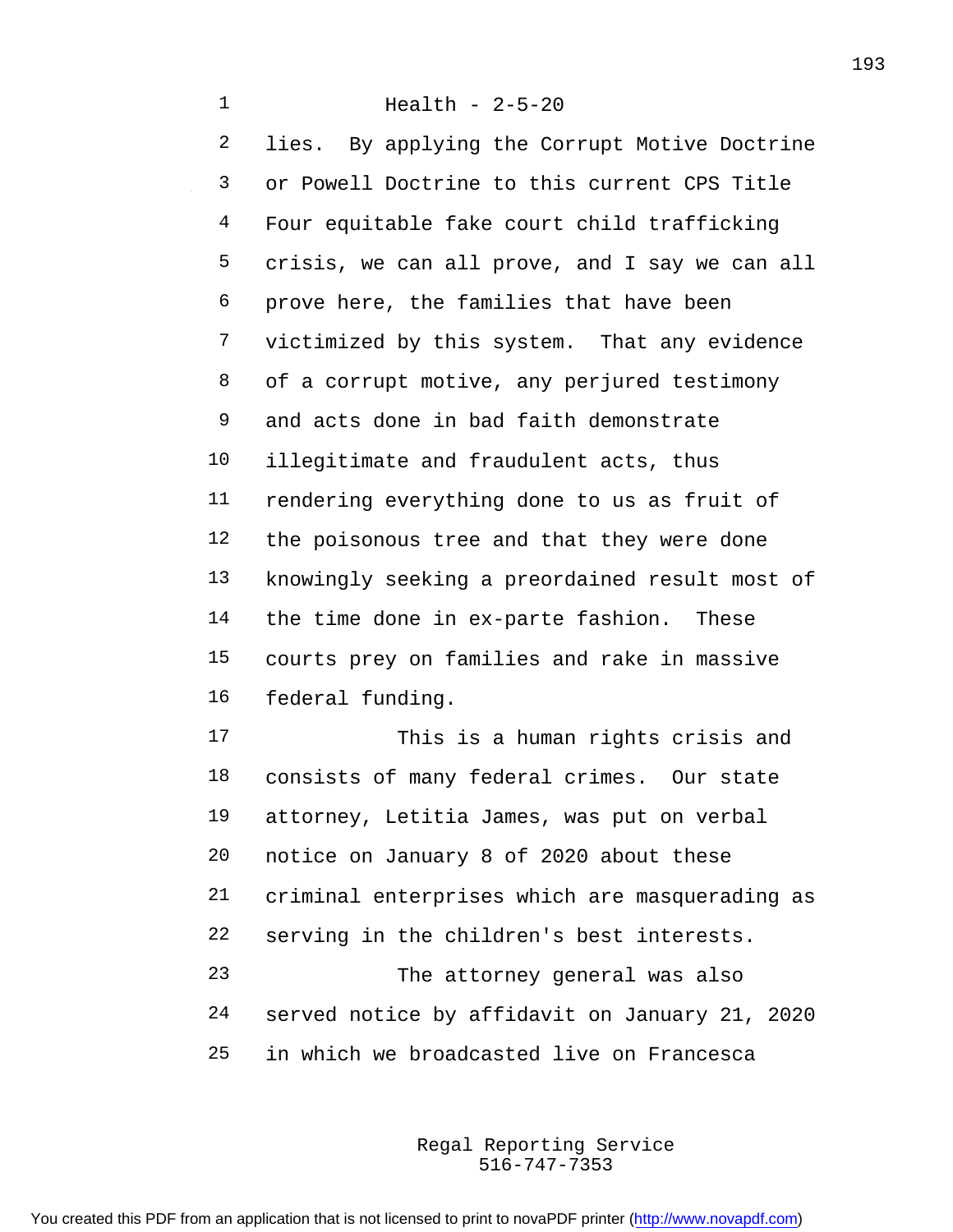Amato's page in which now has resulted in 19.5 thousand views.

Health - 2-5-20

 We had informed her that we knew that she did not create this mess but she does have the power to stop it as it is happening under her watch. The state attorney general 8 has not yet responded to the people of the state of New York. Instead she wishes to focus her energy on tweets and things going on in Missouri and instigating a propaganda agenda of insinuating that the NYPD is targeting MTA fare evaders only because of their skin color.

 Consider this all of you a verbal FOIL request. Keeping in mind that you work for us and not the other way around. We know who the major stakeholders are in this industry. Maximus Incorporated is under Soros Fund Management. That means George Soros. The guy that rounded up the Jews and he worked for the Nazis, his own people, but now the Internet wants to change history and says he was a victim. 31 percent of their money comes from New York State alone and they're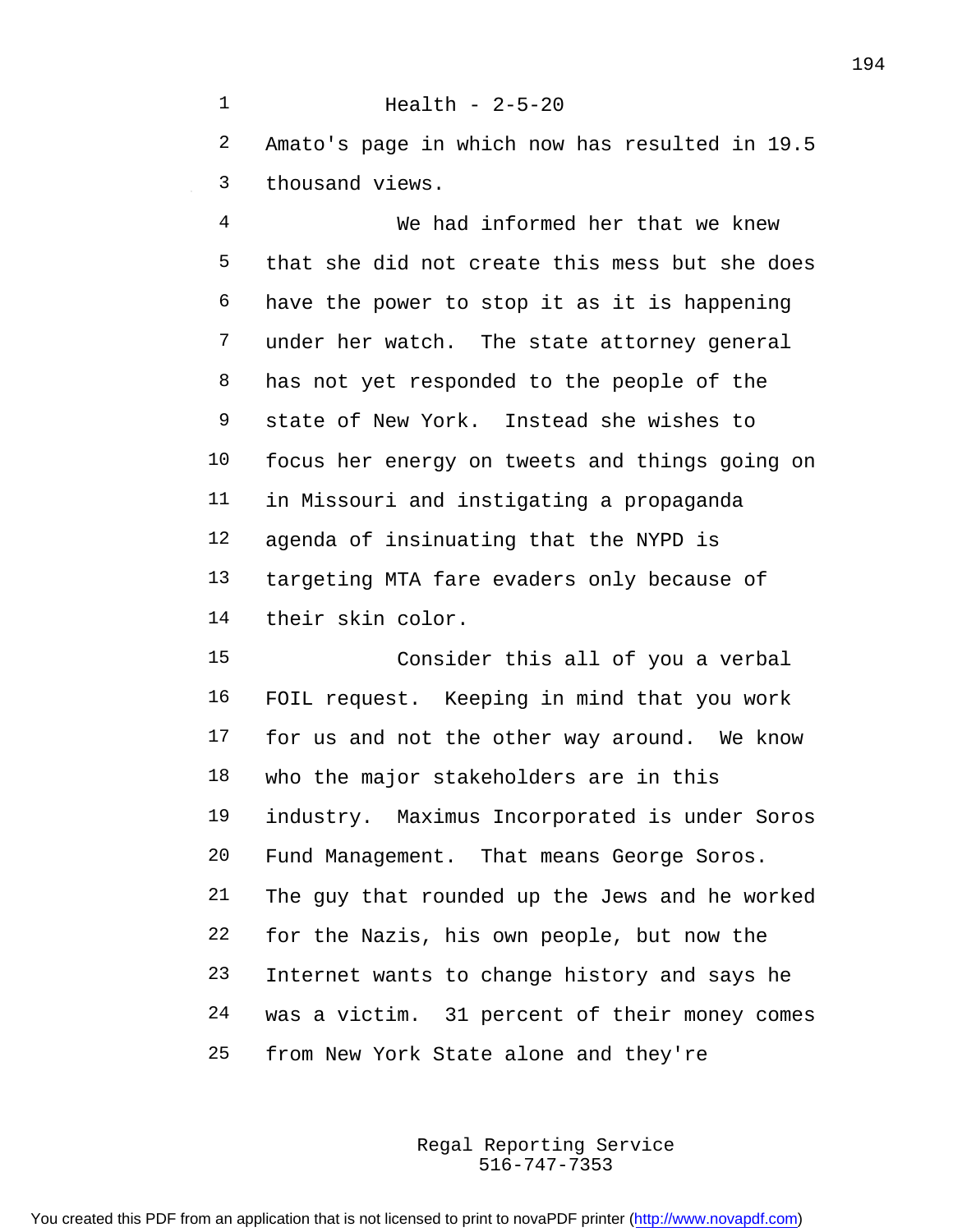Health - 2-5-20 operating in many countries. To our state attorney general, you're supposed to work for us not for the those who profit from human rights abuses which are protected under the uniformed commercial code. Because the United States Constitution or New York State Constitution doesn't apply in this venue. Here is a list of what I'm asking you, telling you, putting you on verbal notice. A comprehensive financial report, either a comprehensive annual financial report, a CAFR or a court registry investment system like Evette Katz mentioned earlier, CRIS, of the following entities. Suffolk County Supreme Court, 234 Griffith Avenue, Riverhead, New York 11901. 400 Carlton Avenue, John P. Callahan Jr. Courthouse, Central Islip, New York 11722. One Court Street Riverhead, New York 11901. 210 Center Drive Arthur Cromarty Court Complex Riverhead, New York 11901. 3105 Veterans Memorial Highway, first floor, Ronkonkoma, New York 11779. Any others admitted.

> 516-747-7353 Regal Reporting Service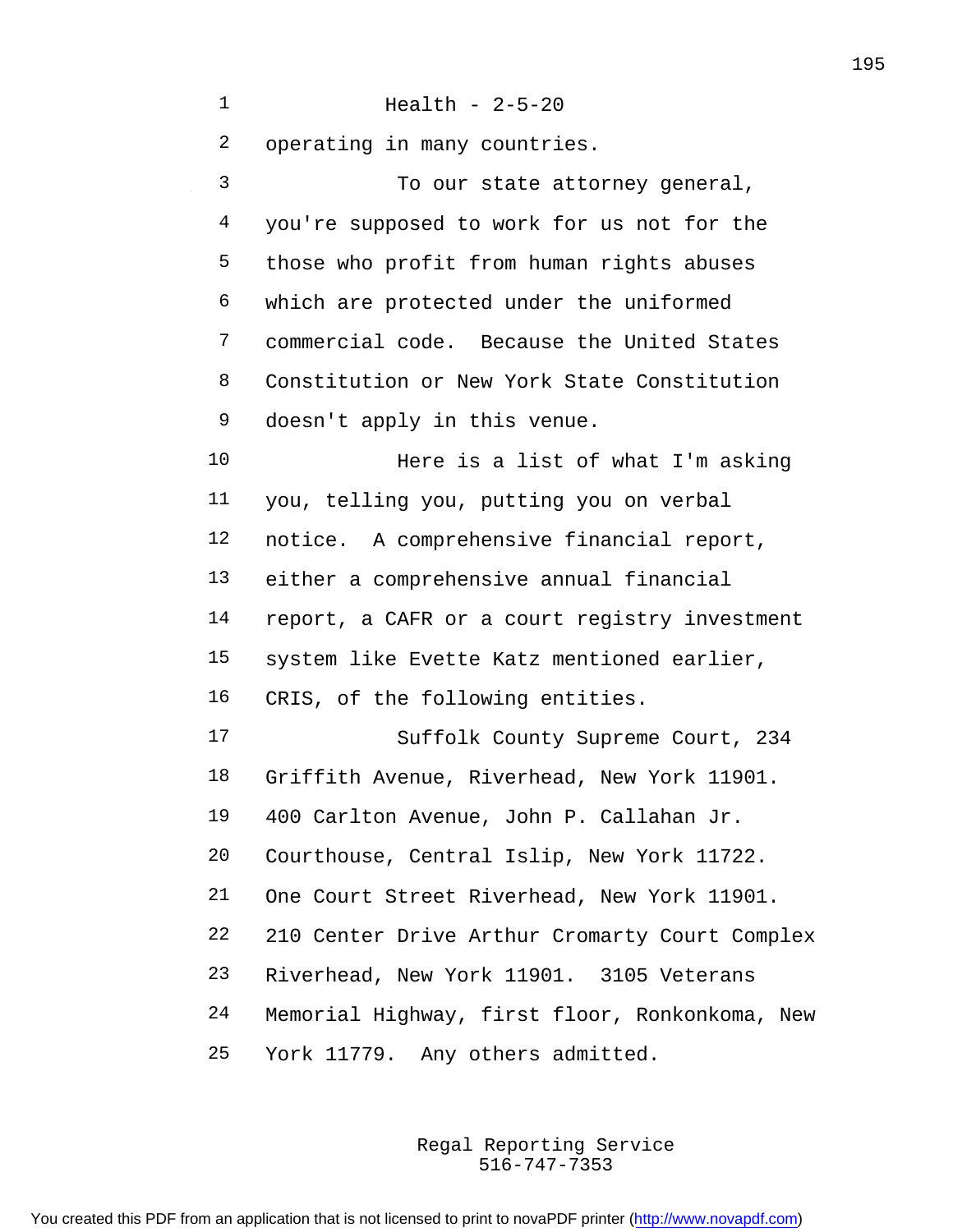| $\mathbf 1$    | Health - $2-5-20$                              |
|----------------|------------------------------------------------|
| $\overline{a}$ | Suffolk County Family Court, 400               |
| 3              | Carlton Avenue John F. Callahan Courthouse     |
| 4              | Central Islip, New York 11722. 210 Center      |
| 5              | Drive, Arthur M. Cromarty Complex, second      |
| 6              | floor, Riverhead, New York 11901. Any others   |
| 7              | admitted.                                      |
| 8              | Suffolk County Child Protective                |
| 9              | Services.                                      |
| 10             | Two. Presentment of the legal                  |
| 11             | structure, including type of entity,           |
| 12             | certificate of incorporation, tax status,      |
| 13             | capital structure, including identification of |
| 14             | all shareholders slash owners.                 |
| 15             | Articles of incorporation bylaws               |
| 16             | for the following entities. Suffolk County     |
| 17             | Supreme Court et al. Suffolk County Family     |
| 18             | Court et al. Suffolk County Child Protective   |
| 19             | Services.                                      |
| 20             | Three. Detailed report of all                  |
| 21             | sources of income slash proceeds on a          |
| 22             | case-by-case basis, names admitted, for fiscal |
| 23             | year 2019 for the following entities. Suffolk  |
| 24             | County Supreme Court, Suffolk County Family    |
| 25             | Court and Suffolk County Child Protective      |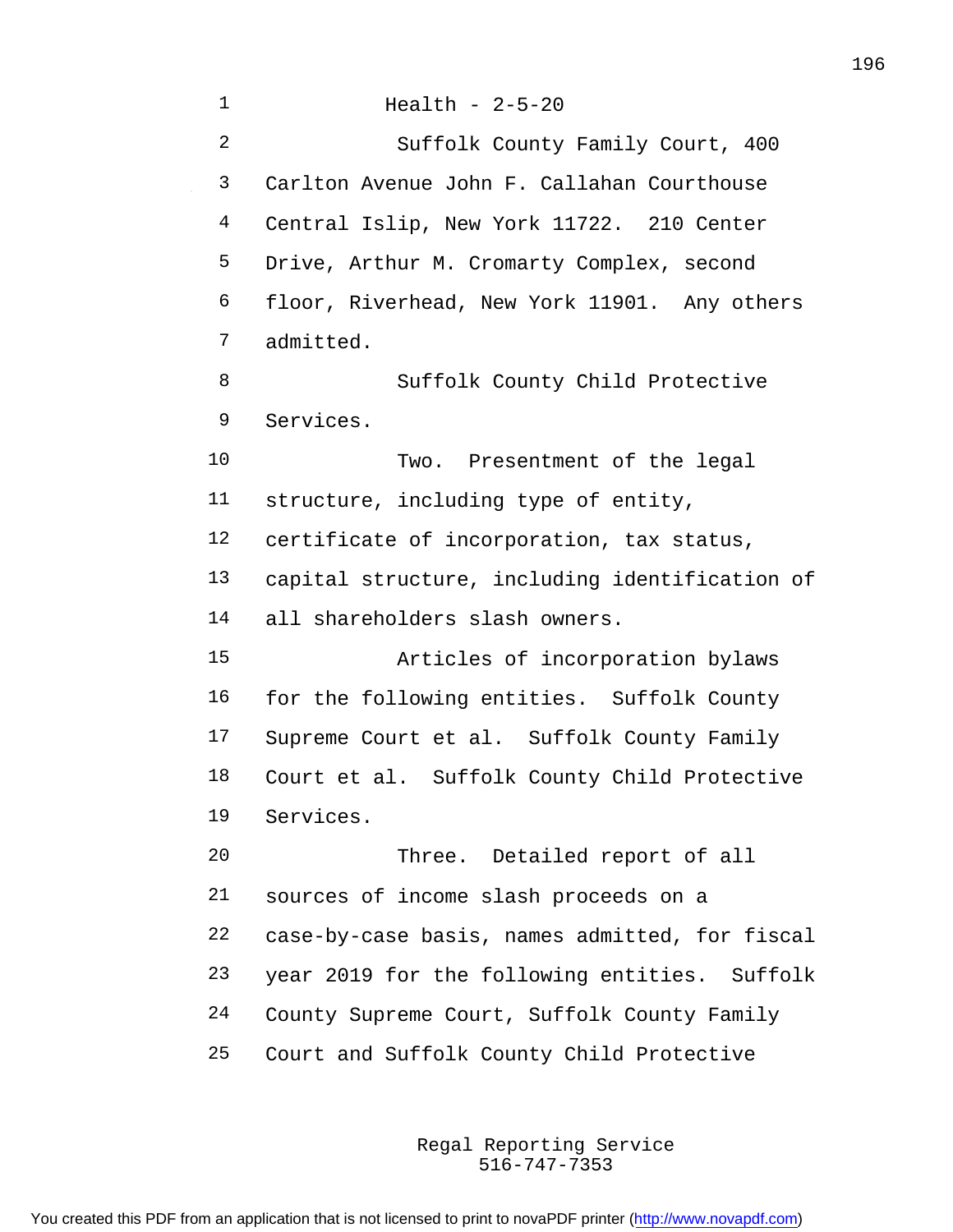Health - 2-5-20

Services.

 One more thing. Laws. I hear the people mentioning laws. This is total lawlessness and it's protected under uniform commercial code and our kids are considered commerce. That's the problem here. When people say that CPS is being weaponized against them it's no conspiracy theory. Even Nancy Pelosi's son herself, Paul Pelosi, who my good friend Patrick Howie, a great reporter, he covered this story that Paul Pelosi used CPS to steal three children of his girlfriend Karina Fang. If CPS is going to exist, this is what I'm going to tell you guys, that they should all be wearing body cameras. Believe me, that will shut down their business a lot

 and the state won't be able to make that much money anymore.

21 15 Our state really cared about families these courts would have adopted criminal court evidentiary standards and burned the proof a long time ago. Letitia James was put on notice and I'm holding her

> 516-747-7353 Regal Reporting Service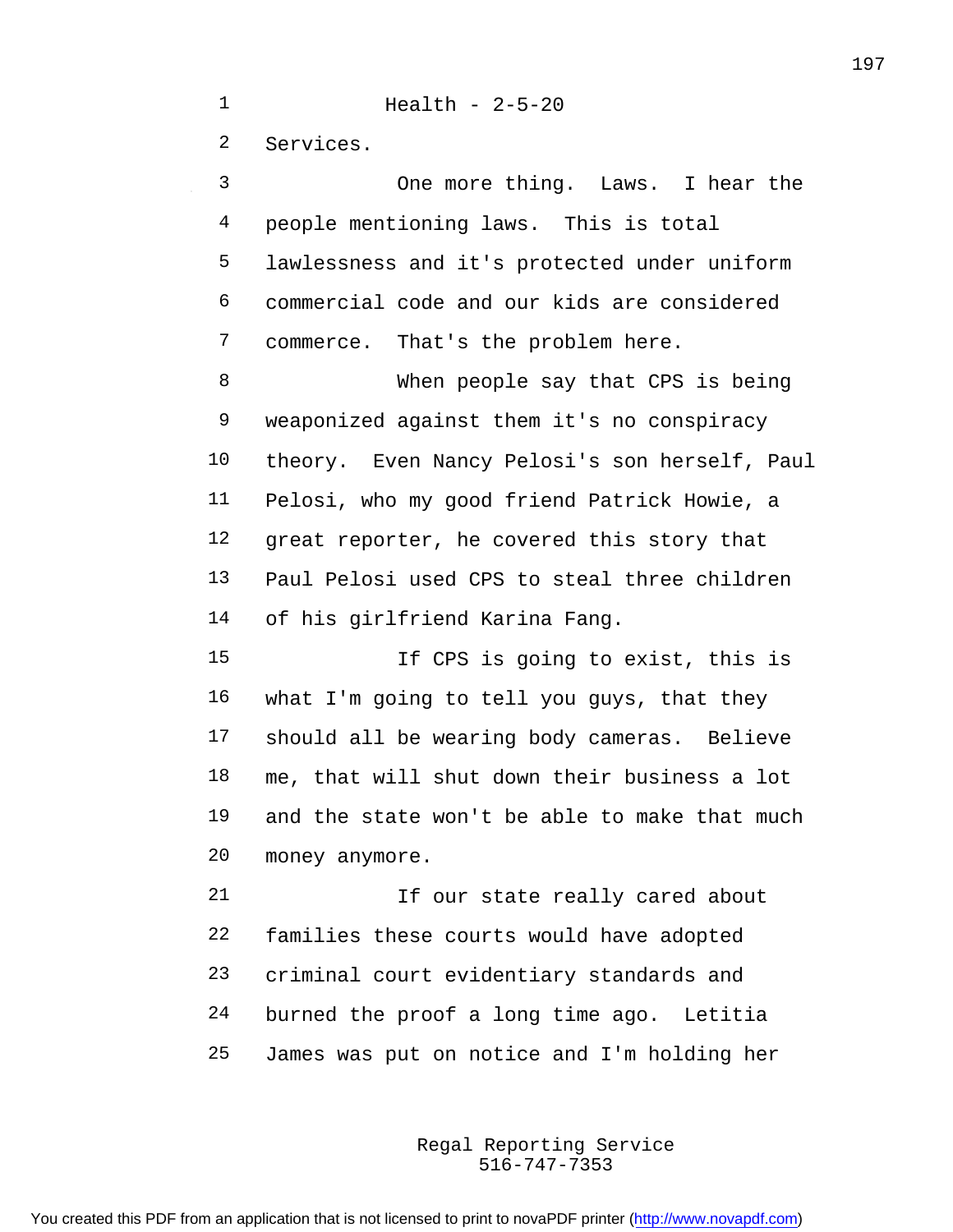Health - 2-5-20 criminally responsible for in the death of Thomas Valva. Whoever was talking earlier, I believe it was the commissioner of CPS, mentioned the policies and procedures of CPS is a total liar. She's knowingly provided false information and should be arrested. These people have sold their souls and lie on a daily basis as they just did tonight. And I also need to inform you that I have two insiders in CPS agencies in New York State. LEGISLATOR WALKER: Anthony, if you could just please wrap it up. MR. CIBELL: Yes. These fake courts are actually being run as banks with grants as well as bonds and securities created off of each case. The judges are in position of emoluments and there needs to be investigations ordered by remonstrants like my great friend just said to the legislature to revoke business licenses and prosecute them. One more thing. Two or three more things. Today at 4:21 p.m., Daniella Royce of ABC 7, who claims that she saw me speak

> 516-747-7353 Regal Reporting Service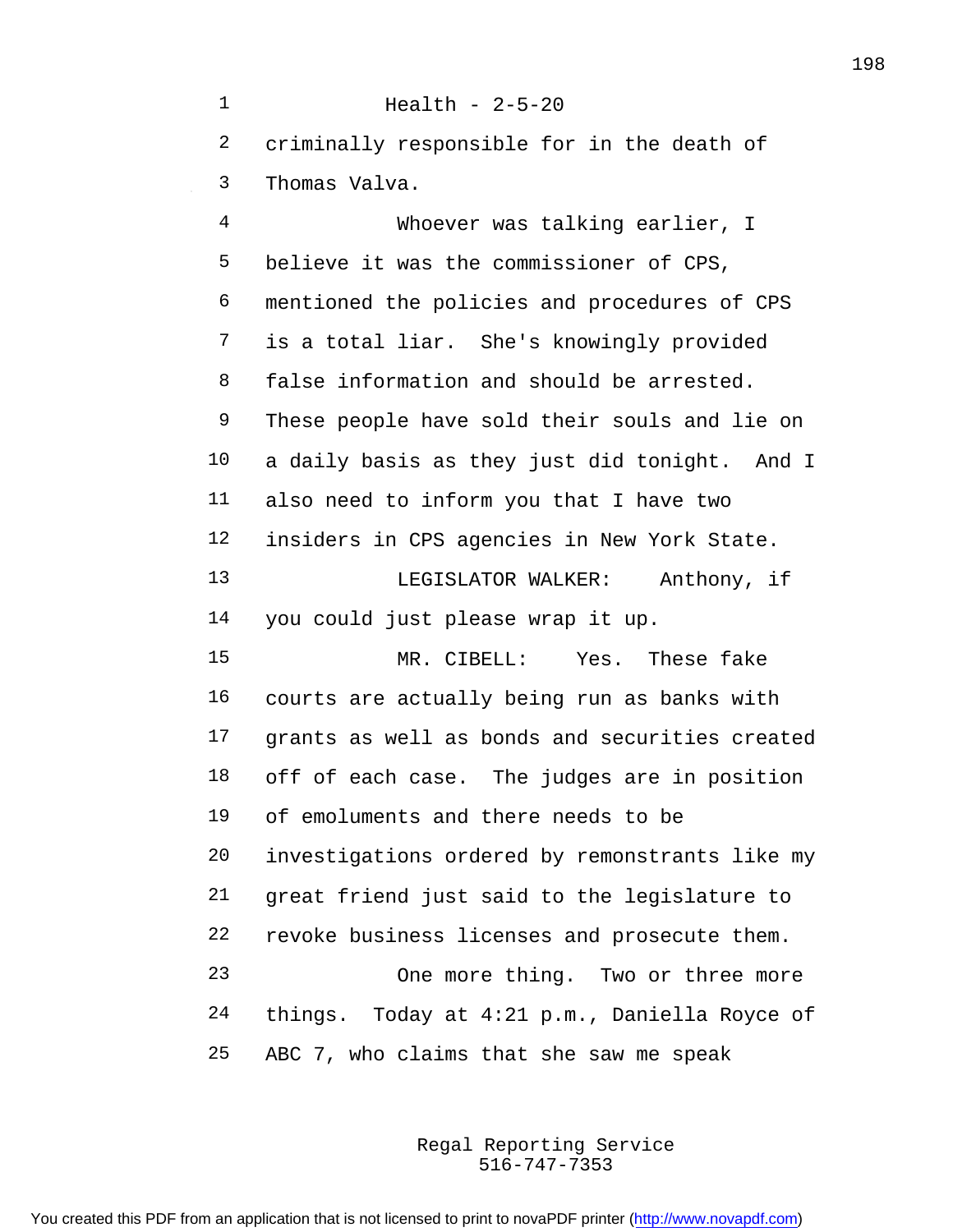Health - 2-5-20 yesterday, she contacted me and wanted to know about this story. And she said that I sounded like a conspiracy theorist when I said that these courts are doing all this stuff that I just brought before you. And she even questioned Justyna's credibility as being a good parent when she spoke to me. Also, Judge Lorentz, the other day I happened to be passing by, I'm not even from Long Island. 12 LEGISLATOR WALKER: Anthony please. 14 MR. CIBELL: I saw him walking, escorted by heavy brass police laughing crossing the street. You know what it is? You know what you got to do to make this right. I just want you to know that you guys were all put under notice tonight and we will hold you under 18 USC 44 which is misprison of felony and under the misprison of treason, 18 USC 2382. Thank you. LEGISLATOR WALKER: Thank you. Dorothy Price Hill. Certainly you have time to speak but if you could try to keep it as

> 516-747-7353 Regal Reporting Service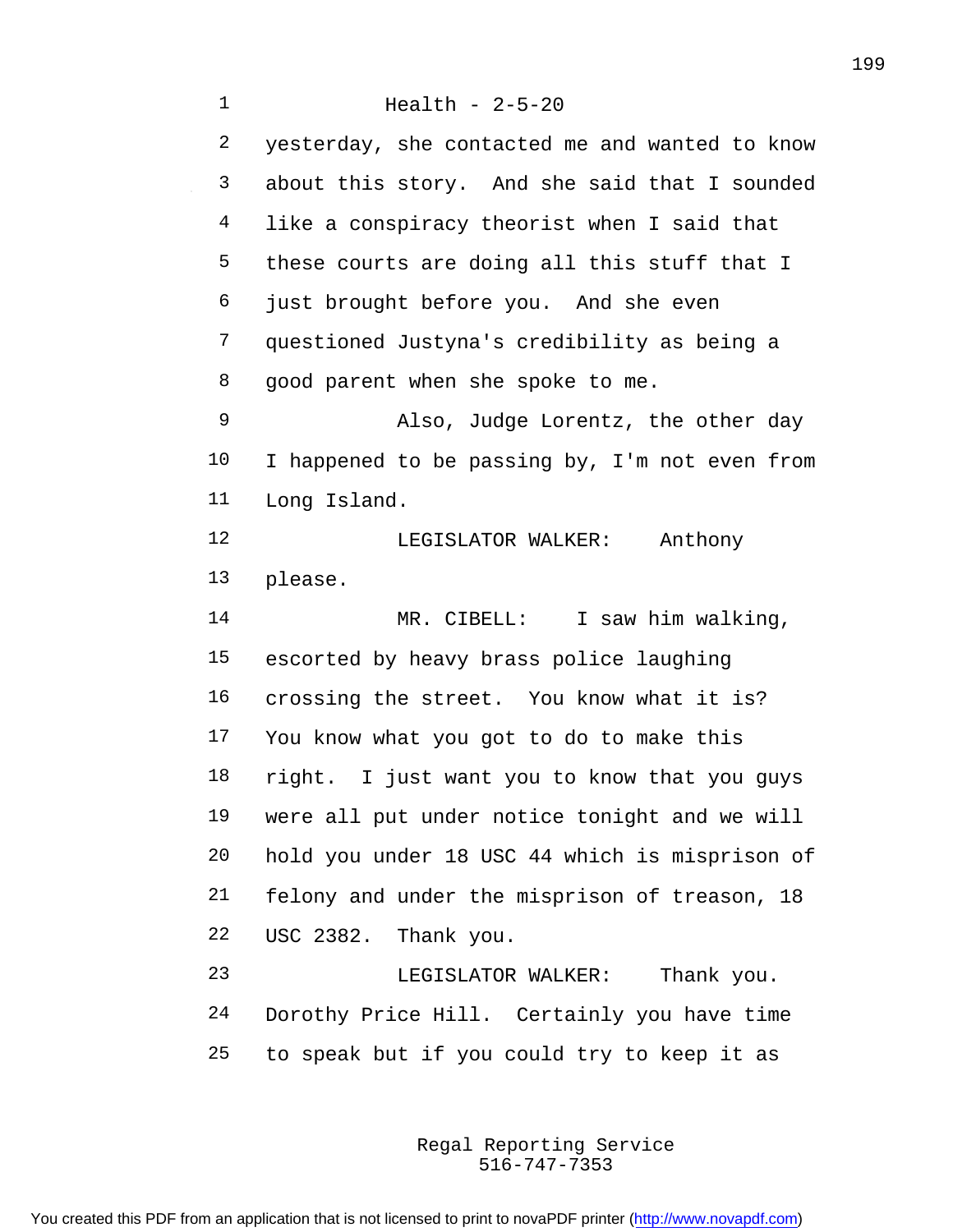Health - 2-5-20

close to the three minutes.

 MS. HILL: Yes. Absolutely. Thank you and good evening. I work on Wall Street for over 20 years so I'm sort of used to burning the midnight hour so thank you to everyone.

 I just want to first and foremost say to Justyna, and I was at the first vigil, my heart completely goes out to you. That Friday when I got the news I couldn't sleep. I have two children of my own. I lived in Germany not too far from the Polish border. I spent many wonderful times in Poland. There's nothing I know that can ever bring him back. Our love for you and we will always be there for you and your children.

18 I saw Gia last night. She's the youngest of the three girls and I asked her first if I could hug her and she let me. It's about love. We're all going to come together and we're all going to be there. So thank you.

 My story goes back to 2006. I was a single mom living on the Upper East Side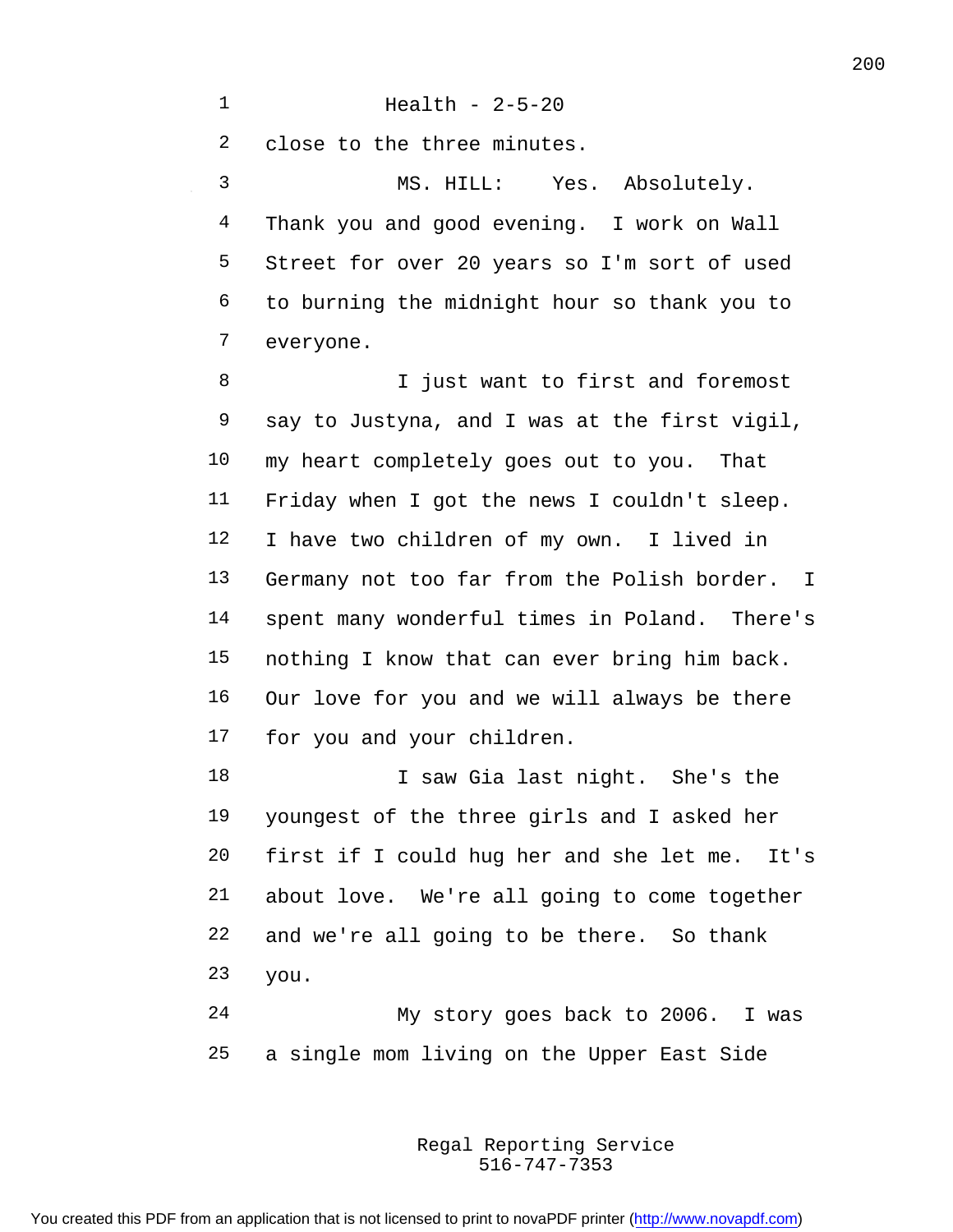## Health - 2-5-20

 working in private equity with a very good job. I had full residential legal custody of my twins after my first husband, who is now a fugitive living in the Middle East, Brooklyn born American man, I found hardcore porn basically snuff porn. I don't know if any of 8 you know about that. But that was when my bubble burst and my innocence was really shattered.

11 He through the server at me when I told him I was going to take it to the NYPD. We were living on Central Park South. Really living the dream life. My children were at Christ's Church Day School, a private school where the Trump children also went. I was very active in our church living a very happy life. I met a man online from Nassau County on a friendship dating site. He didn't show me his photo right away. I thought that he was sort of shy.

22 A month or two later we finally had a date in the city, and I got to know him over 24 time and I thought it was sort of an anomaly. Wasn't the kind of typical guy that I dated.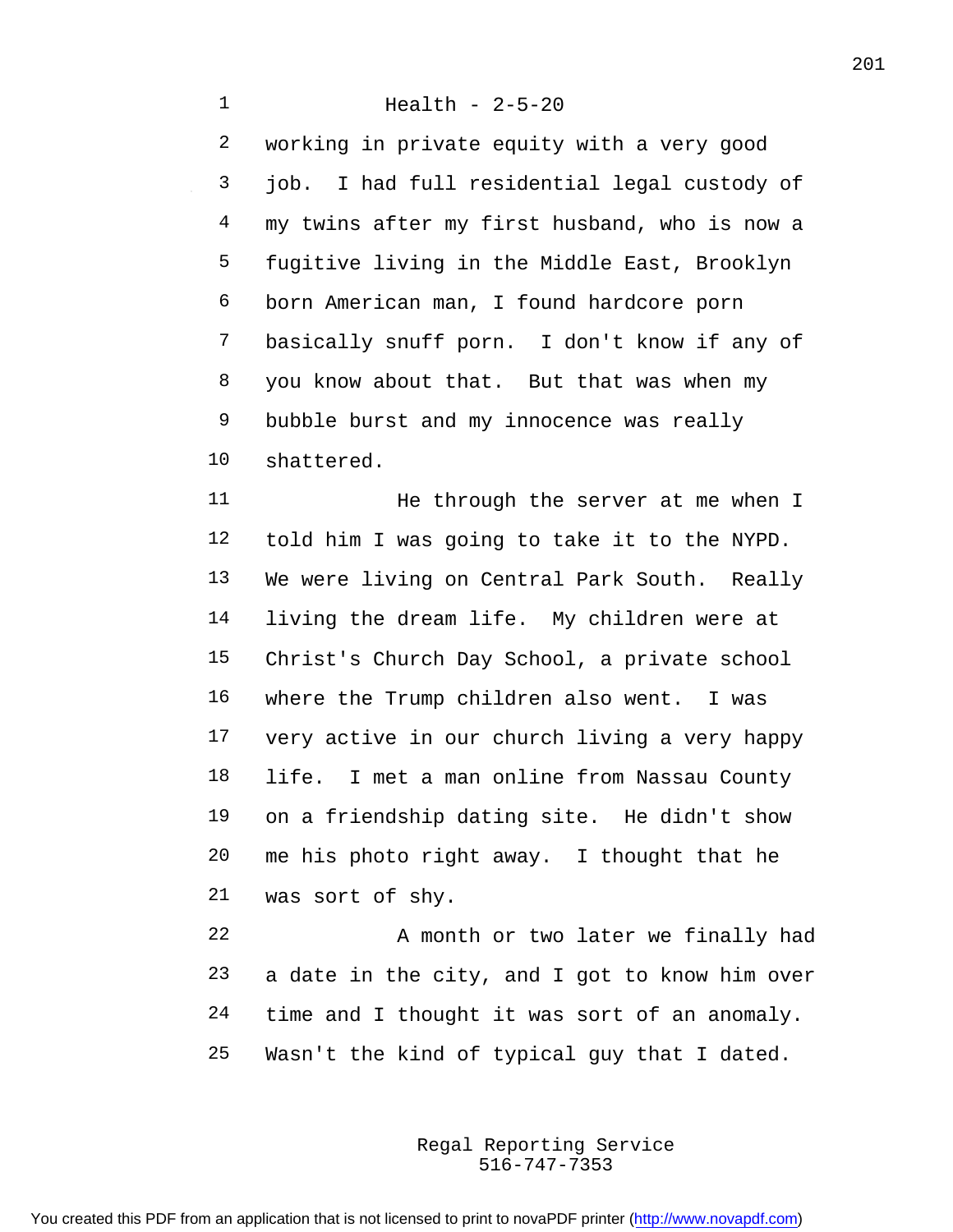Health - 2-5-20 2 I gave him a chance. The person I gave a chance to is now under investigation for the murder of many women here on Long Island. I'm going to tell you right now, the family courts are so incredibly corrupt. I found out today that the CPS is electronically monitoring my 18 year old son's email, which is a federal felony. I am the president of a fintech company based in California. Based on all of my background having worked for Goldman Sachs and McKenzie. We are developing software solutions for banks to prevent money laundering from child sex trafficking, organized crime, drugs trafficking, arms trafficking. When I confronted my second husband, Christopher Wolf, and I will go public and I have gone public as most of you know. And by the way, Patrick Ryder Commissioner of Nassau County Police believes me, which is very nice. I went to Dartmouth College with Senator Gillenbrand. She's my classmate. Our other classmate is Alex Azar. Alex is a wonderful man. He runs the

> 516-747-7353 Regal Reporting Service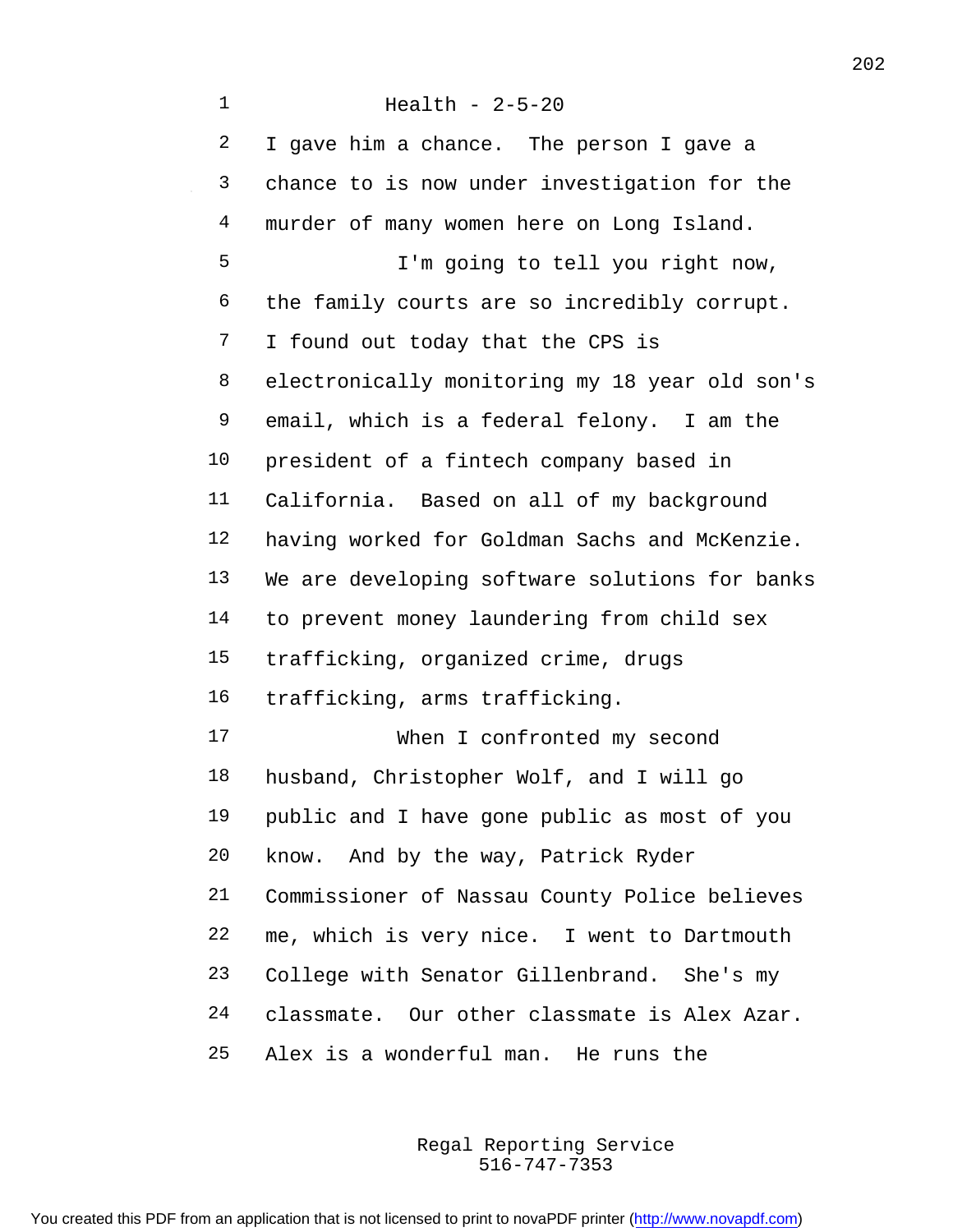Health - 2-5-20 Department of Health and Human Services in Washington and reports to President Trump. I mentioned to him at our 30th Dartmouth reunion what was going on and he said Dorothy, call me. We will talk. We will help you.

 Fast-forward. I am the one who wrote the 80 memo to the FBI about this child sex trafficking out of Suffolk County and the illegal secret parties being held in Oak Beach being hosted by Joseph Brewer. My husband's very good friend. And by Jimmy Burke, the former Suffolk County Police chief, who, by the way, the porn that was found in his duffle bag contained allegedly two of the Gilgo victims.

 Fast-forward. I have gone to the 19 FBI. I have gone to Congressional Congressman Suozzi, who refuses to return my calls. Congressman Pete King was very kind and helped me. The bottom line is that there's additional DNA in the Gilgo case that I have not yet submitted. I submitted human hair and dried human skin samples to the NYPD because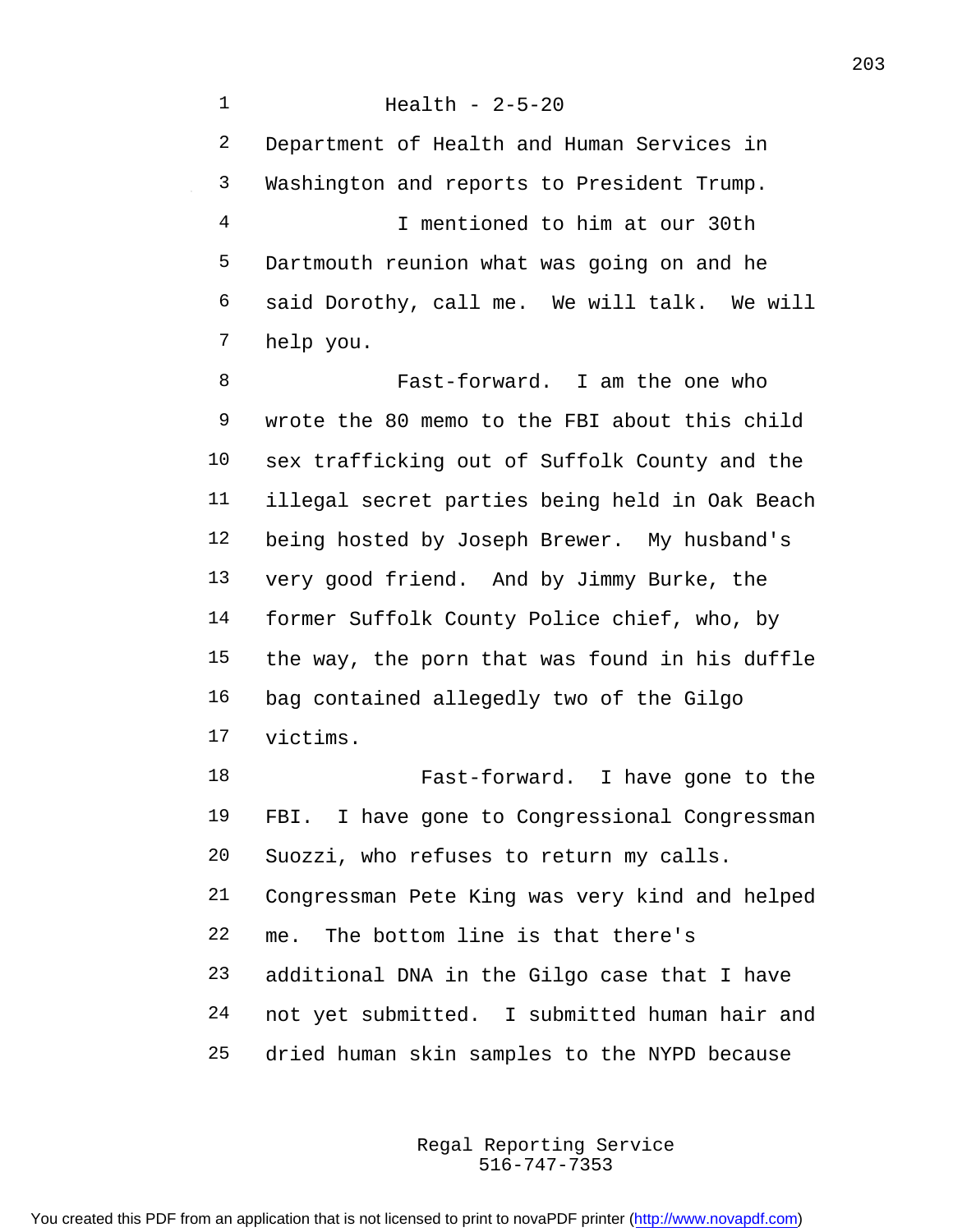Health - 2-5-20 Suffolk County Police refused to take it. And guess what? They laughed at me when I went to them. And so did the Nassau County Police when I told them that jewelry that was found on Peaches and her little daughter, that's my jewelry that was stolen out of my jewelry box by Christopher Wolf who went to CPS in January 2019, my second husband, no kids thank God, said to CPS she's violent. I had to leave our marriage. Dorothy's violent. All of you who know me, I love to give hugs I'm affectionate. I'm not violent. Guess what? Three weeks later CPS went to the Devito home in Manhasset on Castle Ridge Road to my son, 17 years old, using forms 1021 and 1024 and kidnapped my son, placed him in foster care in Bay Shore. He ran away I found out. Then they went to court and accused me of child neglect because I did not pick him up from probation after he pummeled me in the ribs and I had to go to Manhasset Northwell for emergency. My son has a conduct disorder, which is diagnosed. Probably from all the trauma of watching his

> 516-747-7353 Regal Reporting Service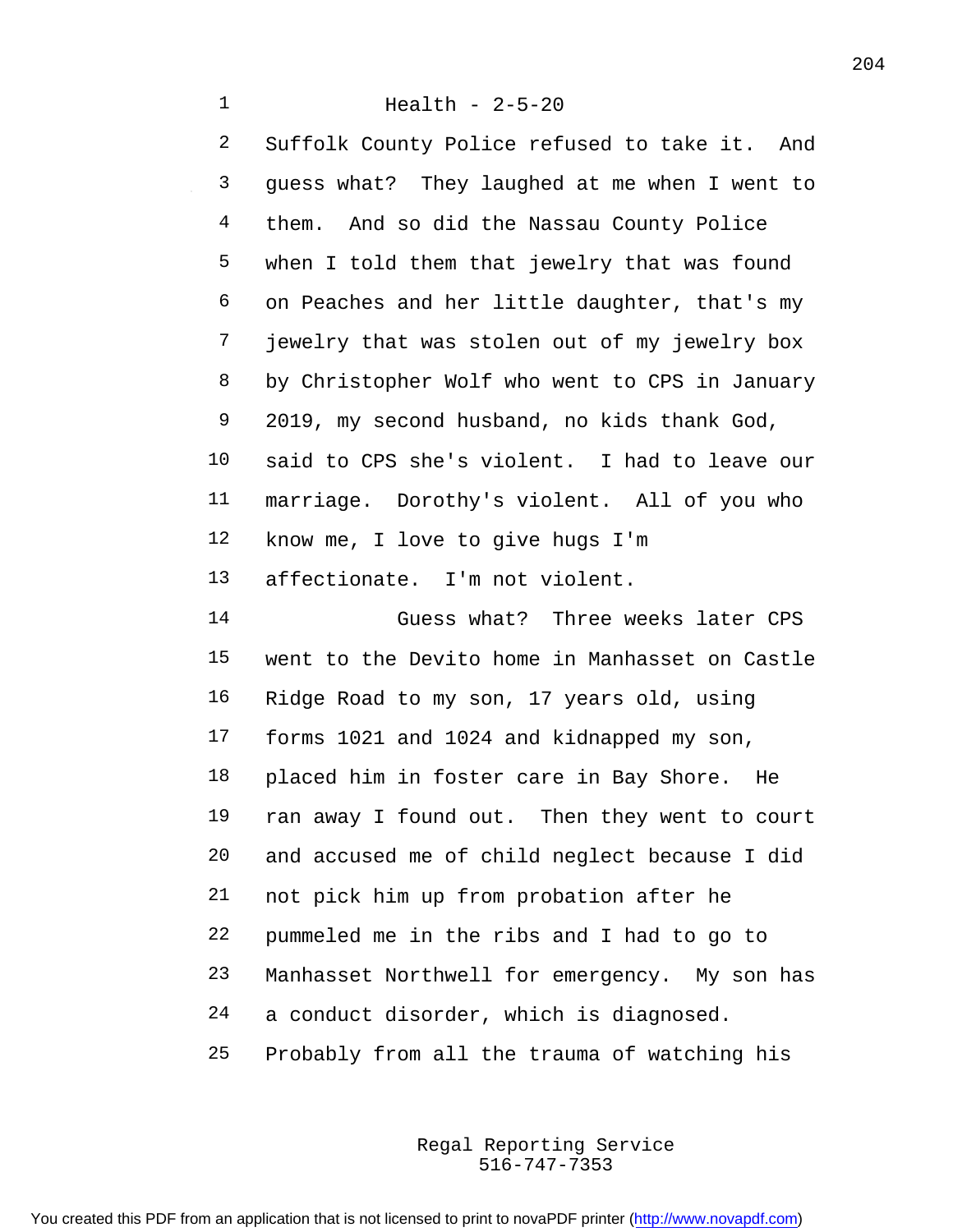Health - 2-5-20 mother fight for justice in the Gilgo case. But that's going to be blown wide open I assure you. My daughters are doing spectacularly well at Carnegie Mellon University. 7 The bottom line is that Judge Ellen Greenburg is personally responsible for the harm done to my children. Also for not giving me an order of protection against Chris Wolf who strangled me in our home at 315 Manhasset Woods Road and is telling CPS I'm the violent one. Let they tell you one thing. Sadistic, psychopaths with secret lives of sex parties and online porn addictions don't make good dads. And they certainly don't make very good witnesses as well. 18 His employer has fortunately come forward and told me they will fully cooperate with the investigation because I will show you right now that Megan Waterman, one of the Gilgo victims, told her mom, mom, you wouldn't believe some of the clients that I have on Long Island. They include judges. Thank you.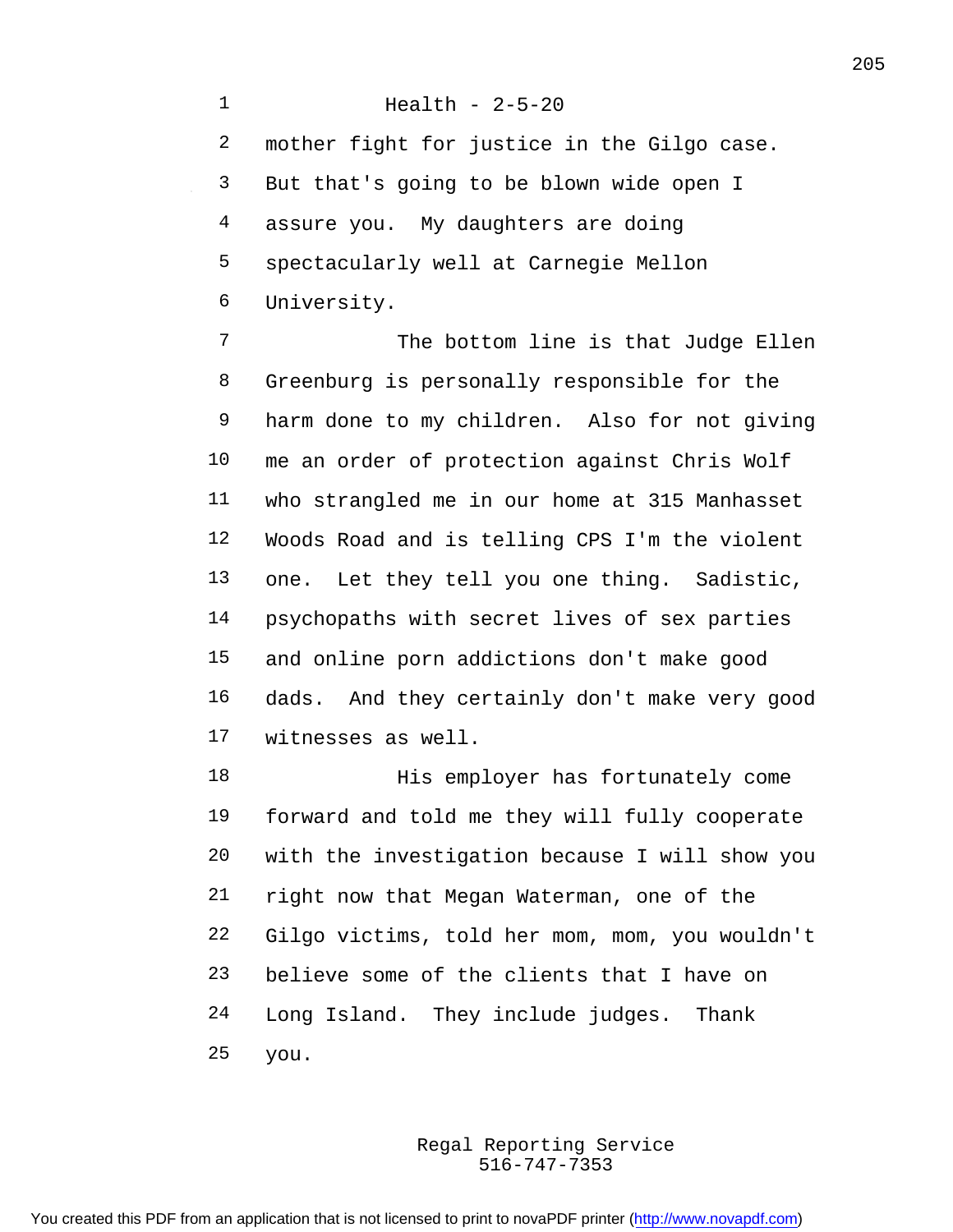Health - 2-5-20 LEGISLATOR WALKER: Meta J. Mereday. Dr. Burchell M. Marcus. MR. MARCUS: Greetings to one and all in the neighborhood. My name is Dr. Burchell M. Marcus. I'm community director for the borough of Brooklyn and I'm also the Brooklyn advocate. I have been on this journey fighting against CPS for over 20 years. I've witnessed too many atrocities. I was one of the local investigators on the Nix Mary Brown case in Brooklyn when the children were neglected and Nix Mary Brown was killed. It broke my heart. And from then on I took it very seriously to investigate how the system works. 18 As of today, every time I step into a CPS office they seem to be scared of me because I have the laws on my side. I'm speaking of common laws not admiralty laws that's being performed in these courts. We are not at sea. We are on land. Admiralty courts have to go. All crimes are commercial and when you deem our people, human beings, as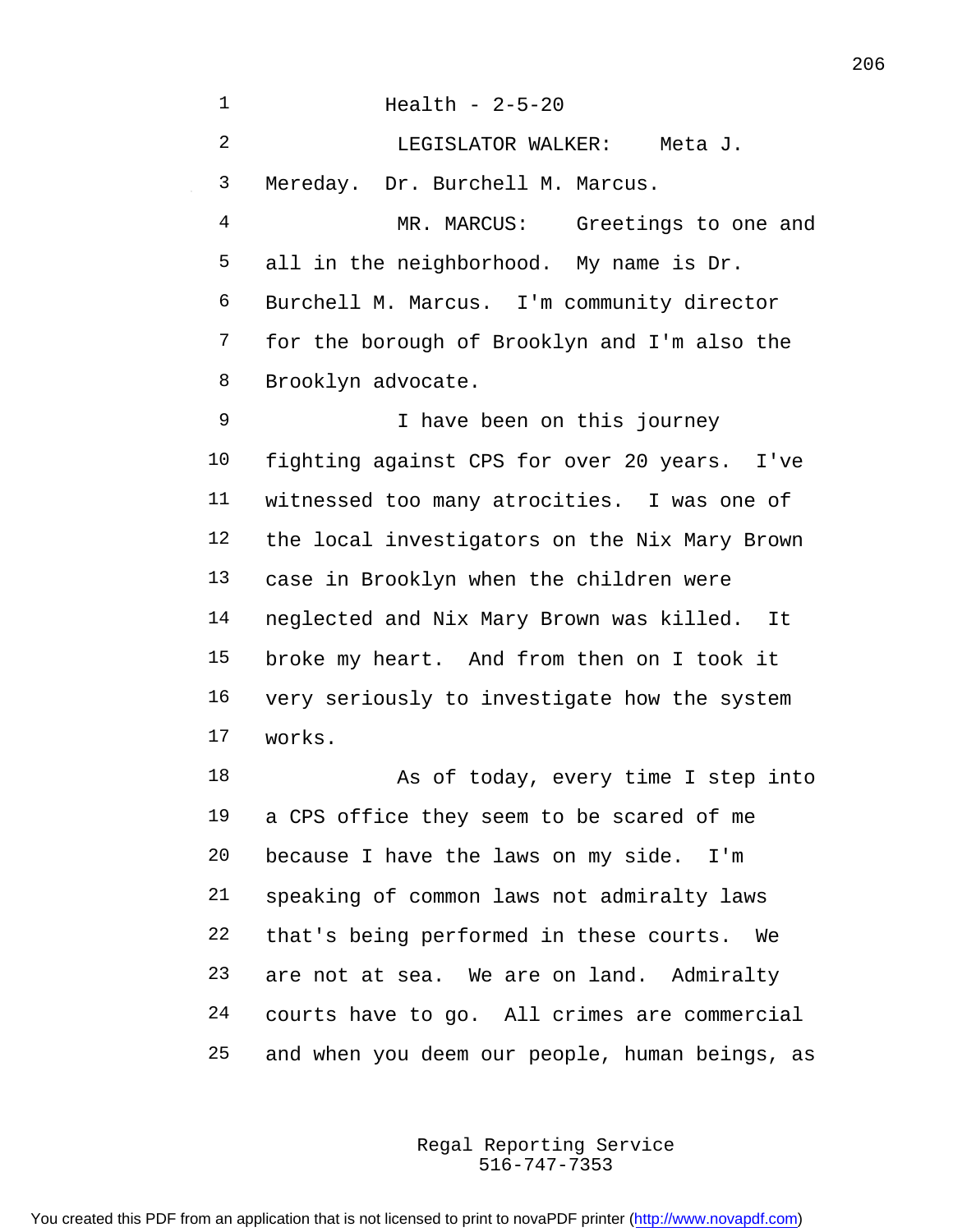Health - 2-5-20 products you violating common law. I have a master's in constitutional law. I speak at colleges and universities. And what I have seen over the years they don't want us to speak at some universities because we are exposing too much of truth. I just want to ask real quick, how many of you have a law degree or how many of have you studied law? Could you raise your hands if you have any knowledge of law. I guess not. Silence is acquiescence.

 Now, it's your job to abolish, dismantle CPS and ACS. I'm going to fight until I die and make sure that these courts and this organization called CPS is no longer in effect. We have to abolish it. Some of these courts that are practicing maritime admiralty law, as my colleague just mentioned, the flags you have behind you are maritime flags. They're not the flags of the United States of America. They're the flags of the United States for America. Is difference. If you study law, read Blacks Law Dictionary, it will tell you about all these

> 516-747-7353 Regal Reporting Service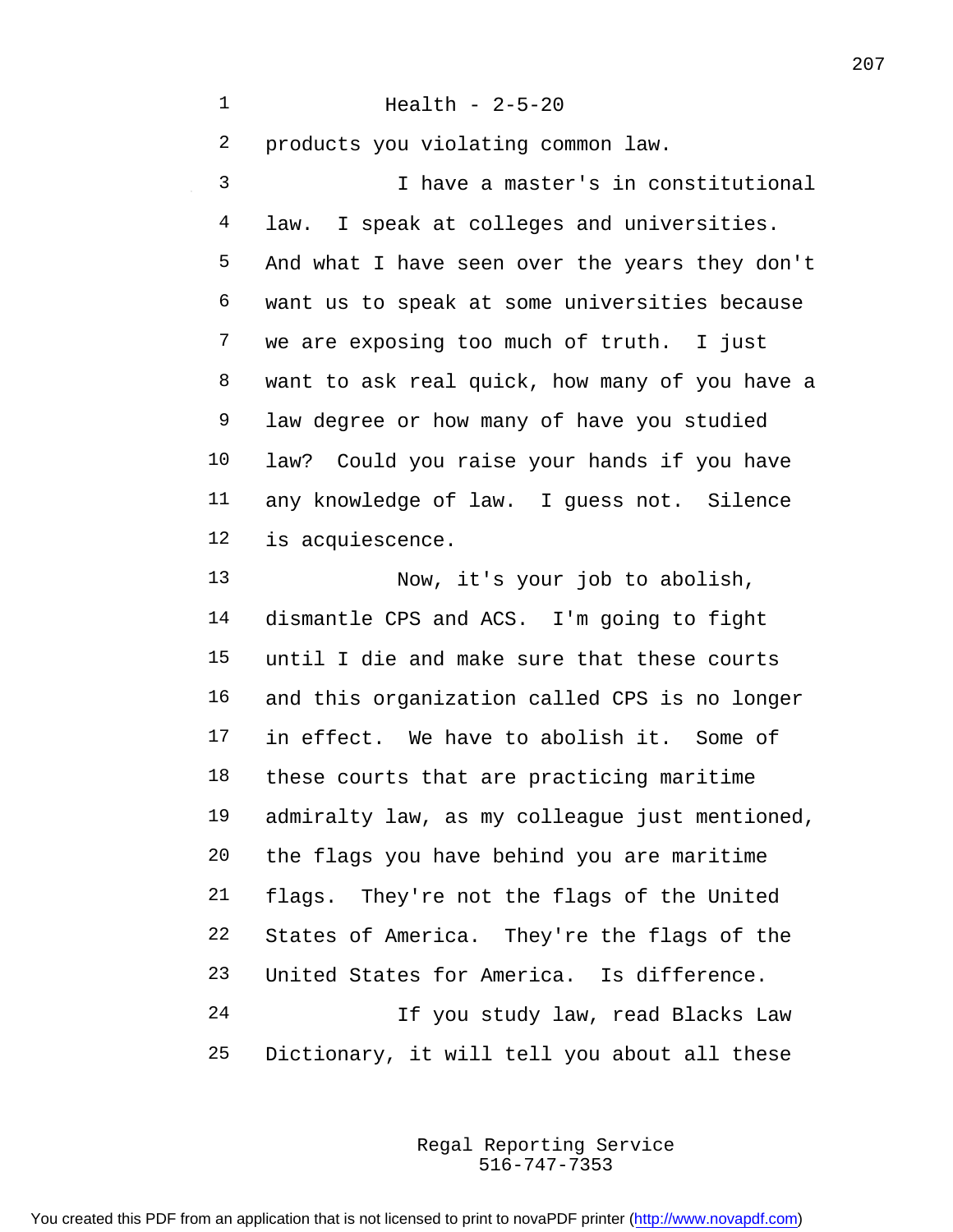Health - 2-5-20 codes that we have been prosecuted under. Too many families -- I have two cases right now where ACS walked into the hospital and took people's children away from them. That's a crime. Under the Social Security Act of 1935

8 any child without the consent of the parent. Read it. ACS is violating human rights. They are in violation of human rights. We have an

it clearly states that no agent should remove

attorney here. He can speak on that.

 Stop playing games with people. We are not persons. We are human beings. We are people. Black's Law Dictionary says that a person, the definition of a person is a child 16 or one who cannot speak for themselves. So, I am saying to each and every one of you it's your duty to stand up. It's your duty to stop this atrocity from happening. Too many lives are on the ballot. It's time to shut it down. It's time to shut it down. If you don't take action to shut it down you all don't need to be sitting up there. You don't need to be sitting up there.

25 They spoke about the bonds. Each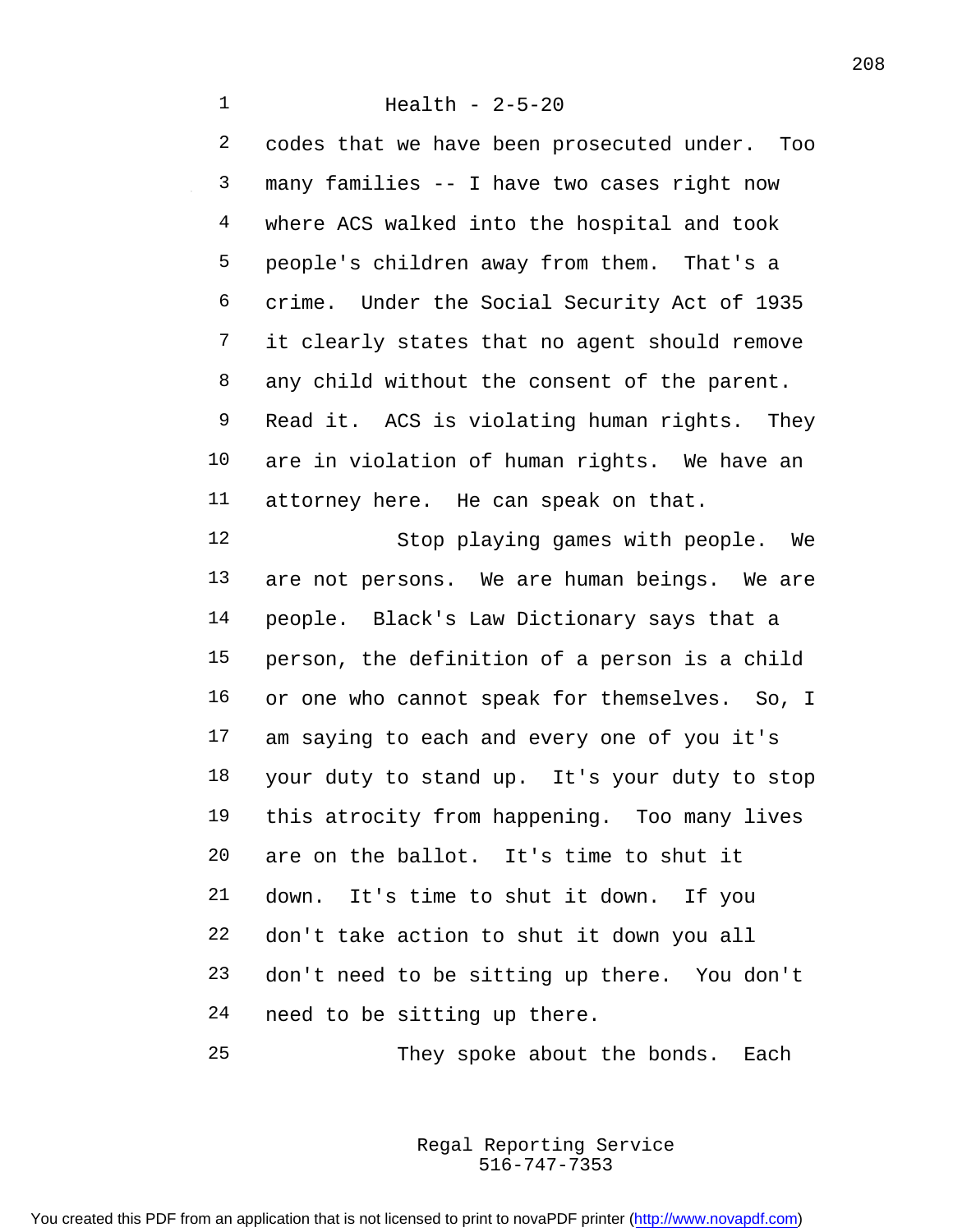| $\mathbf 1$ | Health - $2-5-20$                               |
|-------------|-------------------------------------------------|
| 2           | and every case, all crime of commercial, each   |
| 3           | and every case that goes into these admiralty   |
| 4           | courts are being traded on the stock market.    |
| 5           | Just go and check Dunn and Bradstreet. You      |
| 6           | will see your name on Dunn and Bradstreet.      |
| 7           | Your social security and your birth             |
| 8           | certificates are being traded around the        |
| 9           | world. Go and check it out. Stop deceiving      |
| 10          | the people. Thank you very much.                |
| 11          | LEGISLATOR WALKER: Thank you.                   |
| 12          | Adelina Blanco.                                 |
| 13          | MS. BLANCO: Good evening. My                    |
| 14          | name is Adolina Blanco, and I am a resident of  |
| 15          | Nassau County. I am here to talk about two      |
| 16          | different sides of CPS. One, the side that      |
| 17          | failed me when I was a teenager. When I went    |
| 18          | to talk to my counselor about what was going    |
| 19          | on in my home and they did absolutely           |
| 20          | nothing. To the point where I had to leave my   |
| 21          | home because they did absolutely nothing. I     |
| $2\sqrt{2}$ | turned out great by the way. I guess being      |
| 23          | out on the street at 16 years old taught me a   |
| 24          | Taught me how to survive. Taught me how<br>lot. |
| 25          | to be a fighter.                                |

516-747-7353 Regal Reporting Service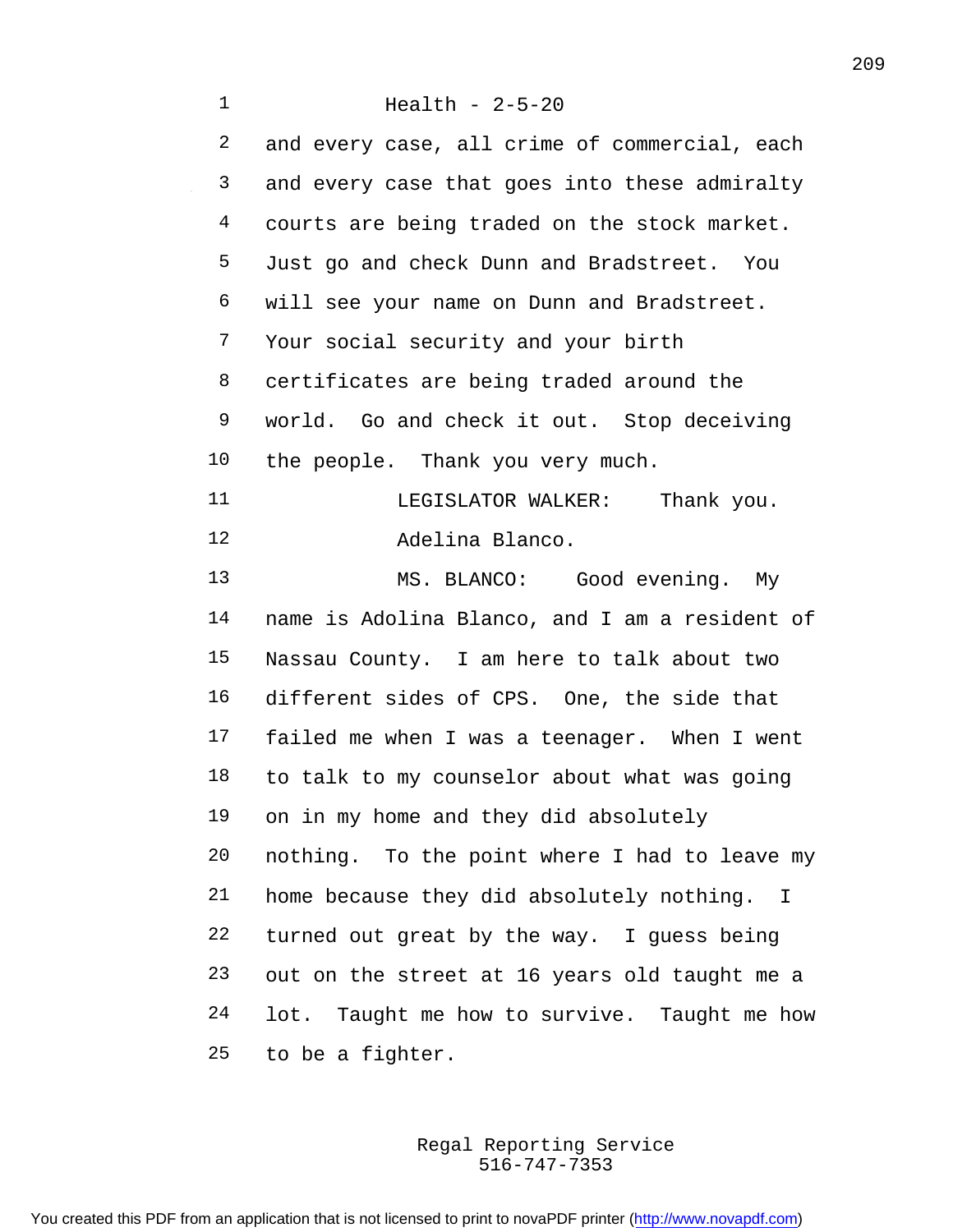| $\mathbf{1}$   | Health - $2-5-20$                               |
|----------------|-------------------------------------------------|
| $\overline{2}$ | And I believe in this, everything               |
| 3              | happens for a reason. It was God's intent to    |
| 4              | have me here tonight because this is my first   |
| 5              | time here. And listening to everybody, I        |
| 6              | wasn't going to discuss the second side.        |
| 7              | Okay? I was just going to talk about me.<br>But |
| 8              | now I have to bring up the second side.         |
| 9              | 2015 my husband is arrested.                    |
| 10             | Because a scorned ex-girlfriend made a false    |
| 11             | allegation against him. Okay? Her daughter,     |
| 12             | that does not happen to be his child although   |
| 13             | he has a child with her, according to CPS made  |
| 14             | an allegation. There was no investigation.      |
| 15             | Within 24 hours he was arrested. Okay?          |
| 16             | Discovery was withheld from us. He could not    |
| 17             | even defend himself. Okay? Put up my house.     |
| 18             | Bailed him out. Three days later he had to go   |
| 19             | back to where? Family court. Okay? Because      |
| 20             | it wasn't enough for this woman that she        |
| 21             | already had him arrested.                       |
| 22             | So now here comes family court.                 |
| 23             | Okay? 2015. Okay? It took us until November     |
| 24             | of 2016 to have a trial because he would not    |
|                |                                                 |

 $\sim$ 

516-747-7353 Regal Reporting Service

and he will never take a plea deal. Because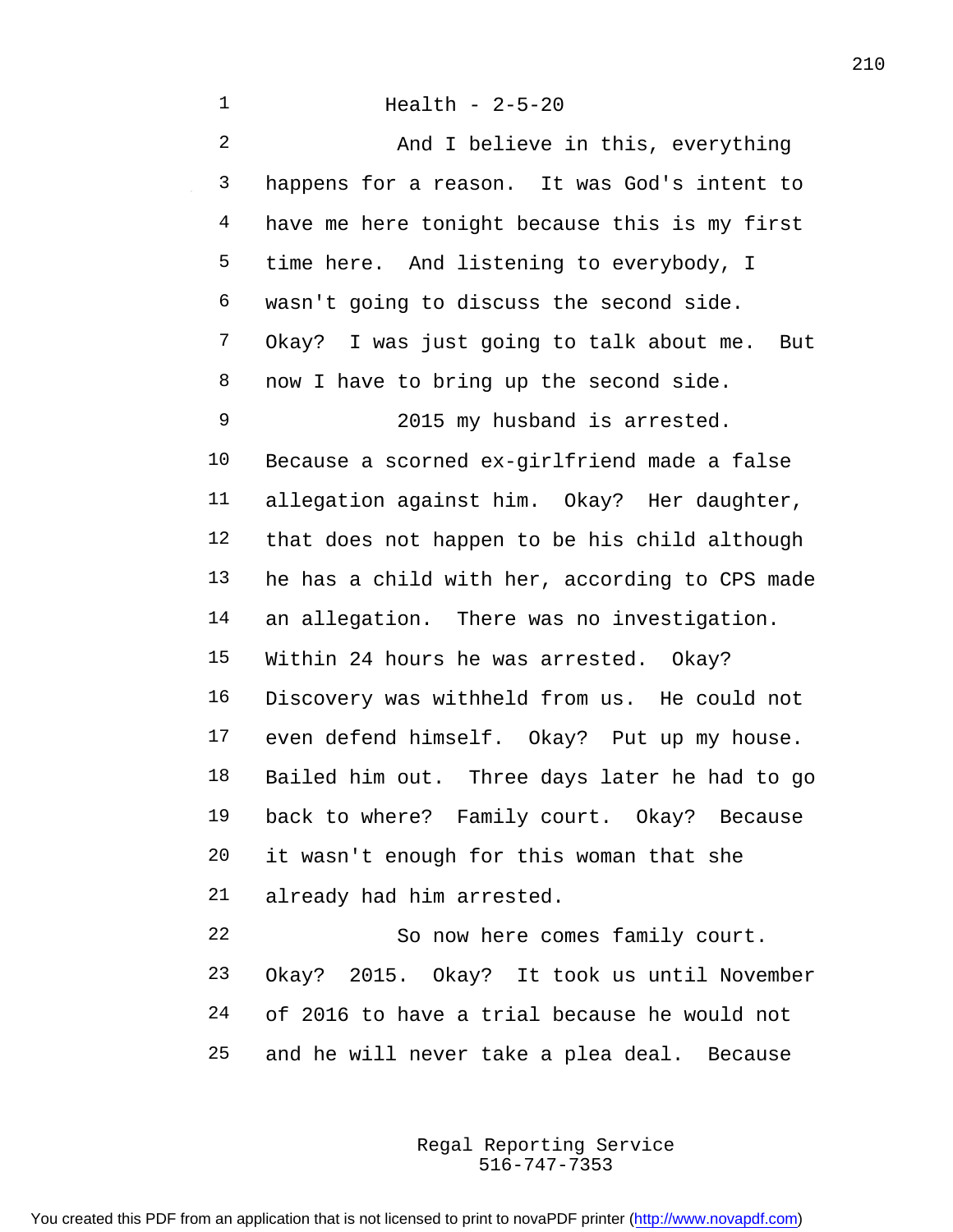Health - 2-5-20 first and foremost, the first allegation that was made we were out of the country. He was 4 not here. He was five hours away by plane. Okay? That's one. When we finally got the discovery we found that the child upon questioning by the detective, the arresting detective, when questioned has she ever done anything to herself, she said well, you know, two days ago my mother did tell me to take something and put it somewhere. I'm leaving certain things out because she is a child that was instructed by her mother to do something. You know who should have went and got arrested? Her mother. Okay? Upon his acquittal, she decided that she needed to take the next step which was family court. So finally, in 2018, everything in family court was cleared. So we said well, finished. You get to see your other daughter that you haven't seen since

 gentleman did. He said I am so afraid of what she can do to me that I do want to even see my

2015. And he did the same thing that this

516-747-7353 Regal Reporting Service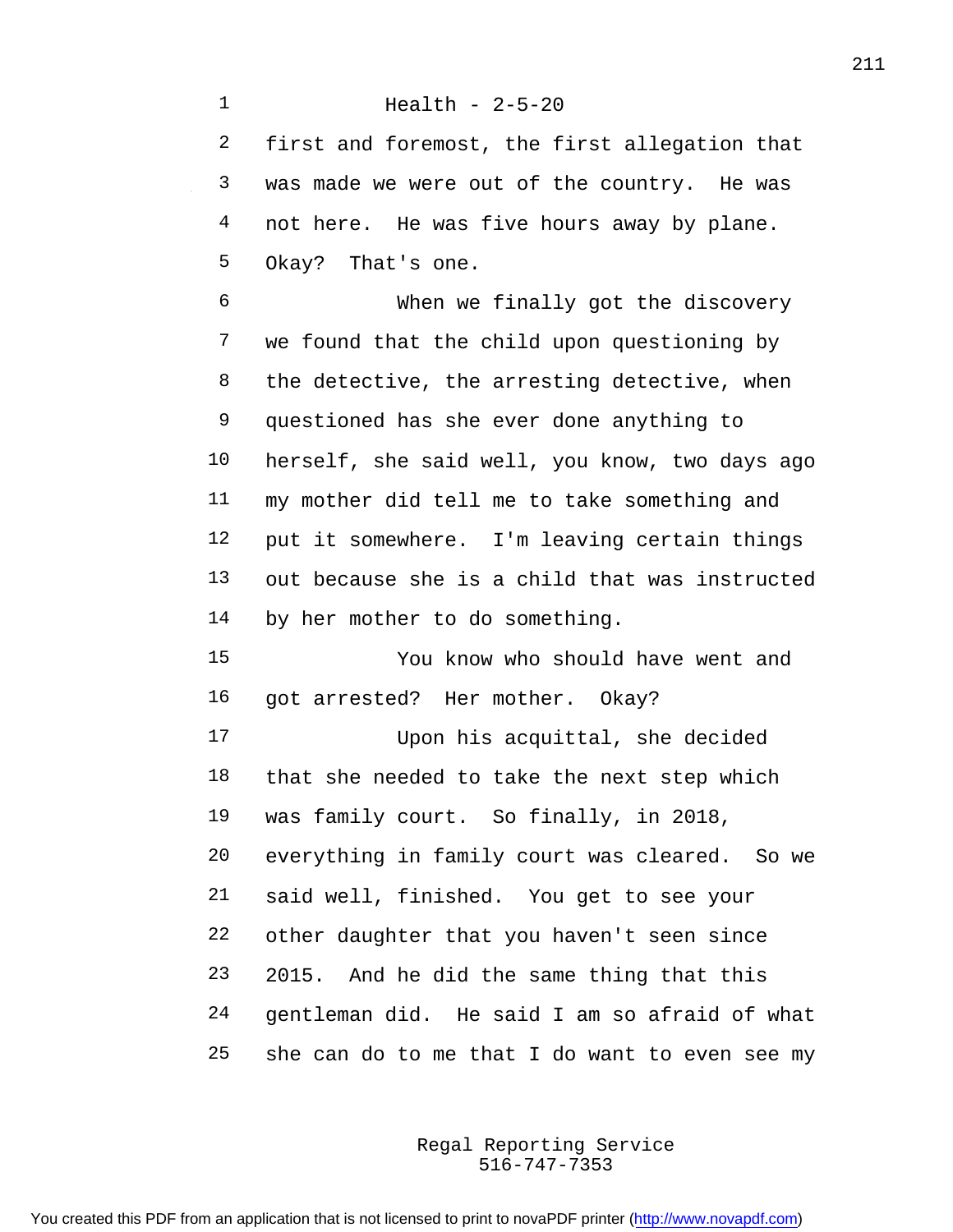Health - 2-5-20

child. Okay?

 Think that's enough? No. Not enough for her. She went after his job. Which is the same thing that happened to that gentleman. My husband lost his job. He was working for the state. On an allegation that he was acquitted for. Upon testimony in court, okay, the mother lied 19 times. 19 times. The daughter lied 30 something times. It took a jury of his peers 20 minutes to acquit him on trumped up charges. Because remember what I said, it was one allegation. Okay? Then one allegation became 18 and I became pretty good at being an investigator. Okay? I had to help my husband run 24 hours of the day for every other day that he was alleged.

19 And there is corruption. There is corruption in the court system. Which Ellen Greenberg was my husband's judge too. Judge Aaron, who already retired, made a guest appearance at a hearing that was held against my husband. The same judge that allowed a woman that lied, okay, that gave her an order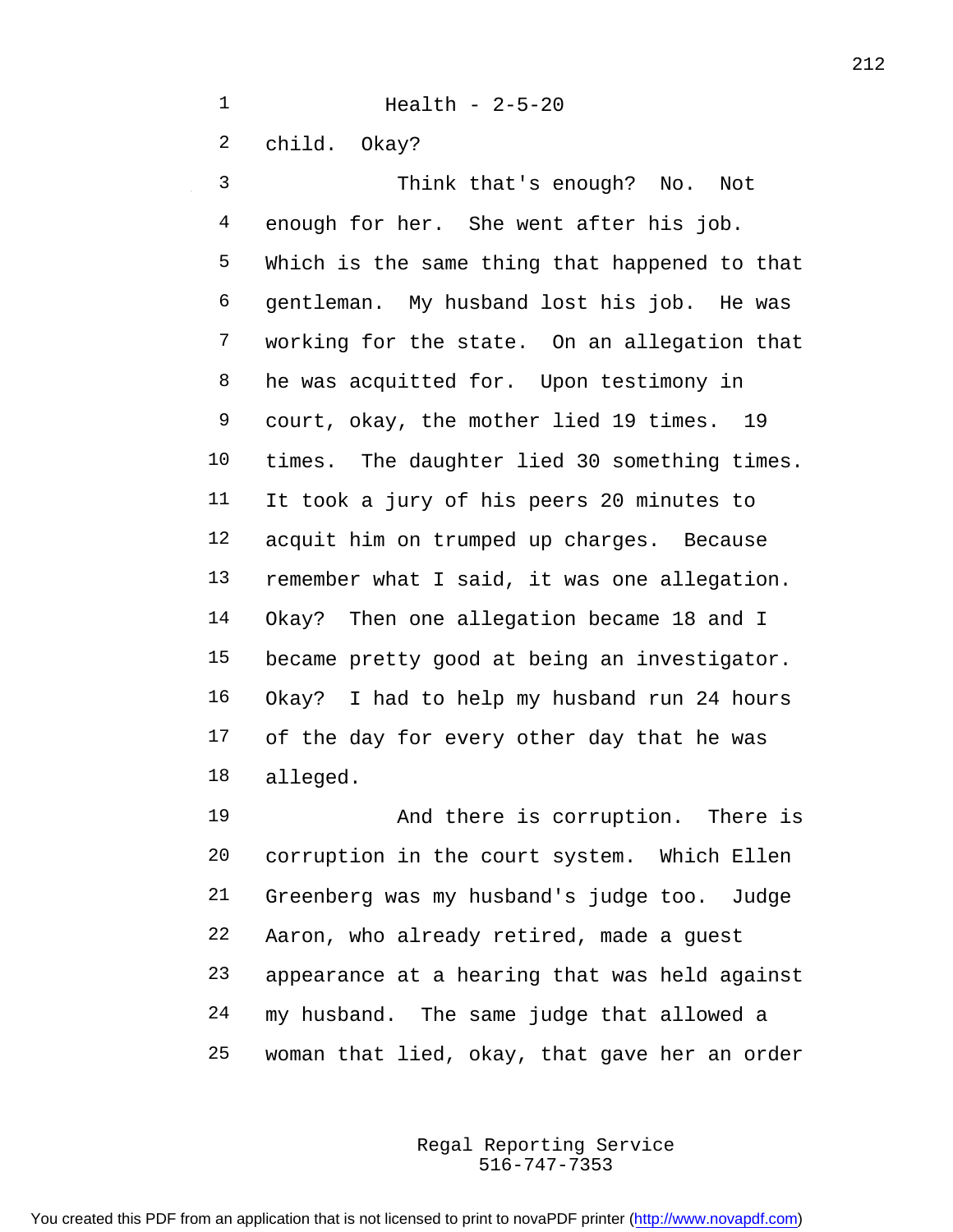Health - 2-5-20 of protection and now I know this, and this is why I say everything happens for a reason. At 4 the time that she made the allegation she stated that his older daughter that was in his custody was her child. And that child is not her child. So, for six months, okay, his daughter couldn't even see him and he had full sole custody of her from a previous marriage. So we have a problem here. A big problem. I forgot my paper. So I'm going to try to remember every CPS worker's name that came to my house. Okay? Vanessa Skeets. Wait. Let's do it in order. Ms. Arnold. Which did absolute no investigating. Vanessa Skeets. Which was going to hit the home run. Lorraine. Who I call the cleaner because she was an aged woman, and when I said to her do you have a son? She said yes. I said I honest to God pray no one ever does this to your son. Okay? We are in what, 2020, right? The woman is still going around slandering my husband's name. Slandering my name. Telling

people she has an order of protection out

516-747-7353 Regal Reporting Service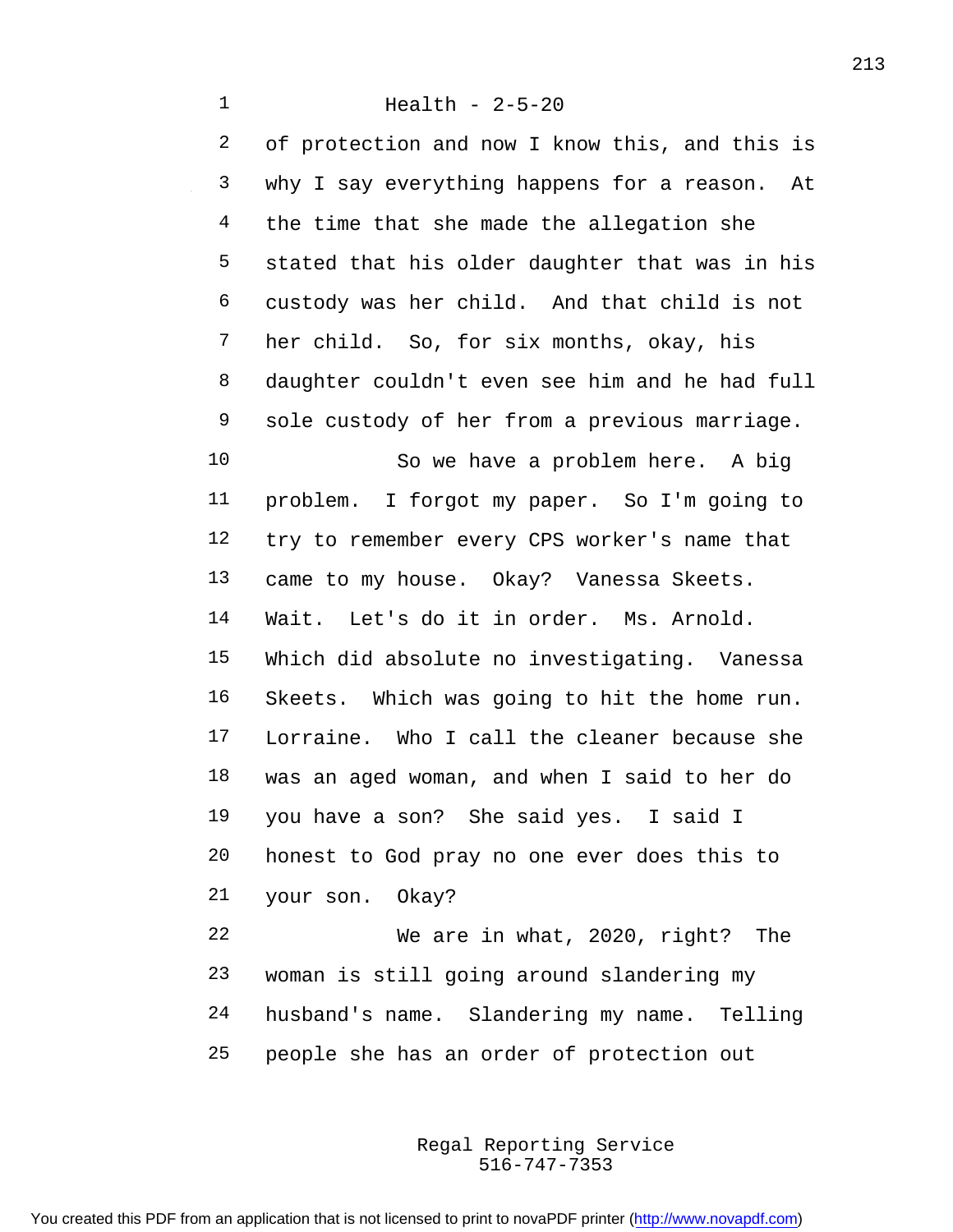Health - 2-5-20 against me. Guess what? She can't. We have no familiar tie. That I knew. Okay? So we have to dismantle CPS and we have to hold everybody accountable for it. He has children that he didn't get to see because of this for about a year. Okay? Then after that he has a child that he hasn't seen since 2015. And I know it's late but I'm disgusted by the fact that CPS got to go home and they didn't hear us. And when you guys took your turn I know some people were making noise. I was not. I was quiet and I was paying attention. And I noticed and I realized that you guys were trying to extend the time. I know how it works. I attend board meetings all the time. Okay? So I apologize if we kept you here so long. But we all voted you in place. So just like we voted you in we can vote you out. So if you're not going to do your job that is what we intend to do. LEGISLATOR WALKER: Steven

Kleinbart. Is Sara with you? Do you want to

516-747-7353 Regal Reporting Service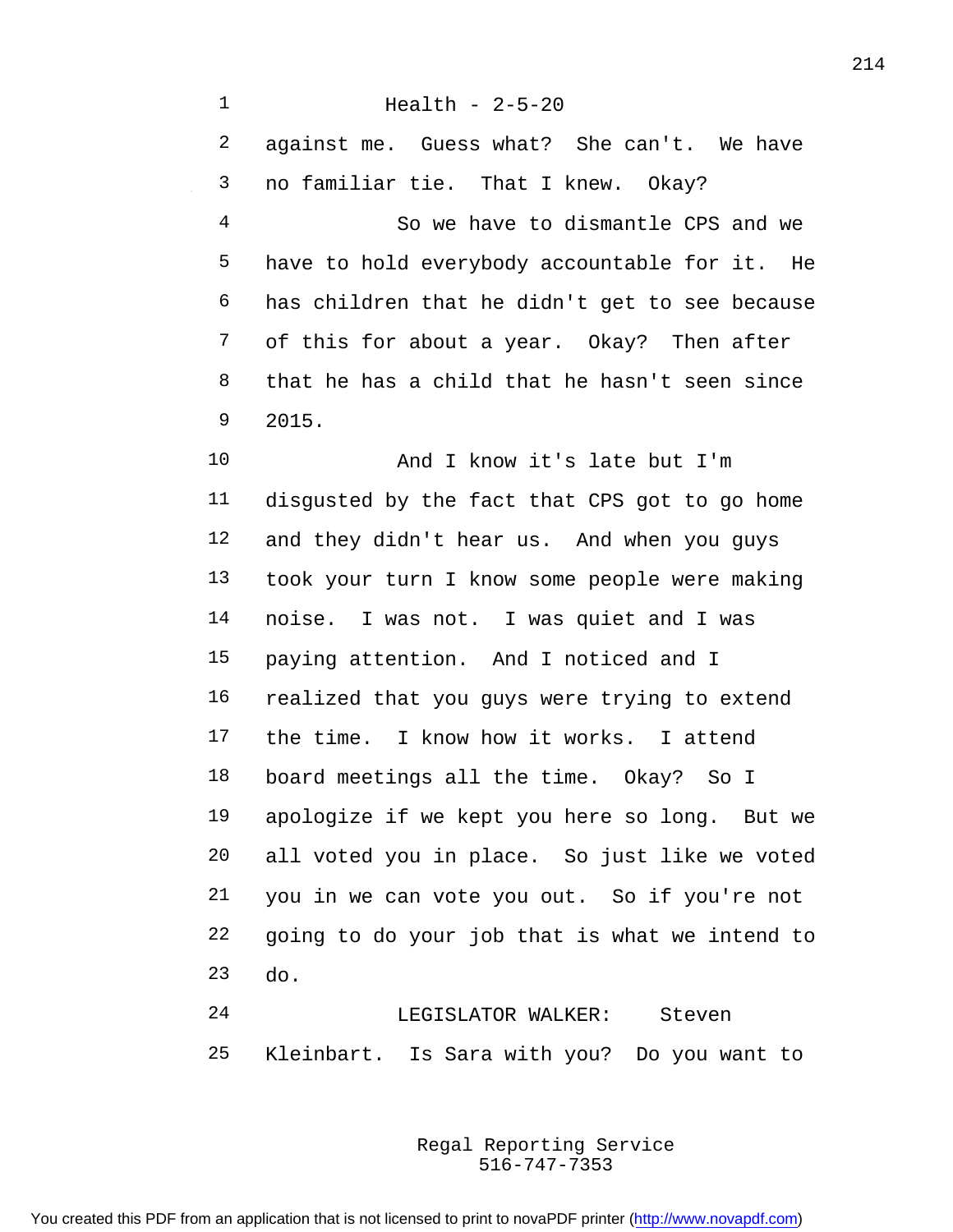Health - 2-5-20 come up together? MR. KLEINBART: I'm Steven Kleinbart. I am a survivor. Not as the typical survivor that spoke before or others. But I was taken from my parents with reasons I won't get into that now. And it was not as what others claimed as not nearly as bad as was mentioned before. And had it just been that I could have forgiven it and moved on, here with my wife, if they only would have left that part alone. But they continued to go after me, my wife, my daughter and my parents and that's why I am mentioning it now. I would not have been willing to mention it otherwise. Now, I state several times by a place where I saw a sign which I believe is what every child should feel. It shows a

 child sitting in a tree reading a book saying this may not be Buckingham Palace but it's home to me. That is a general feeling of how any child is to feel by their parents. To claim that a child will feel better in another place or that the parents are unable to care

> 516-747-7353 Regal Reporting Service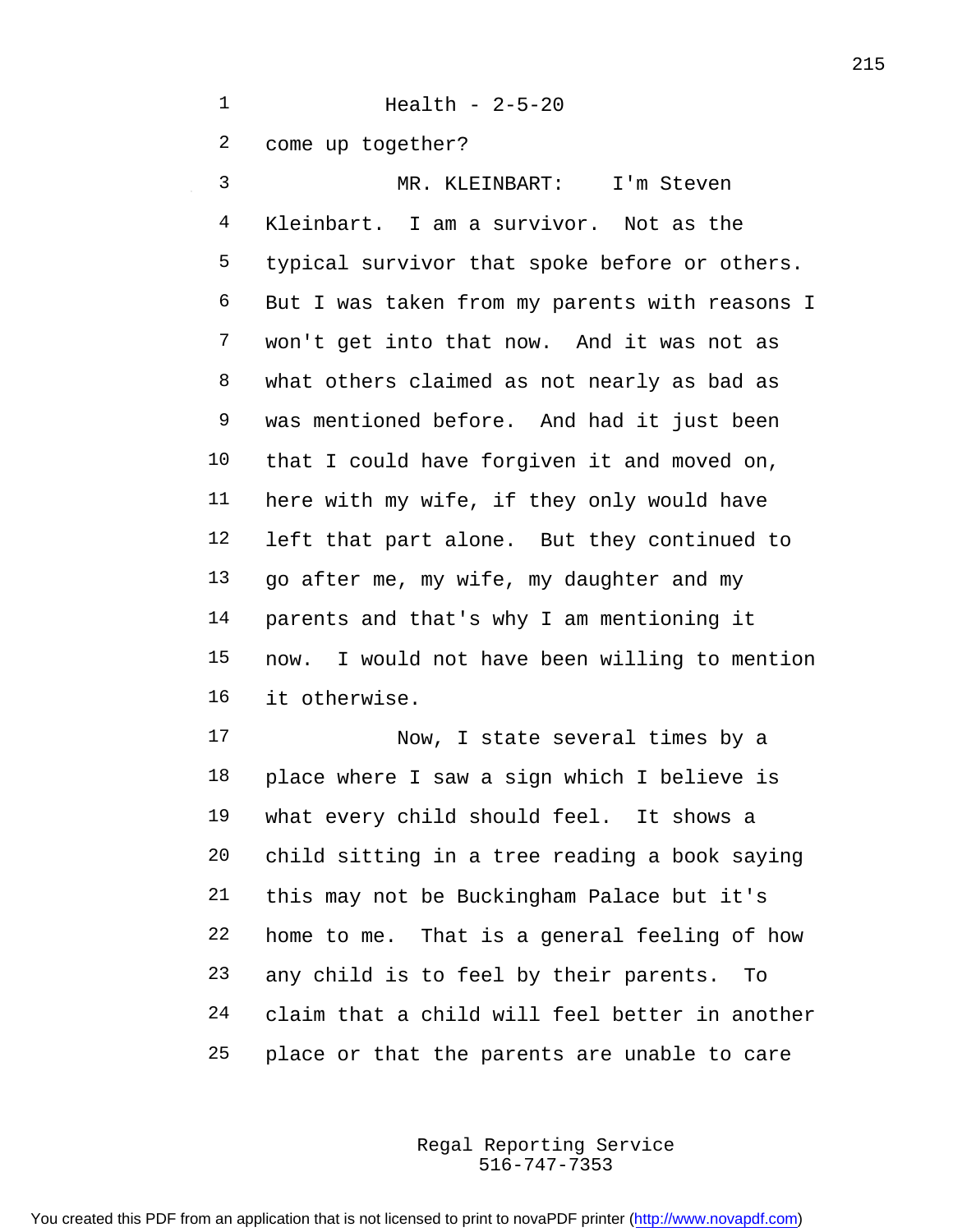Health - 2-5-20 for the child, without any evidence of course, is no reason at all to take a child away. In December 2016 there was a headline in the New York Post, ACS Doesn't Care, and that was after the death of Jaden Jordan, another child who was left to die by social services. And he was another incident of someone whose death was preventable. So, there are numerous, certainly most, instances of these cases when there is no evidence they make everything wrong. There is evidence they say there's no evidence. I would like to add on that there is an order to remove postings from the news and not only is it unconstitutional but it's a laughing matter. As a courtesy, I am not giving names here. All involved know who they are and all involved in the abduction of our daughter and we've been through court. We've already disproven every one of their claims with irrefutable evidence. So if she remains in this court it's hostage. So all involved I'm giving you a

> 516-747-7353 Regal Reporting Service

courtesy notice. You have thus far dug your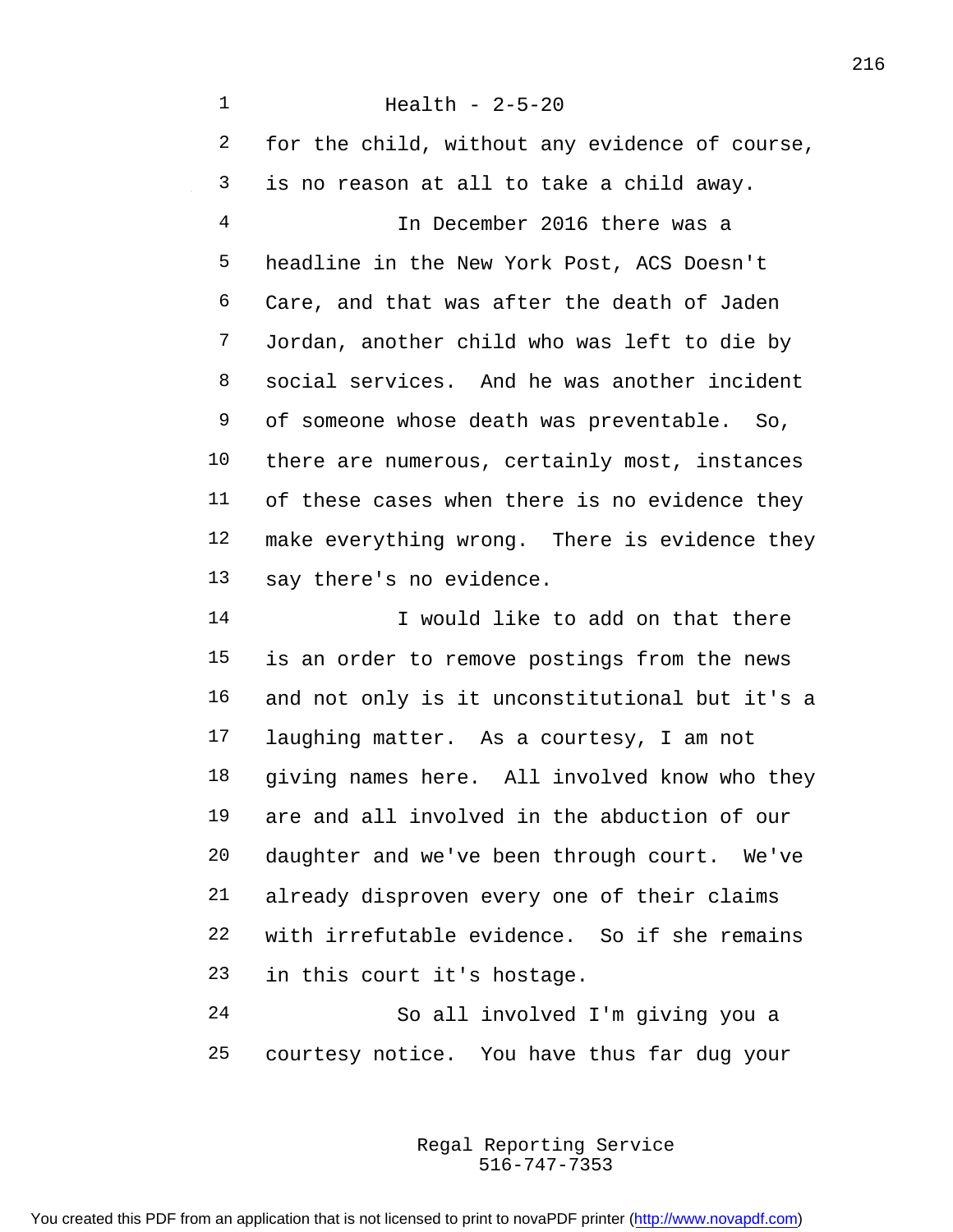Health - 2-5-20 own graves. And if you continue any action to continue this noncase you have buried yourselves and you have caused yourselves to be the shame of the world and you will be in the news for that as a result of your own actions. Thank you. 8 MS. KLEINBART: As you just heard from my husband Steven, I am Sara. CPS has been trying to force us to divorce. Yes, you hear that. CPS of Kings County has been trying to divorce us for four and a half years due to three things. 14 One, that I made up that my daughter has autism, which was diagnosed by nine neurologists. Can you even make up autism? Can you? 18 The second thing is educational neglect. Despite the fact that we have state of New York records, transcripts and proof she was never once neglected. On the contrary. From January 25, 2016 to October 15, 2018, the day of her abduction, she went from grade zero to fourth grade. Two and a half years of seven days a week nonstop, Steven and Sara

> 516-747-7353 Regal Reporting Service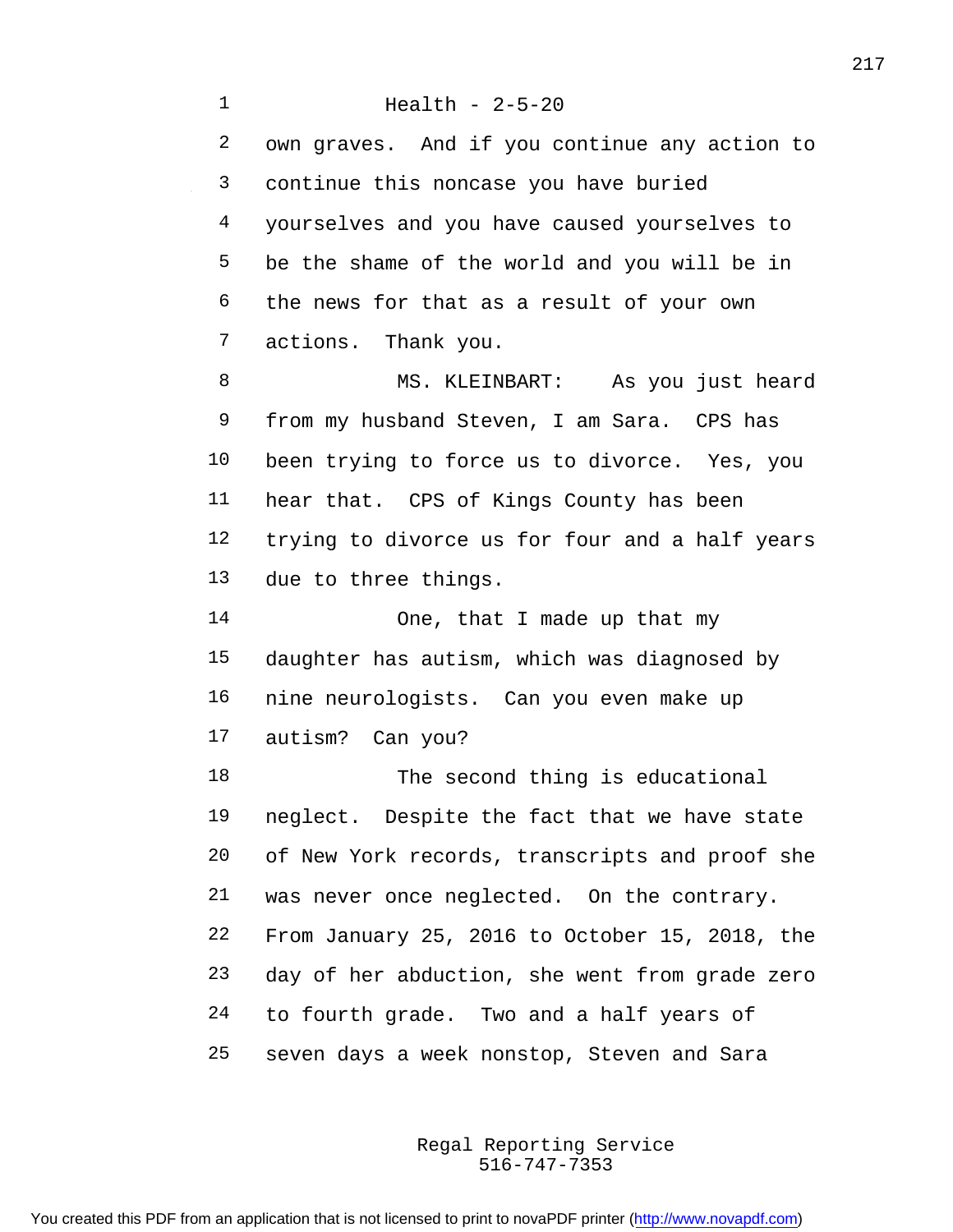Kleinbart, mom and dad of Hanna Kleinbart, worked 24 hours a day with hired help to get our daughter to verbalize, to communicate, to socialize. Yet we were considered neglectful parents by CPS.

7 The third reason why our daughter was abducted in addition to what Steven stated was, because mom created on February 11, 2017 pneumonia. Can a human being create pneumonia? I was held hostage and was taken away from my daughter for six months. Just now, April 4, 2019, for six months because I prayed in front of my daughter six feet away. CPS stated it's detrimental. It's life threatening if I pray in front of her. That is unconstitutional.

18 Tonight, just before Steven and I came here, three hours, CPS gagged us. We were not able to talk. Not able to write. My daughter has autism. She has not been allowed to write anything. When she does they say we are harming her. She's a visual learner. The state of New York and the county, the district stated she must be not more than six student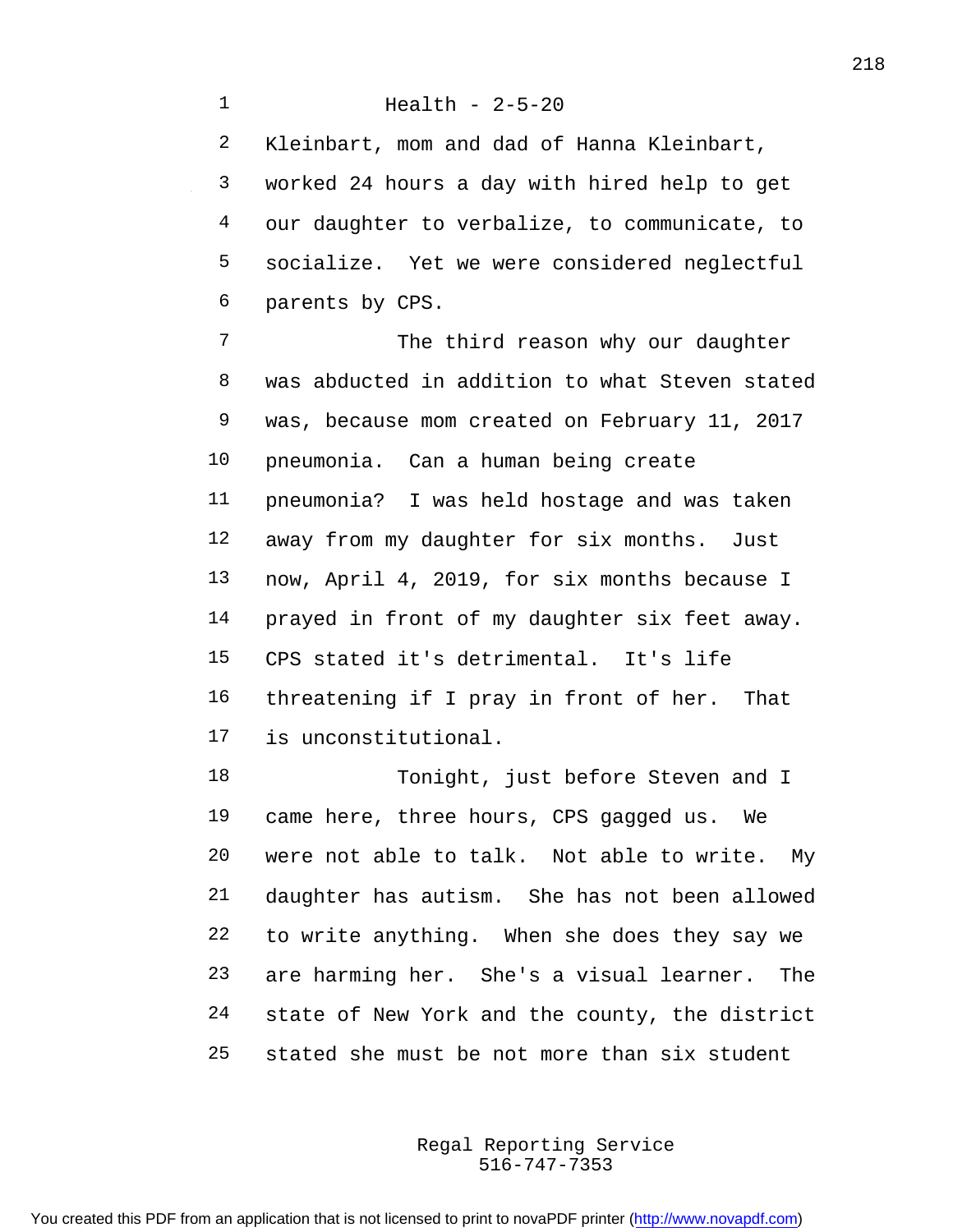Health - 2-5-20 ratio. Three teachers. CPS placed her last year in second grade and blamed us that now she's two years behind in academics. Furthermore, she is in a class ratio of 30 students one teacher. A child of autism, autonomic nerve disease, asthma. They threw her medication in the garbage. She has not seen her GI in a year and a half. Can a parent place a feeding tube into their child? CPS stated I, mom, placed a feeding tube into my child and had my daughter at age eight years old state to her legal age attorney mom harmed you right? by doing surgery on you. I have no medical degree for the record. Can I do that? Tell me how CPS didn't lie to my face. 18 Judge Bendervale, Jr. of Kings County, New York stated on October 15, 2018, the day of the abduction, there is over 20,000 records. Nothing against these parents and this family. Yet why was she abducted? Why was she locked off from her entire family? Why did CPS create two false birth certificates? How is that legal? How? Yet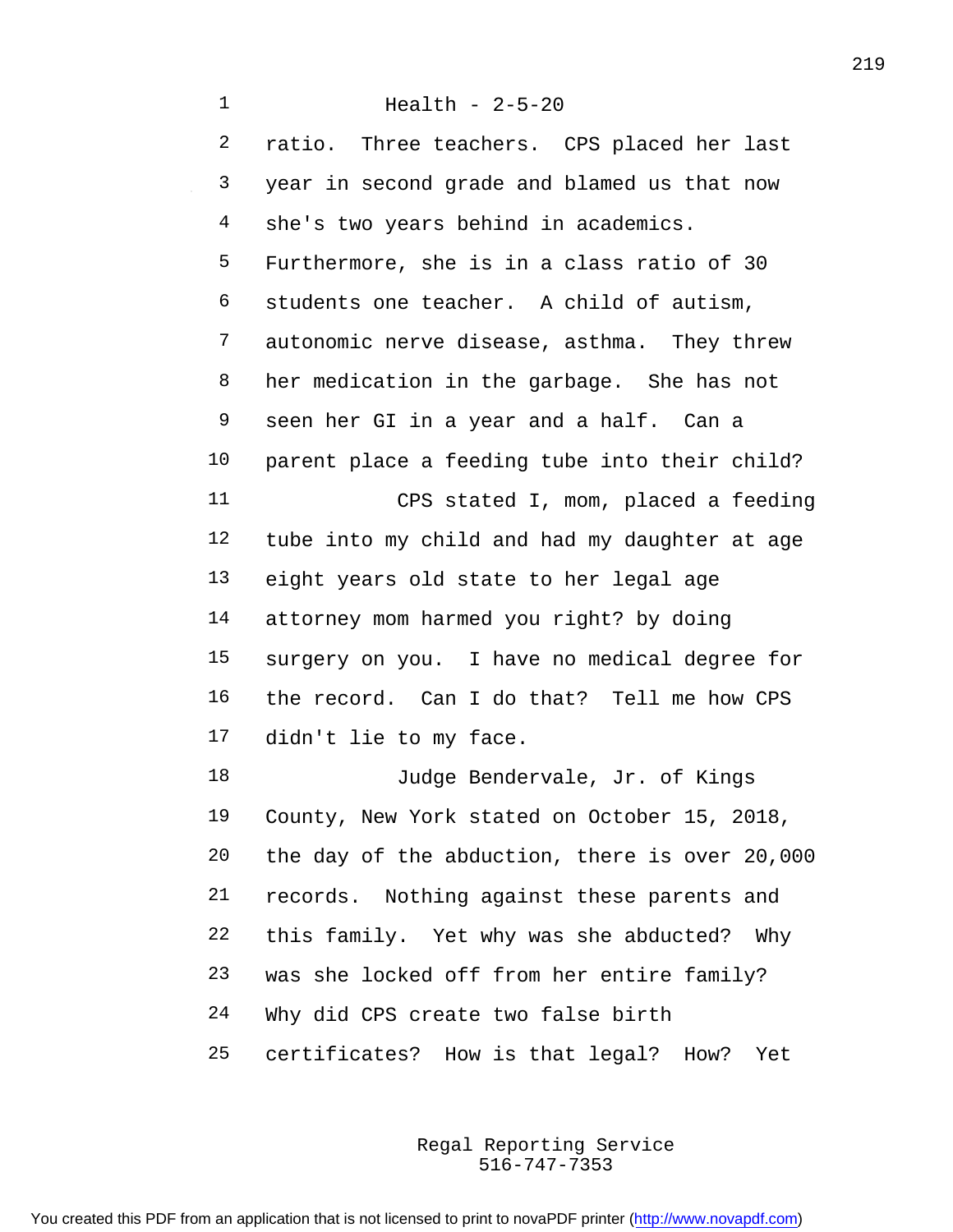everyone is silent.

Health - 2-5-20

 We wrote numerous letters to the 4 fraud department. That brings another thing. CPS wrote in over 19 times parents are lunatics. The child is not disabled. Guess what? April 11, 2019 Steven and I found out from social security state of New York disability, ACS, I cannot mention the name at the moment due to legal proceedings, the agency that is holding my daughter hostage and the foster-supposed family are all collecting \$733 a month since the day of her abduction. How can you state CPS is excellent when they lie and fraudulently money laundering against us.

17 One more tip of the iceberg. Get ready for this everyone in this room. We, here, are approved eight consecutive years by the very agency under the state of New York as foster parents. Adoption parents. And one more. We are also entitled to have children around the clock in our house. Which we do have. We had hundreds of kids, I don't even know how many, who've walked through our

> 516-747-7353 Regal Reporting Service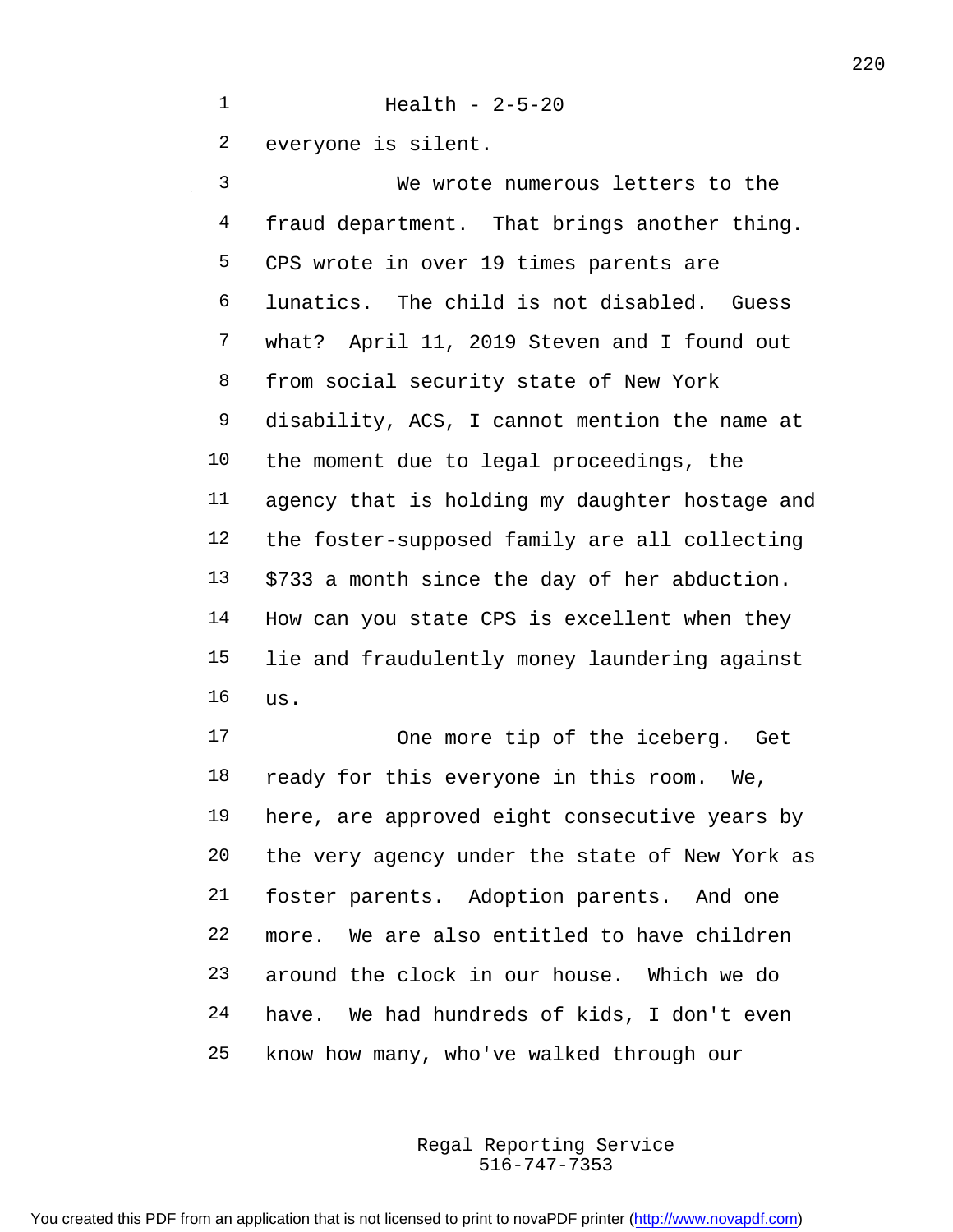Health - 2-5-20 door. Children who were beaten, abused neglected, where CPS failed. There was a child of 17 years old who became crippled, blind and deaf and 80 percent paralyzed because CPS refused to help this child. We have many more cases that I can state but it will take at least another two hours and I don't want to take anyone else's time. 11 But each of you sitting there, you go to sleep, hang out by coffee shops, go on vacations. CPS stated Steven and I are no good because our daughter, when she was eight years old, requested to have a birthday party by the president at the White House. Guess what? We surprised her. First we did home schooling. 7:35 a.m. Yes, you hear right. Every morning our daughter was up at six a.m. because that's what she wanted. She had play time. She had three friends nearby who also played with her. One of them was a home schooled child. And guess what? 10:30 a.m. she got break and we made that party at the White House.

> 516-747-7353 Regal Reporting Service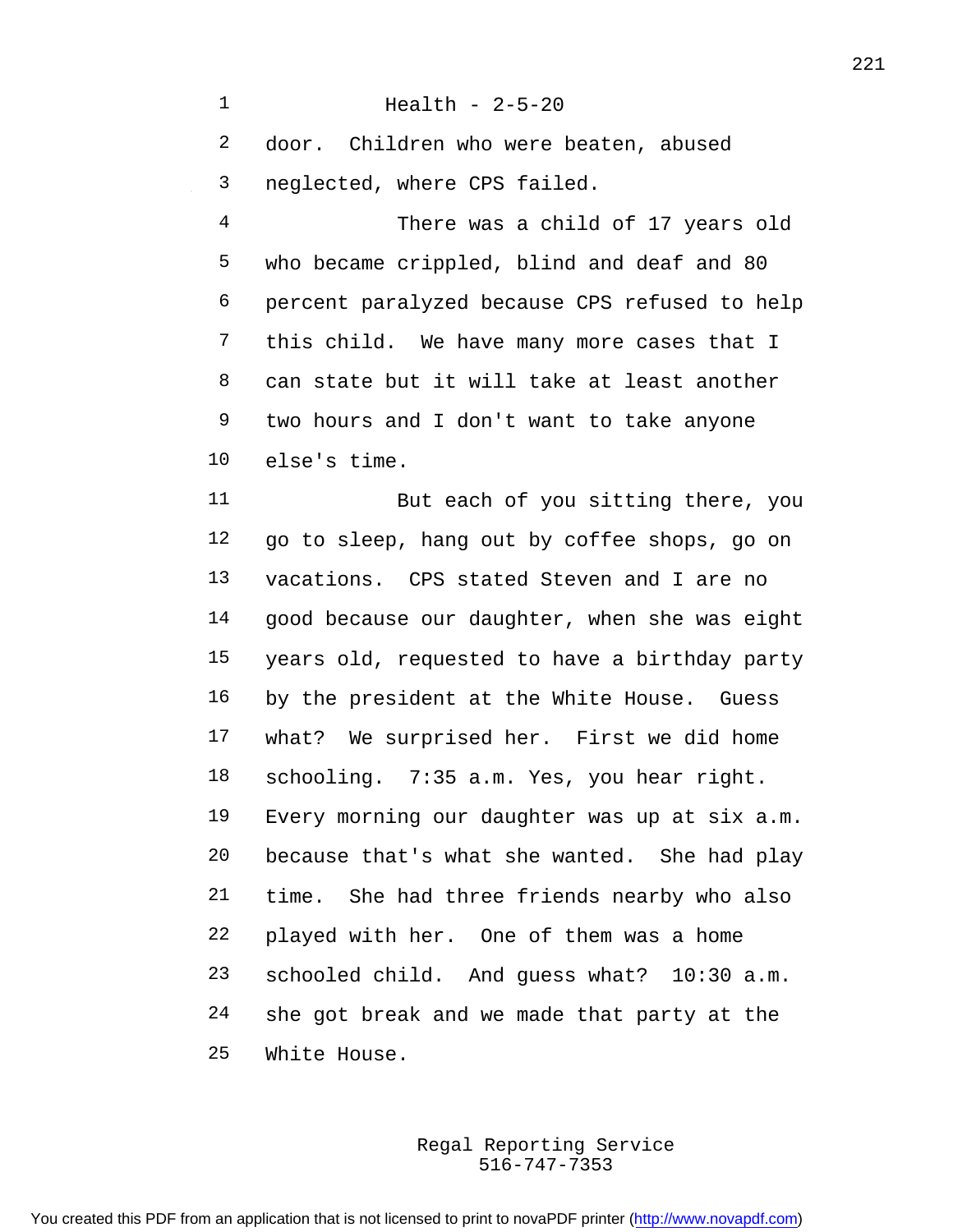Health - 2-5-20 We were told we're negligent. Is it is? Three hours. 7:30 to 10:30 a.m. doing schooling on her vacation. We are told we are negligent. Now listen to this and then I shall try to close for the night. 8 Steven and I are standing here. CPS has stated to us we will be most likely in prison on February 25, 2020. February 25, 2020. Why? Because people around the globe opened up a Go Fund Me to help us raise the money for the legal fees because on October 17, 2019 was the first day in court. Since April 14, 2016 our voice was heard. And that's why they want to put us in prison. No due process. We didn't get ever once served by the judge, not by CPS, not by our attorneys. My attorney stated April 24, 2019, The reason why your daughter was taken was because CPS needs a certain amount of children. They are short. They need their money. They need a paycheck and I do too. I have it in writing. So no one can state I do not have that.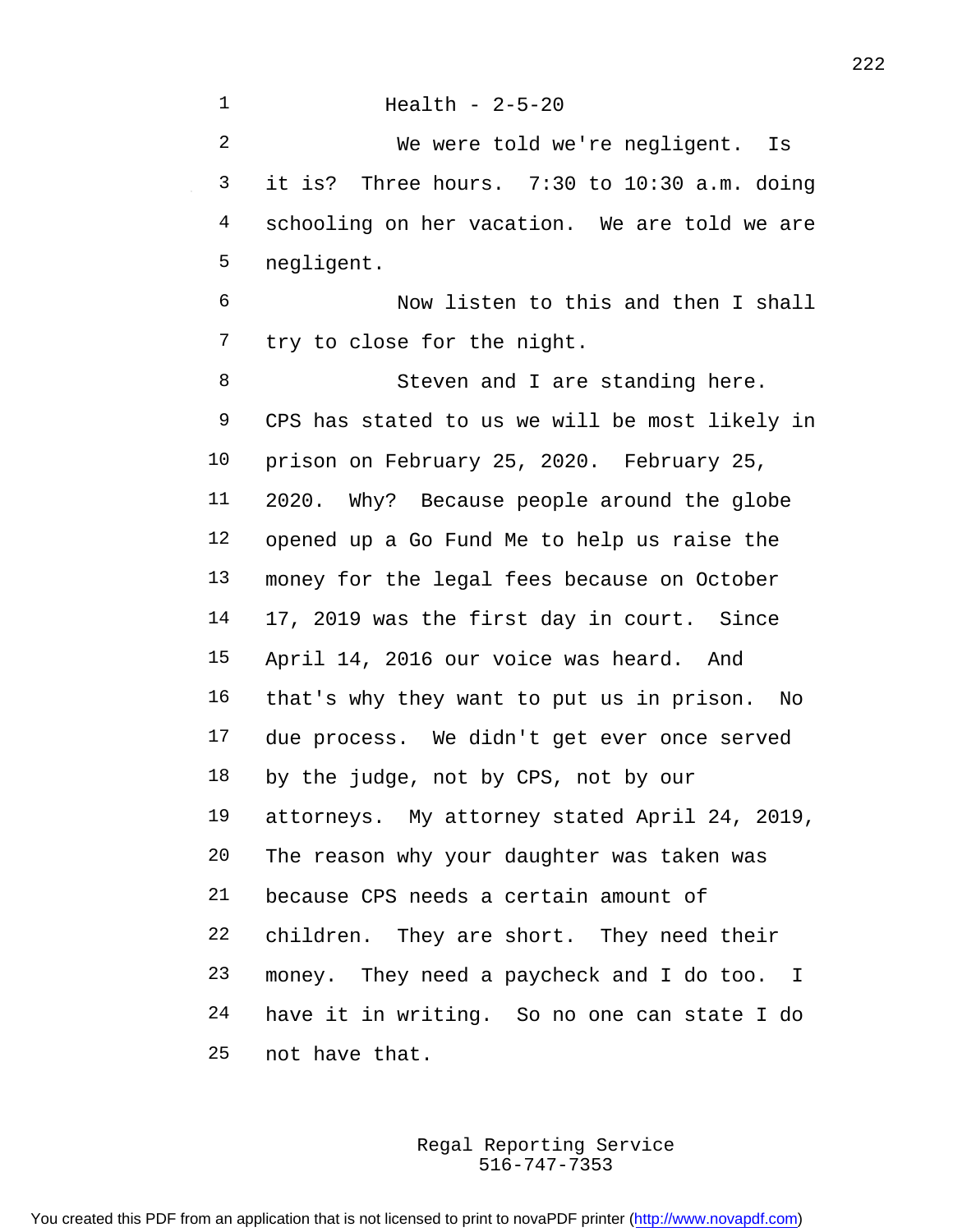## Health - 2-5-20

 The next words she wrote to me was beyond shocking. ACS doesn't care about you or your child. They don't care if she lives or dies. Don't worry. Everything is good. But just keep it in the background your child may die under CPS.

 Now how is CPS helping? None of us slept. Not a single person in my community has slept. When three units of the police department were called by CPS to surround my home -- yes, you hear right -- and stated to me, and that my husband was right behind me and stated the following. You have two options. One, go to prison now and you don't see your child. Two, we take your child now and you don't get arrested at this time. How is that a help of CPS? Nothing was found against us. We have clear, clean records. How is that? I demand an answer. My daughter is suffering -- LEGISLATOR WALKER: Sara if you could just wrap it up please. MS. KLEINBART: She's been through CPS six months in a corrupt system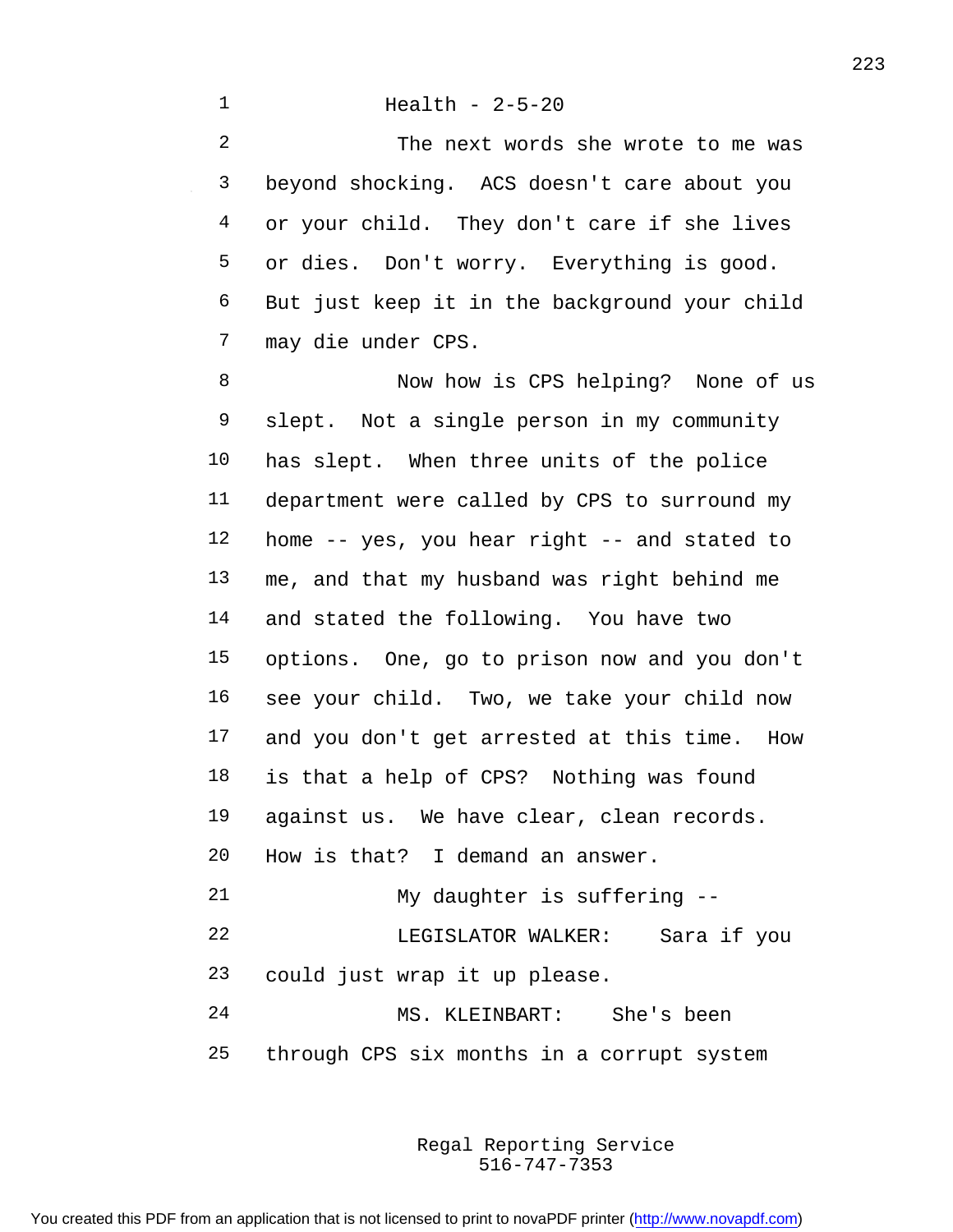Health - 2-5-20 under the guidance of social workers that they're teaching her to state she wants to be adopted. Yet, they took away a year and a half of all her related services and just a week ago they stated in court mom and dad are neglectful because they refuse to give therapy to the child. How is that for a system of CPS helping families and parents reunite? 10 10 I hope you take this to heart and you bring our children home. We don't need any more deaths of Thomas, Jaden or Zimmery and many, many hundreds of thousands or more. End this anti-Semitism. End human trafficking. You want a job? There are plenty. Don't waste our taxpaying monies. Don't use special education children with disabilities just because they cannot voice their own. We are here. Please help every one of them. 21 I end with a heart broken of another victim of Thomas. He is placed on my

 daughter's bed. Another child. That's another reason why they're keeping my daughter away. Because somebody who interviewed us

> 516-747-7353 Regal Reporting Service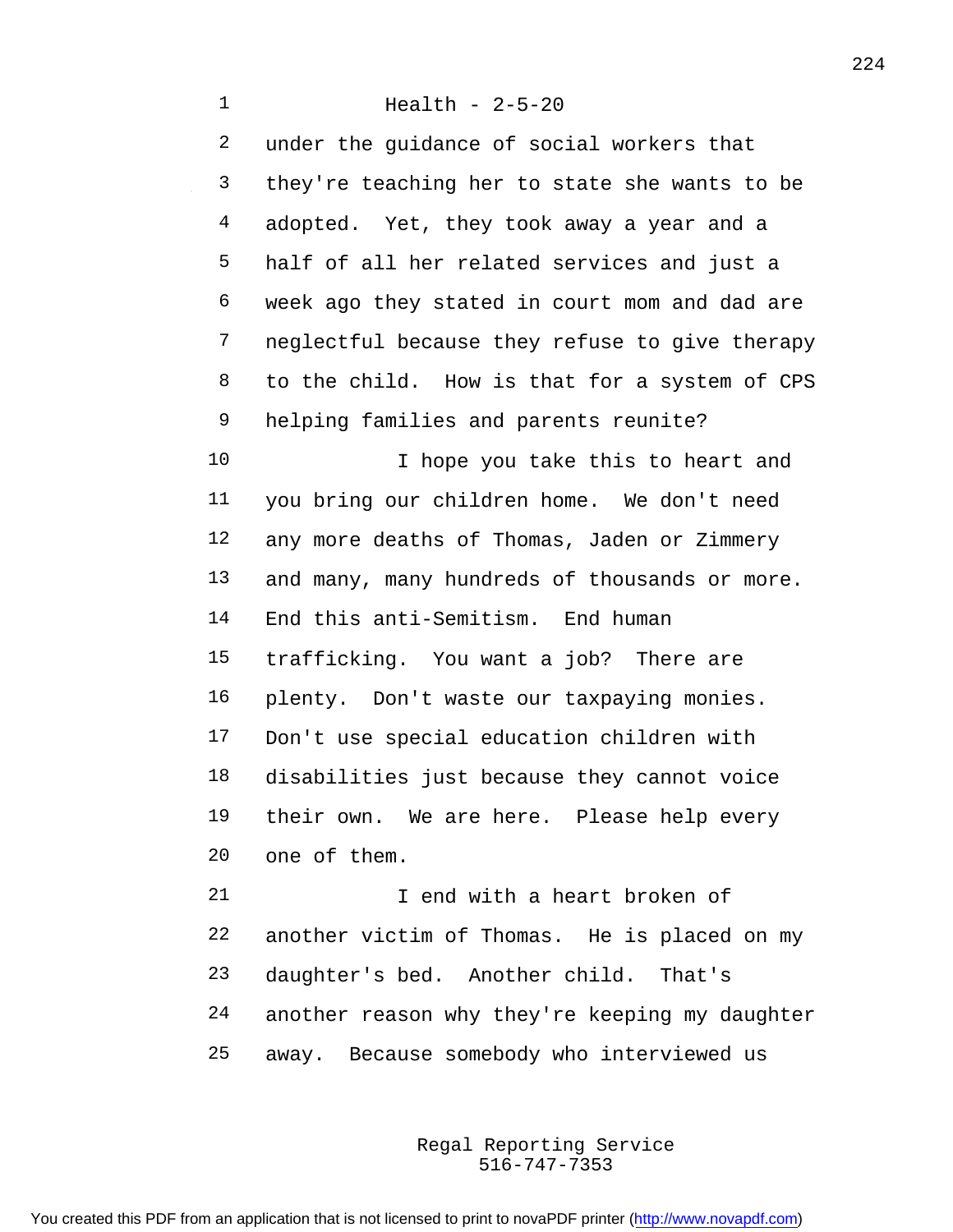Health - 2-5-20 publicized on social media her bedroom. That's not a reason to imprison me or my husband. It's not a reason to take kids away. I demand this end. LEGISLATOR WALKER: Thank you. Victoria Navaro. 8 MS. NAVARO: Hi. My name is Victoria Navaro. My son Ray turned one in July. He was taken from me in August because a lieutenant of the Suffolk County Second Precinct took the information from my ex about 17 unfounded reports that hospitals and doctors made for my child that CPS unfounded because there wasn't enough evidence. 16 Like these people here were saying that there's not enough credible evidence. I don't know why doctors don't have or aren't credible when they're the ones making the reports and documenting an eight month old child being brought back to his mother with bruises all over his body and CPS as well. It's unfounded. So ACS in Queens took that. Took it because the lieutenant said I had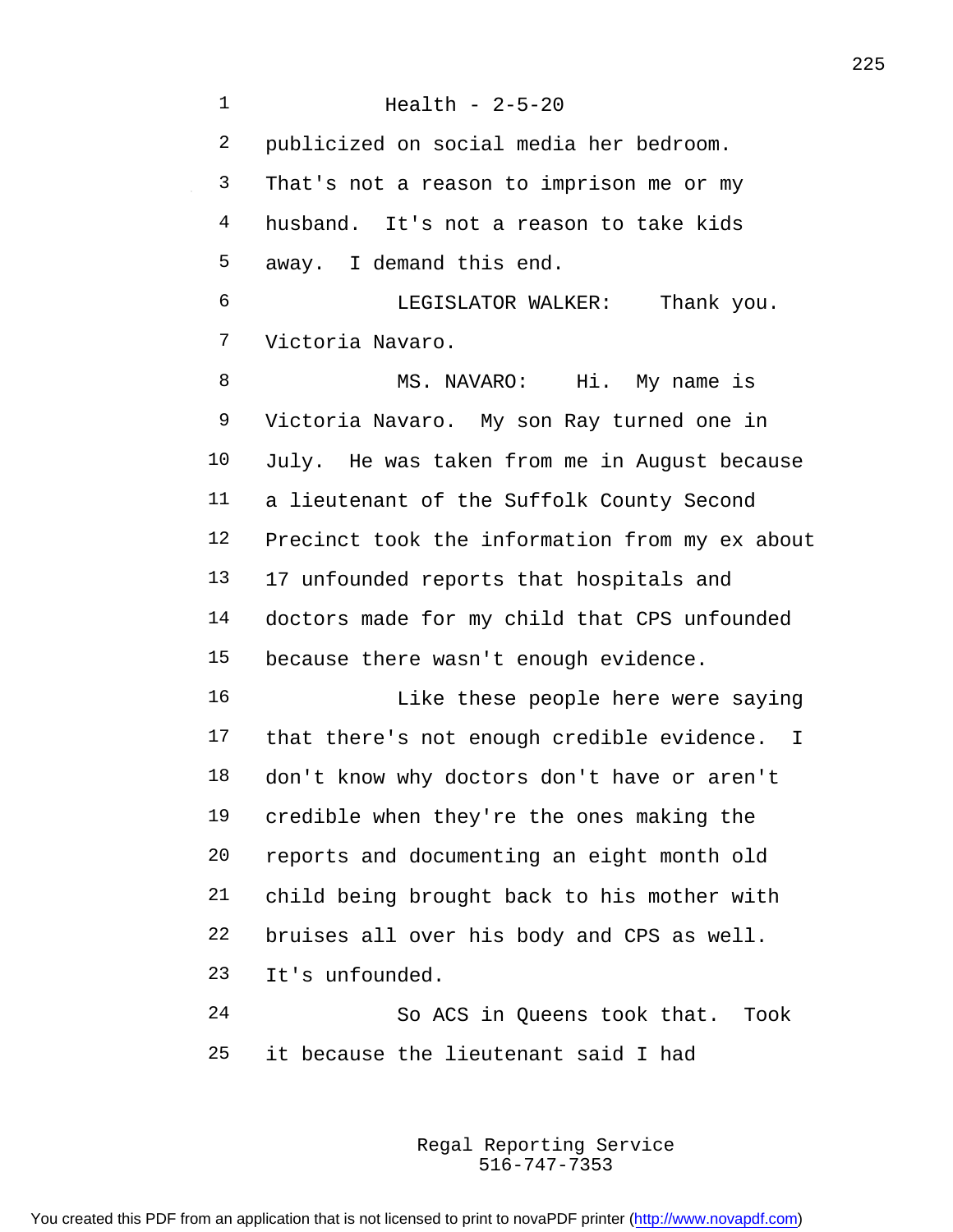Munchausens. He called the law guardian in Queens and said she has Munchausens. She's 4 imaging things. There were no bruises there and there were pictures that day and when he came back to me the following day he had more bruises.

 When I went to court I was ambushed by the law guardian for my child and the attorney for my ex who made the entire custody hearing about what this lieutenant had said. There was no report. There was no affidavit. He wasn't even there. And my child, when I left court that day a custody order was signed behind my back under my petition. The three of them went behind my back to another judge two days later attempting to file a neglect petition. They used that order that went behind my back that I never got a copy of until October. I never even knew it existed. 21 1 Vas put through a fast track neglect proceeding. I was forced -- I sat in a room with social workers who tried to force me to sign a handwritten document that said I never saw any bruises and neither did the

> 516-747-7353 Regal Reporting Service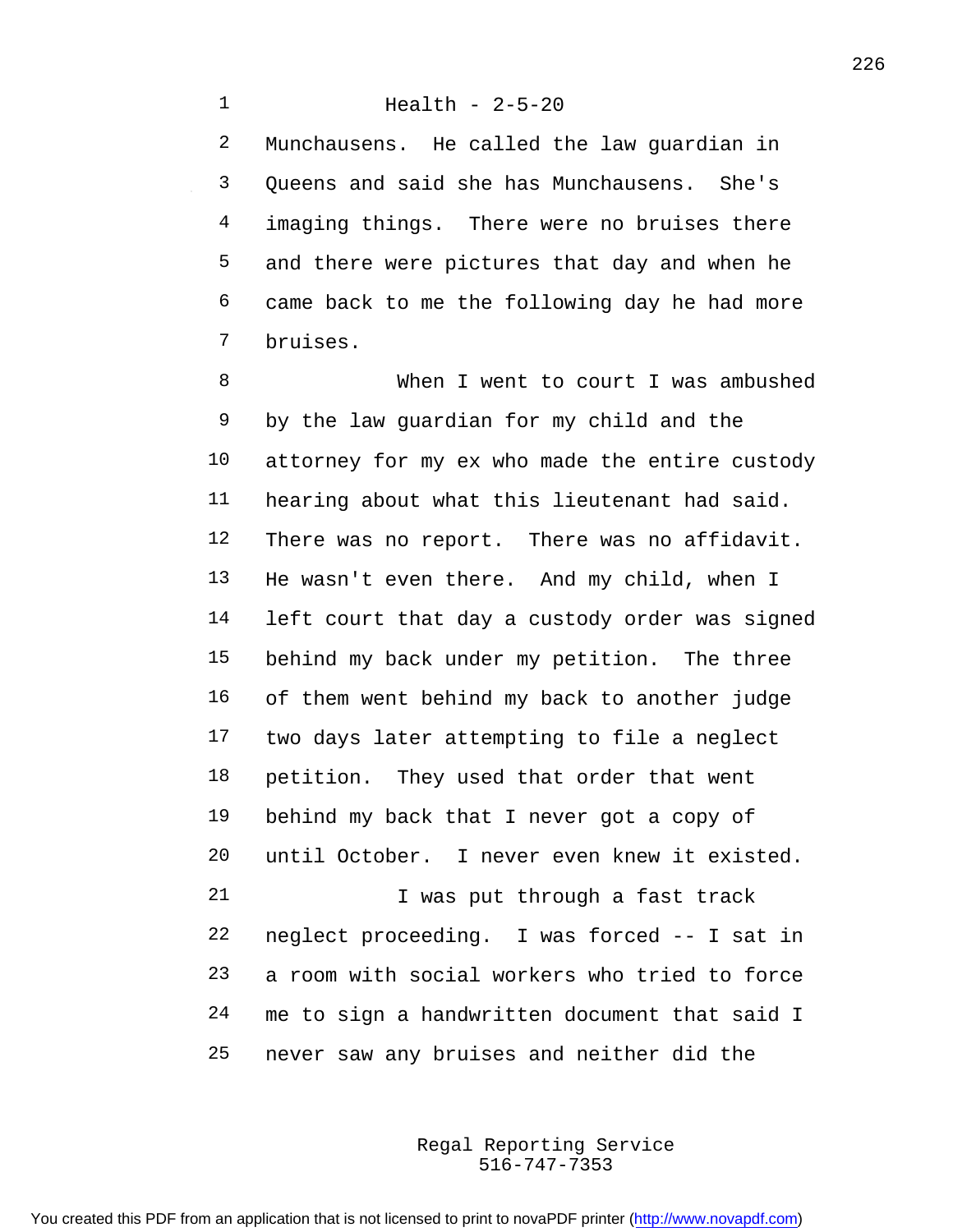Health - 2-5-20 doctors because that's what the lieutenant told them. That the doctors had told him that there were no bruises. That's how much damage a police officer, like her ex-husband, that's how much damage they can do because people take them at their word. That's how much power they have. He's still a lieutenant 9 somewhere. They just moved him around but he's still there. So are the two officers that threw me in Stony Brook that day because they didn't want -- they wanted to protect my ex. They wanted him to take the baby home so that he could come back with more bruises the following day. 17 17 I do accounting for a living. I feed numbers. I don't imagine things. My baby never had a US passport and suddenly by last Friday he was out of the country to a nonextradition country. And they told me 24 hours after he was taken. How did he get a passport? Who helped him get a passport to get out of this country? I can never get him back.

> 516-747-7353 Regal Reporting Service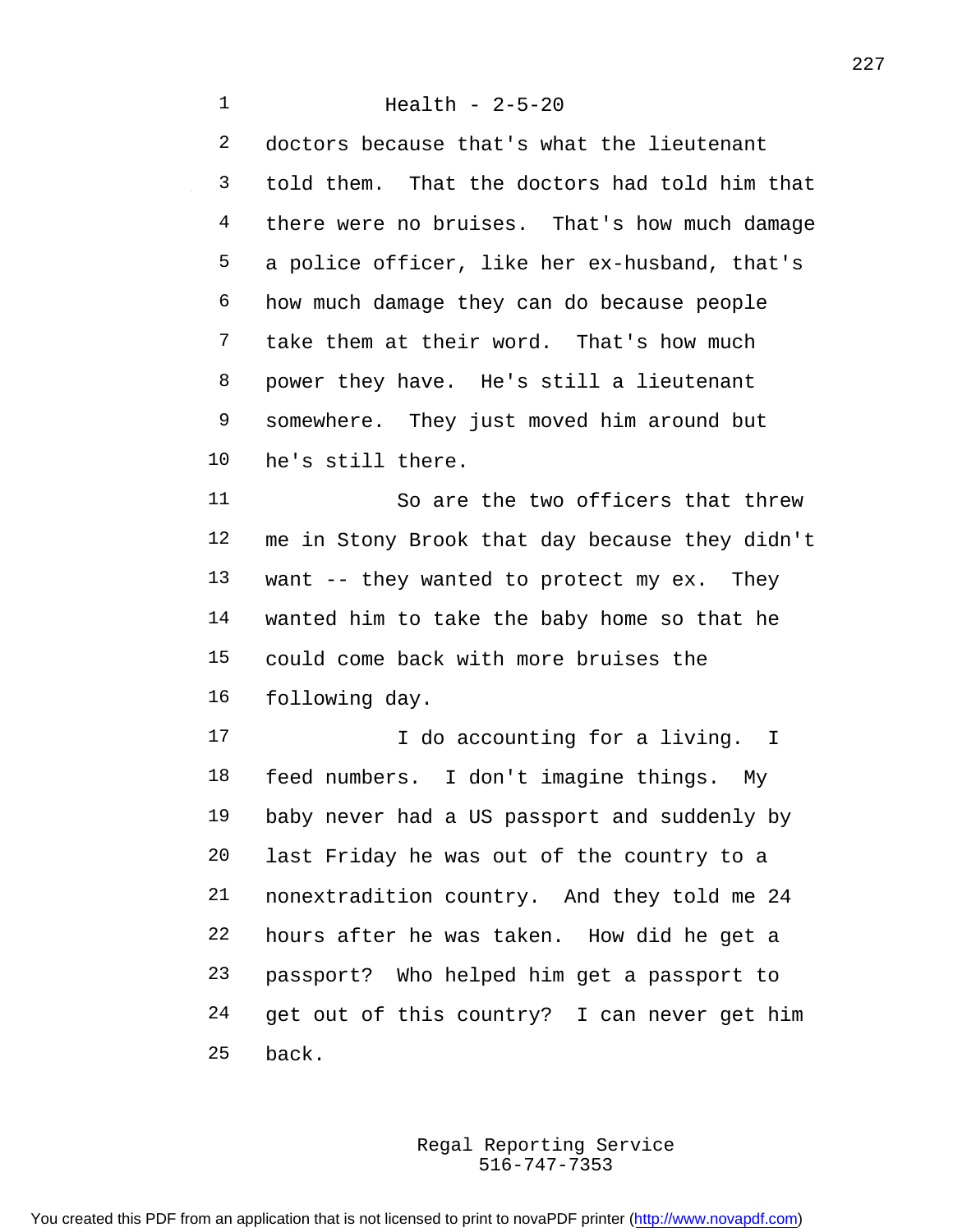| $\mathbf 1$    | Health - $2-5-20$                              |
|----------------|------------------------------------------------|
| $\overline{2}$ | And this is what I have to live                |
| 3              | with. Pictures of unfounded reports. This is   |
| 4              | the social worker holding the baby. Taking     |
| 5              | the pictures that were never reported. This    |
| 6              | is what an uppercut on my baby looks like. Do  |
| 7              | you really think these people have star        |
| 8              | players? That's what a star player is.         |
| 9              | Now my baby is gone and he has a               |
| 10             | four year old brother who he hasn't seen in    |
| 11             | over six months. Does he even remember his     |
| 12             | brother? My son asks for him all the time.     |
| 13             | He says Mommy, when is Ray coming home? I      |
| 14             | don't know what to tell him anymore because    |
| 15             | he's not even in the US. This is the amount    |
| 16             | of damage they can do.                         |
| 17             | No offense to the police but they              |
| 18             | contributed. I have Munchausens. No doctor     |
| 19             | has ever claimed Munchausens. And the 17       |
| 20             | reports that the doctors and hospitals made on |
| 21             | behalf of my child are being used against me   |
| 22             | in court because I imagined all of this.       |
| 23             | Imagined it? My baby was breast feeding when   |
| 24             | they took him from me. They need to go. They   |

 $\sim$ 

need to be abolished. They really do. I have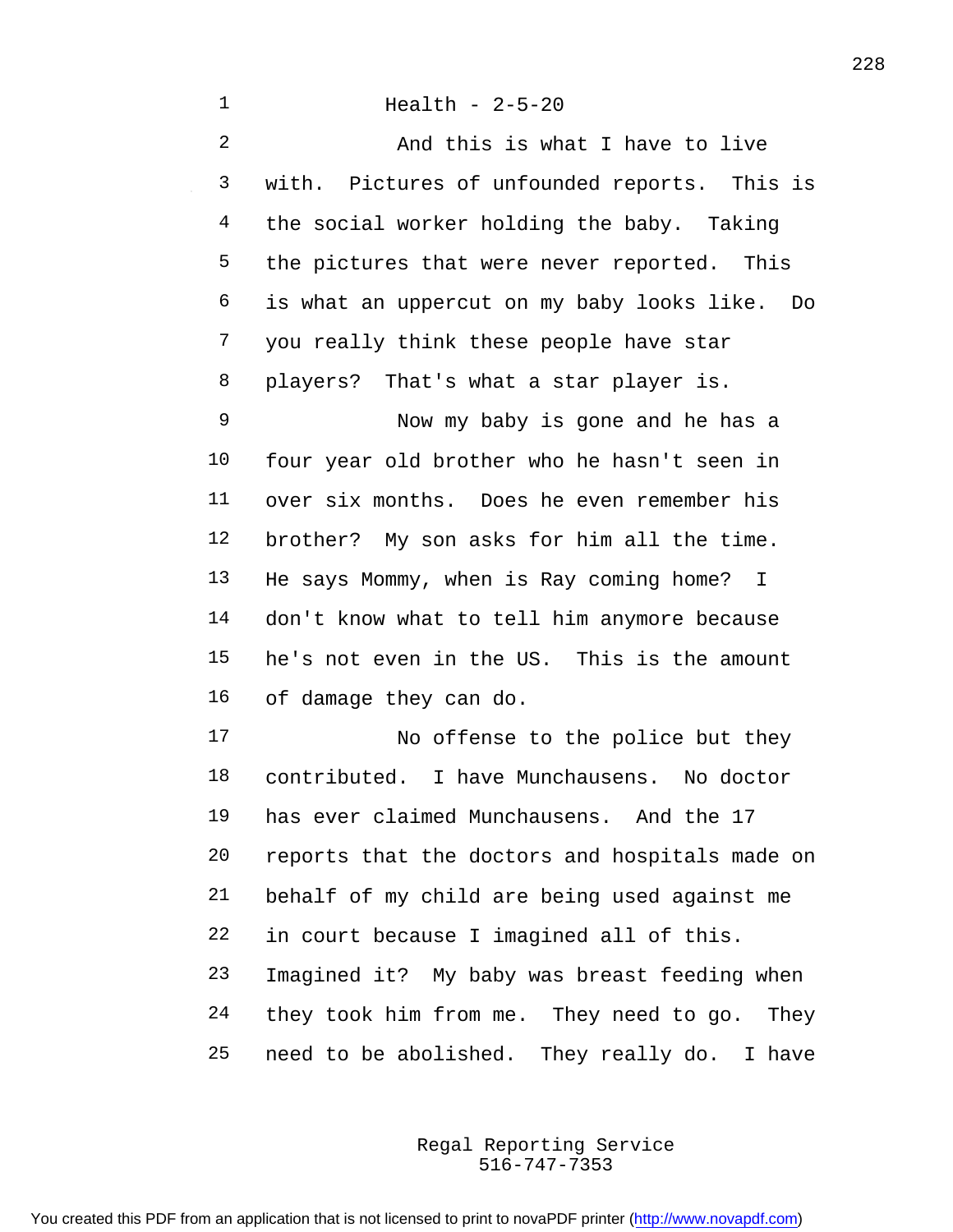| 1              | Health - $2-5-20$                             |
|----------------|-----------------------------------------------|
| 2              | hundreds of pictures of bruises on my baby.   |
| 3              | All of them are unfounded.                    |
| $\overline{4}$ | LEGISLATOR WALKER: That was our               |
| 5              | last speaker. I thank you all for coming here |
| 6              | tonight. I thank you for staying. I know      |
| 7              | it's a long night for all of you. Please get  |
| 8              | home safe all of you.                         |
| 9              | (Meeting was adjourned at 12:35               |
| 10             | $p.m.$ )                                      |
| 11             |                                               |
| 12             |                                               |
| 13             |                                               |
| 14             |                                               |
| 15             |                                               |
| 16             |                                               |
| 17             |                                               |
| 18             |                                               |
| 19             |                                               |
| 20             |                                               |
| 21             |                                               |
| 22             |                                               |
| 23             |                                               |
| 24             |                                               |
| 25             |                                               |